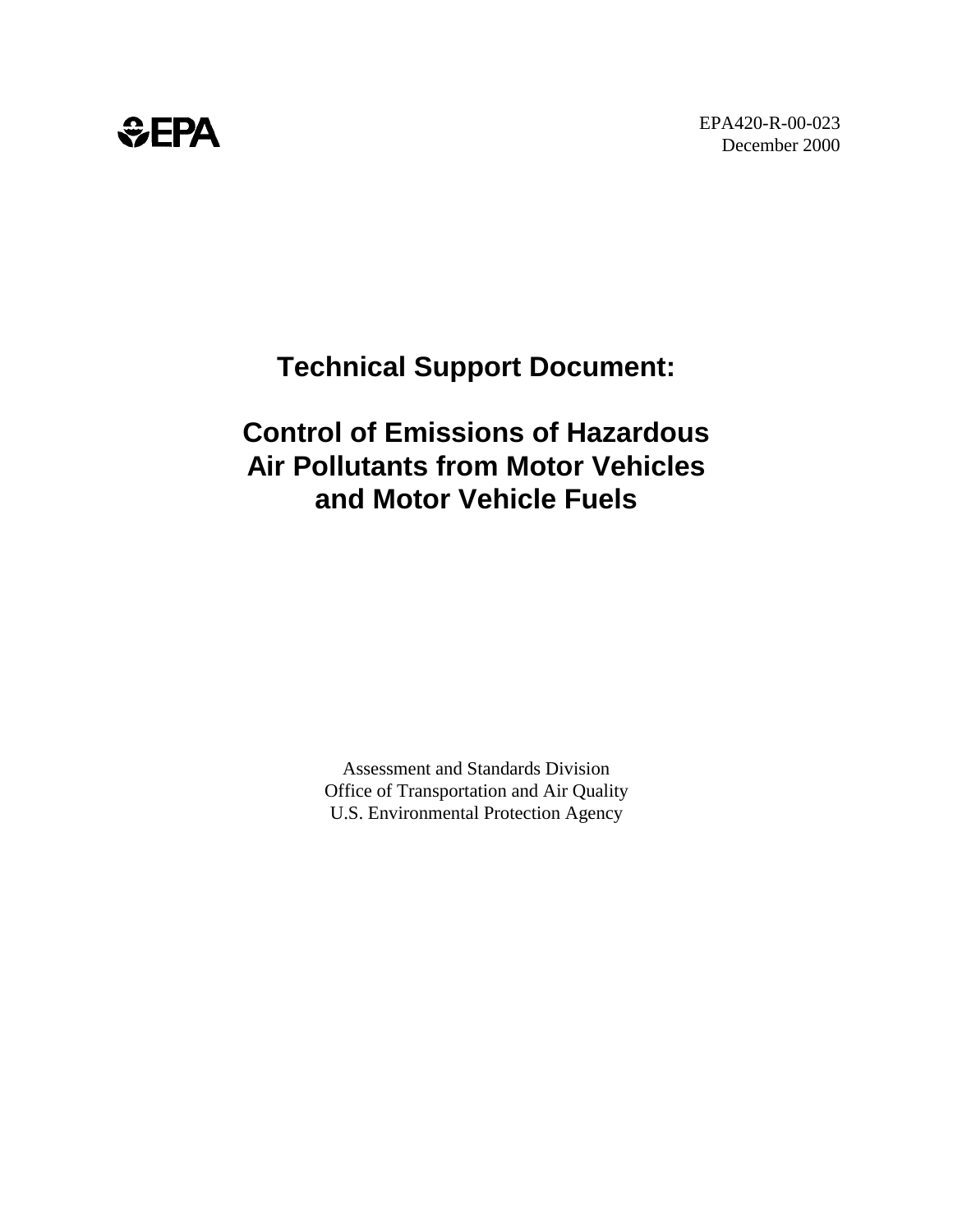#### **Executive Summary**

Today's action addresses emissions of hazardous air pollutants from mobile sources and their fuels. In this action, we identify those compounds that should be considered Mobile Source Air Toxics (MSATs), and examine the mobile source contribution to national inventories of these compounds and the impacts of existing and newly promulgated mobile source control programs. We also evaluate whether additional mobile source air toxics controls are technologically feasible at this time, and set new gasoline toxic emission performance standards which require refiners to maintain current levels of overcompliance with RFG and anti-dumping toxic emission performance requirements. Because the technology-forcing standards found in our Tier 2 motor vehicle emissions standards and gasoline sulfur control requirements (Tier 2) and our proposed heavy-duty engine and vehicle standards and on-highway diesel fuel sulfur control requirements (HD2007) would represent the greatest degree of toxics control achievable for vehicles and engines at this time, we do not set additional vehicle-based air toxics controls. Finally, because of our concern about potential health impacts of public exposure to air toxics, today's action establishes a process to continue to conduct research and analysis on mobile source air toxics. Based on the information developed through this research, we will conduct a future rulemaking, to be completed no later than July 1, 2004, in which we will revisit the feasibility and need for additional controls under 202(l)(2).

This Technical Support Document (TSD) describes in greater detail the technical reasoning behind each of the components of today's program. We begin with background information in support of the regulatory decisions for control of mobile source air toxics under Section 202(1)(2) of the Clean Air Act, including a description of air toxics and a review of Agency mobile source emission control programs that relate to mobile source air toxics control. This is followed by a discussion of how we identified our list of Mobile Source Air Toxics. Our selection approach, as described in Chapter 2, is based on identifying those compounds that we know are emitted by motor vehicles and comparing this list to EPA's Integrated Risk Information System (IRIS) database. IRIS is a database of compounds that presents EPA's consensus scientific judgment on the characterization of the potential adverse health effects that may result from exposure to various substances. This process resulted in a list of 21 compounds, including various volatile organic compounds (VOCs) and metals as well as diesel particulate matter and diesel exhaust gases (collectively DPM+DEOG). Chapter 3 contains important health and environmental information for each of those MSATs.

Chapter 4 examines the effectiveness of current and proposed controls in reducing onhighway emissions of these MSATs. Our analysis shows that the programs we currently have in place, including our reformulated gasoline (RFG) program, national low emission vehicle (NLEV) program, Tier 2, and our recently proposed HD2007 rule, are expected to yield significant reductions of mobile source air toxics. Between 1990 and 2020, these programs are expected to reduce on-highway emissions of benzene, formaldehyde, 1,3-butadiene, and acetaldehyde by 67 percent or more. In addition, we expect to see on-highway diesel PM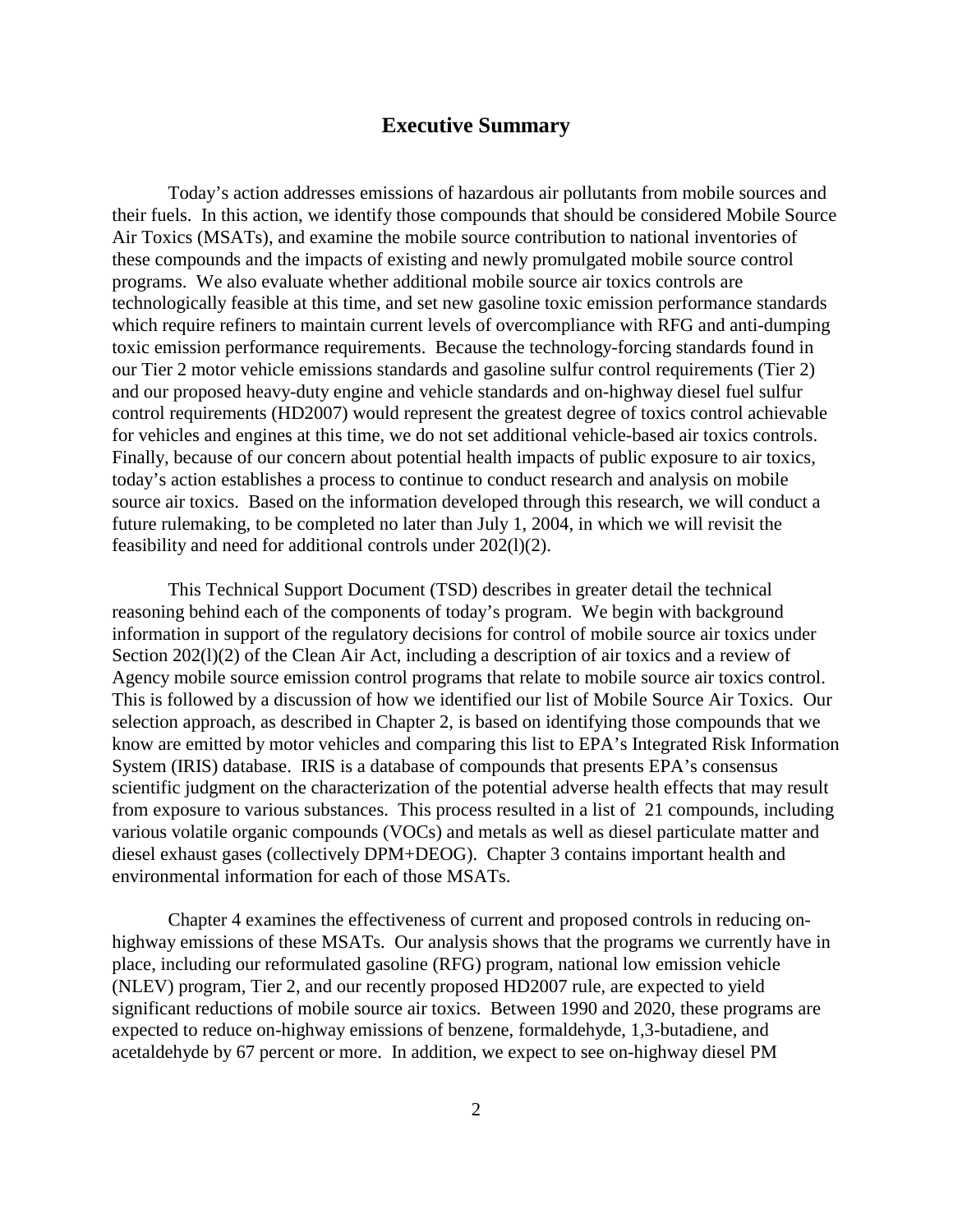emission reductions of over 90 percent.

Chapter 5 reviews what we know about ambient concentrations and exposures associated with emissions of mobile source air toxics. We look at monitoring and modeled data on ambient concentrations of five of the 21 mobile source air toxics. These compounds are benzene, 1,3 butadiene, formaldehyde, acetaldehyde, and diesel PM. We also review results of on-highway vehicle inhalation exposure assessment prepared by EPA. The exposure estimates for gaseous air toxics are compared to estimates of the highway vehicle contribution to modeled ambient concentrations. We also discuss what we know about inhalation exposures from microenvironmental sources.

Chapters 6 and 7 contain our analysis regarding additional toxics controls for vehicles and fuels. The analysis in Chapter 6, which focuses on vehicle-based controls, leads us to conclude that it is not appropriate at this time to propose more stringent standards than the technology forcing standards found in our Tier 2 rule and our proposed HD2007 rule. Chapter 7 provides our analysis for fuel-based controls. Our new toxic emissions performance requirement directs refiners to maintain the current levels of over-compliance with RFG and anti-dumping toxic emissions performance requirements. Because the proposed standards for each refiner are the same as the 1998-2000 toxics emission performance level for that refiner, the proposed standards are expected to impose only negligible costs.

Finally, in Chapter 8 we describe our current nonroad engine emission control programs and present our estimates of the impacts of these programs on future air toxics inventories. In this chapter, we also highlight the significant uncertainty and several of the data gaps that exist with respect to toxics emissions from nonroad engines.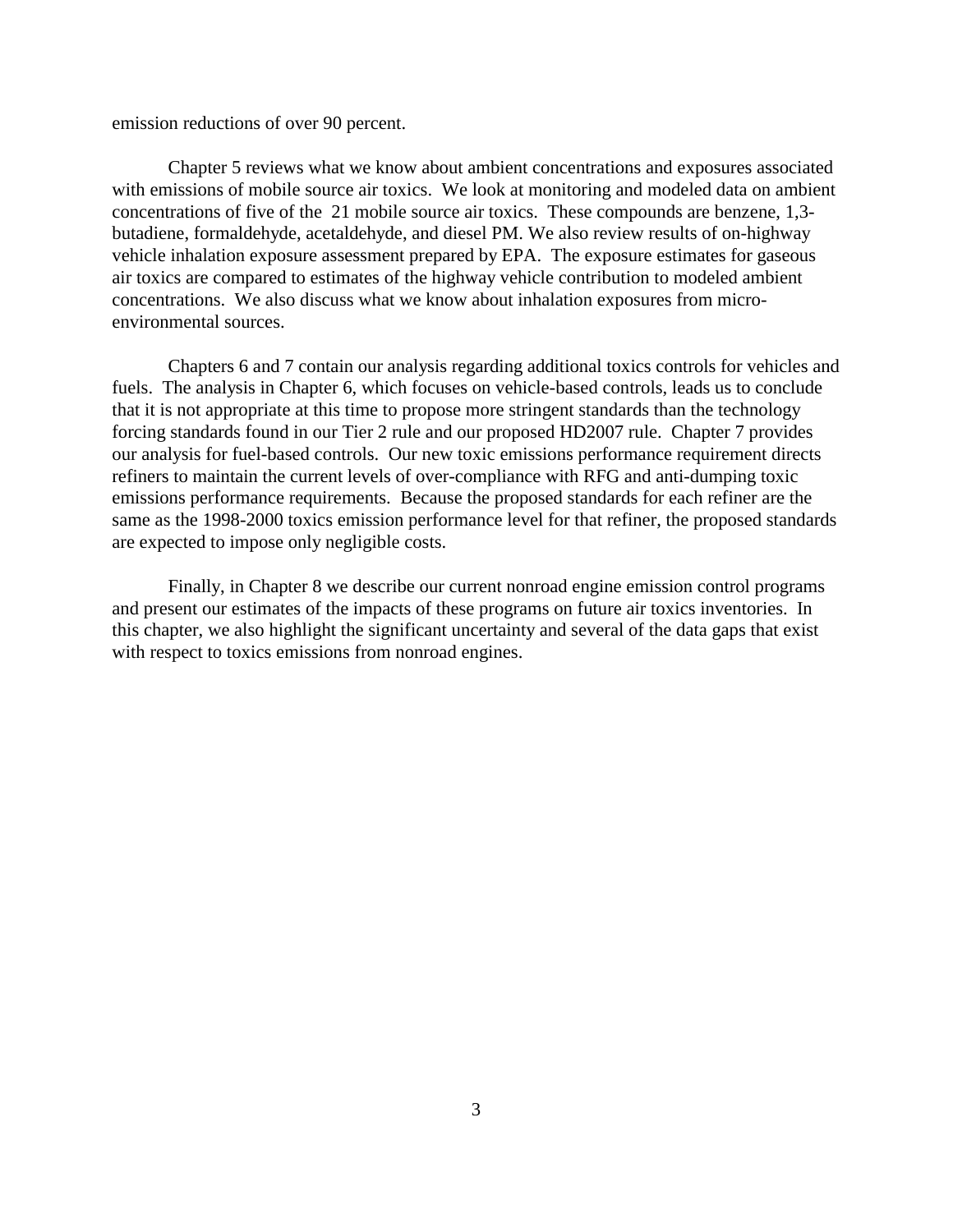## **List of Acronyms**

| $\mu$ g/m <sup>3</sup> | micrograms per cubic meter                                         |
|------------------------|--------------------------------------------------------------------|
| <b>AIRS</b>            | Aerometric Information Retrieval System                            |
| <b>API</b>             | American Petroleum Institute                                       |
| <b>ASPEN</b>           | Assessment System for Population Exposure Nationwide               |
| <b>ATSDR</b>           | Agency for Toxic Substances and Disease Registry                   |
| CAA or the Act         | Clean Air Act                                                      |
| <b>CalEPA</b>          | California Environmental Protection Agency                         |
| <b>CARB</b>            | California Air Resources Board                                     |
| <b>CASAC</b>           | Clean Air Scientific Advisory Committee                            |
| <b>CEP</b>             | <b>Cumulative Exposure Project</b>                                 |
| CG                     | conventional gasoline                                              |
| <b>CHAD</b>            | <b>Consolidated Human Activity Database</b>                        |
| <b>CMB</b>             | chemical mass balance                                              |
| CO                     | carbon monoxide                                                    |
| <b>CPIEM</b>           | California Population Indoor Exposure Model                        |
| <b>DHHS</b>            | Department of Health and Human Services                            |
| <b>DOC</b>             | diesel oxidation catalyst                                          |
| EPA or the Agency      | U.S. Environmental Protection Agency                               |
| <b>FAA</b>             | <b>Federal Aviation Administration</b>                             |
| <b>FTP</b>             | federal test procedure                                             |
| $g/b$ hp-hr            | grams per brake-horsepower-hour                                    |
| <b>GVWR</b>            | gross vehicle weight rating                                        |
| <b>HAP</b>             | hazardous air pollutant                                            |
| <b>HAPEM</b>           | Hazardous Air Pollutant Exposure Model                             |
| <b>HAPEM-MS</b>        | Hazardous Air Pollutant Exposure Model for Mobile Sources          |
| HC                     | hydrocarbon                                                        |
| HD2007                 | heavy-duty engine and vehicle standards and diesel sulfur controls |
| HD-FTP                 | heavy-duty federal test procedure                                  |
| <b>HDE</b>             | heavy-duty engine                                                  |
| <b>HDV</b>             | heavy-duty vehicle                                                 |
| <b>HLDT</b>            | heavy light-duty truck                                             |
| I/M                    | inspection/maintenance                                             |
|                        |                                                                    |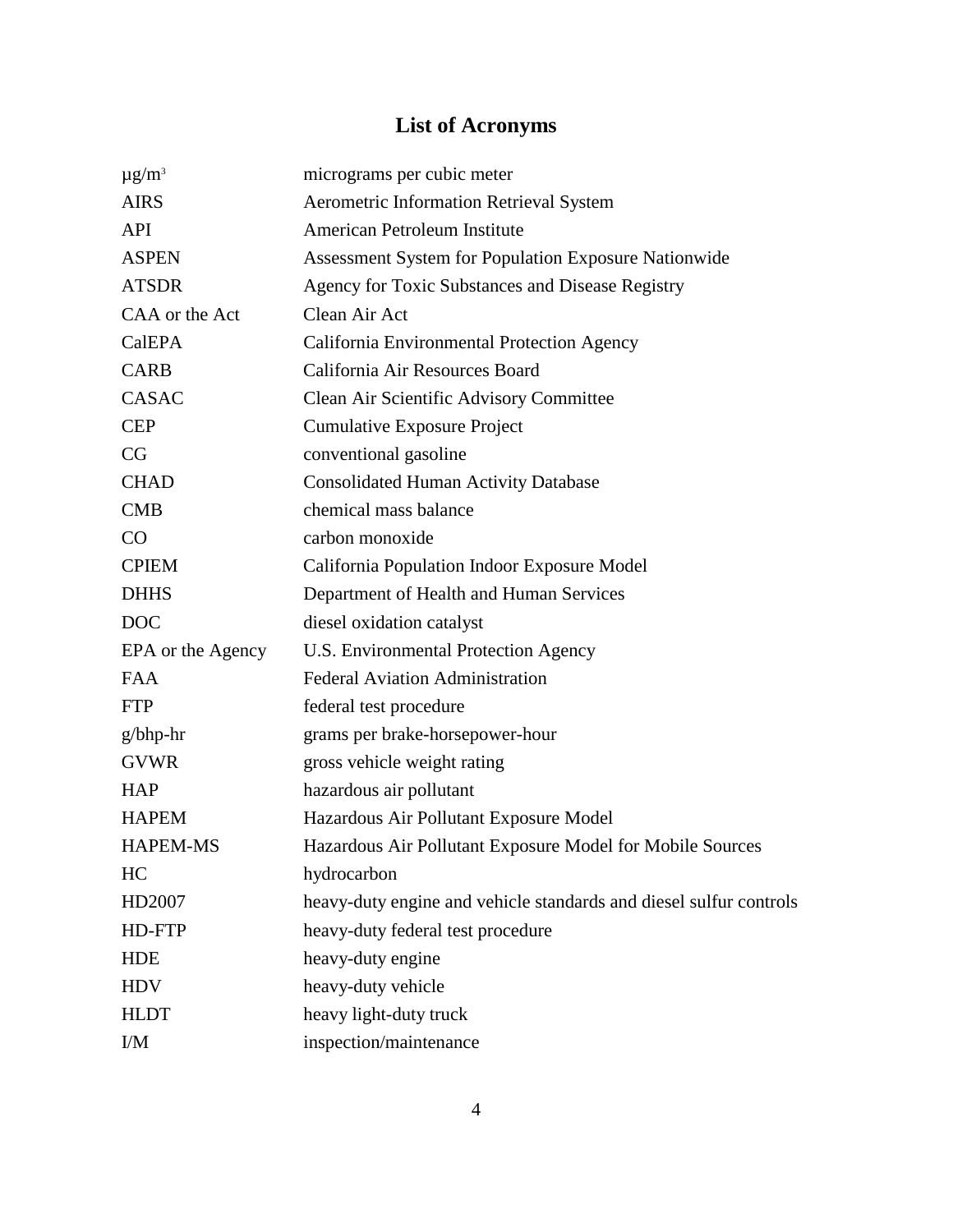| <b>IARC</b>    | International Agency for Research on Cancer                        |  |
|----------------|--------------------------------------------------------------------|--|
| <b>ICAO</b>    | <b>International Civil Aviation Organization</b>                   |  |
| <b>IRIS</b>    | <b>Integrated Risk Information System</b>                          |  |
| <b>IUATS</b>   | Integrated Urban Strategy (also called Urban Air Toxics Strategy)  |  |
| <b>LDT</b>     | light-duty truck                                                   |  |
| LDV            | light-duty vehicle                                                 |  |
| LEV            | low emission vehicle                                               |  |
| <b>LLDT</b>    | light light-duty truck                                             |  |
| <b>MARPOL</b>  | International Convention on the Prevention of Pollution from Ships |  |
| <b>MDPV</b>    | medium-duty passenger vehicle                                      |  |
| <b>MRL</b>     | minimum risk level                                                 |  |
| <b>MSAT</b>    | mobile source air toxic                                            |  |
| <b>MTBE</b>    | methyl <i>tert</i> butyl ether                                     |  |
| <b>NAAQS</b>   | National Ambient Air Quality Standards                             |  |
| <b>NATA</b>    | <b>National Air Toxic Assessment</b>                               |  |
| <b>NESCAUM</b> | Northeast States for Coordinated Air Use Management                |  |
| <b>NIPER</b>   | National Institute for Petroleum and Energy Research               |  |
| <b>NLEV</b>    | national low emission vehicle                                      |  |
| <b>NMHC</b>    | non-methane hydrocarbons                                           |  |
| <b>NMOG</b>    | non-methane organic gases                                          |  |
| NOx            | oxides of nitrogen                                                 |  |
| <b>NPC</b>     | <b>National Petroleum Council</b>                                  |  |
| <b>NPRA</b>    | National Petrochemical & Refiners Association                      |  |
| <b>NPRM</b>    | Notice of Proposed Rulemaking                                      |  |
| <b>NTE</b>     | not-to-exceed                                                      |  |
| <b>NTI</b>     | national toxics inventory                                          |  |
| <b>OAQPS</b>   | Office of Air Quality Planning and Standards                       |  |
| <b>OBD</b>     | on-board diagnostics                                               |  |
| <b>OMB</b>     | Office of Management and Budget                                    |  |
| <b>ORD</b>     | Office of Research and Development                                 |  |
| <b>ORVR</b>    | on-board refueling vapor recovery                                  |  |
| <b>OTAQ</b>    | Office of Transportation and Air Quality                           |  |
| <b>PADD</b>    | Petroleum Administrative Districts for Defense                     |  |
| PAH            | polycyclic aromatic hydrocarbon compounds                          |  |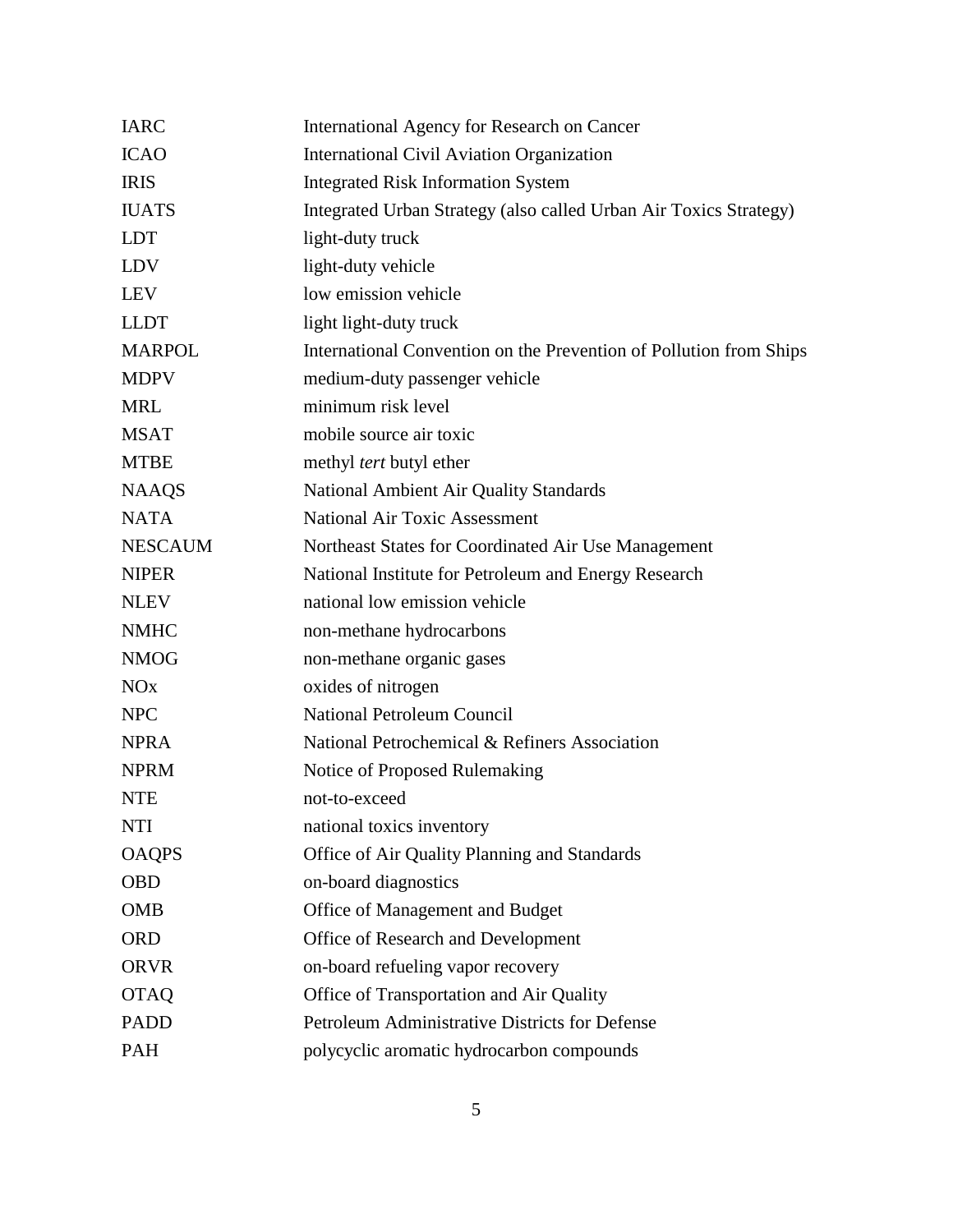| <b>PCM</b>                | powertrain control module                                            |
|---------------------------|----------------------------------------------------------------------|
| <b>PM</b>                 | particulate matter                                                   |
| <b>POM</b>                | polycyclic organic matter                                            |
| <b>PTD</b>                | product transfer document                                            |
| R&D                       | research and development                                             |
| <b>REL</b>                | reference exposure level                                             |
| <b>RFA</b>                | <b>Regulatory Flexibility Act</b>                                    |
| <b>RfC</b>                | reference concentration for noncancer effects                        |
| <b>RfD</b>                | reference dose for noncancer health effects                          |
| <b>RFG</b>                | reformulated gasoline                                                |
| <b>RVP</b>                | Reid vapor pressure                                                  |
| <b>SAB</b>                | Scientific Advisory Board                                            |
| <b>SBA</b>                | <b>U.S. Small Business Administration</b>                            |
| <b>SBARP</b> or the Panel | <b>Small Business Advocacy Review Panel</b>                          |
| <b>SBREFA</b>             | <b>Small Business Regulatory Enforcement Fairness Act</b>            |
| <b>SCAQMD</b>             | South Coast Air Quality Management District (California)             |
| <b>SFTP</b>               | supplemental federal test procedure                                  |
| <b>SI</b>                 | spark ignited                                                        |
| <b>SIC</b>                | <b>Standard Industrial Classification</b>                            |
| <b>SIGMA</b>              | Society of Independent Gasoline Marketers of America                 |
| <b>SIP</b>                | <b>State Implementation Plan</b>                                     |
| <b>SOF</b>                | soluble organic fraction                                             |
| <b>SRP</b>                | scientific review panel                                              |
| <b>TAC</b>                | toxic air contaminant                                                |
| <b>TAP</b>                | <b>Technical Analysis Plan</b>                                       |
| <b>TEAM</b>               | <b>Total Exposure Assessment Methodology study</b>                   |
| <b>THC</b>                | total hydrocarbons                                                   |
| Tier 2                    | tier 2 motor vehicle emission standards and gasoline sulfur controls |
| <b>TOG</b>                | total organic gases                                                  |
| <b>TSCA</b>               | <b>Toxic Substances Control Act</b>                                  |
| <b>TSD</b>                | technical support document                                           |
| TWC                       | three-way catalyst                                                   |
| <b>ULEV</b>               | ultra-low emission vehicles                                          |
| <b>VMT</b>                | vehicle miles traveled                                               |
| <b>VOC</b>                | volatile organic compound                                            |
|                           |                                                                      |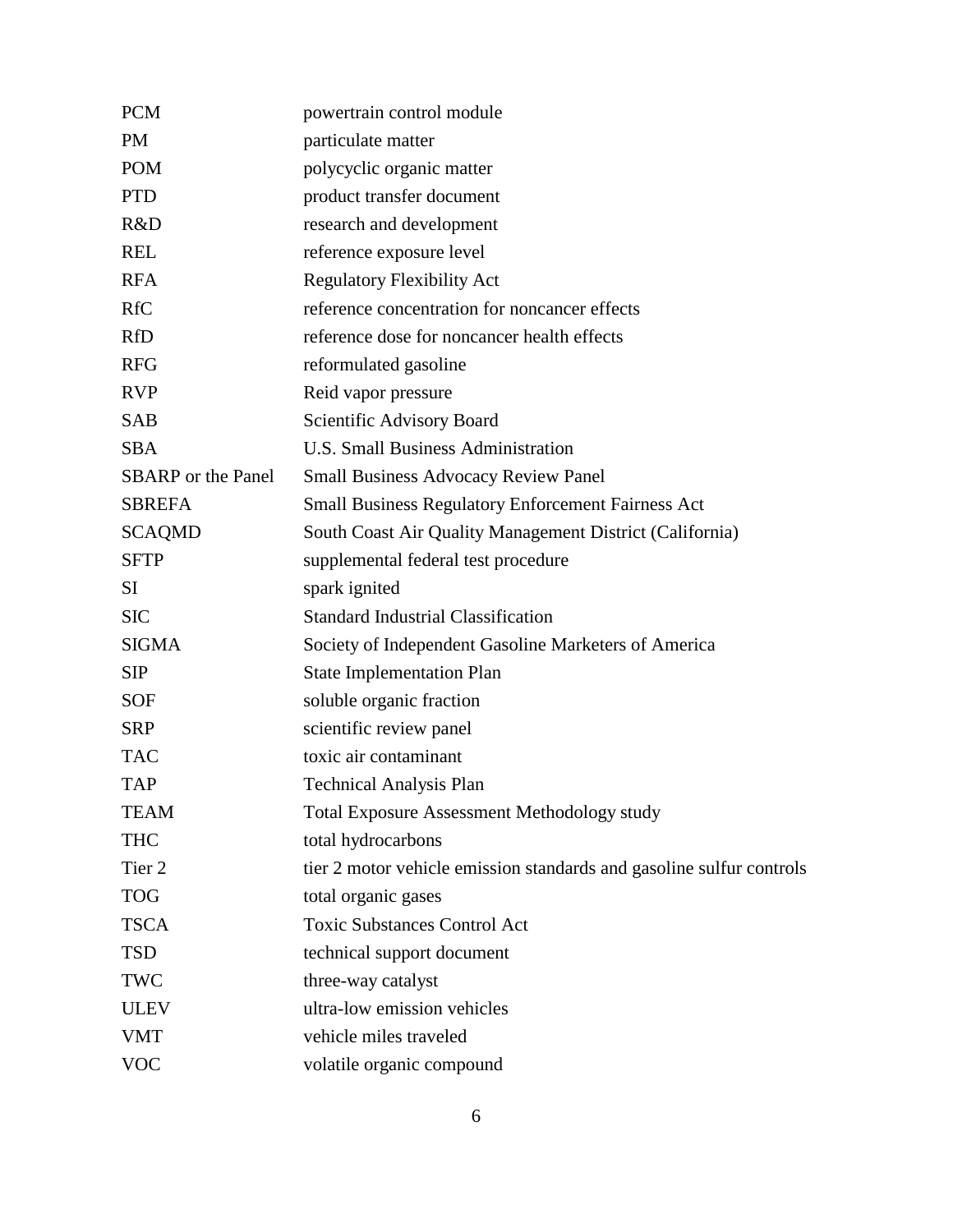### **List of Tables**

| Table I.B-1:  | <b>Hydrocarbon (HC) Exhaust Emission Standards for Light-Duty</b><br>Vehicles (gpm)                                                                                |
|---------------|--------------------------------------------------------------------------------------------------------------------------------------------------------------------|
| Table I.B-2:  | Heavy-Duty Standards for Diesel and Gasoline Engines (g/bhp-hr)                                                                                                    |
| Table I.B-3:  | <b>Heavy-Duty Gasoline Vehicle Standards Proposed for 2004</b>                                                                                                     |
| Table I.B-4:  | <b>New Urban Bus Standards (g/bhp-hr)</b>                                                                                                                          |
| Table I.B-5:  | <b>Current Light Duty Vehicles, Light Duty Truck, and Heavy-Duty</b><br><b>Gasoline Vehicle Evaporative Hydrocarbon and Refueling Spitback</b><br><b>Standards</b> |
| Table I.B-6:  | <b>On-Board Vapor Recovery for Gasoline Vehicles Phase-In Periods</b><br>and Standard                                                                              |
| Table II.B-1: | <b>List of Mobile Source Air Toxics (MSATs)</b>                                                                                                                    |
| Table IV.A-1: | 1996 On-Highway and Nonroad Emission Inventories of MSATs from<br>the 1996 National Toxics Inventory (short tons)                                                  |
| Table IV.B-1: | <b>Metropolitan Areas and Regions Included in Toxic Emissions</b><br><b>Modeling</b>                                                                               |
| Table IV.B-2: | <b>Example of Data File Format for Toxic Adjustment Factors</b>                                                                                                    |
| Table IV.B-3: | Annual Emissions Inventory for Selected Toxics for the Total U.S.<br><b>On-Highway Vehicles Only</b>                                                               |
| Table IV.B-4: | <b>Estimated Percent Reduction for Selected Toxics for the Total U.S.</b><br><b>On-Highway Vehicles Only</b>                                                       |
| Table IV.B-5: | Annual VOC Emissions Summary for the Total U.S. On-Highway<br><b>Vehicles Only</b>                                                                                 |
| Table IV.B-6: | Annual Diesel PM Emissions Summary for the Total U.S. On-<br><b>Highway Vehicles Only</b>                                                                          |
| Table V.A-1:  | Monitored 1996 ambient concentration estimates nationwide from<br><b>AIRS</b>                                                                                      |
| Table V.A-2:  | Monitored average ambient concentration estimates $(\mu g/m^3)$ , and                                                                                              |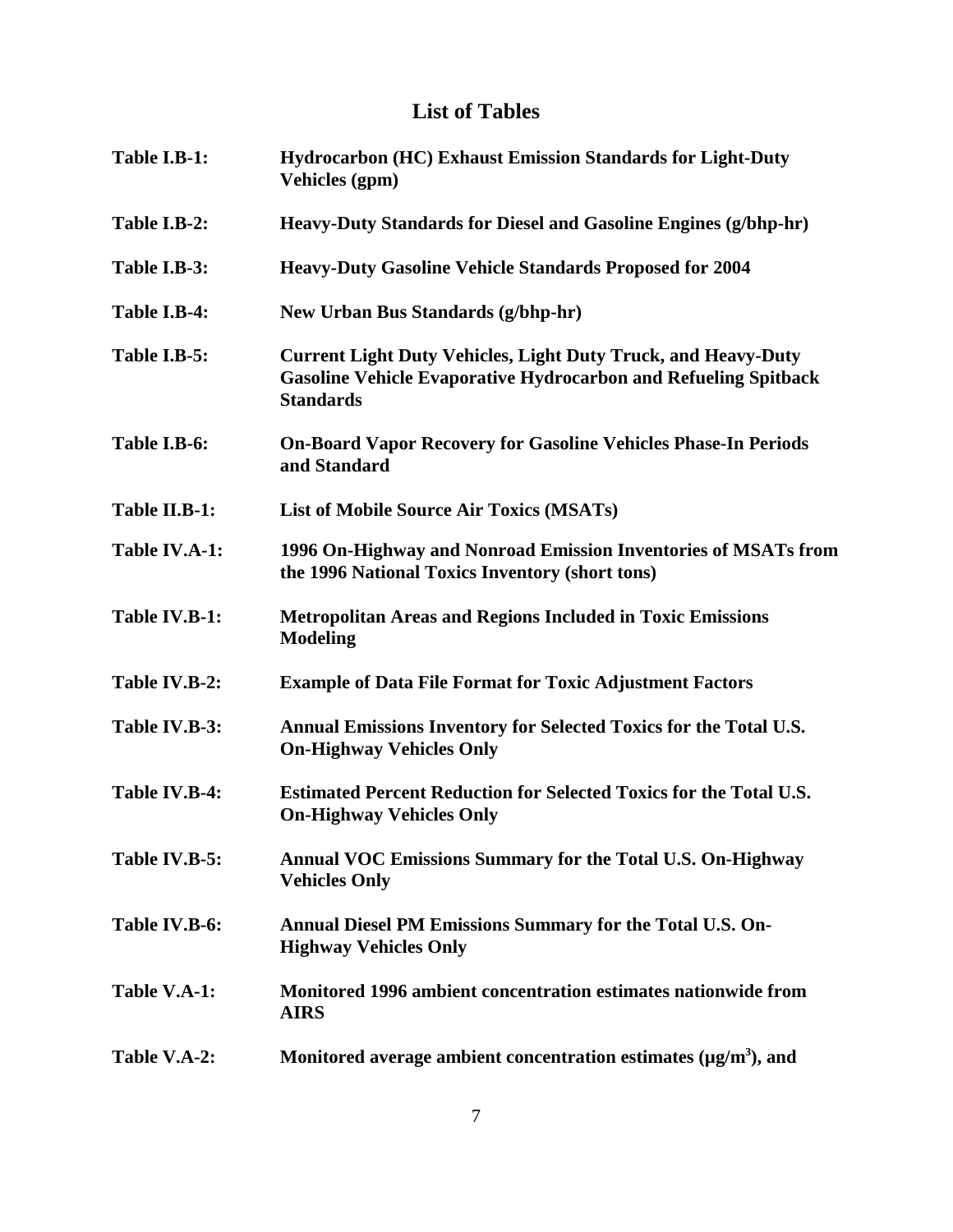|              | estimated highway and nonroad contributions, in the South Coast Air<br><b>Basin and in Minnesota.</b>                                                                                                    |
|--------------|----------------------------------------------------------------------------------------------------------------------------------------------------------------------------------------------------------|
| Table V.A-3: | <b>Ambient Diesel Particulate Matter Concentrations from Receptor</b><br><b>Modeling and Elemental Carbon Measurements</b>                                                                               |
| Table V.A-4: | Average estimated nationwide concentrations of selected air toxics in<br>1990 from the Cumulative Exposure Project $(\mu g/m^3)$                                                                         |
| Table V.A-5: | Draft average estimates of mobile source contributions to nationwide<br>concentrations of selected air toxics in 1996 from the NATA national<br>scale assessment                                         |
| Table V.A-6: | Agreement of modeled ambient concentrations from the NATA<br>national scale assessment and monitored ambient concentrations on a<br>point by point basis                                                 |
| Table V.A-7: | Annual average diesel particulate matter concentrations<br>predictedfrom dispersion modeling                                                                                                             |
| Table V.B-1: | California annual average diesel PM exposure estimates for all mobile<br>sources from the California Population Indoor Exposure Model                                                                    |
| Table V.B-2: | Comparison of 1990 average exposure attributable to on-highway<br>vehicle emissions (HAPEM-MS3) to 1990 ambient concentration<br>estimates attributable to on-highway vehicle emissions (CEP)            |
| Table V.B-3: | Comparison of 1996 annual average exposures attributable to on-<br>highway vehicles (HAPEM-MS3) and the on-highway vehicle portion<br>of 1996 modeled ambient concentrations (National Scale Assessment) |
| Table V.B-4: | Highway vehicle portion of nationwide average inhalation exposures<br>to benzene, 1,3-butadiene, formaldehyde, acetaldehyde, and diesel PM<br>for three demographic groups in 1996, based on HAPEM-MS3   |
| Table V.B-5: | On-Highway vehicle portion of 1996 benzene exposure estimates for<br>10 urban areas, and urban and rural areas nationwide, based on<br><b>HAPEM-MS3</b> exposure modeling                                |
| Table V.B-6: | <b>Annual Average Ambient CO Levels as a Function of Population</b><br><b>Density, 14 Cities</b>                                                                                                         |
| Table V.B-7: | Seasonal Average Nationwide Exposures $(\mu g/m^3)$ Attributable to On-<br><b>Highway Vehicle Emissions, for the General Population, 1996</b>                                                            |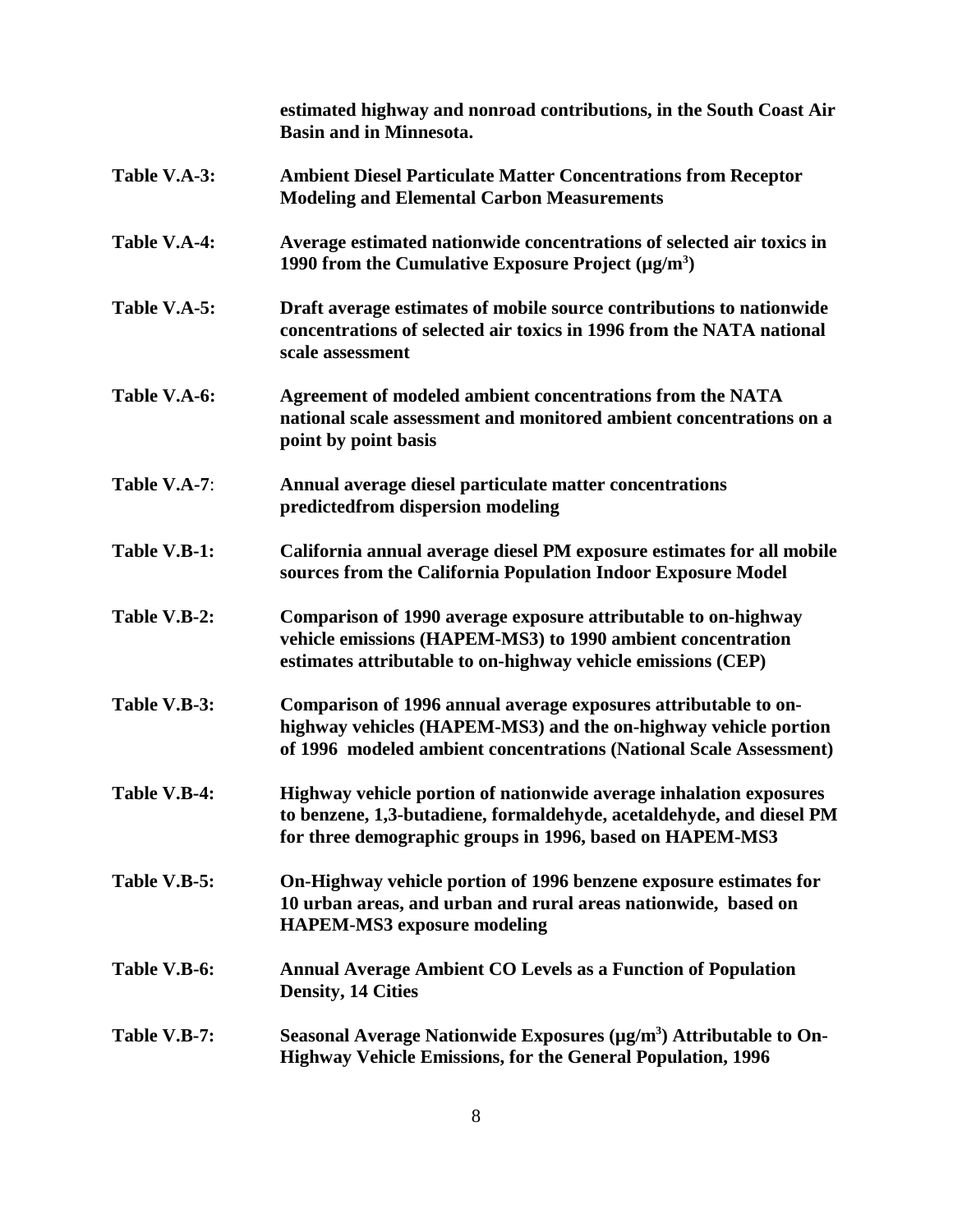- Table V.C-1: Micro-environmental concentrations of benzene (µg/m<sup>3</sup>)
- Table V.C-2: Micro-environmental exposure to formaldehyde (µg/m<sup>3</sup>)
- **Table VI.A-1: Gaseous MSATs**
- **Table VI.A-2: Gaseous MSATs in Typical Gasoline-Fueled Vehicle Exhaust**
- **Table VI.A-3: Gaseous MSATs in Typical Gasoline-Fueled Evaporative Emissions**
- **Table VII.A-1: Refinery Count and 1998 Gasoline Volumes by PADD**
- **Table VII.A-2: 1998 Imported Gasoline**
- **Table VII.A-3: Annual Average Refinery Fuel Benzene Content (vol%)**
- **Table VII.A-4: Toxics Anti-backsliding Default Baseline**
- **Table VII.A-5: Typical Refinery Benzene Supply Pattern**
- **Table VII.B-1: Average fuel properties from 1998 annual reports**
- **Table VII.B-2: Representative 2007 Fuel Properties**
- **Table VII.B-3: Baseline Toxics Emission Estimates From the Complex Model**
- **Table VII.B-4: Total Toxics Emissions With and Without Overcompliance**
- **Table VII.B-5: Annual Emissions Inventory for Complex Model Toxics for the Total U.S. Gasoline On-Highway Vehicles Only**
- **Table VII.B-6: Annual Emissions Inventory for Complex Model Toxics for the Total U.S. Gasoline Nonroad Vehicles Only**
- **Table VII.B-7: Total Tons Reduced Due to Overcompliance**
- **Table VII.C-1: Comparison of Average Emission Reductions Standards of RFG Phase I and RFG Phase II**
- **Table VII.C-2: Average Volume Weighted Benzene Levels for 2nd Quarter RFG**
- **Table VII.C-3: Baseline (1999) conventional gasoline (summer & winter) fuel quality parameters and volume fraction in PADDs I, II and III.**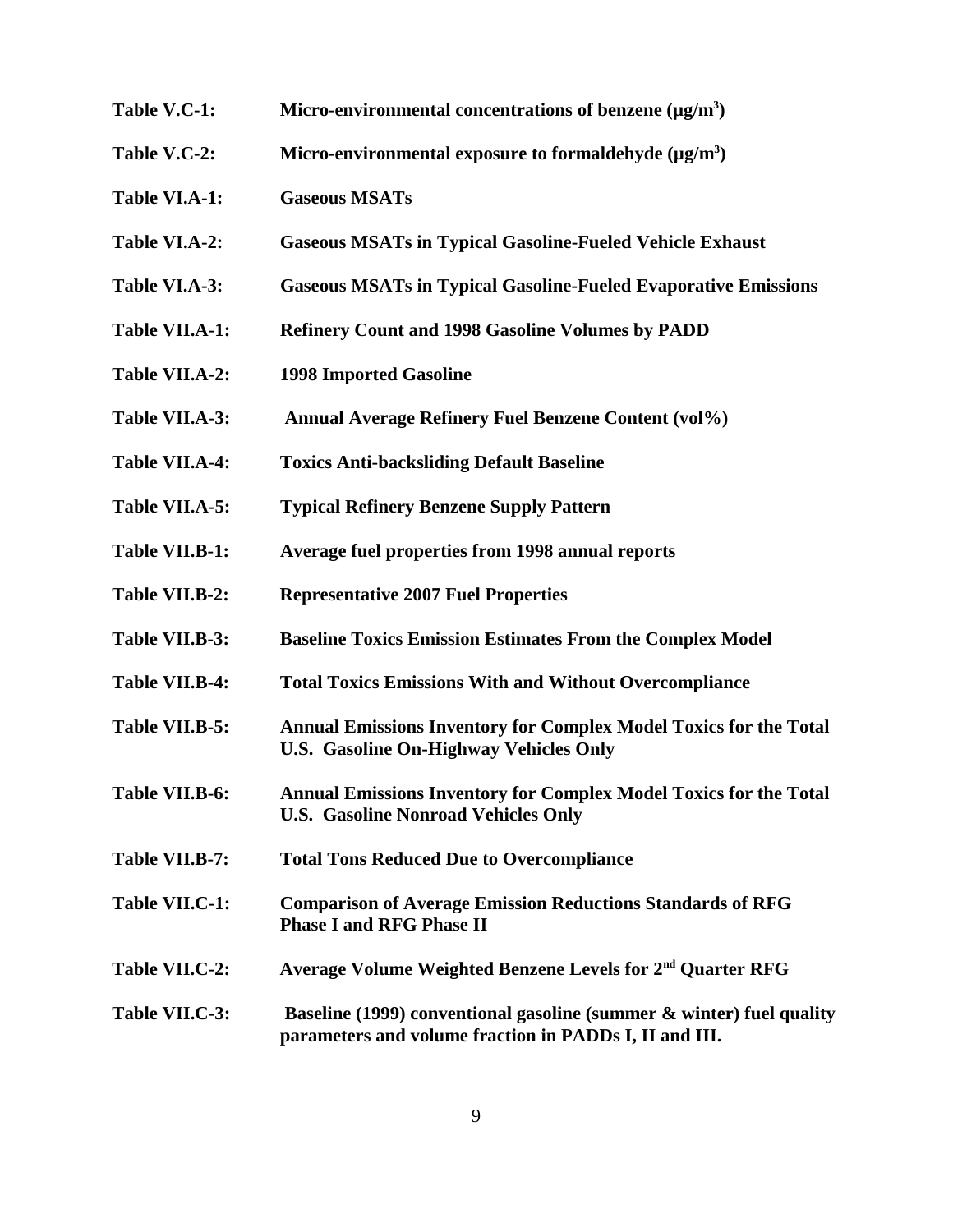| Table VII.C-4:         | Projected (2005) conventional gasoline (summer & winter) fuel<br>quality parameters and volume fraction accounting for Phase II RFG,<br>Tier 2 Sulfur Gasoline and Ultra-Low Sulfur Diesel in PADDs I, II<br>and III |
|------------------------|----------------------------------------------------------------------------------------------------------------------------------------------------------------------------------------------------------------------|
| Table VII.C-5:         | Projected (2005) RFG (summer & winter) fuel quality parameters<br>and volume fraction accounting for Phase II RFG, Tier 2 Sulfur<br>Gasoline and Ultra-Low Sulfur Diesel in PADDs I, II and III                      |
| Table VII.C-6:         | Conventional gasoline (CG) exhaust toxic emissions performance for<br>the 1999 base case and projected year 2005 case on a PADD basis                                                                                |
| Table VII.C-7:         | RFG exhaust toxic emissions performance for the 1999 base case and<br>projected year 2005 case on a PADD basis                                                                                                       |
| Table VII.C-8:         | Annual Aggregate Cost Increase and Cent per Gallon Cost of a<br>Benzene Anti-backsliding Program for PADDs I, II and III and<br><b>Nationally</b>                                                                    |
| Table VII.E-1:         | <b>Compliance Margins for Selected Refineries</b>                                                                                                                                                                    |
| <b>Table VII.F-1:</b>  | <b>Select California Phase 2 and Phase 3 Gasoline Standards</b>                                                                                                                                                      |
| Table VIII.B-1:        | Annual Emissions for Benzene, Acetaldehyde, Formaldehyde, and<br>1,3-Butadiene from Nonroad Sources (thousand short tons per year)                                                                                   |
| Table VIII.B-2:        | Emission Reductions for Benzene, Acetaldehyde, Formaldehyde, and<br>1,3-Butadiene from Nonroad Sources                                                                                                               |
| Table VIII.B-3:        | <b>Annual VOC Emissions from Nonroad Sources</b>                                                                                                                                                                     |
| <b>Table VIII.B-4:</b> | <b>Diesel PM Emissions from Nonroad Sources</b>                                                                                                                                                                      |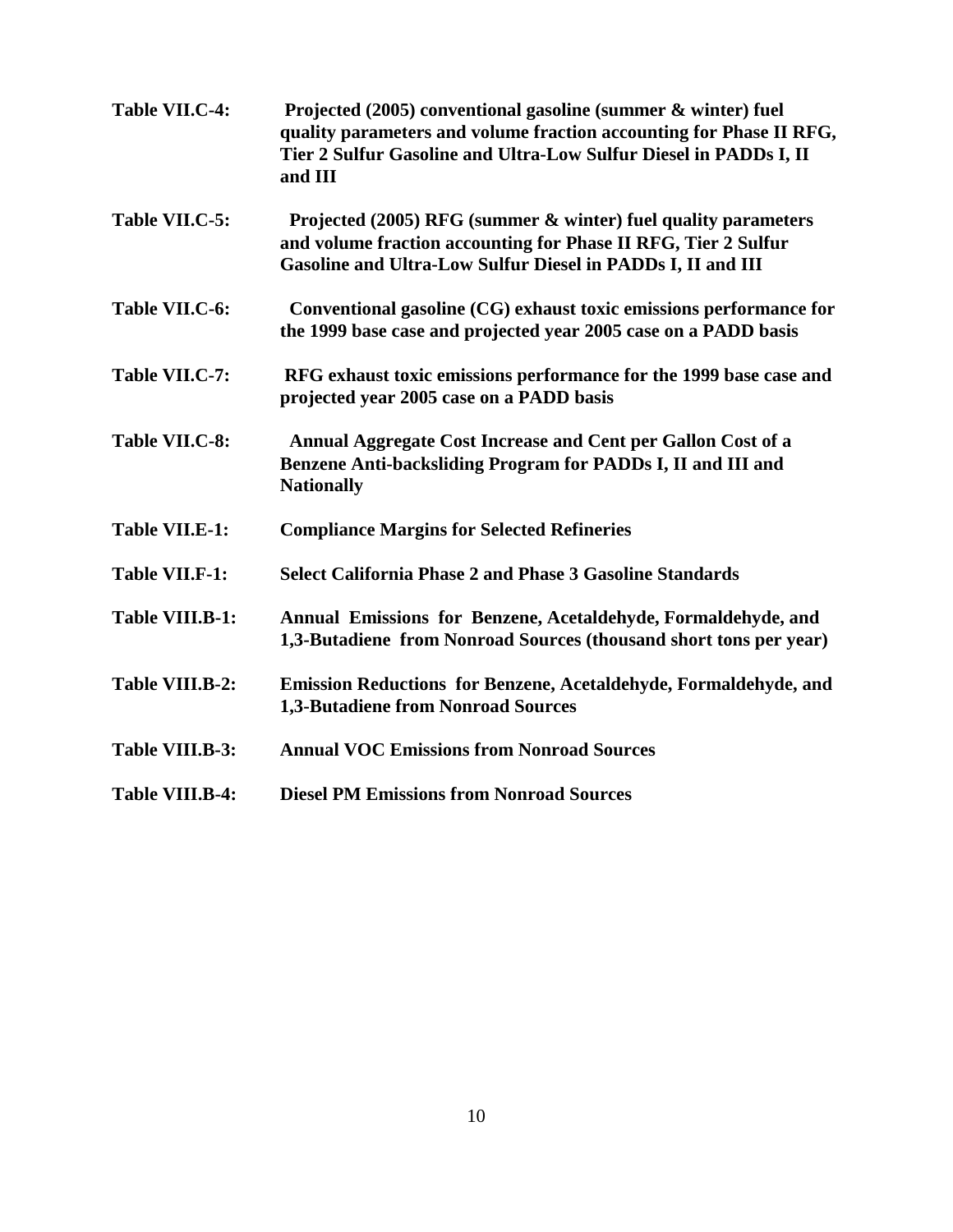## **List of Figures**

| <b>Figure IV.B-1:</b>  | <b>Example Plot of Target Fuel Benzene Versus Baseline Fuel TOG</b><br>under FTP Conditions                                                                 |
|------------------------|-------------------------------------------------------------------------------------------------------------------------------------------------------------|
| <b>Figure V.A.-1:</b>  | National trend in annual average benzene concentrations in<br>metropolitan areas, 1993-1998 (Source: 1998 Air Quality Trends<br><b>Report</b> )             |
| <b>Figure V.B-1:</b>   | Average and 95 <sup>th</sup> percentile benzene exposures (attributable to on-<br>highway vehicles) in New York City, 1996                                  |
| <b>Figure V.B-2:</b>   | <b>Exposure levels for four gaseous toxics and diesel PM under</b><br>currentlyplanned controls and with 2007 Standards for Heavy Duty<br>Engines $(ug/m3)$ |
| <b>Figure VII.A-1:</b> | Location of PADDs in the Contiguous U.S.                                                                                                                    |
| <b>Figure VII.A-2:</b> | Chemical Benzene Demand in the U.S. (Honeywell Hi-Spec Solutions forecast)                                                                                  |
| <b>Figure VII.D-1:</b> | <b>Effect of Incremental Volumes on Benzene for Reformulated Gasoline</b>                                                                                   |
| <b>Figure VII.D-2:</b> | <b>Effect of Incremental Volumes on Benzene for Conventional Gasoline</b>                                                                                   |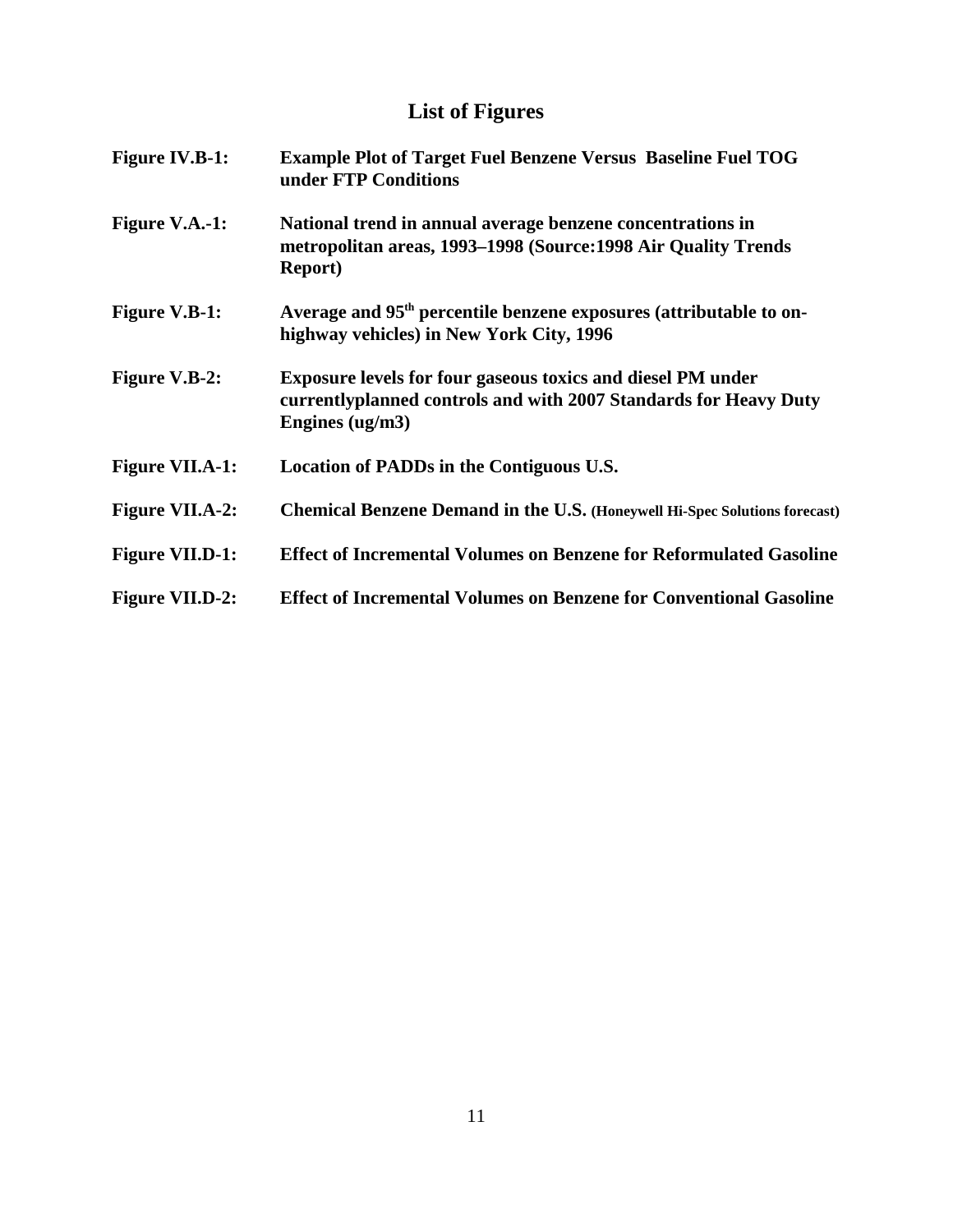### **Table of Contents**

| A.              |                                                                               |  |
|-----------------|-------------------------------------------------------------------------------|--|
| <b>B.</b>       |                                                                               |  |
| $\mathcal{C}$ . |                                                                               |  |
|                 | 1.                                                                            |  |
|                 | 2.                                                                            |  |
|                 | 3.                                                                            |  |
|                 | 4.                                                                            |  |
|                 | 5.                                                                            |  |
| D.              | Description of Motor Vehicle Air Pollution Control Programs 28                |  |
|                 | Mobile Source Control Programs and the Clean Air Act  28<br>1.                |  |
|                 | 2.                                                                            |  |
|                 | 3.                                                                            |  |
|                 | 4.                                                                            |  |
|                 | 5.                                                                            |  |
|                 | 6.                                                                            |  |
| A.              | The Methodology Used to Identify Our List of Mobile Source Air Toxics 35      |  |
| <b>B.</b>       | How we Applied the Methodology to Identify our List of Mobile Sources Air     |  |
|                 |                                                                               |  |
|                 | Identifying Pollutants Emitted from Mobile Source  36<br>1.                   |  |
|                 | Using IRIS to Identify Pollutants with Potential Serious Adverse Health<br>2. |  |
|                 |                                                                               |  |
|                 | 3.                                                                            |  |
|                 |                                                                               |  |
| Chapter 3:      |                                                                               |  |
| $A$ .           |                                                                               |  |
| <b>B.</b>       |                                                                               |  |
| $C$ .           |                                                                               |  |
| D.              |                                                                               |  |
| E.              |                                                                               |  |
| F.              |                                                                               |  |
| G.              |                                                                               |  |
| H.              | Diesel Exhaust: Diesel Particulate Matter and Diesel Exhaust Organic Gases    |  |
|                 |                                                                               |  |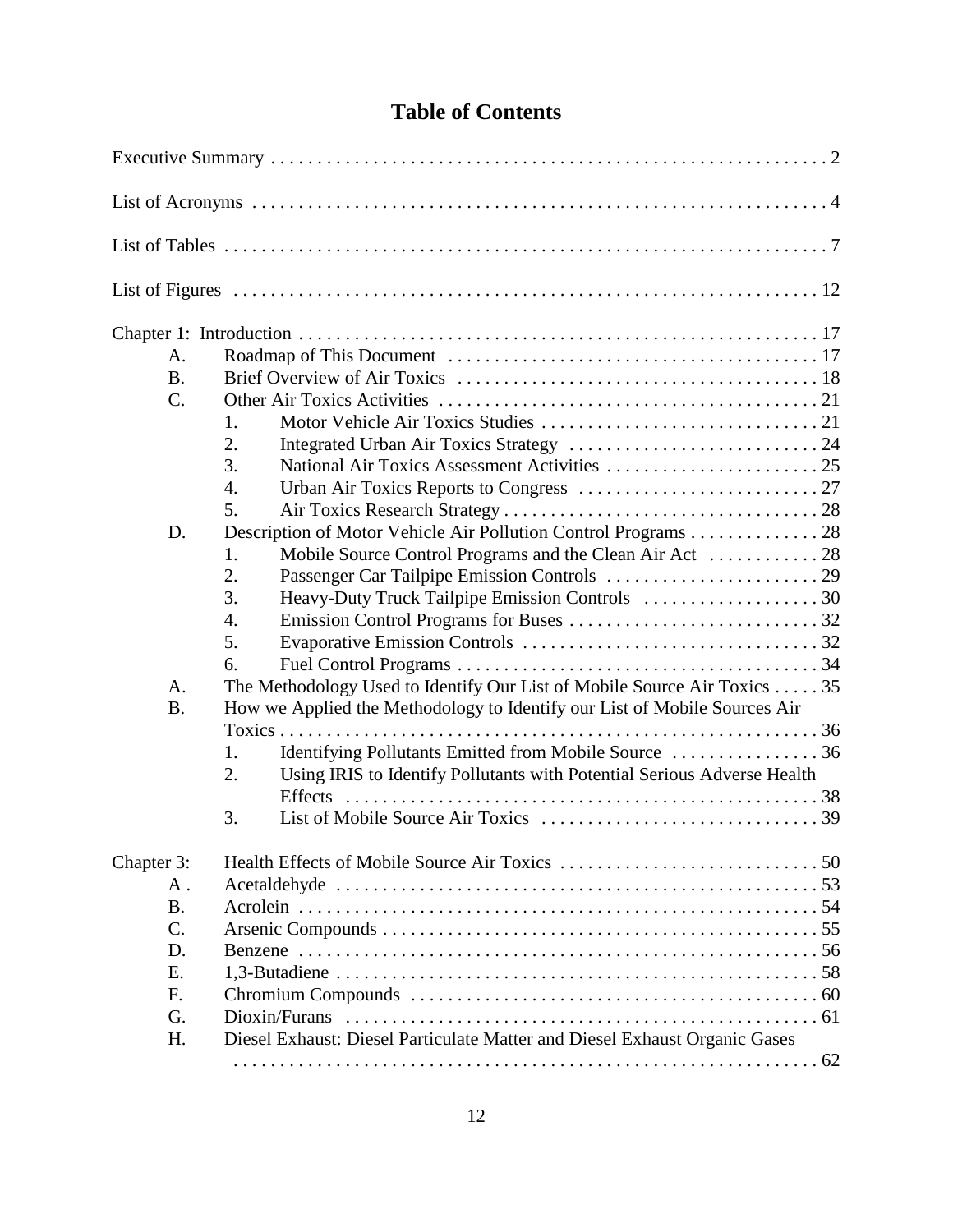|                 | 1.                                                                      |  |
|-----------------|-------------------------------------------------------------------------|--|
|                 | 2.                                                                      |  |
| I.              |                                                                         |  |
| J.              |                                                                         |  |
| Κ.              |                                                                         |  |
| L.              |                                                                         |  |
| M.              |                                                                         |  |
| N.              |                                                                         |  |
| O.              |                                                                         |  |
| O.              |                                                                         |  |
| P.              |                                                                         |  |
| Q.              |                                                                         |  |
| R.              |                                                                         |  |
| S.              |                                                                         |  |
| T.              |                                                                         |  |
| U.              |                                                                         |  |
|                 |                                                                         |  |
| Chapter 4:      | Impacts of Motor Vehicle Emission Control Programs on MSAT Emissions 84 |  |
| A.              |                                                                         |  |
|                 | The 1999 EPA Motor Vehicle Air Toxics Study  85<br>1.                   |  |
|                 | 2.                                                                      |  |
| <b>B.</b>       | Impacts of Motor Vehicle Emission Controls on Emission Inventories  88  |  |
|                 | 1.                                                                      |  |
|                 | 2.                                                                      |  |
|                 | 3.                                                                      |  |
|                 | 4.                                                                      |  |
|                 |                                                                         |  |
| Chapter 5:      | Mobile Source Air Toxic Ambient Concentrations and Exposures 104        |  |
| A.              | Survey of Data Ambient Concentrations of Mobile Source Air Toxics. 104  |  |
|                 | 1.                                                                      |  |
|                 | $\overline{2}$ .                                                        |  |
| В.              |                                                                         |  |
|                 | Methodology for Modeling Inhalation Exposures to Benzene,<br>1.         |  |
|                 | Formaldehyde, Acetaldehyde, 1,3-Butadiene and Diesel PM: HAPEM-         |  |
|                 |                                                                         |  |
|                 | Comparison of Exposure Modeling Results to Modeled Ambient<br>2.        |  |
|                 |                                                                         |  |
|                 | 3.                                                                      |  |
|                 | Impact of Current On-Highway Vehicle Control Programs on Toxics<br>4.   |  |
|                 |                                                                         |  |
|                 | 5.                                                                      |  |
| $\mathcal{C}$ . |                                                                         |  |
|                 | 1.                                                                      |  |
|                 | 2.                                                                      |  |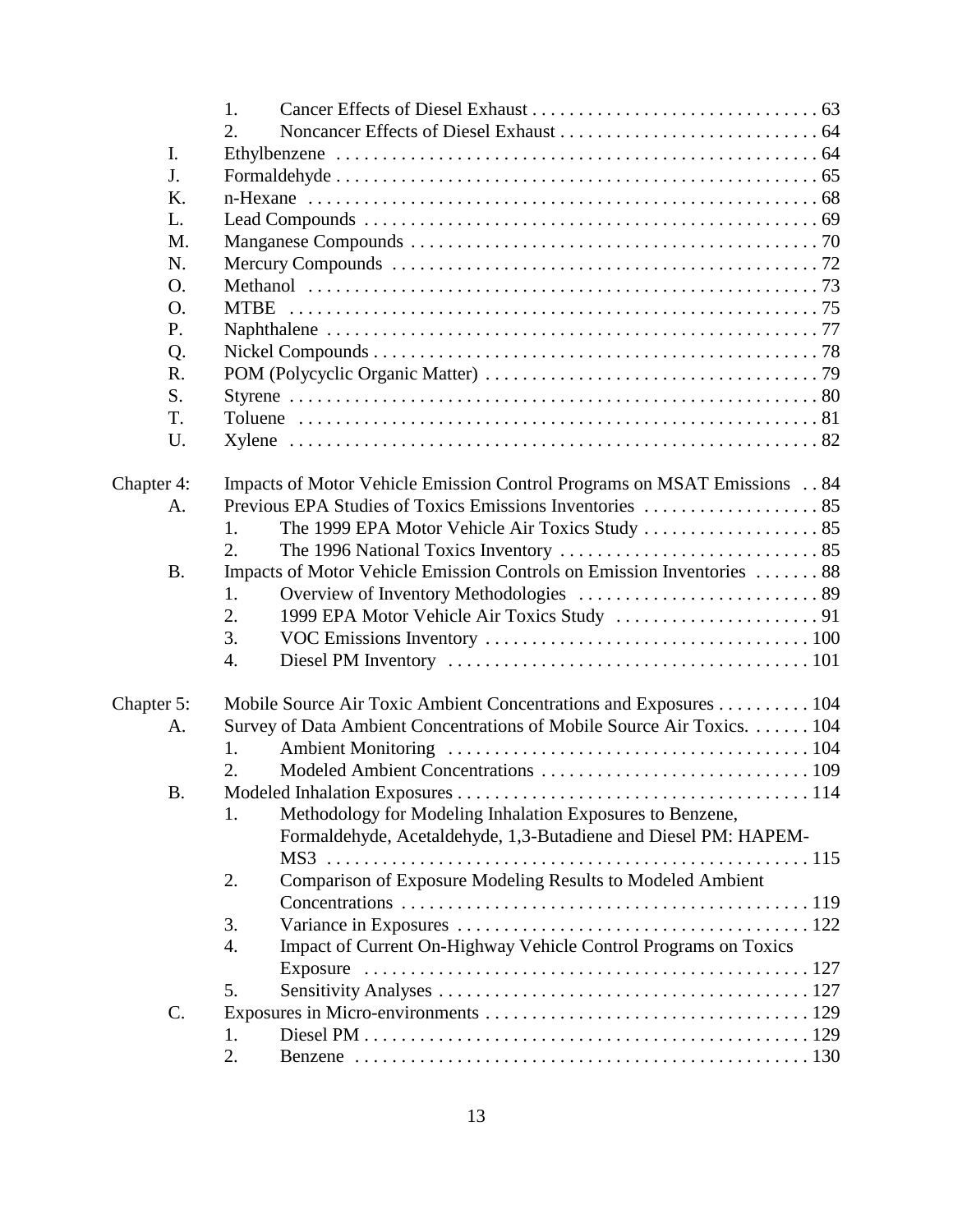|                 | 3.                                                                                |  |
|-----------------|-----------------------------------------------------------------------------------|--|
|                 | 4.                                                                                |  |
|                 | 5.                                                                                |  |
|                 |                                                                                   |  |
|                 | Chapter 6: Motor Vehicle-Based Controls of Mobile Source Air Toxics  143          |  |
| A.              | Vehicle-Based Technologies that Control Air Toxics  143                           |  |
|                 | 1.                                                                                |  |
|                 | Diesel Particulate Matter and Diesel Exhaust Organic Gases  149<br>2.             |  |
|                 | 3.                                                                                |  |
| <b>B.</b>       |                                                                                   |  |
|                 | 1.                                                                                |  |
|                 | 2.                                                                                |  |
| C.              | Potential for Further Reductions from New Vehicle Standards  153                  |  |
| D.              | Potential for Further Reductions from In-Use Vehicles  154                        |  |
|                 |                                                                                   |  |
|                 |                                                                                   |  |
| A.              |                                                                                   |  |
|                 | Description of entities subject to the toxics anti-backsliding requirements<br>1. |  |
|                 |                                                                                   |  |
|                 | 2.                                                                                |  |
|                 | 3.                                                                                |  |
| <b>B.</b>       |                                                                                   |  |
| $\mathcal{C}$ . |                                                                                   |  |
| D.              |                                                                                   |  |
| E.              |                                                                                   |  |
| F.              |                                                                                   |  |
|                 |                                                                                   |  |
|                 |                                                                                   |  |
| A.              | Overview of Current Nonroad Engine Emission Control Programs  190                 |  |
|                 | 1.                                                                                |  |
|                 | 2.                                                                                |  |
|                 | 3.                                                                                |  |
|                 | 4.                                                                                |  |
|                 | 5.                                                                                |  |
|                 | 6.                                                                                |  |
|                 | 7.                                                                                |  |
|                 | 8.                                                                                |  |
| <b>B.</b>       |                                                                                   |  |
|                 | 1.                                                                                |  |
|                 | 2.                                                                                |  |
| $\mathcal{C}$ . |                                                                                   |  |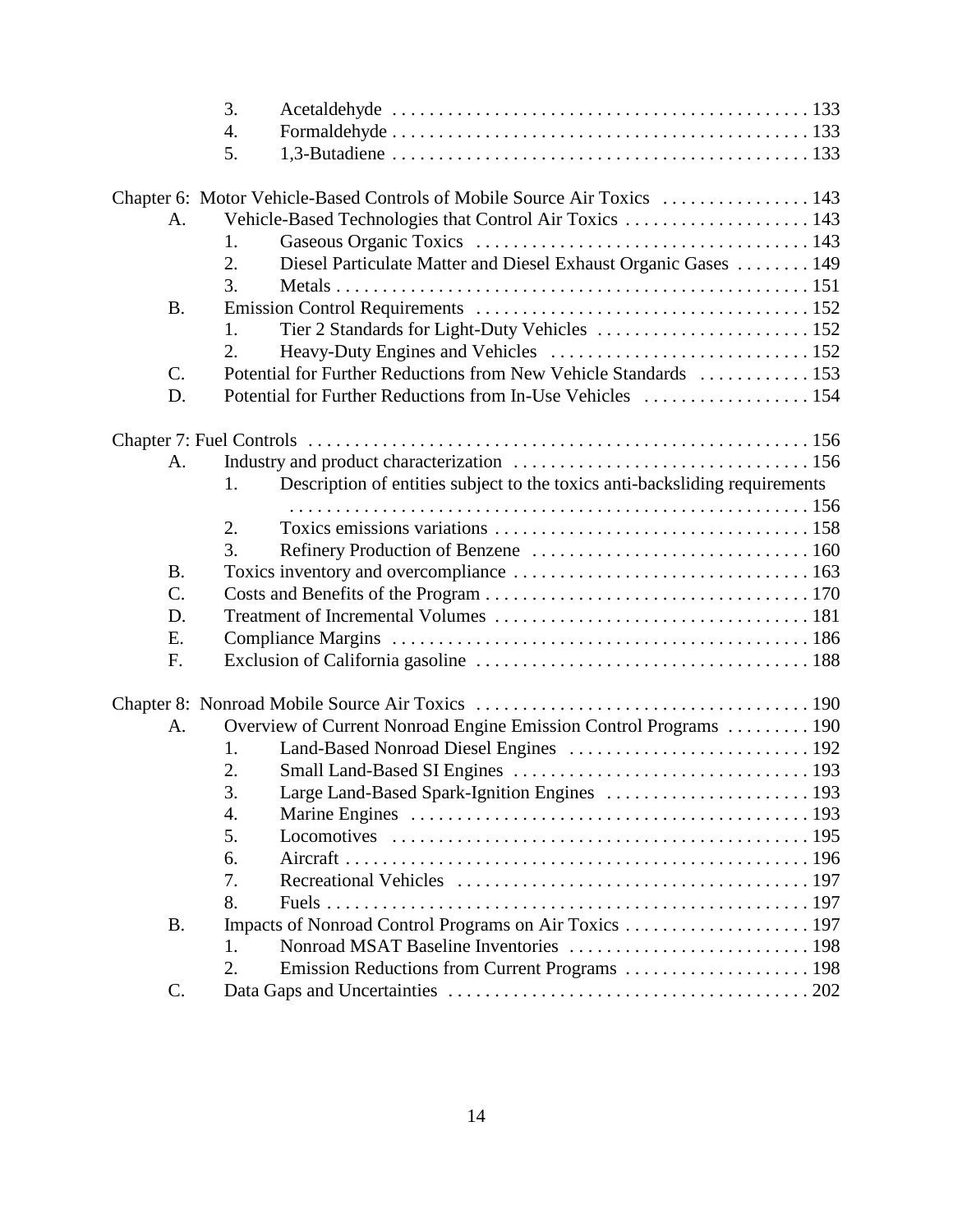### **Chapter 1: Introduction**

The purpose of this Technical Support Document (TSD) is to provide background information in support of the regulatory decisions for control of mobile source air toxics under Section 202(1)(2) of the Clean Air Act. Chapter 1 begins with a "roadmap" of the organization of this document. This is followed by a brief overview of air toxics (what they are, their general health and environmental effects, and their sources) and a summary of some of the Agency's air toxics studies. The remainder of Chapter 1 reviews our mobile source emission control programs that relate to mobile source air toxics control.

#### **A. Roadmap of This Document**

Unlike the provisions for the control of toxic air pollutants from stationary sources found in Section 112 of the Act, Section 202(l)(2) does not specify which compounds should be controlled. Chapter 2 of this TSD describes the approach we took to identify a list of 21 mobile source air toxics (MSATs). Chapter 3 provides background information about the potential health impacts of these compounds, including how they enter the environment and how they can affect human health.

Chapter 4 provides estimates of highway motor vehicle emissions ("emission inventories") of these compounds. We present baseline inventory information for 1996 that compares motor vehicle inventories to overall national inventories of emissions from both mobile and stationary sources. This chapter also contains our estimates of the reductions in emissions we can expect when our current and proposed on-highway emission control programs are fully phased-in. We estimate that by 2020 highway inventories of certain key MSATs will decrease by as much as 67 percent from 1990 levels. This chapter also describes the methods we used to estimate these emission inventories and reductions.

In Chapter 5 we review existing information on ambient concentrations of toxic compounds from both monitoring and modeling efforts. We also present estimates of the human exposure to highway motor vehicle emissions of these compounds. This chapter also describes the methods we used to estimate the ambient concentrations and exposure, along with associated limitations and uncertainties.

The next two chapters of this TSD contain our analysis of MSAT controls beyond those mobile source emission controls that are already in place. Chapter 6 addresses vehicle-based controls and concludes that our Tier 2 light-duty vehicle and our recently promulgated heavyduty engine standards represent the most stringent controls feasible for motor vehicle emissions of air toxics at this time. Chapter 7 contains our analysis of fuel-based controls. In it we present our rationale for our gasoline toxic emission performance requirement. We also discuss the challenges to other types of fuel-based air toxics controls.

Finally, in Chapter 8 we describe our current nonroad engine emission control programs and present our estimates of the impacts of these programs on future air toxics inventories. In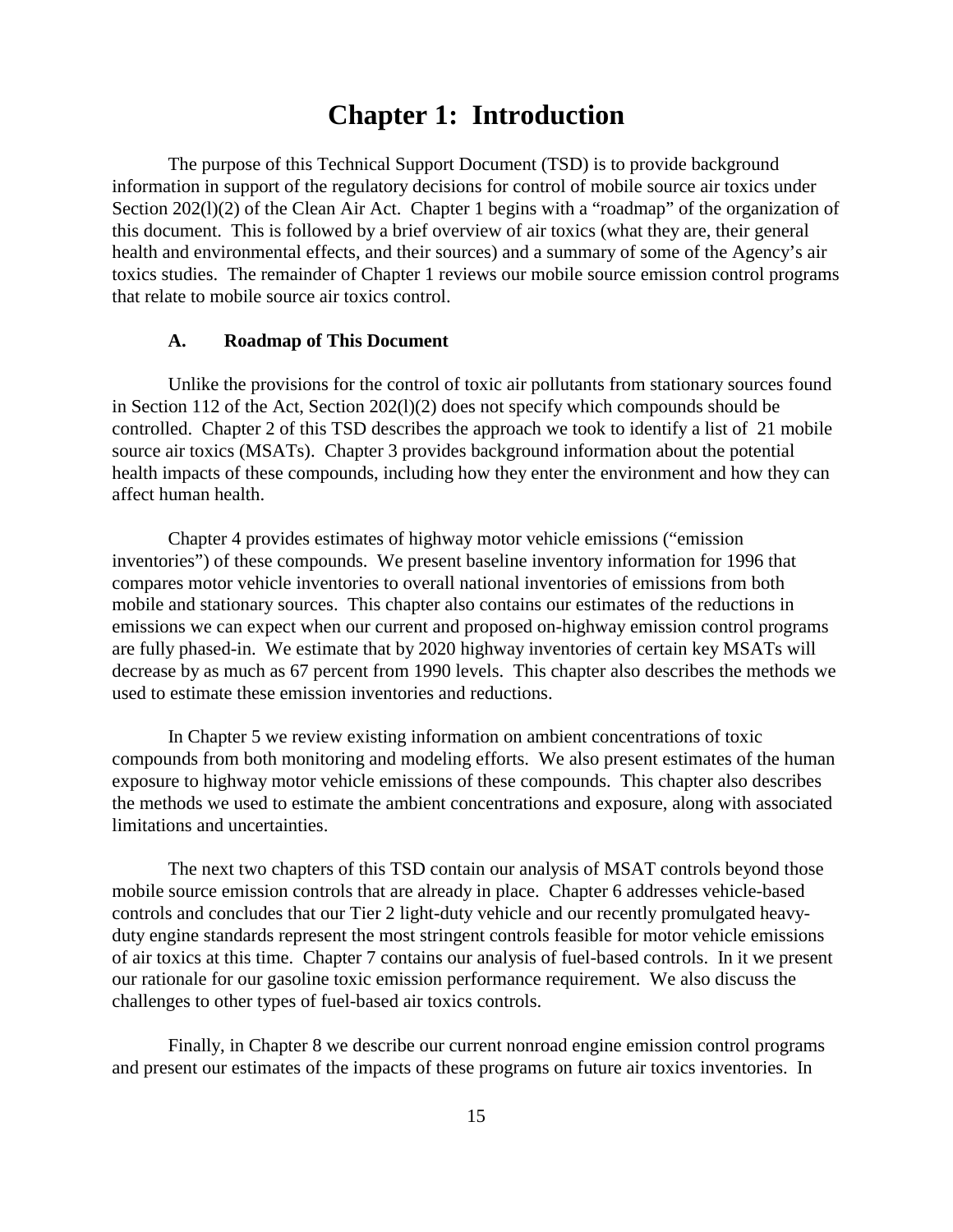this chapter, we also highlight the significant uncertainty and several of the data gaps that exist with respect to our estimates of toxics emissions from nonroad engines.

#### **B. Brief Overview of Air Toxics**

This section contains a brief overview of what air toxics are, their health and environmental effects, and their sources. This summary will help ensure that the remaining discussion is based on a common understanding of the nature of the air toxics problem.

What are air toxics?

Air toxics, which are also known as "hazardous air pollutants" or HAPs, are those pollutants known or suspected to cause cancer or other serious health or environmental effects. They include pollutants like benzene, perchloroethylene, methylene chloride, heavy metals like mercury and lead, polychlorinated biphenyls (PCBs) and dioxins. While the harmful effects of air toxics are of particular concern in areas closest to where they are emitted, they can also be transported and affect other geographic areas. Some can persist for considerable time in the environment and/or bioaccumulate in the food chain.

What are the sources of air toxics?

There are literally millions of sources of air toxics, including: major stationary sources<sup>1</sup> such as large industrial complexes like chemical plants, oil refineries and steel mills; small (area) stationary sources<sup>2</sup> such as dry cleaners, gas stations, and small manufacturers; and mobile sources such as cars, trucks, buses, and nonroad vehicles such as construction and farm equipment.

What health and environmental effects do air toxics cause?

Hazardous air pollutants can cause many adverse health effects. Many of these substances are known or suspected to be human carcinogens. Some of these chemicals are known to have negative effects on people's respiratory, neurological, immune, or reproductive systems. Some chemicals pose particular hazards to people with preexisting illnesses, or those of a certain age or stage in life, such as children or the elderly.

What are the Urban HAPs?

<sup>&</sup>lt;sup>1</sup> Under  $$112(a)(1)$  of the Act, major stationary sources are sources that emit, or have the potential to emit, 10 tons per year or more of any one HAP or 25 tons per year or more of a combination of HAPs.

<sup>&</sup>lt;sup>2</sup>Area sources are those stationary sources that are not major sources.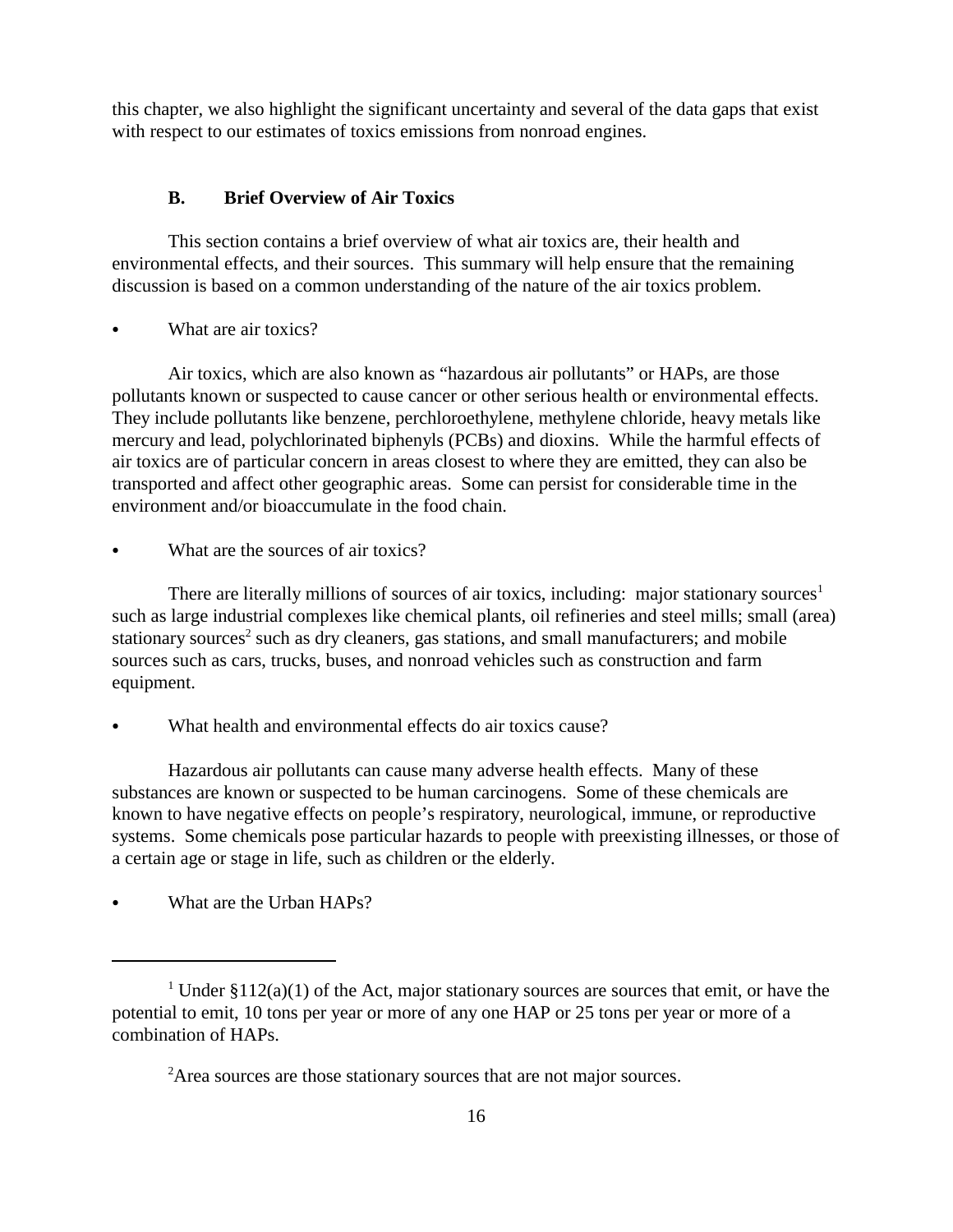The urban HAPs are the 33 compounds that have been identified by the Agency in the Integrated Urban Air Toxics Strategy (IUATS), published July 19, 1999 (64 FR 137, 38706), as those HAPs posing the greatest threat to human health in the largest number of urban areas. These compounds are a subset of the 188 compounds listed in Section 112(b) of the Clean Air Act. The 33 urban HAPs are listed in Table I-1. The IUATS is described in greater detail in Section C.2., below.

| Acetaldehyde <sup>1</sup>       | Coke oven emissions                           | Mercury compounds <sup>1</sup>                                                              |
|---------------------------------|-----------------------------------------------|---------------------------------------------------------------------------------------------|
| Acrolein <sup>1</sup>           | 1,2-dibromomethane                            | Methylene chloride<br>(dichloromethane)                                                     |
| Acrylonitrile                   | 1,2-dichloropropane (propylene<br>dichloride) | Nickel compounds $1$                                                                        |
| Arsenic compounds <sup>1</sup>  | 1,3-dichloropropene                           | Polychlorinated biphenyls<br>(PCBs)                                                         |
| Benzene <sup>1</sup>            | Ethyl dichloride (1,2-<br>dichloroethane)     | Polycyclic organic matter<br>$(POM)^1$                                                      |
| Beryllium compounds             | Ethylene oxide                                | Quinoline                                                                                   |
| $1,3$ -Butadiene <sup>1</sup>   | Formaldehyde <sup>1</sup>                     | 2,3,7,8-tetrachlorodibenzo-p-<br>dioxine (and cogeners and<br>$TCDF$ cogeners) <sup>1</sup> |
| Cadmium compounds               | Hexachlorobenzene                             | 1,1,2,2-tetrachloroethane                                                                   |
| Carbon tetrachloride            | Hydrazine                                     | Tetrachloroethylene<br>(perchloroethylene)                                                  |
| Chloroform                      | Lead compounds <sup>1</sup>                   | Trichloroethylene                                                                           |
| Chromium compounds <sup>1</sup> | Manganese compounds <sup>1</sup>              | Vinyl chloride                                                                              |

Table I-1 List of Urban HAPs for the Urban Air Toxics Strategy

<sup>1</sup> Included in our Mobile Source Air Toxics List (see Chapter 2)

& What are mobile source air toxics?

We use the term "mobile source air toxics," or "MSATs," to signify those air toxics emitted by nonroad engines and on-highway motor vehicles. Section 202(l) of the Act, which addresses controls for hazardous air pollutants from motor vehicles and motor vehicle fuels, does not specify which pollutants are to be evaluated as air toxics, other than benzene, formaldehyde, and 1,3-butadiene. As a result, we must develop a list of compounds to be addressed. Using the methodology described in Chapter 2, we identified 21 MSATs. These are listed in Table I-2 below.

Of our 21 MSATs, thirteen are also included on the list of urban HAPs for the Integrated Urban Air Toxics Strategy (see above). Of the remainder, all but one are specifically identified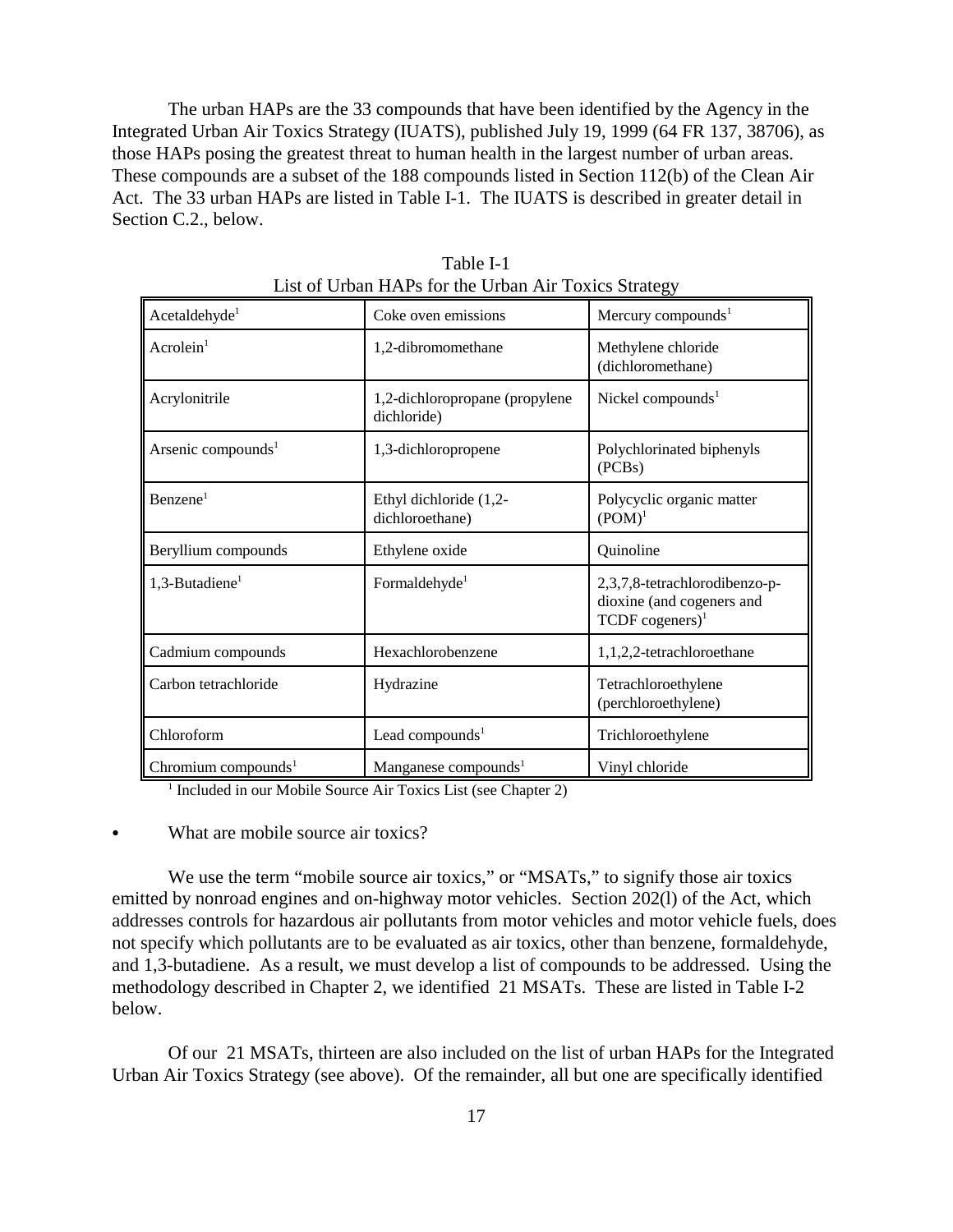in the CAA Section 112(b) HAP list. Diesel particulate matter and diesel exhaust organic gases (DPM+DEOG) is not included in these other two lists because this pollutant was not included by Congress in the Section 112(b) HAP list and, consequently, was not included in the group of pollutants that were considered for inclusion in the urban HAP list. Although not specifically listed in the CAA Section 112(b) list, and consequently with the Urban HAPs, DPM+DEOG is a particular type of emission which is composed of many listed HAPs, including chemicals that fall into the group of POM chemicals, as well as some HAP metals and volatile organic compounds. In the IUATS, we specifically recognized it as a pollutant of concern in urban areas.

| Acetaldehyde <sup>4</sup>                                   | Ethylbenzene                       | Naphthalene                     |
|-------------------------------------------------------------|------------------------------------|---------------------------------|
| Acrolein <sup>4</sup>                                       | Formaldehyde <sup>4</sup>          | Nickel Compounds <sup>1,4</sup> |
| Arsenic Compounds <sup>1,4</sup>                            | n-Hexane                           | POM <sup>3</sup>                |
| Benzene <sup>4</sup>                                        | Lead Compounds <sup>1,4</sup>      | Styrene                         |
| $1.3$ -Butadiene <sup>4</sup>                               | Manganese Compounds <sup>1,4</sup> | Toluene                         |
| Chromium Compounds <sup>1,4</sup>                           | Mercury Compounds <sup>4</sup>     | Xylene                          |
| Dioxin/Furans <sup>2,4</sup>                                |                                    |                                 |
| Diesel Particulate Matter &<br>Diesel Exhaust Organic Gases | <b>MTBE</b>                        |                                 |

Table I-2 List of Mobile Source Air Toxics (MSATs)

1 Although the different metal compounds differ in their toxicity, the on-road mobile source inventory contains emissions estimates for total metal compounds (i.e., the sum of all forms).

<sup>2</sup> This entry refers to two large groups of chlorinated compounds. In assessing their cancer risks, their quantitative potencies are usually derived from that of the most toxic, 2,3,7,8 tetrachlorodibenzodioxin.

<sup>3</sup> Polycyclic Organic Matter includes organic compounds with more than one benzene ring, and which have a boiling point greater than or equal to 100 degrees centigrade. A group of seven polynuclear aromatic hydrocarbons, which have been identified by EPA as probable human carcinogens (benz(a)anthracene, benzo(b)fluoranthene, benzo(k)fluoranthene, benzo(a)pyrene, chrysene, 7,12-dimethylbenz(a)anthracene, and indeno(1,2,3-cd)pyrene) are sometimes used as surrogates for the larger group of POM compounds.

<sup>4</sup> Although the different metal compounds differ in their toxicity, the on-road mobile source inventory contains emissions estimates for total metal compounds (i.e., the sum of all forms).

#### How are air toxics from mobile sources formed?

Mobile source air toxics come from four sources. First, some air toxics are present in fuel and are emitted to the air when the fuel evaporates or passes through the engine unburned. Benzene, for example, is a component of gasoline. Cars emit small quantities of benzene in unburned fuel, or as vapor when gasoline evaporates. Second, mobile source air toxics are formed through engine combustion processes. A significant amount of automotive benzene comes from the incomplete combustion of compounds in gasoline such as toluene and xylene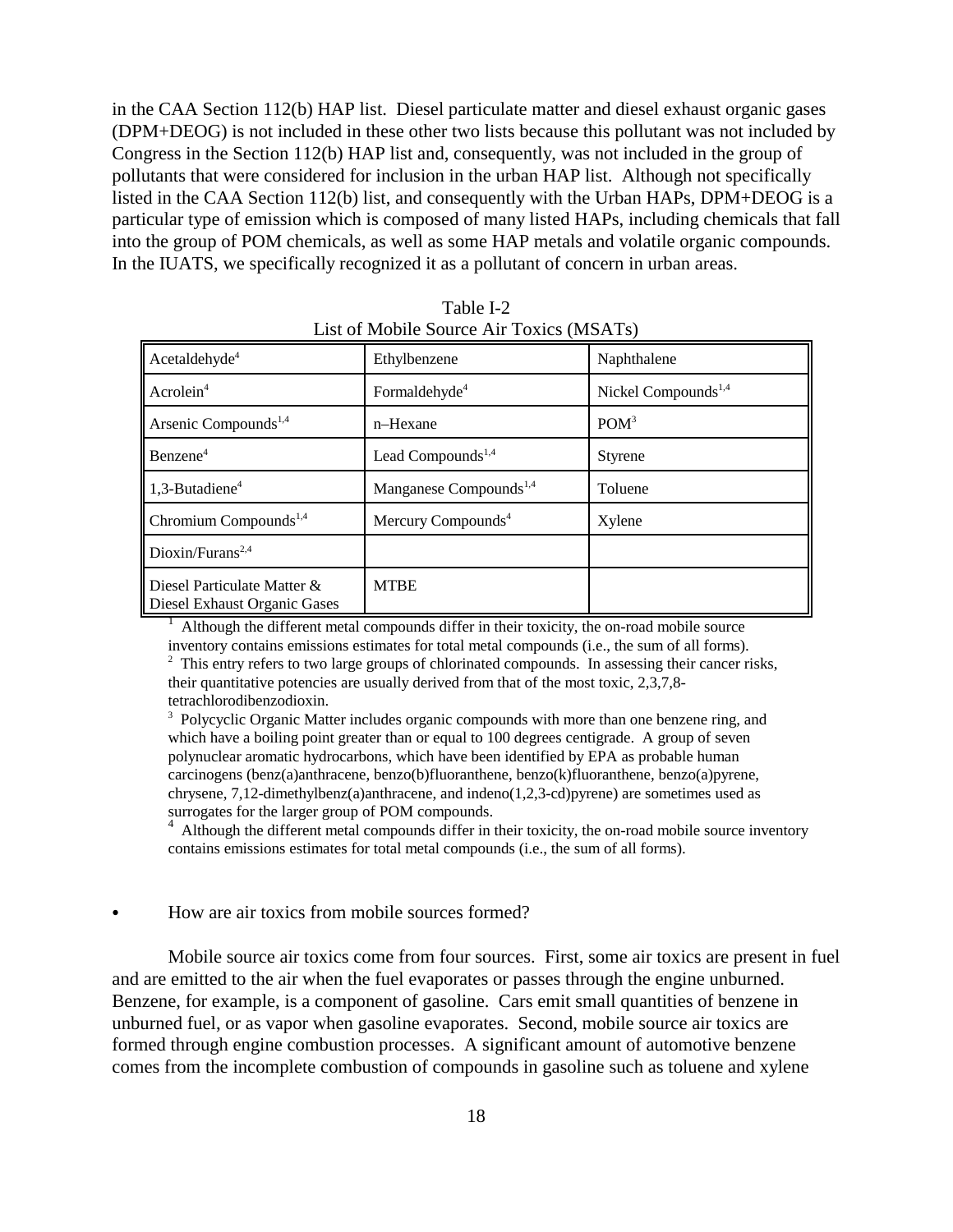that are chemically very similar to benzene. Like benzene itself, these compounds occur naturally in petroleum and become more concentrated when petroleum is refined to produce high octane gasoline. DPM+DEOG emissions, as well as formaldehyde, acetaldehyde, and 1,3-butadiene, are also by-products of incomplete combustion. Third, some compounds, like formaldehyde and acetaldehyde, are also formed through a secondary process when other mobile source pollutants undergo chemical reactions in the atmosphere. Finally, metal air toxics result from engine wear or from impurities in oil or gasoline. They can also be present in fuel additives.

#### **C. Other Air Toxics Activities**

This section describes the most important of these research and regulatory programs. The first of these is the study required pursuant to Section 202(l) of the Act. That section calls on EPA to study the need for and feasibility of controlling toxic air pollutants associated with motor vehicles and motor vehicle fuels. The study is to focus on those categories of emissions that pose the greatest risk to human health or about which significant uncertainties remain. The Act specifies that, at a minimum, the study focus on emissions of benzene, formaldehyde, and 1,3 butadiene. This study was completed in 1993, and is summarized below. An update of the inventory and exposure data was completed in 1999, and is also summarized below.

In addition, as we developed and prepared this mobile source air toxics rule, we worked in the context of two other important activities that are ongoing at the Agency. These are EPA's Integrated Urban Air Toxics Strategy (IUATS) development and the National Air Toxics Assessment (NATA) activities. Because these two programs are also important parts of our efforts to reduce toxics emissions from all sources, this section contains a brief summary of their key components as well as a description of the Report to Congress that was prepared pursuant to Section 112(k) of the Act. Interested readers are encouraged to visit EPA's Toxics website for more information about these programs (www.epa.gov/otaq/toxics.htm). Finally, EPA's Office of Research and Development has developed a draft Air Toxics Research Strategy (ATRS) to assist in improving our understanding of air toxics and to provide a framework to help manage air toxics research objectives and priorities. The ATRS is described briefly below.

#### **1. Motor Vehicle Air Toxics Studies**

In 1993, EPA released a study of motor vehicle-related air toxics in compliance with Section  $202(1)(1)$  of the Clean Air Act.<sup>3</sup> The study provided estimates of motor vehicle emissions of several pollutants believed to pose the greatest risk to public health, including benzene, formaldehyde, and 1,3-butadiene, as required by the Act, as well as acetaldehyde, diesel particulate matter, gasoline particulate matter, and gasoline vapors. Exposure and risk were evaluated for four different years: 1990, 1995, 2000, and 2010. A total of three scenarios were

<sup>&</sup>lt;sup>3</sup>EPA, 1993. Motor Vehicle-Related Air Toxics Study. Report No. EPA 420-R-93-005. This report can be accessed at http://www.epa.gov/otaq/toxics.htm.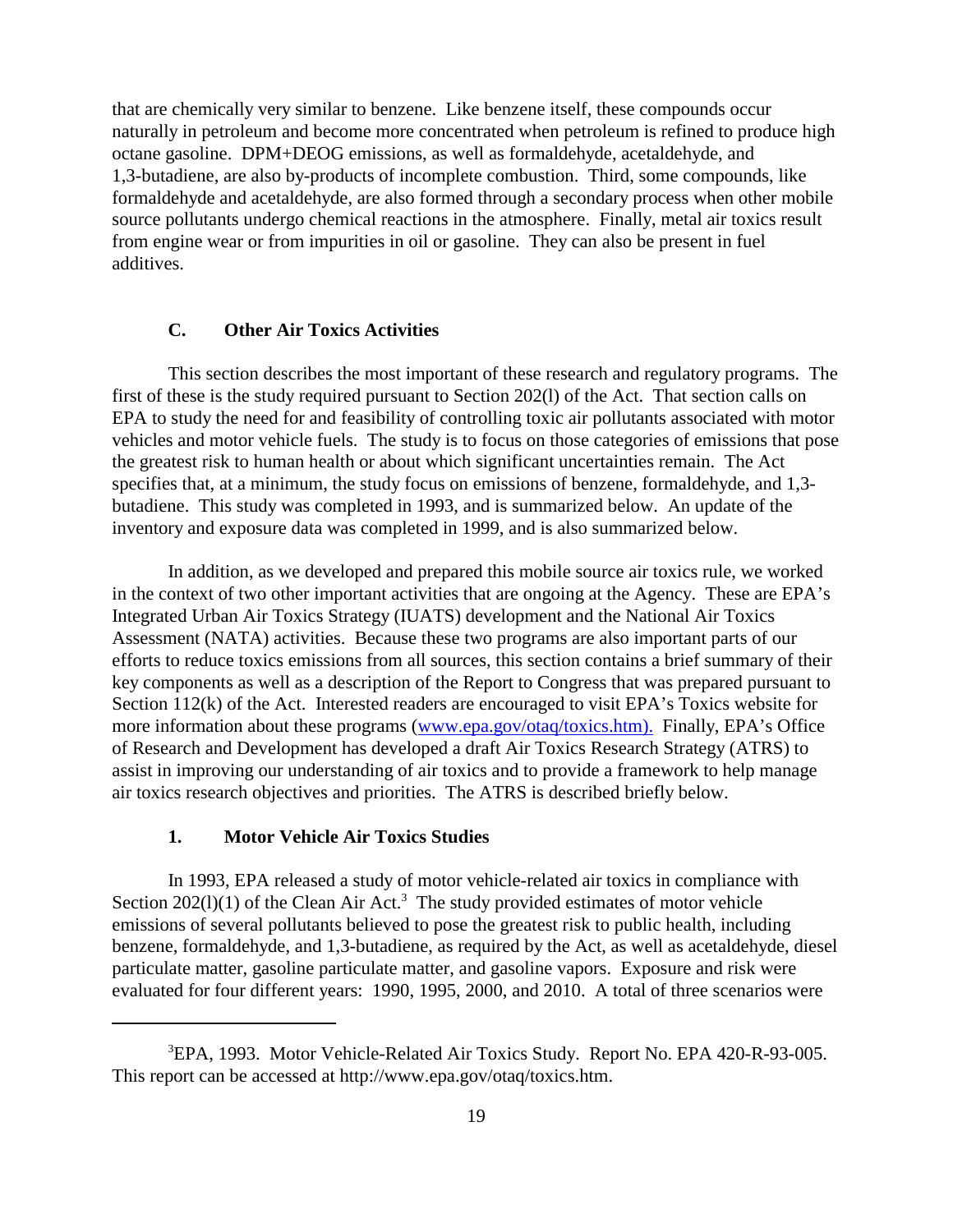modeled to explore the exposure and risk attributable to motor vehicle emissions: a baseline case reflecting motor vehicle related Clean Air Act requirements, expanded use of reformulated gasoline, and expanded adoption of the California LEV standards. The study also explored air toxics emissions from alternative fuel vehicles and nonroad engines, but for the baseline cases only and not for control scenarios. It should be noted that this study did not address whether to promulgate air toxics standards or suggest what those standards should be. That discussion was deferred to a future rulemaking under Section 202(l)(2). An evaluation of the costs or benefits of the control scenarios examined for on-highway engines and vehicles was also deferred to a future Section 202(1)(2) rulemaking.

We sought peer review of this study in  $1994<sup>4</sup>$ . The comments from the peer review included suggestions for improving EPA's exposure modeling and risk assessment methodology. In response to these comments, EPA updated its exposure model for motor vehicle-related air toxics. Also, since 1993, significant new information on vehicle emission rates has been developed as part of the Auto/Oil program, the development of the Complex Model for reformulated gasoline, CARB test programs, and other sources, and much more is known about the impact of fuel properties on toxic emissions. Furthermore, EPA has developed new programs, such as the National Low Emission Vehicle (NLEV) program and Tier 2 standards, which have significant effects on projections of toxic emissions and exposure**.** Finally, EPA has released an updated cancer risk assessment for benzene, a draft reassessment for 1,3-butadiene, and an assessment for diesel exhaust emissions.<sup>5, 6, 7</sup>

In light of this new information, and in response to peer review comments, EPA updated the estimates of emissions and exposure contained in the 1993 study.<sup>8</sup> A slightly different list of compounds was studied, and a different set of scenarios. Specifically, the updated study

6 EPA 1998. Environmental Protection Agency, Health Risk Assessment of 1,3-Butadiene. EPA/600/P-98/001A, February 1998. This report can be accessed at http://www.epa.gov/ncea/butadiene.htm

<sup>7</sup>EPA. 1999. Health Assessment Document for Diesel Emissions: SAB Review Draft. EPA/600/8-90/057D Office of Research and Development, Washington, D.C. The document is available electronically at www.epa.gov/ncea/diesel.htm.

<sup>8</sup> Analysis of the Impacts of Control Programs on Motor Vehicles Toxics Emissions and Exposure in Urban Areas and Nationwide (Volumes 1 and 2), November 1999. EPA420-R-99- 029/030

<sup>&</sup>lt;sup>4</sup>Peer review comments on the 1993 study can be accessed at http://www.epa.gov/otaq/toxics.htm

<sup>5</sup> EPA 1998. Environmental Protection Agency, Carcinogenic Effects of Benzene: An Update, National Center for Environmental Assessment, Washington, DC. 1998. This report can be accessed at http://www.epa.gov/ncea/benzene.htm.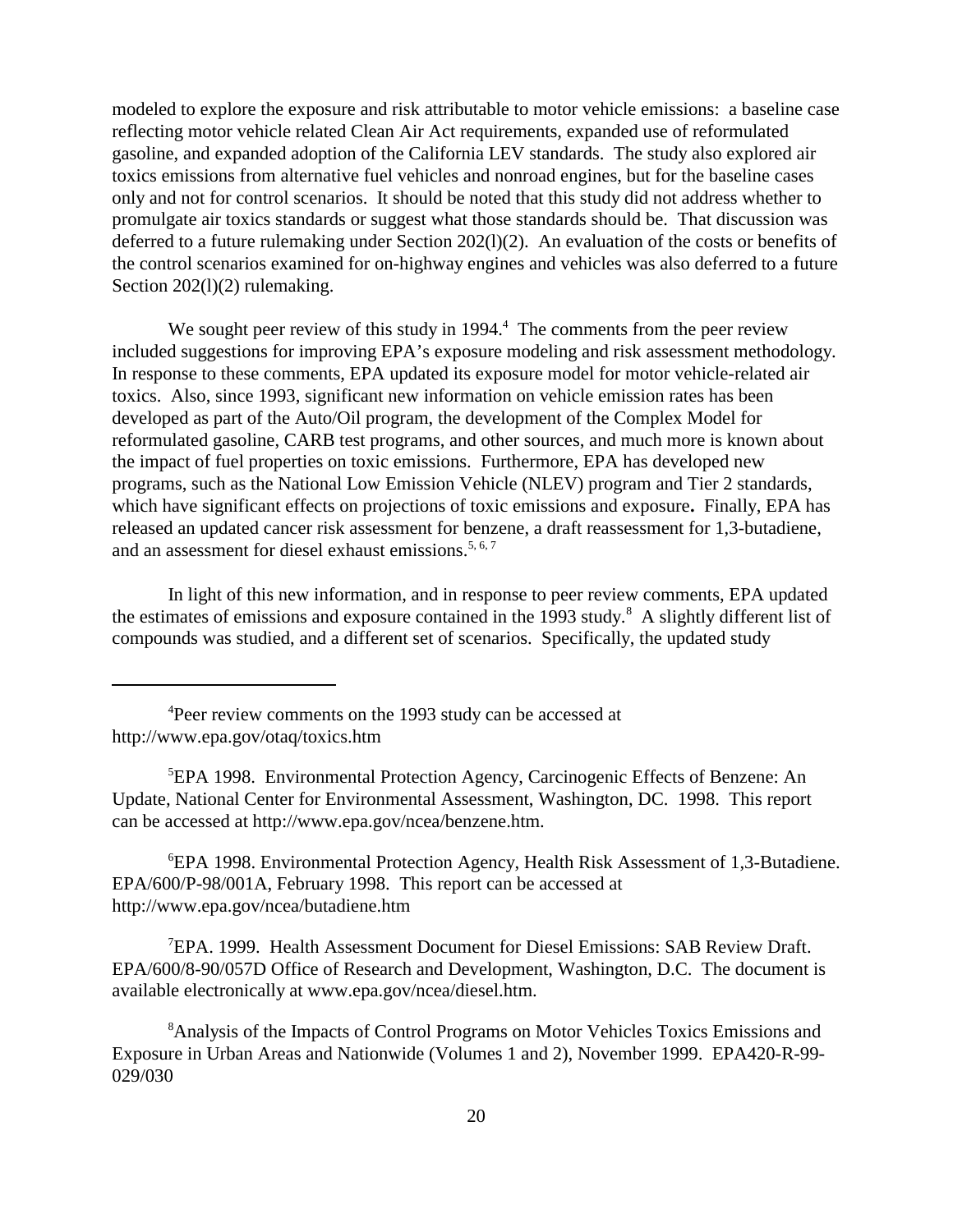considers exposure and risk for six air toxics (acetaldehyde, benzene, 1,3-butadiene, formaldehyde, MTBE, and diesel PM) for four years (1990, 1996, 2007, and 2020). Different control scenarios were modeled to reflect the regulatory controls under consideration at that time. Instead of the baseline and expanded use of reformulated gasoline, and expanded adoption of the California LEV standards, scenarios were chosen to reflect some of the options under consideration for both EPA's Tier 2 motor vehicle emission standards and gasoline sulfur controls rule, and the mobile source air toxics rule and the 2004 heavy-duty engine controls. Like the 1993 study, however, the 1999 update considered only on-highway vehicle emissions and not nonroad emissions. Finally, while the 1993 study evaluated only nationwide exposure and risk, the 1999 update examined exposure at the national level as well as for ten urban areas and 12 geographic regions. Providing even more detail, results were also reported by demographic group. As of the date of this Technical Support Document, EPA is still working on an update of the 1993 risk study. This update will be submitted for peer review and finalized in the next twelve to eighteen months and will also reflect comment received during the peer review process of the original 1993 study.

In the above air toxics studies, there are limitations in how ranges of exposures are modeled or characterized. For instance, the screening models the Agency has used do not consider 'hotspots' for elevated air toxics concentrations. For this reason, EPA has not been able to conduct a complete exposure assessment. Additional discussion of the limitations of these studies are included in Chapter 5 of this Technical Support Document. The Agency also needs to do more work on considering the costs and performance levels of pollution controls on air toxics. These activities will be included in the proposed Technical Analysis Plan discussed later in this TSD. Finally, the peer review comments of the 1999 emissions and exposure study contained many suggestions on how to improve the methodology and modeling techniques. These comments will also be taken into account as part of the Technical Analysis Plan.

#### **2. Integrated Urban Air Toxics Strategy**

EPA's Integrated Urban Air Toxics Strategy (IUATS), published July 19, 1999 (64 FR 137, 38706), focuses on reducing the human health threats of air toxics in urban areas. In urban areas, toxic air pollutants raise special concerns because sources of emissions and people are concentrated in the same geographic areas, leading to large numbers of people being exposed to the emissions of many HAPs from many sources. In the IUATS, EPA outlined future actions that we plan to take to reduce emissions of air toxics and improve our understanding of the health threats posed by air toxics in urban areas. The over-arching goal for the IUATS is to reduce cancer and noncancer risks associated with air toxics in urban areas. Also, because air toxics in urban areas may threaten the health of some people more than others, depending on factors such as where they live in relation to toxic sources, we intend to characterize exposure and risk distributions both geographically and demographically. This will include particular emphasis on highly exposed individuals (such as those in geographic hot spots) and specific population subgroups (e.g., children, the elderly, and low-income communities).

The goals of the Strategy reflect both the statutory requirements stated in section 112(k)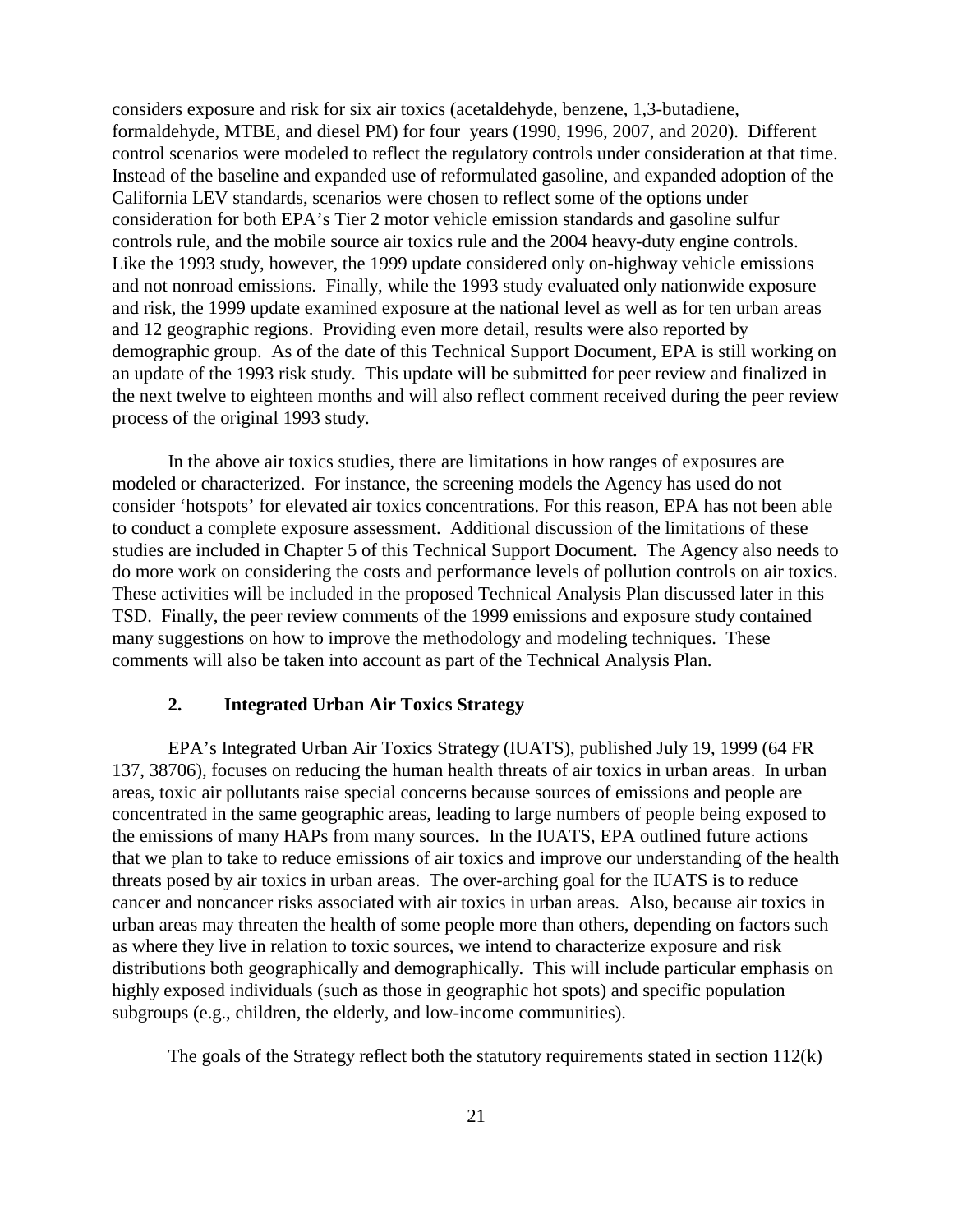of the Act and the goals of EPA's overall air toxics program. These goals consist of the following:

- & Attain a 75 percent reduction from 1990 incidence of cancer attributable to exposure to HAPs emitted by stationary sources. This is relevant to all HAPs from both major and area stationary sources, in all urban areas nationwide. Reductions can be the result of actions by Federal, State, local and/or Tribal governments, achieved by any regulations or voluntary actions.
- & Attain a substantial reduction from 1990 levels in public health risks posed by HAP emissions from area sources. This includes health effects other than cancer posed by all HAPs (e.g., birth defects and reproductive effects). Reductions can be the result of actions by Federal, State, local and/or Tribal governments, achieved by any regulations or voluntary actions.
- & Address disproportionate impacts of air toxics hazards across urban areas. This will necessarily involve consideration of both stationary and mobile source emissions of all HAPs, as well as sources of HAPs in indoor air. EPA intends to characterize exposure and risk distributions both geographically and demographically. This will include particular emphasis on highly exposed individuals (such as those in geographic "hot spots") and specific population subgroups (e.g., children, the elderly, and low-income communities)

As a first step in the IUATS, EPA identified 33 of the 188 Section 112(b) toxic air pollutants that EPA concluded pose the greatest threat to public health in the largest number of urban areas (see Table I-1, above). It should be noted that while diesel exhaust emissions are not included as a specific pollutant in the list of 33 urban HAPs, many of the hazardous constituents of diesel exhaust emissions are included among the list of 33, and it is a pollutant that we identified in the IUATS as a concern in urban areas.

 The IUATS outlines several steps that EPA will take to reduce urban air toxics and address risks, and as part of the IUATS, EPA has prepared an Action Plan. The key components of the Action Plan are as follows.

& Achieve reductions through regulatory actions and related projects. The strategy presents a framework for reducing air toxics emissions from all types of sources found in urban areas, including mobile sources, major industrial sources, and smaller stationary sources. Today's action contains mobile source-specific toxics regulations. We are also developing programs to reduce emissions from several area source categories (i.e., smaller commercial and industrial operations), and plan to complete regulations to address the new 13 area sources identified in the IUATS by 2004. Regulations are already under development or exist for the 16 other area source categories listed in the IUATS.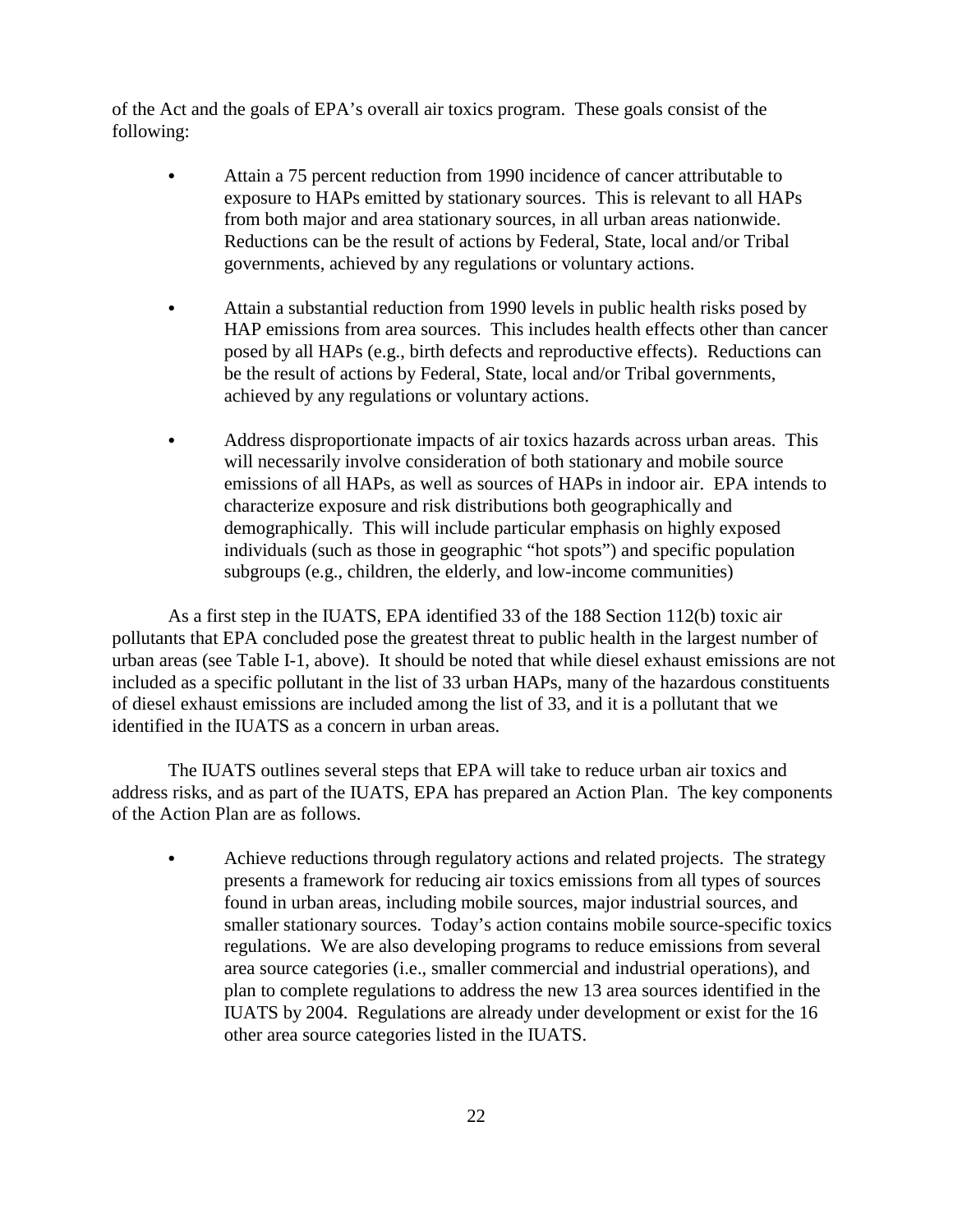- Collaborate with interested parties. We are working with state, local, and tribal agencies, environmental groups, environmental justice communities, and affected industries, including small businesses, to assure that any actions under the IUATS are responsive to health concerns while promoting fairness, encouraging urban redevelopment, and minimizing regulatory burdens.
- & Education and outreach efforts. We will make an effort to inform stakeholders about the IUATS and obtain their input on designing programs to implement it.

#### **3. National Air Toxics Assessment Activities**

National Air Toxics Assessment (NATA) activities are an important component of the IUATS and EPA's overall goal of reducing exposure to air toxics. These assessment activities include air toxics monitoring, emissions inventory development, exposure modeling, research activities, and risk assessment. Over time, these activities will help us set program priorities, characterize risks, and track progress toward reducing exposure to air toxics. Specifically, our current NATA activities include expanding air toxics monitoring, improving and periodically updating emissions inventories, periodically conducting national- and local-scale air quality, multimedia and exposure modeling, characterizing risks associated with air toxics exposures, and continued research on health and environmental effects and exposures to both ambient and indoor sources of air toxics.

As part of these NATA activities, EPA is now conducting an initial national-scale assessment to demonstrate our approach to characterizing air toxics risks nationwide. This initial screening-level assessment will help to characterize the potential health risks associated with inhalation exposures to the 33 urban HAPs and diesel particulate matter. $9$  While such a broad-scale assessment is necessarily limited in the scope of the risks that it can assess quantitatively, and by the uncertainties inherent in the various types of data and methods currently available, it represents an important step in characterizing air toxics risks nationwide. Our initial national-scale assessment includes four major steps:

- & Compile a national emissions inventory of 1996 air toxics emissions from outdoor sources of air toxics emissions.
- & Estimate 1996 air toxics ambient concentrations across the continental United States (and Puerto Rico and the Virgin Islands) for the 33 urban HAPs and diesel PM; compare modeled ambient concentrations with monitor values.
- & Estimate 1996 population exposures across the continental United States (and Puerto Rico and the Virgin Islands) to the 33 urban HAPs and diesel PM.

<sup>&</sup>lt;sup>9</sup>It should be noted that NATA will estimate only exposure to diesel particulate matter, and not risk.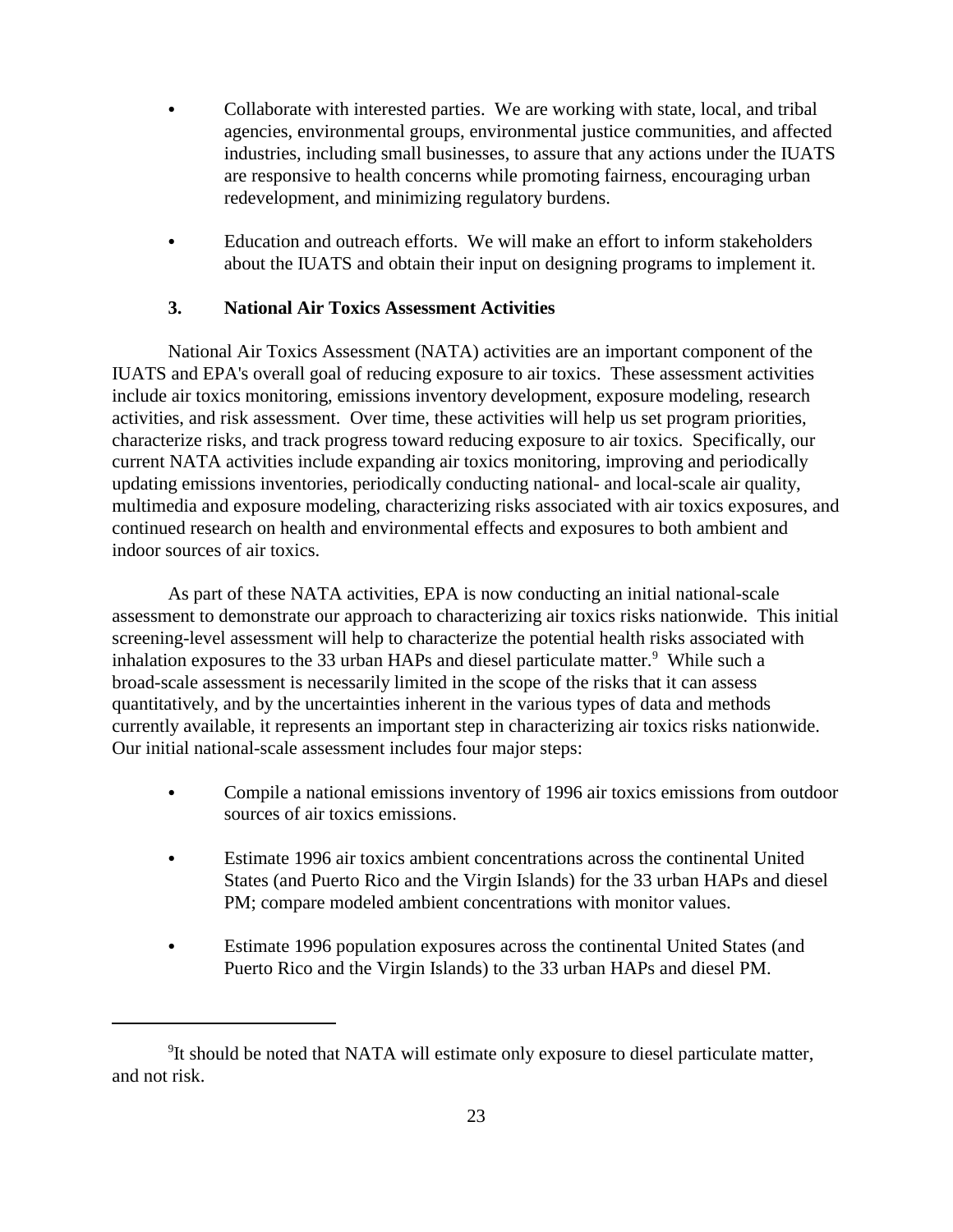& Characterize potential public health risks due to inhalation of the 33 urban HAPs.

In describing what national-scale assessment will include, it is also important to note the potentially important sources and pathways of risks to public health that are beyond the scope of this quantitative assessment. For example, while we recognize that indoor sources of air toxics emissions likely contribute substantially to the total exposures that people experience for a number of these HAPs, assessing these indoor sources of exposure cannot be done on a national scale at this time. Further, for a subset of these HAPs (i.e., those that persist and bioaccumulate in the environment), dietary exposures (e.g., eating contaminated fish) likely contribute much more to the total risk associated with exposure to these pollutants than do the inhalation exposures that will be addressed in this assessment. These and other important aspects of total population exposures to air toxics will be addressed more fully over time as part of our NATA activities as more comprehensive data and assessment tools become available.

Additionally, NATA activities include other key activities that will support further risk characterizations on the local and national level in the future. These include:

- Developing and implementing a plan to characterize the concentrations of ambient air toxics through an expanded monitoring network. Data from existing state and local air monitoring programs will be compiled to summarize our current knowledge about ambient concentrations of air toxics. Existing ambient air toxics monitoring data will be compiled and summarized and then used as a "reality check" on model output.
- & Improving existing monitoring networks, guided by data analysis and model predictions, to improve the collection of ambient concentration data for future model evaluations. As the monitoring program matures, trend sites will be established to assess the effectiveness of all of our air toxics control programs.
- Evaluating air toxics on a more local scale (e.g., an urban area) using more refined air quality modeling tools that factor in specific local information such as terrain (e.g., mountainous or flat) and local weather patterns. The results of national and local-scale modeling can be compared to provide a more complete context for the evaluation of air toxics.
- & Comparing air toxics inventories from 1990, 1996, and 1999 on a toxicity-weighted basis to help inform assessments of progress toward meeting the IUATS risk reduction goals.
- & Recommending tools to state, local and tribal regulatory agencies for evaluating air toxics concentrations, exposures and risk. This will include a comparison of the results from national-scale models to those from more local-scale models.

While there continue to be significant uncertainties and gaps in methods, models, and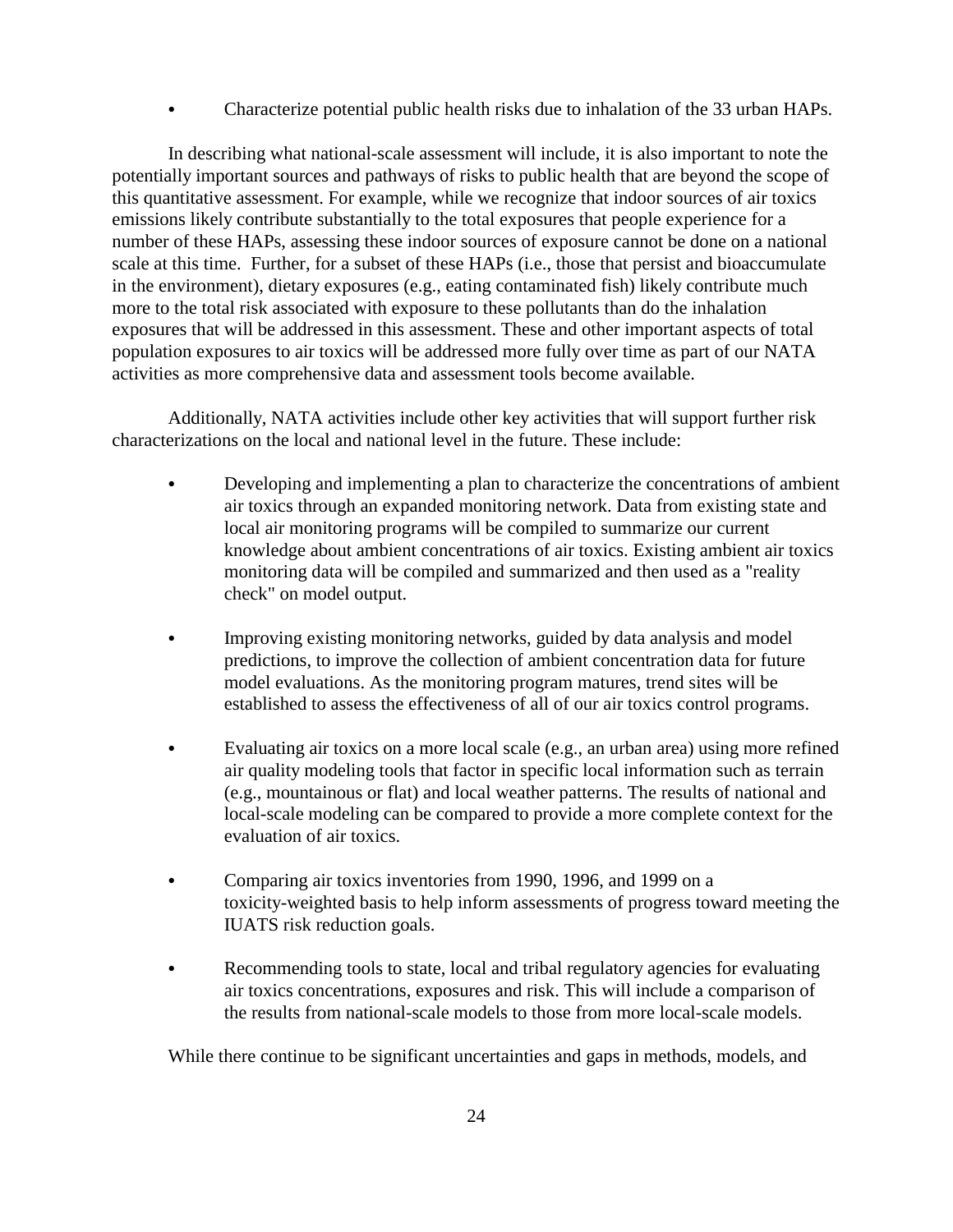data that limit our ability to assess risks to public health and the environment associated with exposures to air toxics, continued research will enable future assessment activities, both at the national screening-level and at more local refined levels, to yield improved assessments of cumulative air toxics risks.

#### **4. Urban Air Toxics Reports to Congress**

Section 112(k) of the Clean Air Act requires the EPA Administrator to submit two Reports to Congress on actions taken under the Act that reduce the risk to public health posed by the release of hazardous air pollutants from area sources. The first of these two reports was issued on September 15, 2000 (EPA-453/R-99-007, July 2000). That report expands on much of the information provided in IUATS, such as the methodology for developing the emissions inventory, identifying the 33 urban hazardous air pollutants (urban HAPs), and identifying the area source categories that will be subject to regulation. The report also summarizes existing information on risk assessments that have been conducted in various urban areas. These studies were performed by EPA and various States over the last several years. Taking into consideration the uncertainties and limitations of each study, these assessments provide useful information on the potential nature and magnitude of exposures and health risks in urban areas. Finally, the Report also provides a very detailed discussion of 13 research needs to address in achieving the goals of the IUATS. These needs were identified in the following areas: exposure assessment, health effects, dose-response assessment, risk assessment, risk characterization and risk management. The research needs identified in the Report provide a valuable platform for development of the Air Toxics Research Strategy described below. The Report also provides a summary of ongoing EPA activities to address those needs.

#### **5. Air Toxics Research Strategy**

EPA's Office of Research and Development is developing an Air Toxics Research Strategy (ATRS) to provide information to guide the development of the Agency's air toxics research program over the next five to ten years. In particular, it provides an air toxics risk framework, a list of key overarching research questions within that framework, a set of summary research needs associated with each research question, the rationale for the strategy and guiding principles and four groups of air toxics that would be the focus of research for the next 10 years. The Mobile Source Air Toxics identified in today's action are included among the four groups of air toxics identified in the ATRS (e.g., aldehydes, halides, metals, and hydrocarbons/POM). The hydrocarbon/POM category includes benzene and diesel exhaust as well as several other gaseous air toxics. The ATRS will undergo SAB review in 2001.

#### **D. Description of Motor Vehicle Air Pollution Control Programs**

In this section, we present a short history of some of EPA's key programs addressing car, truck, and bus tail pipe emission controls, evaporative emission controls, and fuel controls.

#### **1. Mobile Source Control Programs and the Clean Air Act**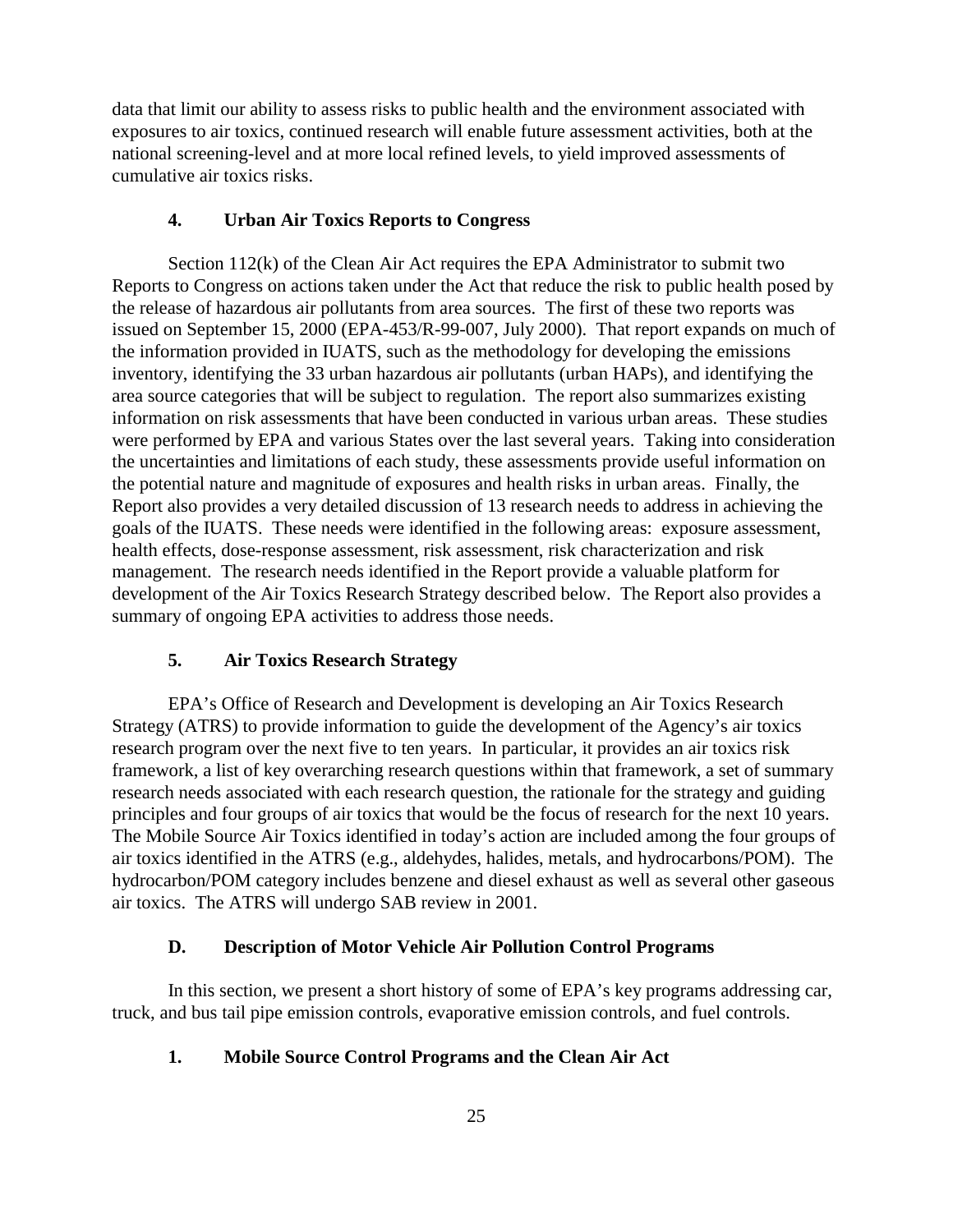Our national mobile source emission control program began in the early 1970s, when we issued the first sets of motor vehicle standards to reduce air pollution. These early standards focused on emissions of hydrocarbons (HC), nitrogen oxides (NOx), and carbon monoxide (CO). While they were not designed to address toxics emissions specifically, these standards nevertheless helped to reduce the emission of toxics. Catalytic converters designed to reduce HC and CO emissions also reduce gaseous air toxics, and the removal of lead from gasoline to permit the use of catalytic converters (used to meet the HC and NOx standards) led to a significant reduction in the inventory of toxic lead emissions.

More recently, the 1990 Clean Air Act Amendments added new elements to our mobile source emission control programs. Like the earlier versions of the Act, the primary focus of the mobile source provisions, contained in Title II of the Act, continues to be directed at attainment of the National Ambient Air Quality Standards (NAAQS), primarily for ozone, CO, nitrogen dioxide, and particulate matter (PM). The CAA Amendments led to a set of EPA programs that focus on highway motor vehicles (passenger cars, light-duty trucks, and heavy duty trucks and truck engines), nonroad engines, and their fuels. Section 202(l), by contrast, calls on us to focus specifically on controls for hazardous air pollutants emitted from motor vehicles and their fuels.

Our mobile source emission control programs can take several forms. In some cases, the instructions in the Clean Air Act are very specific and prescribe specific levels of control. In these cases, our role is to promulgate these controls within fairly precise boundaries. For example, §202(g) of the Act sets out specific emission limits for Tier 1 controls for motor vehicles; these requirements went into effect beginning in 1994. Similarly, §211(k) of the Act also sets out specific requirements for gasoline fuel reformulation for certain areas of the country.

In other cases, the requirements of the Act are broader and direct us to consider controls in certain areas but give us discretion in determining the appropriate level. For example,  $\S202(a)(1)$  of the Act directs us to "prescribe (and from time to time revise) ... standards applicable to the emission of any air pollutant from any class or classes of new motor vehicles or new motor vehicle engines, which ... cause, or contribute to, air pollution which may reasonably be anticipated to endanger public health or welfare." Section  $202(a)(3)(A)(i)$  specifies that those regulations "shall contain standards which reflect the greatest degree of emission reduction achievable through the application of technology which ... will be available for the model year to which such standards apply, giving appropriate consideration to cost, energy, and safety factors associated with the application of such technology." This type of broad language is echoed in other sections of Title II, notably those concerning fuels (§211(c)(1)), nonroad engines (§213) and toxics (§202(l)).

In addition to developing traditional regulatory programs, we have also engaged in collaborative efforts with industry, states, and other outside parties using our authorities under the Clean Air Act. An example is the national low-emission vehicle (NLEV) program, in which we worked with the auto industry and the Northeast states to develop an innovative, voluntary program to put cleaner cars on the road before they could be mandated by programs developed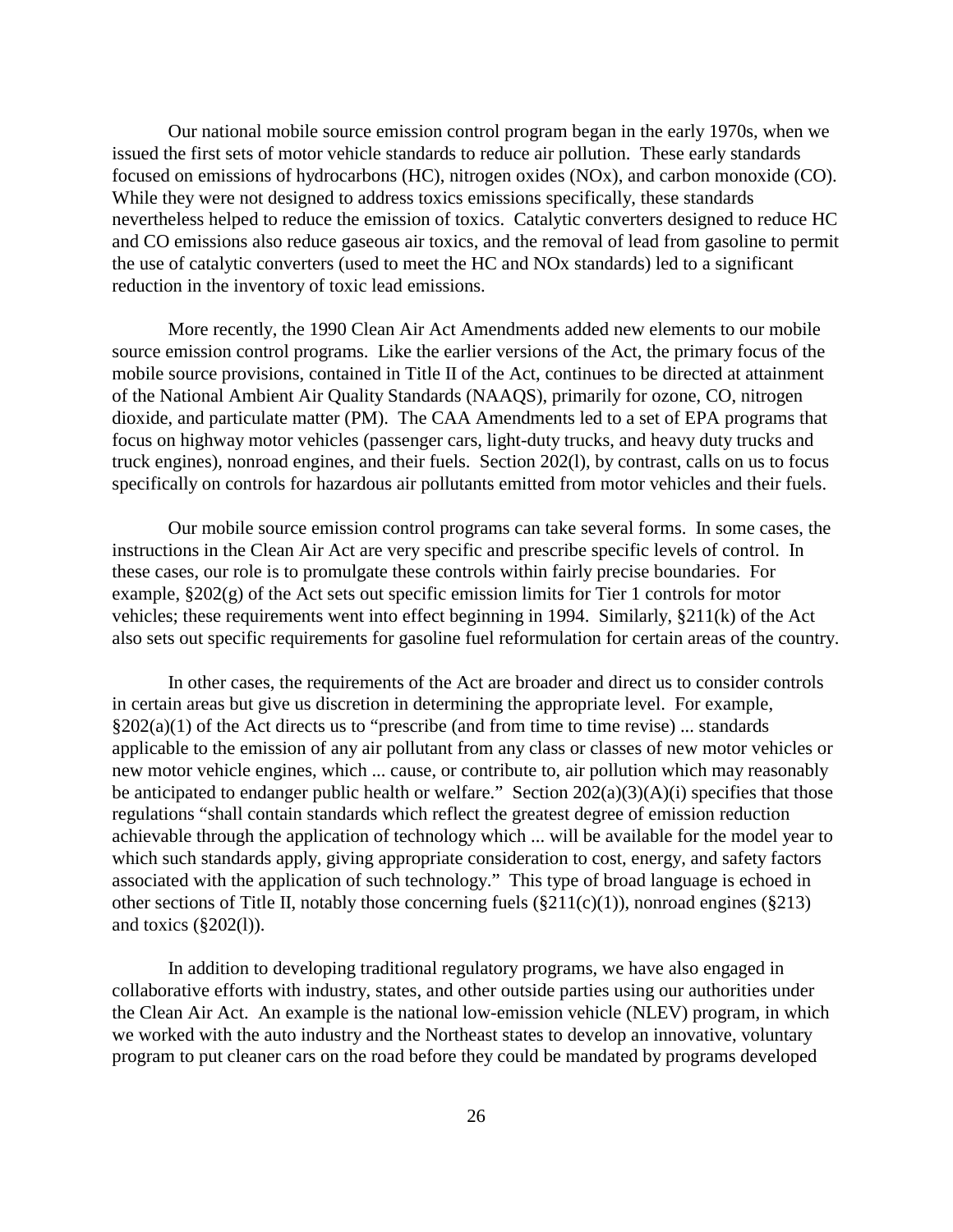under the Clean Air Act. Another example is our reformulated gasoline program, where an early part of the regulatory process consisted of a broad "regulatory negotiation" during which many stakeholders participated in crafting the basic elements of the ultimate program.

The remainder of this chapter briefly describes our key mobile source emission control programs and their relationship to air toxics emission control.

#### **2. Passenger Car Tailpipe Emission Controls**

Since 1970, emission limits for hydrocarbons (HC), oxides of nitrogen (NOx), and carbon monoxide (CO) from cars have been steadily declining. The history of HC control is particularly important to today's rule because many of the gaseous toxics from motor vehicles and their fuels are hydrocarbons and are thus controlled through controls of HC. (HC emissions are a large component of volatile organic compounds (VOC) emissions; the two terms are generally used interchangeably in the context of motor vehicle emissions.)

Before our regulations, cars emitted 9 grams per mile (gpm) HC, or more. Our HC emission standards in the 1970s and 1980s cut these levels by more than an order of magnitude, to a level of 0.41 gpm in 1980. In 1991, we finalized Tier 1 controls for light-duty vehicles and light-duty trucks to be phased in from 1994 to 1996 (56 FR 25724). In 1998, we developed an innovative, voluntary nationwide program to make new cars, called National Low Emission Vehicles (NLEV), significantly cleaner than Tier 1 cars (63 FR 926). The NLEV program went into effect in the Northeast states in 1999 and will go into effect in the rest of the country in 2001. We recently finalized the Tier 2/Gasoline Sulfur control program with stringent NOx and non-methane organic gas (NMOG) standards for all passenger vehicles (see Chapter 6 of this TSD for a more detailed discussion of the Tier 2/Sulfur control program). Table I.B-1 illustrates the declining standards through the NLEV program that have resulted in VOC and air toxic reductions from car exhaust in the 1970s through the 1990s.<sup>10</sup>

**Table I.B-1 Hydrocarbon (HC) Exhaust Emission Standards for Light-Duty Vehicles (gpm)** 

| <b>Year</b>                 | 1072<br>1 <i>) 1 4</i> | 1975 | 1980 | !994 | 1999              |
|-----------------------------|------------------------|------|------|------|-------------------|
| $\overline{\phantom{a}}$ HC | ⌒<br>3.4               | 1.J  | 0.41 | 0.31 | 0.09 <sup>2</sup> |

1 The 1994 standard is a NMHC standard.

2 The 1999 standard is a NMOG standard.

We also control HC emissions from cars, and thus emissions of gaseous toxics, through a number of other standards and programs. For example, our requirements controlling carbon

<sup>&</sup>lt;sup>10</sup> Our programs achieve VOC reductions through standards that limit HC, NMHC, or NMOG. For gasoline vehicles, the slight technical distinctions among these ways of expressing emissions can generally be ignored.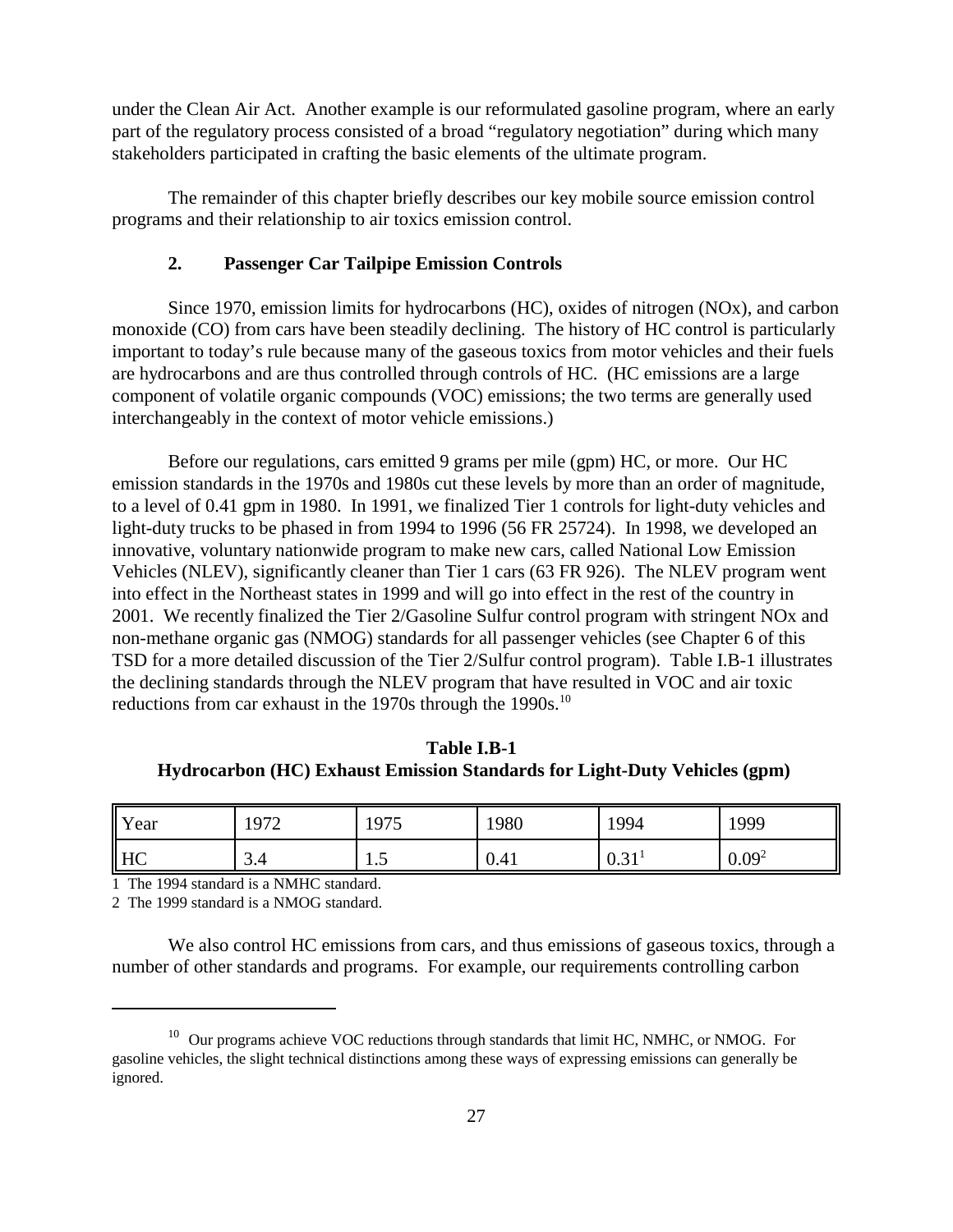monoxide emissions at cold temperatures also have an important effect in reducing HC emissions at cold temperatures, since strategies that reduce cold CO also reduce cold HC (through such strategies as better control of the air/fuel ratio and quicker catalyst "light-off"). Another example is the Supplemental Federal Test Procedure and standards, finalized in 1996, which better capture actual driving conditions in the test procedures for our control programs (61 FR 54852). We also have programs that track how cars are performing in use. One program is the "on-board diagnostics" (OBD) program, which is required for all cars and light-duty trucks beginning in 1994 (58 FR 9468). Another such program is our state-run inspection and maintenance (I/M) program, in which the individual state programs check whether the emission control system on a vehicle is working correctly. I/M programs are currently in place in over 150 areas (57 FR 52950).

#### **3. Heavy-Duty Truck Tailpipe Emission Controls**

We have controlled emissions from heavy-duty engines and vehicles since 1984. These standards are expressed in terms of grams of pollutant emitted for horsepower-hour of work done by the engine (g/bhp-hr). As of 1998, new heavy-duty truck engines must meet standards of 4 g/bhp-hr NOx, 1.3 g/bhp-hr HC, and 0.10 g/bhp-hr PM. In a 1997 rulemaking, we finalized more stringent standards for diesel trucks only. These standards will become effective in 2004 (62 FR 54695). We recently issued a final rule to reaffirm these standards for diesel trucks for 2004, and to adopt separate standards for gasoline trucks (65 FR 59896; see below, Table I.B-3). Table I.B-2 illustrates the declining standards for NOx, PM and HC for heavy-duty trucks since 1984.

| <b>Year</b>    | 1984                 | 1988               | 1990 | 1991               | 1993 | 1994               | 1996 | 1998 | 2004      | 2005      |
|----------------|----------------------|--------------------|------|--------------------|------|--------------------|------|------|-----------|-----------|
| <b>NOX</b>     | $10.7$ $\rightarrow$ |                    | 6.0  | $5.0 \rightarrow$  |      |                    |      | 4.0  | $2.4^{2}$ | $1.0^{3}$ |
| $\mathsf{P}M$  | N/A                  | $0.60 \rightarrow$ |      | $0.25 \rightarrow$ |      | $0.10 \rightarrow$ |      |      |           |           |
| H <sub>C</sub> | $1.3 \rightarrow$    |                    |      |                    |      |                    |      |      | $2.4^{2}$ | $1.0^{3}$ |

**Table I.B-2 Heavy-Duty Standards for Diesel and Gasoline1 Engines (g/bhp-hr)**

1. Standards for Gasoline Engines are the same as for diesel, until 2004. See Table I.B-3 for gasoline vehicle standards that will be applicable to complete HD gasoline vehicles beginning in 2005

2. This is a combined NMHC + NOx standard for heavy-duty diesel engines only. Typically, HC emissions for HD diesel engines are in the 0.3 g/bhp-hr range or lower.

2. This is a combined NMHC + NOx standard for heavy-duty gasoline engines only. HC emissions for HD gasoline engines are expected to be in the 0.3-0.4 g/bhp-hr range.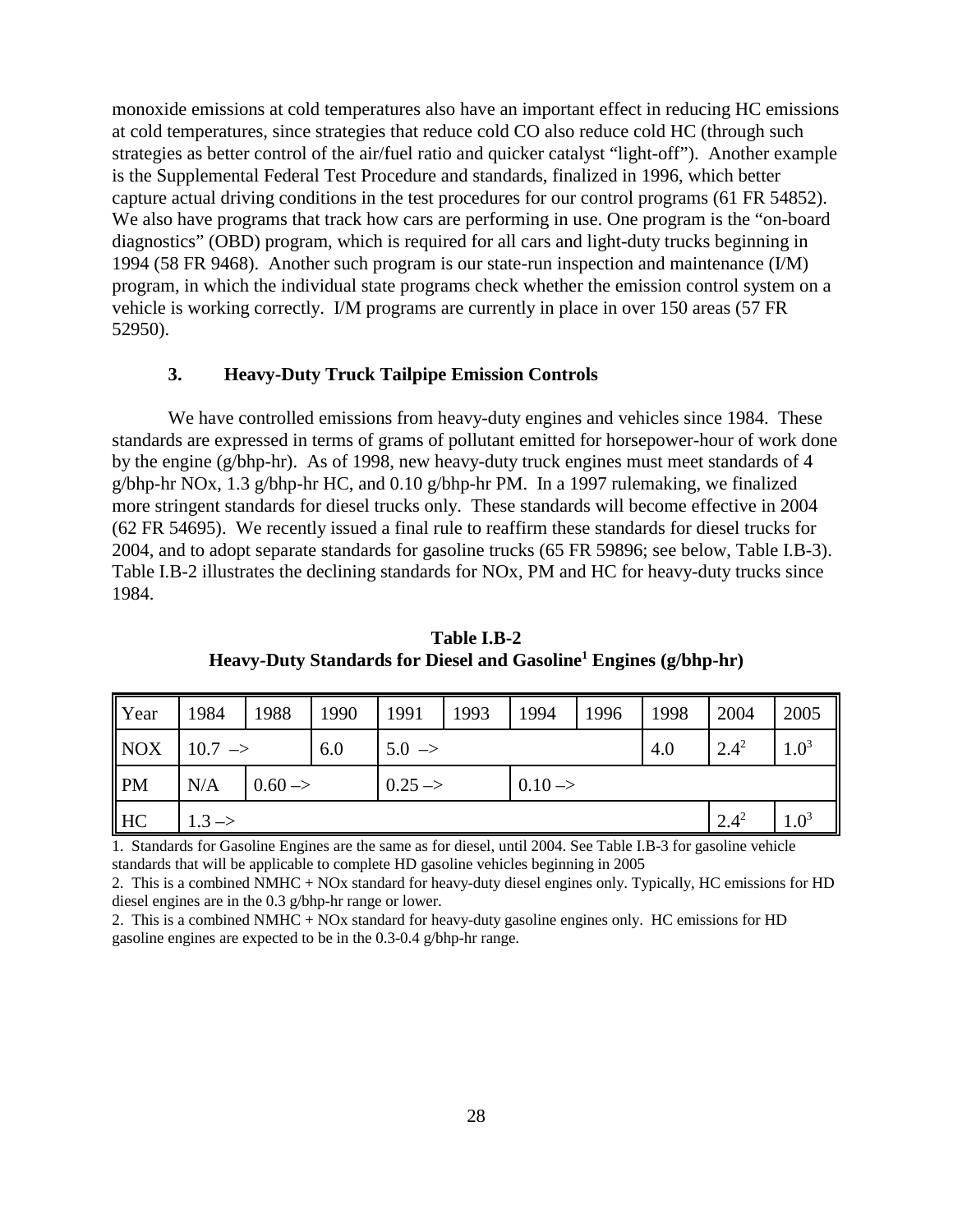| <b>Gross Vehicle Weight</b>      | <b>NOX</b>      | HC <sup>1</sup> |  |
|----------------------------------|-----------------|-----------------|--|
| $\vert 8,000-10,000 \vert$ bs    | $0.9$ gpm       | $0.28$ gpm      |  |
| $10,001-14,000$ lbs              | $1.0$ gpm       | $0.33$ gpm      |  |
| $\parallel$ 14,001 lbs and above | See Table I.B.2 |                 |  |

#### **Table I.B-3 Heavy-Duty GasolineVehicle Standards for 2005**

1. The standards for HC is in the form of NMOG standards. Manufacturers have the option to submit test data in the form of NMHC emissions.

In our recent final rule for 2004 and later heavy-duty engines and vehicles, we also made improvements to the test procedure for heavy-duty diesel engines, including a "not-to-exceed" (NTE) test and a steady-state certification test to ensure that emissions are met under a wide range of operating conditions. This program also extended the on-board refueling vapor recovery (ORVR) program (see discussion, Section 1.B.5, below) to heavy-duty gasoline engines weighing between 8,500 and 10,000 lbs (gross vehicle weight). Also, we extended requirements for on-board diagnostic (OBD) systems to more diesel and gasoline fueled vehicles to help identify any possible failure of components of the emission control system.

 Our proposed Heavy-Duty Engine/Diesel Sulfur (2007) program, published June 2, 2000 (65 FR 35430), would set stringent exhaust emission standards for heavy-duty engines and vehicles beyond the 2004 levels starting in 2007, and require reductions in sulfur levels from onroad diesel fuel starting in 2006. We describe this proposed program in greater detail in Chapter 6 of this TSD. In general, we project that the proposed standards would cut HC emission by about one-third, and diesel PM emissions by 90 percent.

#### **4. Emission Control Programs for Buses**

In 1993, we finalized the Urban Bus Retrofit/Rebuild Program which is intended to reduce the ambient levels of PM in urban areas (58 FR 21359). The program is limited to buses operating in metropolitan areas with 1980 populations of 750,000 or more, and applies only to 1993 and earlier model year buses whose engines are rebuilt or replaced after January 1, 1995. It requires that these urban buses be retrofitted with improved PM emission controls. Approximately 40 urban areas are affected. In addition, in 1993, we finalized more stringent PM standards that apply to new urban buses (58 FR 15781) as indicated in Table I.B-4.

| Year         | 1993 | 1994 | 1996 |
|--------------|------|------|------|
| $\mathbf{P}$ | 0.10 | 0.07 | 0.05 |

**Table I.B-4 New Urban Bus Standards (g/bhp-hr)**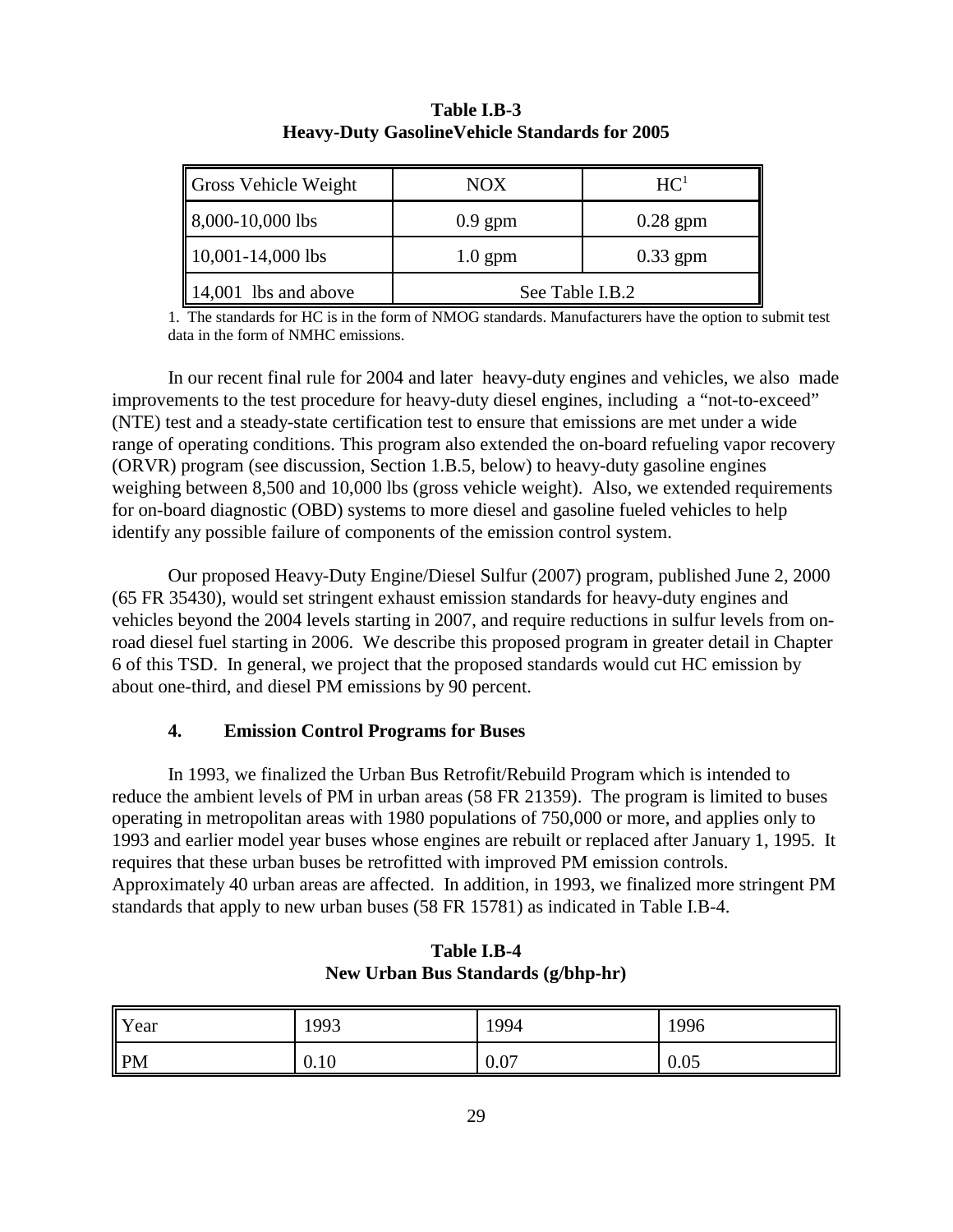#### **5. Evaporative Emission Controls**

Evaporative and refueling emissions are a significant portion of the HC emissions inventory for gasoline-fueled vehicles and trucks (in 1990 more than half of the VOC emissions from light-duty vehicles were evaporative emissions). In 1971, we began testing motor vehicles for evaporative emissions by subjecting test vehicles to typical drive and park conditions. The test procedure measures emissions from fuel evaporation during a simulated parking experience (diurnal emissions) and immediately following a drive (hot soak emissions). Currently, we measure diurnal emissions over a three-day test and also a supplemental two-day test. In 1993, we finalized revised evaporative emission test procedures which apply to light-duty and heavyduty gasoline vehicles. These procedures were fully phased-in as of 1999 (58 FR 16002). We expect the test procedure to ensure that properly functioning vehicles will effectively control evaporative emissions for most in-use events. The 1993 rule also addressed fuel spitback during refueling with a vehicle test to ensure that no spillage occurs when a vehicle is refueled at a rate of up to 10 gallons (37.9 liters) per minute.

Our current evaporative emission and refueling spitback standards are shown in Table I.B-5 (the Tier 2/Gasoline Sulfur rule further reduced evaporative emission standards, and our new requirements for heavy-duty engines will also reduce evaporative emissions standards for heavy-duty gasoline trucks, as described in Chapter 6 of the TSD).

|                                                | <b>Evaporative Hydrocarbons</b>        | Refueling                              |                                     |                          |  |
|------------------------------------------------|----------------------------------------|----------------------------------------|-------------------------------------|--------------------------|--|
| Category                                       | $3$ Diurnal + Hot<br>Soak (grams/test) | 2 Diurnal + $Hot$<br>Soak (grams/test) | <b>Running Loss</b><br>(grams/mile) | Spitback<br>(grams/test) |  |
| $Light-Duty1$                                  | $\overline{2}$                         | 2.5                                    | 0.05                                | 1.0                      |  |
| Heavy-Duty to<br>14,000 lbs GVW                | 3.0                                    | 3.5                                    | 0.05                                | 1.0                      |  |
| Heavy-Duty<br>above $14,000$ lbs<br><b>GVW</b> | 4.0                                    | 4.5                                    | 0.05                                |                          |  |

**Current Light Duty Vehicles, Light Duty Truck, and Heavy-Duty Gasoline Vehicle Evaporative Hydrocarbon and Refueling Spitback Standards** 

**Table I.B-5**

1. Note that we have different standards for light-duty trucks with fuel tanks over 30 gallons.

We have also finalized on-board refueling vapor recovery (ORVR) requirements for light-duty gasoline vehicles (59 FR 16262), and recently extended them to heavy-duty gasoline vehicles between 8,500 and 10,000 lbs (gross vehicle weight) (65 FR 59896). ORVR is a nationwide program for capturing refueling emissions by collecting vapors from the vehicle gas tank during refueling and storing them in the vehicle. The gas tank and fill pipe are designed so that when refueling the vehicle, fuel vapors in the gas tank travel to an activated carbon packed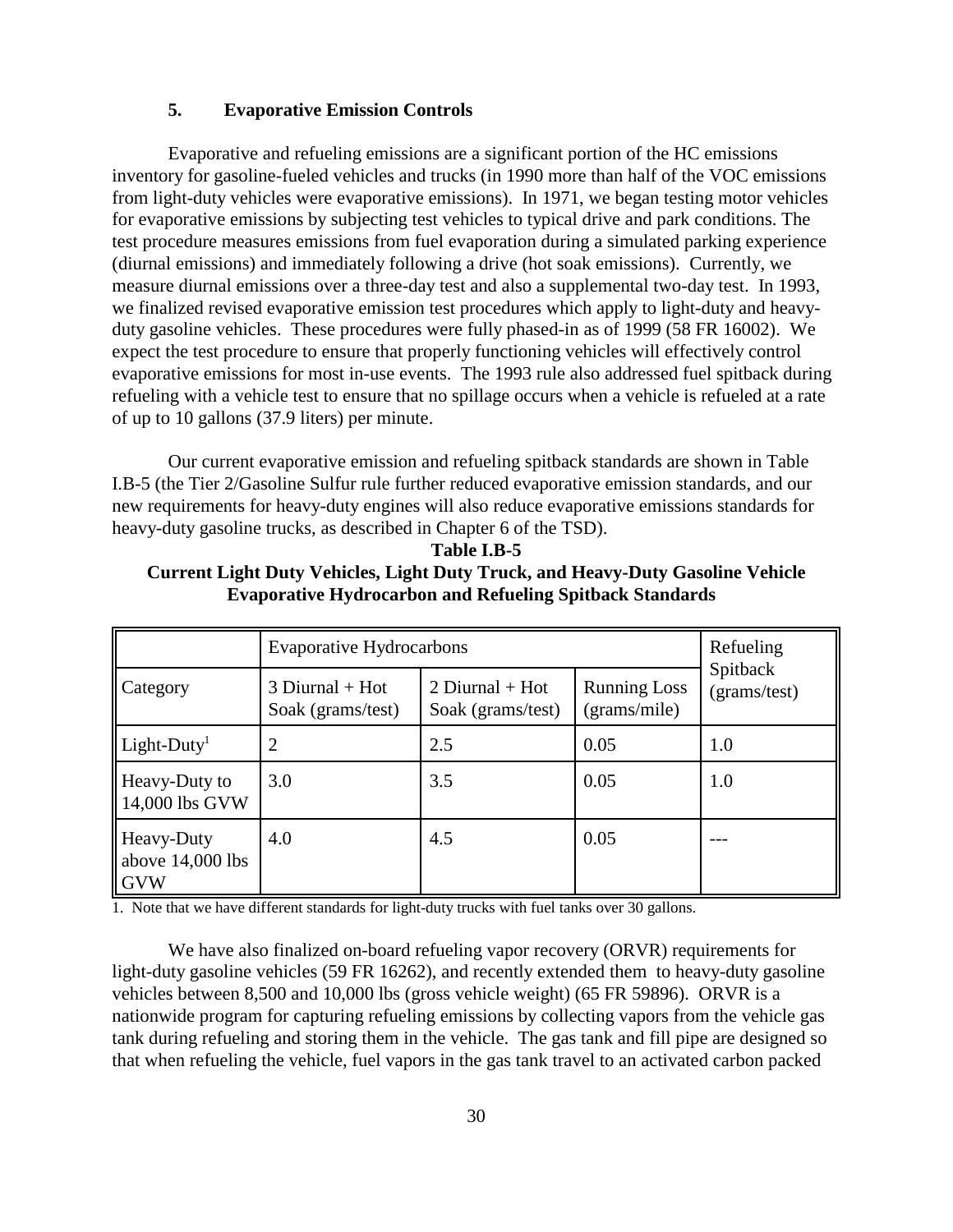canister, which adsorbs the vapor. When the engine is in operation, it draws the gasoline vapors into the engine intake manifold to be used as fuel. Table I.B-6 indicates the phase-in periods for ORVR for different size gasoline vehicles.

| Category                                                             | Phase-In  | <b>Standard</b> |
|----------------------------------------------------------------------|-----------|-----------------|
| <b>Light-Duty Vehicles</b>                                           | 1998-2000 |                 |
| Light Light-Duty Trucks (to 6,000 lbs<br>gross vehicle weight)       | 2001-2003 | $0.2$ g/gallon  |
| Heavy Light-Duty Trucks (6,000 to 8,500 lbs<br>gross vehicle weight) | 2004-2006 |                 |
| Heavy-Duty Gasoline Vehicles (to 10,000 lbs<br>gross vehicle weight) | 2005-2006 |                 |

**Table I.B-6 On-Board Vapor Recovery for Gasoline Vehicles Phase-In Periods and Standard**

#### **6. Fuel Control Programs**

The emissions that come out of a vehicle depend greatly on the fuel that goes into it. Fuel composition and type are critical factors in the clean vehicle equation. Since 1990, the Clean Air Act explicitly recognizes that changes in fuels as well as in vehicle technology must play a role in reducing air pollution from motor vehicles.

One of the first and most successful programs to control harmful motor vehicle emissions by changing fuel composition was the removal of lead from gasoline. The lead phase-out began in the mid-1970s in order to enable the use of catalytic converters on cars to meet early HC standards. This resulted in dramatic reductions in ambient lead levels and alleviated many serious environmental and human health concerns associated with lead pollution. The Clean Air Act prohibited the introduction of gasoline containing lead or lead additives into commerce for use as a motor vehicle fuel after December 31, 1995. In February 1996, we finalized an action to implement the ban on leaded gasoline (61 FR 3832). The removal of lead from gasoline has essentially eliminated motor vehicle emissions of this highly toxic substance. The reduction and virtual elimination of lead from gasoline has resulted in significant risk reduction to the public and environment.

In 1990 and 1991, we promulgated regulations to reduce the volatility of gasoline (the basic regulations were promulgated at 55 FR 23658). Like the vehicle-based evaporative and refueling emission control programs discussed above, our gasoline volatility program has reduced VOC emissions by reducing evaporation of gasoline.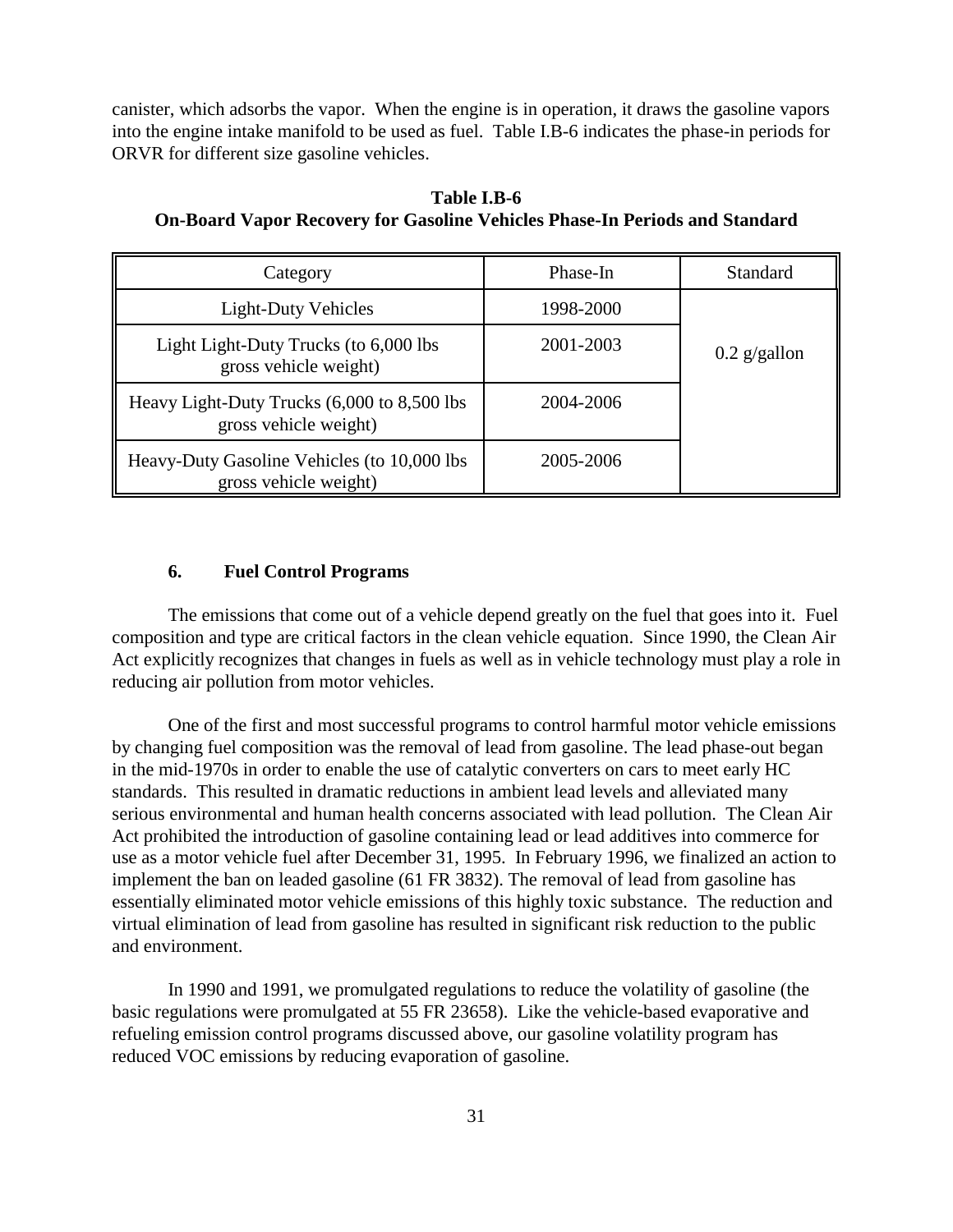The reformulated gasoline (RFG) program (59 FR 7716) resulted from the mandate in the 1990 Clean Air Act Amendments requiring areas of the country with the worst ozone problems to use gasoline that is reformulated to help improve air quality. The RFG program, which began January 1, 1995, contains two phases. On an average basis under the Complex Model, Phase I required emissions reductions from 1990 conventional gasoline baseline gasoline of 16.5 percent for air toxics, 36.6 or 17.1 percent for VOC (depending on the region of the country), and 1.5 percent for NOx (40 CFR 80.41). RFG must also contain a minimum oxygen content of 2 percent by weight, a maximum benzene content of 1 percent by volume, and no lead, manganese, or other heavy metals. At its inception, RFG was required in the nine worst ozone areas, with the provision that other ozone nonattainment areas could voluntarily opt in to the program. Currently 17 states and the District of Columbia participate in the program, with RFG representing about 30 percent of the gasoline sold in the United States. Phase II of the program began January 1, 2000, and contains more stringent emissions reduction requirements. On an average basis, air toxics must be reduced by 21.5 percent, VOC by 27.4 or 29.0 percent (depending on the region of the country), and  $NO<sub>x</sub>$  by 6.8 percent (summertime) and 1.5 percent (wintertime) from the 1990 conventional gasoline baseline (40 CFR 80.41).

### **Chapter 2: Identification of Mobile Source Air Toxics (MSATs)**

#### **Introduction**

There are hundreds of compounds and elements known to be emitted from passenger cars, on-highway trucks, and various types of nonroad equipment, several of which may have serious effects on human health and welfare. In recognition of this fact, Congress instructed EPA, in Section 202(l)(2) of the Act, to set standards for hazardous air pollutants from motor vehicles and their fuels. Except for benzene and formaldehyde which are specifically mentioned in 202(l)(2), the Act does not specify the compounds that should be considered for control. Therefore, the first step in developing a mobile source air toxics control program is to identify the compounds that should be evaluated for possible control measures.

This chapter describes the methodology we used to identify our list of 21 mobile source air toxics (MSATs). A more detailed description of the health effects information for these compounds is provided in Chapter 3.

#### **A. The Methodology Used to Identify Our List of Mobile Source Air Toxics**

EPA developed the list of MSATs by first searching for lists of compounds in all available databases and recent (i.e., ten years old or less) studies<sup>11</sup> that speciated the emissions

 $11$ The list of databases and recent studies we used is provided at the end of this chapter in Appendix I.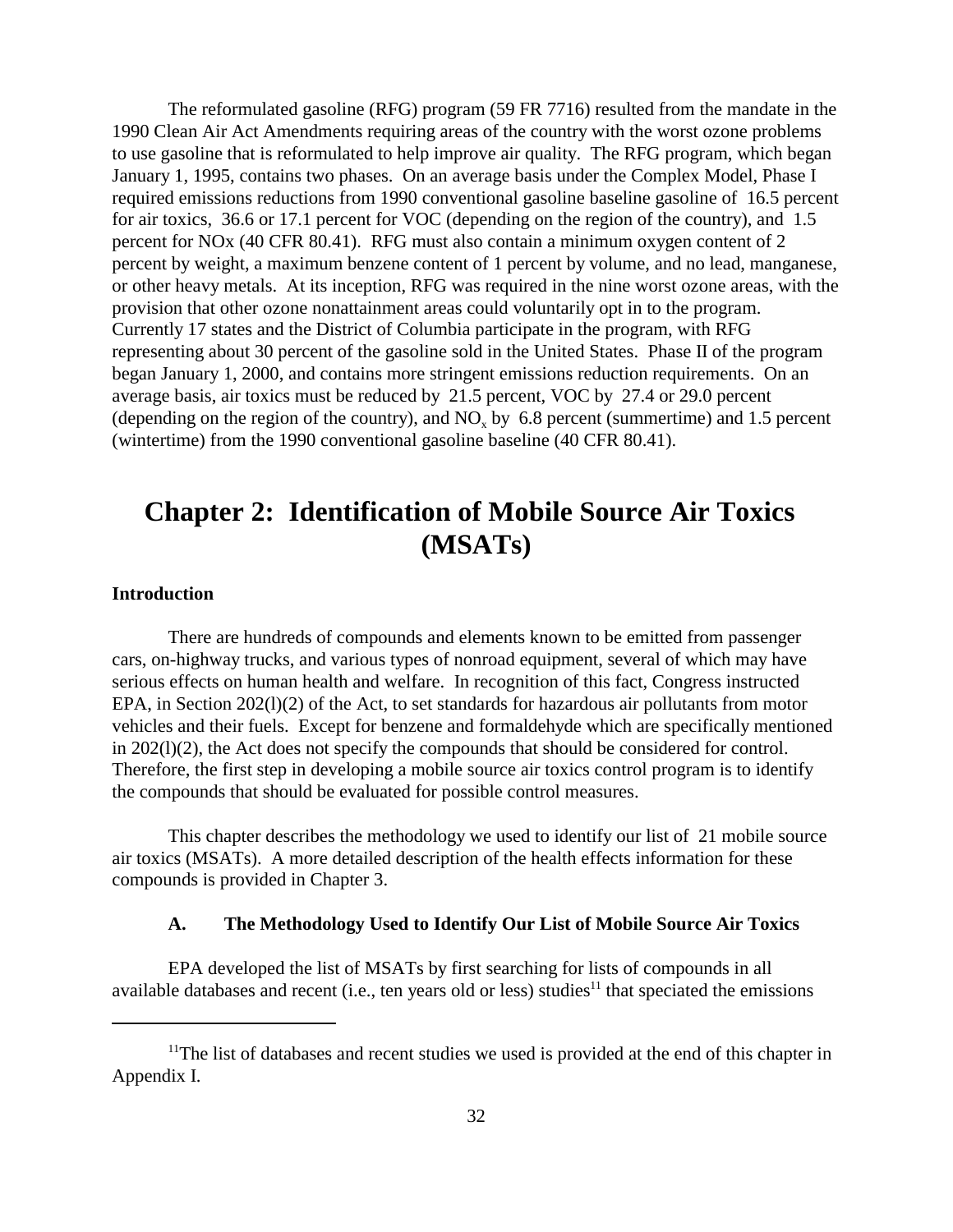from motor vehicles and their fuels. Data for vehicles and engines more than ten years old are considered to be outdated and thus are judged not to be representative of current emissions. We then compared the lists of compounds to the list of toxic compounds in EPA's Integrated Risk Information System (IRIS) database. IRIS is a database of compounds that identifies EPA's consensus scientific judgment on the characterization of the potential serious adverse health effects that may result from a lifetime exposure to the listed compounds. Where feasible, IRIS classifies the carcinogenic potential of the compounds and provides the noncancer reference concentrations or doses, RfC, or RfD, respectively. IRIS also lists compounds for which the Agency has reviewed currently available information and concluded that 1) there are insufficient data to calculate an RfC or RfD for the noncancer hazard potentially posed by the compound(s), and/or 2) there is an absence of sufficient information to identify a cancer hazard.

In our original analysis, we compared the lists of compounds identified in the motor vehicle emission databases and studies with the toxic compounds listed in IRIS and we identified 21 compounds, each of which have the potential to cause serious adverse health effects as reflected in IRIS (e.g., these compounds are known, probable, or possible human carcinogens and/or pollutants for which the Agency has calculated an RfC or RfD).<sup>12</sup> We therefore consider each of these compounds to be MSATs. EPA data suggests that nonroad engines and on-road vehicles emit the same pollutants as motor vehicles and their fuels, so we characterize this list as a list of toxic compounds from mobile sources.

We also compared the lists of compounds emitted from motor vehicles and their sources with other lists or sources of information on toxic substances, and identified two additional substances (propionaldehyde and 2,2,4-trimethylpentane) for which we requested comment. A summary of the public comments received on our MSAT list and our responses is provided below.

#### **B. How we Applied the Methodology to Identify our List of Mobile Sources Air Toxics**

In the sections that follow, we describe in more detail our methodology for identifying the list of MSATs and how we applied this methodology.

#### **1. Identifying Pollutants Emitted from Mobile Source**

In identifying a list of MSATs, EPA compiled all available databases and recent studies (i.e., ten years old or less) that contain information on the various species of compounds emitted from motor vehicles and their fuels. There are several limitations to these speciation studies that should be noted. To identify the species of compounds emitted from motor vehicles, vehicles and engines are tested on a dynamometer, which is basically a mechanical treadmill for the vehicle/engine. The test vehicle/engine is run through a set pattern of starts, stops, idle, and

 $12A$  further discussion of the potential cancer and noncancer risks, and other doseresponse information for each MSAT can be found in Chapter 3 of the TSD.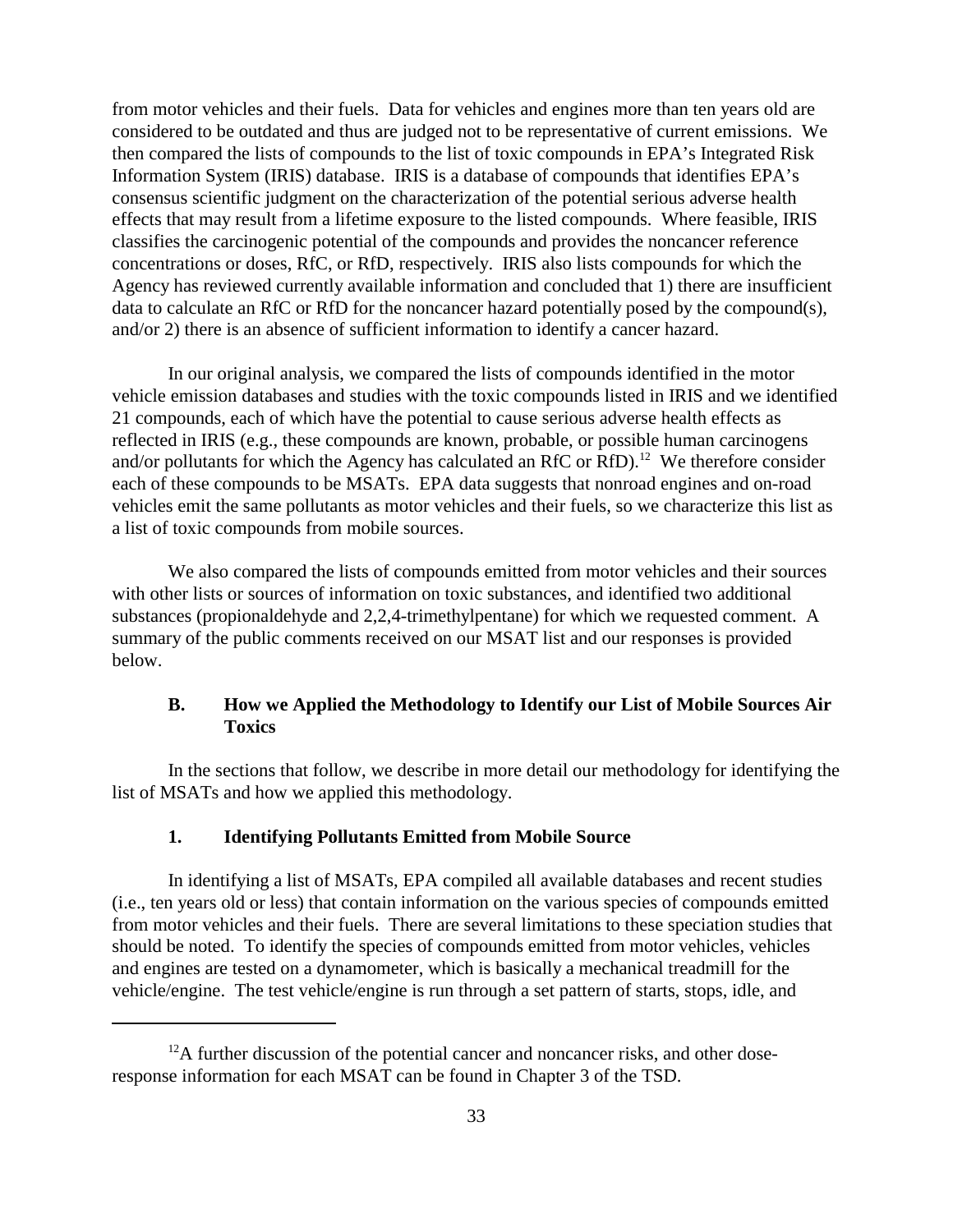acceleration, over a standard quantity of miles. The studies generally follow the U.S. Federal Test Procedure (FTP), though other test cycles may be used. The tailpipe and evaporative emissions are collected under a strict set of guidelines and then taken to a laboratory for analysis. Metal and particulate emissions are collected on particulate filters and analyzed. Analysis of metals usually doesn't specify the actual individual chemical form of the metal, but instead reports the total amount of the identified metal emitted. Particulate samples have routinely been collected for PM10 (all particles less than ten micrometers in diameter) which captures all PM emitted by mobile sources.<sup>13</sup> Once the chemical, metal, and/or particle analysis of the collected material is complete, the results are routinely presented as mass (grams or milligrams) of chemical "x" per mile driven (g/mi) or mass per unit of work accomplished (e.g., g/brake-horse power hour).

Many toxic air pollutants are hydrocarbons (HCs). To identify specific compounds in the complex exhaust mixture, the hydrocarbon component of exhaust is chemically separated (speciated). In addition, the compounds that comprise the particulate phase of mobile source emissions are also chemically speciated. Most test programs that characterize vehicle emissions identify only total hydrocarbons and particulate matter without separating the individual species of hydrocarbons and other elements. As a result, motor vehicle emissions may contain other toxic compounds that are not currently included on our MSAT list because studies have not yet specifically identified these compounds.

In addition, there are limited speciation data for certain vehicle classes. Databases and recent studies reporting emissions from light-duty gasoline vehicles (LDGV), heavy-duty diesel vehicles (HDDV), heavy-duty gasoline vehicles (HDGV), and gasoline nonroad engines are listed Appendix I at the end of this chapter. Data for other vehicle and engine types (e.g., lightduty diesel engines and nonroad diesel engines) either do not exist or are outdated (more than ten years old) and thus are judged not to be representative of current emissions. However, it is unlikely that the lack of recent data for these particular vehicle and engine types would lead us to overlook compounds that should be included on our list of MSATs, because the combustion processes for these missing vehicle and engine types are similar to those for the vehicle and engine types for which we do have data.

This compilation did not include speciation of emissions from alternative-fueled vehicles, which are currently few in number. It should be noted that, depending on the fuel used, these vehicles may also emit unburned ethanol<sup>14</sup> and methanol. Low level ethanol mixtures (10%) ethanol and 90% gasoline) are widely used in the United States. Higher level ethanol mixtures (e.g., 85% ethanol) are used as alternative fuel sources in a small number of flexible fuel vehicles.

The speciation studies listed in Appendix I at the end of this chapter provide speciation

 $13$  The majority of PM emitted by mobile sources is less than 1 micrometer in diameter.

 $14$ Ethanol is not currently listed in EPA's Integrated Risk Information System database.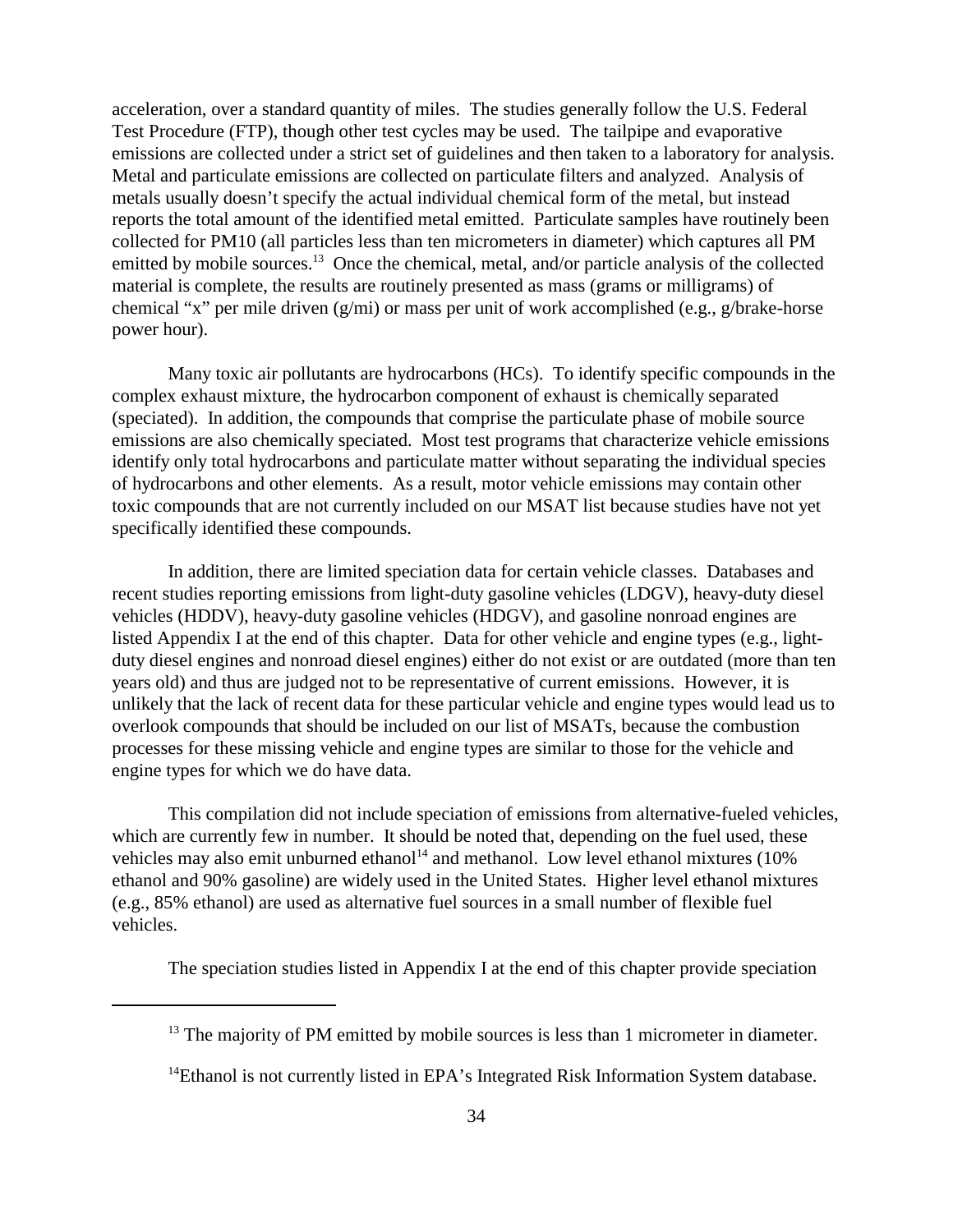profiles for the gaseous and/or particulate phase of mobile source emissions or fuels. Each study identifies the types of vehicles or engines from which data was collected (e.g., light-duty gas vehicles, heavy-duty diesel engines, nonroad engines, or a mix of various types). The vehicles tested represent a mix of older and newer models, with varying mileage. The type of fuel used was also specified.

In the next section we describe the health effects information that is used to determine which compounds emitted from mobile sources and their fuels may be considered MSATs.

#### **2. Using IRIS to Identify Pollutants with Potential Serious Adverse Health Effects**

IRIS is an EPA database of scientific information that contains the Agency consensus scientific positions on potential serious adverse health effects that may result from a lifetime exposure to substances found in the environment. IRIS was initially developed for EPA staff in response to a growing demand for consistent information on chemical substances for use in risk assessments, decision-making and regulatory activities. IRIS currently provides health effects information on over 500 specific chemical compounds.<sup>15</sup>

IRIS contains chemical-specific summaries of qualitative and quantitative health information. IRIS information includes the reference concentration for noncancer health effects resulting from inhalation exposure (RfC), the reference dose for noncancer health effects resulting from oral exposure (RfD) and the carcinogen assessment for both inhalation and oral exposure.

The RfC or RfD is an estimate (with uncertainty spanning perhaps an order of magnitude) of a daily exposure to the human population (including sensitive subgroups) that is likely to be without appreciable risk of deleterious effects during a lifetime. RfCs and RfDs are based on an assumption of lifetime exposure and may not be appropriately applied to less-than-lifetime exposure situations. RfCs and RfDs may be derived for the noncarcinogenic effects of

#### **How Chemicals Are Added to the IRIS Database**

 Our Office of Research and Development (ORD) maintains IRIS through a scientific consensus and review process that precedes entry of a pollutant into the IRIS database. This process consists of:

• An annual Federal Register announcement of the IRIS agenda and a call for scientific information from the public on the selected chemical substances;

• A search of the current literature;

• Development of health assessment and draft IRIS summaries;

- Internal EPA peer review;
- External peer review;

• Agency consensus review and management approval within EPA;

• Preparation of final IRIS summaries and supporting documents; and

• Entry of summaries and supporting documents into the IRIS database.

<sup>15</sup> EPA IRIS Database, http://www.epa.gov/iris/intro.htm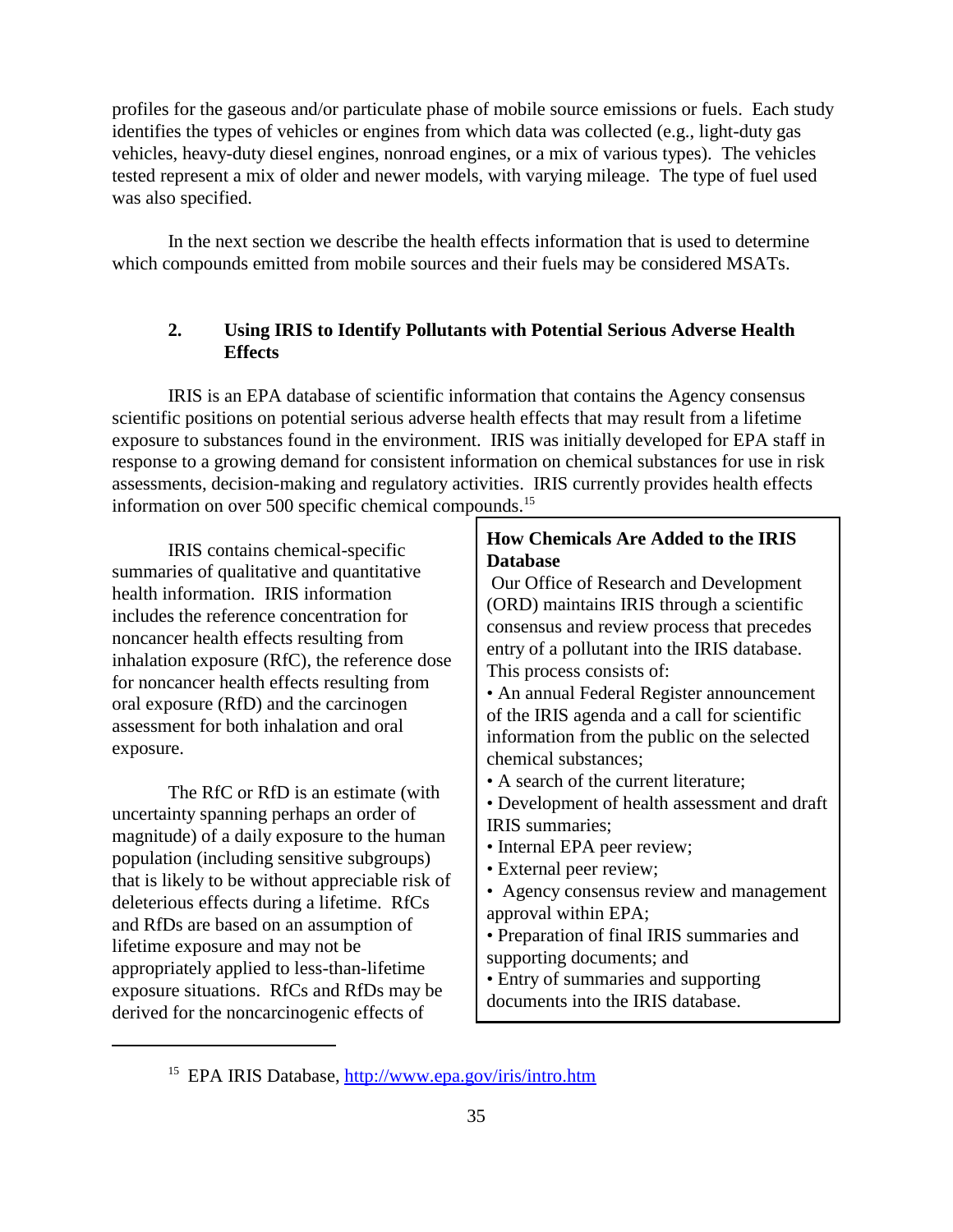chemicals whether or not they are also carcinogenic.

The carcinogenicity assessments in IRIS begin with a qualitative weight-of-evidence judgment as to the likelihood that a chemical may be a carcinogen for humans (hazard identification). Using the EPA 1986 Risk Assessment Guidelines, a carcinogen can be classified as a known, probable, or possible human carcinogen (Group A, B or C, respectively). A quantitative assessment is performed depending on the weight-of-evidence and the suitability of the available information regarding a relationship between the dose of a compound and the effect it causes (dose-response data). If suitable dose-response data are available, a quantitative assessment is calculated which can be presented in one or m ore of three ways. If the agent is active upon ingestion, then the slope of a dose-response curve generated from orally exposed animals or humans is calculated. This is referred to as the oral slope factor and is presented as risk per milligram of agent ingested per kilogram of body weight per day. Alternatively, the carcinogenic activity of an agent might be assessed in terms of the concentration in drinking water or air, yielding unit risk estimates of risk per microgram agent per liter of drinking water or risk per microgram agent per cubic meter of air, respectively. The oral slope factor and the unit risk factors are generally characterized as upper-bound estimates of the human cancer risk; the true risk could be higher, but is likely to be lower.

IRIS also lists compounds for which the Agency has reviewed currently available information and concluded that 1) there are insufficient data to calculate an RfC or RfD for the noncancer hazard potentially posed by the compound(s), and/or 2) there is an absence of sufficient information to identify a cancer hazard.

Each reference dose/concentration and carcinogenicity assessment is reviewed by a group of EPA health scientists using consistent chemical hazard identification and dose-response assessment methods. These methods are discussed or referenced in the IRIS Background Documents which are specific to, and referenced in, each individual chemical profile on IRIS. It is important to note that the information in IRIS may be revised by EPA, as appropriate, when additional health effects data become available and new developments in assessment methods are adopted.

It is also important to note that IRIS does not provide situational information on individual instances of exposure. In order to evaluate potential public health risks, the summary health hazard and dose-response information in IRIS must be combined with data on specific exposure situations.

#### **3. List of Mobile Source Air Toxics**

In our notice of proposed rulemaking we compared the lists of compounds identified in the motor vehicle emission databases and studies with the toxic compounds listed in IRIS. We identified 21 compounds, each of which have the potential to cause serious adverse health effects as reflected in IRIS (e.g., these compounds are known, probable, or possible human carcinogens and/or pollutants for which the Agency has calculated an RfC or RfD) and in the ongoing agency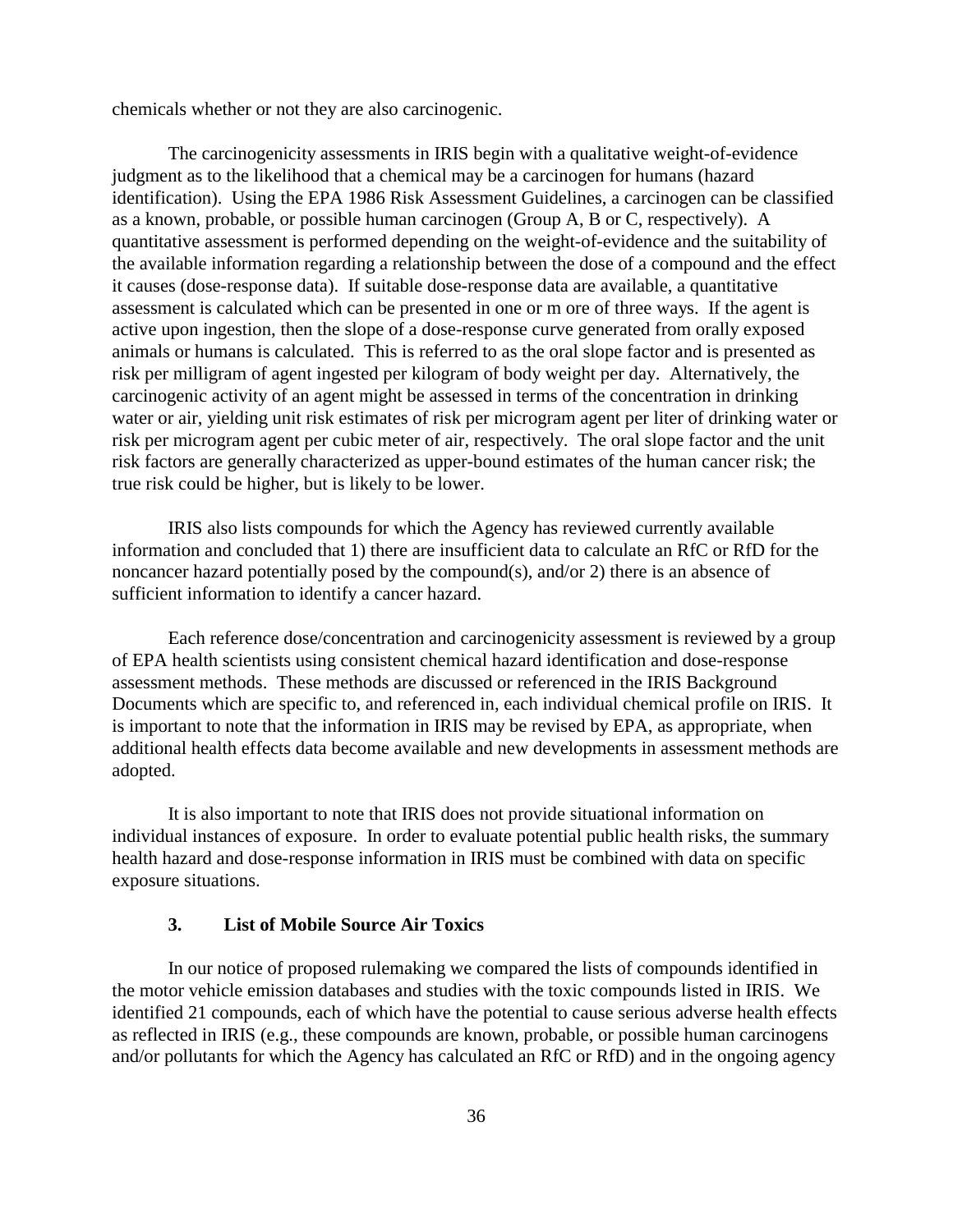scientific assessments.<sup>16</sup> We therefore consider each of these compounds to be MSATs. We received comments on ten proposed MSATs (arsenic compounds, chromium compounds, dioxin/furans, diesel exhaust, n-hexane, lead compounds, manganese compounds, mercury compounds, nickel compounds, and styrene) as well as other compounds (methanol, methyl nitrite, ethanol, propionaldehyde, 2,2,4-trimethylpentane). We have changed the listing for diesel exhaust to diesel particulate matter and diesel exhaust organic gases. A discussion of the comments received on the proposed MSAT list is provided below and the MSAT list is provided in Table II.B-1.

It is important to note that inclusion on the list is not itself a determination by EPA that emissions of the compound in fact present a risk to public health or welfare, or that it is appropriate to adopt controls to limit the emissions of such a compound from motor vehicles or their fuels.17 The purpose of the list is to provide a screening tool that identifies those compounds emitted from motor vehicles or their fuels for which further evaluation of emissions controls is appropriate. In conducting any such further evaluation, pursuant to sections 202(a) or 211(c) of the Act, EPA would consider whether emissions of the compound cause or contribute to air pollution which may reasonably be anticipated to endanger public health or welfare. Such an evaluation would also consider the appropriate level of any controls, based on the criteria established in section 202(l)(2). Inclusion of a compound on the MSAT list does not decide these issues, but instead identifies those compounds for which such an evaluation would appear to be warranted.

<sup>&</sup>lt;sup>16</sup>A further discussion of the potential cancer and noncancer risks, and other doseresponse information for each MSAT can be found in Chapter 3 of the TSD.

 $17$ Note, however, that Congress has expressly directed EPA to adopt controls in accordance with 202(l)(2) for benzene and formaldehyde.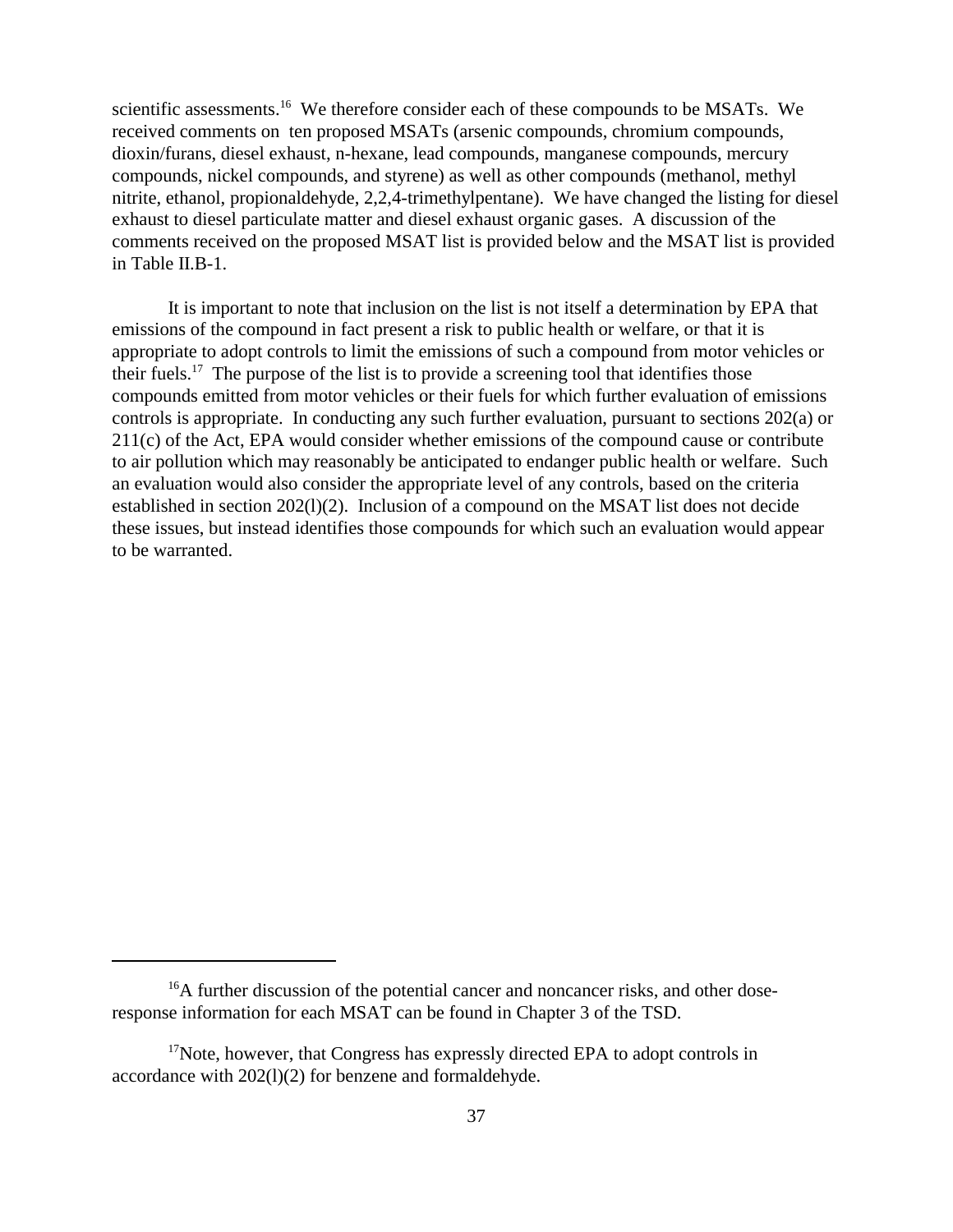# **Table II.B-1 List of Mobile Source Air Toxics (MSATs)**

| Acetaldehyde                                                                  | Ethylbenzene                     | Naphthalene                   |
|-------------------------------------------------------------------------------|----------------------------------|-------------------------------|
| Acrolein                                                                      | Formaldehyde                     | Nickel Compounds <sup>a</sup> |
| Arsenic Compounds <sup>a</sup>                                                | n-Hexane                         | POM <sup>c</sup>              |
| <b>Benzene</b>                                                                | Lead Compounds <sup>a</sup>      | <b>Styrene</b>                |
| 1,3-Butadiene                                                                 | Manganese Compounds <sup>a</sup> | Toluene                       |
| Chromium Compounds <sup>a</sup>                                               | Mercury Compounds <sup>a</sup>   | Xylene                        |
| Dioxin/Furans <sup>b</sup>                                                    |                                  |                               |
| Diesel Particulate Matter +<br>Diesel Exhaust Organic Gases<br>$(DPM + DEOG)$ | <b>MTBE</b>                      |                               |

<sup>a</sup> Although the different metal compounds generally differ in their toxicity, the on-road mobile source inventory contains emissions estimates for total metal compounds (i.e., the sum of all forms).

<sup>b</sup> This entry refers to two large groups of chlorinated compounds. In assessing their cancer risks, their quantitative potencies are usually derived from that of the most toxic, 2,3,7,8 tetrachlorodibenzodioxin.

<sup>c</sup> Polycyclic Organic Matter includes organic compounds with more than one benzene ring, and which have a boiling point greater than or equal to 100 degrees centigrade. A group of seven polynuclear aromatic hydrocarbons, which have been identified by EPA as probable human carcinogens, (benz(a)anthracene, benzo(b)fluoranthene, benzo(k)fluoranthene, benzo(a)pyrene, chrysene, 7,12-dimethylbenz(a)anthracene, and indeno(1,2,3-cd)pyrene) are used here as surrogates for the larger group of POM compounds.

In response to public comments we are changing the way we list toxics in diesel exhaust as an MSAT. We believe a better approach is to list diesel particulate matter and diesel exhaust organic gases ( $DPM + DEOG$ ) as the MSAT. This listing approach is more precise about the components of diesel exhaust expected to contribute to the observed cancer and noncancer health effects and provides a framework for developing regulatory control strategies. Currently available science, while suggesting an important role for the particulate phase component of diesel exhaust, does not attribute the likely cancer and noncancer health effects independently to diesel particulate matter as distinct from the gas phase components. Because the studies cannot separate the health effects of the particulate and gaseous components of diesel exhaust we are listing them together as a single MSAT.

While this listing departs slightly from the approach described above, we believe this is reasonable because 1) there are several nontoxic components of diesel exhaust (e.g., water vapor, nitrogen, oxygen) that we are excluding from the listing, 2) this listing includes the components of diesel exhaust that are likely to contribute to the cancer and noncancer hazard (with the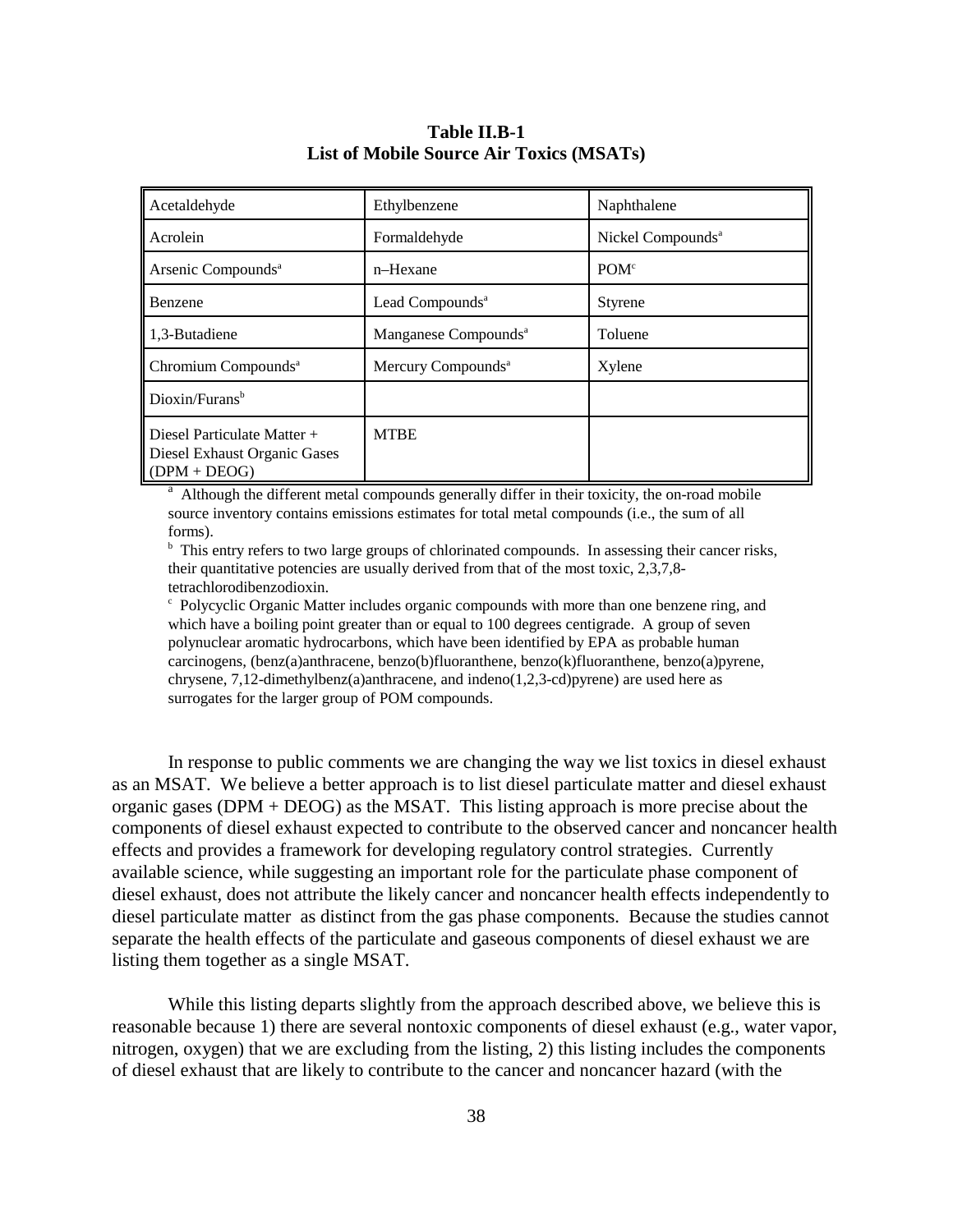exception of the gaseous phase criteria pollutants, such as  $NOx$ ,  $SO<sub>2</sub>$  and CO which are subject to National Ambient Air Quality Standards), 3) the more precise listing provides Federal and State government, industry, and public interest groups an ability to focus on the components of diesel exhaust that pose a potential concern for public health, and 4) this focus provides specific targets for emissions reductions should future analysis indicate that additional controls are necessary.

Throughout the TSD we are using diesel PM as the surrogate for the particulate matter and exhaust gas components of diesel exhaust. Data regarding exposure assessment and inventory analysis for specific constituents in the diesel exhaust organic gas phase are available for some compounds (e.g., benzene, 1,3-butadiene, formaldehyde, acetaldehyde, and acrolein) and are presented in Chapters 4 and 5 of the TSD.

We received comments regarding the proposed listing of diesel exhaust that were either strongly supportive of the proposed listing or requested that diesel exhaust be removed from the list of MSATs. Among the supporting comments, one commenter specifically requested that the proposed diesel exhaust listing not be changed to diesel particulate matter, stating that future developments, while controlling particulate matter, could lead to increased risks from the gaseous diesel emissions. Among the comments requesting that diesel exhaust be removed from the MSAT list, recommendations for alternative listing approaches included diesel particulate matter, ambient particulate matter, or the specific components of diesel exhaust for which health effects have been determined.

The IRIS listing and the summary of cancer and noncancer health effects described in the draft Health Assessment Document for Diesel Exhaust are based on studies linking serious adverse health effects to whole diesel exhaust exposure, using diesel particulate matter as the measure of dose. Available science, while suggesting an important role in toxicity for the particle phase component of diesel exhaust, cannot rule out a role for the gas phase components such as semi-volatile organics that are partly in both the gas and particle phases. Accordingly, we are listing the MSAT diesel exhaust as diesel particulate matter and diesel exhaust organic gases (DPM + DEOG). This listing addresses commenters' concerns that diesel exhaust is an imprecise and overly-inclusive designation that does not focus attention properly on the toxic fractions of concern. In addition, the listing of DPM + DEOG provides industry with more specific targets for making improvements by reducing the toxic portions of the exhaust stream.

We are not listing ambient PM as an MSAT because it does not conform to the approach described above for listing an MSAT. The Agency has specific information regarding the cancer and noncancer hazard posed by diesel exhaust and we are acting on this basis. Listing the only specific compounds in of diesel exhaust for which health effects have been determined would be under-inclusive, because the cancer and noncancer health effects observed with exposure to diesel exhaust cannot currently be attributed to individual compounds.

We received comments questioning the listing of several other MSATs. One commenter questioned the listing of n-hexane. This commenter suggested that since the levels of n-hexane required to cause adverse health effects are significantly higher than those found in motor vehicle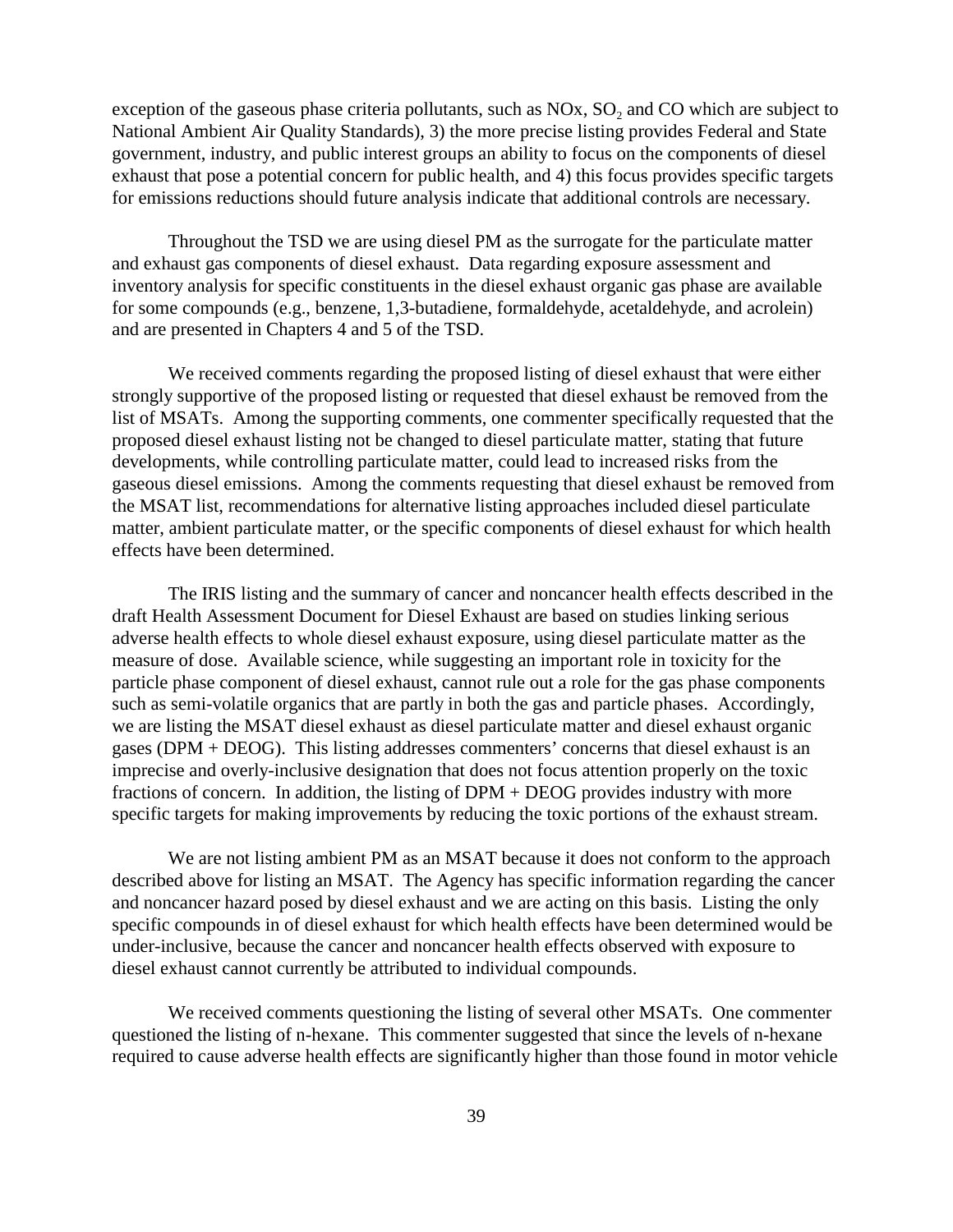exhaust, this compound should not be on the MSAT list. As explained above, our approach for listing a compound as an MSAT is based on the presence of the compound in the emissions from motor vehicles or their fuels and an Agency consensus view, as expressed on IRIS, that the compound has the potential to cause serious adverse health effects. In keeping with this approach, we will maintain n-hexane on our list of MSATs. It should be noted that inclusion of these compounds on the MSAT list is not itself a determination by EPA that environmental exposures to emissions of the compound in fact present a risk to public health or welfare, or that it is appropriate to adopt controls to limit the emissions of such a compound from motor vehicles or their fuels. The purpose of the list is to provide a screening tool that identifies those compounds emitted from motor vehicles or their fuels for which further evaluation of emissions controls is appropriate.

This same commenter suggested that EPA provide information regarding the source of chlorine in the formation of dioxin during combustion. Another commenter indicated that dioxin is not being emitted in significant quantities. Sources of chlorine include fuel, motor oil and intake air and while the emission rates measured for dioxin are low, the levels are above detection limits in several studies. As explained above, inclusion on the MSAT list does not imply that emissions are sufficiently high to pose actual risk levels needing immediate control. Rather, listing only identifies those toxics for which controls should be evaluated.

One commenter suggested that the decision to list styrene among the MSATs be deferred to a future rulemaking as the Agency is currently re-assessing the cancer and noncancer health effects of this compound and because the compound, while admittedly found in vehicle exhaust, is not routinely found in gasoline.<sup>18</sup> The Agency re-assessment of styrene is being conducted to incorporate new information regarding potential noncancer and cancer health effects resulting from exposure to this compound and will not result in the removal of styrene from the IRIS database.

One commenter provided evidence that in one speciation study,  $19$  arsenic was not found in motor vehicle exhaust at levels above the method detection limit and therefore, arsenic should not be included on the list as an MSAT being emitted from motor vehicles. We include arsenic on the motor vehicle list of MSATs due to the presence of this element in the SPECIATE database for motor vehicle emissions.<sup>20</sup> Updates to the SPECIATE database are planned for the

 $18$ This commenter is correct that in the NPRM we mistakenly listed styrene as a component in gasoline. Styrene is a product of combustion of gasoline.

<sup>&</sup>lt;sup>19</sup>Ball, James C. (1997) Emission Rates and Elemental Composition of Particles Collected from 1995 Ford Vehicles Using the Urban Dynamometer Driving Schedule, the Highway Fuel Economy Test, an the US06 Driving Cycle. Society of Automotive Engineers, SAW paper No. 97Fl-376.

<sup>&</sup>lt;sup>20</sup>EPA (1993) Volatile Organic Compound (VOC) / Particulate Matter (PM) Speciation Data System (SPECIATE), Version 1.5. http://www.epa.gov/ttn/chief/software.html#speciate.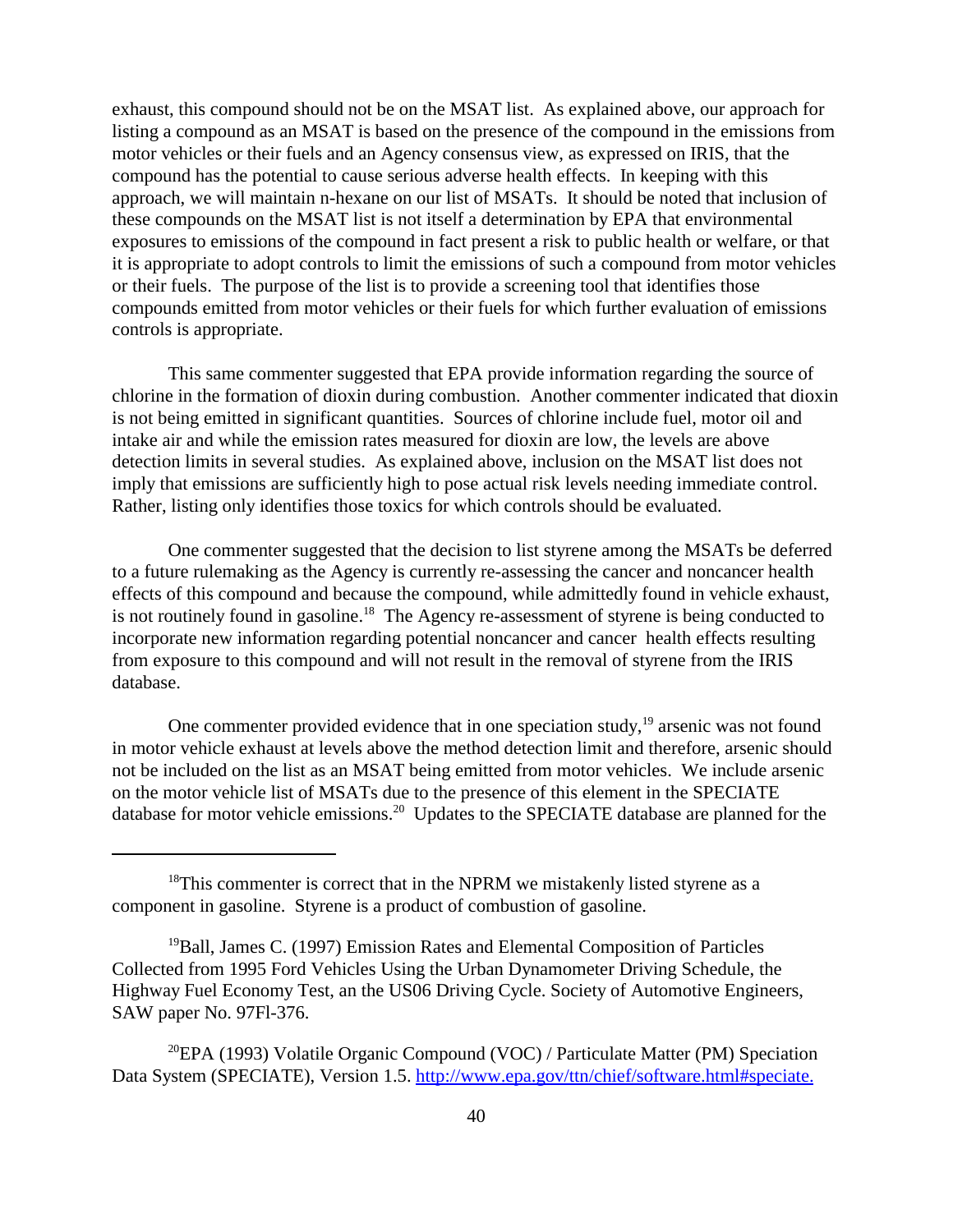future which may change the listing of some compounds, including arsenic. Any changes to the SPECIATE database will be used to revise the MSAT list as required.

Regarding the listing of metals, we have chosen to list the entire group of metal compounds if any compound of the metal has been detected in mobile source exhaust and any compound of the metal is listed in IRIS as potentially causing adverse human health effects. Literature values report only the total amount of the metal compound identified and not the specific form of the metal being emitted in mobile source exhaust. For example, chromium (Cr) can be emitted from combustion sources in different forms, the most toxic of which is Cr+6. In the literature, the form of Cr emissions from mobile sources is unidentified. In our list of MSAT, we therefore list chromium compounds generally, and do not attempt to list specific forms of these metals because we lack metal speciation information. When we assess the range of potential health impacts associated with exposure to chromium compounds, we consider the health effects associated with all forms of the compound for which we have health effects information. For chromium, the most toxic form in IRIS is Cr+6; hence the health impacts described for chromium compounds refer to these most serious effects even though it is highly unlikely that all motor vehicle emissions of Cr are Cr+6. EPA believes this listing approach is a reasonable, health-protective way to handle the uncertainty surrounding motor vehicle emissions of metals. Moreover, it is consistent with Congress' list of HAPs for stationary sources in Section 112(b) of the Act. At the same time we recognize that to accurately assess the actual health risks associated with exposure to metal emissions from mobile sources, identification of the specific forms of the metals emitted would be important.

In the NPRM, we requested comment on whether methanol and ethanol, by virtue of their use in alternative fuel vehicles, should be included on the MSAT list. We did not include methanol on our proposed list of MSATs because it was not identified in our analysis of speciated emissions from motor vehicles.

During the comment period, one commenter directed EPA to studies that identify methanol as an emissions product of motor vehicles burning reformulated gasoline. This commenter suggested that further research needed to be conducted to determine whether methanol should be added to the list of MSAT. Recently submitted comments echoed the need to conduct further research and requested more time to consider the addition of methanol to the MSAT list.

In order to provide a full opportunity for public comment and to respond to these comments in more detail, we will address the addition of methanol to the MSAT list in a separate rulemaking. We believe it is reasonable to defer making a decision on listing methanol until after today's rulemaking, because listing in today's rulemaking would not result in additional controls. The existing motor vehicle VOC controls will reduce emissions of methanol along with

Arsenic is found in profiles 32102 and 32103, for light duty diesel vehicles. These data were originally from the PM10 Source Composition Library for the South Coast Air Basin, Prepared by NEA, Inc., July 15, 1987.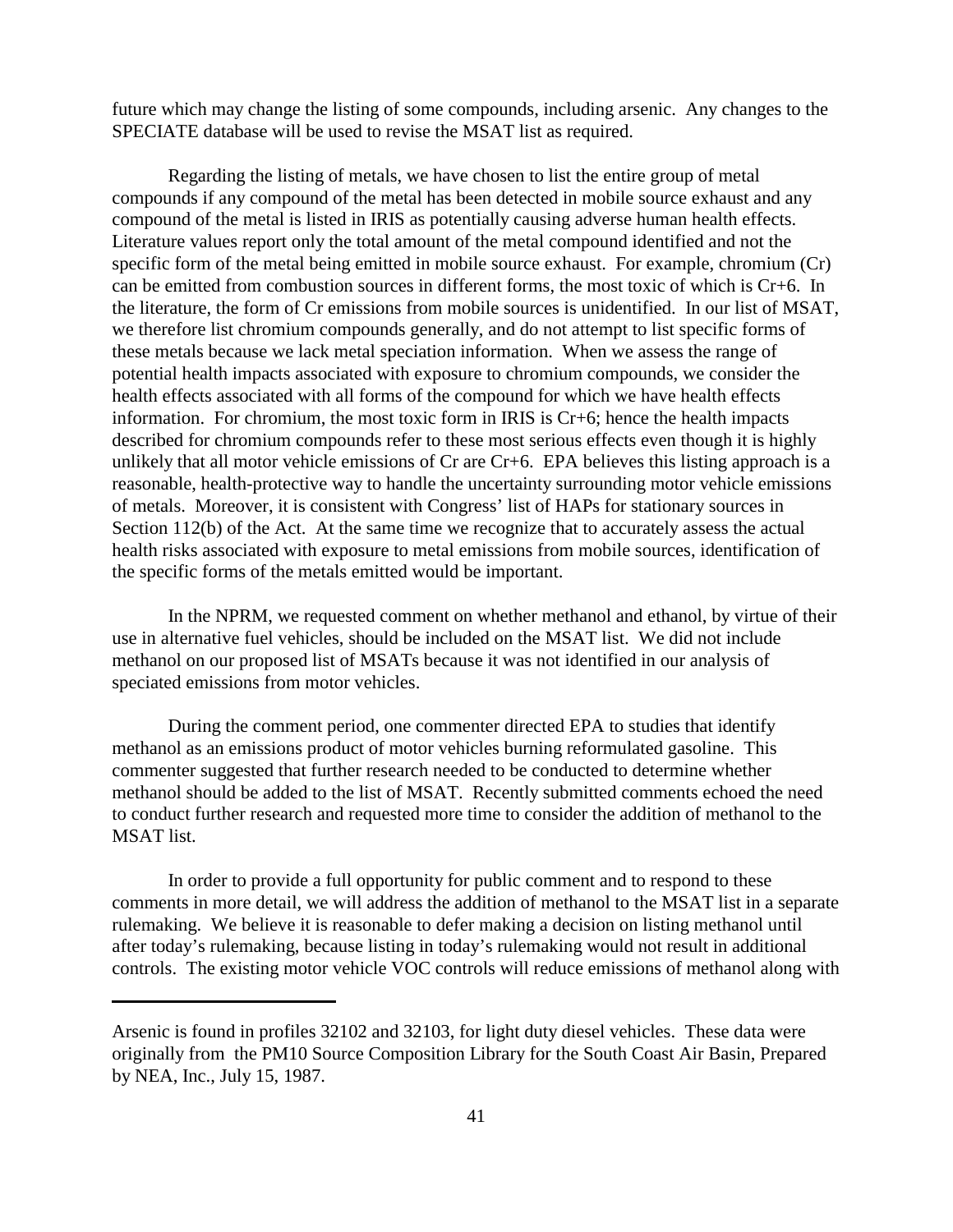other gaseous toxics and fuel controls will need to be considered in subsequent rulemakings. As part of the future notice addressing addition of methanol to our list of MSATs, we will also evaluate possible controls in accordance with section 202(l)(2) as appropriate.

 One commenter responded to our request for commenton the addition of ethanol to the list of MSATs based on the presence of ethanol in alternative fuels and stated that ethanol should not be listed as an MSAT. At this time, EPA is not including ethanol in the list of MSATs because we do not have an Agency consensus view as expressed on IRIS regarding the potential adverse health effects associated with exposure to ethanol. The Agency is continuing toxicity testing and risk assessment of potential adverse health effects resulting from exposure to this compound. We will reassess available information regarding potential health effects of exposure to ethanol when we evaluate whether additional controls are appropriate in 2003.

As a final step, we compared our lists of emitted compounds to four lists of toxic air pollutants to confirm that our MSAT list was reasonable. The four lists of toxic air pollutants we used were: the Clean Air Act (CAA) Section 112(b) list of hazardous air pollutants; California EPA (CalEPA) list of toxic air contaminants (TAC); U.S. Department of Health and Human Service Agency for Toxic Substances and Disease Registry (ATSDR) list of Minimal Risk Levels (MRLs); and International Agency for Research on Cancer (IARC) monographs on cancer. Comparing these four lists against the emissions speciation studies and databases, we identified two additional compounds not included on our list of MSATs – propionaldehyde and 2,2,4-trimethylpentane. We received comments on both of these compounds. Some commenters suggested that further study was needed to determine the potential for adverse health effects, while others asserted the position that both compounds should be added to the list of MSATs based on their presence in the CAA section 112(b) HAP list or due to the presence of these compounds on the emissions lists.

After consideration of these comments, we are not including propionaldehyde or 2,2,4 trimethylpentane in the list of MSATs at this time. We believe that because we do not have an Agency consensus view as expressed on IRIS regarding the potential serious adverse health effects associated with exposure to these pollutants it is inappropriate to include them. EPA assessments of these compounds have been proposed and we will reassess the possible inclusion of these compounds in the list of MSATs when we evaluate whether additional controls are appropriate in 2003.

# **Appendix I Toxics Inventory/Speciation References**

1. Auto/Oil Air Quality Improvement Research Program, 1990. Phase 1 Working Data Set (published in electronic form). Prepared by Systems Applications International, San Rafael, CA.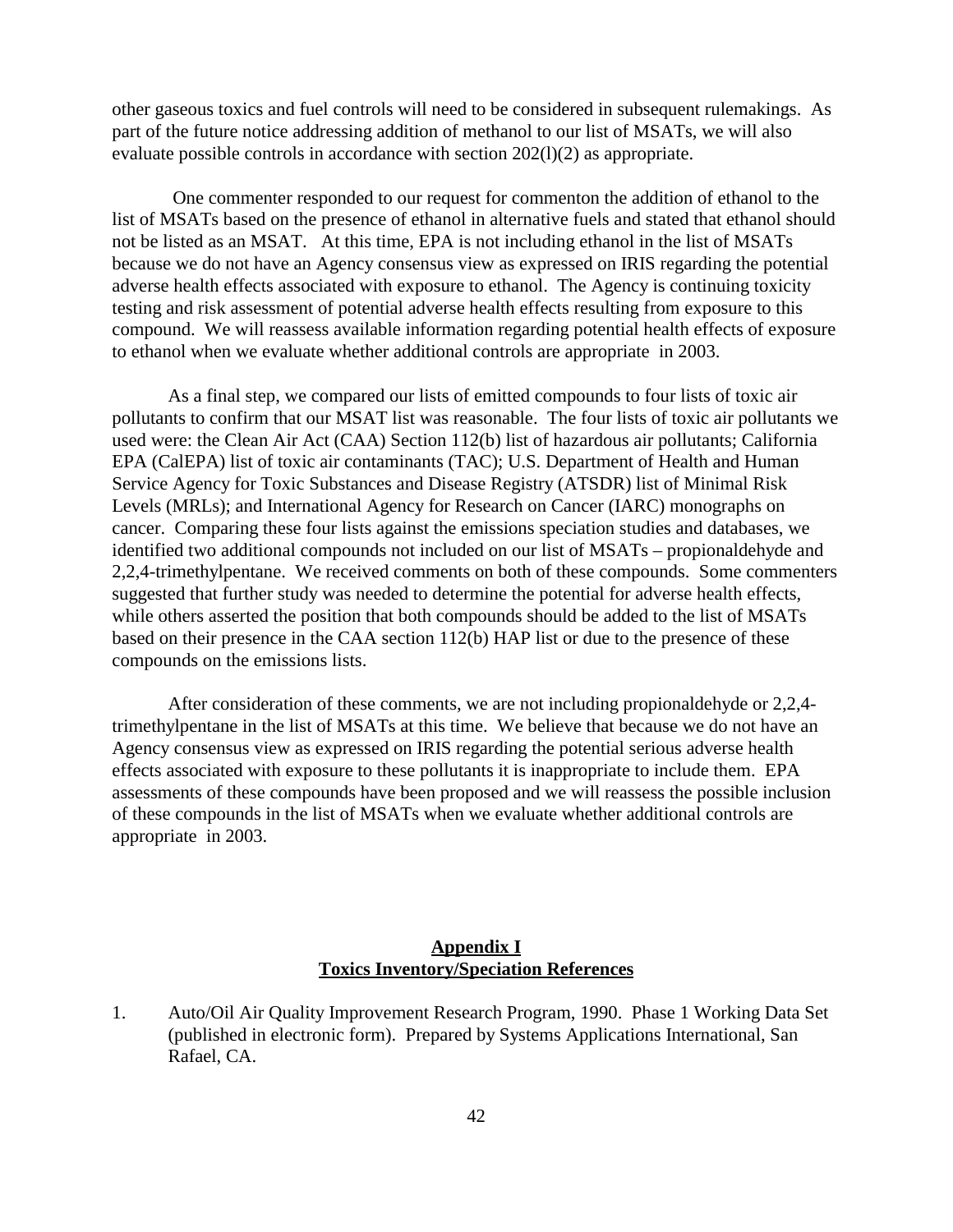- 2. Ball, James C. Emission Rates and Elemental Composition of Particles Collected from 1995 Ford Vehicles Using the Urban Dynamometer Driving Schedule, the Highway Fuel Economy Test, and the US06 Driving Cycle. Society of Automotive Engineers, SAE paper No. 97FL-376. 1997.
- 3. Bass, E. A., and M. S. Newkirk, 1995. Reactivity Comparison of Exhaust Emissions from Heavy-Duty Engines Operating on Gasoline, Diesel, and Alternative Fuels. Southwest Research Institute, Report No. SwRI 9856, December, 1995.
- 4. Billings, R., T. Kraus, B. Hunt, and J. Mangino, R. Cook, L. Driver, 1998. Development and Comparison of 1990 and 1996 Mobile Source Hazardous Air Pollutant Emissions Estimates. Presented at AWMA Conference "Emissions Inventory: Living in a Global Environment," New Orleans, LA, December 8-10, 1998.
- 5. Boekhaus, K. L., J. M. DeJovine, D. A. Paulsen, L. A. Rapp, J.S. Segal and D. J. Townsend, 1991. Clean Fuels Report 91-03: Fleet Test Emissions Data -- EC-Premium Emission Control Gasoline. Arco Products Co., Anaheim, California.
- 6. CARB, 1991. Butadiene Emission Factors. memo from K. D. Drachand to Terry McGuire and Peter Venturini, July 17, 1991.
- 7. Carroll, J. N., 1991. Emission Tests of In-use Small Utility Engines: Task III Report, Non-road Source Emission Factors Improvement. Prepared for U.S. EPA by Southwest Research Institute. Report No. SwRI 3426-006.
- 8. Censullo, A. C., 1991. Development of Species Profiles for Selected Organic Emission Sources. California Polytechnic University, report prepared for California Air Resources Board.
- 9. College of Engineering Center for Environmental Research and Technology, University of California, 1998. Evaluation of Factor that Affect Diesel Exhaust Toxicity. Submitted to California Air Resources Board, Contract No. 94-312.
- 10. Eastern Research Group, 1999. Documentation for the 1996 Base year National Toxics Inventory for Commercial Marine Vessel and Locomotive Sources. Draft Report prepared for Emission Factor and Inventory Group, Office of Air Quality Planning and Standards, U. S. EPA, November 1, 1999.
- 11. Eastern Research Group, 1999. Documentation for the 1996 Base year National Toxics Inventory for Aircraft Sources. Draft Report prepared for Emission Factor and Inventory Group, Office of Air Quality Planning and Standards, U. S. EPA, November 1, 1999.
- 12. Eastern Research Group, 1999. Documentation for the 1996 Base year National Toxics Inventory for Nonroad Sources. Draft Report prepared for Emission Factor and Inventory Group, Office of Air Quality Planning and Standards, U. S. EPA, November 1, 1999.
- 13. Eastern Research Group, 1999. Documentation for the 1996 Base year National Toxics Inventory for On-road Sources. Draft Report prepared for Emission Factor and Inventory Group, Office of Air Quality Planning and Standards, U. S. EPA, November 1, 1999.
- 14. EPA,1999. Estimation of Motor Vehicle Toxic Emissions and Exposure in Selected Urban Areas. Prepared by Sierra Research, Inc., Radian International Corp., and Energy & Environmental Analysis, Inc. for U. S. EPA, Office of Mobile Sources, Assessment and Modeling Division, Ann Arbor, MI, Report No. EPA420-D-99-002, March 1999.
- 15. EPA, 1996. "Determining POM/PAH Emission Factors for Mobile Sources." Memorandum from Pam Brodowicz, Office of Mobile Sources, to Eric Ginsburg and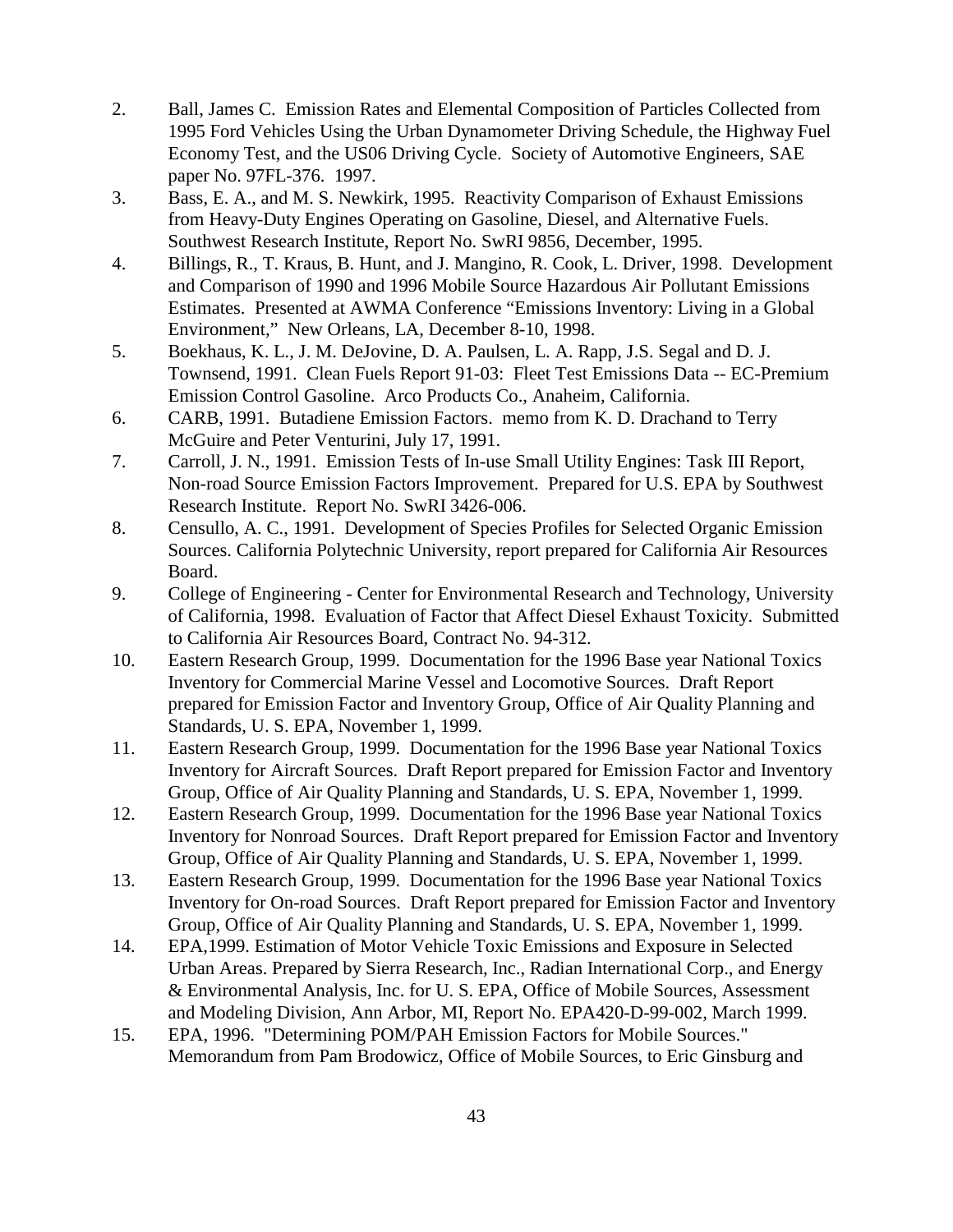David Mobley, Office of Air Quality Planning and Standards, December 19, 1996.

- 16. EPA, 1999. 1990 Emissions Inventory of Forty Potential Section 112(k) Pollutants: Supporting Data for EPA's Section 112(k) Regulatory Strategy. Distributed by Office of Air Quality Planning and Standards, U. S. EPA, May 21, 1999.
- 17. EPA, 1997. Memo from Rich Cook, Rich, Office of Mobile Sources, to Anne Pope, Office of Air Quality Planning and Standards, Source Identification and Base Year 1990 Emission Inventory Guidance for Mobile Source HAPs on the OAQPS List of 40 Priority HAPs. June 11, 1997.
- 18. EPA, 1998. Memo from Rich Cook, Office of Mobile Sources, to Laurel Driver and Anne Pope, Office of Air Quality Planning and Standards, Guidance on Mobile Source Emission Estimates in the 1996 National Toxics Inventory. June 9, 1998.
- 19. EPA, 1993. Final Regulatory Impact Analysis for Reformulated Gasoline. U. S. Environmental Protection Agency, December 13, 1993.
- 20. EPA,1992. Speciation for SAI Runs. April 14, 1992 memo by Chris Lindhjem, Penny Carey, and Joe Somers.
- 21. EPA, 1992. 11% MTBE Exhaust Speciation. August 14, 1992 memo by Rich Cook.
- 22. EA, 1992. Exhaust, Evaporative, and Running Loss Speciation. July 10, 1992 memo by Chris Lindhjem, Penny Carey, and Joe Somers.
- 23. EPA, 1993. Motor Vehicle-Related Air Toxics Study. Office of Mobile Sources, Emission Planning and Strategies Division, Ann Arbor, MI. Report No. EPA 420-R-93- 005.
- 24. EPA, 1993. Volatile Organic Compound (VOC)/ Particulate Matter (PM) Speciation Data System (SPECIATE), Version 1.5.
- 25. Cook, Rich, and Pam Brodowicz. 1998. Derivation of Mobile Source Toxic Fractions Applied to the Gridded Houston VOC Inventory. Appendix III.C. in "Air Dispersion Modeling of Toxic Air Pollutants in Urban Areas. Emissions, Monitoring and Analysis Division, Office of Air Quality Planning and Standards, July, 1998.
- 26. EPA, 1997. "Revisions to Nonroad Toxic Emission Estimates for Five Candidate Title III Section 112(k) Hazardous Air Pollutants: Benzene, 1,3-Butadiene, Formaldehyde, Hexavalent Chromium, and Polycyclic Organic Matter." Memorandum from Richard Cook, Office of Mobile Sources, to Anne Pope, Office of Air Quality Planning and Standards, February 20, 1997.
- 27. EPA, 1994. Estimating Exposure to Dioxin-Like Compounds -- Volume II: Properties, Sources, Occurrence and Background Exposures. Office of Research and Development, Washington, DC. June, 1994 External Review Draft, Report No. EPA/600/6-88/005Cb.
- 28. EPA, 1993. "Piston Engine Particulate Matter Emission Factors, Toxic Emission Fractions, and VOC to TOG Correction Factor for Aircraft." Memorandum from Richard Cook, Office of Mobile Sources, to Patricia Morris, Region 5, February 17, 1993.
- 29. Gabele, P., 1997. Exhaust Emissions from Four-Stroke Lawn Mower Engines. J. Air & Waste. Manage. Assoc. 47:945-952.
- 30. Hare, C. T., and J. J. White, 1991. Toward the Environmentally Friendly Small Engine: Fuel, Lubricant, and Emission Measurement Issues. SAE Paper No. 911222.
- 31. Hare, C. T., and J. N. Carroll, 1993. Speciation of Organic Emissions to Study Fuel Dependence of Small Engine Exhaust Photochemical Reactivity. Report for Advisory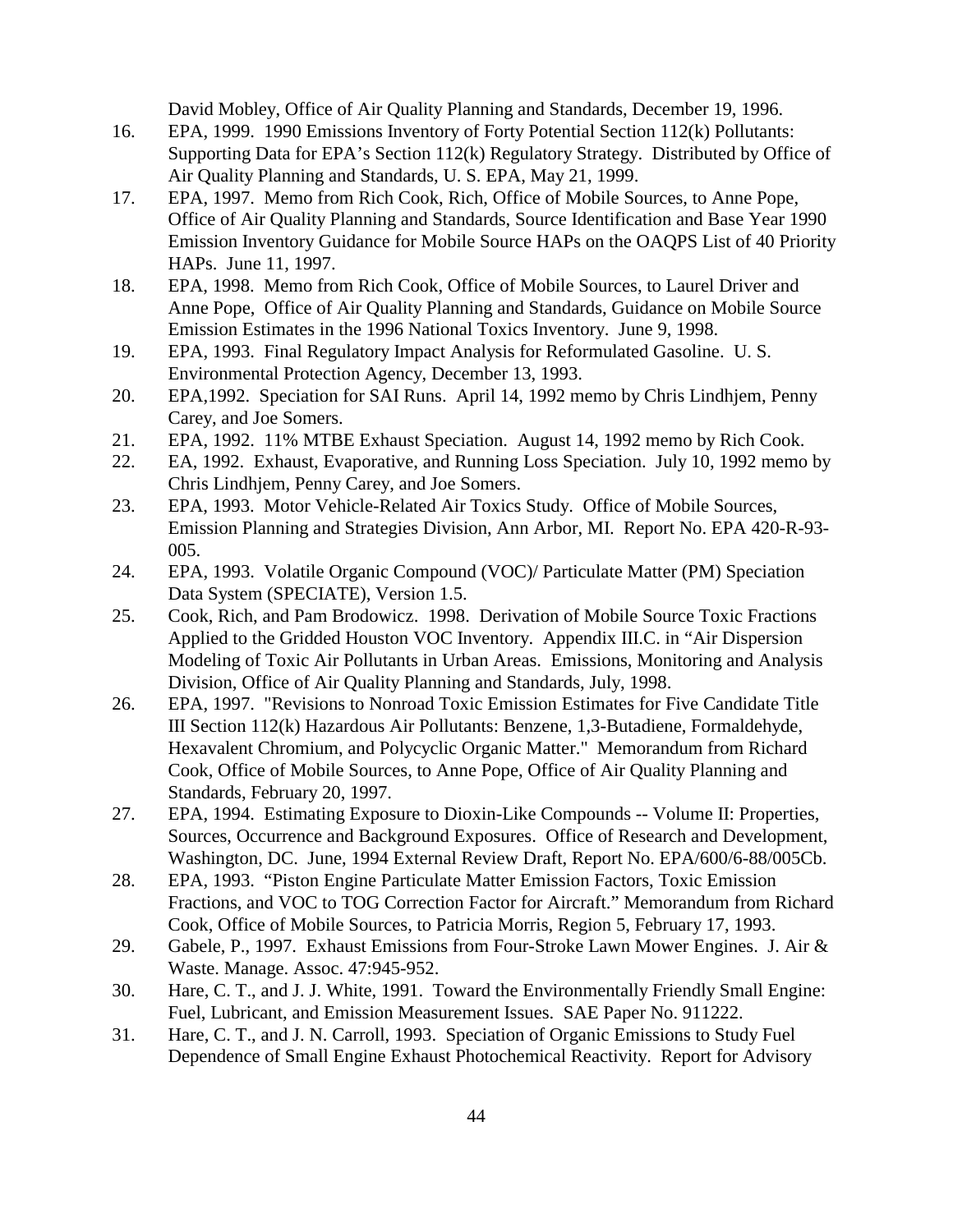Committee for Research, Southwest Research Institute, July, 1993.

- 32. Sierra Research, Inc., 1998. On-Road Motor Vehicle National Toxics Exposure Estimates. Memorandum from Philip Heirigs to Rich Cook, U.S. EPA. October 15, 1998.
- 33. Sierra Research, Inc., 1999. Methodologies Used to Generate Emission Estimates for Five Motor Vehicle HAPs in the 1996 National Toxics Inventory. Memorandum from Philip Heirigs to Rich Cook, July 23, 1999.
- 34. Sigsby, J. E., S. Tejeda, W. Ray, J. M. Lang, and J. W. Duncan, 1987. Volatile organic compound emissions from 46 in-use passenger cars. Environ. Sci. Technol. 21:466-475.
- 35. Spicer, C. W., M. W. Holdren, D. L. Smith, D. P. Hughes, and M. D. Smith, 1992. Chemical composition of exhaust from aircraft turbine engines. Journal of Engineering for Gas Turbines and Power 114: 111-117.
- 36. Spicer, C. W., M. W. Holdren, R. M. Riggin, and T. F. Lyon, 1994. Chemical combustion and photochemical reactivity of exhaust from aircraft turbine engines. Ann. Geophysicae 12:944-955.
- 37. Stump, F. D., 1997. Sun Fuels Alaska II Study. Unpublished data.
- 38. Stump, F. D., S. Tejada, W. Ray, D. Dropkin, F. Black, R. Snow, W. Crews, P. Siudak, C. O. Davis, L. Baker and N. Perry, 1989. The influence of ambient temperature on tailpipe emissions from 1984 to 1987 model year light-duty gasoline vehicles. Atmospheric Environment 23: 307-320.
- 39. Stump, F. D., K. T. Knapp, and W. D. Ray, 1996. Influence of ethanol-blended fuels on the emissions from three pre-1985 light-duty passenger vehicles. J. Air & Waste Manage. Assoc. 46: 1149-1161.
- 40. Stump, F. D., S. Tejeda, W. Ray, D. Dropkin, F. Black, R. Snow, W. Crews, P. Siudak, C. O. Davis and P. Carter, 1990. The influence of ambient temperature on tailpipe emissions from 1985-1987 model year light-duty gasoline vehicles -- II. Atmospheric Environment 24A: 2105-2112.
- 41. Stump, F. D., K. T. Knapp, W. D. Ray, P. D. Siudak, and R. F. Snow, 1994. Influence of oxygenated fuels on the emissions from three pre-1985 light-duty passenger vehicles. J. Air & Waste Manage. Assoc. 44:781-786.
- 42. Warner-Selph, M. A. and J. DeVita, 1989. Measurements of Toxic Exhaust Emissions from Gasoline-Powered Light-Duty Vehicles. SAE Technical Paper No. 892075.
- 43. Warner-Selph, M. A., and L. R. Smith, 1991. Assessment of Unregulated Emissions from Gasoline Oxygenated Blends. Ann Arbor, Michigan: U.S. Environmental Protection Agency, Office of Mobile Sources.
- 44. Wyborny, L. Methyl Tertiary Butyl Ether (MTBE) Emissions from Passenger Cars. Draft Technical Report. U. S. Environmental Protection Agency, Office of Mobile Sources, April, 1998.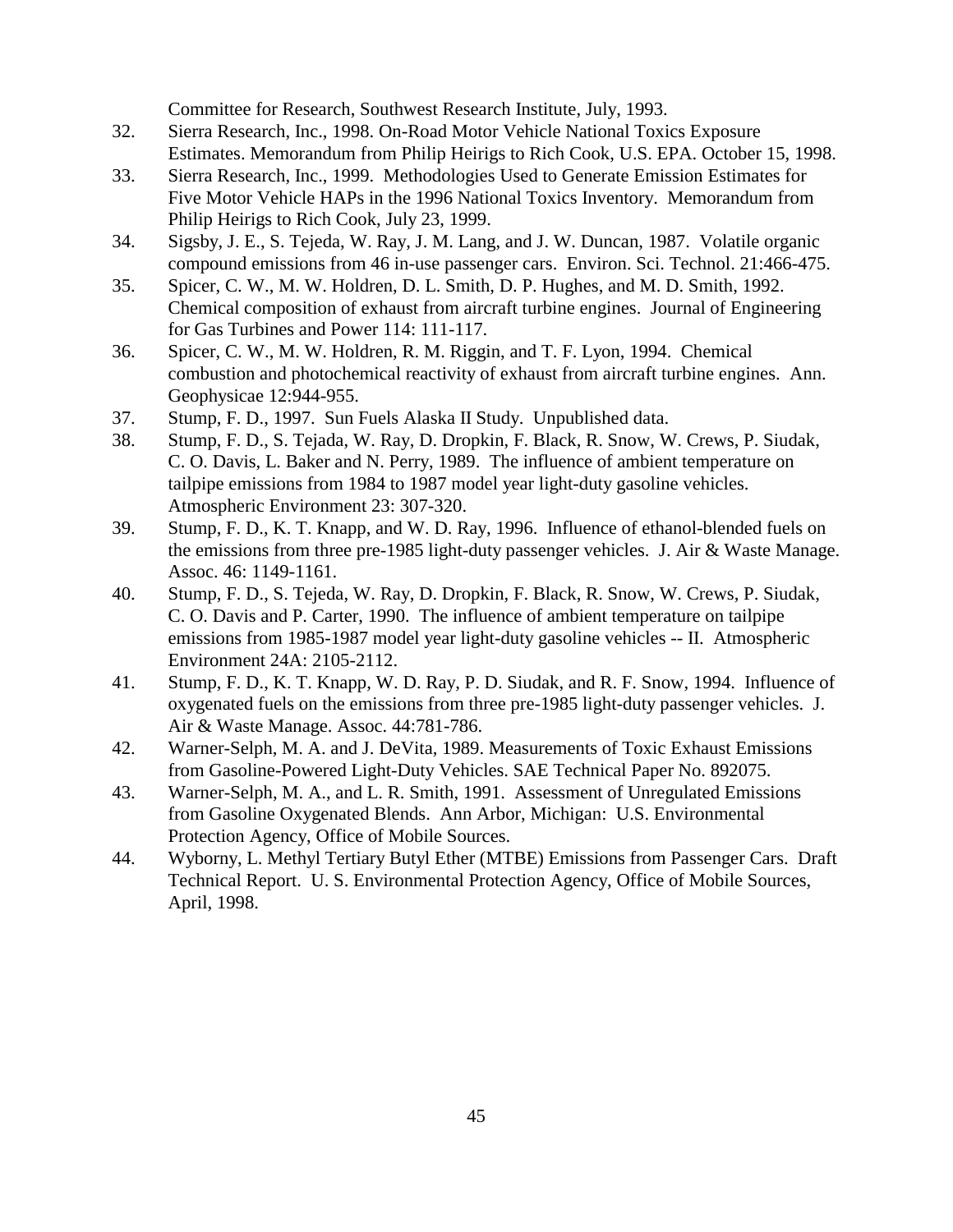# **Chapter 3: Health Effects of Mobile Source Air Toxics**

Chapter 2 of this Technical Support Document describes how we identified the list of mobile source air toxics (MSATs). This chapter begins with a description of some of the key components of risk assessment and then provides specific information on the 21 MSATs, including their physical properties, uses, sources of potential exposure, and health hazards.

Since most cancer and noncancer health impacts of air toxics cannot be directly isolated and measured, risk assessment methods and tools have been developed to assist in evaluating them. The EPA framework for assessing and managing risks reflects the risk assessment and risk management paradigm set forth by the National Academy of Sciences in 1983<sup>21</sup> and incorporated into the 1986 EPA risk guidance.<sup>22</sup> The paradigm divides the risk assessment and management process into four general phases. The first three phases (exposure assessment, dose-response assessment, and risk characterization) comprise risk assessment. The fourth phase, risk management, involves evaluation of information provided by the risk assessment to the environmental manager who makes a risk management decision.

An exposure assessment is the quantitative or qualitative evaluation of contact to a specific pollutant and includes such characteristics as intensity, frequency, and duration of contact. The numerical output of an exposure assessment may be either exposure or dose, depending on the purpose of the evaluation and available data.

The dose-response assessment produces two sequential analyses. The first analysis is the hazard identification, which identifies contaminants that are suspected to pose health hazards, describes the specific forms of toxicity (e.g., neurotoxicity, carcinogenicity, etc.) that they may cause, and evaluates the conditions under which these forms of toxicity might be expressed in exposed humans. The types of effects that are relevant to a particular chemical (e.g., cancer, noncancer) are determined as part of the hazard identification.

The second analysis is the human health dose-response assessment, which generally describes the characterization of the relationship between the concentration, exposure, or dose of a pollutant and the resultant health effects. The nature of quantitative dose-response assessment varies among pollutants. Sufficient data often exist for criteria air pollutants, such as ozone or carbon monoxide, so that relatively complete dose-response relationships can be characterized. In such cases, there is no need for extrapolation to lower doses because adequate health effects data are available, often in humans, at environmental levels. However, such is not the case for most

 $21$  National Academy of Science. 1983. Risk Assessment in the Federal Government: Managing the Process. Committee on the Institutional Means for Assessment of Risks to Public Health, National Research Council.

 $22$  EPA. 1986. . Guidelines for carcinogen risk assessment. Federal Register 51:33992-34003. September 24.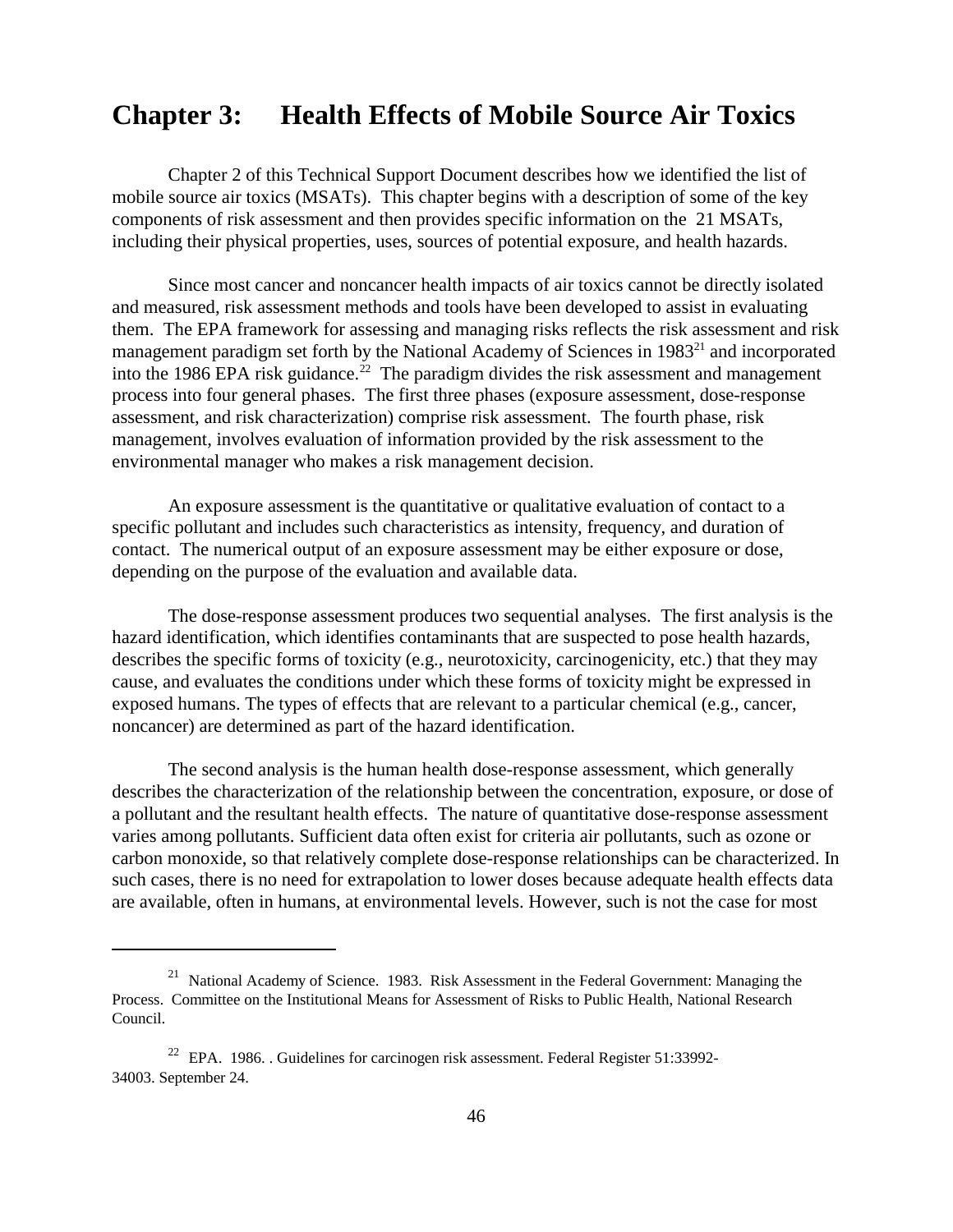air toxics. Most, if not all, epidemiologic and toxicologic data on air toxics typically result from exposure levels that are high when compared to environmental levels. Dose-response assessment methods for air toxics generally consist of two parts. First is the evaluation of data in the observable range, and second is the extrapolation from the observable range to low doses/risks.

#### Chronic noncancer dose response assessment

Chronic noncancer effects include a wide range of effects in all organ systems, e.g., cardiovascular, immune, kidney. Hazard identification procedures for chronic noncancer effects are less formally described in EPA guidance than are procedures for the identification of carcinogens. The EPA has published guidelines for assessing several specific types of noncancer effects, including mutagenicity,<sup>23</sup> developmental toxicity,<sup>24</sup> neurotoxicity<sup>25</sup>; and reproductive toxicity.26 For identification of long-term (chronic) hazards other than cancer, we review the health effects literature and characterize its strengths and weaknesses, using a narrative approach rather than, as with cancer, a formal classification scheme. Available data on different endpoints are ordered and discussed, and the effects (and their attendant dose/exposure levels) are described. Particular attention is given to effects that occur at relatively low doses or that may have particular relevance to human populations. The inhalation reference concentration (RfC) and oral reference dose (RfD) are the primary Agency consensus quantitative toxicity values for use in chronic noncancer risk assessment. The RfC or RfD is defined as an estimate, with uncertainty spanning perhaps an order of magnitude, of an inhalation exposure/oral dose to the human population (including sensitive subgroups) that is likely to be without appreciable risks of deleterious effects during a lifetime. The RfC or RfD is derived after a thorough review of the health effects database for an individual chemical and identification of the most sensitive and relevant endpoint and the principal study(ies) demonstrating that endpoint. Inhalation RfCs are derived according to the Agency's 1994 guidance.<sup>27</sup>

#### Acute noncancer dose-response assessment

Acute effects can result from short-term exposures to chemicals. At present, no peer reviewed metrics exist for evaluating short-term exposure to hazardous air pollutants. EPA's Office of Research and Development has proposed an Acute Reference Exposure (ARE)

 $27$  EPA. 1994. Methods for derivation of inhalation reference concentrations and application of inhalation dosimetry. Washington D.C. EPA/600/8-90/066F.

<sup>&</sup>lt;sup>23</sup> EPA. 1986. Guidelines for mutagenicity risk assessment. Federal Register 51:34006-34012. Sept. 24.

<sup>&</sup>lt;sup>24</sup> EPA. 1991. Guidelines for developmental toxicity risk assessment. Federal Register 56:63798-63826.

<sup>&</sup>lt;sup>25</sup> EPA. 1998. Guidelines for neurotoxicity risk assessment. Federal Register  $63:26926$ . May 14. http://www.epa.gov/ncea/nurotox.htm

<sup>&</sup>lt;sup>26</sup> EPA. 1996. Guidelines for reproductive toxicity risk assessment. EPA/630/R-96/009. Federal Register 56274-56322, 31 October 1996. http://www.epa.gov/ORD/WebPubs/repro/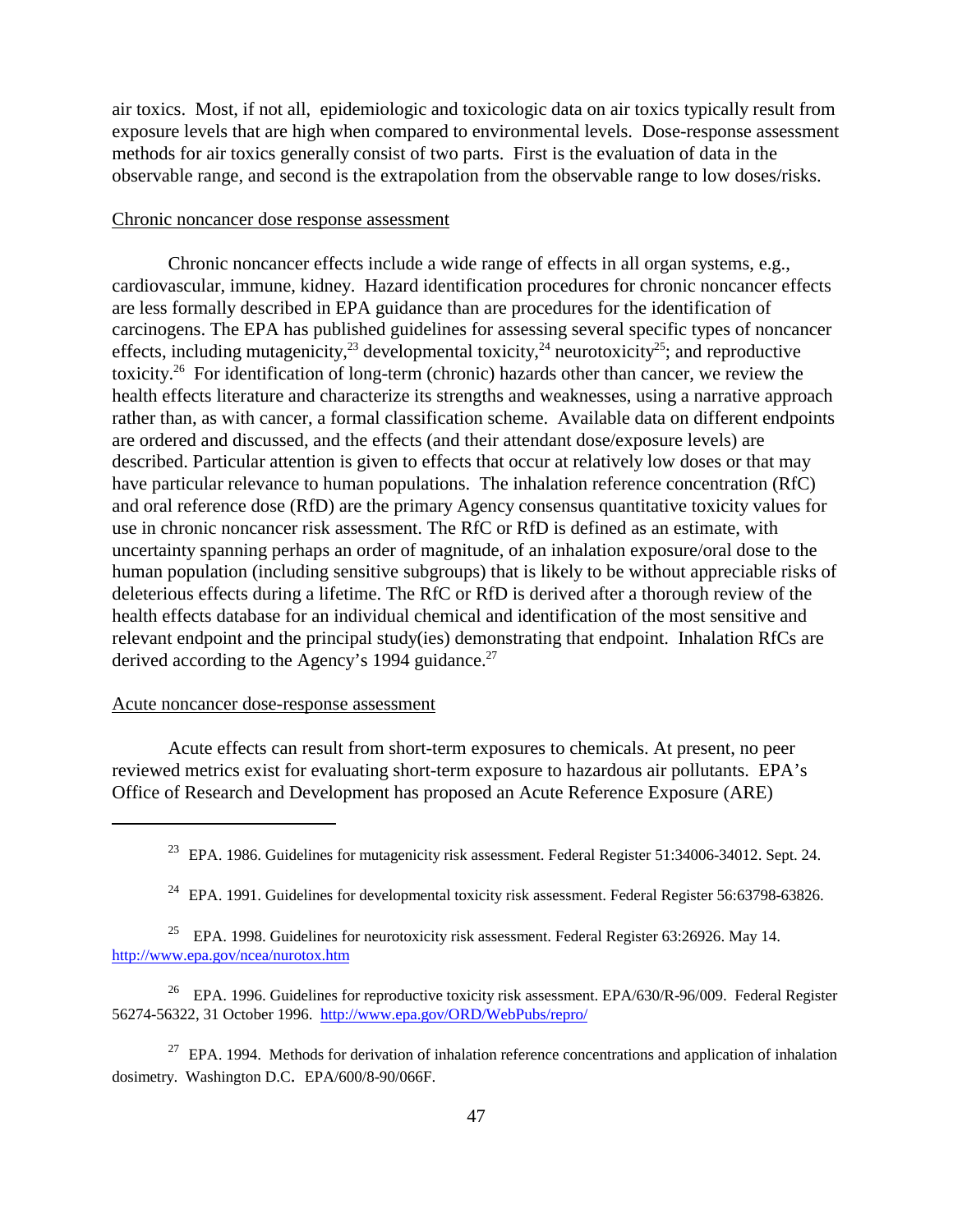approach<sup>28</sup> which is adaptable to any duration of exposure up to 24 hours.

#### Cancer dose response assessment

"Cancer" describes a group of related diseases that affect a variety of organs and tissues. Cancer results from a combination of genetic damage and nongenetic factors that favor the growth of damaged cells. The EPA's 1986 *Guidelines for Carcinogen Risk Assessment*<sup>29</sup> provide guidance on hazard identification for carcinogens. The approach recognizes three broad categories of data: (1) human data (primarily epidemiological); (2) results of long-term experimental animal bioassays; and (3) supporting data, including a variety of short-term tests for genotoxicity and other relevant properties. In hazard identification of carcinogens under the 1986 guidelines, the human data, animal data, and "other" evidence are combined to characterize the weight of evidence regarding the agent's potential as a human carcinogen into one of several hierarchic categories:

**Group A - Carcinogenic to Humans:** Applies when there are adequate human data to demonstrate the causal association of the agent with human cancer (typically epidemiologic data).

**Group B - Probably Carcinogenic to Humans:** Agents with sufficient evidence (i.e., indicative of a causal relationship) from animal bioassay data, but either limited (i.e., indicative of a possible causal relationship, but not exclusive of alternative explanations) human evidence (Group B1), or with little or no human data (Group B2).

**Group C - Possibly Carcinogenic to Humans:** Agents with limited animal evidence and little or no human data.

**Group D - Not Classifiable as to Human Carcinogenicity:** Agents without adequate data either to suggest or refute the suggestion of the human carcinogenicity.

**Group E - Evidence of Noncarcinogenicity for Humans:** Agents that show no evidence for carcinogenicity in at least two adequate animal tests in different species or in both adequate epidemiologic and animal studies.

Dose-response models such as the linear multistage model, which assumes a default assumption that chemical carcinogens would exhibit risks at any dose, have historically been used to calculate upper-bound unit risk estimates (URE). Typically, EPA has relied on the unit risk estimate as a quantitative measure of potential cancer hazard. A unit risk estimate represents an estimate of the increased cancer risk from a lifetime (assumed 70 year) exposure to a

 $28$  EPA. 1998. Methods for exposure-response analysis for acute inhalation exposure to chemicals: development of the acute reference exposure. Review draft. Office of Research and Development, Washington, D.C. EPA/600/R-98/051.

 $29$  EPA. 1986. . Guidelines for carcinogen risk assessment. Federal Register 51:33992-34003. September 24.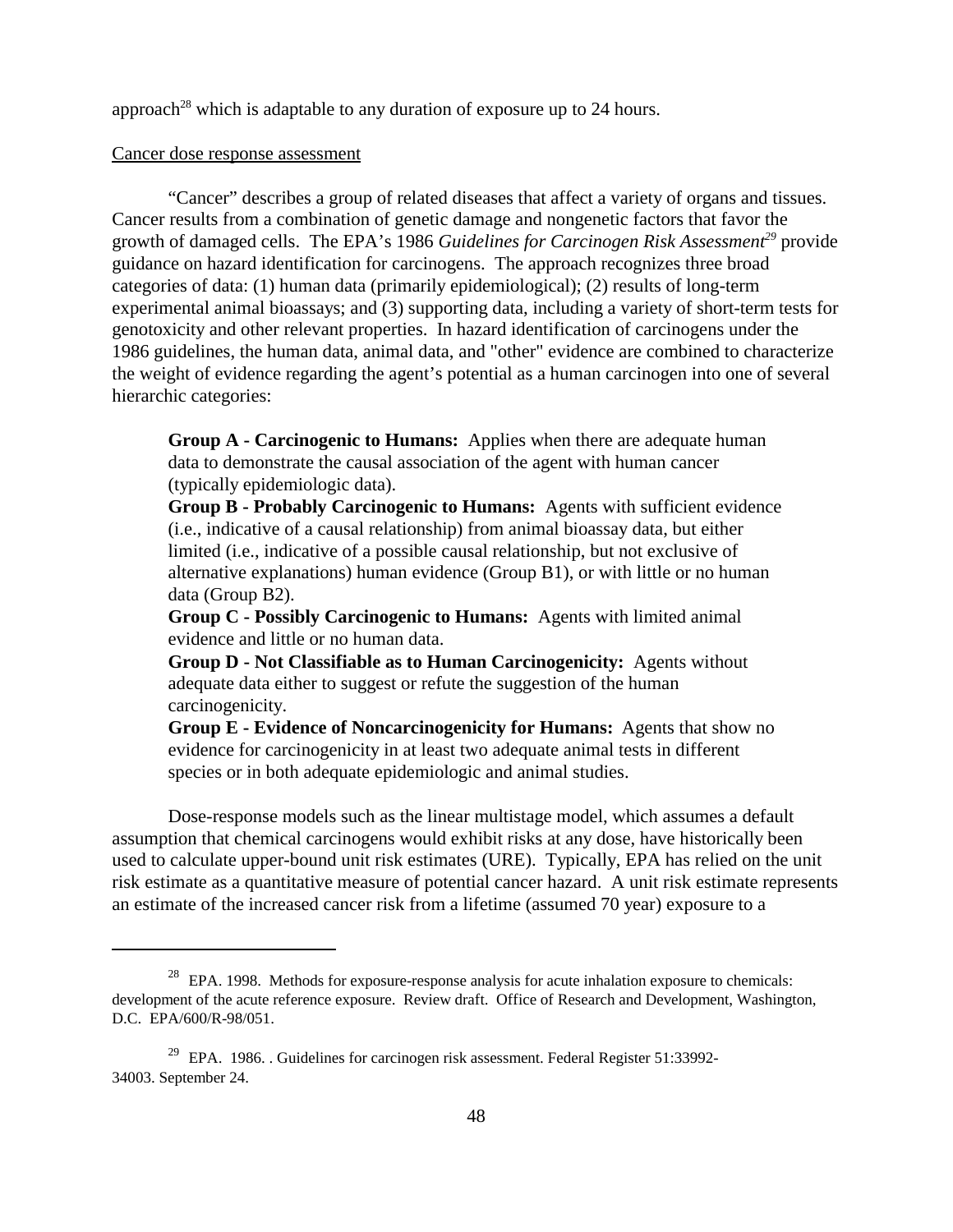concentration of one unit of exposure. The unit risk estimate for inhalation exposures is typically expressed as risk per microgram per cubic meter for air contaminants. The unit risk estimate is a plausible upper-bound estimate of the risk (i.e., the risk is not likely to be higher but may be lower and may be zero).

In 1996, EPA/ORD proposed major revisions of the carcinogen hazard identification scheme. The proposed revision to the cancer risk assessment guidelines,  $30$  currently under public review prior to finalization represents a considerable departure from the original guidelines. Considerable new knowledge has been developed regarding the processes of chemical carcinogenesis and the evaluation of human cancer risk. Please consult the guidelines for a complete explanation.

#### **A . Acetaldehyde**

Acetaldehyde is ubiquitous in the ambient environment. It is an intermediate product of higher plant respiration and is formed as a product of incomplete wood combustion in fireplaces and wood stoves, coffee roasting, burning of tobacco, vehicle exhaust fumes, and coal refining and waste processing. Hence, many individuals are exposed to acetaldehyde by breathing ambient air. It should be noted that residential fireplaces and wood stoves are the two highest sources of emissions, followed by various industrial emissions. Exposure may also occur in individuals occupationally exposed to acetaldehyde during its manufacture and use. In addition, acetaldehyde is formed in the body from the breakdown of ethanol; this would be a source of acetaldehyde among those who consume alcoholic beverages.<sup>31</sup>

Acetaldehyde is a saturated aldehyde that is found in vehicle exhaust and is formed as a result of incomplete combustion of both gasoline and diesel fuel. It is not a component of evaporative emissions. Acetaldehyde comprises 0.4 to 1.0 percent of exhaust total organic gases (TOG), depending on control technology and fuel composition.<sup>32</sup> Primary acetaldehyde emissions from mobile sources account for approximately 66 percent of the emissions in the 1996 National Toxics Inventory.

The atmospheric chemistry of acetaldehyde is similar in many respects to that of

<sup>&</sup>lt;sup>30</sup> EPA. 1996. Proposed Guidelines for Carcinogen Risk Assessment. Office of Research and Development, Washington, DC. EPA/600/P-92/003C. http://www.epa.gov/ORD/WebPubs/carcinogen/

<sup>&</sup>lt;sup>31</sup> EPA. 1987. Health Assessment Document for Acetaldehyde. EPA/600/8-86-015A. Environmental Criteria and Assessment Office, Office of Health and Environmental Assessment, Office of Research and Development, Research Triangle Park, NC. 1987.

<sup>&</sup>lt;sup>32</sup> EPA 1993. Motor Vehicle-Related Air Toxics Study, U.S. Environmental Protection Agency, Office of Mobile Sources, Ann Arbor, MI, EPA Report No. EPA 420-R-93-005, April 1993.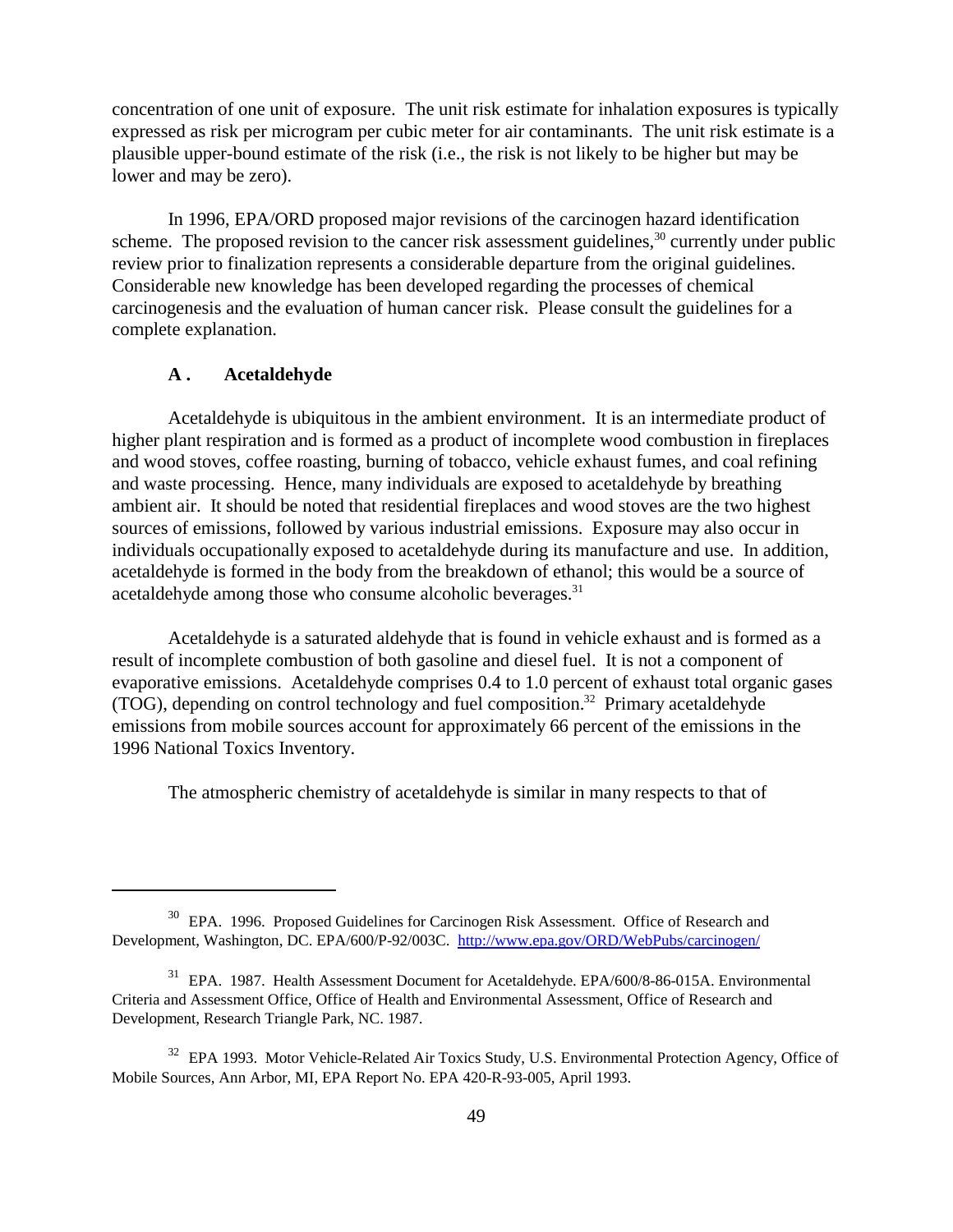formaldehyde.<sup>33</sup> Like formaldehyde, it can be both produced and destroyed by atmospheric chemical transformation. Mobile sources contribute to ambient acetaldehyde levels both through direct emissions of acetaldehyde and as a result of secondary formation of acetaldehyde from VOC emissions.

Although human data on the carcinogenic potential of acetaldehyde are extremely limited, acetaldehyde is classified as a probable human carcinogen.<sup>34</sup> This classification is based on a formal risk characterization using sufficient database of animal carcinogenicity studies.<sup>35</sup> Specifically, increased incidences of nasal tumors in male and female rats and laryngeal tumors in male and female hamsters have been documented after inhalation exposure. Updated noncancer and cancer potencies for acetaldehyde, addressing the issue of animal to human extrapolation, will be developed in a similar fashion to that for formaldehyde, as discussed later.

The primary acute effects associated with exposure to acetaldehyde include irritation of the eyes, skin, and respiratory tract. Effects on the respiratory system have been reported from studies of animals exposed to long-term lower concentrations. The data from these studies was found to be sufficient for EPA to develop a  $RfC<sup>36</sup>$  (inhalation reference concentration) for acetaldehyde exposure. Although no information is available on the reproductive or developmental effects of acetaldehyde in humans, data from animal studies suggest that acetaldehyde may be a potential developmental toxicant. $37,38$ 

## **B. Acrolein**

Acrolein is an aldehyde primarily used as an intermediate in the manufacture of acrylic

<sup>35</sup> EPA 1999. Environmental Protection Agency, Integrated Risk Information System (IRIS), Office of Health and Environmental Assessment, Environmental Criteria and Assessment Office, Cincinnati, OH, 1999.

 $36$  A RfC is defined as is an estimate (with uncertainty spanning perhaps an order of magnitude) of a daily inhalation exposure to the human population (including sensitive subgroups) that is likely to be without appreciable risk of deleterious effects during a lifetime. RfCs are based on an assumption of lifetime inhalation exposure and may not be appropriately applied to less-than-lifetime exposure situations. RfCs are derived for the noncarcinogenic effects of chemicals that are carcinogenic.

<sup>37</sup> EPA 1999. Environmental Protection Agency, Integrated Risk Information System (IRIS), Office of Health and Environmental Assessment, Environmental Criteria and Assessment Office, Cincinnati, OH, 1999.

<sup>&</sup>lt;sup>33</sup> Ligocki, M.P., and G.Z. Whitten, Atmospheric transformation of air toxics: acetaldehyde and polycyclic organic matter, Systems Applications International, San Rafael, CA, (SYSAPP-91/113), 1991.

<sup>&</sup>lt;sup>34</sup> EPA 1999. Environmental Protection Agency, Integrated Risk Information System (IRIS), Office of Health and Environmental Assessment, Environmental Criteria and Assessment Office, Cincinnati, OH, 1999.

<sup>&</sup>lt;sup>38</sup> EPA. 1987. Health Assessment Document for Acetaldehyde. EPA/600/8-86-015A. Environmental Criteria and Assessment Office, Office of Health and Environmental Assessment, Office of Research and Development, Research Triangle Park, NC. 1987.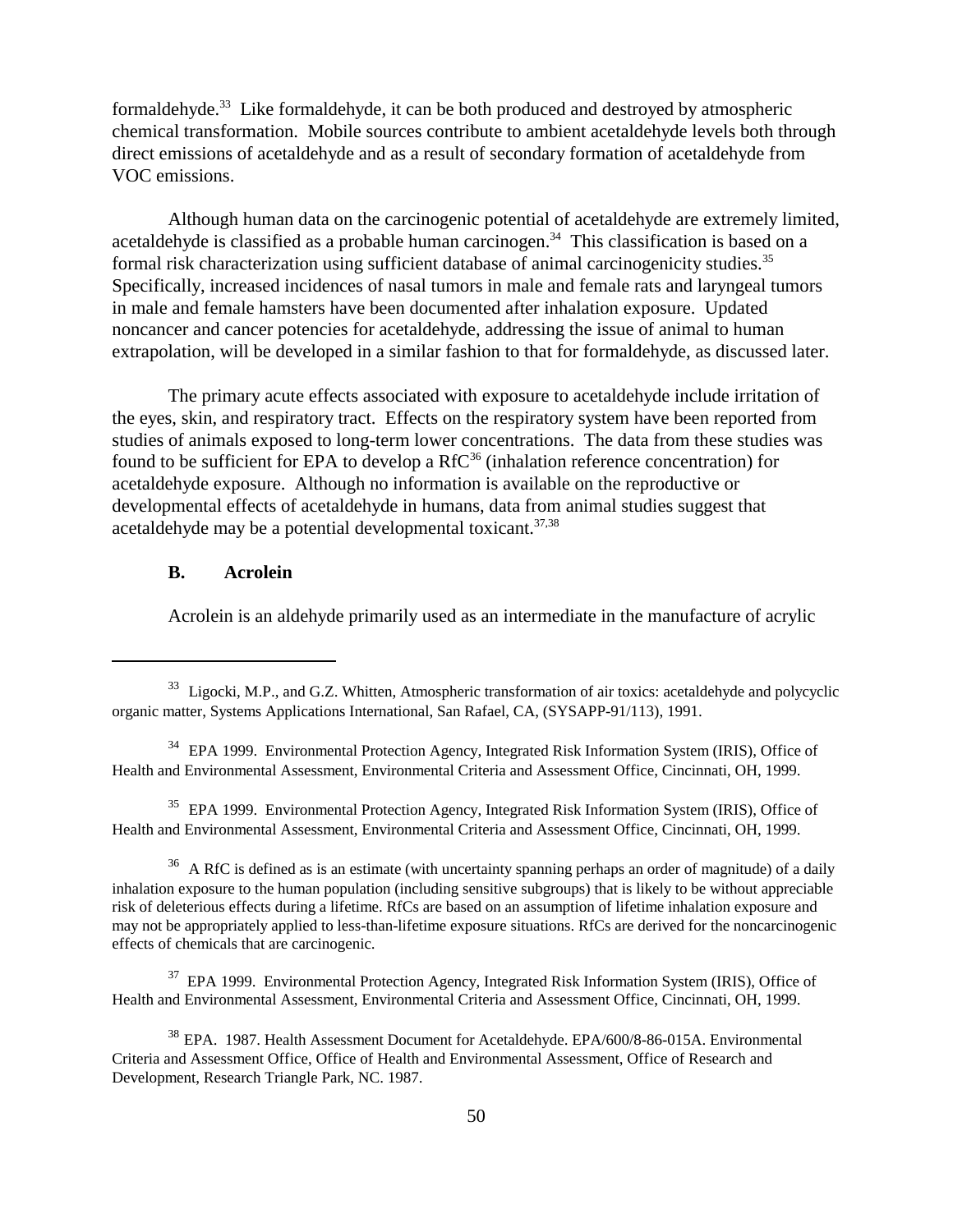acid. It can be formed from the breakdown of certain pollutants in outdoor air or from burning tobacco or gasoline.<sup>39</sup> Acrolein is found in vehicle exhaust and is formed as a result of incomplete combustion of both gasoline and diesel fuel. It is not a component of evaporative emissions. Acrolein comprises 0.05 to 0.4 percent of exhaust total organic gases (TOG), depending on control technology and fuel composition. Primary acrolein emissions from mobile sources account for approximately 38 percent of the emissions in the 1996 National Toxics Inventory. The atmospheric chemistry of acrolein is expected to be similar in many respects to that of acetaldehyde and formaldehyde.

Although no information on the carcinogenic effects of acrolein in humans is available, limited laboratory data for animals exposed by drinking water ingestion indicated an increased incidence of adrenal cortical adenomas (non-malignant tumors of the adrenal glands adjacent to the kidney). EPA has classified acrolein as a Group C, possible human carcinogen, based on limited animal and mutagenticity data. A formal risk characterization has not conducted due to this limited data set.

The respiratory system is the primary target in humans and animals for acrolein toxicity resulting from inhalation exposure. Acute exposure results in upper respiratory tract irritation and congestion, whereas chronic exposures in animals indicated an increase in cell proliferation and in the numbers of white blood cells in the tissues lining the nasal passages. The data from these studies was found to be sufficient for EPA to develop a RfC (inhalation reference concentration) for acrolein exposure. No information is available on the reproductive or developmental effects of acrolein in humans.<sup>40</sup>

# **C. Arsenic Compounds**

Arsenic, a naturally occurring element, is found throughout the environment. It is released into the air by volcanoes, the weathering of arsenic-containing minerals and ores, and by commercial or industrial processes. For most people, food is the largest source of arsenic exposure (about 25 to 50 µg/d), with lower amounts coming from drinking water and air. Among foods, some of the highest levels are in fish and shellfish; however, this arsenic exists primarily as organic compounds, which are essentially nontoxic. Elevated levels of inorganic arsenic may be present in soil, either from natural mineral deposits or contamination from human activities, which may lead to dermal or ingestion exposure. Workers in metal smelters and nearby residents may be exposed to above-average inorganic arsenic levels from arsenic released into the air. Other sources of inorganic arsenic exposure include burning plywood treated with an arsenic wood preservative or dermal contact with wood treated with arsenic.<sup>41</sup>

<sup>&</sup>lt;sup>39</sup> ATSDR. 1990. Toxicological Profile for Acrolein. USDHHS, PHS, ATSDR. TP-90-01.

<sup>&</sup>lt;sup>40</sup> EPA 1991. Environmental Protection Agency, Integrated Risk Information System (IRIS), Office of Health and Environmental Assessment, Environmental Criteria and Assessment Office, Cincinnati, OH.

<sup>&</sup>lt;sup>41</sup> ATSDR. 1992. Toxicological Profile for Arsenic. USDHHS, PHS, ATSDR. TP-92/02.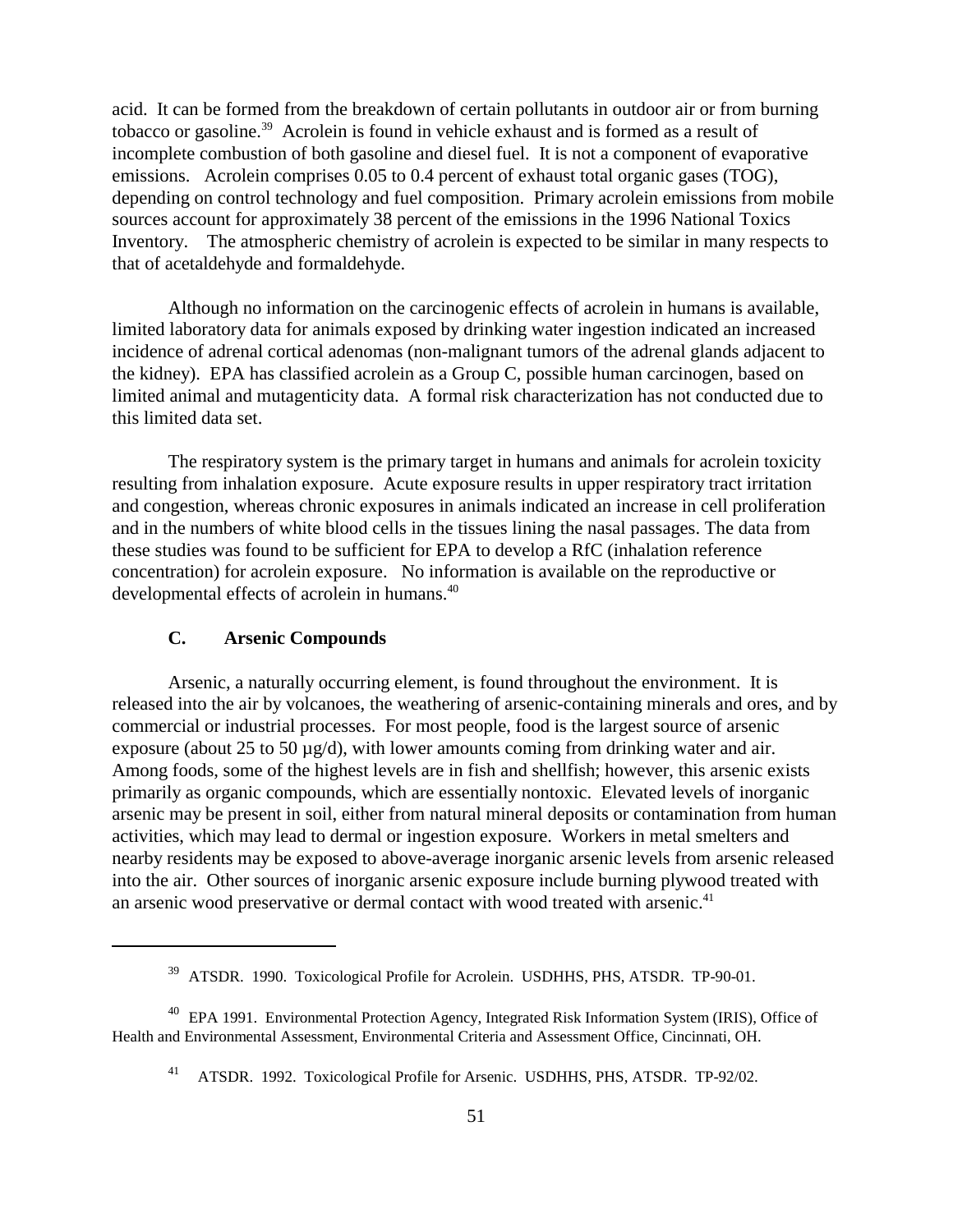Arsenic emissions from mobile sources are minimal, accounting for less than 1 percent of the emissions in the 1996 National Toxics Inventory. It is thought that the arsenic found in the emissions is due to impurities in either fuel additives or the fuel itself.

Inhalation exposure to inorganic arsenic has been shown to be strongly associated with lung cancer in humans, while ingestion of inorganic arsenic in humans has been linked to a form of skin cancer and also to bladder, liver, and lung cancer. There is sufficient data in humans for EPA to classify inorganic arsenic as a Group A, human carcinogen<sup>42</sup> and a full risk characterization has been conducted by EPA.

Acute (short-term) high-level inhalation exposure to arsenic dust or fumes has resulted in gastrointestinal effects (nausea, diarrhea, abdominal pain); central and peripheral nervous system disorders have occurred in workers acutely exposed to inorganic arsenic**.** Chronic (long-term) inhalation exposure to inorganic arsenic in humans is associated with irritation of the skin and mucous membranes. Human data suggest a relationship between inhalation exposure of women working at or living near metal smelters and an increased risk of reproductive effects, such as spontaneous abortions. However, as these studies evaluated smelter pollutants in general, arsenic's role is not clear. Chronic oral exposure has resulted in gastrointestinal effects, anemia, peripheral neuropathy, skin lesions, hyperpigmentation, and liver or kidney damage.<sup>43</sup> The data from these studies was found to be sufficient for EPA to develop a  $RfD<sup>44</sup>$  (oral reference dose) for oral arsenic exposure.

## **D. Benzene**

Benzene is an aromatic hydrocarbon which is present as a gas in both exhaust and evaporative emissions from motor vehicles as well as from the burning of coal and oil. Benzene comprises 3.0 to 5.0 percent of mobile source exhaust total organic gases (TOG ), which varies depending on control technology (e.g., type of catalyst) and the levels of benzene and aromatics in the fuel. The benzene fraction of evaporative TOG emissions is generally about one percent, but depends on control technology and fuel composition (e.g., benzene level and Reid Vapor

<sup>&</sup>lt;sup>42</sup> EPA 1999. Environmental Protection Agency, Integrated Risk Information System (IRIS), Office of Health and Environmental Assessment, Environmental Criteria and Assessment Office, Cincinnati, OH, 1999.

<sup>&</sup>lt;sup>43</sup> EPA 1999. Environmental Protection Agency, National Air Toxics Program: The Integrated Urban Strategy Report to Congress, Office of Air Quality Planning and Standards, RTP, NC. EPA 453/R-99-007.

<sup>&</sup>lt;sup>44</sup> A RfD is defined as is an estimate (with uncertainty spanning perhaps an order of magnitude) of a daily oral exposure to the human population (including sensitive subgroups) that is likely to be without appreciable risk of deleterious effects during a lifetime. RfDs are based on an assumption of lifetime oral exposure and may not be appropriately applied to less-than-lifetime exposure situations. RfDs are derived for the noncarcinogenic effects of chemicals that are carcinogenic.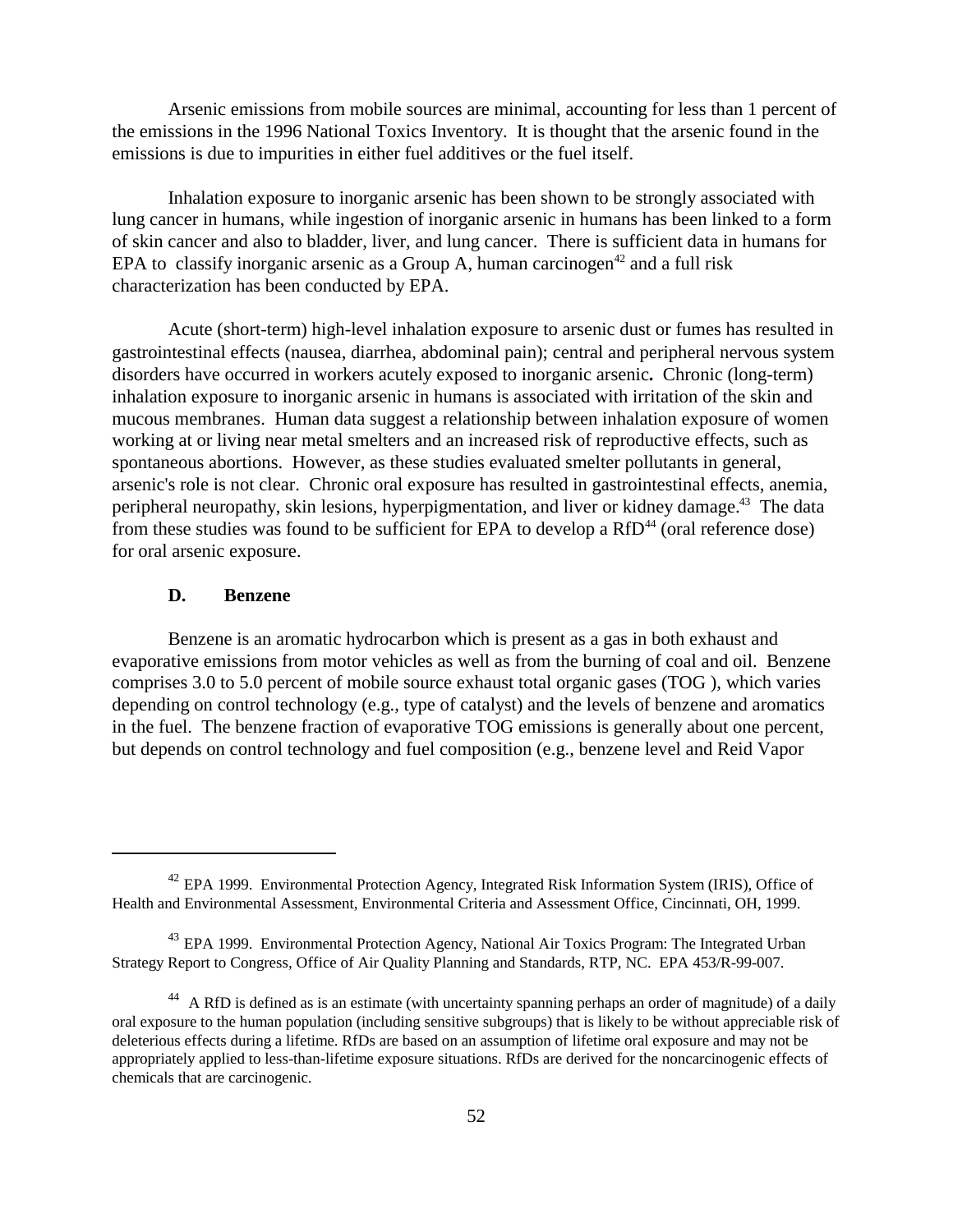Pressure (RVP)).<sup>45</sup> Benzene emissions from mobile sources account for approximately 76 percent of the outdoor emissions in the 1996 National Toxics Inventory. Tobacco smoke contains benzene and accounts for nearly half the national exposure to benzene.<sup>46</sup>

Benzene is also used as a solvent for fats, waxes, resins, oils, inks, paints, plastics, and rubber; in the extraction of oils from seeds and nuts; and in photogravure printing. It is also used as a chemical intermediate. Benzene is also used in the manufacture of detergents, explosives, pharmaceuticals, and dyestuffs.47

The EPA has recently reconfirmed that benzene is a known (Group A) human carcinogen by all routes of exposure and a full risk characterization has been conducted by EPA.<sup>48</sup> Respiration is the major source of human exposure and at least half of the respiratory exposure is by way of gasoline vapors and automotive emissions. Long-term exposure to high levels of benzene in air has been shown to cause cancer of the tissues that form white blood cells. Specifically, benzene has been linked to acute (rapid and fatal) nonlymphocytic $49$  leukemia, chronic (lingering, lasting) lymphocytic leukemia and possibly multiple myeloma (primary malignant tumors in the bone marrow), although the evidence for the latter has decreased with more recent studies. Leukemias, lymphomas, and other tumor types have been observed in experimental animals that have been exposed to benzene by inhalation or oral administration. Exposure to benzene and/or its metabolites has also been linked with genetic changes in humans and animals and increased proliferation of mouse bone marrow cells. The occurrence of certain chromosomal changes in individuals with known exposure to benzene may serve as a marker for those at risk for contracting leukemia.

A number of adverse noncancer health effects, blood disorders such as preleukemia and aplastic anemia, have also been associated with low-dose, long-term exposure to benzene.<sup>50</sup>

<sup>45</sup> EPA 1993. Motor Vehicle-Related Air Toxics Study, U.S. Environmental Protection Agency, Office of Mobile Sources, Ann Arbor, MI, EPA Report No. EPA 420-R-93-005, April 1993.

46 Wallace, L.A. 1995. Human exposure to environmental pollutants: a decade of experience. Clinical and Experimental Allergy 25:4-9.

<sup>47</sup> ATSDR. 1997. Toxicological Profile for Benzene (update). USDHHS, PHS, ATSDR. Atlanta, GA.

48 EPA 1998. Environmental Protection Agency, Carcinogenic Effects of Benzene: An Update, National Center for Environmental Assessment, Washington, DC. 1998.

<sup>49</sup> Leukemia is a blood disease in which the white blood cells are abnormal in type or number. Leukemia may be divided into nonlymphocytic (granulocytic) leukemias and lymphocytic leukemias. Nonlymphocytic leukemia generally involves the types of white blood cells (leukocytes) that are involved in engulfing, killing, and digesting bacteria and other parasites (phagocytosis) as well as releasing chemicals involved in allergic and immune responses.

50 EPA 1998. Environmental Protection Agency, Carcinogenic Effects of Benzene: An Update, National Center for Environmental Assessment, Washington, DC. 1998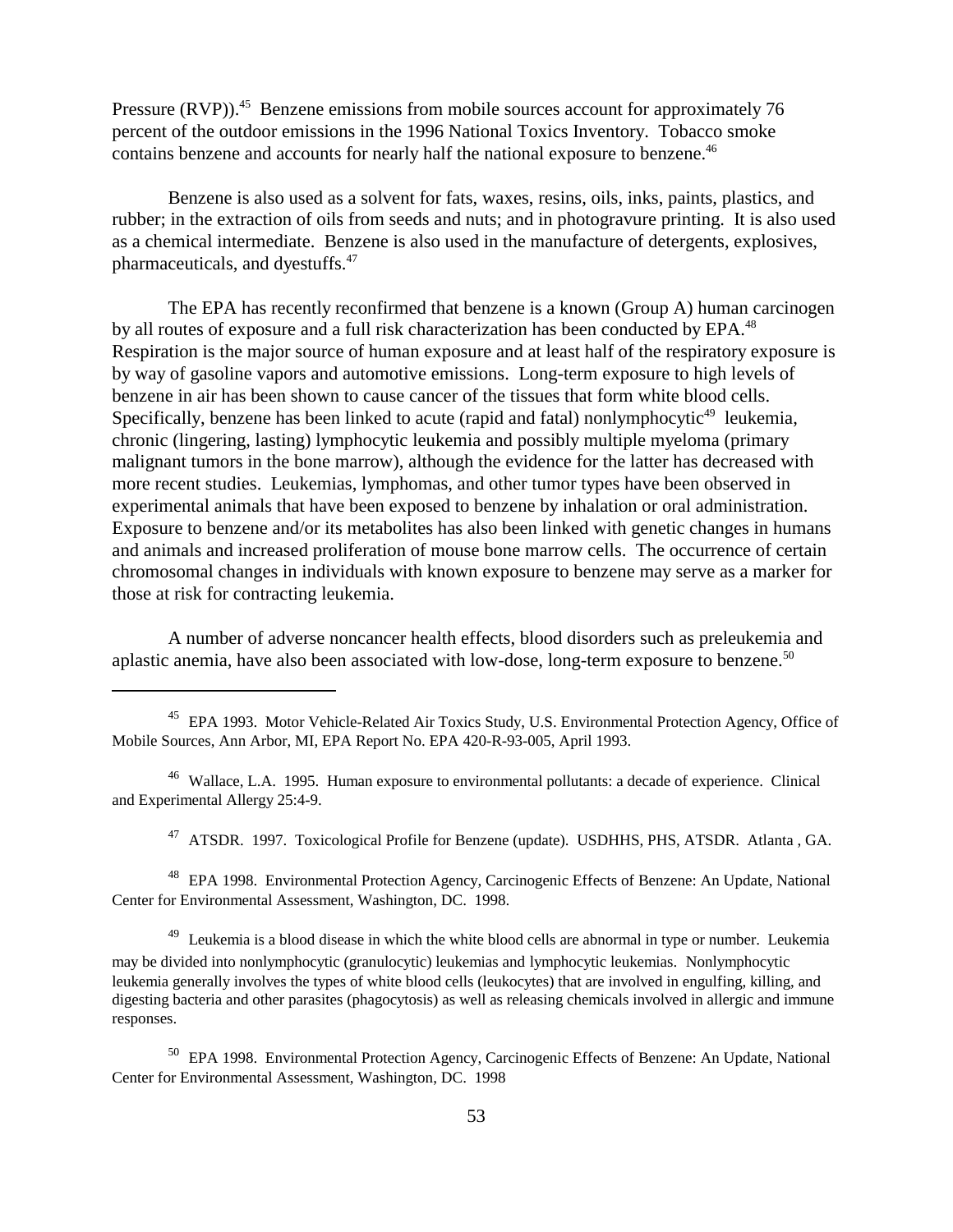People with long-term exposure to benzene may experience harmful effects on the blood-forming tissues, especially the bone marrow. These effects can disrupt normal blood production and cause a decrease in important blood components. Chronic inhalation exposure to benzene in humans and animals can result in pancytopenia,<sup>51</sup> a condition characterized by decreased numbers of circulating erythrocytes (red blood cells), leukocytes (white blood cells), and thrombocytes (blood platelets).52,53 Some individuals that develop pancytopenia and continue to be exposed to benzene may develop aplastic anemia, a more severe blood disease that occurs when the bone marrow ceases to function. The aplastic anemia can progress to AML (acute mylogenous leukemia). The most sensitive noncancer effect observed in humans is the depression of absolute

lymphocyte counts in the circulating blood.<sup>54</sup> EPA is currently reassessing the noncancer health impacts of benzene.

# **E. 1,3-Butadiene**

1,3-Butadiene is formed in vehicle exhaust by the incomplete combustion of gasoline and diesel fuel. It is not present in vehicle evaporative and refueling emissions, because it is not present in any appreciable amount in gasoline. 1,3-Butadiene accounts for 0.4 to 1.0 percent of total exhaust TOG, depending on control technology and fuel composition.<sup>55</sup> 1,3-Butadiene emissions from mobile sources account for approximately 60 percent of the emissions in the 1996 National Toxics Inventory.

Sources of 1,3-butadiene released into the air also include manufacturing and processing facilities, especially oil refineries, chemical manufacturing plants, and plastic and rubber factories. Other sources are forest fires or other combustion, and cigarette smoke.<sup>56</sup>

1,3-Butadiene was classified by EPA as a Group B2 (probable human) carcinogen in

53 Goldstein, B.D. 1988. Benzene toxicity. Occupational medicine. State of the Art Reviews. 3: 541- 554.

54 Rothman, N., G.L. Li, M. Dosemeci, W.E. Bechtold, G.E. Marti, Y.Z. Wang, M. Linet, L.Q. Xi, W. Lu, M.T. Smith, N. Titenko-Holland, L.P. Zhang, W. Blot, S.N. Yin, and R.B. Hayes. 1996. Hematotoxicity among Chinese workers heavily exposed to benzene. Am. J. Ind. Med. 29: 236-246.

55 EPA 1993. Motor Vehicle-Related Air Toxics Study, U.S. Environmental Protection Agency, Office of Mobile Sources, Ann Arbor, MI, EPA Report No. EPA 420-R-93-005, April 1993.

56 ATSDR. 1992. Toxicological Profile for 1,3-Butadiene. USDHHS, PHS, ATSDR. TP-91/07.

<sup>&</sup>lt;sup>51</sup> Pancytopenia is the reduction in the number of all three major types of blood cells (erythrocytes, or red blood cells, thrombocytes, or platelets, and leukocytes, or white blood cells).

<sup>52</sup> Aksoy, M. 1991. Hematotoxicity, leukemogenicity and carcinogenicity of chronic exposure to benzene. In: Arinc, E.; Schenkman, J.B.; Hodgson, E., Eds. Molecular Aspects of Monooxygenases and Bioactivation of Toxic Compounds. New York: Plenum Press, pp. 415-434.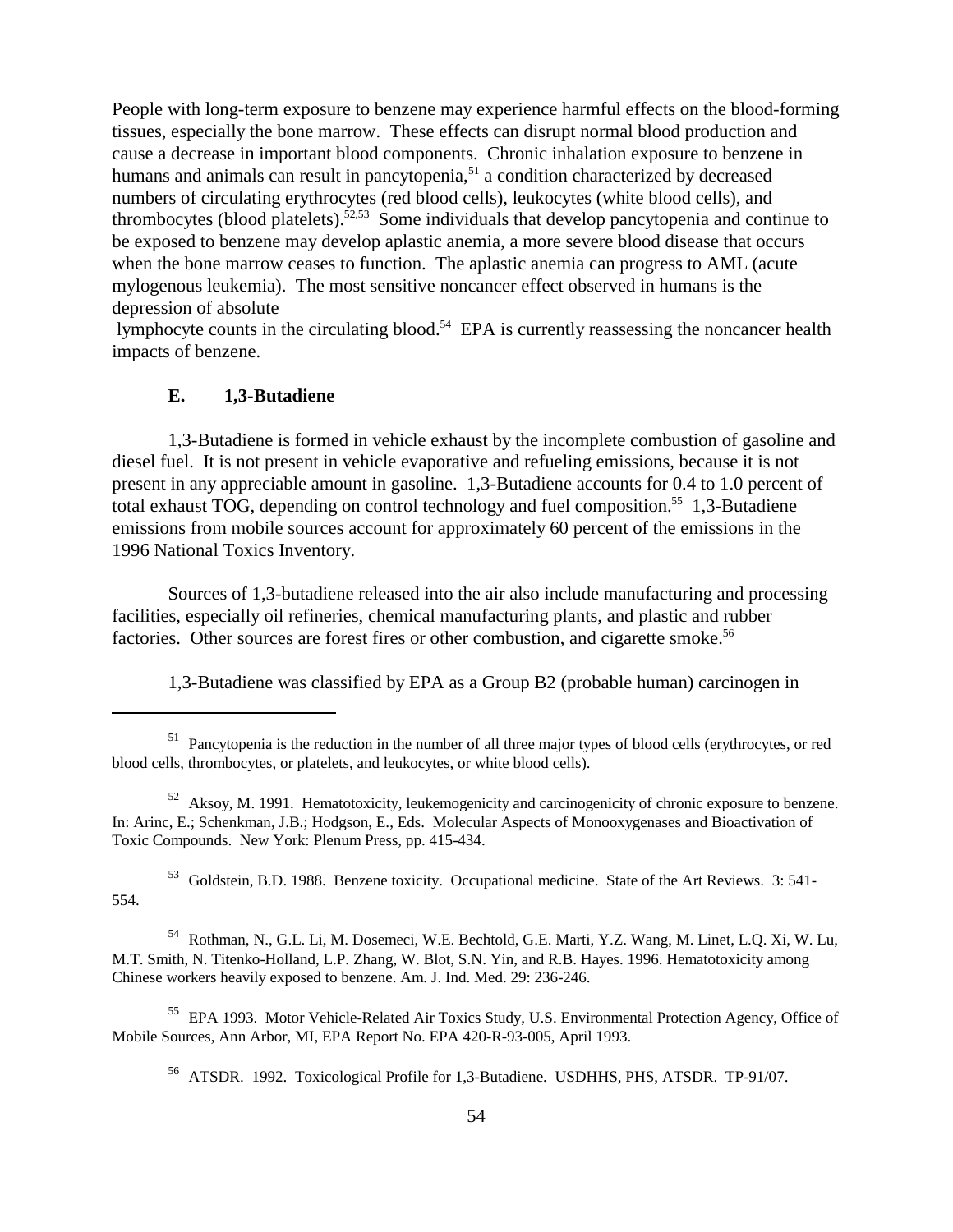198557. This classification was based on evidence from two species of rodents and epidemiologic data. EPA recently prepared a draft risk assessment that proposes that sufficient evidence exists to characterize 1,3-butadiene be a known human carcinogen.<sup>58</sup> This designation is based on a combination of epidemiologic evidence as well as experimental evidence demonstrating causality. The Environmental Health Committee of EPA's Scientific Advisory Board (SAB), reviewed the draft document in August 1998 and recommended that designation of 1,3-butadiene as a known human carcinogen be based on observational studies in humans, without regard to mechanistic or other information.<sup>59</sup> In applying the 1996 proposed Guidelines for Carcinogen Risk Assessment, the Agency relies on both observational studies in humans as well as experimental evidence demonstrating causality and therefore the designation of 1,3-butadiene as a known human carcinogen remains applicable.<sup>60</sup> The SAB panel also recommended that EPA calculate the lifetime cancer risk estimates based on the human data from Delzell et al. 1995<sup>61</sup> and account for the highest exposure of "360 ppm-year" for 70 years. Further input recommended that EPA take into account additional data on health effects observed in female laboratory animals, hence indicating that females may be a sensitive subpopulation.

1,3-Butadiene also causes a variety of reproductive and developmental effects in mice and rats exposed to long-term, low doses of butadiene (EPA 1998c). The most sensitive effect was reduced litter size at birth and at weaning. These effects were observed in studies in which male mice exposed to 1,3-butadiene were mated with unexposed females. In humans, such an effect might manifest itself as an increased risk of spontaneous abortions, miscarriages, still births, or very early deaths. The data from these studies was found to be sufficient for EPA to develop a draft chronic, subchronic, and acute RfC for 1,3-butadiene exposure as part of the draft risk characterization mentioned above. The RfC values will be reported on IRIS.

# **F. Chromium Compounds**

Chromium is a naturally occurring element in rocks, animals, plants, soil, and volcanic dust and gases. Chromium occurs in the environment predominantly in one of two valence states: trivalent chromium (Cr III), which occurs naturally and is an essential nutrient, and

<sup>57</sup> EPA, 1985. Mutagenicity and carcinogenicity assessment of 1,3-butadiene. EPA/600/8-85/004F. U.S. Environmental Protection Agency, Office of Health and Environmental Assessment. Washington, DC.

<sup>58</sup> EPA 1998c. Environmental Protection Agency, Health Risk Assessment of 1,3-Butadiene. EPA/600/P-98/001A, February 1998.

<sup>59</sup> Scientific Advisory Board. 1998. An SAB Report: Review of the Health Risk Assessment of 1,3- Butadiene. EPA-SAB-EHC-98, August, 1998.

 $^{60}$ EPA 1996. Proposed guidelines for carcinogen risk assessment. Federal Register 61(79):17960-18011.

<sup>61</sup> Delzell, E., N. Sathiakumar, M. Macaluso, M. Hovinga, R. Larson, F. Barbone, C. Beall, and P. Cole, 1995. A follow-up study of synthetic rubber workers. Final report prepared under contract to International Institute of Synthetic Rubber Producers, October 2, 1995.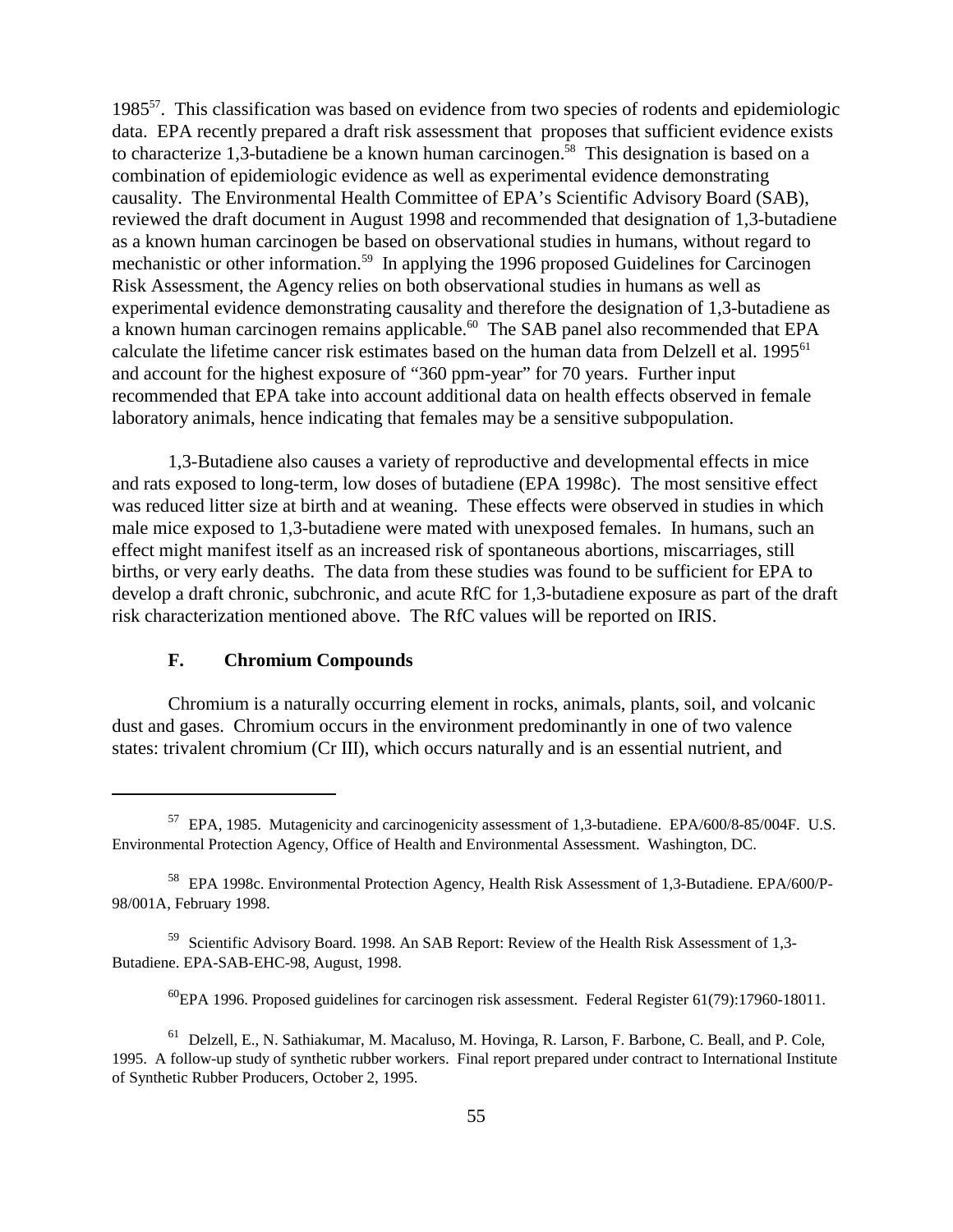hexavalent chromium (Cr VI), which, along with the less common metallic chromium (Cr 0), is most commonly produced by industrial processes. Chromium (III) is essential to normal glucose, protein, and fat metabolism and is thus an essential dietary element with a daily intake of 50 to 200 µg/d recommended for an adult. The body has several systems for reducing chromium (VI) to chromium (III). This chromium (VI) detoxification leads to increased levels of chromium (III).

Air emissions of chromium are predominantly of trivalent chromium, and in the form of small particles or aerosols. The most important industrial sources of chromium in the atmosphere are those related to ferrochrome production. Ore refining, chemical and refractory processing, cement-producing plants, automobile brake lining and catalytic converters for automobiles, leather tanneries, and chrome pigments also contribute to the atmospheric burden of chromium.62 Total chromium emissions from mobile sources account for approximately 4 percent of the emissions in the 1996 National Toxics Inventory.

Human studies have clearly established that inhaled chromium (VI) is a human carcinogen, resulting in an increased risk of lung cancer. Animal studies have shown chromium (VI) to cause lung tumors via inhalation exposure. There is sufficient data in humans for EPA to classify chromium (VI) as a Group A, human carcinogen and a full risk characterization has been conducted by EPA.<sup>63</sup>

The respiratory tract is the major target organ for acute (short-term) and chronic (long-term) inhalation exposures to chromium (VI). Shortness of breath, coughing, and wheezing were reported from a case of acute exposure to chromium (VI), while perforations and ulcerations of the septum, bronchitis, decreased pulmonary function, pneumonia, and other respiratory effects have been noted from chronic exposure. Limited human studies suggest that chromium (VI) inhalation exposure may be associated with complications during pregnancy and childbirth, while animal studies have not reported reproductive effects from inhalation exposure to chromium (VI).<sup>64</sup> The data from these studies was found to be sufficient for EPA to develop a RfC for chromium (VI) exposure. Additional data from oral exposure studies was found to be sufficient for EPA to develop a RfD for chromium (VI) oral exposure.

Chromium (III) is much less toxic than chromium (VI). The respiratory tract is also the major target organ for chromium (III) toxicity, similar to chromium (VI) but data from animal studies do not demonstrate that the effects observed following inhalation of chromium (VI)

<sup>62</sup> EPA. 1998. Toxicological Review of Trivalent Chromium (CAS No. 16065-83-1). In Support of Summary Information on the Integrated Risk Information System (IRIS). U.S. EPA, Washington D.C..

<sup>&</sup>lt;sup>63</sup> EPA 1999. Environmental Protection Agency, Integrated Risk Information System (IRIS), Office of Health and Environmental Assessment, Environmental Criteria and Assessment Office, Cincinnati, OH, 1999.

<sup>&</sup>lt;sup>64</sup> EPA 1999. Environmental Protection Agency, National Air Toxics Program: The Integrated Urban Strategy Report to Congress, Office of Air Quality Planning and Standards, RTP, NC.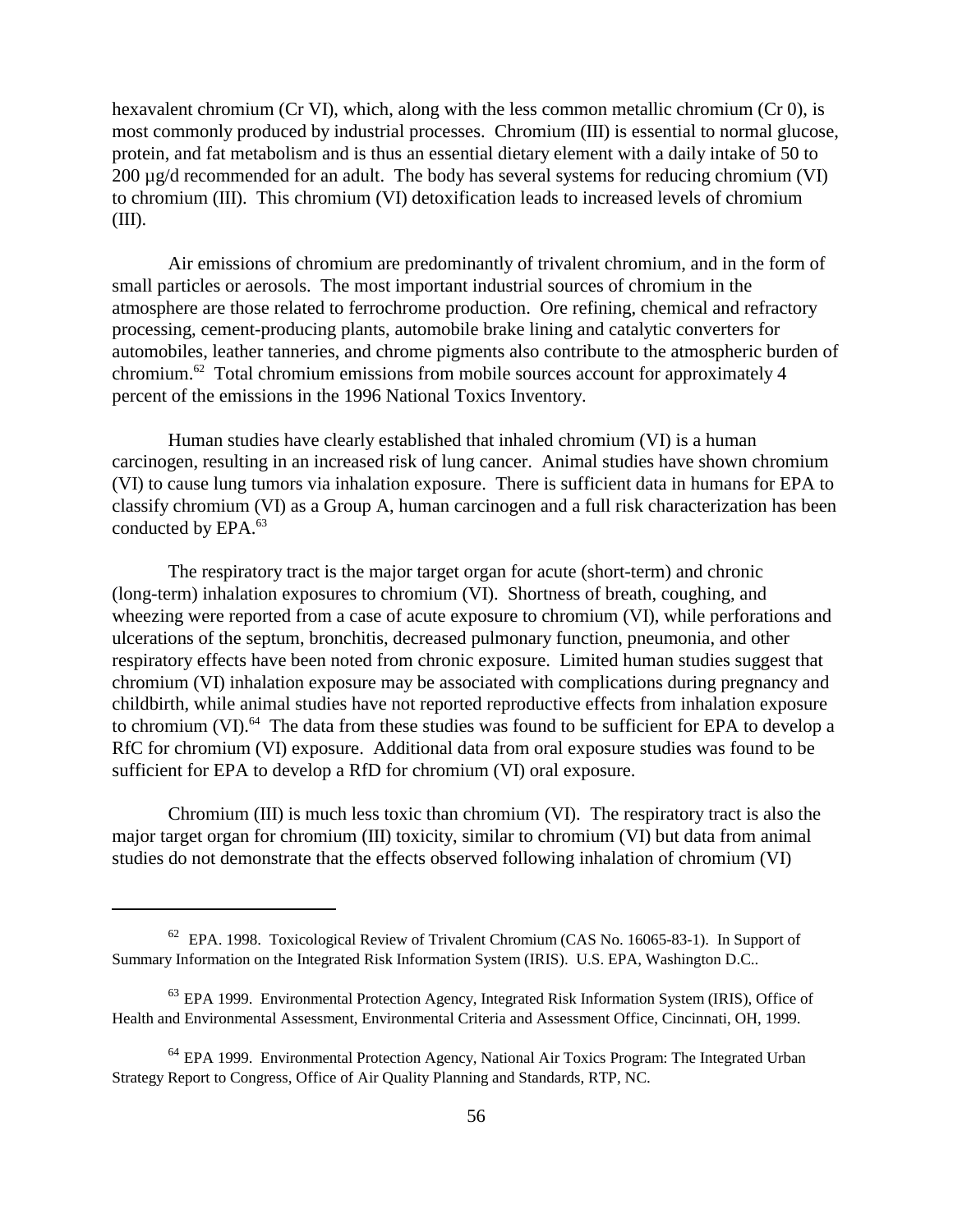particulates. Chromium (III) is most appropriately designated a Group D carcinogen (not classified as to its human carcinogenicity) because there are inadequate data to conduct a full risk characterization and determine its potential carcinogenicity.<sup>65</sup>

# **G. Dioxin/Furans**

Dioxin comes from both natural and industrial sources, such as medical and municipal waste incineration and paper-pulp production. Recent studies have confirmed that dioxins are formed by and emitted from heavy-duty diesel trucks and are estimated to account for one percent of total dioxin emissions in the dioxin inventory for the year 1995.<sup>66</sup> The actual process of dioxin and furan formation in the combustion of organic materials is discussed in detail in the EPA report, Exposure and Human Health Reassessment of 2,3,7,8-Tetrachlorodibenzo-*p*-Dioxin (TCDD) and Related Compounds.<sup>67</sup>

In general, dioxin exposures of concern have primarily been noninhalation exposures associated with human ingestion of certain foods (e.g., beef, pork, poultry, fish, eggs and dairy products) contaminated by dioxin. The two primary pathways for dioxin to enter the human diet are: air-to-plant-to-animal and water/sediment-to-fish. Vegetation receives these compound via atmospheric transport and deposition. The compounds are retained on plant surfaces and bioaccumulate in fatty tissues of animals that feed on the vegetation. In the aquatic food chain, dioxins enter water systems via direct discharge or deposition and runoff from watersheds. Fish accumulate dioxin through their direct contact with water, suspended particles, bottom sediments and through the consumption of aquatic organisms. Exposure to dioxin occurs over a lifetime, and the exposure is cumulative over a lifetime.

Based on recent human epidemiological studies from Europe and the United States, dioxin has been linked to several cancers, including lymphomas and lung cancer, by the International Agency For Research on Cancer (IARC). The IARC classifies the most potent form of dioxin, 2,3,7,8-tetrachlorodibenzo- p-dioxin (TCDD), as a "Group 1" carcinogen, meaning it is

<sup>65</sup> EPA 1999. Environmental Protection Agency, Integrated Risk Information System (IRIS), Office of Health and Environmental Assessment, Environmental Criteria and Assessment Office, Cincinnati, OH, 1999.

<sup>66</sup> U.S. EPA (2000). Sources of Dioxin-Like Compounds in the United States; In: Exposure and Human Health Reassessment of 2,3,7,8-TCDD and Related compounds. Part 1: Estimating Exposure to Dioxin-like Compounds; Volume 2. National Center for Environmental Assessment, Office of Research and Development, U.S. Environmental Protection Agency, Washington, DC. March 2000 draft final. EPA/600/P-00/001Ab.

<sup>67</sup> Draft Final Report Exposure and Human Health Reassessment of 2,3,7,8-Tetrachlorodibenzo-*p*-Dioxin (TCDD) and Related Compounds, Part I: Estimating Exposure to Dioxin-Like Compounds, Volume 2: Sources of Dioxin-Like Compounds in the United States. U.S. Environmental Protection Agency, Office of Research and Development, National Center for Environmental Assessment - Washington Office, Exposure Assessment and Risk Characterization Group. EPA/600/P-00/001Bb, September 2000.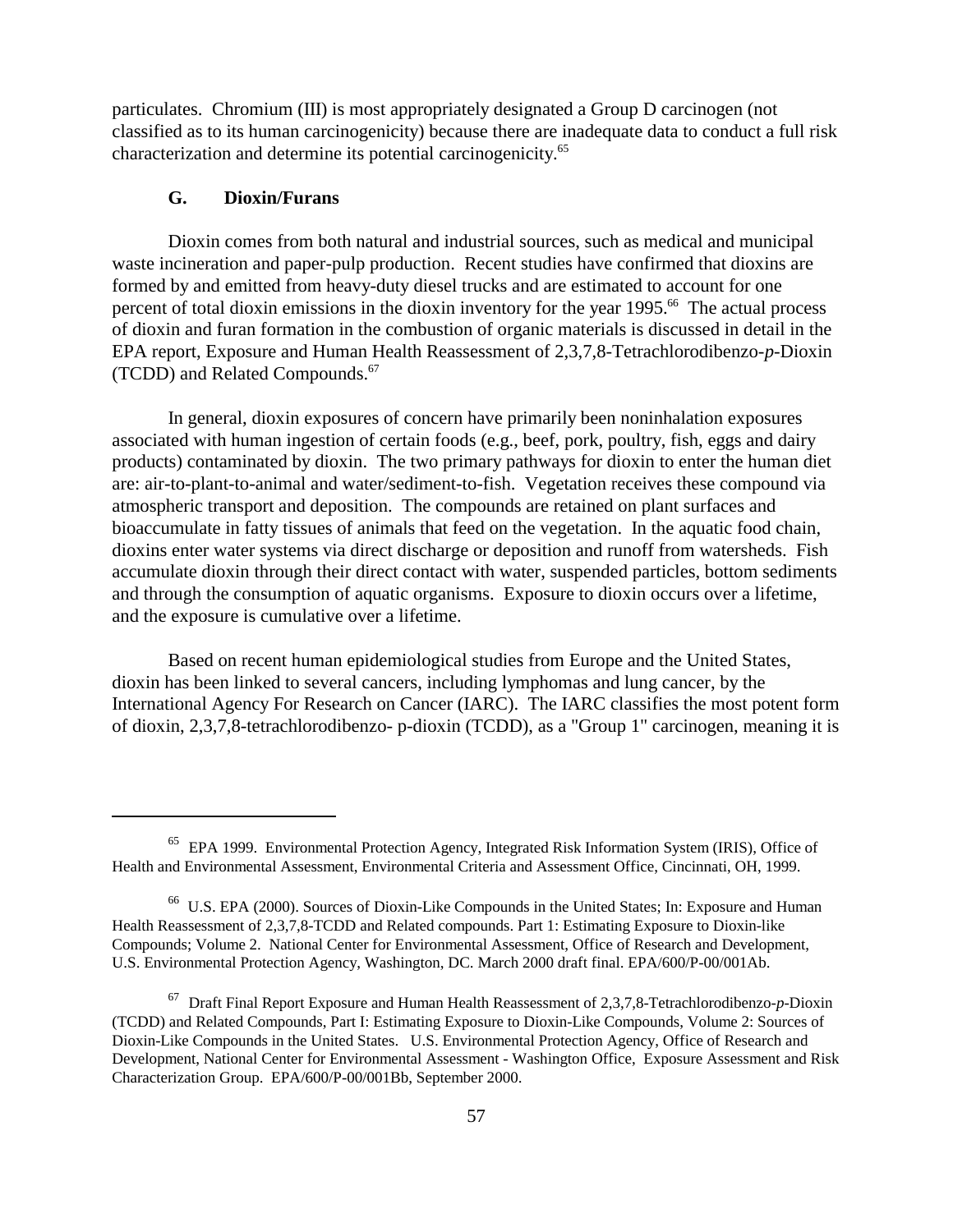carcinogenic to humans.68

Low-grade exposure to dioxin/furans have also been linked to a wide array of other health problems, including changes in hormone levels and developmental defects in babies and children.<sup>69</sup> EPA classified dioxins as probable human carcinogens in 1985. Recently EPA has proposed, and the Scientific Advisory Board has concurred, to classify TCDD as a human carcinogen and the complex mixtures of dioxin-like compounds as likely to be carcinogenic to humans using the draft 1996 carcinogen risk assessment guidelines.<sup>1</sup> Using the 1986 cancer risk assessment guidelines, the hazard characterization for 2,3,7,8-tetrachlorodibenzo-*p*-dioxin is 'known' human carcinogen and the hazard characterization for complex mixtures of dioxin-like compounds is 'probable' human carcinogens.

#### **H. Diesel Exhaust: Diesel Particulate Matter and Diesel Exhaust Organic Gases**

Diesel exhaust includes components in the gas and particle phases. Gaseous components of diesel exhaust include at least one organic compound known to cause cancer in humans (e.g., benzene) while possible or probable human carcinogens and compounds causing noncancer effects are also present in the gas-phase (e.g., formaldehyde, acetaldehyde, 1,3-butadiene, acrolein). The health effects of these and other gaseous compounds in diesel exhaust are discussed elsewhere in this chapter. Three classes of compounds associated with particle-phase diesel exhaust (e.g., polycyclic organic matter, metals, and dioxins) are also discussed here in relation to diesel exhaust particulate matter and are also discussed under separate sections in this chapter. Diesel exhaust is a complex mixture of carbon particles and associated organics and inorganics, and it is not known what fraction or combination of fractions cause the health effects (discussed below) that have been observed with exposure to diesel exhaust. While we are listing diesel exhaust as diesel particulate matter and diesel exhaust organic gases (DPM + DEOG) to provide specific targets for emission reduction and therefore a framework for developing regulatory control strategies, the available science cannot separate the health effects of the particulate and gaseous components of diesel exhaust. This listing includes the components of diesel exhaust that are likely to contribute to the cancer and noncancer hazard (with the exception of the gaseous phase criteria pollutants, such as  $NOx$ ,  $SO<sub>2</sub>$  and  $CO$  which are subject to National Ambient Air Quality Standards); however, currently available science, as summarized in the draft Health Assessment for Diesel Exhaust, while suggesting an important role for the particulate phase component of diesel exhaust, does not attribute the serious likely cancer and noncancer health effects independently to diesel particulate matter separate as distinct from the gas phase components. Accordingly, we discuss the health effects attributed to whole diesel exhaust in this section.

<sup>68</sup> IARC (1997). Polychlorinated dibenzo-para-dioxins and Polychlorinated Dibenzofurans. Volume 69, IARC Monogram on the Evaluation of Carcinogenic Risks to Humans, International Agency for Research on Cancer, Work Health Organization, Lyon France.

 $^{69}$  U.S. EPA (1994) Health Assessment Document for 2,3,7,8-Tetrachlorodibenzo-p-dioxin (TCDD) and Related Compounds: Volume III Summary Draft Document. EPA/600/BP-92/001c.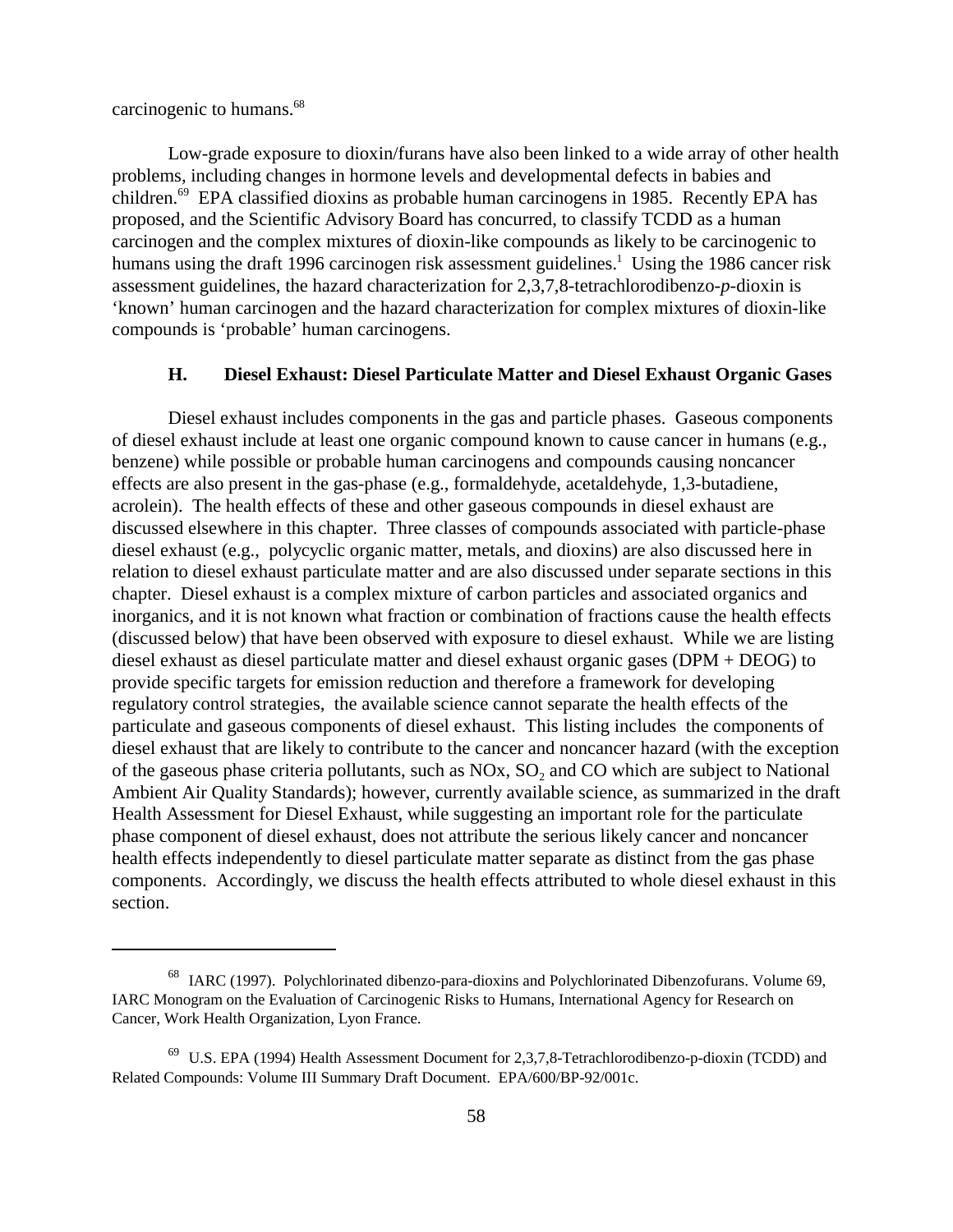### **1. Cancer Effects of Diesel Exhaust**

The EPA has concluded that diesel exhaust is likely to be carcinogenic to humans by inhalation at occupational and environmental levels of exposure.70 The draft *Health Assessment Document for Diesel Exhaust* (draft Assessment), was reviewed in public session by the Clean Air Scientific Advisory Committee (CASAC) on October 12-13, 2000. The CASAC found that the Agency's conclusion that diesel exhaust is likely to be carcinogenic to humans is scientifically sound. CASAC concurred with the draft Assessment's findings with the proviso that EPA provide modifications and clarifications on certain topics. The Agency expects to produce the finalized Assessment in early 2001. Information presented here is consistent with that to be provided in the final Assessment.

In its review of the published literature, EPA found that about 30 individual epidemiologic studies show increased lung cancer risk associated with diesel emissions. In the draft Assessment EPA evaluated 22 studies that were relevant for risk assessment, 16 of which reported significant increased lung cancer risks, ranging from 20 to 167 percent, associated with diesel exhaust exposure. Published analytical results of pooling many of the 30 studies showed that on average, the risks were increased by 33 to 47 percent.<sup>71 72</sup> Questions remain about the influence of other factors (e.g., effect of smoking, other particulate sources), the quality of the individual epidemiologic studies, exposure levels, and consequently the precise magnitude of the increased risk of lung cancer. From a weight of evidence perspective, EPA concludes that the epidemiologic evidence, as well as supporting data from certain animal and mode of action studies, support the Agency's conclusion that exposure to diesel exhaust is likely to pose a human lung cancer hazard to occupationally exposed individuals as well as to the general public exposed to typically lower environmental levels of diesel exhaust.

While available evidence supports EPA's conclusion that diesel exhaust is likely to be a human lung carcinogen, and thus is likely to pose a cancer hazard to humans, EPA has concluded that the available data is not sufficient to develop a confident estimate of cancer unit risk. The absence of a cancer unit risk for diesel exhaust limits our ability to quantify, with confidence, the potential impact of the hazard (magnitude of risk) on exposed populations. In the draft Assessment, EPA acknowledged this limitation and provided a discussion of the possible environmental cancer risk consistent with the majority of the occupational epidemiological findings of increased lung cancer risk and the exposure differences between the occupational and

<sup>&</sup>lt;sup>70</sup> EPA. 2000. Health Assessment Document for Diesel Exhaust: SAB Review Draft. EPA/600/8-90/057E Office of Research and Development, Washington, D.C. The document is available electronically at www.epa.gov/ncea/dieslexh.htm.

<sup>71</sup>Bhatia, R., Lopipero, P., Smith, A. (1998) Diesel Exhaust Exposure and Lung Cancer. *Epidemiol.* 9:84-91.

 $^{72}$ Lipsett, M., Campleman, S. (1999) Occupational Exposure to Diesel Exhaust and Lung Cancer: A Meta-analysis. *Am J Public Health* 80:1009-1017.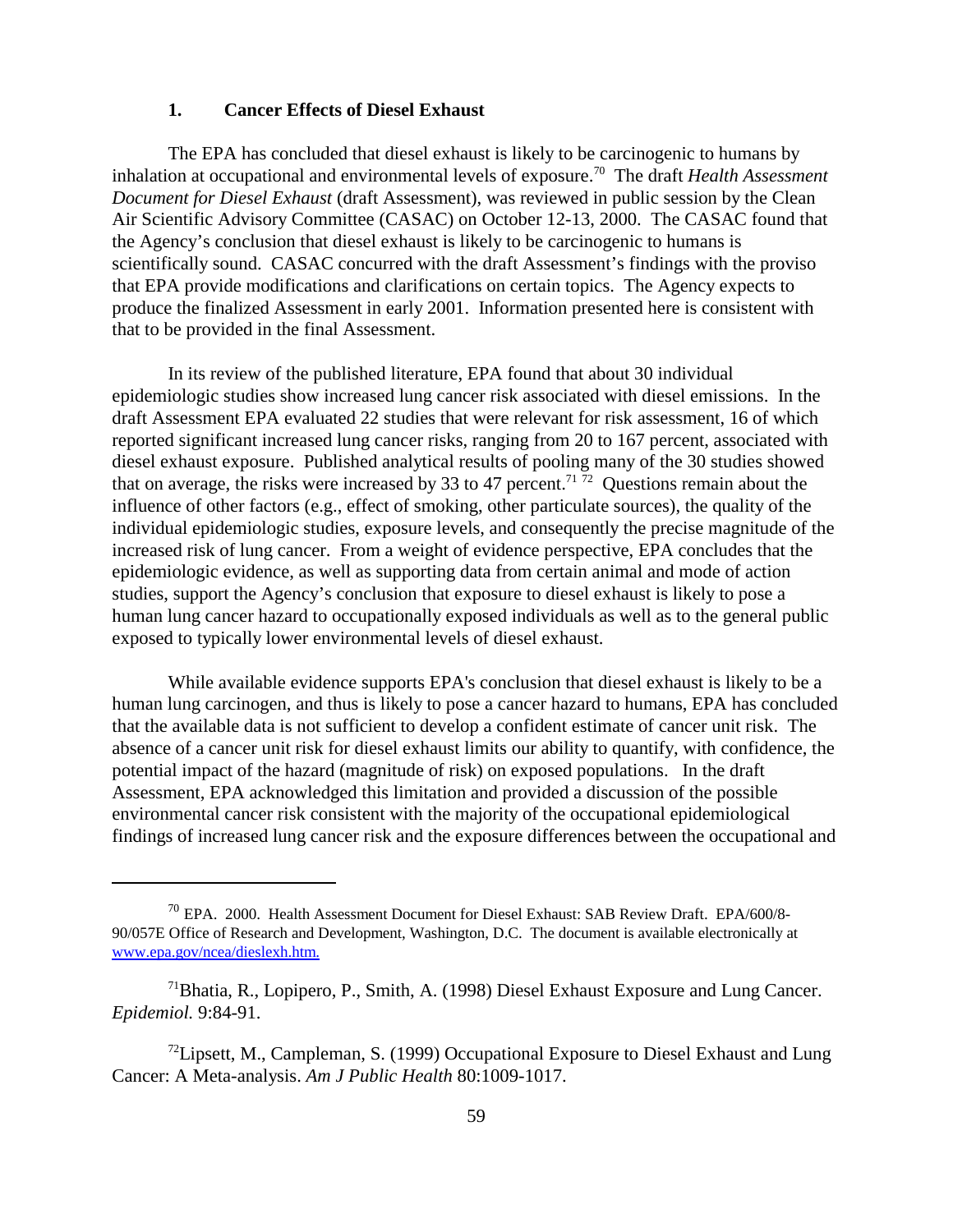environmental settings.<sup>73</sup>

# **2. Noncancer Effects of Diesel Exhaust**

The acute and chronic exposure-related noncancer effects of diesel exhaust emissions are also of concern to the Agency. Acute exposure to diesel exhaust can result in physiologic symptoms consistent with irritation and inflammation, and evidence of immunological effects including increased reaction to allergens and some symptoms associated with asthma. The acute effects data, however, lack sufficient detail to permit the calculation of protective levels for human exposure.

For chronic diesel exhaust exposure, EPA is completing the development of an inhalation reference concentration (RfC) for diesel exhaust exposure. The RfC is an estimate of the continuous human inhalation exposure (including sensitive subgroups) that is likely to be without an appreciable risk of deleterious non-cancer effects during a lifetime. While the limited amount of human data is suggestive of respiratory distress, animal test data is quite definitive in providing a basis to anticipate a hazard to the human lung based on the irritant and inflammatory reactions in test animals. Thus, EPA believes that chronic diesel exhaust exposure, at sufficient exposure levels, increases the hazard and risk of an adverse health effect.

In addition, it is also instructive to recognize that diesel exhaust particulate matter is part of ambient fine PM. A qualitative comparison of adverse effects of exposure to ambient fine PM and diesel exhaust particulate matter shows that the respiratory system is adversely affected in both cases, though a wider spectrum of adverse effects has been identified for ambient fine PM. Relative to the diesel PM database, there is a wealth of human data for fine PM noncancer effects. Since diesel exhaust PM is a component of ambient fine PM, the fine PM health effects data base can be informative. The final Assessment will discuss the fine PM health effects data and its relation to evaluating health effects associated with diesel exhaust.

#### **I. Ethylbenzene**

Ethylbenzene is a colorless, aromatic hydrocarbon, that smells like gasoline. It is used primarily in the production of styrene. It is also used as a solvent, as a constituent of asphalt and naphtha. It is present as a gas in both gasoline and diesel exhaust and evaporative emissions from gasoline powered vehicles.<sup>74</sup> Ethylbenzene emissions from mobile sources account for approximately 84 percent of the emissions in the 1996 National Toxics Inventory.

Ethylbenzene exposure also occurs from the use of consumer products, pesticides,

<sup>73</sup> See Chapter 8.4 and 9.5.2 of the U.S. EPA (2000) Health Assessment Document for Diesel Emissions: SAB Review Draft. EPA/600/8-90/057E Office of Research and Development, Washington, D.C. The document is available electronically at www.epa.gov/ncea/dieselexh.htm.

<sup>74</sup> ATSDR. 1999. Toxicological Profile for Ethylbenzene (update). USDHHS, PHS, ATSDR.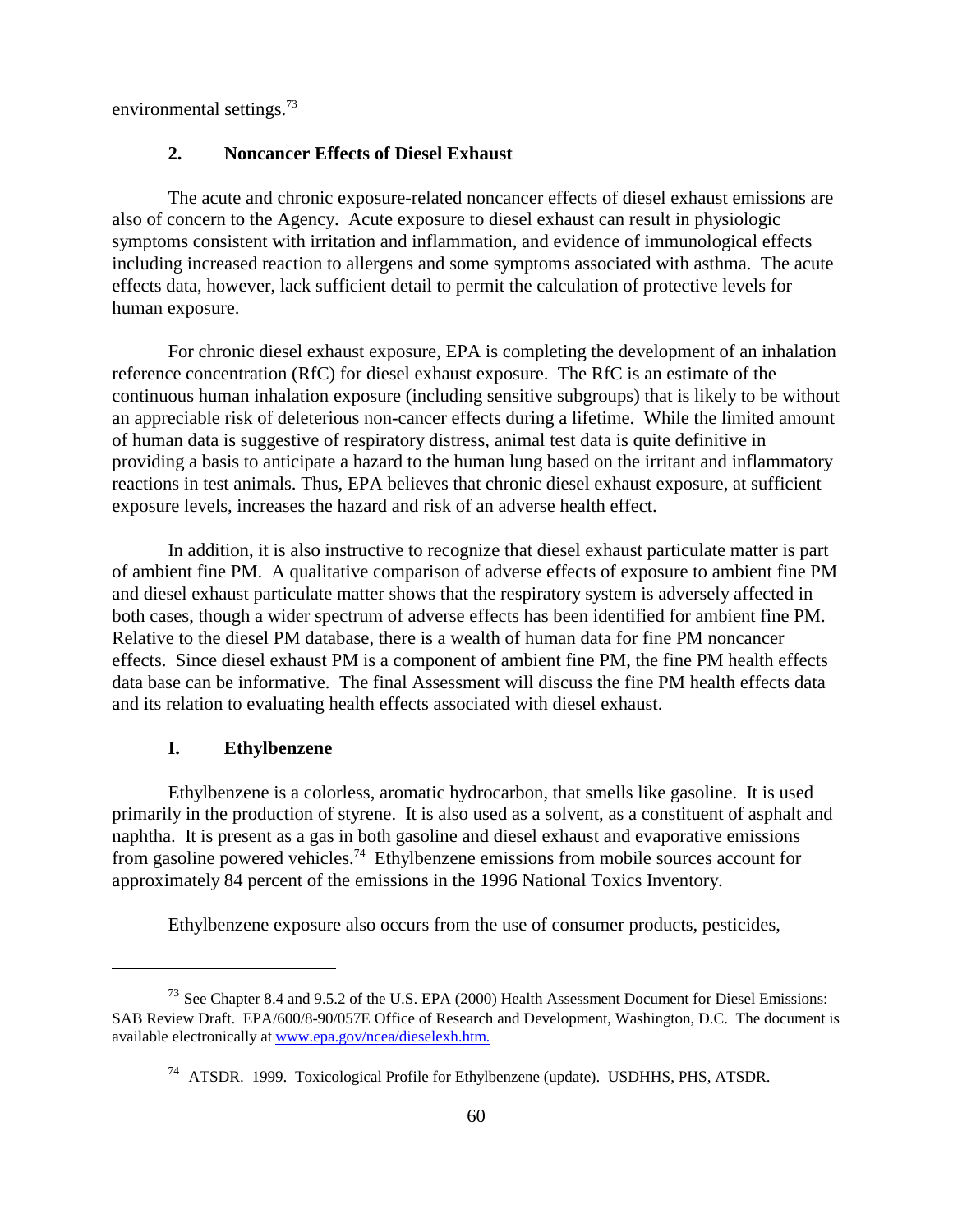solvents, carpet glues, varnishes, paints, and tobacco smoke. Indoor air usually has a higher average concentration of ethylbenzene (about 1 ppb) than ambient air, due to the use of household cleaning products or paints.<sup>75</sup>

Limited information is available on the carcinogenic effects of ethylbenzene in humans and animals. Based on inadequate data from animal bioassays and human studies, EPA has classified ethylbenzene as a Group D carcinogen, meaning it is not classifiable as to human carcinogenicity and a full risk characterization has not been conducted by EPA due to this limited data.76

 Acute (short-term) exposure to ethylbenzene in humans results in noncancer respiratory effects, such as throat irritation and chest constriction, irritation of the eyes, and neurological effects such as dizziness. Chronic (long-term) exposure to ethylbenzene by inhalation in humans may result in effects on the blood. Animal studies have reported effects on the blood, liver, and kidneys from chronic inhalation exposure to ethylbenzene. The data from these studies was found to be sufficient for EPA to develop a RfC for ethylbenzene exposure. No information is available on the developmental or reproductive effects of ethylbenzene in humans, although animal studies have reported developmental effects, including birth defects in animals exposed via inhalation.

# **J. Formaldehyde**

Formaldehyde is used mainly to produce resins used in particle board products and as an intermediate in the synthesis of other chemicals. It also has minor uses in agriculture, as an analytical reagent, in concrete and plaster additives, cosmetics, disinfectants, fumigants, photography, and wood preservation. The highest levels of airborne formaldehyde have been detected in indoor air, where it is released from various consumer products such as building materials and home furnishings.

Formaldehyde is the most prevalent aldehyde in vehicle exhaust. It is formed from incomplete combustion of both gasoline and diesel fuel and accounts for one to four percent of total exhaust TOG emissions, depending on control technology and fuel composition. It is not found in evaporative emissions. Primary formaldehyde emissions from mobile sources account for approximately 41 percent of the emissions in the 1996 National Toxics Inventory.

Formaldehyde exhibits extremely complex atmospheric behavior.<sup>77</sup> It is present in

<sup>75</sup> ATSDR. 1999. Toxicological Profile for Ethylbenzene (update). USDHHS, PHS, ATSDR.

<sup>76</sup> EPA 1999. Environmental Protection Agency, Integrated Risk Information System (IRIS), Office of Health and Environmental Assessment, Environmental Criteria and Assessment Office, Cincinnati, OH, 1999.

<sup>77</sup> Ligocki, M.P., G.Z. Whitten, R.R. Schulhof, M.C. Causley, and G.M. Smylie, Atmospheric transformation of air toxics: benzene, 1,3-butadiene, and formaldehyde, Systems Applications International, San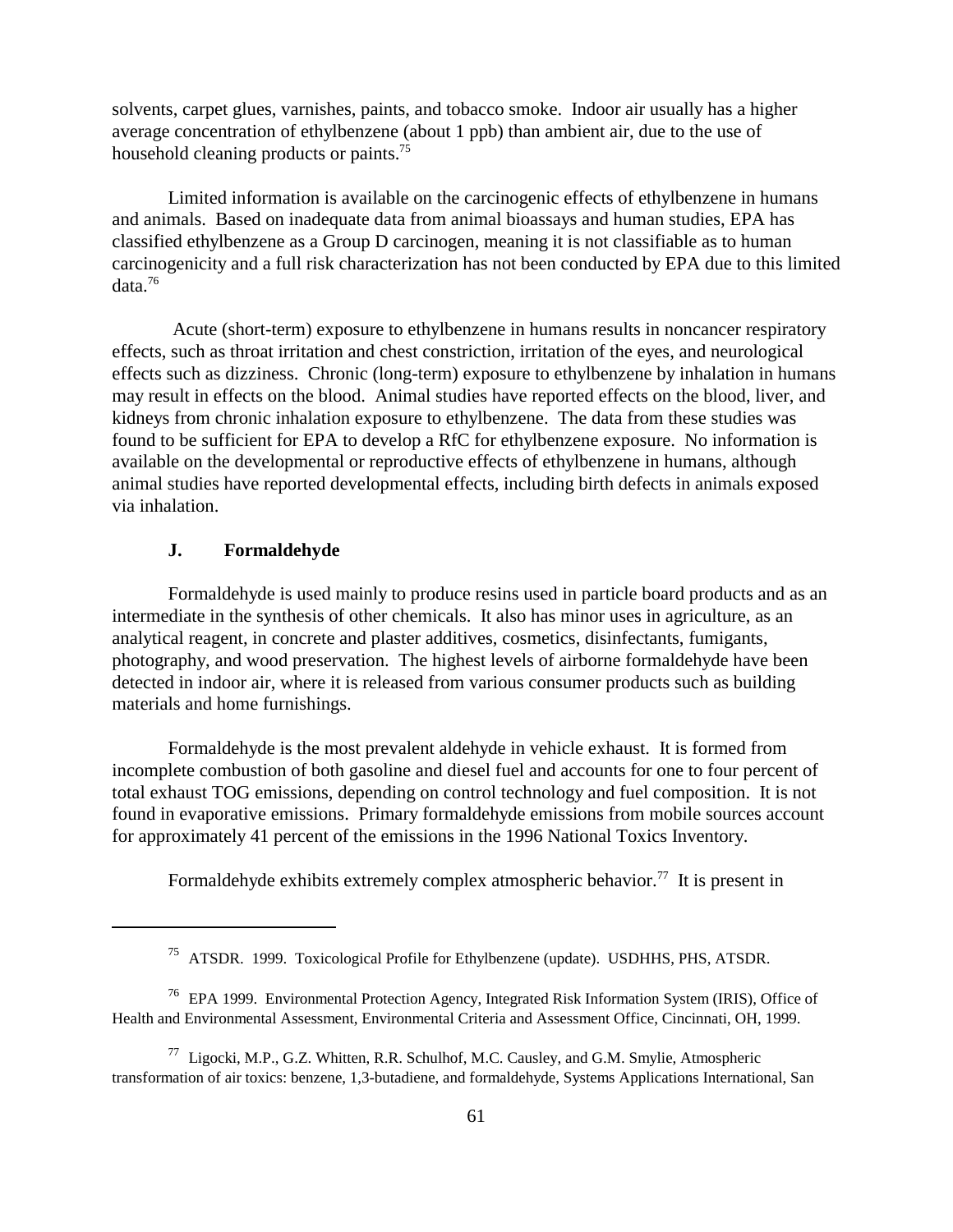emissions and is also formed by the atmospheric oxidation of virtually all organic species, including biogenic (produced by a living organism) hydrocarbons. Mobile sources contribute both primary formaldehyde (emitted directly from motor vehicles) and secondary formaldehyde (formed from photooxidation of other VOCs emitted from vehicles).

By conducting a formal risk characterization, EPA has classified formaldehyde as a Group B1, probable human carcinogen, based on limited evidence for carcinogenicity in humans and sufficient evidence of carcinogenicity in animal studies<sup>78</sup>. Epidemiological studies in occupationally exposed workers suggest that long-term inhalation of formaldehyde may be associated with tumors of the nasopharyngeal cavity (generally the area at the back of the mouth near the nose), nasal cavity, and sinus. Studies in experimental animals provide sufficient evidence that long-term inhalation exposure to formaldehyde causes an increase in the incidence of squamous (epithelial) cell carcinomas (tumors) of the nasal cavity. The distribution of nasal tumors in rats suggests that not only regional exposure but also local tissue susceptibility may be important for the distribution of formaldehyde-induced tumors. Research has demonstrated that formaldehyde produces mutagenic activity in cell cultures.

Since completion of the current IRIS cancer assessment several years ago, research has been published regarding formaldehyde and the occurrence of respiratory tract tumors in rats whose breathing patterns are different than those of humans. Due to new work done in partnership with the Chemical Industry Institute of Toxicology (CIIT), a biologically-based doseresponse (BBDR) model<sup>79</sup> has been developed to address these issues. The CIIT model is composed of a computational fluid dynamics (CFD) model and a clonal growth model (CGM). The CFD model of airflow in rats and humans more accurately accounts for differences in geometry of respiratory system and delivery of formaldehyde to the tissue. The CGM accounts for mutations and tumor development. The models developed by CIIT will be used to describe nose, throat, and lung tumor development and also revise the current cancer potency estimate. The draft reassessment is expected to be ready for SAB review in spring 2001.

Formaldehyde exposure also causes a range of noncancer health effects. At low concentrations (0.05-2.0 ppm), irritation of the eyes (tearing of the eyes and increased blinking) and mucous membranes are the principal effects observed in humans. At exposures of 1 to 11 ppm, other human upper respiratory effects associated with acute formaldehyde exposure include a dry or sore throat, and a tingling sensation of the nose. Sensitive individuals may experience these effects at lower concentrations. Forty percent of workers at formaldehyde-producing factories reported nasal symptoms such as rhinitis (inflammation of the nasal membrane), nasal

Rafael, CA (SYSAPP-91/106), 1991.

<sup>78</sup> EPA 1987. Environmental Protection Agency, Assessment of health risks to garment workers and certain home residents from exposure to formaldehyde, Office of Pesticides and Toxic Substances, April 1987.

<sup>&</sup>lt;sup>79</sup>Chemical Industry Institute of Toxicology, Hazard Characterization and Dose-Response Assessment for Carcinogencity by the Route of Inhalation, September 28, 1999.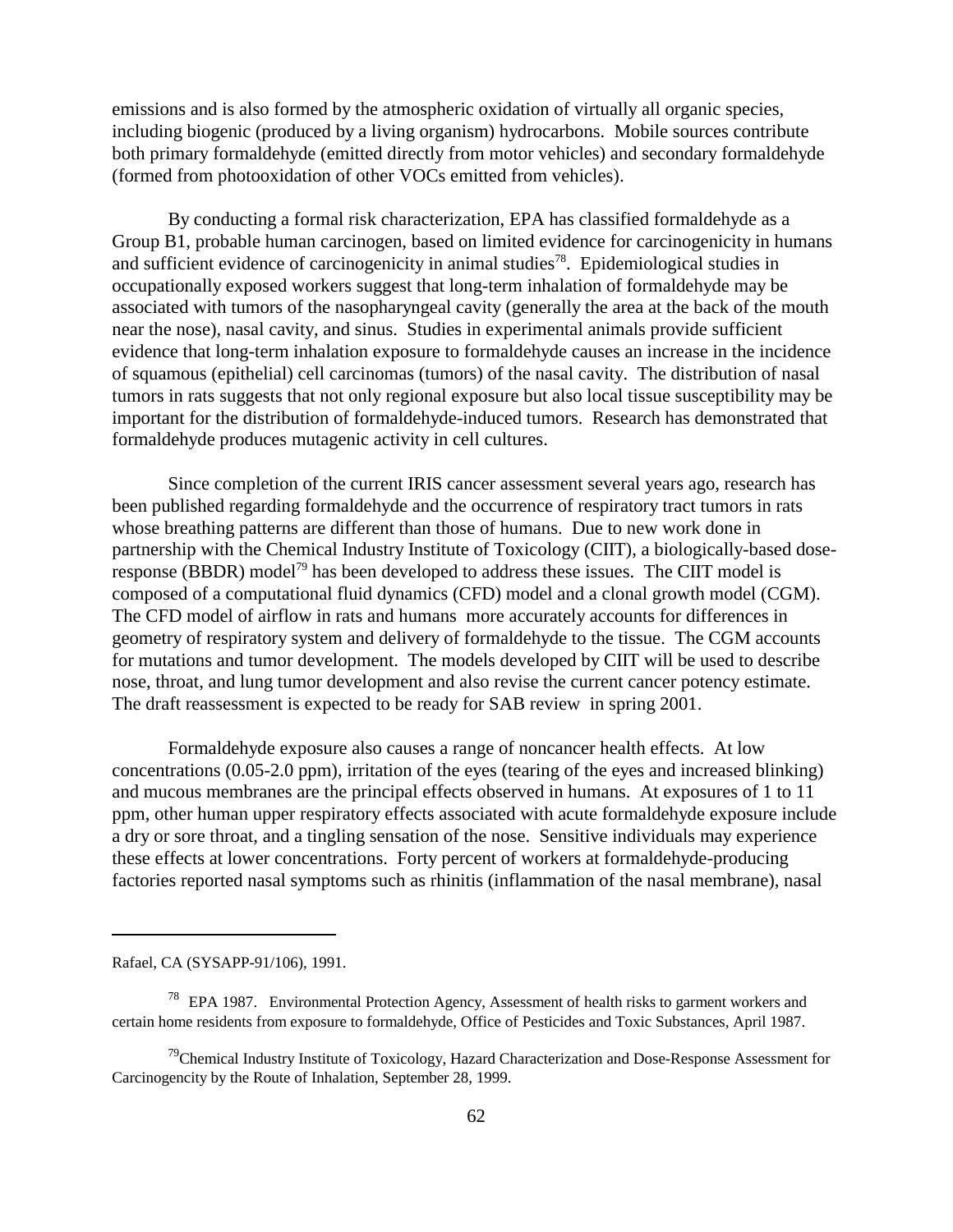obstruction, and nasal discharge following chronic exposure.<sup>80</sup> In persons with bronchial asthma, the upper respiratory irritation caused by formaldehyde can precipitate an acute asthmatic attack, sometimes at concentrations below 5 ppm.<sup>81</sup> Formaldehyde exposure may also cause bronchial asthma-like symptoms in nonasthmatics. $82,83$  It is unclear whether asthmatics are more sensitive than nonasthmatics to formaldehyde's effects.<sup>84</sup>

An increased incidence of menstrual disorders and pregnancy problems were observed in women workers using urea-formaldehyde resins. However, possible confounding factors were not evaluated in this study. In another study of hospital equipment sterilizing workers there was no reported association between formaldehyde exposure and increased spontaneous abortions. Developmental effects, such as birth defects, have not been observed in animal studies with formaldehyde.<sup>85,86</sup>

Though EPA has not completed the calculation of an RfC for formaldehyde inhalation exposure, additional data from oral exposure studies was found to be sufficient for EPA to develop a RfD for formaldehyde oral exposure.<sup>87</sup>

## **K. n-Hexane**

<sup>82</sup> Hendrick, D.J., R.J. Rando, D.J. Lane, and M.J. Morris. 1982. Formaldehyde asthma: Challenge exposure levels and fate after five years. J. Occup. Med. 893-897.

83 Nordman, H., H. Keskinen, and M. Tuppurainen. 1985. Formaldehyde asthma - rare or overlooked? J. Allergy Clin. Immunol. 75:91-99.

<sup>84</sup> EPA 1991. Environmental Protection Agency. Formaldehyde risk assessment update. June 11, 1991. Office of Toxic Substances, U.S. Environmental Protection Agency, Washington, DC. External review draft, June 11, 1991.

<sup>85</sup> U.S. Environmental Protection Agency. Health and Environmental Effects Profile for Formaldehyde. EPA/600/x-85/362. Environmental Criteria and Assessment Office, Office of Health and Environmental Assessment, Office of Research and Development, Cincinnati, OH. 1988.

86 World Health Organization. Environmental Health Criteria for Formaldehyde. Volume 89. World Health Organization, Geneva, Switzerland. 1989.

<sup>80</sup> Wilhelmsson, B. and M. Holmstrom. 1987. Positive formaldehyde PAST after prolonged formaldehyde exposure by inhalation. The Lancet:164.

<sup>&</sup>lt;sup>81</sup> Burge, P.S., M.G. Harries, W.K. Lam, I.M. O'Brien, and P.A. Patchett. 1985. Occupational asthma due to formaldehyde. Thorax 40:225-260.

<sup>&</sup>lt;sup>87</sup> EPA 1999. Environmental Protection Agency, Integrated Risk Information System (IRIS), Office of Health and Environmental Assessment, Environmental Criteria and Assessment Office, Cincinnati, OH, 1999. http://www.epa.gov/ngispgm3/iris/index.html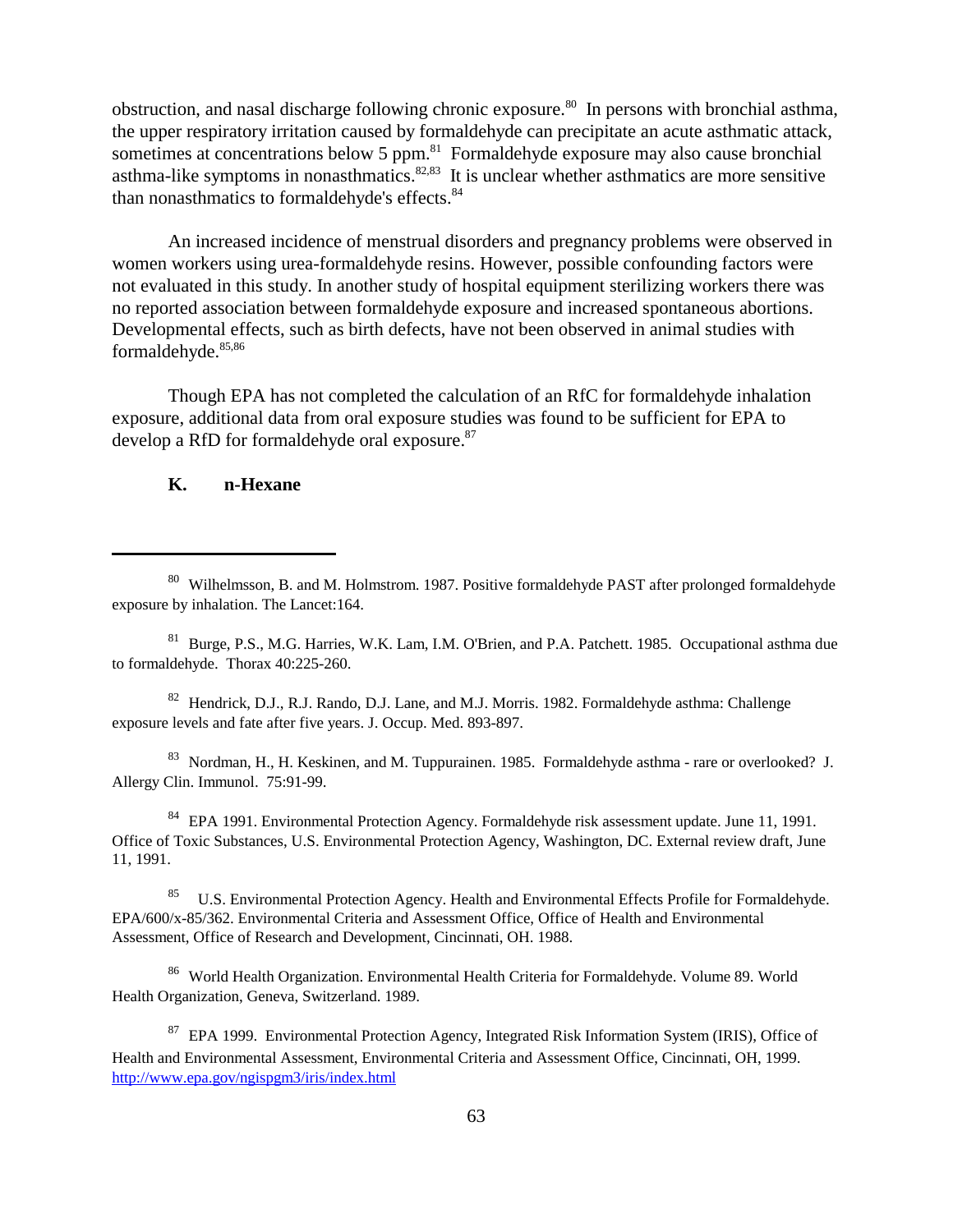n-Hexane is a colorless volatile liquid that is insoluble in water and is highly flammable. Commercial grades of n-hexane are used as solvents for glues, varnishes, cements, and inks. It is also used as a solvent in the extraction of edible fats and oils. n-Hexane is also a component of gasoline and it is also found in the exhaust and evaporative emissions from motor vehicles.<sup>88</sup> n-Hexane emissions from mobile sources account for approximately 43 percent of the emissions in the 1996 National Toxics Inventory.

The most probable route of human exposure to n-hexane is by inhalation. Individuals are most likely to be exposed to n-hexane in the workplace. Monitoring data indicate that n-hexane is a widely occurring atmospheric pollutant as well.<sup>89</sup>

No information is available on the carcinogenic effects of n-hexane in humans or animals. EPA has made no determination as to the human carcinogenicity of n-hexane. $90$ 

Acute (short-term) inhalation exposure of humans to high levels of n-hexane causes mild central nervous system (CNS) depression and irritation of the skin and mucous membranes. Nervous system effects include dizziness, giddiness, slight nausea, and headache in humans. Chronic (long-term) exposure to n-hexane in air is associated with polyneuropathy in humans, with numbness in the extremities, muscular weakness, blurred vision, headache, and fatigue observed. Neurotoxic effects have also been exhibited in rats. Mild inflammatory and degenerative lesions in the nasal cavity have been observed in rodents chronically exposed by inhalation. Limited information is available on the reproductive or developmental effects of nhexane; one study reported testicular damage in rats exposed to n-hexane through inhalation. Birth defects have not been observed in the offspring of rats chronically exposed via inhalation in several studies. The data from these studies was found to be sufficient for EPA to develop a RfC for n-hexane exposure.<sup>91</sup>

# **L. Lead Compounds**

The largest source of lead in the atmosphere has been from leaded gasoline combustion. With the phase down of lead in gasoline, however, air lead levels have decreased considerably, though lead is still a component of racing and aviation fuels. In the 1996 National Toxics Inventory, mobile sources account for approximately 24 percent of the total inventory. This

<sup>88</sup> ATSDR. 1999. Toxicological Profile for Hezane. USDHHS, PHS, ATSDR.

<sup>89</sup> ATSDR. 1999. Toxicological Profile for Hexane. USDHHS, PHS, ATSDR.

<sup>&</sup>lt;sup>90</sup> EPA 1999. Environmental Protection Agency, Integrated Risk Information System (IRIS), Office of Health and Environmental Assessment, Environmental Criteria and Assessment Office, Cincinnati, OH, 1999.

<sup>&</sup>lt;sup>91</sup> EPA 1999. Environmental Protection Agency, Integrated Risk Information System (IRIS), Office of Health and Environmental Assessment, Environmental Criteria and Assessment Office, Cincinnati, OH, 1999. http://www.epa.gov/ngispgm3/iris/index.html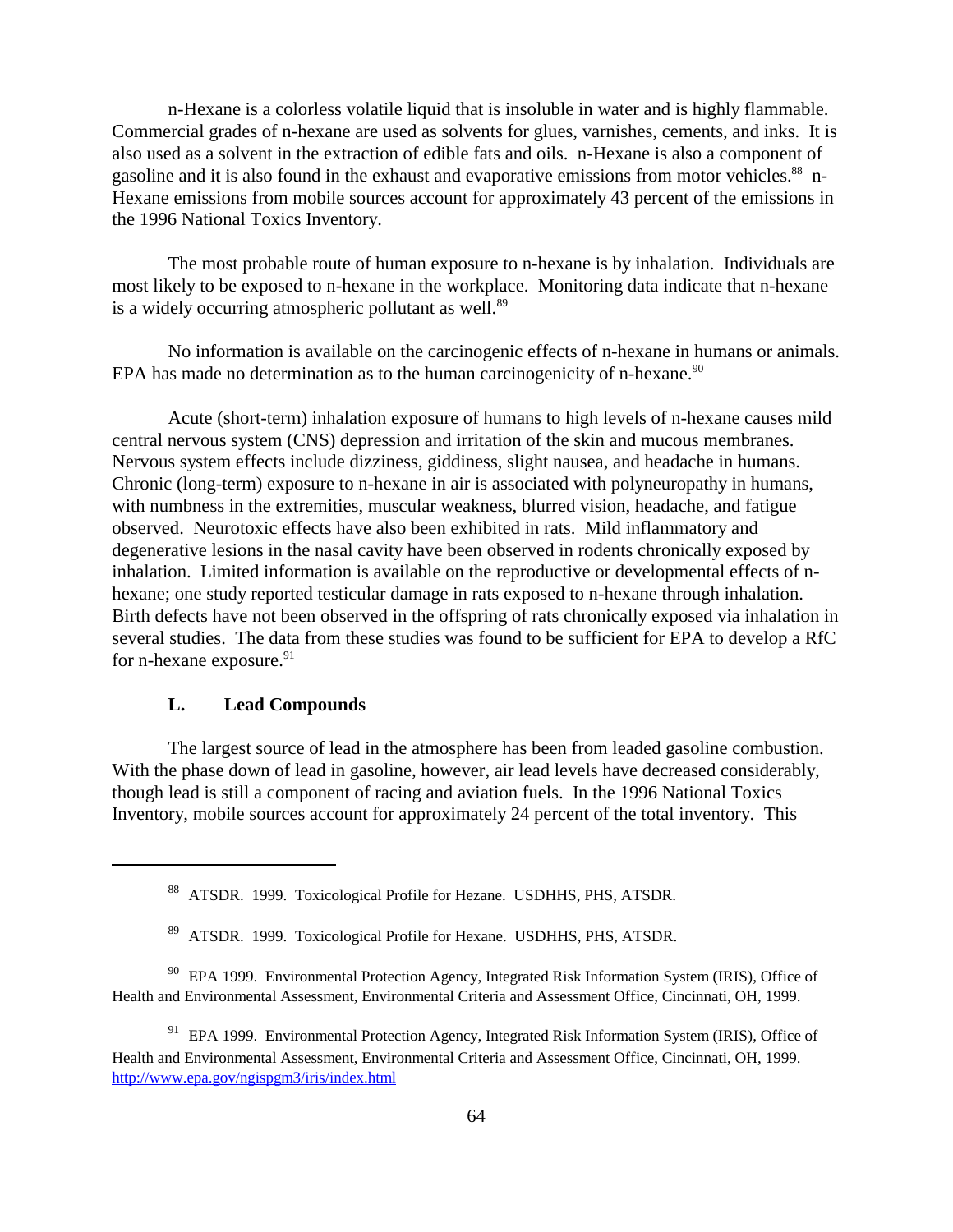declining trend should continue since there was a total lead phase-out from highway gasoline and its additives that went into effect in January 1996. Other airborne sources include combustion of solid waste, coal, and oils, emissions from iron and steel production, lead smelters, and tobacco smoke.<sup>92</sup>

Exposure to lead can also occur from food and soil. Children are at particular risk to lead exposure since they commonly put hands, toys, and other items, that may come in contact with lead-containing dust and dirt in their mouths. Lead-based paints were commonly used for many years and flaking paint, paint chips, and weathered paint powder may be a major source of lead exposure, particularly for children. Lead in drinking water is due primarily to the presence of lead in certain pipes, solder, and fixtures. Exposure to lead may also occur in the workplace, such as lead smelting and refining industries, steel and iron factories, gasoline stations, and battery manufacturing plants.<sup>93</sup> Lead has been listed as a pollutant of concern in EPA's Great Waters Program due to its persistence in the environment, potential to bioaccumulate, and toxicity to humans and the environment.<sup>94</sup>

Human studies are inconclusive regarding lead exposure and cancer, while animal studies have reported an increase in kidney cancer from lead exposure by the oral route. The EPA considers lead to be a Group B2, probable human carcinogen based on sufficient data in animals. $95,96$ 

Lead is a very toxic element, causing a variety of effects at low dose levels. Brain damage, kidney damage, and gastrointestinal distress are seen in humans receiving acute (short-term) exposure to high levels of lead. Chronic (long-term) exposure to lead affects the blood, central nervous system (CNS), blood pressure, kidneys, and Vitamin D metabolism in humans. Children are particularly sensitive to the chronic effects of lead, with slowed cognitive development, reduced growth and other effects reported. Reproductive effects, such as decreased sperm count in men and spontaneous abortions in women, have been associated with lead exposure. The developing fetus is at particular risk from maternal lead exposure, with low birth

 $92$  ATSDR. 1999. Toxicological Profile for Lead (Update). USDHHS, PHS, ATSDR.

<sup>93</sup> ATSDR. 1999. Toxicological Profile for Lead (Update). USDHHS, PHS, ATSDR.

<sup>94</sup> EPA. 1997. Deposition of Air Pollutants to the Great Waters-Second Report to Congress, Office of Air Quality Planning and Standards, June 1997, EPA-453/R-97-011.

<sup>95</sup> EPA 1999. Environmental Protection Agency, Integrated Risk Information System (IRIS), Office of Health and Environmental Assessment, Environmental Criteria and Assessment Office, Cincinnati, OH, 1999.

<sup>96</sup> EPA. 1989. Evaluation of the potential carcinogenicity of lead and lead compounds: In support of reportable quantity adjustments pursuant to CERCLA Section 102. Prepared by the Office of Health and Environmental Assessment, Washington, DC. EPA/600/8-89/045A. (External Review Draft).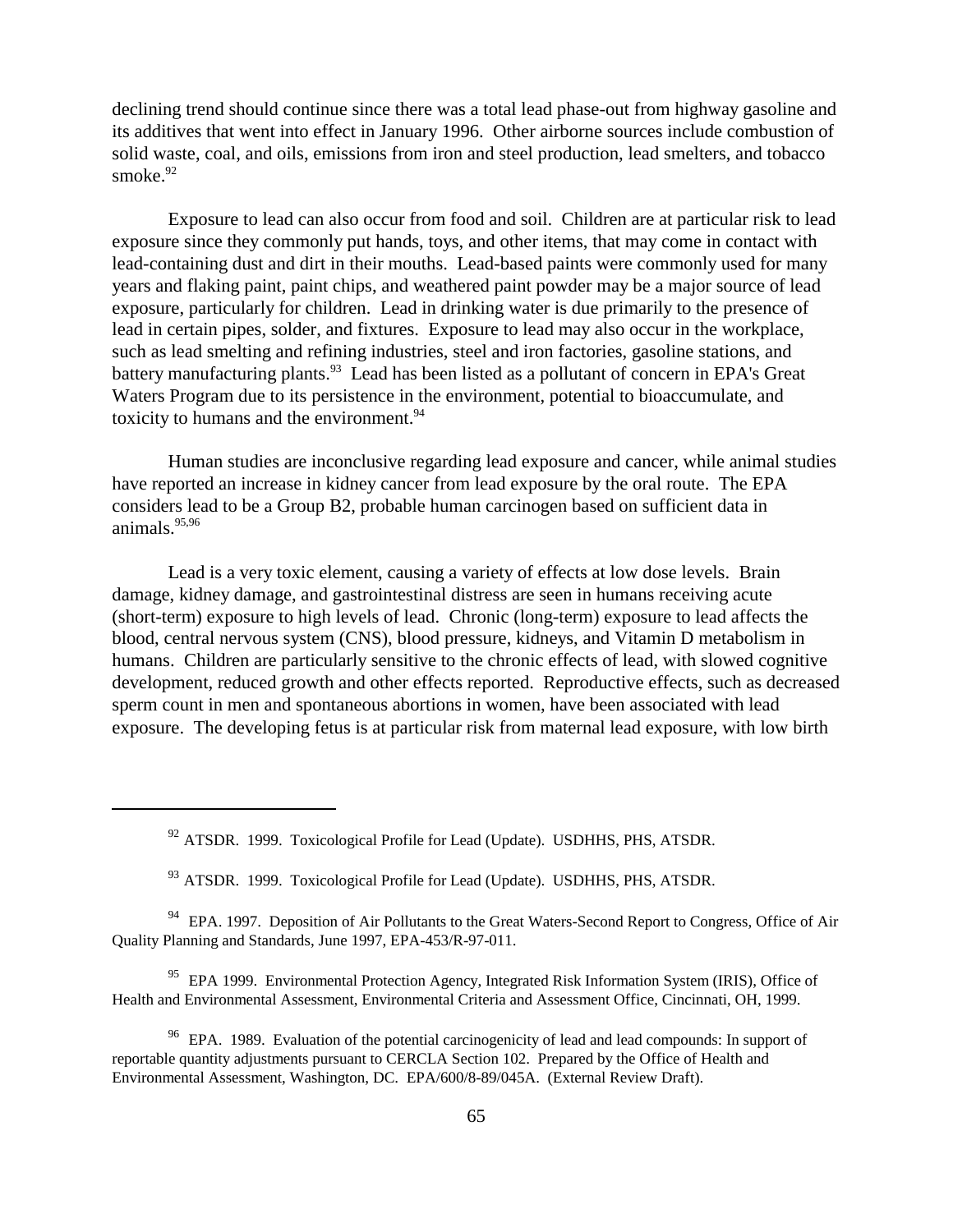weight and slowed postnatal neurobehavioral development noted.<sup>97</sup> EPA has found the noncancer health effects sufficient to warrant the establishment of a National Ambient Air Quality Standard (NAAQS) for Lead.98

## **M. Manganese Compounds**

Manganese is a naturally occurring substance found in many types of rock and soil; it is ubiquitous in the environment and found in low levels in water, air, soil and food. Manganese can also be released into the air by iron and steel production plants, power plants, and coke ovens. The average manganese levels in various media are as follows: levels in drinking water are approximately 0.004 ppm; average air levels are approximately 0.02  $\mu$ g/m<sup>3</sup>; levels in soil range from 40 to 900 ppm; the average daily intake from food ranges from 1 to 5 mg/d. People who work in factories where manganese metal is produced from manganese ore or where manganese compounds are used to make steel or other products are most likely to be exposed through inhalation to higher than normal levels of manganese.<sup>99</sup> Manganese compounds from mobile sources comprise less than 2 percent of the 1996 National Toxics Inventory.

No studies are available regarding the carcinogenic effects of manganese in humans, and animal studies are inadequate. Based on this information, EPA has classified manganese as a Group D carcinogen (not classifiable as to carcinogenicity in humans).<sup>100</sup>

Key health effects concerns in humans have been associated with neurotoxic and perhaps developmental effects. Chronic exposure to high levels of manganese by inhalation in humans results primarily in central nervous system (CNS) effects. Visual reaction time, hand steadiness, and eye-hand coordination were affected in chronically-exposed workers. A syndrome named manganism may result from chronic exposure to higher levels; manganism is characterized by feelings of weakness and lethargy, tremors, a mask-like face, and psychological disturbances. Respiratory effects have also been noted in workers chronically exposed by inhalation. Based on these occupational studies, EPA has found the data to be sufficient to develop a RfC for manganese oxides and salts exposure. Impotence and loss of libido have been noted in male workers afflicted with manganism attributed to high-level inhalation exposures to manganese.

<sup>&</sup>lt;sup>97</sup> EPA 1999. Environmental Protection Agency, Integrated Risk Information System (IRIS), Office of Health and Environmental Assessment, Environmental Criteria and Assessment Office, Cincinnati, OH, 1999.

<sup>&</sup>lt;sup>98</sup> EPA. 1986. Air Quality Criteria Document for Lead. Prepared by the Office of Health and Environmental Assessment, Environmental Criteria and Assessment Office, Research Triangle Park, NC, for the Office of Air Quality Planning and Standards. EPA-600/8-83/028dF.

<sup>99</sup> EPA 1994. EPA Health Effects Notebook for Hazardous Air Pollutants-Draft, EPA-452/D-95-00, December 1994, Office of Air Quality Planning and Standards, RTP, NC. http://www.epa.gov/ttn/uatw/hapindex.html

<sup>&</sup>lt;sup>100</sup> EPA 1999. Environmental Protection Agency, Integrated Risk Information System (IRIS), Office of Health and Environmental Assessment, Environmental Criteria and Assessment Office, Cincinnati, OH, 1999.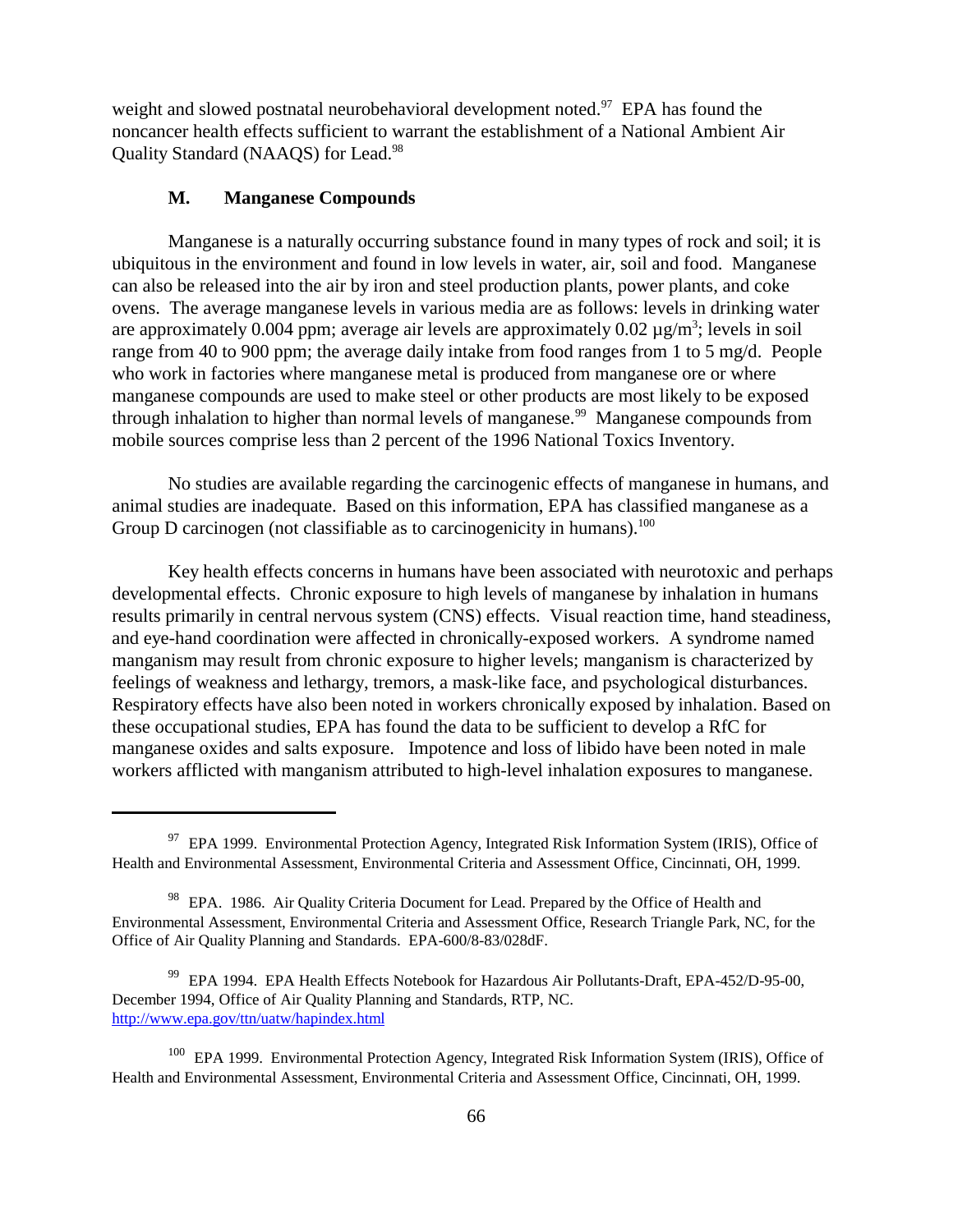Animal studies have reported reproductive effects such as sterility and developmental effects such as decreased activity levels in the offspring of animals exposed to manganese.<sup>101,102</sup>

In December, 1995, the fuel additive methylcyclopentadienyl manganese tricarbonyl (MMT), an octane enhancer commercially labeled as HiTEC 3000, became legal to blend into unleaded gasoline in the U.S. The approved fuel waiver for MMT allows up to 0.03125 (1/32) gram per gallon manganese (60 FR 36414, July 17, 1995). Ethyl Corporation is still required to perform health research but is able to do the research while the product is marketed. On May 19 2000, the Agency notified Ethyl Corporation of the final test program requiring emission and health effects testing for the gasoline additive MMT, in accordance with the Alternative Tier 2 provision of the fuels and fuel additives health effects testing regulations.<sup>103</sup> The Alternative Tier 2 health effects testing will give the general public a greater awareness of the comparative risks associated with inhalation exposures to gasoline fuels containing MMT. The Alternative Tier 2 test requirements are within two general categories, pharmacokinetic testing of manganese compounds and characterization of manganese emissions from vehicles utilizing fuels containing MMT. These Alternative Tier 2 testing requirements are intended to be the first stage in a twostage Alternative Tier 2 test program. EPA intends to evaluate the results produced in the first stage of testing, as well as any other information which may be submitted to or obtained by EPA in the meantime, in determining the specific nature and scope of the second stage of Alternative Tier 2 testing. Any additional Alternative Tier 2 tests proposed for fuel and additives containing MMT in the future will be announced in a separate Federal Register notice. The docket number for the MMT Alternative Tier 2 testing requirements is A-98-35. Section 211 allows for the development of a Tier 3 set of tests, if necessary, to further answer questions related to these fuels in the interest of protecting public health.

# **N. Mercury Compounds**

Mercury exists in three forms: elemental mercury, inorganic mercury compounds (primarily mercuric chloride), and organic mercury compounds (primarily methyl mercury). All forms of mercury are quite toxic, and each form exhibits different health effects. Elemental mercury is used in thermometers, barometers, and pressure-sensing devices. It is also used in batteries, lamps, industrial processes, refining, lubrication oils, and dental amalgams. Inorganic mercury was used in the past in laxatives, skin-lightening creams and soaps, and in latex paint. In 1990, EPA canceled registration for all interior paints that contained mercury. Mercury use in exterior paint was discontinued after 1991. Methyl mercury has no industrial uses; it is formed in

<sup>&</sup>lt;sup>101</sup> ATSDR. 1990. Toxicological Profile for Manganese (Draft). U.S. Public Health Service, U.S. Department of Health and Human Services, Altanta, GA.

<sup>&</sup>lt;sup>102</sup> EPA. 1994. ORD's "Re-evaluation of Inhalation Health Risks Associated with MMT in Gasoline, July 1, 1994". Office of Research and Development, Washington, D.C.

<sup>&</sup>lt;sup>103</sup> The fuels and fuel additives testing program regulations are codified at 40 CFR part 79, subpart F. The Alternative Tier 2 provisions appear at 40 C.F.R. § 79.58(c).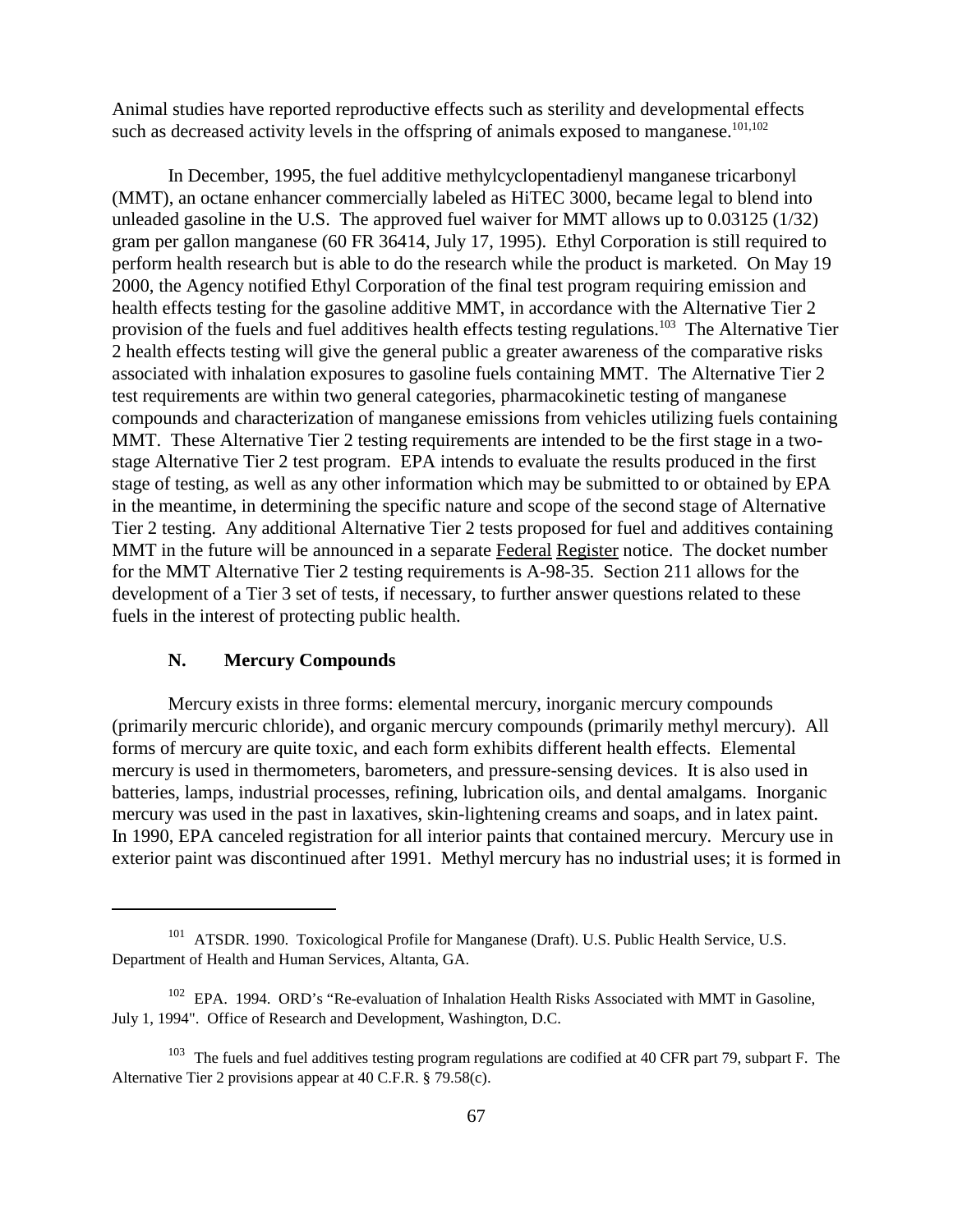the environment from the methylation of the inorganic mercurial ion.<sup>104, 105</sup>

The most recent data, for various varieties of gasoline vehicles and heavy duty diesel vehicles, showed negligible emissions of elemental mercury and no indication that inorganic mercury is emitted using laboratory test cycles.<sup>106</sup> Analytical methods typically used to collect and measure mercury from mobile sources are not sensitive enough to measure trace level emissions. Thus, if data were developed using appropriate collection media and sensitive analytical methods, such as cold-vapor atomic fluorescence, mercury may be detected in mobile source emissions.<sup>107</sup> Current inventory estimates of mobile source mercury emissions rely on an older database that speciates PM emissions from mobile sources.<sup>108</sup> For one category of vehicle, light duty diesel vehicles, no recently developed emissions factors were available, so we used factors developed in the 1987 South Coast Air Quality Management District study. The mobile source emissions estimate, therefore has zero emissions from gasoline powered vehicles and

 heavy duty diesels, but there were emission estimates for light duty diesels. There is no reason to believe that light duty vehicles are uniquely emitters of mercury among all mobile sources; the more likely explanation is a measurement artifact. Mercury emissions from mobile sources are traditionally not speciated and are presented as total elemental mercury emissions. Mercury compounds from mobile sources comprise less than 4 percent of the 1996 National Toxics Inventory.

A major source of exposure for elemental mercury is through inhalation in occupational settings.<sup>109</sup> Mercury has been listed as a pollutant of concern in EPA's Great Waters Program due to its persistence in the environment, potential to bioaccumulate, and toxicity to humans and the environment. $110$ 

<sup>105</sup> EPA. 1997. Mercury Study Report to Congress. Volume II: An Inventory of Anthropogenic Mercury Emissions in the United States. EPA-452/R-97-004. http://www.epa.gov/oar/mercury.html

106 Ball, James C. Emission Rates and Elemental Composition of Particles Collected from 1995 Ford Vehicles Using the Urban Dynamometer Driving Schedule, the Highway Fuel Economy Test, and the US06 Driving Cycle. Society of Automotive Engineers, SAE paper No. 97FL-376. 1997.

<sup>107</sup> Schroeder, W.H., Hamilton, M.C. and Stobart, S.R. (1985) The use of noble metals as collection media for mercury and its compounds in the atmosphere. Revs. In Anal. Chem. 8:179-209.

<sup>108</sup> Cooper. J.A. et al., NEA, INC. PM10 for the South Coast Air Basin, Volumes I and II. Prepared for the South Coast Air Quality Management District, El Monte, CA. July 15, 1987

<sup>109</sup> EPA. 1997. Mercury Study Report to Congress. Volume IV: An Assessment of Exposure to Mercury in the United States. EPA-452/R-97-006. http://www.epa.gov/oar/mercury.html

<sup>110</sup> EPA. 1997. Deposition of Air Pollutants to the Great Waters-Second Report to Congress, Office of Air Quality Planning and Standards, June 1997, EPA-453/R-97-011.

<sup>&</sup>lt;sup>104</sup> ATSDR. 1999. Toxicological Profile for Mercury (update). USDHHS, PHS, ATSDR.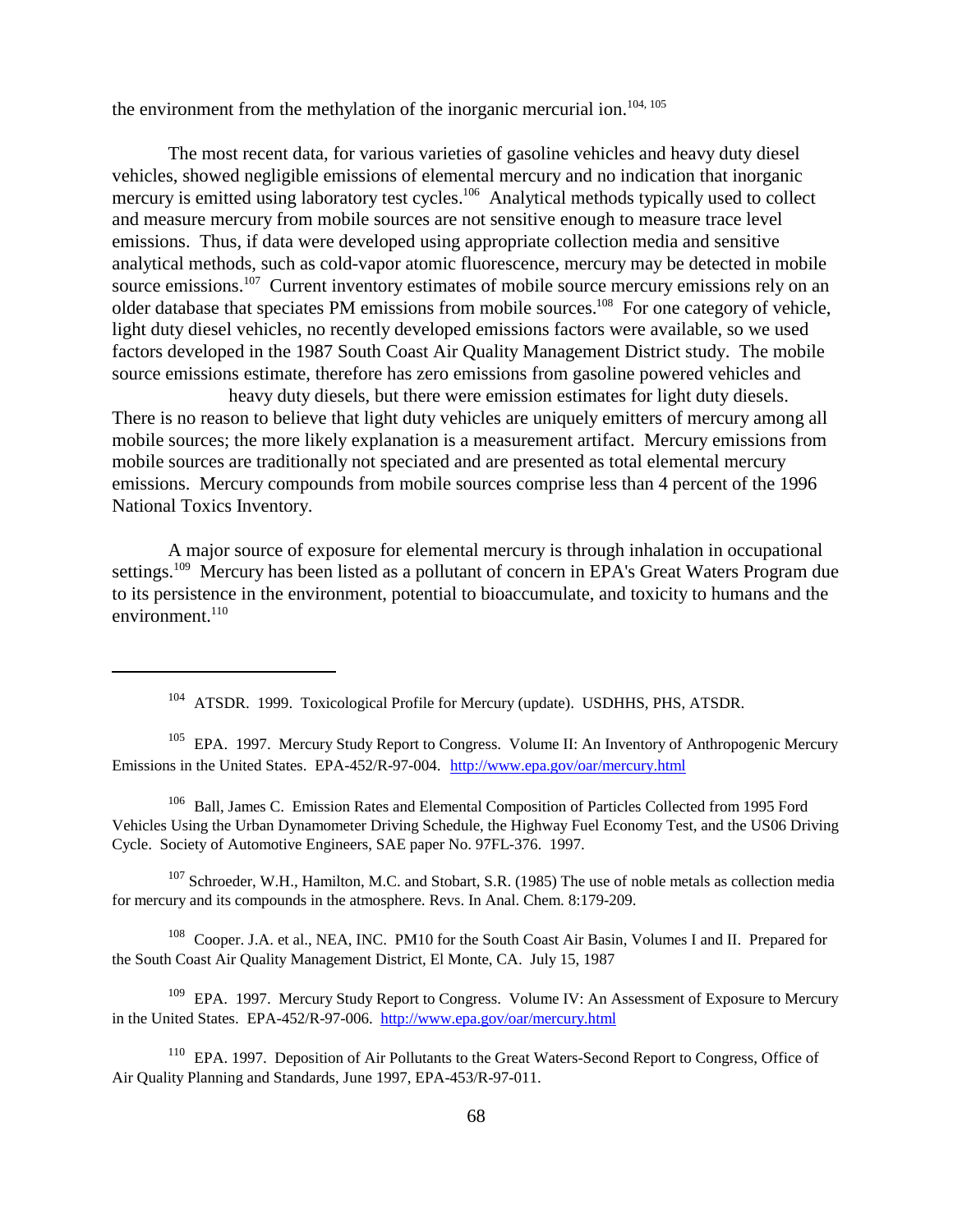Human and animal studies are inconclusive regarding the carcinogenicity of elemental mercury. Based on this data, the EPA has classified elemental mercury as a Group D, not classifiable as to human carcinogenicity.111 Mercuric chloride is categorized as a Group C, possible human carcinogen.

Acute (short-term) exposure to high levels of elemental mercury in humans results in central nervous system (CNS) effects such as tremors, mood changes, and slowed sensory and motor nerve function. High inhalation exposures can also cause kidney damage. Acute inhalation exposure also has effects on the gastrointestinal tract and respiratory system in humans. Chronic (long-term) inhalation exposure to elemental mercury in humans also affects the CNS, with effects such as erethism (increased excitability), irritability, excessive shyness, and tremors.<sup>112</sup> The data from these studies was found to be sufficient for EPA to develop a RfC for elemental mercury exposure. Additional data from oral exposure studies was found to be sufficient for EPA to also develop a RfD for elemental mercury oral exposure.

# **O. MTBE**

Methyl *tert*-butyl ether (MTBE) is a colorless liquid that has been used in the United States since the late-1970's as an octane-enhancing replacement for lead. Currently, MTBE's main use is as a fuel oxygenate as part of the Wintertime Oxygenated Fuel and Federal reformulated gasoline (RFG) programs. MTBE emissions from mobile sources account for approximately 86 percent of the total MTBE inventory in the 1996 National Toxics Inventory. Human exposure to MTBE may occur via inhalation, ingestion, or dermal contact.

The majority of the research on the health effects of MTBE to date has focused on the effects of inhalation exposure. By the inhalation route, MTBE has been found to cause increases in liver and kidney weights and increased severity of spontaneous kidney lesions, as well as swelling around the eyes and increased prostration in laboratory rats<sup>113</sup>. These effects were cited as the basis for EPA's inhalation reference concentration (RfC) for MTBE. In addition to noncancer effects, long-term inhalation exposure to high concentrations of MTBE has been associated with tumors in the kidneys and testes of male rats and in the liver of female mice.<sup>114</sup>

<sup>&</sup>lt;sup>111</sup> EPA 1999. Environmental Protection Agency, Integrated Risk Information System (IRIS), Office of Health and Environmental Assessment, Environmental Criteria and Assessment Office, Cincinnati, OH, 1999.

<sup>&</sup>lt;sup>112</sup> EPA. 1997. Mercury Study Report to Congress. Volume V: Health Effects of Mercury and Mercury compounds. EPA-452/R-97-007. http://www.epa.gov/oar/mercury.html

<sup>113</sup> EPA 1993. Environmental Protection Agency, Integrated Risk Information System (IRIS), Office of Health and Environmental Assessment, Environmental Criteria and Assessment Office, Cincinnati, OH. http://www.epa.gov/ngispgm3/iris/index.html

<sup>114</sup> Bird, M. G.; Burleigh-Flayer, H. D.; Chun, J. S.; Douglas, J. F.; Kneiss, J. J.; Andrews, L. S. (1997) Oncogenicity studies of inhaled methyl tertiary-butyl ether (MTBE) in CD-1 mice and F-344 rats. J. Appl. Toxicol.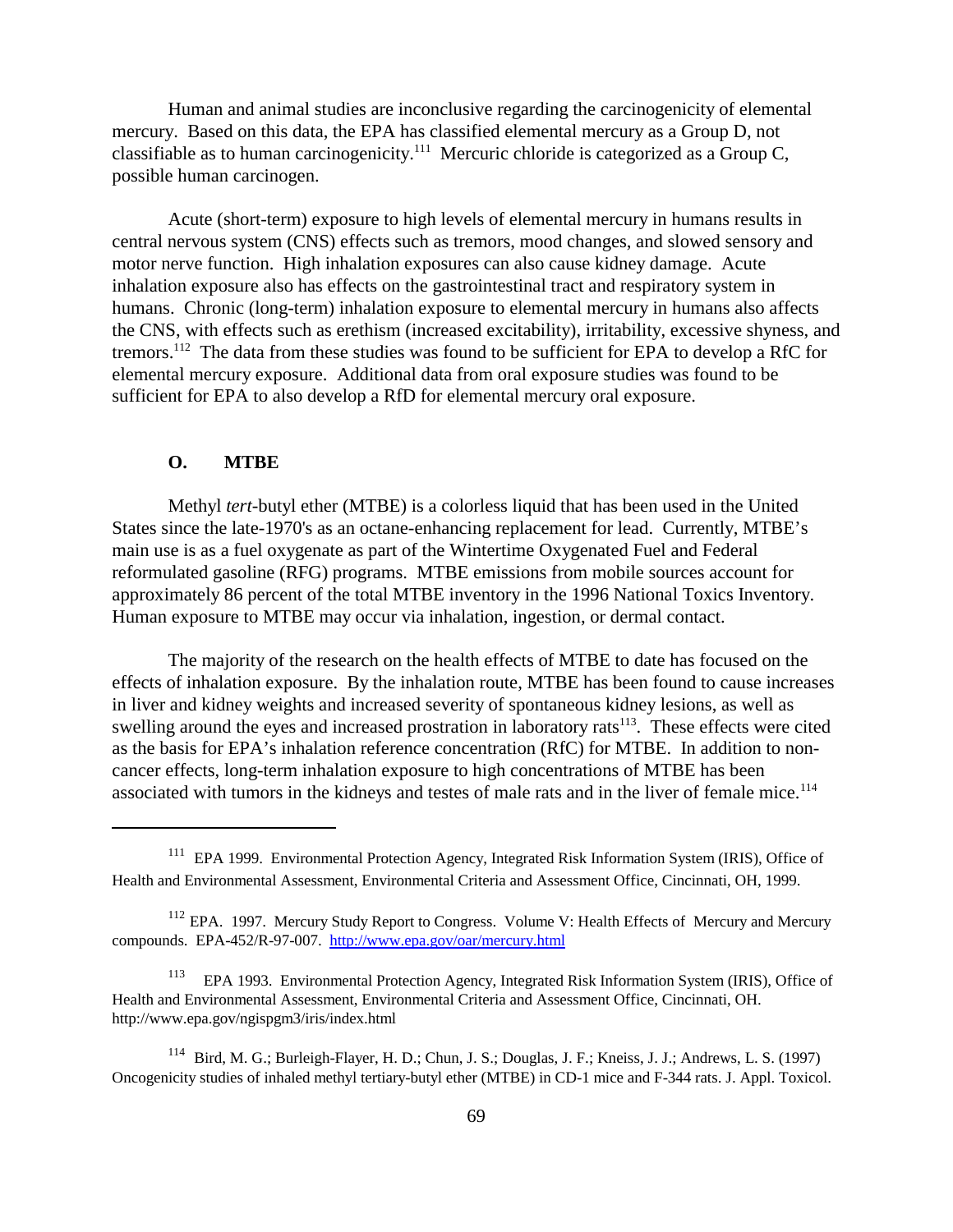However, there have been no human or animal health effects studies concerning the ingestion of MTBE in drinking water. In one study, animals were given MTBE in olive oil by gavage for up to 24 months.<sup>115,116</sup> Lymphomas and leukemia were observed in the female rats and testicular tumors in the male rats.

A report by EPA's Office of Research and Development concluded that, under the 1986 EPA cancer risk assessment guidelines, inhalation cancer test results would support placing MTBE in Group C as a "possible human carcinogen."<sup>117</sup> An Interagency Assessment of Oxygenated Fuels similarly concluded that "While there are no studies on the carcinogenicity of MTBE in humans, there is sufficient evidence to indicate that MTBE is an animal carcinogen and to regard MTBE as having a human hazard potential. However, estimates of human risk from MTBE contain large uncertainties in both human exposure and cancer potency."<sup>118</sup> Other public health bodies, such as the International Agency for Research on Cancer<sup>119</sup> and the U.S. Department of Health and Human Services<sup>120</sup> have indicated that there is not enough information to classify MTBE with regard to human carcinogenicity under their classification schemes. The Agency will continue to reevaluate the potential carcinogenicity of MTBE as new information becomes available.

# **P. Naphthalene**

Naphthalene occurs as a white solid or powder that is insoluble in water. It has a strong, mothball odor. The primary use for naphthalene is in the production of phthalic anhydride. Other uses include carbamate insecticides, surface active agents and resins, dye intermediates,

116 Belpoggi, F.; Soffritti, M.; Maltoni, C. (1998) Pathological characterization of testicular tumours and lymphomas-leukaemias, and of their precursors observed in Sprague-Dawley rats exposed to methyl-tertiary-butylether (MTBE). Eur. J. Oncol. 3: 201-206.

<sup>117</sup> EPA. 1994. Health risk perspectives on fuel oxygenates. Washington, DC: Office of Research and Development; report no. EPA 600/R-94/217.

118 Interagency Oxygenated Fuels Assessment Steering Committee. 1997. Interagency assessment of oxygenated fuels. Washington, DC: National Science and Technology Council, Committee on Environment and Natural Resources and Office of Science and Technology Policy. http://www.epa.gov/otaq/fuels.html.

<sup>119</sup> International Agency for Research on Cancer. 1999. Methyl tert-butyl ether (group 3). http://193.51.164.11/htdocs/Monographs/Vol73/73-13.html.

<sup>120</sup> National Institute of Environmental Health Sciences, National Toxicology Program. 2000. Summary of RG1, RG2, and NTP Board Subcommittee Recommendations for the Report on Carcinogens. Ninth Edition. http://ehis.niehs.nih.gov/roc/toc9.html

<sup>17(</sup>suppl. 1): S45-S55.

<sup>&</sup>lt;sup>115</sup> Belpoggi F., Soffritti M and Maltoni C. 1995. Methyl-tertiary-butyl ether (MTBE)- a gasoline additive - causes testicular and haematopoietic cancers in rats. Toxicol Ind Health 11:119-149.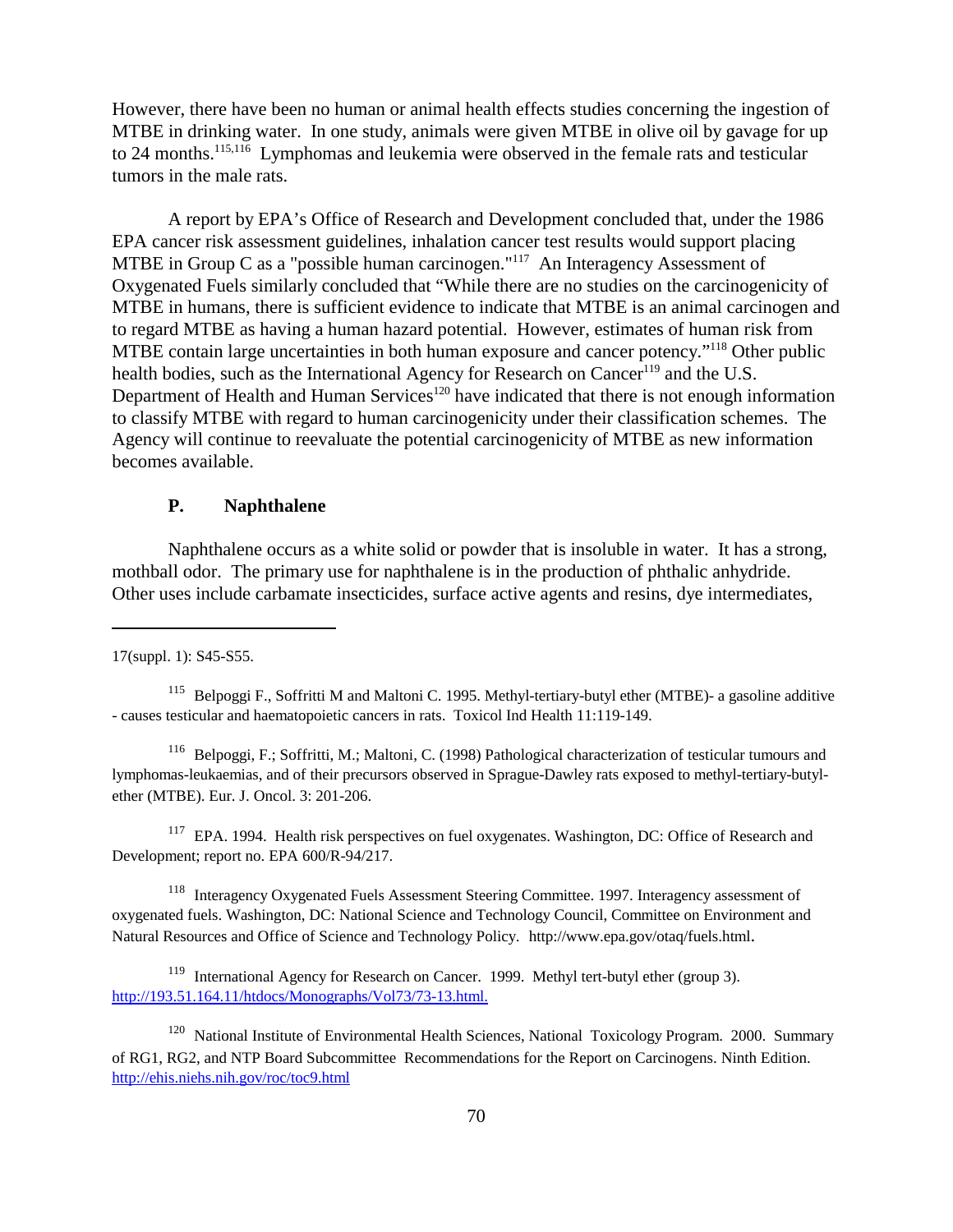synthetic tanning agents, and moth repellents. Naphthalene is found in small quantities in gasoline and diesel fuels. Naphthalene emissions have been measured in larger quantities in both gasoline and diesel exhaust and evaporative emissions from mobile sources. Individuals may be exposed to naphthalene through the use of mothballs. Workers may be occupationally exposed during its manufacture and use, especially in coal-tar production, wood preserving, tanning, or ink and dye production. Coal tar production, wood preserving, and other industries release small amounts. Naphthalene has also been detected in tobacco smoke.<sup>121</sup>

Workers occupationally exposed to vapors of naphthalene and coal tar developed laryngeal carcinomas or neoplasms of the pylorus and cecum. Di-, tri-, and tetramethyl naphthalene contaminants of coal tar were found to be carcinogenic when applied to the skin of mice, but naphthalene alone was not. An increased number of lung adenomas were reported in mice exposed by inhalation, but this was not dose-related. No carcinogenic responses were reported in rats exposed to naphthalene in their diet and by injection. The human carcinogenic potential of naphthalene via the oral or inhalation routes cannot be determined at this time based on human and animal data; however, there is suggestive evidence. EPA has classified naphthalene as a Group C, possible human carcinogen but no risk estimate can be derived due to the weak data set. $122$ 

Acute (short-term) exposure of humans to naphthalene by inhalation, ingestion, and dermal contact is associated with hemolytic anemia, damage to the kidneys, and, in infants, brain damage. Symptoms of acute exposure include headache, nausea, vomiting, diarrhea, malaise, confusion, anemia, jaundice, convulsions, and coma. Cataracts have also been reported in workers acutely exposed to naphthalene by inhalation and ingestion. Chronic (long-term) results from rodent studies, supported by other subchronic and acute studies, identify nasal and respiratory lesions as critical effects from chronic inhalation exposure to naphthalene. The data from these animal studies was found to be sufficient for EPA to develop a RfC for naphthalene exposure. Additional data from rat oral exposure studies was found to be sufficient for EPA to also develop a RfD for naphthalene oral exposure.<sup>123</sup>

# **Q. Nickel Compounds**

Nickel is a natural element of the earth's crust; as a result, small amounts are found in food, water, soil, and air. Food is the major source of nickel exposure, with an average intake for

 $121$  EPA. 1998. Toxicological Review of Naphthalene, In support of Summary Information on the Integrated Risk Information system. Washington, D.C. http://www.epa.gov/ngispgm3/iris/subst/0436.htm

<sup>&</sup>lt;sup>122</sup> EPA 1999. Environmental Protection Agency, Integrated Risk Information System (IRIS), Office of Health and Environmental Assessment, Environmental Criteria and Assessment Office, Cincinnati, OH. http://www.epa.gov/ngispgm3/iris/index.html

<sup>&</sup>lt;sup>123</sup> EPA 1999. Environmental Protection Agency, Integrated Risk Information System (IRIS), Office of Health and Environmental Assessment, Environmental Criteria and Assessment Office, Cincinnati, OH. http://www.epa.gov/ngispgm3/iris/index.html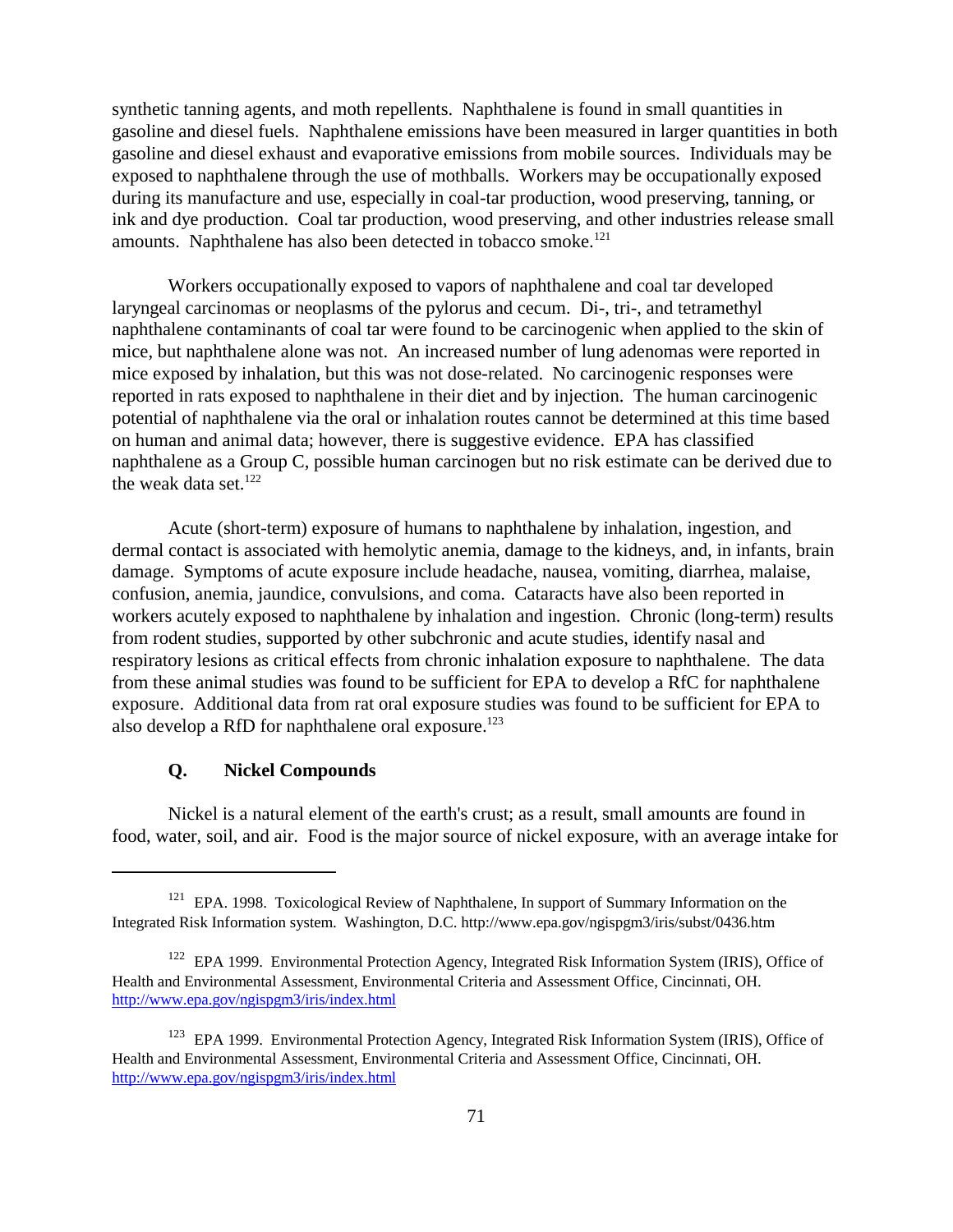adults estimated to be approximately 100 to 300  $\mu$ g/d. Individuals also may be exposed to nickel in occupations involved in its production, processing, and use, or through contact with everyday items such as nickel-containing jewelry and stainless steel cooking and eating utensils, and by smoking tobacco. Nickel is found in ambient air at very low levels as a result of releases from oil and coal combustion, nickel metal refining, sewage sludge incineration, manufacturing facilities, and other sources. Nickel compounds have also been identified in trace quantities in exhaust emissions from gasoline and diesel engines.<sup>124</sup> Nickel compounds from mobile sources comprise less that nine percent of the 1996 National Toxics Inventory.

The EPA has not evaluated soluble salts of nickel as a class of compounds for potential human carcinogenicity. Human and animal studies have reported an increased risk of lung and nasal cancers from exposure to nickel refinery dusts and nickel subsulfide. EPA has classified nickel refinery dust and nickel subsulfide as Group A, human carcinogens and has completed a formal risk characterization for nickel and nickel compounds.<sup>125</sup> Sufficient data from animal studies of soluble nickel compounds (i.e., nickel carbonyl) have reported lung tumors though the human data is insufficient. EPA has classified nickel carbonyl as a Group B2, probable human carcinogen, and given its high instability, nickel carbonyl exposure is extremely rare.<sup>126</sup>

Nickel dermatitis, causing itching of the fingers, hands, and forearms, is the most common effect in humans from chronic (long-term) skin contact with nickel. Respiratory effects have also been reported in humans from inhalation exposure to nickel. No information is available regarding the reproductive or developmental effects of nickel in humans, but animal studies have reported reproductive and developmental effects. The data from these studies was found to be insufficient for EPA to develop a RfC for nickel exposure. Additional data from animal oral exposure studies was found to be sufficient for EPA to also develop a RfD for nickel soluble salts exposure.<sup>127</sup>

## **R. POM (Polycyclic Organic Matter)**

Polycyclic organic matter, or POM, defines a broad class of compounds that includes the polycyclic aromatic hydrocarbon compounds (PAHs), of which benzo[a]pyrene is a member.

<sup>&</sup>lt;sup>124</sup> ATSDR. 1997. Toxicological Profile for Nickel (Update). USDHHS, PHS, ATSDR

<sup>&</sup>lt;sup>125</sup> EPA. 1986. Health Assessment Document for Nickel and Nickel Compounds. Prepared by the Office of Health and Environmental Assessment, Environmental Criteria and Assessment Office, Research Triangle Park, NC. EPA/600/8-83/012FF.

<sup>&</sup>lt;sup>126</sup> EPA 1999. Environmental Protection Agency, Integrated Risk Information System (IRIS), Office of Health and Environmental Assessment, Environmental Criteria and Assessment Office, Cincinnati, OH. http://www.epa.gov/ngispgm3/iris/index.html

<sup>&</sup>lt;sup>127</sup> EPA 1999. Environmental Protection Agency, Integrated Risk Information System (IRIS), Office of Health and Environmental Assessment, Environmental Criteria and Assessment Office, Cincinnati, OH. http://www.epa.gov/ngispgm3/iris/index.html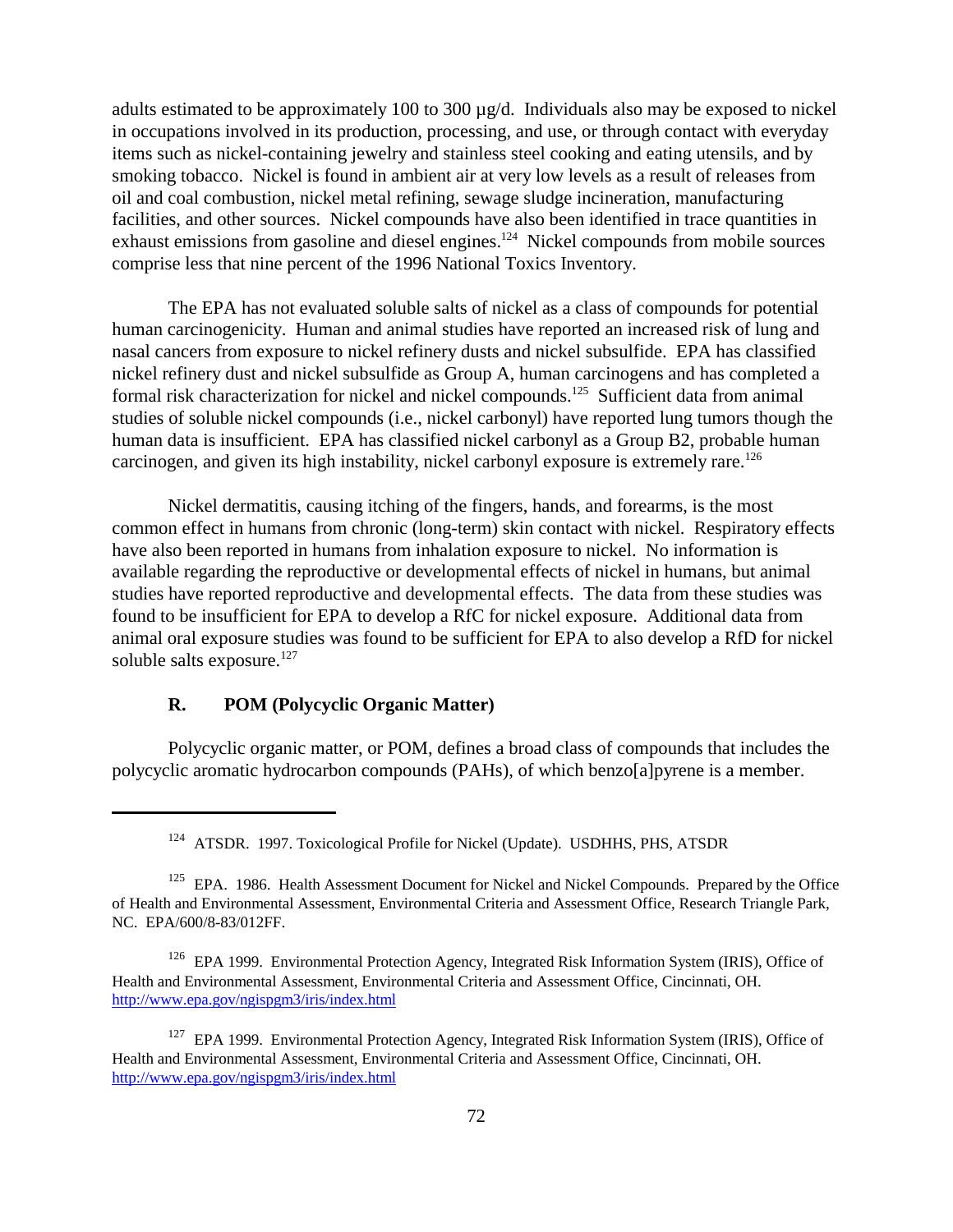The primary source of POM is formation during combustion. A less significant formation mechanism is the volatilization of light weight POM compounds, which occurs in the production and use of naphthalene. Polycyclic organic compounds have been detected in ambient air from sources including cigarette smoke, gasoline and diesel engine exhausts, asphalt road paving, coal burning, application of coal tar, agricultural burning, residential wood burning, and hazardous waste sites. The compounds present in POM and their relative amounts differ among different sources (e.g, POM from diesel exhaust is chemically different than POM from wood burning).<sup>128</sup> POM from mobile source particulate, as the sum of the seven PAHs that are probable human carcinogens, accounts for approximately six percent of the 1996 National Toxics Inventory.

PAHs have been found in some drinking water supplies. Cooking meat or other foods at high temperatures increases the amount of PAHs in the food. Occupational exposure to PAHs may occur in coal tar production plants, coking plants, coal-gasification sites, smokehouses, municipal trash incinerators, and other facilities. POM has been listed as a pollutant of concern in EPA's Great Waters Program due to its persistence in the environment, potential to bioaccumulate, and toxicity to humans and the environment.<sup>129</sup>

Skin exposures to mixtures of carcinogenic PAHs cause skin disorders in humans and animals. No information is available on the reproductive or developmental effects of POM in humans, but animal studies have reported that oral exposures to benzo[a]pyrene causes reproductive and developmental effects. Cancer is the major concern from exposure to POM. Epidemiologic studies have reported an increase in lung cancer in humans exposed to coke oven emissions, roofing tar emissions, and cigarette smoke; all of these mixtures contain POM compounds. Animal studies have reported respiratory tract tumors from inhalation exposure to benzo[a]pyrene and forestomach tumors, leukemia, and lung tumors from oral exposure to benzo[a]pyrene.<sup>130</sup> The EPA has classified seven PAHs (benzo[a]pyrene, benz[a]anthracene, chrysene, benzo[b]fluoranthene, benzo[k]fluoranthene, dibenz[a,h]anthracene, and indeno[1,2,3-cd]pyrene) as Group B2, probable human carcinogens based only on sufficient animal data.<sup>131</sup> No formal risk characterization has been conducted.

EPA has determined that the data set is insufficient for EPA to develop either a RfC or a RfD for POM exposure.

<sup>&</sup>lt;sup>128</sup> ATSDR. 1995. Toxicological Profile for Poylcyclic Aromatic Hydrocarbons (PAHs) (Update). USDHHS, PHS, ATSDR.

<sup>&</sup>lt;sup>129</sup> EPA. 1997. Deposition of Air Pollutants to the Great Waters-Second Report to Congress, Office of Air Quality Planning and Standards, June 1997, EPA-453/R-97-011.

<sup>&</sup>lt;sup>130</sup> EPA. 1991. Dose-Response Analysis of Ingested Benzo[a]pyrene (CAS No. 50-32-8). Human Health Assessment Group, Office of Health and Environmental Assessment, Washington, DC. EPA/600/R-92/045.

<sup>&</sup>lt;sup>131</sup> EPA 1999. Environmental Protection Agency, Integrated Risk Information System (IRIS), Office of Health and Environmental Assessment, Environmental Criteria and Assessment Office, Cincinnati, OH, 1999.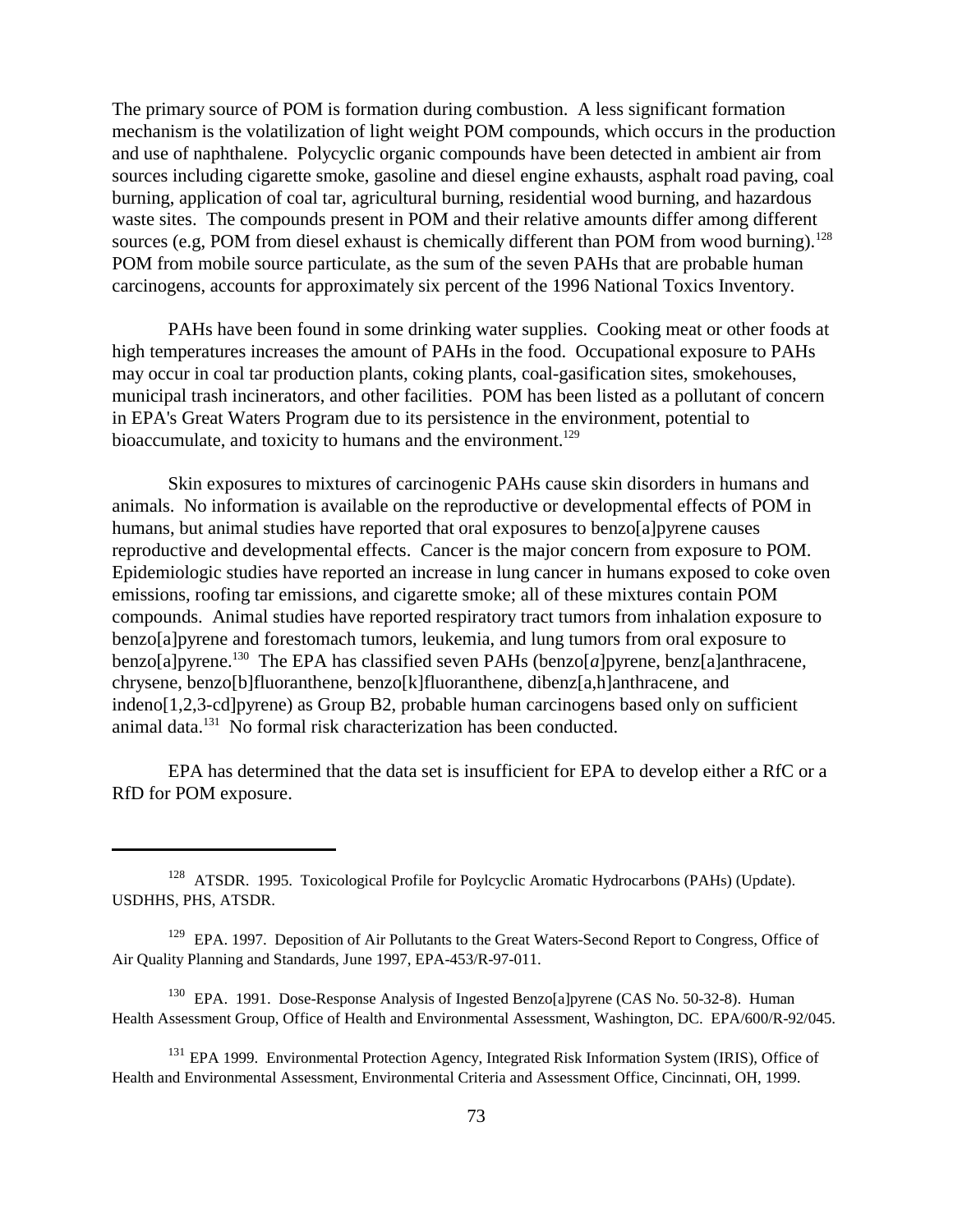## **S. Styrene**

Styrene is a colorless liquid that has a sweet smell. It is used predominately in the production of polystyrene and resins. Styrene is also used as an intermediate in the synthesis of materials used for ion exchange resins and to produce copolymers. Styrene is also emitted in significant quantities in the exhaust gases of both gasoline and diesel powered engines.<sup>132</sup> Styrene from mobile sources accounts for approximately 40 percent of the 1996 National Toxics Inventory.

 Indoor air is the principal route of styrene exposure for the general population, due to building materials, consumer products, and tobacco smoke. Occupational exposure to styrene occurs in the reinforced plastics industry and polystyrene factories.133

Several epidemiologic studies suggest there may be an association between styrene exposure and an increased risk of leukemia and lymphoma. However, the evidence is inconclusive due to confounding factors. Animal studies have produced both negative and positive results. EPA is currently assessing the potential of styrene to cause cancer.

Acute (short-term) exposure to styrene results in mucous membrane and eye irritation, and gastrointestinal effects in humans. Chronic (long-term) exposure of humans to styrene results in effects on the central nervous system (CNS), such as headache, fatigue, weakness, depression, peripheral neuropathy, minor effects on some kidney enzyme functions and on the blood. Human studies are inconclusive on the reproductive and developmental effects of styrene; several studies did not report an increase in developmental effects in women who worked in the plastics industry, while an increased frequency of spontaneous abortions and decreased frequency of births were reported in another study. respiratory lesions as critical effects from chronic inhalation exposure to naphthalene. The data from human studies was found to be sufficient for EPA to develop a RfC for styrene exposure. Additional data from animal oral exposure studies was found to be sufficient for EPA to also develop a RfD for styrene oral exposure.<sup>134</sup>

# **T. Toluene**

Toluene occurs as a colorless, flammable, refractive liquid that is slightly soluble in water. It has a sweet, pungent odor. The major use of toluene is as a mixture added to gasoline to improve octane ratings. Toluene is also used to produce benzene and as a solvent in paints, coatings, adhesives, inks, and cleaning agents. It is used in the production of polymers used to

<sup>&</sup>lt;sup>132</sup> ATSDR. 1992. Toxicological Profile for Styrene. USDHHS, PHS, ATSDR TP-91/25.

<sup>&</sup>lt;sup>133</sup> ATSDR. 1992. Toxicological Profile for Styrene. USDHHS, PHS, ATSDR TP-91/25.

<sup>&</sup>lt;sup>134</sup> EPA 1999. Environmental Protection Agency, Integrated Risk Information System (IRIS), Office of Health and Environmental Assessment, Environmental Criteria and Assessment Office, Cincinnati, OH. http://www.epa.gov/ngispgm3/iris/index.html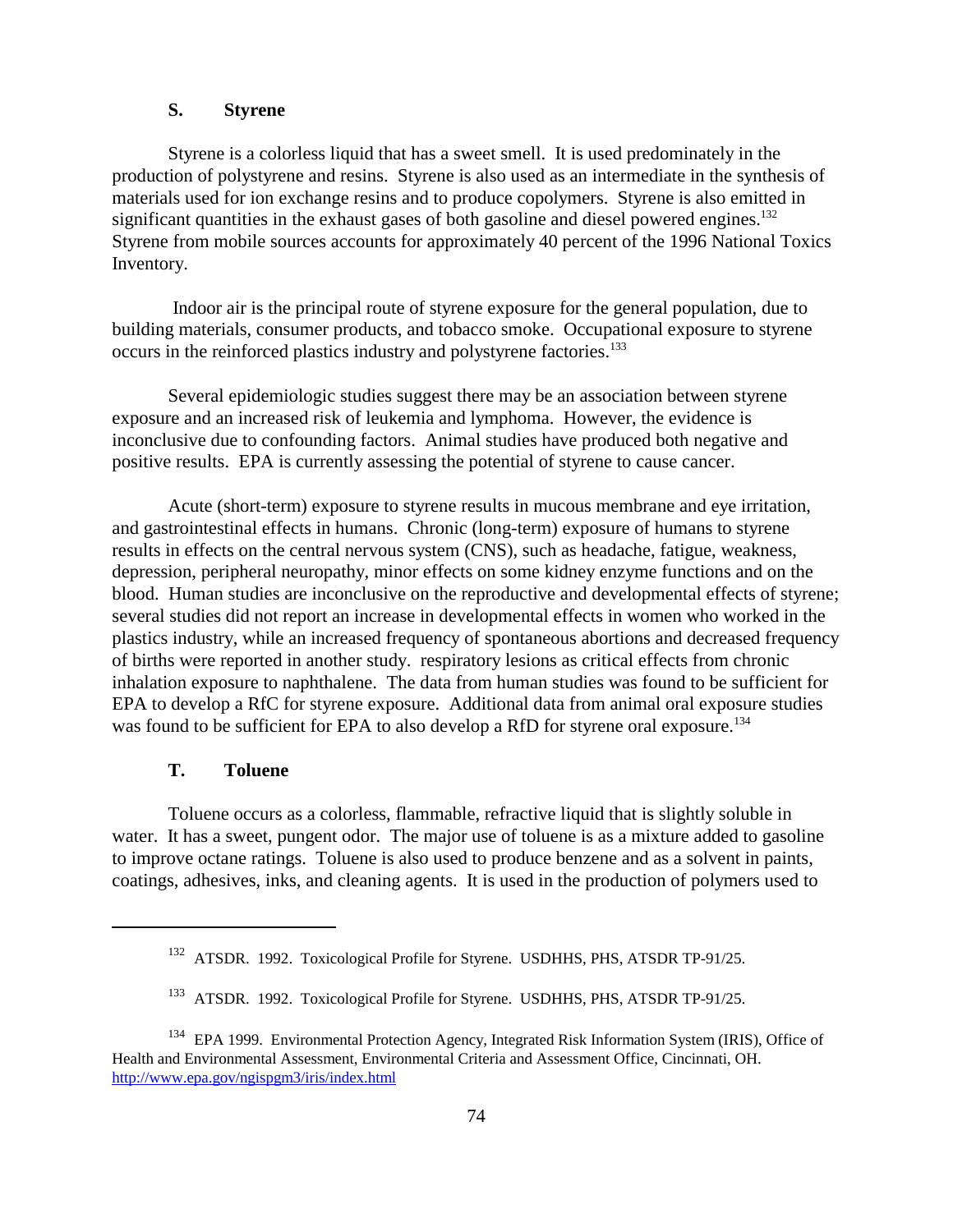make nylon, plastic soda bottles, and polyurethanes, and for pharmaceuticals, dyes, cosmetic nail products, and the synthesis of organic chemicals. The highest concentrations of toluene usually occur in indoor air from the use of common household products (paints, paint thinners, and adhesives) and cigarette smoke. The deliberate inhalation of paint or glue by solvent abusers may produce high levels of exposure to toluene, as well as to other chemicals. Toluene exposure may also occur in the workplace, especially in occupations such as printing or painting, where toluene is frequently used as a solvent. $135$ 

Mobile sources are the principal source of toluene to the ambient air. Toluene is found in both gasoline and diesel fuel as well as the exhaust emissions of both types of engines. Toluene from mobile sources accounts for approximately 74 percent of the 1996 National Toxics Inventory. Toluene can also be released to the ambient air during the production, use, and disposal of industrial and consumer products that contain toluene.

None of the data suggest that toluene is carcinogenic. Two epidemiological studies did not detect a statistically significant increased risk of cancer due to inhalation exposure to toluene. However, these studies had many confounding factors. Animal studies have been negative for carcinogenicity. Considering no human data and inadequate animal data, and the lack of positive results in the majority of genotoxic assays, EPA has classified toluene as a Group D compound (not classifiable as to human carcinogenicity). $136$ 

The central nervous system (CNS) is the primary target for toluene toxicity in both humans and animals for acute (short-term) and chronic (long-term) exposures. CNS dysfunction (which is often reversible) and narcosis have been frequently observed in humans acutely exposed to low or moderate levels of toluene by inhalation; symptoms include fatigue, sleepiness, headaches, and nausea. Cardiac arrhythmia has also been reported in humans acutely exposed to toluene. CNS depression has been reported to occur in chronic abusers exposed to high levels of toluene. Symptoms include ataxia, tremors, cerebral atrophy, nystagmus (involuntary eye movements), and impaired speech, hearing, and vision. Chronic inhalation exposure of humans to toluene also causes irritation of the upper respiratory tract, eye irritation, sore throats, nausea, skin conditions, dizziness, headaches, and difficulty with sleep.<sup>137</sup>

Human studies have also reported developmental effects, such as CNS dysfunction, attention deficits, and minor craniofacial and limb anomalies, in the children of pregnant women exposed to toluene or mixed solvents by inhalation. Reproductive effects, including an

<sup>&</sup>lt;sup>135</sup> ATSDR 1995. Toxicological Profile for Toluene (Update). USDHHS, PHS, ATSDR.

<sup>&</sup>lt;sup>136</sup> EPA 1999. Environmental Protection Agency, Integrated Risk Information System (IRIS), Office of Health and Environmental Assessment, Environmental Criteria and Assessment Office, Cincinnati, OH. http://www.epa.gov/ngispgm3/iris/index.html

<sup>&</sup>lt;sup>137</sup> EPA 1999. Environmental Protection Agency, Integrated Risk Information System (IRIS), Office of Health and Environmental Assessment, Environmental Criteria and Assessment Office, Cincinnati, OH. http://www.epa.gov/ngispgm3/iris/index.html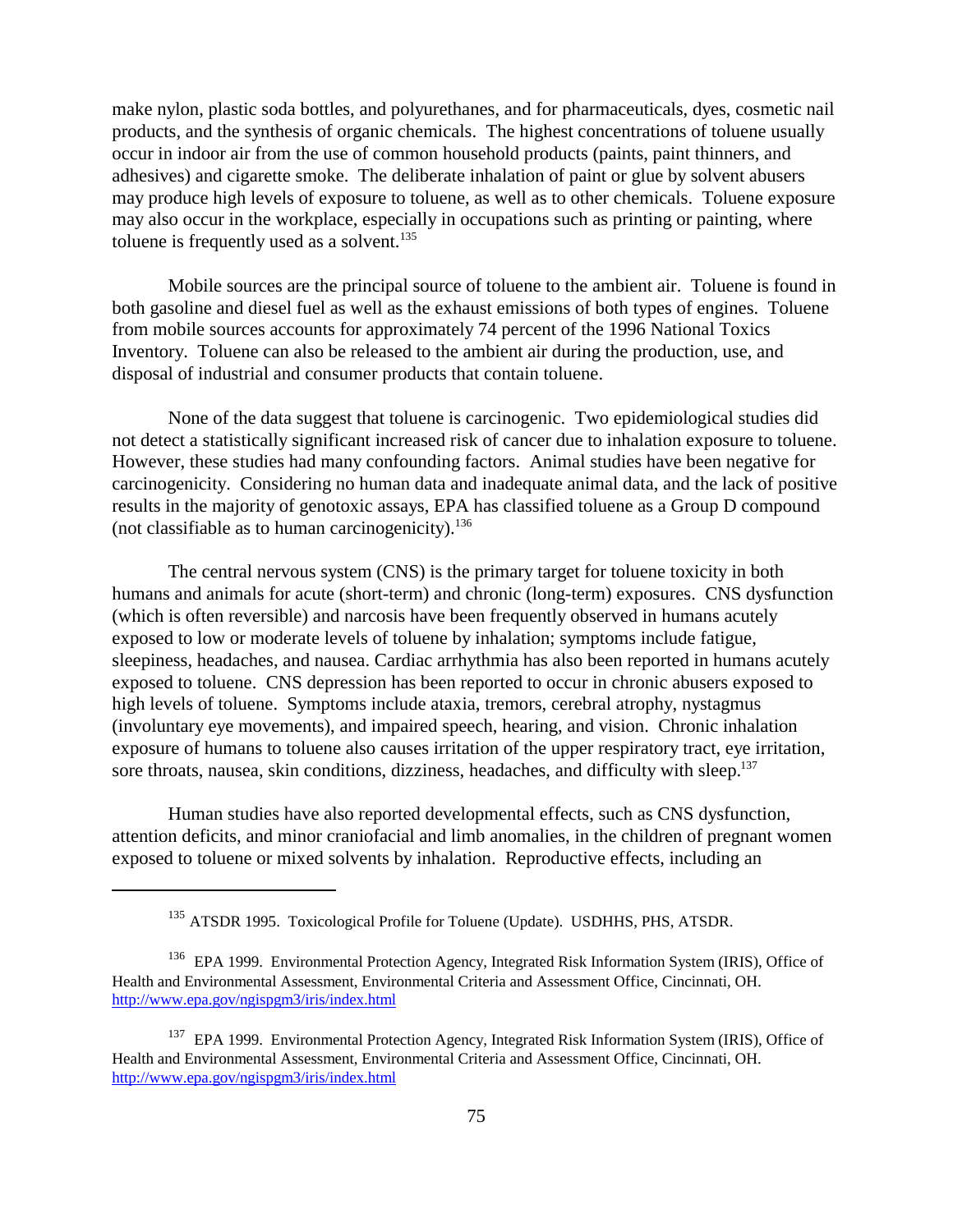association between paternal exposure to toluene and an increased odds ratio for spontaneous abortions but not birth defects, have also been noted. However, these studies are not conclusive due to many confounding variables. Animal studies have shown toluene to have developmental, but not reproductive, effects from inhalation exposure. The data from human and animal studies was found to be sufficient for EPA to develop a RfC for toluene exposure. Additional data from animal oral exposure studies was found to be sufficient for EPA to also develop a RfD for toluene oral exposure.<sup>138</sup>

#### **U. Xylene**

Mixed xylenes are colorless liquids with a sweet odor. They are used in the production of ethylbenzene, in solvents, and for paints and coatings. They are also blended into gasoline and are also present in diesel fuel. Xylenes are emitted in the exhaust emissions of both gasoline and diesel powered engines accounting for 78 percent of the 1996 National Toxics Inventory. Xylenes are distributed throughout the environment; they have been detected in air, rainwater, soils, surface water, sediments, drinking water, and aquatic organisms. Xylenes have also been detected in indoor air; xylenes have been widely used in home use products such as paints. Occupational exposure to mixed xylenes may occur at workplaces where mixed xylenes are produced and used as industrial solvents.139

No information is available on the carcinogenic effects of mixed xylenes in humans, and animal studies have reported negative results from exposure via gavage (experimentally placing the chemical in the stomach). Considering there is no human data and the animal data is negative, EPA has classified mixed xylenes as a Group D compound (not classifiable as to human carcinogenicity). $140$ 

Acute (short-term) inhalation exposure to mixed xylenes in humans results in irritation of the nose and throat, gastrointestinal effects such as nausea, vomiting, and gastric irritation, mild transient eye irritation, and neurological effects. Chronic (long-term) inhalation exposure of humans to mixed xylenes results primarily in central nervous system (CNS) effects, such as headache, dizziness, fatigue, tremors and uncoordination. Other effects noted include labored breathing and impaired pulmonary function, increased heart palpitation, severe chest pain and an abnormal EKG, and possible effects on the blood and kidney. This data has been determined by EPA to be insufficient to calculate a RfC. Insufficient data are available on the developmental or reproductive effects of mixed xylenes in humans. Animal studies have reported developmental

<sup>&</sup>lt;sup>138</sup> EPA 1999. Environmental Protection Agency, Integrated Risk Information System (IRIS), Office of Health and Environmental Assessment, Environmental Criteria and Assessment Office, Cincinnati, OH. http://www.epa.gov/ngispgm3/iris/index.html

<sup>&</sup>lt;sup>139</sup> ATSDR. 1995. Toxicological Profile for Xylenes (Update). USDHHS, PHS, ATSDR.

<sup>&</sup>lt;sup>140</sup> EPA 1999. Environmental Protection Agency, Integrated Risk Information System (IRIS), Office of Health and Environmental Assessment, Environmental Criteria and Assessment Office, Cincinnati, OH. http://www.epa.gov/ngispgm3/iris/index.html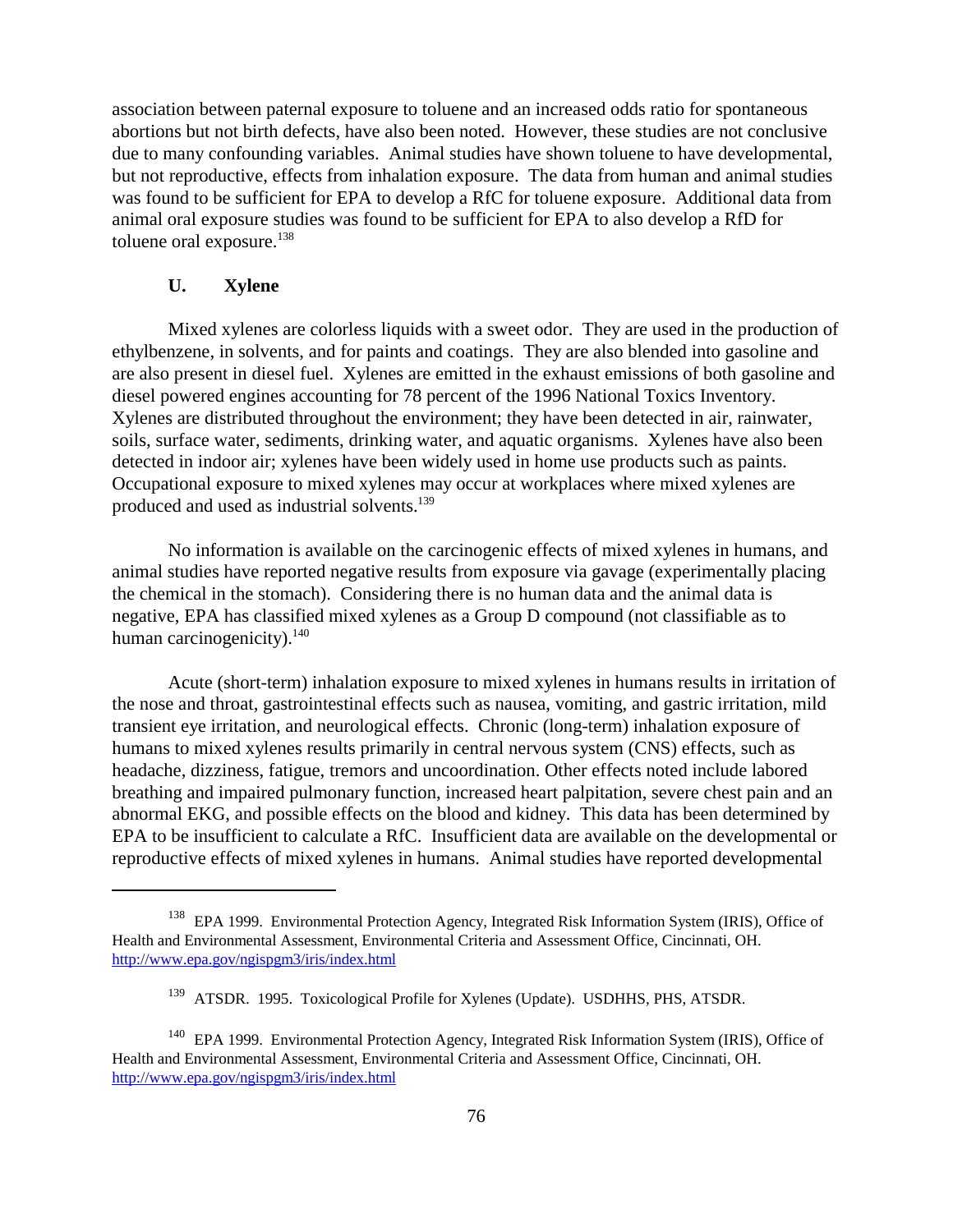effects, such as an increased incidence of skeletal variations in fetuses, and fetal resorptions via inhalation. Additional data from animal oral exposure studies was found to be sufficient for EPA to develop a RfD for oral xylene exposure.<sup>141</sup>

<sup>&</sup>lt;sup>141</sup> EPA 1999. Environmental Protection Agency, Integrated Risk Information System (IRIS), Office of Health and Environmental Assessment, Environmental Criteria and Assessment Office, Cincinnati, OH. http://www.epa.gov/ngispgm3/iris/index.html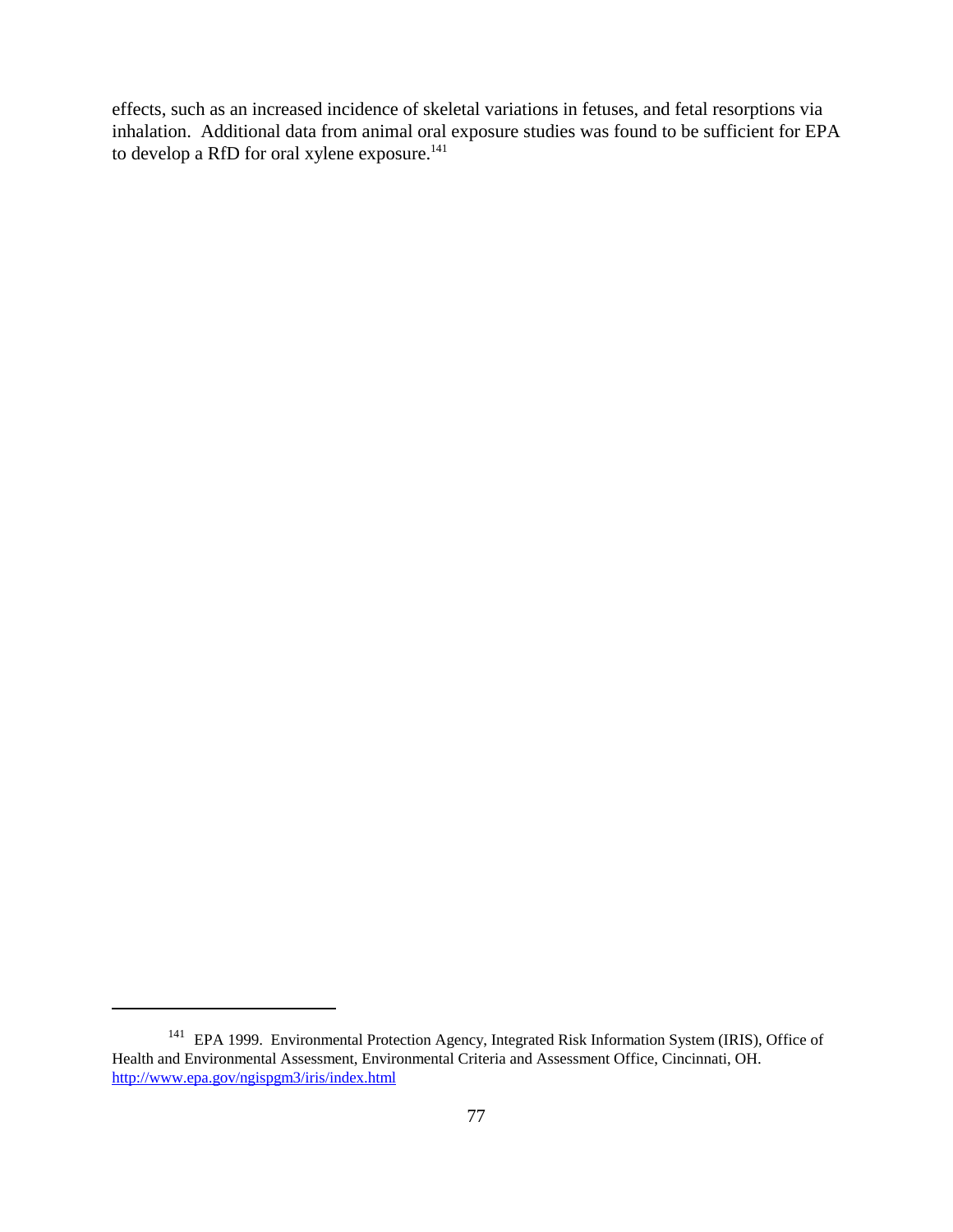# **Chapter 4: Impacts of Motor Vehicle Emission Control Programs on MSAT Emissions**

In Chapter 2 of the TSD we identified the 21 MSATs. We now turn to an evaluation of the impact of existing and proposed controls on inventories of those air toxics by examining the emissions inventories and estimated reductions expected to be achieved by our various mobile source control programs.

The data and information available on emissions of these 21 MSATs vary considerably. While we have 1996 inventory data for all of the MSATs except naphthalene, we do not have inventory projections for all of them. Therefore, we are examining the projected impacts of our current mobile source control program by groupings of air toxics. More specifically, we have projections of future emissions for five gaseous toxics (benzene, formaldehyde, 1,3-butadiene, acetaldehyde, MTBE) and for diesel PM (as the surrogate for diesel PM and diesel exhaust organic gases) and we present these in this section. We do not have emissions projections for the remaining gaseous toxics (acrolein, POM, styrene, toluene, xylene, ethylbenzene, naphthalene, and n-hexane) but, because these compounds are part of VOCs, we believe it is reasonable to utilize VOC emissions inventory projections to estimate the expected impact of our control programs on these other gaseous MSATs. Finally, we also do not have emissions inventory projections for the metals on the MSAT list (arsenic compounds, chromium compounds, mercury compounds, nickel compounds, manganese compounds, and lead compounds) or for dioxins/furans. While metal emissions and dioxin/furans emissions are associated with particles and it is possible that some of these compounds track PM emissions to some extent, we do not have good data on these relationships. Therefore, we are not presenting emission projections for these compounds in this analysis. We believe this is reasonable because the mobile source contribution to metals inventories is small and comes primarily from engine wear and impurities in engine oil, or from fuel additives.

As we describe in the following discussion, there have been and will continue to be significant reductions in MSATs as a result of on-highway emission control regulations. By 2020, we project on-highway emission control programs (up to and including our Tier 2 control program and our recently proposed 2007 heavy-duty engine rule) will reduce benzene emissions by 73 percent, formaldehyde emissions by 76 percent, 1,3-butadiene emissions by 72 percent, and acetaldehyde emissions by 67 percent from 1990 levels. Under these controls we project onhighway diesel PM emissions will be reduced by 94 percent by 2020, as compared with 1990 levels.

This chapter consists of two parts. First, we describe two previous EPA studies that have estimated inventories of MSAT emissions. Second, we describe the methodologies used for this rulemaking to develop our toxics emissions inventories, including our estimates of how our current and proposed on-highway emission control programs will reduce MSAT emissions in the future.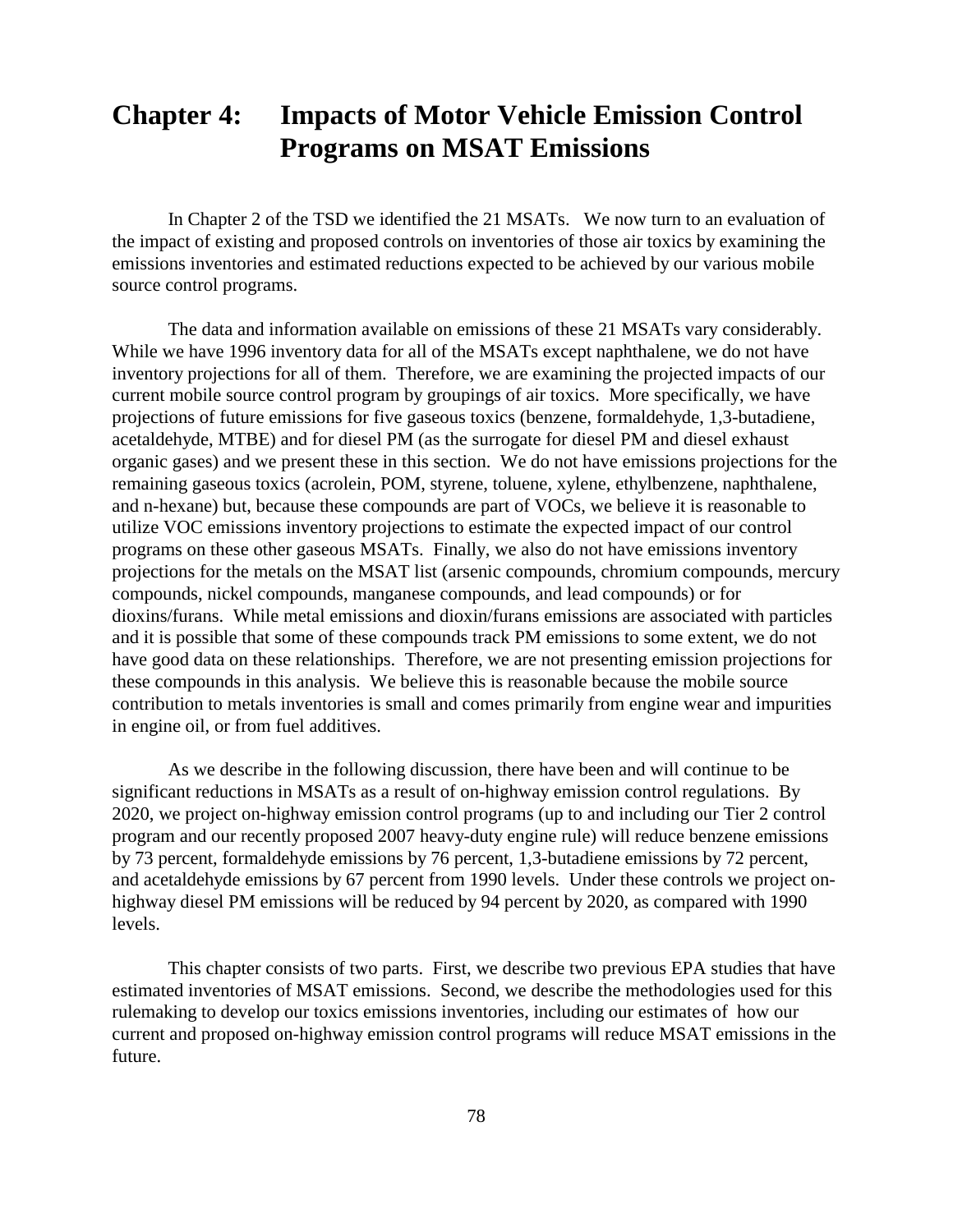#### **A. Previous EPA Studies of Toxics Emissions Inventories**

The following section presents a discussion of two previous EPA studies that have estimated toxics emissions inventories from mobile sources.

#### **1. The 1999 EPA Motor Vehicle Air Toxics Study**

We developed inventory estimates for several gaseous MSATs (acetaldehyde, benzene, 1,3-butadiene, formaldehyde, MTBE) and also for diesel PM as part of the 1999 EPA Motor Vehicle Air Toxics Study, "Analysis of the Impacts of Control Programs on Motor Vehicle Toxic Emissions and Exposure in Urban Areas and Nationwide,"142 (hereafter referred to as the 1999 EPA Motor Vehicle Air Toxics Study, or the 1999 Study). The six pollutants examined in the 1999 Study were chosen becuase we had adequate data to perform a rigorous modeling analysis for those pollutants (examining the impact of fuel properties, emission control technologies, and type of in-use operation on the emission inventories for these six pollutants). The modeling performed for the 1999 Study form the basis of the inventories presented in Section B. of this chapter.

The 1999 EPA Motor Vehicle Air Toxics Study provided estimates of toxics emission inventories for these compounds for 1990, 1996, 2007, and 2020. The 1990 inventories reflected toxics emissions before any of the programs added by the 1990 Clean Air Act Amendment were implemented. The 1996 inventories reflected the impact of some of the new Clean Air Act programs, such as Phase 1 of the RFG program. The 2007 and 2020 inventories were intended to reflect the impact of all of our mobile source regulations under development at the time the study was completed (including the Tier 2 standards for light-duty and the proposed 2007 standards for heavy-duty engines).

As noted above, the inventory estimates presented in Section B. of this chapter are based on the inventories presented in the 1999 Study. A number of updates, as described in Section B. of this chapter, have been made to account for updated information for heavy-duty engines.

# **2. The 1996 National Toxics Inventory**

The 1996 National Toxics Inventory (NTI) prepared in connection with the Agency's National Air Toxic Assessment (NATA), contains 1996 emission estimates for all 21 MSATs, except naphthalene.<sup>143</sup> The 1996 NTI contains 1996 emissions estimates for both on-highway

<sup>&</sup>lt;sup>142</sup> EPA. 1999. Analysis of the Impacts of Control Programs on Motor Vehicle Toxics Emissions and Exposure in Urban Areas and Nationwide. Prepared for U. S. EPA, Office of Transportation and Air Quality, by Sierra Research, Inc., and Radian International Corporation/Eastern Research Group. Report No. EPA 420 –R-99- 029/030.

<sup>&</sup>lt;sup>143</sup> Naphthalene emissions are not reported in the 1996 NTI separately from 16-PAH.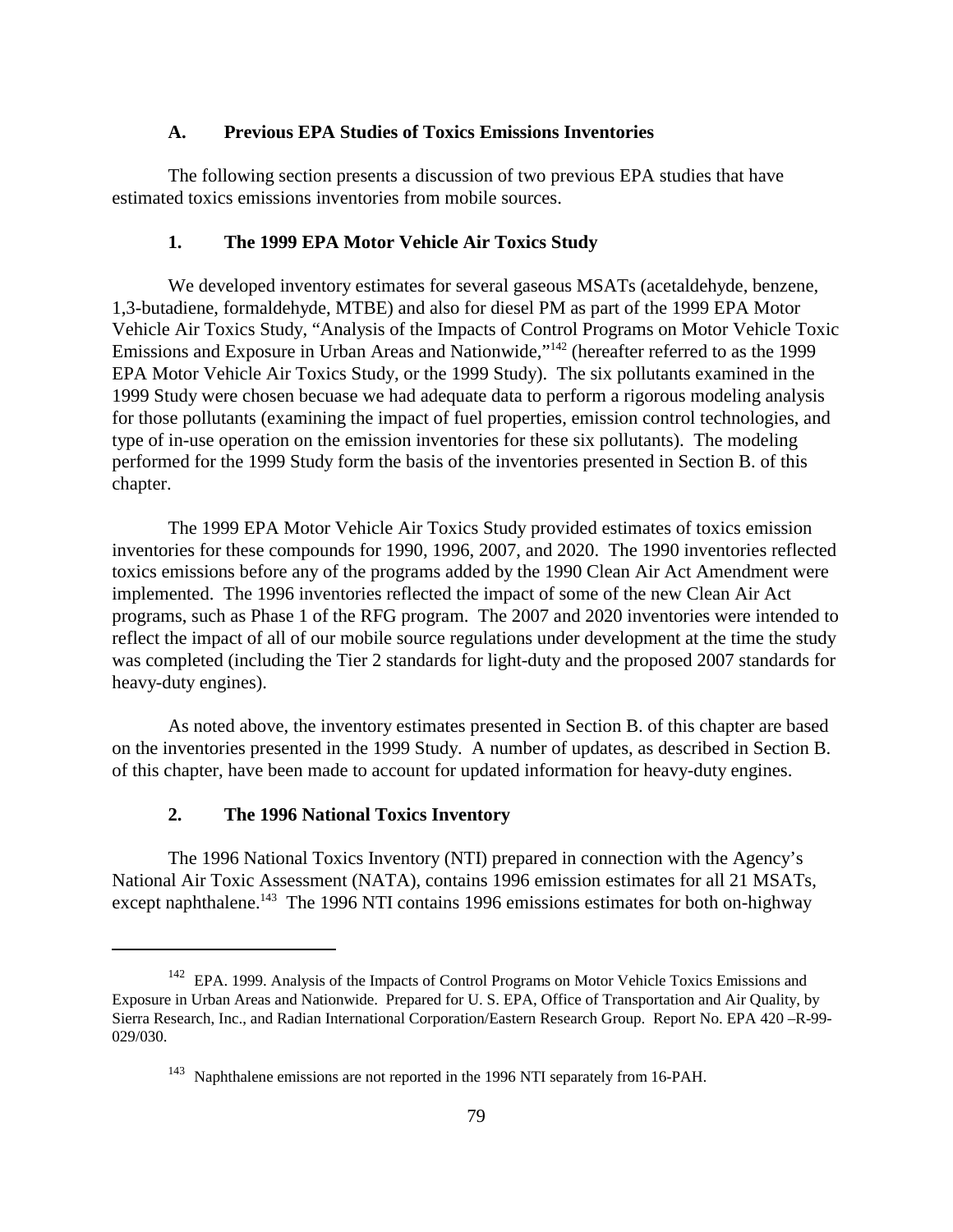and nonroad sources.<sup>144</sup> (Because diesel exhaust is not included on the list of  $112(b)$  hazardous pollutants that are the focus of the 1996 NTI, diesel PM estimates were not compiled in the 1996 NTI.) Table IV.A-1 presents the MSAT inventories from the 1996 NTI and indicates the onhighway and nonroad percentages of the national inventories for each of the MSATs. The percentages are based on the total national inventories which include on-highway and nonroad mobile sources, major and area stationary sources, and other sources such as forest fires.

<sup>&</sup>lt;sup>144</sup> The nonroad inventory in the 1996 NTI includes emissions data for a number of nonroad categories including aircraft. Under the Clean Air Act definition, nonroad vehicles do not include aircraft. For convenience, in this document the term "nonroad" will generally include aircraft. It should be noted that the nonroad emissions estimates contained in the 1996 NTI are based on the draft NONROAD model, and, therefore, are subject to change.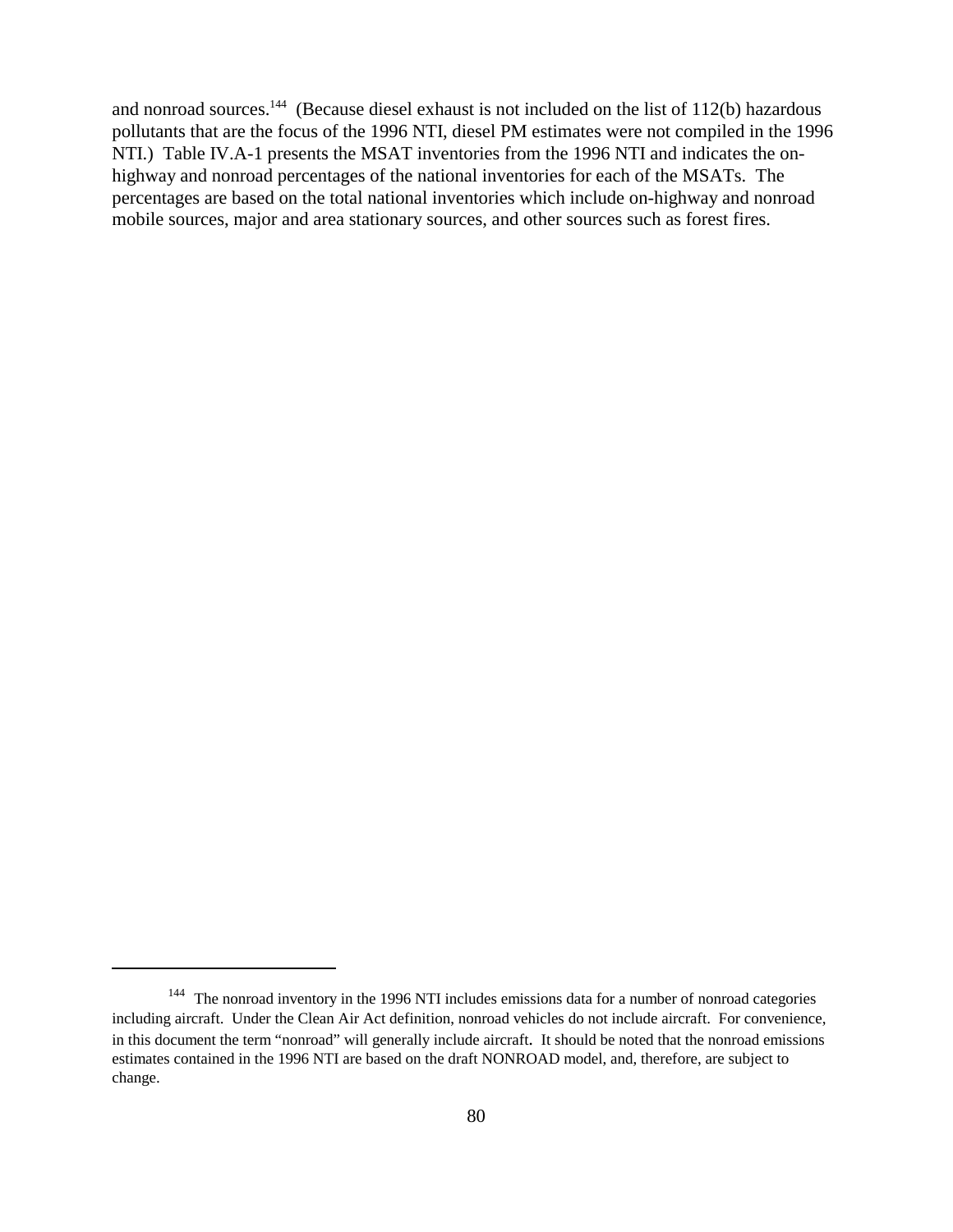|                        |         | On-Highway                                   | Nonroad |                                              | <b>Mobile Sources</b> |                                              |
|------------------------|---------|----------------------------------------------|---------|----------------------------------------------|-----------------------|----------------------------------------------|
| Compound               | Tons    | Percent of<br>Total<br>National<br>Emissions | Tons    | Percent of<br>Total<br>National<br>Emissions | Tons                  | Percent of<br>Total<br>National<br>Emissions |
| 1,3-Butadiene*         | 23,500  | 42%                                          | 9,900   | 18%                                          | 33,400                | 60%                                          |
| Acetaldehyde*          | 28,700  | 29%                                          | 40,800  | 41%                                          | 69,500                | 70%                                          |
| Acrolein*              | 5,000   | 16%                                          | 7,400   | 23%                                          | 12,400                | 39%                                          |
| Arsenic Compounds*     | 0.25    | 0.06%                                        | 2.01    | 0.51%                                        | 2.26                  | 0.57%                                        |
| Benzene*               | 168,200 | 48%                                          | 98,700  | 28%                                          | 266,900               | 76%                                          |
| Chromium Compounds*    | 14      | 1.2%                                         | 35      | 3%                                           | 49                    | 4.2%                                         |
| Dioxins/Furans*145     | 0.0001  | 0.2%                                         | N.A.    | N.A.                                         | 0.0001                | 0.2%                                         |
| Ethylbenzene           | 80,800  | 47%                                          | 62,200  | 37%                                          | 143,000               | 84%                                          |
| Formaldehyde*          | 83,000  | 24%                                          | 86,400  | 25%                                          | 169,400               | 49%                                          |
| Lead Compounds*        | 19      | 0.8%                                         | 546     | 21.8%                                        | 565                   | 22.6%                                        |
| Manganese Compounds*   | 5.8     | 0.2%                                         | 35.5    | 1.3%                                         | 41.3                  | 1.5%                                         |
| Mercury Compounds*     | 0.2     | 0.1%                                         | 6.6     | 4.1%                                         | 6.8                   | 4.2%                                         |
| <b>MTBE</b>            | 65,100  | 47%                                          | 53,900  | 39%                                          | 119,000               | 86%                                          |
| n-Hexane               | 63,300  | 26%                                          | 43,600  | 18%                                          | 106,600               | 44%                                          |
| Naphthalene            | N.A.    | N.A.                                         | N.A.    | N.A.                                         | N.A.                  | N.A.                                         |
| Nickel Compounds*      | 10.7    | 0.9%                                         | 92.8    | 7.6%                                         | 103.5                 | 8.5%                                         |
| POM (as sum of 7 PAH)* | 42.0    | 4%                                           | 19.3    | 2%                                           | 61.3                  | 6%                                           |
| Styrene                | 16,300  | 33%                                          | 3,500   | 7%                                           | 19,800                | 40%                                          |
| Toluene                | 549,900 | 51%                                          | 252,200 | 23%                                          | 802,100               | 74%                                          |
| Xylene                 | 311,000 | 43%                                          | 258,400 | 36%                                          | 569,400               | 79%                                          |

**Table IV.A-1 1996 On-Highway and Nonroad Emission Inventories of Some MSATs from the 1996 National Toxics Inventory (short tons)**

\* Also on the urban HAPs list for the Integrated Urban Air Toxics Strategy (64 FR 38706, July 19,1999).

<sup>&</sup>lt;sup>145</sup>Mass given in tons of TEQ (toxic equivalency quotient). EPA's Office of Research and Development (ORD) has recently developed an inventory for dioxin and dioxin-like compounds using different methods than those used in the NTI. For 1995, the EPA-ORD estimate of on-highway emissions of dioxin compounds is 0.00005 tons TEQ, comprising 1.5 percent of the national inventory in that year. (The TEQ rates the toxicity of each dioxin and furan relative to that of 2,3,7,8-TCDD, which is assigned a TEQ of 1.0.)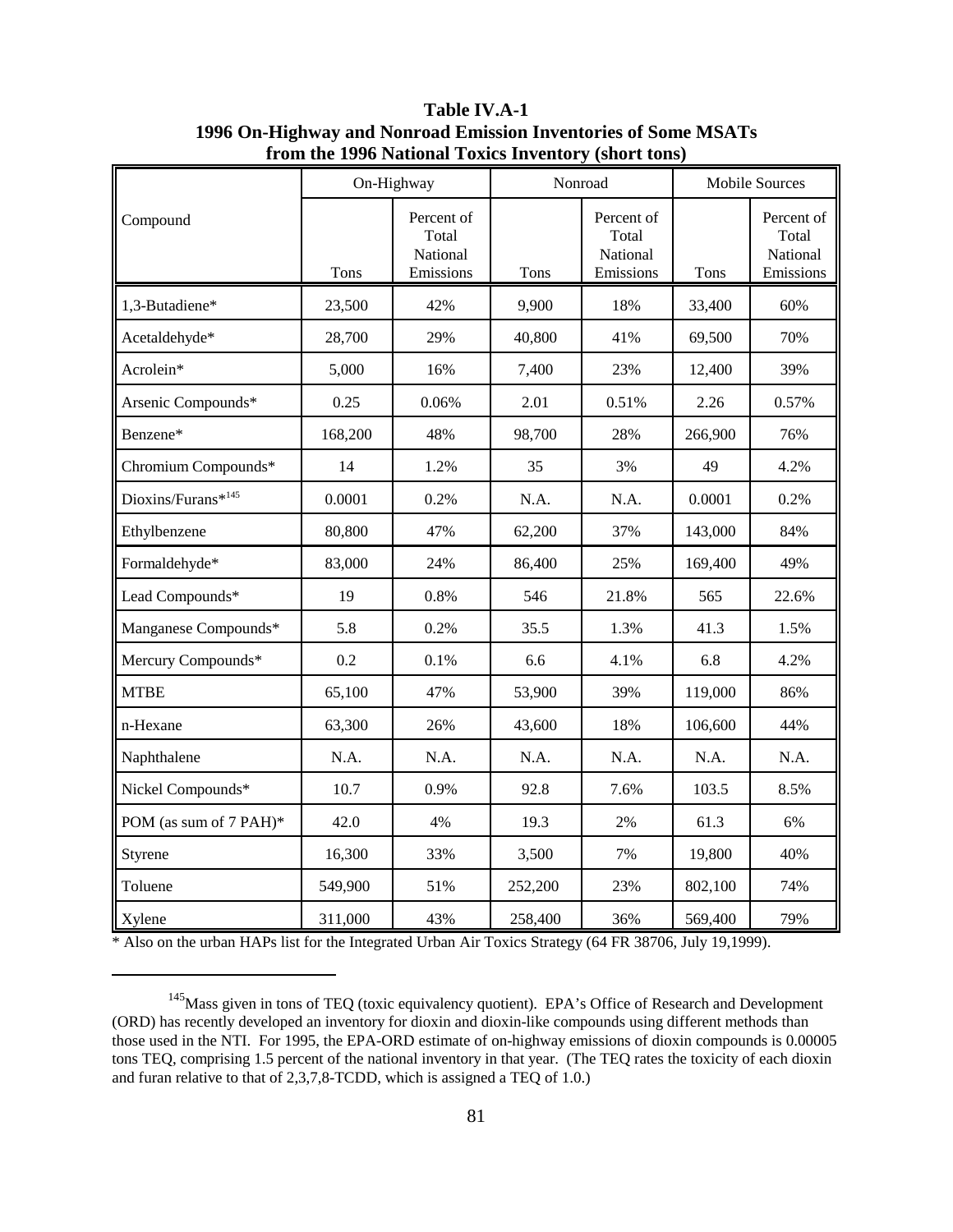The NTI data reflect certain interesting characteristics of mobile source air toxics emissions. First, mobile sources account for the majority of the 1996 national inventory of three of the gaseous MSATs that are included on the urban HAP list.<sup>146</sup> These three are 1,3-butadiene (60 percent), acetaldehyde (70 percent), and benzene (76 percent). Mobile sources account for 39 percent of the national inventory of acrolein and 49 percent of the national inventory of formaldehyde, two other gaseous urban HAPs. All of these MSATs are formed as part of the combustion process. In addition, benzene is also released through evaporative emissions from gasoline.

Second, with regard to the other MSATs that are included on the urban HAP list, the mobile source contribution generally is small (arsenic compounds, chromium compounds, manganese compounds, nickel compounds, POM, and dioxins/furans). The sole exception is lead compounds. Mobile sources contribute 23 percent of the national inventories of lead compound emissions due primarily to nonroad sources and, more specifically, to the use of a lead-additive package which boosts the octane of aviation gasoline.<sup>147</sup> The mobile source contribution to the other metals on the urban HAP list comes primarily from engine wear, from some fuel additives, or from impurities in engine oil.

With regard to the gaseous MSATs that are not included on the urban HAP list, mobile source contributions are high due to the presence of some of these compounds in gasoline (e.g., ethylbenzene, MTBE, n–hexane, toluene, and xylene).

In addition, mobile sources account for almost all diesel PM emissions. (A limited number of stationary sources, such as large generators, do operate on diesel fuel. Because there are relatively few stationary sources that operate on diesel fuel, we believe that diesel PM from stationary sources is relatively small compared to diesel PM from mobile sources. However, for this analysis we have not generated an estimate of diesel PM from stationary sources.) As shown later in this chapter, we estimate that 1996 on-highway diesel PM emissions are approximately 180,000 tons. We estimate that 1996 nonroad diesel PM emissions are approximately 346,000 tons, as discussed in Chapter 8 of this Technical Support Document.

## **B. Impacts of Motor Vehicle Emission Controls on Emission Inventories**

Many of the programs that we have put in place since the passage of the 1990 Clean Air Act Amendments to achieve attainment of the National Ambient Air Quality Standards (NAAQS) for ozone, PM and CO have also reduced MSAT emissions. For example, measures to control hydrocarbons from motor vehicles are also effective in controlling gaseous toxics. In

<sup>&</sup>lt;sup>146</sup> This list can be found in the National Air Toxics Programs: The Integrated Urban Strategy; Notice. July 19, 1999, 64 Federal Register 38706-38740.

 $147$  Aviation gasoline is used by a relatively small number of aircraft, those with piston engines, which are generally used for personal transportation, sightseeing, crop dusting, and similar activities.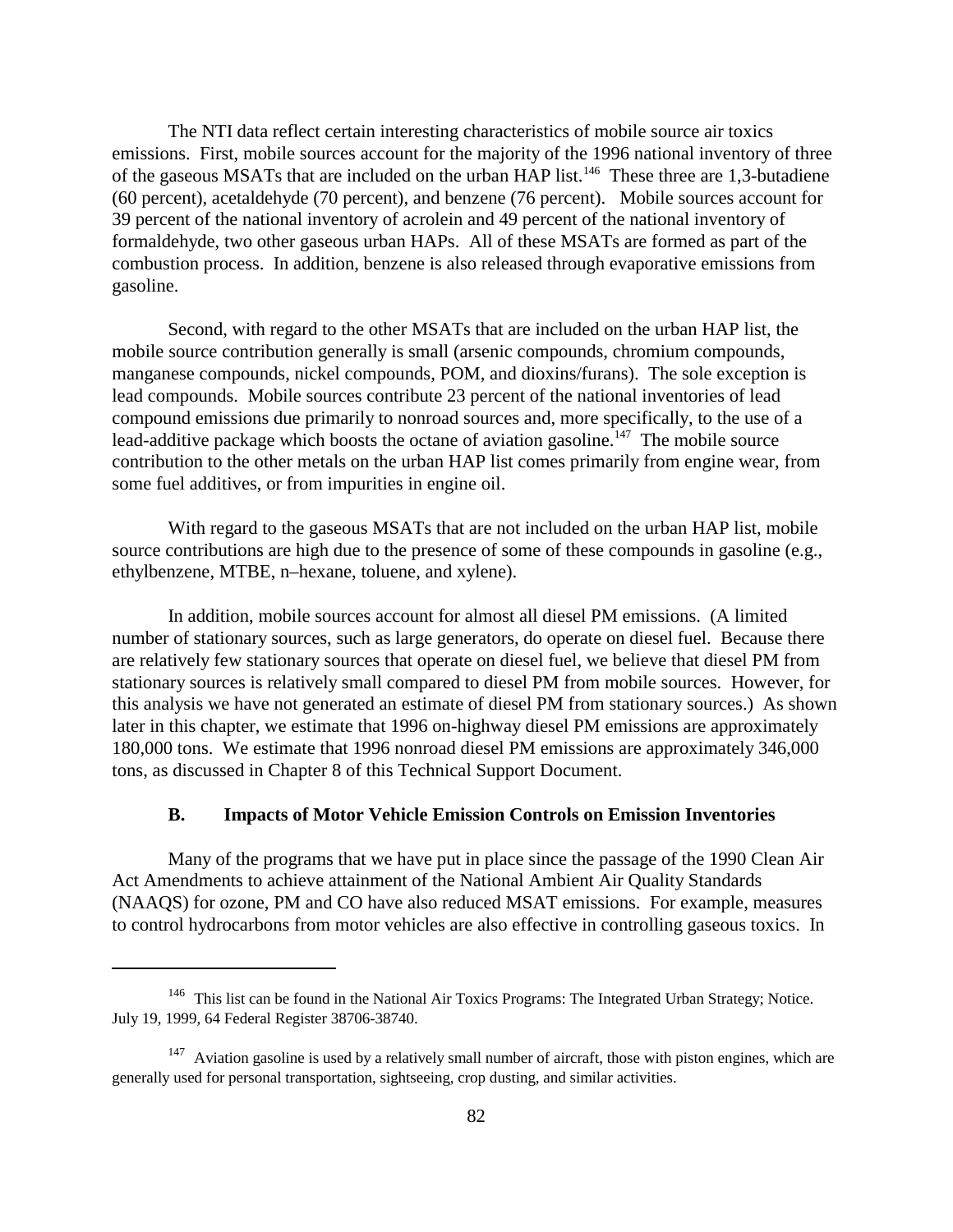addition, certain programs address air toxics directly, such as the RFG program and the phase-out of leaded gasoline. We describe some of our key mobile source control programs in Chapter 1 of this Technical Support Document.

This section presents the inventories of MSATs and describes how we derived these inventories. To provide a framework for understanding our results, we first present an overview of our various inventory methodologies. We then present the emissions estimates for the five gaseous toxics addressed in the 1999 EPA Motor Vehicle Air Toxics Study. Next, we discuss our VOC emission trends as a surrogate to reflect the emission trends of other gaseous toxics for which we do not have specific inventory projections, including acrolein, POM, styrene, xylene, toluene, ethylbenzene, naphthalene, and n-hexane. We conclude by discussing the trend for diesel PM emissions.

We are not reporting inventory trends for the metals on our list of MSATs (arsenic compounds, chromium compounds, mercury compounds, nickel compounds, manganese compounds, and lead compounds) or for dioxins/furans. Metals in mobile source exhaust can come from fuel, fuel additives, engine oil, engine oil additives, or engine wear. Formation of dioxin and furans requires a source of chlorine. Thus, while metal emissions and dioxin/furan emissions are associated with particles, there are a number of other factors that contribute to emission levels. While it is possible that these compounds track PM emissions to some extent, we do not have good data on these relationships.

#### **1. Overview of Inventory Methodologies**

We analyzed emissions trends for gaseous air toxics addressed in the 1999 EPA Motor Vehicle Air Toxics Study (benzene, 1,3-butadiene, formaldehyde, acetaldehyde, and MTBE), for VOC as a surrogate for the emissions trends for other gaseous air toxics, and for diesel PM. We estimated emissions for each of these classes of air toxics for four separate years (1990, 1996, 2007, and 2020). The methods used to estimate these emissions are summarized below and described in more detail in the following pages.

In the 1999 Study, we produced inventory estimates for various years and control scenarios that account for the effects of fuel and vehicle technology changes for five gaseous toxics. The inventories were calculated for different vehicles, including light-duty vehicles and trucks, and heavy-duty gasoline and diesel vehicles. For this rulemaking analysis, we used the light-duty vehicle and truck toxics emissions inventories from the 1999 Study directly to estimate emissions for all four years of interest. (The light-duty inventories used in this analysis include the effect of the Tier 2 program recently adopted by EPA). To calculate toxics emissions inventories for heavy-duty gasoline and diesel vehicles, we relied on inventories contained in the 1999 Study that included the impacts of all heavy-duty engine programs up until the 2004 model year standards, and adjusted the inventories to account for the impact of the recently proposed 2007 heavy-duty engine standards, including updated modeling information for heavy-duty engines. A description of the methodology used to project the heavy-duty gasoline and diesel vehicle toxic emissions inventories (assuming the proposed 2007 heavy-duty engine standards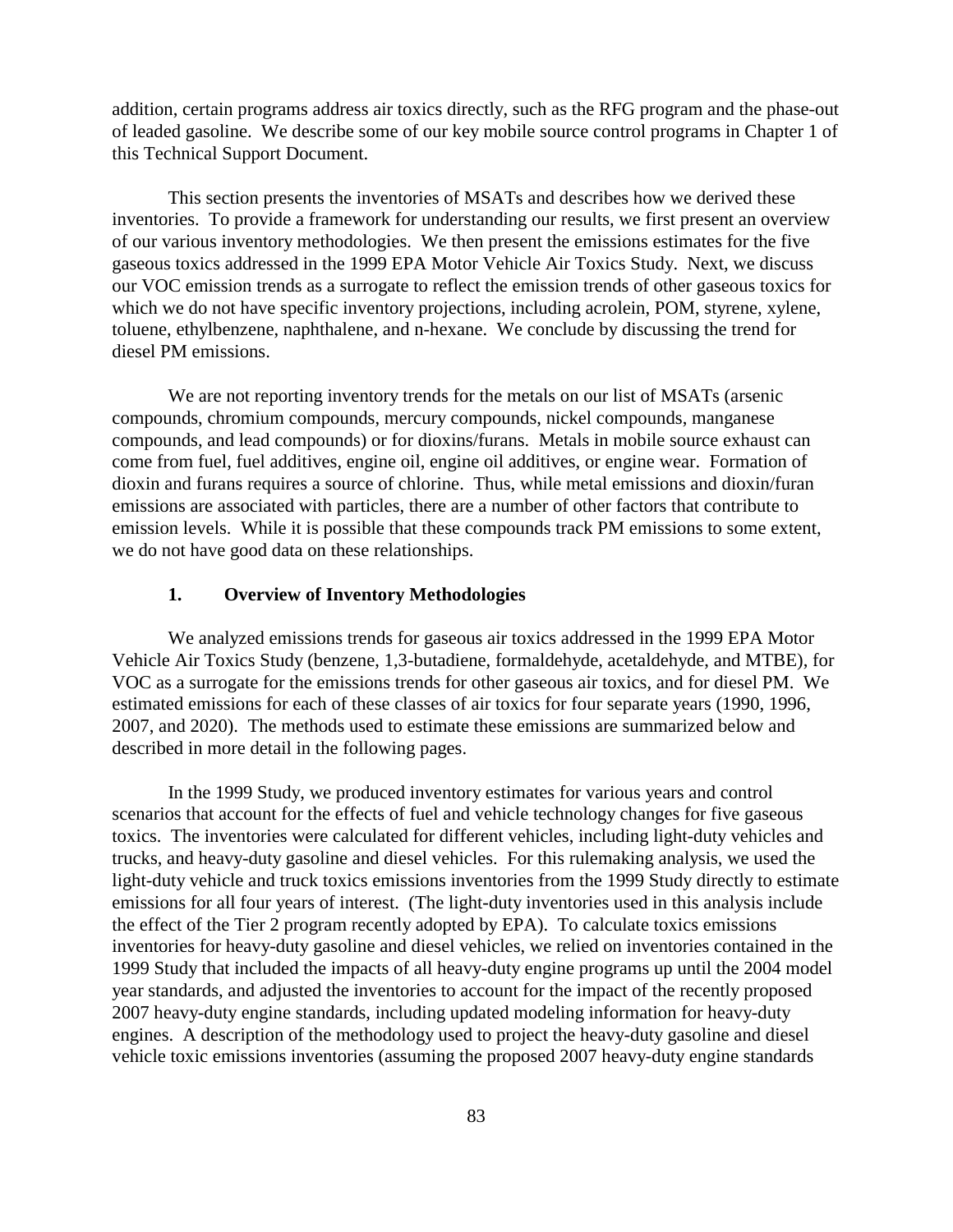take effect) is contained in section B.2.a. of this chapter.

We did not evaluate other gaseous air toxics in our 1999 Study. However, since all of these compounds are VOCs, we expect their emissions trends to follow the VOC emissions trend. For 1996 and later years, we developed VOC inventories assuming all of the on-highway control program, including the recent 2007 heavy-duty engine proposal, have taken effect. These VOC inventory estimates are based on our most up-to-date information on both light-duty vehicle and heavy-duty engine emissions factors and VMT developed for MOBILE6, and also reflect county-by-county information on VMT distribution by vehicle class, roadway type, and speed.

For 1990, we modified the modeling methods applied in the 1999 Study to produce direct estimates of VOC emissions that account for the effects of fuel and vehicle technology changes as well as the information that will be used in EPA's MOBILE6 emissions model.<sup>148</sup> We could not use the inventories presented in the 2007 heavy-duty engine proposal, because they do not extend back as far as 1990. Our other alternative was to use the 1990 VOC estimates from EPA's Trends Report. However, such estimates would not be comparable to the 1996 and later estimates, since EPA's 1990 Trends estimates have not been updated to reflect the data and analyses that will be used in MOBILE6.

Diesel PM inventories for 1996 and later years were developed assuming all of the onhighway control programs, including the recent 2007 heavy-duty engine proposal, have taken effect and included a number of modeling updates. The light-duty diesel PM emission estimates reflect the effects of the Tier 2 program for light-duty vehicles and trucks. The heavy-duty diesel PM emissions estimates incorporate recent findings on heavy-duty diesel engine PM emissions that were not reflected in the 1999 Study including updated emission factors and VMT. The modeling also considered county-by-county information on VMT distribution by vehicle class, roadway type, and speed.

The modeling performed for the 2007 heavy-duty engine proposal did not produce heavyduty diesel PM estimates for 1990, so we chose to use the heavy-duty diesel PM inventory estimates for 1990 from EPA's Trends Report.<sup>149</sup> We believe this approach is reasonable, since we have not substantially changed our estimates of emissions from 1990 and earlier engines since the Trends Report estimates were developed. We also used data from the EPA's Trends Report for light-duty diesel PM estimates for 1990. The 1990 diesel PM inventories from EPA's Trends Report (presented in this analysis) and the diesel PM inventory from the 1999 Study are roughly comparable; the Trends Report inventory is 235,000 tons while the 1999 Study inventory is

 $148$  The analysis methodology is described in a memorandum from Meredith Weatherby, Eastern Research Group, to Rich Cook, EPA, entitled "Estimating of 1990 VOC and TOG Emissions" in EPA Air Docket A-2000- 12.

<sup>&</sup>lt;sup>149</sup> EPA. 2000. National Air Pollution Emission Trends, 1900-1998 (March 2000). Office of Air Quality Planning and Standards, Research Triangle Park, NC. Report No. 454/R-00-002.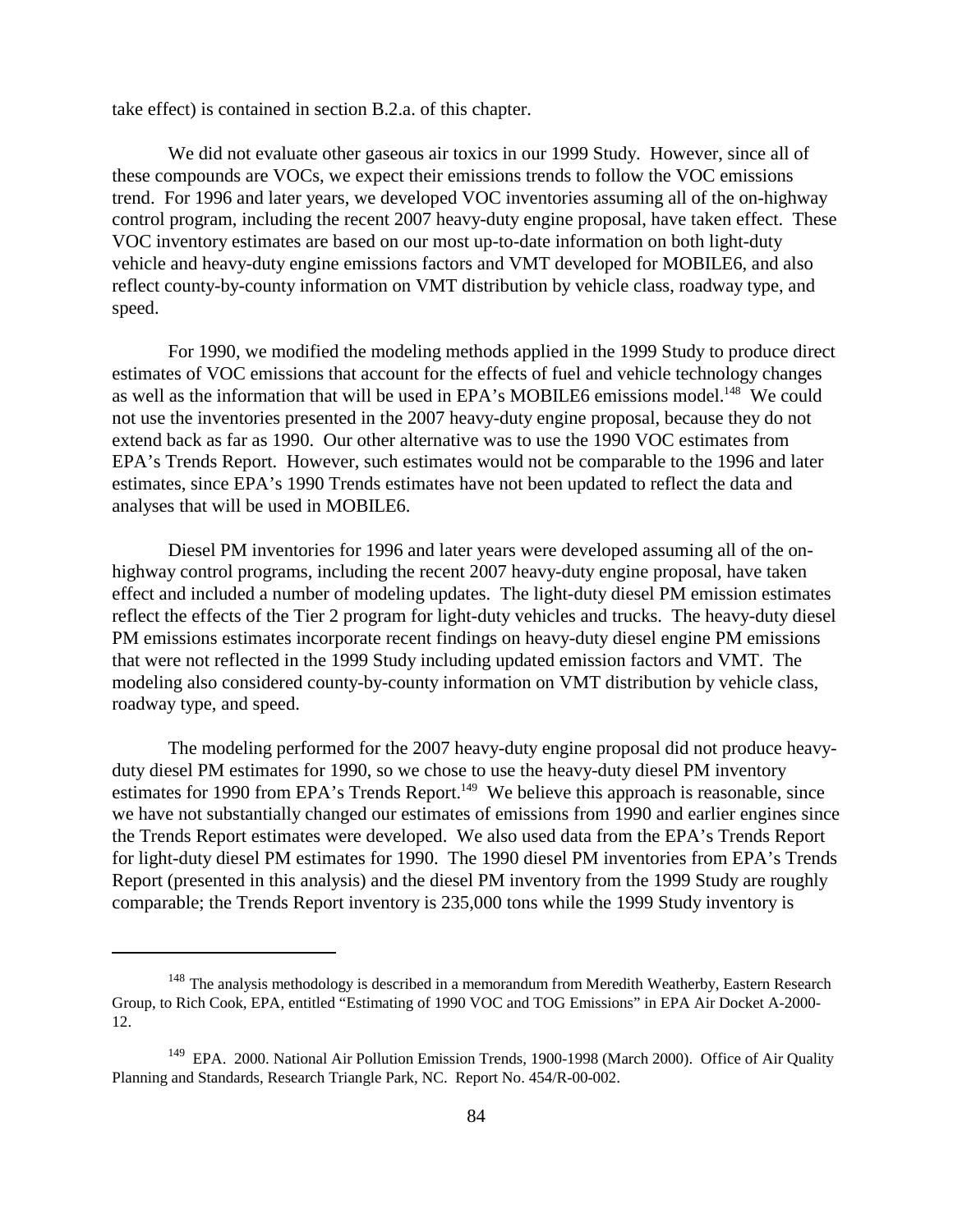202,000 tons. The 1999 Study results do not explicitly account for county-specific inputs, unlike Trends and the heavy-duty engine inventory presented in this analysis; furthermore, we consider it likely that the 1999 Study underestimates nationwide diesel PM emissions due to the way it extrapolates urban emissions to broader regions.

#### **2. 1999 EPA Motor Vehicle Air Toxics Study**

Section 202(1)(1) of the Clean Air Act calls on EPA to study the need for and feasibility of controlling toxic air pollutants associated with motor vehicles and motor vehicle fuels. We completed the study required under Section 202(l)(1) in April 1993. The report, entitled "Motor Vehicle-Related Air Toxics Study," is available on our website (www.epa.gov/otaq/toxics.htm).<sup>150</sup> Specific pollutants or pollutant categories which are discussed in this report include benzene, formaldehyde, 1,3-butadiene, acetaldehyde, diesel particulate, gasoline particulate, gasoline vapors as well as selected metals. The study focuses on carcinogenic risk although discussions of non-cancer effects for these and other pollutants are also included. The study provided estimates of emissions, exposure, and risk, with projections to the year 2010. Peer review comments on this study were received in 1994.<sup>151</sup> Peer review comments suggested improvements to EPA's exposure modeling and risk assessment methodology.

In response to these comments, EPA updated its exposure model for motor vehiclerelated air toxics. Also, since 1993, significant new information on vehicle emission rates has been developed, and much more is known about the impact of fuel properties on toxic emissions. Moreover, EPA has updated its cancer risk assessment for benzene, and has released draft risk assessments for 1,3-butadiene and diesel exhaust emissions. Furthermore, EPA has developed new programs, such as the NLEV and Tier 2 standards, which significantly impact projections of toxic emissions, exposure, and risk.

In light of new information that was developed after 1993, and in response to peer review comments, EPA has updated estimates of emissions and exposure. The updated final emissions and exposure assessment, "Analysis of the Impacts of Control Programs on Motor Vehicle Toxics Emissions and Exposure in Urban Areas and Nationwide," (the 1999 EPA Motor Vehicle Air Toxics Study) was released in November, 1999.<sup>152</sup>

The remainder of this subsection provides additional information on how we developed the inventories contained in the 1999 Study. We also present the updated toxic emissions

<sup>150</sup> EPA. 1993. Motor Vehicle-Related Air Toxics Study. Report No. EPA 420-R-93-005.

<sup>151</sup> Peer review comments on the 1993 study can be accessed at http://www.epa.gov/otaq/toxics.htm

<sup>&</sup>lt;sup>152</sup> EPA. 1999. Analysis of the Impacts of Control Programs on Motor Vehicle Toxics Emissions and Exposure in Urban Areas and Nationwide. Prepared for U. S. EPA, Office of Transportation and Air Quality, by Sierra Research, Inc., and Radian International Corporation/Eastern Research Group. Report No. EPA 420 –R-99- 029/030.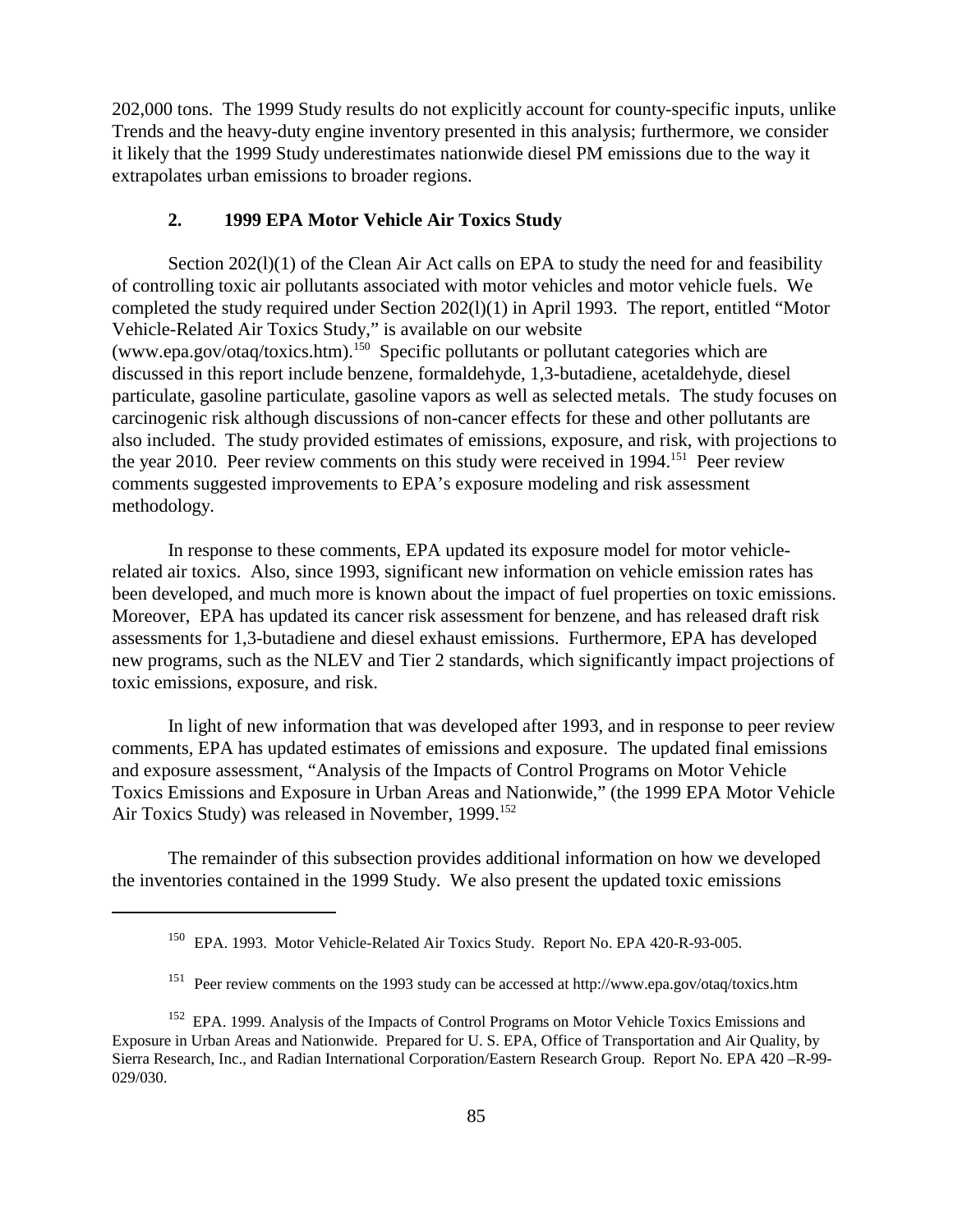inventory results developed for this analysis assuming all currently promulgated mobile source control programs are in effect (including the Tier 2 program) as well as the proposed 2007 heavyduty engine standards. While we addressed diesel PM emissions in the 1999 Study, we discuss the diesel PM emissions inventory projections in a later section, to reflect recent updates to the heavy-duty engine inventory modeling.

# **a. Methodology for Estimating Gaseous Mobile Source Air Toxic Emission Inventories**

In the 1999 Study we estimated emissions of benzene, formaldehyde, acetaldehyde, 1,3 butadiene, and MTBE using a toxic emission factor model, MOBTOX5b. This model is based on a modified version of MOBILE5b, which estimates emissions of regulated pollutants, and essentially applies toxic fractions to total organic gas (TOG) estimates. The model accounted for differences in toxic fractions between technology groups, driving cycles, and normal versus high emitting vehicles and engines ("high emitters"). Impacts of fuel formulations were also addressed in the modeling. The TOG basic emission rates used in this modeling incorporated available elements from MOBILE6 used to develop the VOC inventory for the Tier 2 final rule. (The modeling did not incorporate impacts of evaporative emission standards in the Tier 2 rule which are expected to result in further reductions in evaporative emissions from light-duty vehicles and trucks. Therefore, for those toxics emissions which have an evaporative emissions component (i.e., benzene and MTBE), the 2007 and 2020 inventories presented in this chapter are slightly overestimated, and the reductions are slightly underestimated.)

We modeled toxic emissions for 10 urban areas and 16 geographic regions. These urban areas and geographic regions are listed in Table IV.B-1. They were selected to encompass a broad range of I/M programs, fuel parameters, and temperature regimes. The intent of the selection process was to best characterize the different combinations needed to perform accurate nationwide toxic emissions estimates. Every U. S. county in the country was then "mapped" to one of these modeled areas or regions (i.e., the emission factor for the modeled area was also used for the area "mapped" to it). Mapping was done based on a combination of geographic proximity, I/M program, and fuel control programs. Details of this process are provided in the 1999 Study. We then multiplied the resulting county-level emission factors by the county-level VMT estimates from EPA's Emission Trends Database and summed the results across all counties to come up with nationwide emissions in tons. This approach was also used to develop the inventory estimates in the 1996 NTI.<sup>153</sup>

**Table IV.B-1 Metropolitan Areas and Regions Included in Toxic Emissions Modeling**

| Chicago, IL<br>⇁<br><b>Florida</b><br>Atlanta,<br>$\mathbf{r}$ $\mathbf{A}$<br>ື້ |
|-----------------------------------------------------------------------------------|
|-----------------------------------------------------------------------------------|

<sup>&</sup>lt;sup>153</sup> Note that 1996 NTI estimates for the Northeast States were developed using VMT data supplied by those states, rather than estimates in the Emission Trends Database.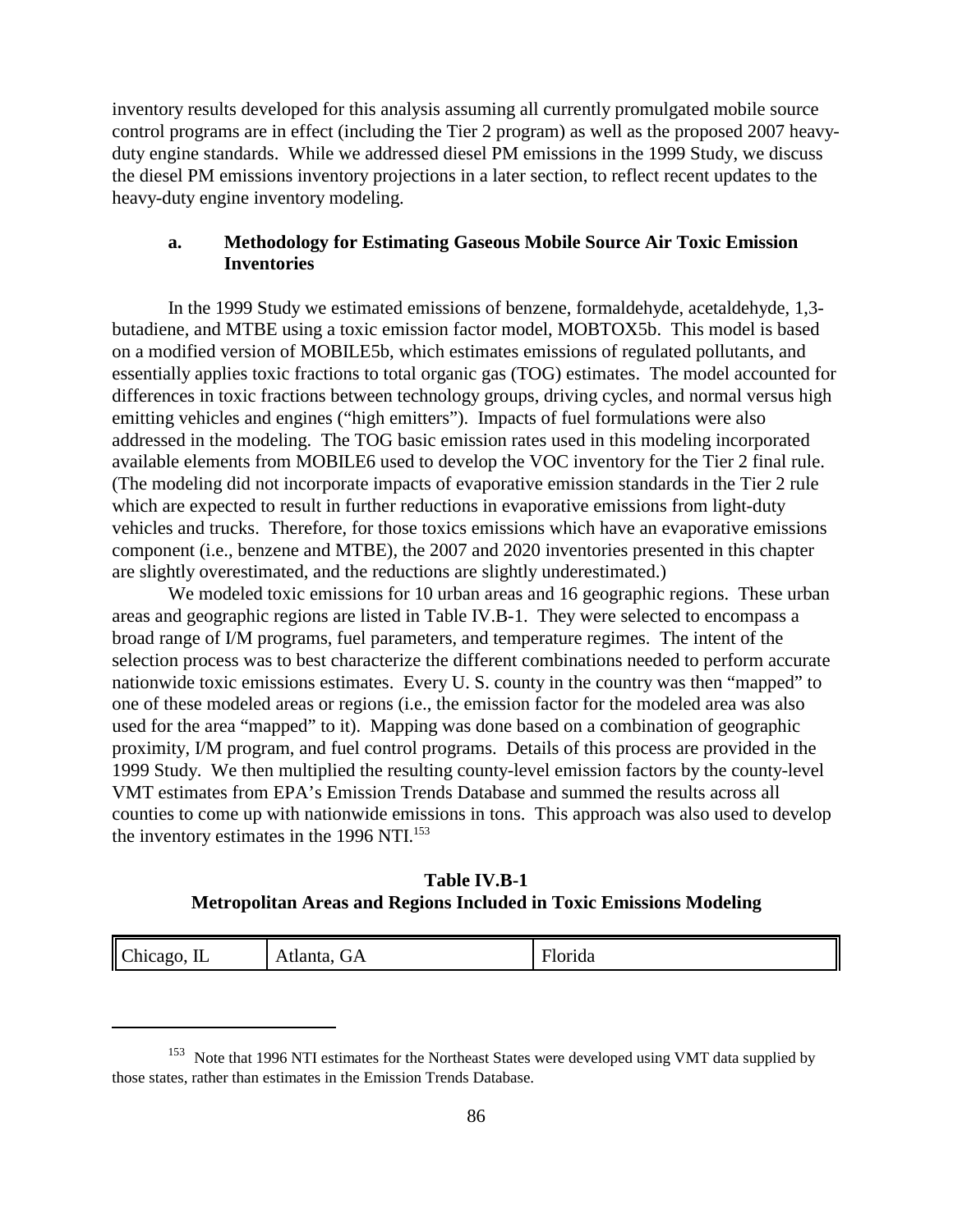| Denver, CO       | Western WA/OR             | Northeast States – non-I/M and non-<br><b>RFG</b> |
|------------------|---------------------------|---------------------------------------------------|
| Houston, TX      | Northern CA               | Northeast States - I/M and non-RFG                |
| Minneapolis, MN  | Southern CA               | Northeast States - non-I/M and RFG                |
| New York, NY     | <b>ID/MT/WY</b>           | Ohio Valley – non-I/M and non-RFG                 |
| Philadelphia, PA | UT/NM/NV                  | Ohio Valley – $I/M$ and non-RFG                   |
| Phoenix, AZ      | West TX                   | Ohio Valley – $I/M$ and RFG                       |
| Spokane, WA      | ND/SD/NB/IA/KS/Western MO | Northern MI/WI                                    |
| St. Louis, MO    | AR/MS/AL/SC/Northern LA   |                                                   |

Modeling for these areas was done on a seasonal basis. Information on fuel properties for 1990 and 1996 was obtained from surveys conducted by the National Institute for Petroleum and Energy Research (NIPER) and the American Automobile Manufacturers Association (AAMA). Fuel parameters for 2007 and 2020 were projected from 1996 baseline values using information from a February 26, 1999 report from Mathpro to the American Petroleum Institute.<sup>154</sup> Data from the EPA Emission Trends Database and other agency sources were used to develop appropriate local modeling parameters for I/M programs, Stage II refueling controls, fuel RVP, average ambient temperature, and other inputs.

#### *Exhaust Emissions*

Analysis of speciation data from 1990 technology light-duty gasoline vehicles done for the EPA Complex Model for Reformulated Gasoline showed that the fraction of toxic emissions relative to TOG differs among the eight technology groups within the Complex Model as well as between normal emitters and high emitters.<sup>155</sup> This difference is especially significant for 1,3butadiene; its toxic/TOG fraction is about three times larger for high emitters than for normal emitters. If this difference is not taken into account, the impact of I/M programs and fleet turnover to vehicles with lower deterioration rates will be underestimated. Thus, the input format for exhaust toxic adjustment factors in MOBTOX5b was structured to allow input of high and normal emitter toxic emission rates for a given "target" fuel. The target fuel is simply the fuel of concern in the modeling analysis. These toxic emission rates were then weighted to come up with a composite toxic emission factor based on a distribution of normal and high emitters. This

<sup>&</sup>lt;sup>154</sup> Costs for Meeting 40 ppm Sulfur Content Standard for Gasoline in PADDs 1-3, via MOBILE and CD TECH Desulfurization Processes. A Study performed for the American Petroleum Institute by Mathpro, Inc., February 26, 1999. EPA Air Docket A-97-10, Document Number IV-G-122.

<sup>&</sup>lt;sup>155</sup> EPA. 1994. Regulatory Impact Analysis for the Final Rule on Reformulated and Conventional Gasoline, February, 1994.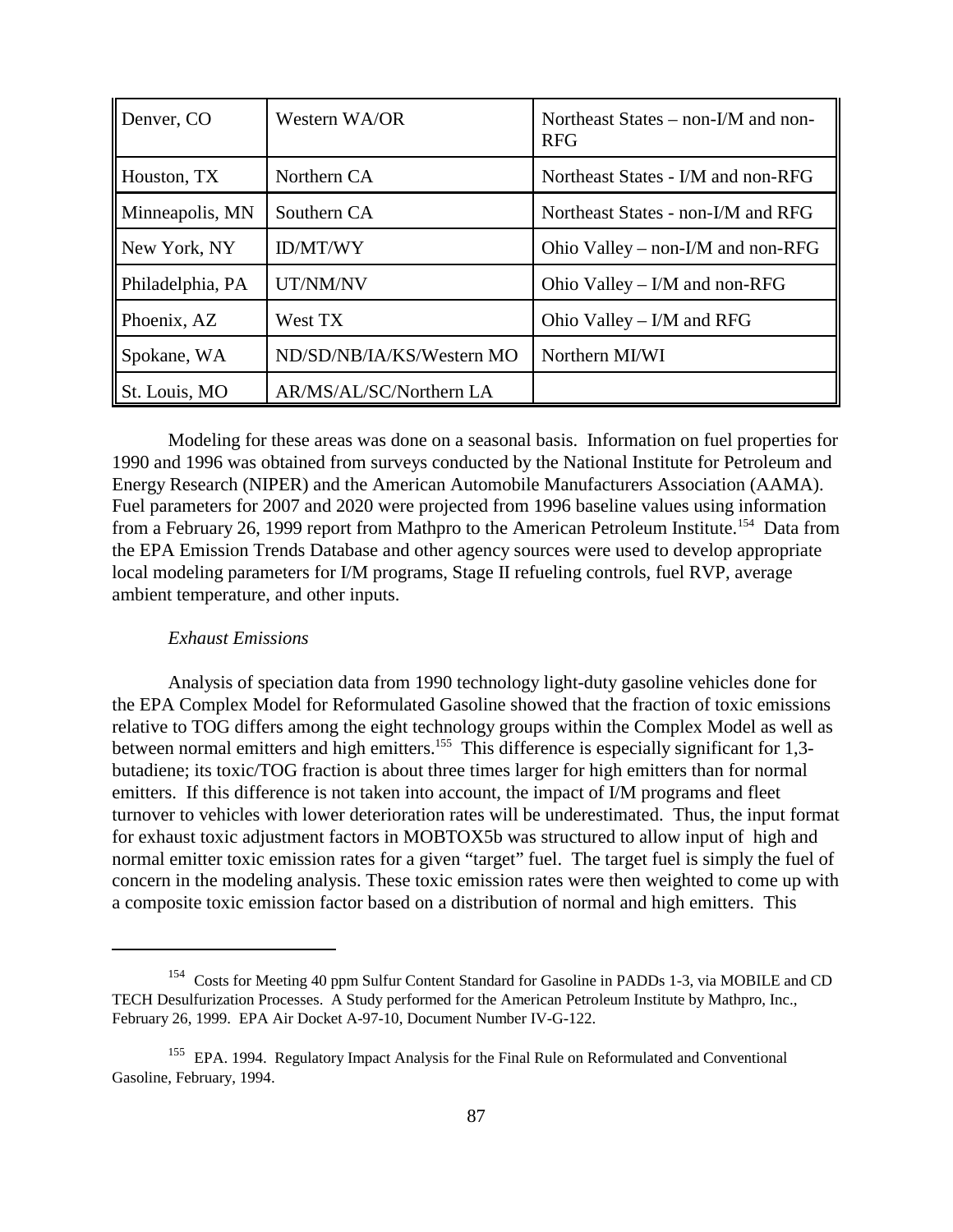distribution is not supplied directly by the MOBILE model. Instead, this distribution was determined from the fleet average TOG emission rate on baseline fuel as determined by MOBILE and average normal and high TOG emission rates on baseline fuel derived from the Complex Model. Essentially, "toxic-TOG curves" were developed that plot the target fuel toxic emission rate against the base fuel TOG emission rate.

To construct these curves, the distribution of normal and high emitters was determined in the following manner for each model year. A TOG gram per mile emission rate for normal emitters (TOG-N) and a TOG emission rate for high emitters (TOG-H) on baseline fuel were input into MOBTOX5b. TOG-N from newer technology light-duty gasoline vehicles and trucks were obtained from an unconsolidated version of the Complex Model, which provides output for normal emitters in each of eight technology groups. The Complex Model provides estimates for mass of exhaust VOC, which is TOG minus the mass of methane and ethane. TOG was estimated by applying a conversion factor which accounts for the mass of these compounds. The conversion factor was derived by analysis of weight percent emissions of methane and ethane from available speciation data. Based on the distribution of technology groups in a given model year, the individual TOG estimates were weighted appropriately to obtain a composite estimate for all normal emitters. Since the unconsolidated model's TOG-N emission rates are applicable only to Tier 0 light duty vehicles, they had to be adjusted for Tier 1 and later vehicles. This adjustment was performed by multiplying the unconsolidated model results by the ratio of the emission standard for these later vehicles to the Tier 0 emission standard. TOG-H was also obtained from the unconsolidated version of the Complex Model. TOG-H was assumed to be the same for all Tier 0 and later high emitting vehicles.

For benzene, 1,3-butadiene, formaldehyde, and acetaldehyde, milligram per mile toxic emission rates for normal and high emitters running on a given fuel formulation were also entered into MOBTOX5b using output from the unconsolidated version of the Complex Model. An example of the data file format is provided in Table IV.B-2.

| IV<br>Ш | <b>MYA</b> | MYB  | TOG-N | TOG-H | $BZ-N$ | BZ-H   | $AC-N$ | $AC-H$ | FR-N | FR-H   | <b>BD-N</b> | BD-H  |
|---------|------------|------|-------|-------|--------|--------|--------|--------|------|--------|-------------|-------|
|         | 1965       | 1974 | 0.000 | 10.00 | 0.00   | 276.93 | 0.00   | 109.72 | 0.00 | 224.28 | 0.00        | 93.15 |
|         | 1975       | 1980 | 0.000 | 10.00 | 0.00   | 263.61 | 0.00   | 108.70 | 0.00 | 173.41 | 0.00        | 44.57 |
|         | 1981       | 1987 | 0.640 | 4.03  | 28.63  | 113.23 | 5.07   | 32.89  | 7.16 | 44.59  | 2.14        | 25.84 |
|         | 1988       | 1999 | 0.570 | 4.03  | 17.49  | 116.45 | 4.02   | 28.65  | 5.67 | 36.68  | 2.04        | 30.82 |

**Table IV.B-2 Example of Data File Format for Toxic Adjustment Factors**

Notes: IV = vehicle class,  $MYA = initial model$  year,  $MYB = final$  model year,  $TOG-N = TOG$  for normal emitters running on baseline fuel in g/mi, TOG-H = TOG for high emitters on baseline fuel in g/mi,  $BZ =$  benzene in mg/mi for vehicles running on fuel A,  $AC =$  acetaldehyde in mg/mi on fuel A,  $FR =$  formaldehyde in mg/mi on fuel A, BD  $= 1,3$ -butadiene in mg/mi on fuel A.

Using the information in the data file, an overall FTP (Federal test procedure) toxic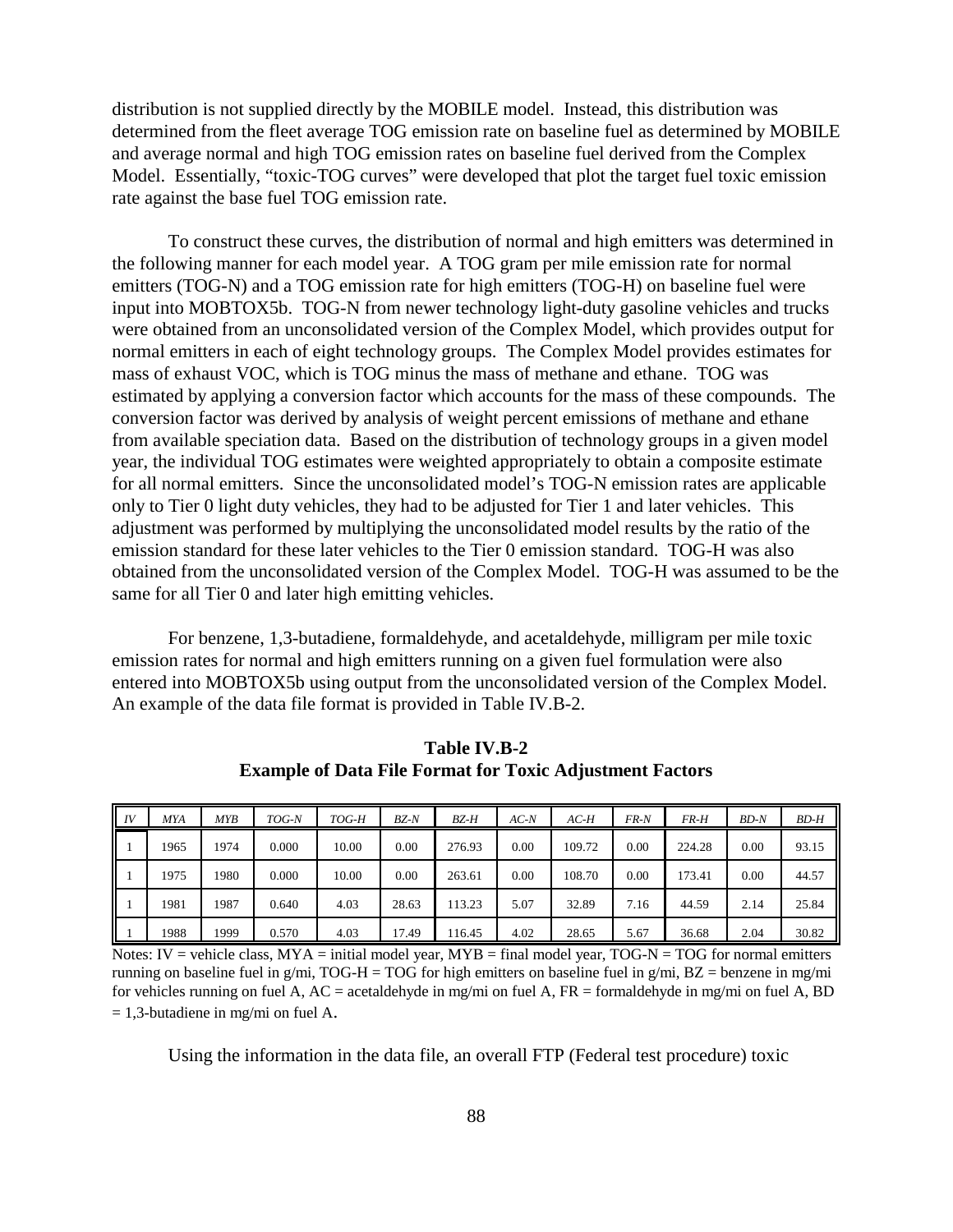emission rate for each vehicle class in a given model year is calculated. This overall rate takes into account the distribution of normal and high emitters by calculating the slope and intercept of a straight line (the "toxic-TOG" curve), where the FTP toxic emission rates for a vehicle class in a given model year are a linear function of the baseline fuel TOG emission rate:

$$
TOX_{Flt, \text{Fuel A}, \text{FTP}} = A + B * TOG_{\text{Baseline fuel}, \text{FTP}} \qquad (1)
$$

A and B are determined as follows:

$$
A = (TOG-H*TOX-N - TOG-N*TOX-H)/(TOG-H - TOG-N)
$$
 (2)  

$$
B = (TOX-H - TOX-N)/(TOG-H - TOG-N)
$$
 (3)

where:

 $TOX-N =$  toxic emission rate for normal emitters derived from the Complex Model TOX-H = toxic emission rate for high emitters derived from the Complex Model  $TOG-N =$  total organic gas emission rate for normal emitters derived from the Complex Model

TOG-H = total organic gas emission rate for high emitters derived from the Complex Model

These relationships can be thought of graphically, as illustrated in Figure IV.B-1, below.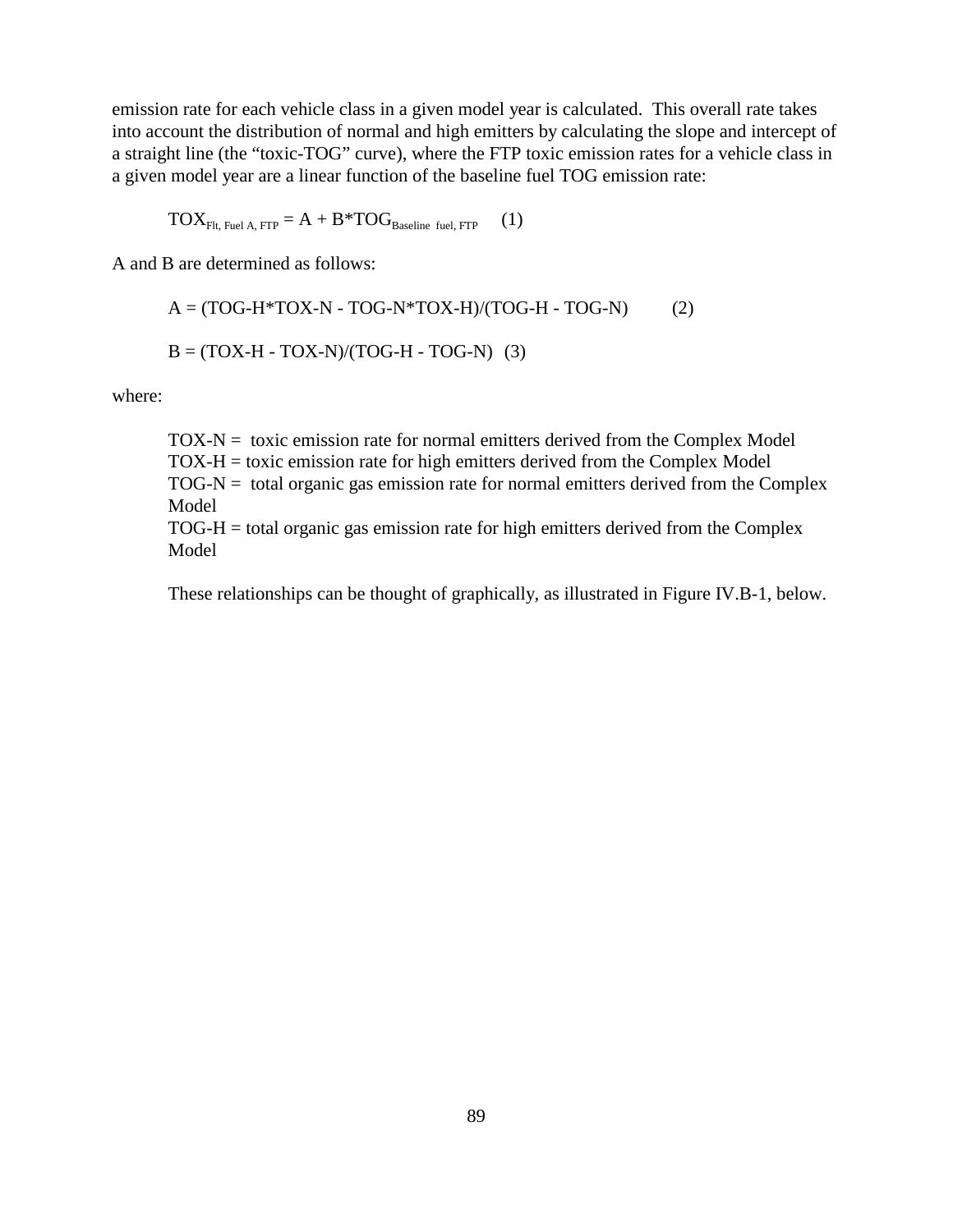# **Figure IV.B-1 Example Plot of Target Fuel Benzene Versus Baseline Fuel TOG under FTP Conditions**



**Hypothetical Benzene-TOG Curve**

An issue related to the above methodology is whether the linear assumption is valid for baseline TOG values above the high emitter point and below the normal emitter point. This is particularly relevant in cases where A and B values are determined from Tier 0 vehicles (e.g., the Complex model), but the results are applied to Tier 1 and LEV-category vehicles. For the simple example presented above, negative benzene emissions are estimated for the target fuel when the baseline fleet-average TOG emission rate falls below 0.295 g/mi. Thus, for fleet-average emission rates below (and above) the normal (and high) emitter values, a different methodology was needed. In those cases, it was assumed that the toxic emission rate was the same on a fractional basis (for VOC emission rates below the Tier 0 normal emitter rate, for example, the toxic fraction stays constant at the toxic fraction for Tier 0 normal emitters). In the example above, the benzene emission rate for a baseline TOG value of 0.1 g/mi would be calculated as follows:

$$
BZ_{(TOG=0.1 g/min)} = 0.1 g/min * (16 mg/min BZ / 0.5 g/min TOG) = 3.2 mg/min
$$

This has the effect of forcing the toxic-TOG curve from the normal-emitter point back through the origin and thus avoids negative toxic emission rate estimates for Tier 1 and LEV-category vehicles. The same approach is used in cases where the fleet-average baseline TOG emission rate is above the high emitter point.

For non-light-duty vehicle classes and older technology light-duty vehicles, such as non-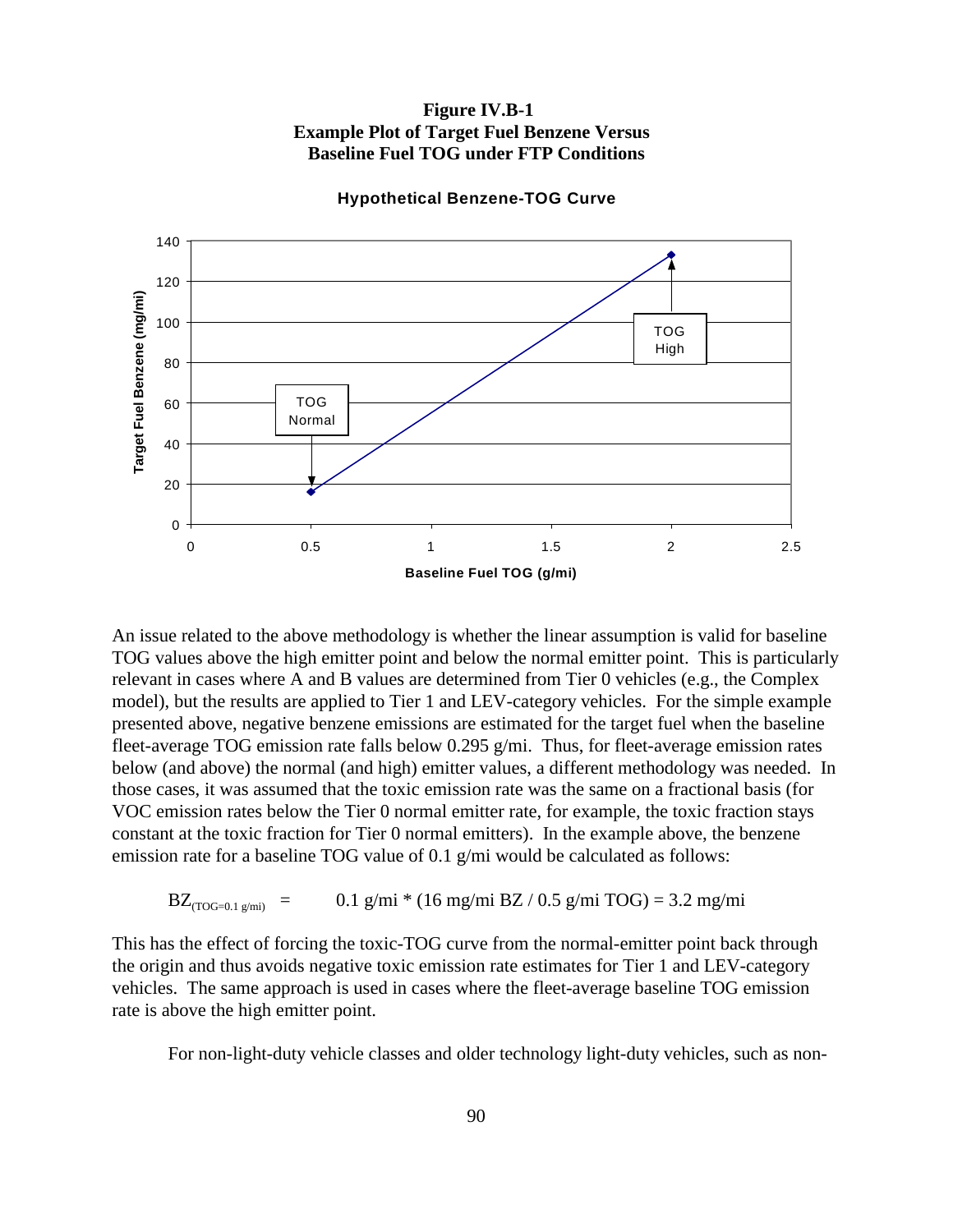catalyst and oxidation catalyst vehicles, adequate toxic emissions data were not available to distinguish between emission rates of normal and high emitters. In such cases, the toxic fraction was assumed to be constant regardless of the VOC emission level.

Next, aggressive driving corrections were applied to the FTP toxic emission rates for light-duty vehicles. These corrections were provided in an external data file and were multiplicative in form. Several recent studies suggest that toxic fractions of TOG differ between FTP and aggressive driving conditions.<sup>156</sup> Thus, another adjustment to the toxic emission rates was applied to take into account this difference in toxic fractions. This adjustment took the form of the ratio of the toxic mass fraction over the unified cycle (FTP and off-cycle) to the toxic mass fraction over the FTP. The adjustment was obtained from an analysis of unpublished CARB data as described in EPA (1999d). The toxic emission rate under the unified cycle (FTP and offcycle) was calculated in the model as follows:

$$
TOX_{UC} = TOX_{FTP} * ADJ_{Aggressive\,} * ADJ_{TOX\ UCFTP} (4)
$$

where

 $TOX<sub>UC</sub>$  = Unified Cycle toxic emission rate  $TOX<sub>FTP</sub> = FTP toxic emission rate$  $\text{ADI}_{\text{Aggressive Driving}} = \text{Adjustment to TOG emissions for aggressive driving}$  $ADJ<sub>TOX UCFTP</sub> = Adjustment for difference in toxic mass fraction over the UC versus FTP$ 

MOBTOX5b then applies temperature, speed, humidity and load corrections.

#### *Evaporative, Refueling, Running Loss, and Resting Loss Emissions*

MOBTOX5b estimated evaporative, refueling, running loss, and resting loss toxic emissions for benzene.<sup>157</sup> Benzene fractions of total hydrocarbons were entered in an external data file. Separate fractions were entered for hot soak, diurnal, refueling, running loss, and resting loss. Toxic fractions for evaporative, refueling and running loss emissions of benzene from gasoline vehicles were obtained from the Complex Model (EPA 1994). The Complex Model does not estimate resting loss emissions. EPA assumed that the benzene fractions of diurnal and resting loss emissions were the same.

*Calculating Gaseous Toxic Emissions Under the Proposed 2007 Heavy-Duty Engine Standards*

<sup>&</sup>lt;sup>156</sup> These studies include: Auto/Oil Air Quality Improvement Research Program. "Technical Bulletin No. 19: Dynomometer Study of Off-Cycle Exhaust Emissions"; April, 1996; Black, F.; Tejada, S.; Gurevich, M. "Alternative Fuel Motor Vehicle Tailpipe and Evaporative Emissions Composition and Ozone Potential", J. Air & Waste Manage. Assoc. 1998, 48, 578-591; and CARB, 1998, Unpublished data.

<sup>&</sup>lt;sup>157</sup> 1,3-Butadiene, formaldehyde, and acetaldehyde are not found in fuel and hence are not found in nonexhaust emissions. Because their nonexhaust emissions are zero, they were not included in the portions of MOBTOX5b used to estimate nonexhaust emissions.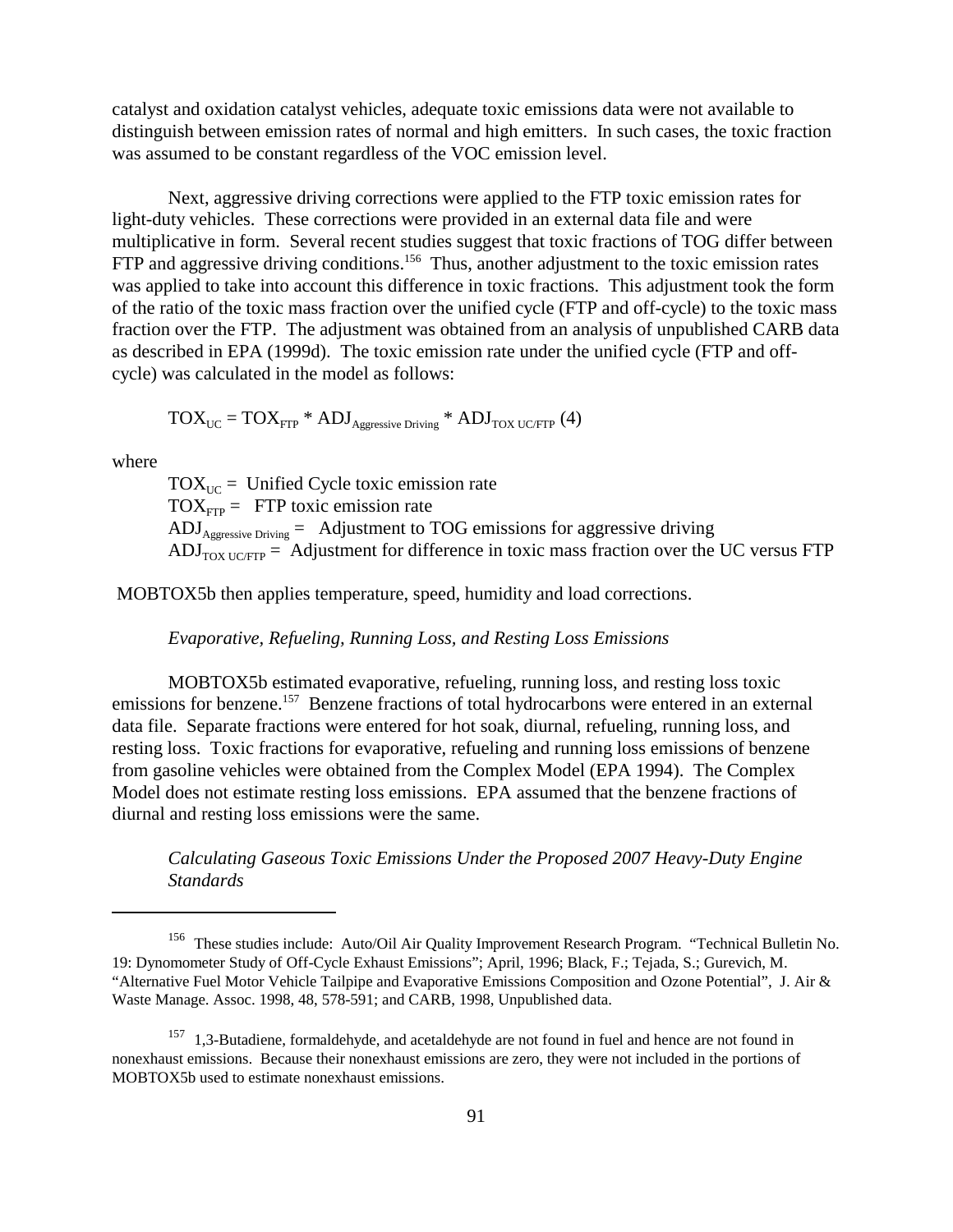We expect the recently proposed 2007 heavy-duty engine standards to reduce gaseous toxics emissions. To estimate the effect of the proposed 2007 and later model year heavy-duty engine standards on toxics inventories, we started with the toxics inventories estimated in the 1999 Study assuming all heavy-duty engine programs up until the 2004 model year standards are in effect. Using these "baseline" inventory estimates and the nationwide vehicle miles traveled (VMT) estimates from the 1999 Study, we then estimated the "baseline" gram per mile emissions for the five toxics (on a nationwide, average basis). Next, we estimated the percent reduction in hydrocarbon emissions expected from the proposed 2007 heavy-duty engine standards for each of the projection years (as described in more detail in the discussion of VOC inventories below). To obtain the estimated "control" emission factors, we applied the same percent reduction to the "baseline" gram per mile toxic emission estimates. Finally, we then multiplied the gram per mile estimates by updated nationwide vehicle mile traveled (VMT) estimates to obtain the heavy-duty gasoline and diesel toxic inventories used in this analysis.158 (Because benzene and MTBE have an exhaust and an evaporative component, we applied the percent reduction based on total (exhaust and evaporative) NMHC benefits for these compounds. For formaldehyde, acetaldehyde, and 1,3-butadiene, which do not have an evaporative component, we applied the percent reduction based on exhaust NMHC only.)

#### **b. Projected Emissions Inventories of Selected Gaseous Toxics**

Tables IV.B-3 and IV.B-4 present the on-highway emission inventories for the five gaseous MSATs addressed in 1999 EPA Motor Vehicle Air Toxics Study. The inventory estimates reflect all of the on-highway control programs currently promulgated including the Tier 2 program, plus the recently proposed 2007 heavy-duty engine standards.

<sup>&</sup>lt;sup>158</sup> "VMT Estimates for the 2007 Heavy-Duty Final Rule Analyses," EPA memorandum from Penny Carey, ASD, May 9, 2000. EPA Air Docket A-2000-12, Document Number IV-B-03.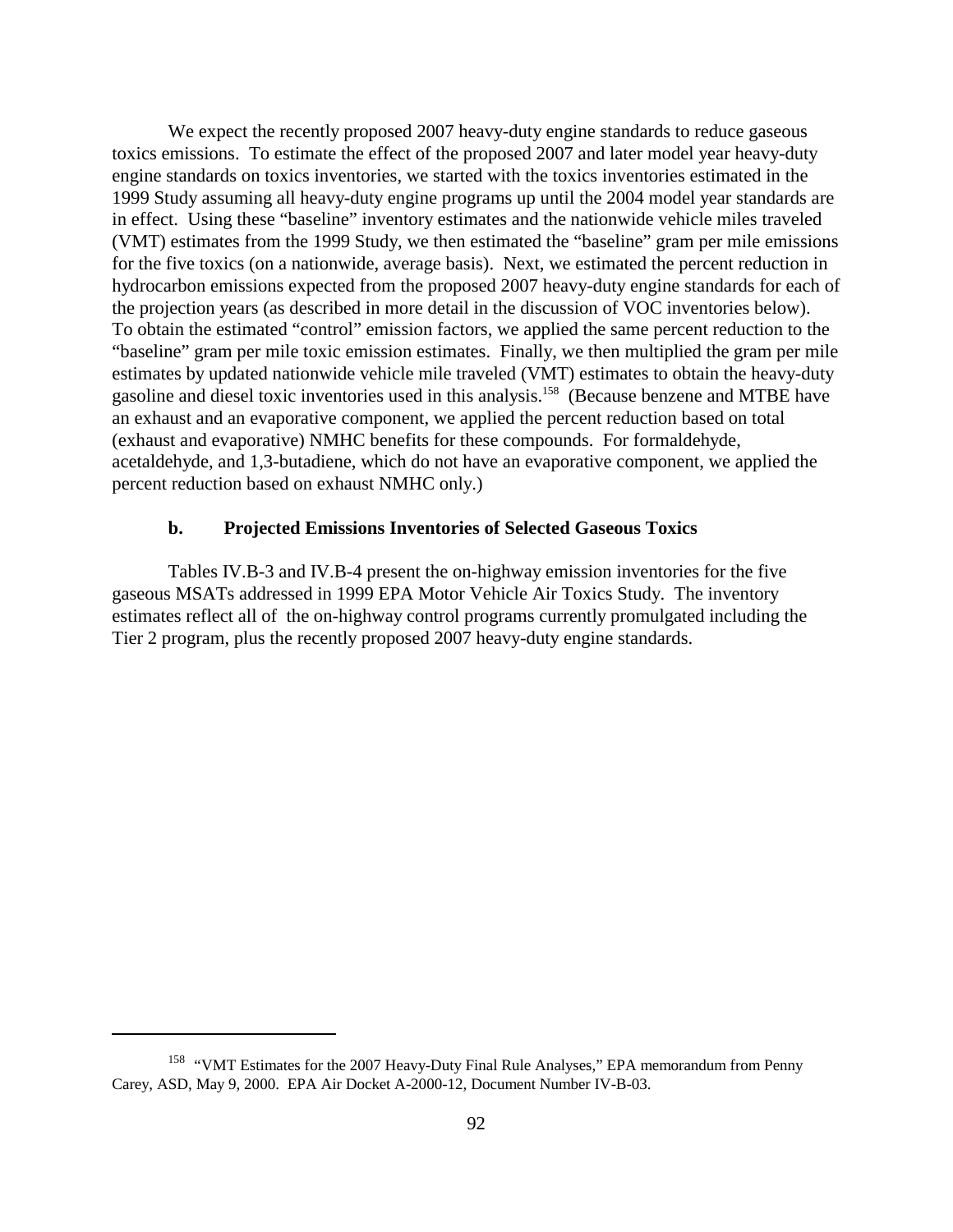# **Table IV.B-3 Annual Emissions Inventory for Selected Toxics for the Total U.S. On-Highway Vehicles Only\* (thousand short tons per year)**

| Compound              | 1990 Emissions | 1996 Emissions | 2007 Emissions | 2020 Emissions |
|-----------------------|----------------|----------------|----------------|----------------|
| $\vert$ 1,3-Butadiene | 36             | 24             | 12             | 10             |
| Acetaldehyde          | 4 I            | 31             |                | 13             |
| Benzene               | 257            | 171            | 89             | 68             |
| Formaldehyde          | 139            | 93             | 43             | 34             |
| <b>MTBE</b>           | 55             |                | 26             | 18             |

\*-Includes the impact of our current on-highway control programs and the proposed 2007 and later model year heavy-duty engine standards.

# **Table IV.B-4 Estimated Percent Reduction for Selected Toxics for the Total U.S. On-Highway Vehicles Only\***

|                       | <b>Cumulative Percent Reduction from 1990</b> |      |      |  |  |
|-----------------------|-----------------------------------------------|------|------|--|--|
| Compound              | 1996                                          | 2007 | 2020 |  |  |
| $\vert$ 1,3-Butadiene | 35%                                           | 67%  | 72%  |  |  |
| Acetaldehyde          | 23%                                           | 58%  | 67%  |  |  |
| Benzene               | 33%                                           | 65%  | 73%  |  |  |
| Formaldehyde          | 33%                                           | 69%  | 76%  |  |  |
| <b>MTBE</b>           | $-22%$                                        | 52%  | 67%  |  |  |

\*-Includes the impact of our current on-highway control programs and the proposed 2007 and later model year heavy-duty engine standards.

# **3. VOC Emissions Inventory**

With the exception of the five gaseous MSATs examined in the 1999 EPA Motor Vehicle Air Toxics Study, we do not have detailed emissions data for the other gaseous MSATs (acrolein, POM, styrene, xylene, toluene, ethylbenzene, naphthalene, and n-hexane). In this section, we present the VOC emissions trend as a surrogate to understand the trend in emissions of the other gaseous MSATs in order to estimate projected inventory impacts from our current and proposed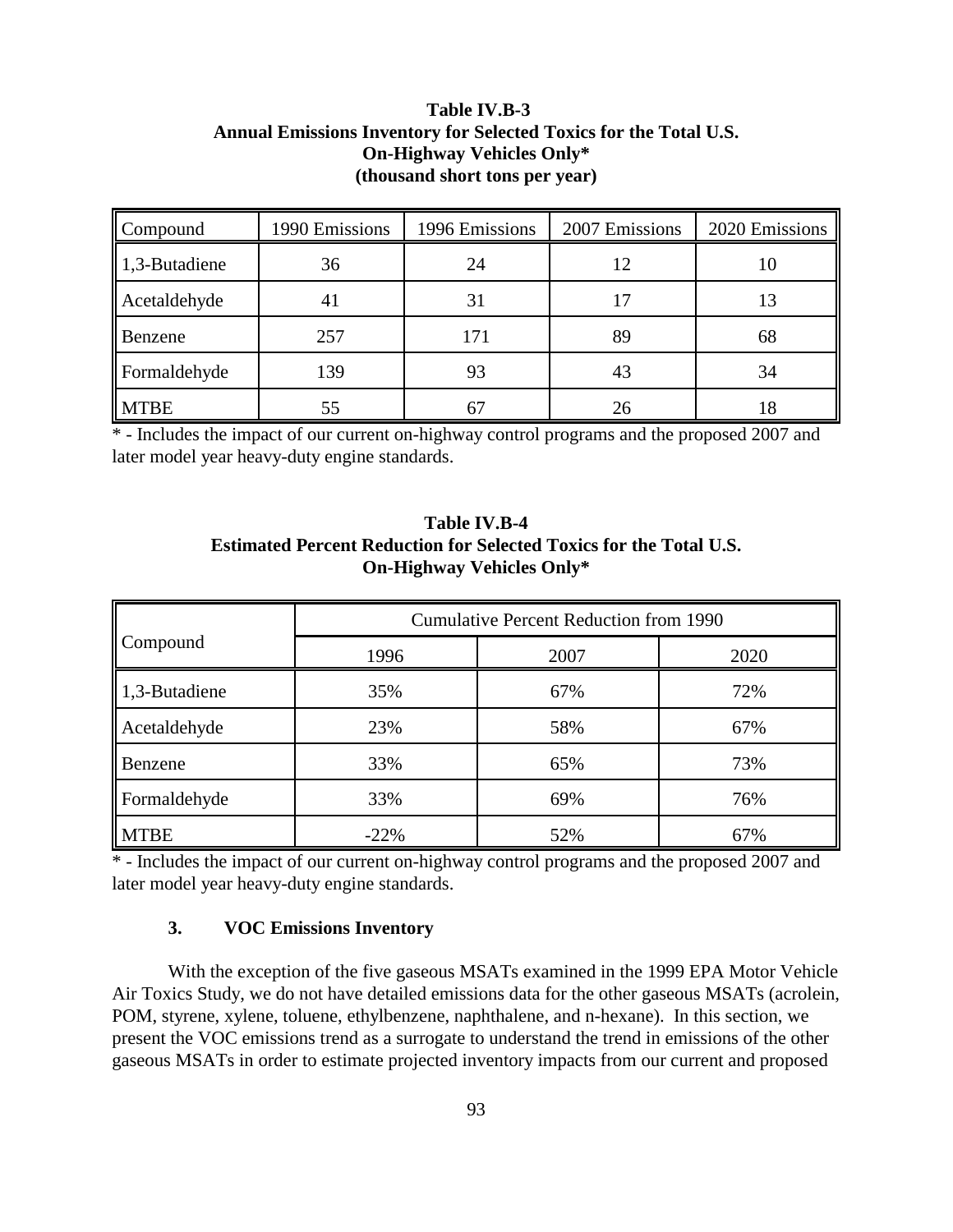mobile source emission control programs. First, we describe how we developed our VOC inventory estimates, and then we present the results from these analyses.

#### **a. VOC Inventory Methodology**

As described in the methodology overview section, other gaseous air toxics were not evaluated explicitly in our 1999 Study. However, since all of these compounds are VOCs, we expect their emissions trends to follow the VOC emissions trend. For 1996 and later years, we based our VOC inventories on modeling that reflects adoption of all current mobile source program plus the proposed 2007 heavy-duty engine standards. We have also integrated our most recent information on emissions factors with county-specific modeling inputs. (One recent update with regard to emission factors is that we assume the technologies used by diesel engine manufacturers to meet the proposed 2007 standards will result in only a small compliance margin, instead of the larger margin we had assumed in the modeling used for the toxics proposal.) A detailed description of the modeling used as the basis for this rule can be found in the docket for this rulemaking.<sup>159159</sup>,<sup>160</sup>,<sup>161</sup>,<sup>162162</sup> We do not include crankcase VOC emissions in our estimates of VOC emissions since these emissions are not a portion of the exhaust from the engine, and toxics speciation data are based on tailpipe exhaust.

In the modeling that was used as the basis for this rulemaking, we did not recalculate the 1990 VOC inventory. We could not use the 1990 VOC estimates from EPA's Trends Report, since such estimates would not be comparable to the 1996 and later estimates contained in this analysis, because EPA's 1990 Trends estimates have not been updated to reflect the data and analyses that were used in this analysis (and will be used in MOBILE6). Therefore, for 1990 we modified the modeling methods applied in the 1999 Study to produce direct estimates of VOC emissions that account for the effects of fuel and vehicle technology changes as well as the information that will be used in EPA's MOBILE6 emissions model.<sup>163</sup>

<sup>&</sup>lt;sup>159</sup> EH Pechan & Associates, Inc, "Procedures for Developing Base Year and Future Year Mass and Modeling Inventories for the Heavy-Duty Diesel (HDD) Rulemaking," Prepared for U.S. Environmental Protection Agency, September 29, 2000. EPA Air Docket A-2000-12, included in Item IV-A-01.

<sup>&</sup>lt;sup>160</sup> EH Pechan & Associates, Inc, "Data Summaries of Base Year and Future Year Mass and Modeling Inventories for the Heavy-Duty Diesel (HDD) Rulemaking–Detailed Report," Prepared for U.S. Environmental Protection Agency, September 29, 2000. EPA Air Docket A-2000-12, included in Item IV-A-01.

<sup>&</sup>lt;sup>161</sup> Memorandum from Michael Samulski and John Koupal to Docket A-99-06, "Heavy-Duty Vehicle Emission Factors and Adjustment Factors for the Final 2007 Heavy-Duty Rule Inventory Analysis," May 26, 2000. EPA Air Docket A-2000-12, Item IV-B-01.

<sup>162</sup> Memorandum from Michael Samulski to Docket A-99-06, "Revisions to Heavy-Duty Vehicle Emission Factors and Adjustment Factors for the Final 2007 Heavy-Duty Rule Inventory Analysis," November 2, 2000. EPA Air Docket A-2000-12, Item IV-B-02.

 $163$ The analysis methodology is described in a memorandum from Meredith Weatherby, Eastern Research Group, to Rich Cook, EPA, entitled "Estimating of 1990 VOC and TOG Emissions" in EPA Air Docket A-2000- 12, Document Number IV-D-04.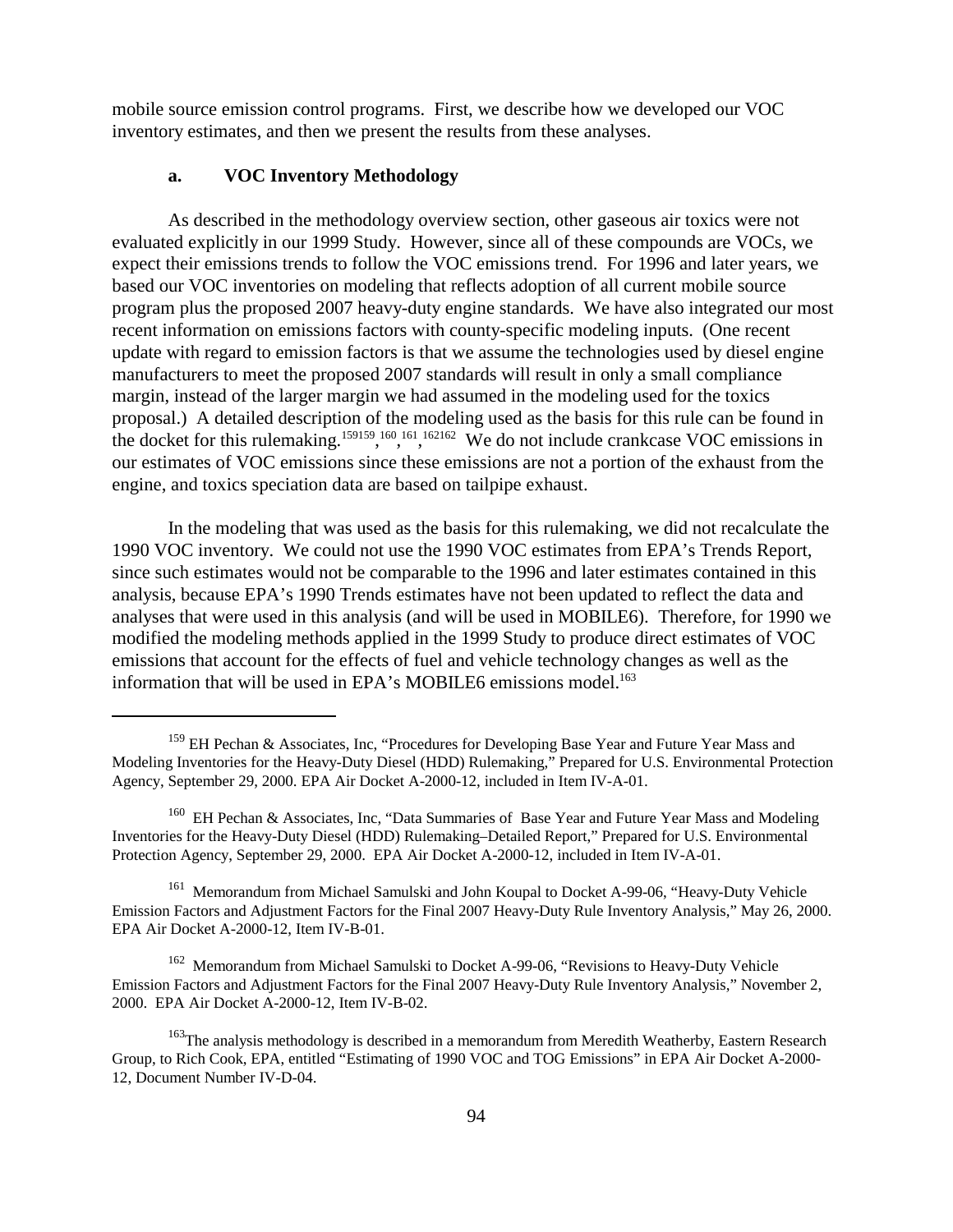#### **b. Projected VOC Emissions Inventory**

The results of this analysis, presented in Table IV.B-5, show that on-highway VOC inventories are projected to decrease by 72 percent between 1990 and 2020 with the currently promulgated and proposed on-highway control programs. We assume that other gaseous toxics will decrease by approximately 72 percent as well. Most of the emission decrease is expected to occur before 2007.

|                                                                       | 1990  | 1996  | 2007  | 2020  |
|-----------------------------------------------------------------------|-------|-------|-------|-------|
| Inventory $(1,000 \text{ short tons/year})$                           | 7,585 | 4,933 | 3,028 | 2,153 |
| <b>Cumulative Annual Reductions</b><br>from $1990 (1,000$ short tons) | --    | 2,652 | 4,557 | 5,433 |
| <b>Cumulative Percent Reductions</b><br>from $1990$                   |       | 35%   | 60%   | 72%   |

# **Table IV.B-5 Annual VOC Emissions Summary for the Total U.S. On-Highway Vehicles Only**\*

\* - Includes the impact of our current on-highway control programs and the proposed 2007 and later model year heavy-duty engine standards.

#### **4. Diesel PM Inventory**

This section describes how we derived diesel PM estimates for this rule, and then presents those estimates. We do not have inventory data on all of the organic gas components of diesel exhaust, and so we are using diesel PM as the surrogate for the particulate matter and organic gas components of diesel exhaust. Where we have data regarding specific constituents in the diesel exhaust organic gas phase we presented those above.

#### **a. Diesel PM Inventory Methodology**

As described in the methodology overview section, our diesel PM emissions estimates are based on several sources. For 1990, we used the diesel PM emissions estimates from EPA's Emissions Inventory Trends Report.<sup>164</sup> These estimates account for county-specific inputs in a more reliable way than our 1999 Study.<sup>165</sup>

<sup>&</sup>lt;sup>164</sup> EPA. 2000. National Air Pollution Emission Trends, 1900-1998 (March 2000). Office of Air Quality Planning and Standards, Research Triangle Park, NC. Report No. 454/R-00-002.

 $165$  The 1999 Study's approach is the more appropriate one when estimating emissions, ambient concentrations, and exposures for urban areas, which were the focus of the study.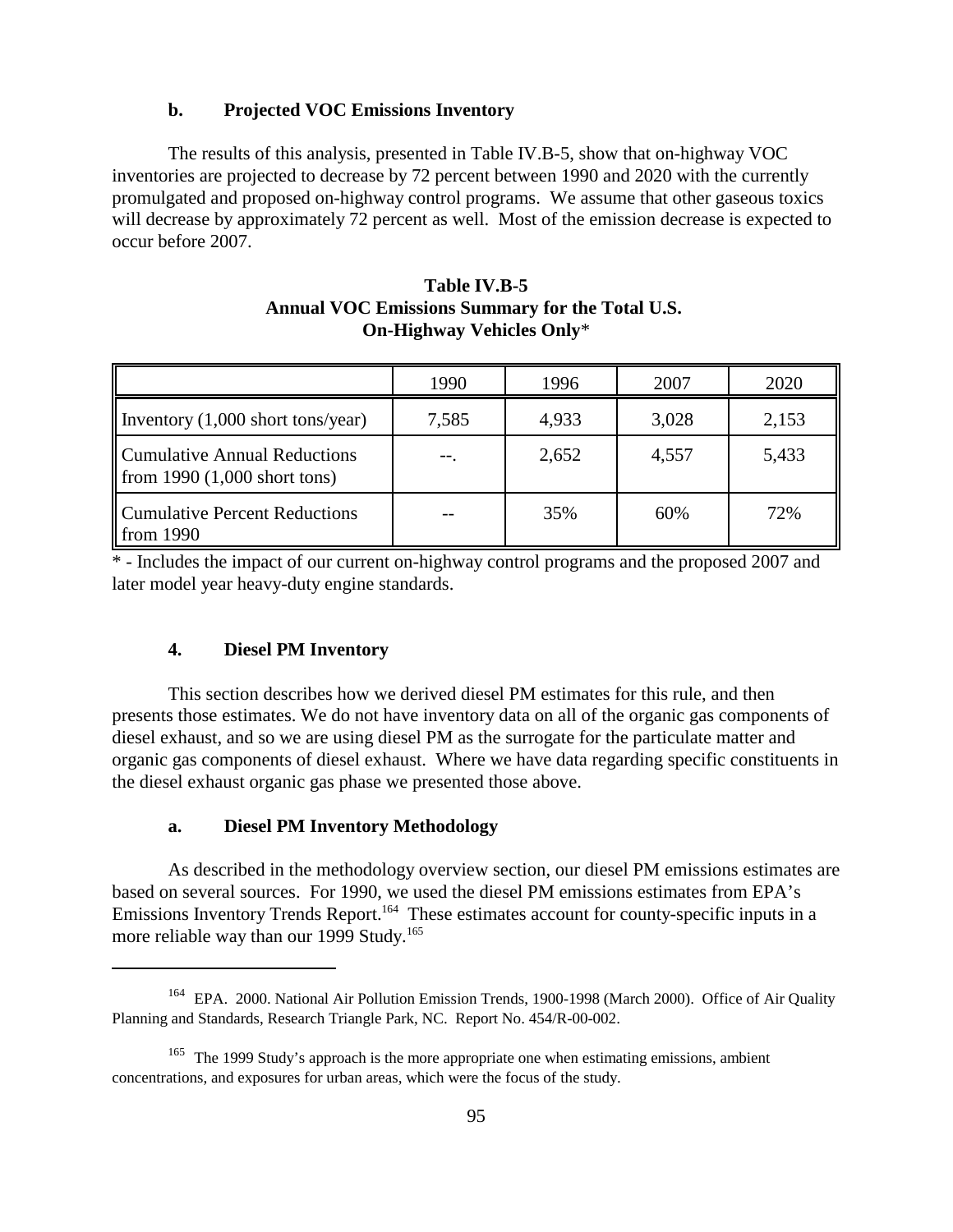For 1996 and later years, the diesel PM inventories have been updated for this final rule. (As referenced in the previous section on VOC inventories, a detailed description of the modeling used as the basis for this rule can be found in the docket for this rulemaking.) The light-duty diesel PM emissions are based on the PART5 model, which is similar in structure and function to the MOBILE series of models. It calculates exhaust and non-exhaust (e.g., road dust) particulate emissions for each vehicle class included in the MOBILE models. A particle size cutoff of 10 µm was specified in the model inputs since essentially all exhaust PM from diesel engines is smaller than 10 µm. The light-duty PM inventory was developed from county-specific modeling inputs. We believe this updated inventory is a more appropriate source for national light-duty diesel PM emission estimates than the 1999 Study because it better accounts for county-specific conditions.

The heavy-duty engine diesel PM emission inventories for 1996 and later years have been updated for this final rule. These estimates incorporate recent findings on heavy-duty diesel engine PM emissions that were not reflected in the 1999 Study and are developed from countyspecific modeling inputs. (As referenced in the previous section on VOC inventories, a detailed description of the modeling used as the basis for this rule can be found in the docket for this rulemaking.) We did not include crankcase PM emissions in our estimates because these emissions are not a portion of the exhaust emissions, and toxics speciation data are based on tailpipe exhaust.

In the modeling used as the basis for this rulemaking, we did not recalculate the 1990 VOC inventory. Therefore, we chose to use the heavy-duty diesel PM inventory estimates for 1990 from EPA's Trends Report.<sup>166</sup> We believe this approach is reasonable, since we have not substantially changed our estimates of emissions from 1990 and earlier engines since the Trends Report estimates were developed. We also used data from the EPA's Trends Report for lightduty diesel estimates for 1990.

#### **b. Projected Diesel PM Emissions Inventory**

Our diesel PM inventory estimates are presented in Table IV.B-6. Diesel PM emissions are expected to decline by 63 percent in 2007, as compared with 1990 levels. These emissions are expected to decline even more by 2020, by 94 percent as compared with 1990 levels.

<sup>&</sup>lt;sup>166</sup> EPA. 2000. National Air Pollution Emission Trends, 1900-1998 (March 2000). Office of Air Quality Planning and Standards, Research Triangle Park, NC. Report No. 454/R-00-002.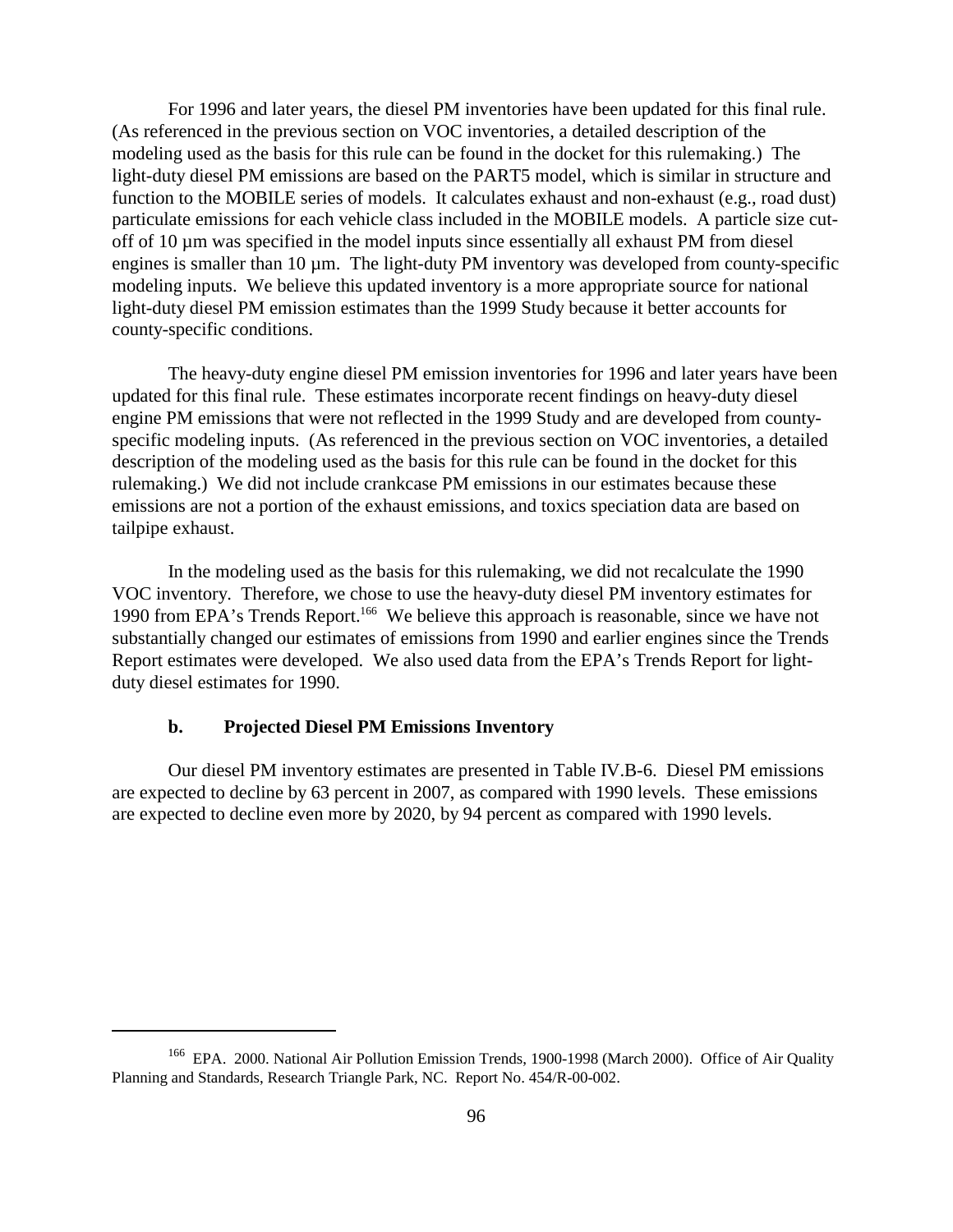# **Table IV.B-6 Annual Diesel PM Emissions Summary for the Total U.S. On-Highway Vehicles Only\***

|                                                                      | 1990 | 1996 | 2007 | 2020 |
|----------------------------------------------------------------------|------|------|------|------|
| Inventory $(1,000 \text{ short tons/year})$                          | 235  | 182  | 85   | 15   |
| <b>Cumulative Annual Reductions</b><br>from $1990(1,000$ short tons) |      | 53   | 150  | 220  |
| <b>Cumulative Percent Reductions</b><br>from 1990                    |      | 23%  | 64%  | 94%  |

\* - Includes the impact of our current on-highway control programs and the proposed 2007 and later model year heavy-duty engine standards.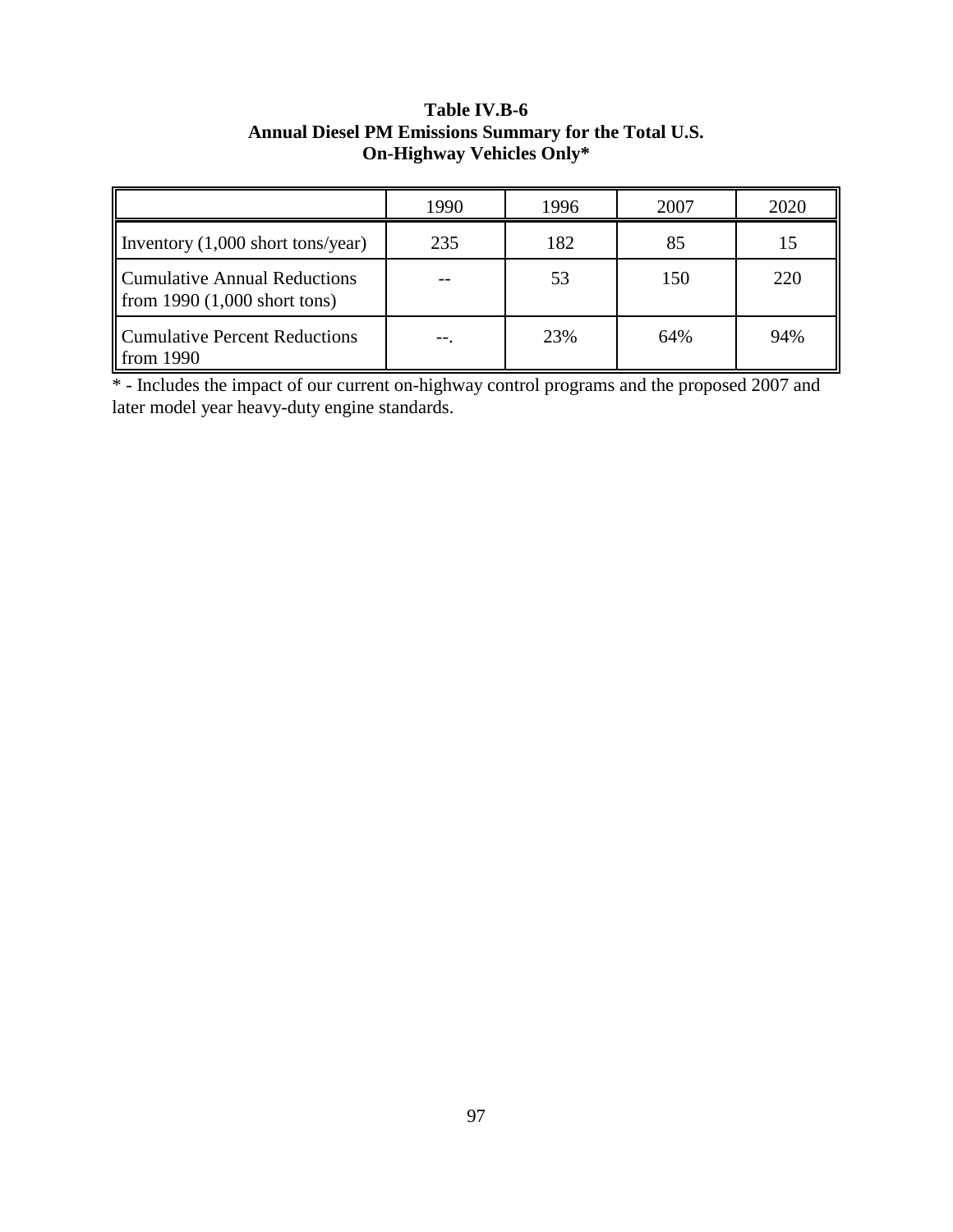# **Chapter 5: Mobile Source Air Toxic Ambient Concentrations and Exposures**

The purpose of this chapter is to review what we know about ambient concentrations and exposures associated with emissions of mobile source air toxics. First, we will review monitoring and modeled data on ambient concentrations of five of the 21 mobile source air toxics. These compounds are benzene, 1,3-butadiene, formaldehyde, acetaldehyde, and diesel PM. We will then review results of an on-highway vehicle inhalation exposure assessment prepared by EPA. The exposure estimates are compared to estimates of the on-highway vehicle contribution to modeled ambient concentrations. As discussed in Chapter 4, we have the most reliable inventory data for the five compounds listed above, and hence the most accurate modeled mobile source estimates of ambient concentrations and exposure. As exposure estimates from the NATA national scale assessment are not yet available for comparison, the national scale assessment modeled ambient concentration estimates are used to evaluate the reasonableness of the exposure estimates. We will also discuss what we know about inhalation exposures in various micro-environments. Diesel PM is used as the dosimeter to assess exposure to whole diesel exhaust (which includes diesel PM and diesel exhaust organic gases), which the Agency has classified as a likely human carcinogen.

Because of uncertainties associated with assessing ambient concentrations and exposures, particularly for micro-environments and mobile source "hotspots," we have developed a technical analysis plan to further investigate these issues. The plan is described in the preamble.

# **A. Survey of Data Ambient Concentrations of Mobile Source Air Toxics.**

In this section, analyses of monitor data for benzene, 1,3-butadiene, formaldehyde, acetaldehyde, and diesel PM from EPA and State and local programs are reviewed. They will then be compared to modeled ambient concentrations. This comparison provides a check on modeled concentrations that will be used to assess exposures to MSATs.

#### **1. Ambient Monitoring**

As discussed below, monitor data for air toxics are somewhat limited. However, they are still very useful for evaluating the reasonableness of modeled ambient concentrations and bounding exposure estimates. Monitor data can also be used to identify the locations where concentrations are highest. It should be noted, however, that duration of exposure as well as concentration level influence the potential for chronic health risks. Thus, if individuals spend only a short period of time at a location where high monitored values of a pollutant have been found, there may not be a big impact on overall exposure or risk.

EPA is working with State and local air agencies to develop a monitoring network that will develop estimates of ambient concentrations that are representative of regional area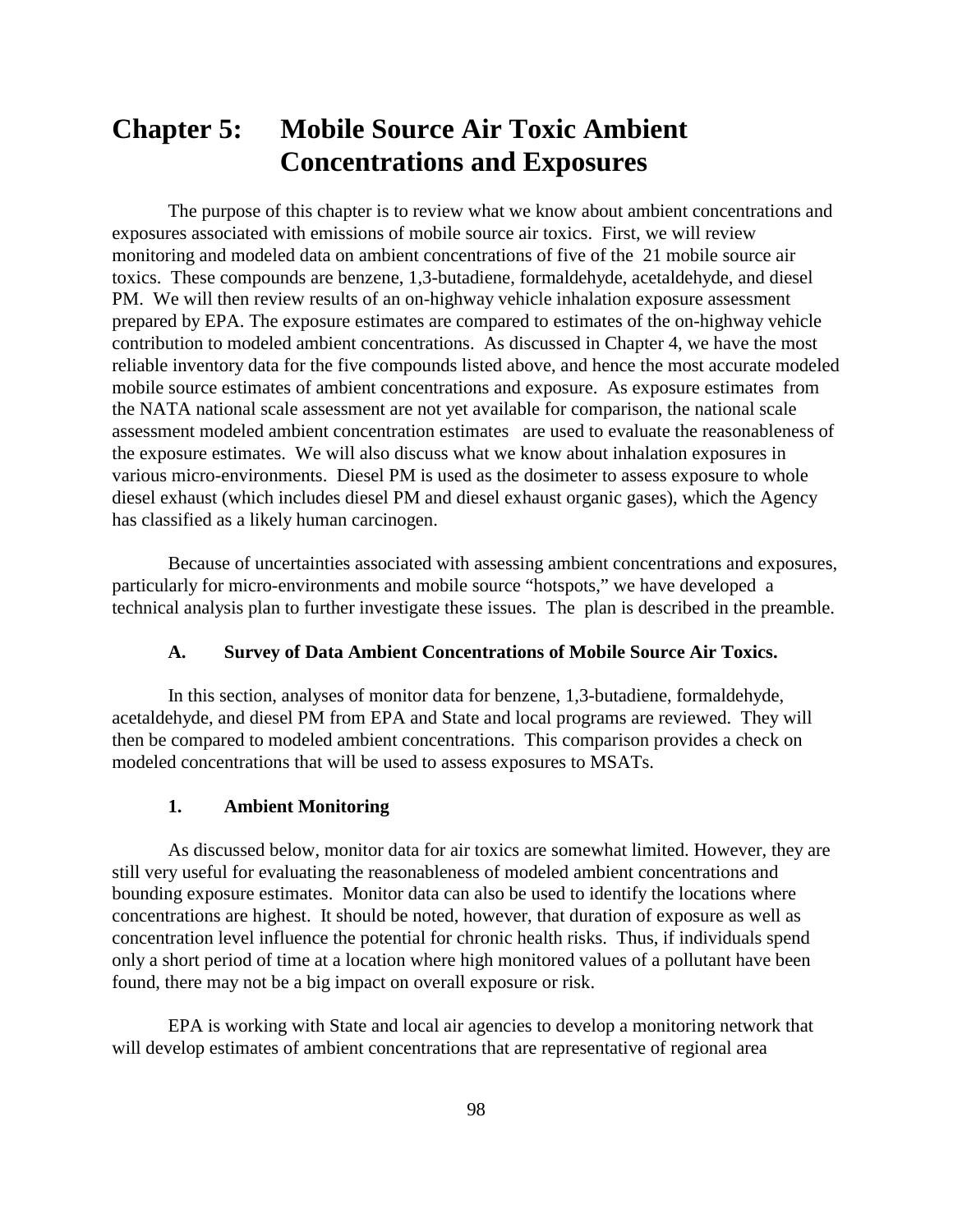concentrations throughout the U.S. A National Air Toxics Monitoring Pilot Program has been established to provide funds for State and local governments to conduct monitoring in four urban areas and six small city and rural areas. The urban areas selected for this pilot program are Providence, Rhode Island; Seattle, Washington; Tampa Bay, Florida; and Detroit, Michigan. Awards have been made or are imminent for the six small city and rural areas. Monitoring sites are being selected to provide a better understanding of the sources and magnitudes of variability associated with ambient air toxics concentrations within and between neighborhood scale areas across the U.S. and to characterize annual average concentrations for geographic areas under various environmental conditions. Sampling will take place in late 2000 and 2001.

#### **a. EPA Monitoring Data**

This section summarizes monitored air toxics concentration data from the EPA Aerometric Information Retrieval System (AIRS), Air Quality System.<sup>167</sup> Using data where yearround measurements were available, we calculated 1996 mean ambient concentrations nationwide for benzene, acetaldehyde, formaldehyde, and 1,3-butadiene. These data are presented in Table V.A-1. Also presented are the number of monitor sites, standard deviations and the concentrations at monitor sites in the  $95<sup>th</sup>$  percentile. The  $95<sup>th</sup>$  percentile concentrations for these compounds are about twice the level of the mean concentrations. Data are especially limited for aldehydes, where only 26 sites have complete data in 1996.

Because the monitored ambient concentration results have been compiled using data from a number of different sources, often using different collection and chemical analysis methods, there is a significant amount of variability in the numbers. In addition, differences in criteria used to select the sites of monitors may make it difficult to use the data to draw conclusions about implications for population exposures. For example, many monitors are placed at sites where readings are expected to be high, often to monitor specific facilities. Conversely, other monitors might be sited away from areas of highest concentration (for instance to measure concentrations in residential areas).

Air toxics trends were recently analyzed by EPA using ambient monitor data, and results were summarized in the recently released 1998 Air Quality Trends Report.<sup>2</sup> Between 1993 and 1998, ambient concentrations of benzene decreased by 37% (Figure V.A-1). It is likely that this decrease is largely attributable to penetration of new highway vehicles compliant with tighter VOC standards into the existing fleet, and use of reformulated gasoline. Data for 1,3-Butadiene were also analyzed, but a consistent downward trend was not observed.

<sup>&</sup>lt;sup>167</sup> The AIRS Air Quality System contains measurements of ambient concentrations of air pollutants and associated meteorological data. The data is collected by thousands of monitoring stations operated by EPA, national, state and local agencies. EPA uses this data to assess the overall status of the nation's air quality and to prepare reports to Congress as mandated by the Clean Air Act. EPA also uses the data to identify areas where improvements in air quality are needed.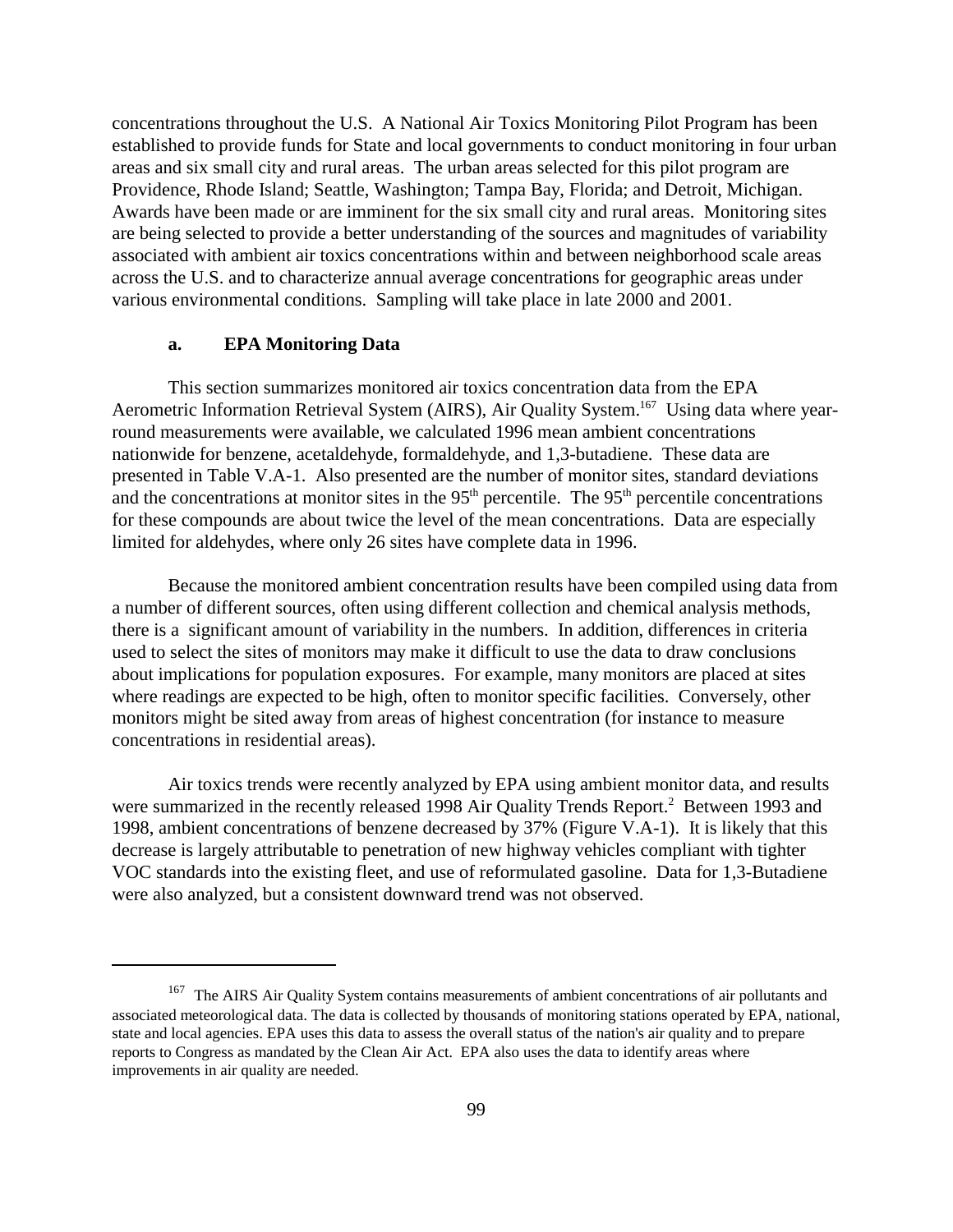**Table V.A-1 Monitored 1996 ambient concentration estimates nationwide from AIRS**

| Compound      | No. of<br>sites | Mean<br>Conc.<br>$(\mu g/m^3)$ | Standard<br>deviation | $95th$ percentile<br>conc. $(\mu g/m^3)$ |
|---------------|-----------------|--------------------------------|-----------------------|------------------------------------------|
| Benzene       | 119             | 1.90                           | 0.91                  | 3.7                                      |
| 1,3-Butadiene | 51              | 0.79                           | 2.5                   | 1.6                                      |
| Formaldehyde  | 26              | 2.90                           | 1.2                   | 5.4                                      |
| Acetaldehyde  | 26              | 1.89                           | 0.81                  | 3.5                                      |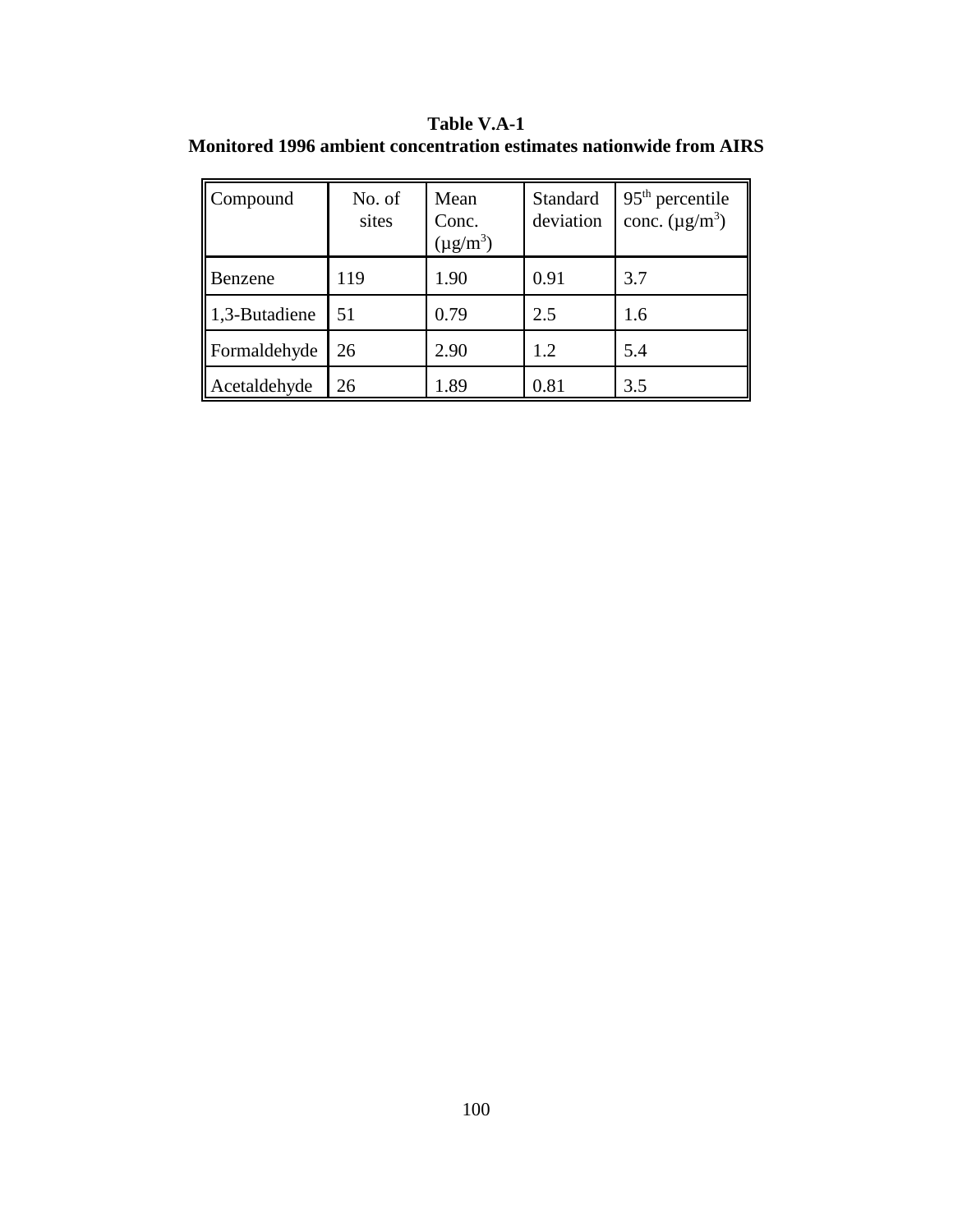## **Figure V.A.-1**

## **National trend in annual average benzene concentrations in metropolitan areas, 1993–1998 (Source:1998 Air Quality Trends Report).**

(Lines on box plots show highest value,  $75<sup>th</sup>$  percentile value, average,  $25<sup>th</sup>$  percentile value, and lowest value)



#### **b. State and Local Monitoring Data**

Table V.A-2 presents ambient monitor concentration estimates from studies conducted in the South Coast Air Basin and the State of Minnesota, with highway and nonroad concentrations estimated using inventory apportionment.<sup>3, 4</sup> In other words, the relative contribution of each source sector to overall ambient concentration was assumed to be proportional to the contribution of each source sector to total direct emissions. It should be noted that there is considerable uncertainty in apportioning concentrations of aldehydes in this way, because much of the ambient concentration of aldehydes is formed secondarily from other precursors. The South Coast represents an area with a toxic emissions inventory dominated by mobile sources. According to American Association of Automobile Manufacturers' fuel survey data, Minnesota has high levels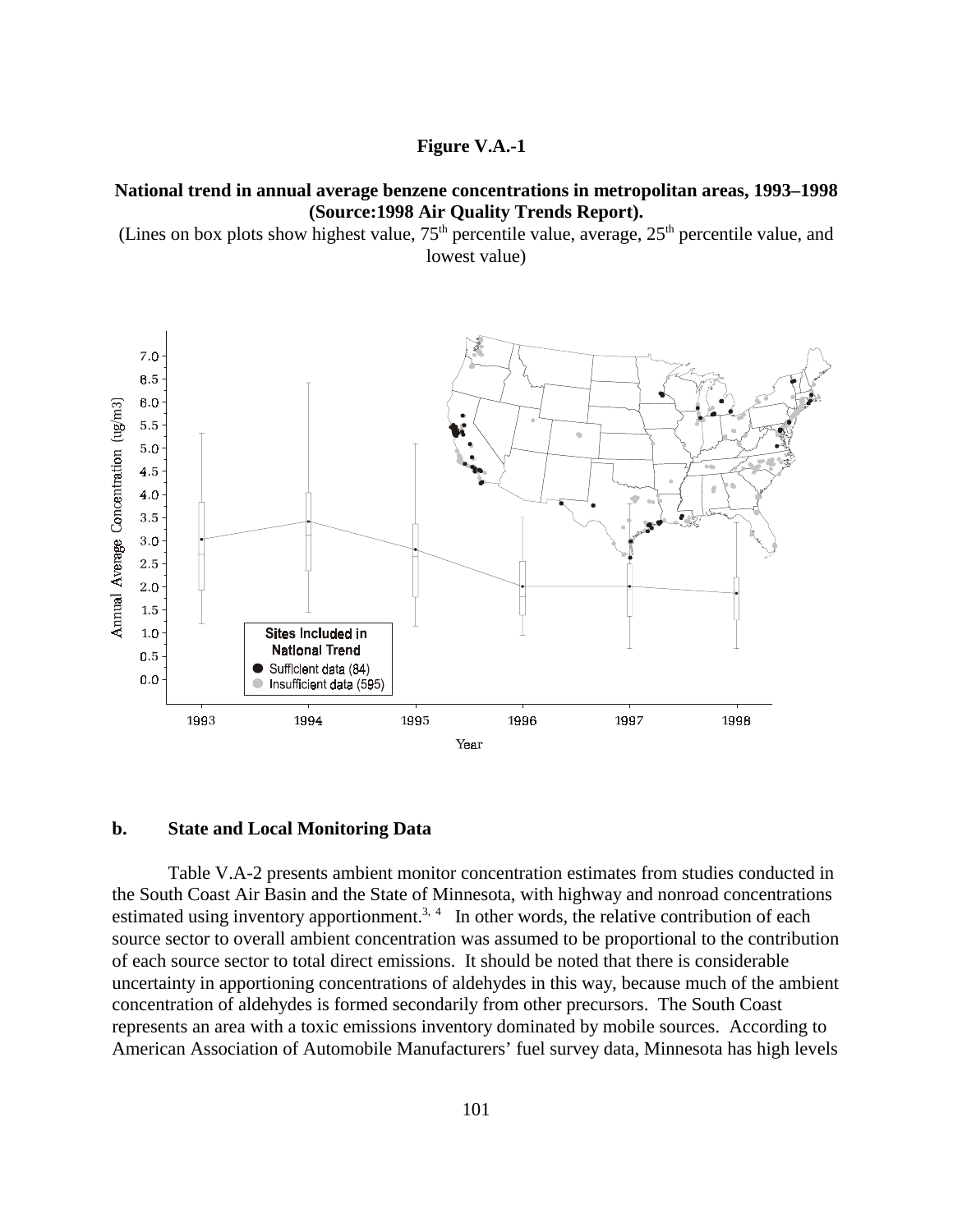of benzene in gasoline (average 1.73% in 1996, compared to a nationwide average of 1.1% for non-RFG areas). As a result, we might expect that ambient benzene concentrations are higher in Minnesota than in other States, but the average monitor values for benzene in Minnesota are not significantly higher than the nationwide average based on AIRS in Table V.A-1.

**Table V.A-2 Monitored average ambient concentration estimates (µg/m3 ), and estimated highway and nonroad contributions, in the South Coast Air Basin and in Minnesota**

|                           |                | South Coast Air District (1998-9) |         |                | Minnesota (1996) |         |  |
|---------------------------|----------------|-----------------------------------|---------|----------------|------------------|---------|--|
| Compound                  | All<br>Sources | Highway                           | Nonroad | All<br>Sources | Highway          | Nonroad |  |
| Benzene                   | 3.53           | 2.46                              | 0.73    | 1.69           | 0.48             | 0.78    |  |
| $\parallel$ 1,3-Butadiene | 0.79           | 0.53                              | 0.21    | N.A.           | N.A.             | N.A.    |  |
| Formaldehyde              | 4.82           | 2.28                              | 2.21    | 1.64           | 0.65             | 0.43    |  |
| Acetaldehyde              | 3.17           | 1.52                              | 1.57    | N.A.           | N.A.             | N.A.    |  |

Sources: 1. South Coast Air Quality Management District. 1999. Multiple Air Toxics Exposure Study in the South Coast Air Basin – MATES-II. 2. Minnesota Pollution Control Agency. 1999. MPCA Staff Paper on Air Toxics.

#### **c. Diesel PM Monitoring**

We do not have a way of actually measuring diesel PM. However, there are two indirect methods of estimating diesel PM ambient concentrations based on monitor data. First, monitoring data on elemental carbon concentrations can be used as a surrogate to determine ambient diesel PM concentrations. Elemental carbon is a major component of diesel exhaust, contributing to approximately 60%-80% of diesel particulate mass, depending on engine technology, fuel type, duty cycle, lube oil consumption, and state of engine maintenance.<sup>5678</sup> In most areas, diesel engine emissions are major contributors to elemental carbon, with other potential sources including gasoline exhaust, combustion of coal, oil, or wood, charbroiling, cigarette smoke, and road dust. Because of the large portion of elemental carbon in diesel particulate matter, and the fact that diesel exhaust is one of the major contributors to elemental carbon in most areas, ambient diesel PM concentrations can be bounded using elemental carbon measurements. The Agency's draft *Health Assessment Document for Diesel Exhaust<sup>9</sup>* presents one approach for calculating ambient diesel particulate matter concentrations using elemental carbon measurements. In the absence of a more sophisticated modeling analysis, using elemental carbon as a surrogate for diesel PM is a useful approach where elemental carbon concentrations are available.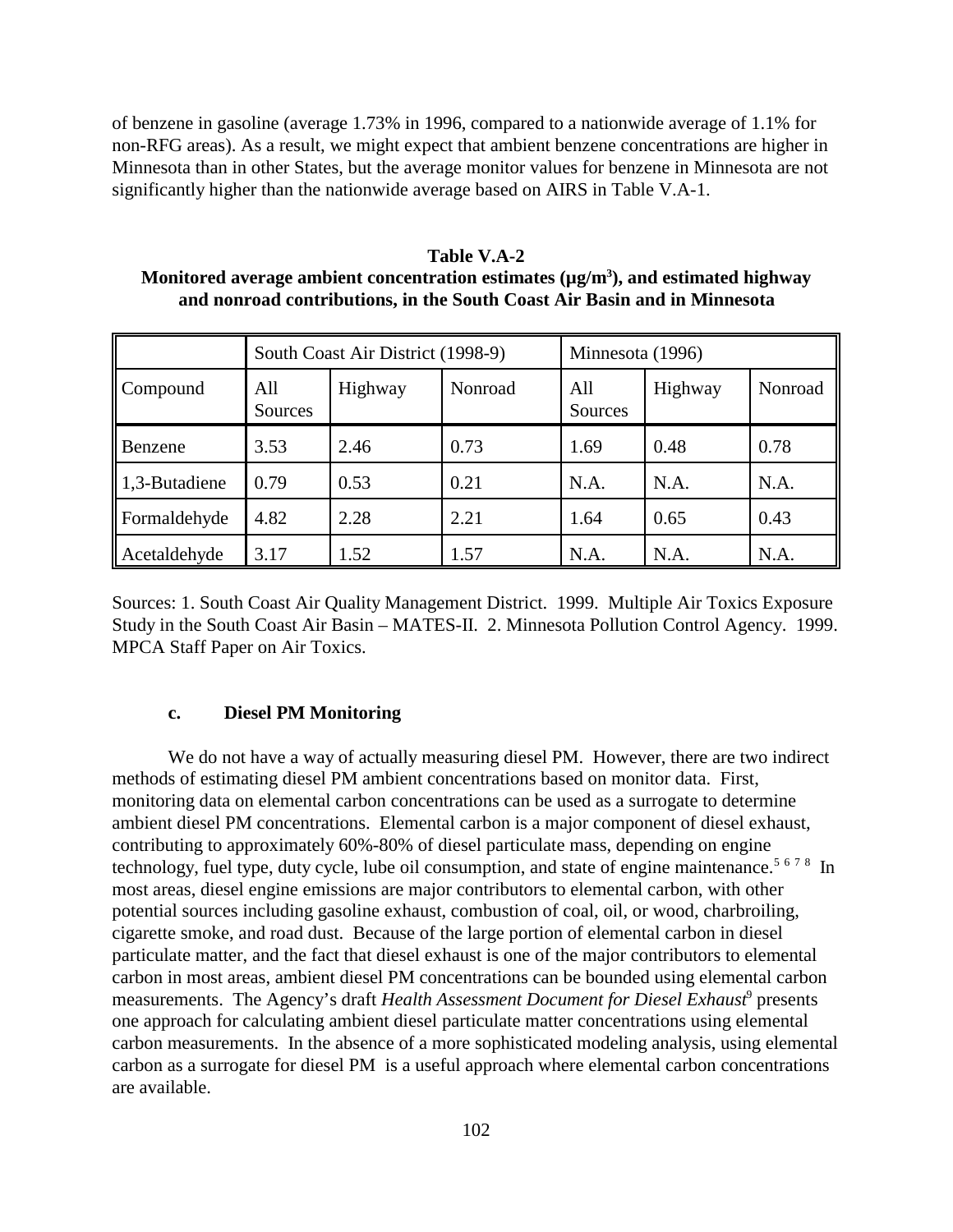The second approach for estimating ambient diesel PM concentrations based on monitor data uses the chemical mass balance (CMB) model in conjunction with ambient PM measurements to estimate ambient diesel PM concentrations. Inputs to the CMB model include particulate matter measurements made at the receptor site as well as measurements made of each of the source types suspected to affect the site. Because of the co-emission of diesel and gasoline particulate matter in time and space, chemical molecular species that provide markers for separation of these sources have been identified. Recent advances in chemical analytical techniques have facilitated the development of sophisticated molecular source profiles, including detailed speciation of organic compounds, which allow the apportionment of particulate matter to gasoline and diesel sources with increased certainty. Older studies that made use of only elemental carbon source profiles have been published and are summarized here, but are subject to more uncertainty. It should be noted that since receptor modeling is based on the application of source profiles to ambient measurements, this estimate of diesel particulate matter concentrations includes the contribution from on-highway and nonroad sources of diesel PM. In addition, this model accounts for primary emissions of diesel PM only; the contribution of secondary aerosols is not included.

Ambient diesel PM concentration estimates using these two approaches are summarized in Table V.A-3.

#### **2. Modeled Ambient Concentrations**

In this section, data on modeled ambient concentrations of air toxics are reviewed. Sources of data include the Agency's Cumulative Exposure Project and the National Air Toxics Assessment.

#### **a. Cumulative Exposure Project**

In 1998, EPA's Office of Policy, Planning, and Evaluation released results of a modeling study that estimated outdoor concentrations of hazardous air pollutants.<sup>10</sup> This analysis was done as part of the Cumulative Exposure Project (CEP). The study estimated 1990 annual average outdoor concentrations of 148 toxics, nationally, and by census tract. In this study, county level emissions were allocated to individual census tracts using spatial surrogates (for example, roadway miles were used a surrogate for gasoline highway motor vehicle emissions). Emissions were also allocated temporally into three-hour time blocks. The emission estimates were obtained from an inventory developed specifically for the CEP. Since the time this inventory was developed, higher quality and more recent emissions data have become available.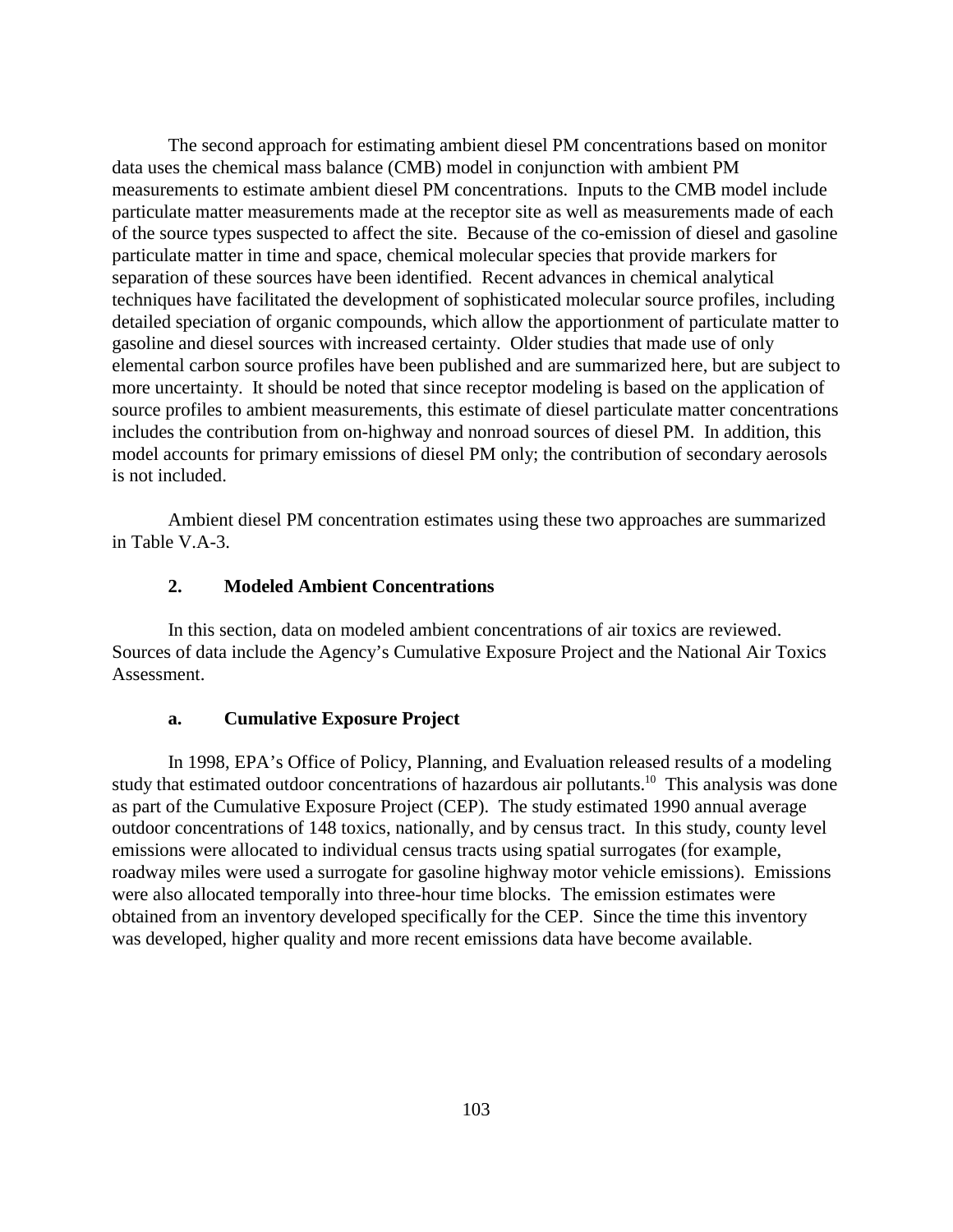# **Table V.A-3 Ambient Diesel Particulate Matter Concentrations from Receptor Modeling and Elemental Carbon Measurements**

| Location                                      | Year of Sampling         | Diesel $PM_{10}$<br>& PM <sub>25</sub><br>$\mu$ g/m <sup>3</sup><br>(mean) | Diesel PM<br>$%$ of<br><b>Total PM</b> | Source of Data   |
|-----------------------------------------------|--------------------------|----------------------------------------------------------------------------|----------------------------------------|------------------|
| West LA, CA                                   | 1982, annual             | 4.4                                                                        | 13%                                    | Source-Receptor  |
| Pasadena, CA                                  | 1982, annual             | 5.3                                                                        | 19%                                    | Modeling         |
| Rubidoux, CA<br>Downtown LA, CA <sup>11</sup> | 1982, annual             | 5.4                                                                        | 13%                                    |                  |
|                                               | 1982, annual             | 11.6                                                                       | 36%                                    |                  |
| Phoenix area, $AZ^{12}$                       | Winter, 1989-90          | $4 - 22*$                                                                  | ÷                                      |                  |
| Phoenix, $AZ^{13}$                            | 1994-95, annual          | $0-5.3(2.4)$                                                               | $0 - 27%$                              |                  |
| California, 15 Air Basins <sup>14</sup>       | 1988-92, annual          | $0.2 - 3.6*$                                                               | ÷                                      |                  |
| Manhattan, NY <sup>15</sup>                   | 3 days, Spring, 1993     | 13.2-46.7*                                                                 | 31-68%                                 |                  |
| Welby, CO                                     | 60 days, Winter, 1996-97 | $0-7.3(1.7)$                                                               | $0-26%$                                |                  |
| Brighton, $CO16$                              | 60 days, Winter, 1996-97 | $0-3.4(1.2)$                                                               | 0-38%                                  |                  |
| Boston, MA                                    | 1995, annual             | $0.7 - 1.7(1.1)$                                                           | 3-15%                                  | Elemental Carbon |
| Rochester, NY                                 | 1995, annual             | $0.4 - 0.8(0.5)$                                                           | 2-9%                                   | Measurement      |
| Quabbin, MA<br>Reading, MA                    | 1995, annual             | $0.2 - 0.6(0.4)$                                                           | $1-6%$                                 |                  |
| Brockport, NY <sup>17</sup>                   | 1995, annual             | $0.4 - 1.3(0.6)$                                                           | $2 - 7%$                               |                  |
|                                               | 1995, annual             | $0.2 - 0.5(0.3)$                                                           | $1 - 5\%$                              |                  |
| Washington, DC <sup>18</sup>                  | 1992-1995, annual        | $1.3-1.8(1.6)$                                                             | $6 - 10%$                              |                  |
| South Coast Air Basin <sup>1</sup>            | 1995-1996, annual        | $2.4 - 4.51$                                                               | ÷                                      |                  |

\*PM10 † Not Available

‡ The Multiple Air Toxics Exposure Study in the South Coast Air Basin reported values for maximum monthly elemental carbon concentrations across a ten-site network.

Concentrations were estimated from these inventory data using a dispersion model known as ASPEN (Assessment System for Population Exposure Nationwide). The modeling estimated concentrations attributable to major, area, and mobile sources. In order to model a large number of pollutants nationwide, ASPEN makes a number of simplifying assumptions. For instance, where specific latitude and longitude coordinates were not available, facilities were randomly located within a county. Moreover, concentration estimates at the census tract level were estimated using modeling assumptions to allocate emissions from the county level, and the model is very sensitive to the assumptions used. In addition, dispersion of emissions from non-point sources (e.g. on-highway and nonroad vehicles) was treated simplistically. For resident tracts that have radii greater than 0.3 km, non-point source ambient concentrations are estimated on the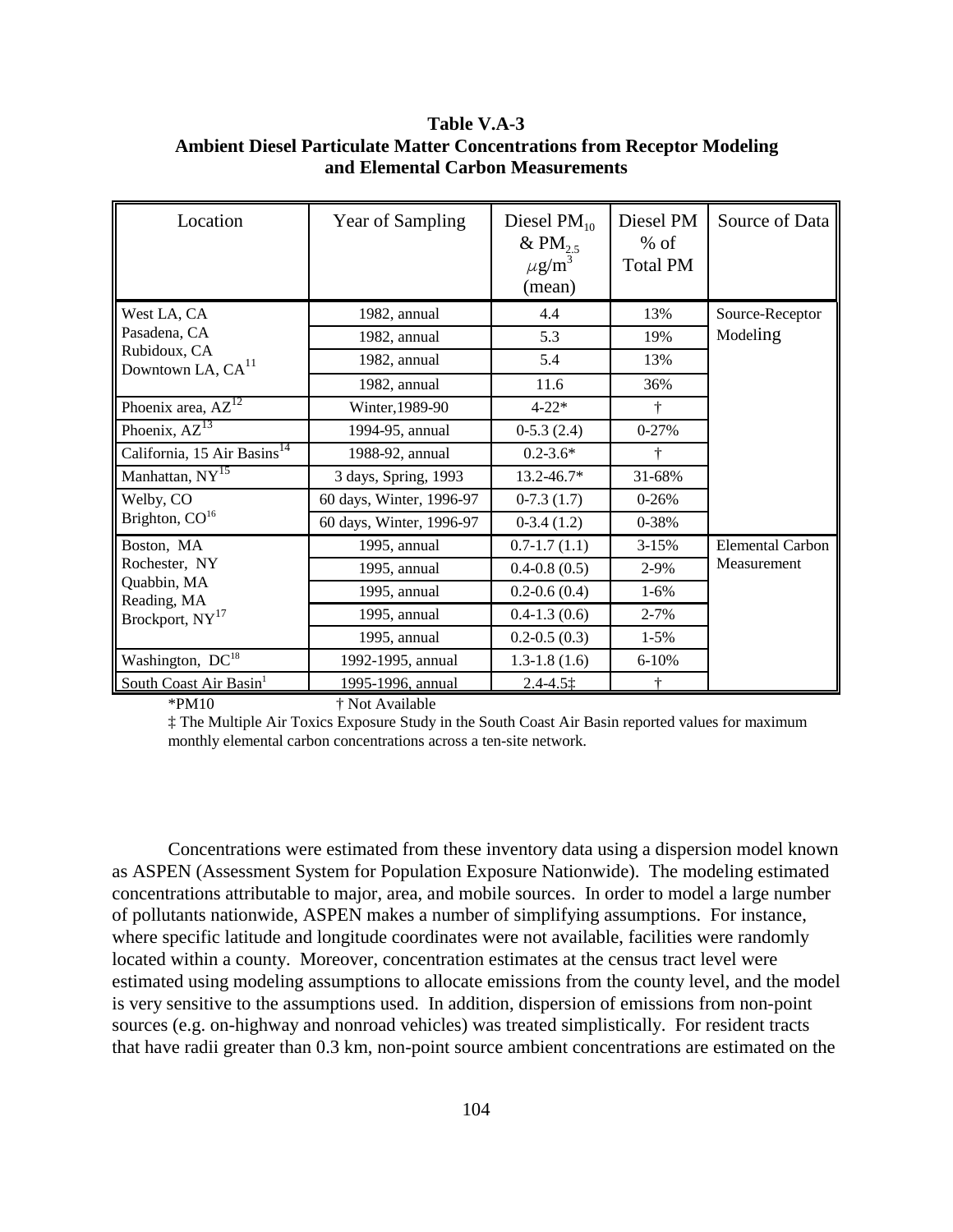basis of five pseudo point sources. The average concentration for the census tract is determined by spatially averaging the ambient concentrations associated with the receptors defined for the five pseudo sources which fall within the bounds of the tract. For resident tracts with radii less than 0.3 km, ambient concentrations are set equal to zero. Other limitations include: terrain impacts on dispersion were not included; no long range transport was included; and reliance on long term climate summary data. Because of these limitations, the results are most meaningfully interpreted when viewed over large geographic areas (i.e., at the national or State level). Comparison of modeled concentrations to monitored concentrations indicate that the model is more likely to underestimate monitored values than to overestimate them. However, the model appears to be relatively accurate for benzene.

Table V.A-4 presents the CEP's estimated nationwide average concentrations of benzene, 1,3-butadiene, formaldehyde, and acetaldehyde from all sources, as well as the contribution attributable to mobile sources, separated into on-highway and nonroad. The mobile source concentration estimates were allocated to on-highway and nonroad sources based on the onhighway and nonroad shares of the nationwide CEP inventory. Allocation of aldehydes was based on direct emissions. There is considerable uncertainty in apportioning concentrations of aldehydes in this way, because much of the ambient concentration of aldehydes is formed secondarily from other precursors.

| Table V.A-4                                                                |
|----------------------------------------------------------------------------|
| Average estimated nationwide concentrations of selected air toxics in 1990 |
| from the Cumulative Exposure Project $(\mu g/m^3)$                         |

**Table V.A-4**

| Compound      | Conc.<br>$(\mu g/m^3)$<br>All sources | Mobile<br>Contribution to<br>Ambient Conc. | On-Highway<br>Contribution to<br>Ambient Conc.<br>$%$ of avg. conc.) | Nonroad<br>Contribution to<br>Ambient Conc.<br>$%$ of avg. conc.) |
|---------------|---------------------------------------|--------------------------------------------|----------------------------------------------------------------------|-------------------------------------------------------------------|
| Benzene       | 2.10                                  | 1.1                                        | 0.87(41)                                                             | 0.23(11)                                                          |
| 1,3-Butadiene | 0.15                                  | 0.11                                       | 0.08(53)                                                             | 0.03(20)                                                          |
| Formaldehyde  | 1.50                                  | 0.76                                       | 0.50(33)                                                             | 0.26(17)                                                          |
| Acetaldehyde  | 0.72                                  | 0.44                                       | 0.29(40)                                                             | 0.15(21)                                                          |

Source: Systems Applications International. 1998. Modeling Cumulative Outdoor Concentrations of Hazardous Air Pollutants. Report No. SYSAPP 98-96/33, Prepared for U. S. EPA, Office of Policy, Planning and Evaluation, February, 1998.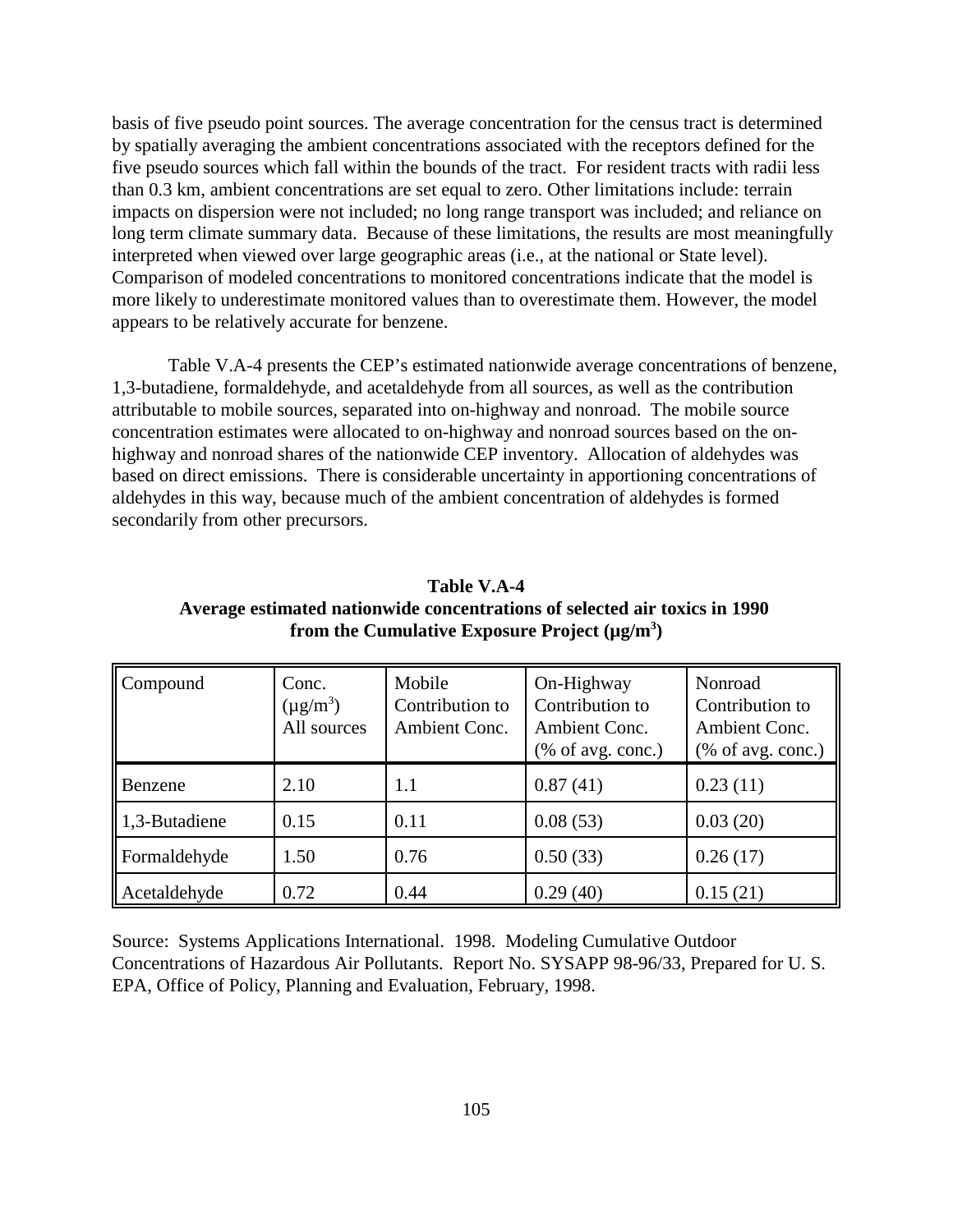#### **b. National Air Toxics Assessment Results for Mobile Sources**

As part of its National Air Toxics Assessment (NATA) activities, EPA has conducted a national-scale air toxics assessment using the ASPEN dispersion model, in conjunction with the 1996 National Toxics Inventory, to estimate ambient concentrations of 33 air toxics identified in the IUATS, plus diesel PM. The NATA national scale assessment reported distributions of concentrations across census tracts nationally and at the county level. Since this national scale assessment, like the CEP analysis, uses ASPEN, it has similar limitations. Again, the results are most meaningfully interpreted when viewed over large geographic areas. The NATA national scale analysis also apportioned the contribution to ambient concentrations between major, area, nonroad mobile, and on-highway sources. Results are available at http://www.epa.gov/ttn/uatw/nata. Table V.A-5 presents draft mean and median nationwide gaseous toxic ambient concentrations attributable to on-highway and nonroad mobile sources using this modeling method.<sup>168</sup> Estimates are provided for benzene, 1,3-butadiene, formaldehyde, and acetaldehyde. Both mean and median values are reported, because high outlying values may bias the means. The estimates take into account photochemical reactivity. Mean concentrations for other mobile source toxics estimated using ASPEN can be found in Appendix 1. For pollutants which are on the list of hazardous air pollutants included in the National Scale Analysis, the on-highway contribution, nonroad contribution, and the contribution from all sources is provided. There are a number of additional compounds on the mobile source air toxics list that are not included in the National Scale Analysis. For these compounds, mobile source only contributions were estimated using ASPEN.<sup>19</sup> Diesel PM estimates are being revised to account for inventory changes and will be included in the release for EPA Science Advisory Board review.

EPA has performed "model to monitor" comparisons for several compounds in the NATA assessment. Results are available on the NATA website given above and summarized in Table V.A-6 below. In general, the statistics for benzene suggest good agreement between the model and the monitors. The median of the ratios is close to one, with a small standard deviation; this suggests that on average, the model estimates and monitor averages are close to each other. For almost half the sites, the range of county model estimates covers the monitor average; the remaining sites are missed on the low side and some on the high side, suggesting no clear bias. The model's estimates are within a factor of two of the monitored concentrations for about 90% of the benzene monitors in this study. Comparisons for formaldehyde and acetaldehyde do not show such good agreement. However, they compare more favorably when the maximum estimated modeled concentration is examined within 30 km of the monitoring site. This indicates that emissions sources were not precisely located or the monitors were sited to find peak concentrations.

<sup>&</sup>lt;sup>168</sup> The nationwide numbers are for 48 States plus the Virgin Islands and Puerto Rico.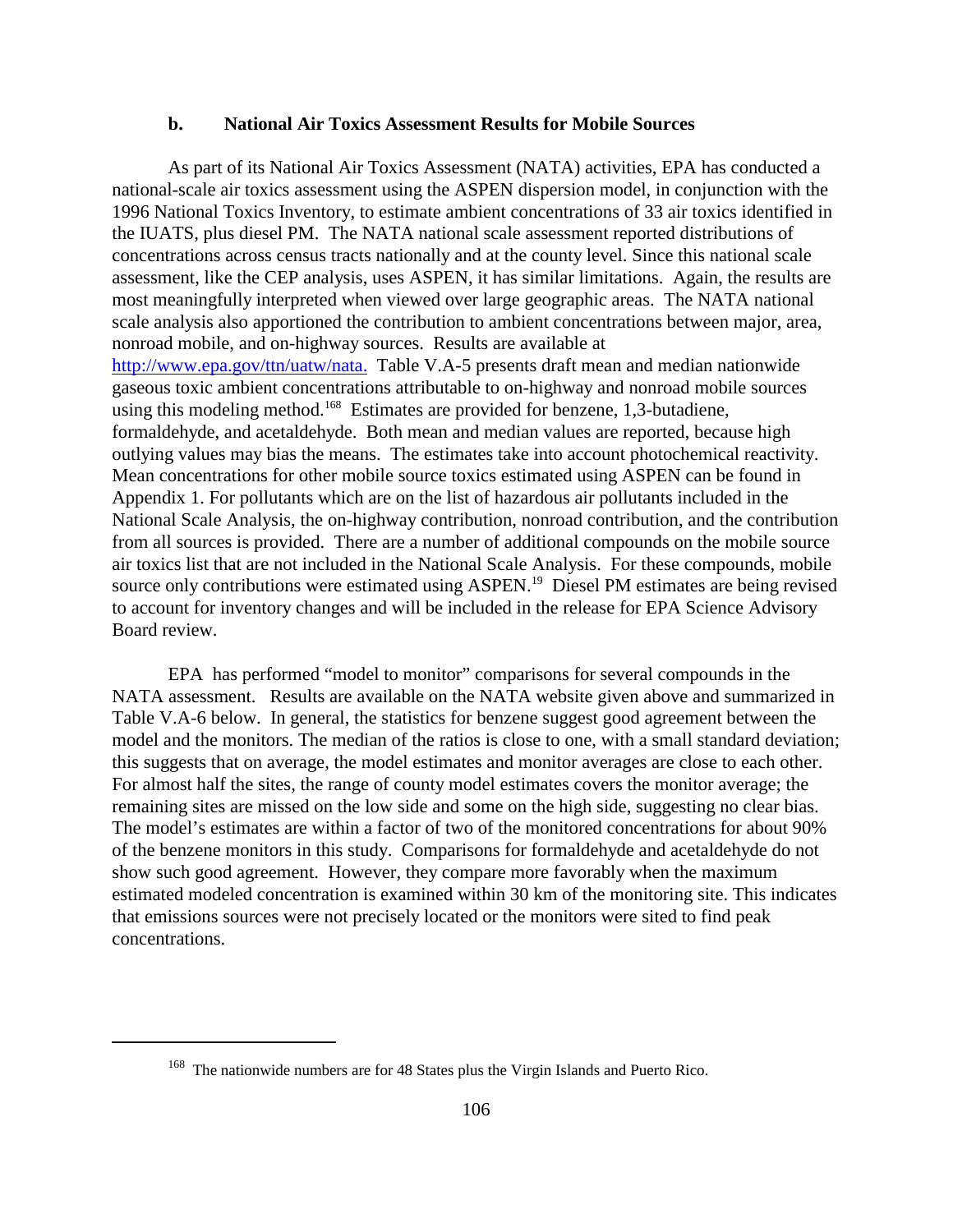## **Table V.A-5**

| Draft average estimates of mobile source contributions to nationwide concentrations |
|-------------------------------------------------------------------------------------|
| of selected air toxics in 1996 from the NATA national scale assessment              |

| Compound                  | On-Highway Contribution to<br>Ambient Conc. $(\mu g/m^3)$ |        | Nonroad Contribution to<br>Ambient Conc. $(\mu g/m^3)$ |        |
|---------------------------|-----------------------------------------------------------|--------|--------------------------------------------------------|--------|
|                           | Mean                                                      | Median | Mean                                                   | Median |
| Benzene                   | 0.55                                                      | 0.45   | 0.24                                                   | 0.16   |
| $\parallel$ 1,3-Butadiene | 0.05                                                      | 0.04   | 0.02                                                   | 0.01   |
| Formaldehyde              | 0.38                                                      | 0.29   | 0.48                                                   | 0.20   |
| Acetaldehyde              | 0.40                                                      | 0.32   | 0.27                                                   | 0.12   |

#### **Table V.A-6**

# **Agreement of modeled ambient concentrations from the NATA national scale assessment and monitored ambient concentrations on a point by point basis**

| Compound       | Number of<br><b>Sites</b> | Median of<br>Ratios | Percentage of<br>sites within a<br>factor of two | Percentage of sites<br>where monitored<br>concentrations<br>underpredicted |
|----------------|---------------------------|---------------------|--------------------------------------------------|----------------------------------------------------------------------------|
| <b>Benzene</b> | 87                        | 0.92                | 89                                               | 59                                                                         |
| Formaldehyde   | 32                        | 0.65                | 53                                               | 88                                                                         |
| Acetaldehyde   | 32                        | 0.60                | 59                                               | 91                                                                         |

# c. Diesel PM Estimates

Two dispersion model studies reporting diesel PM have been conducted in Southern California. Results are summarized in Table V.A-7. Secondary formation of particulate matter accounted for 27% to 67% of the total particulate matter associated with diesel engines.<sup>20 21</sup> Dispersion modeling conducted in Southern California reported that the on-highway contribution to the reported diesel PM levels ranged from 63% to 89%.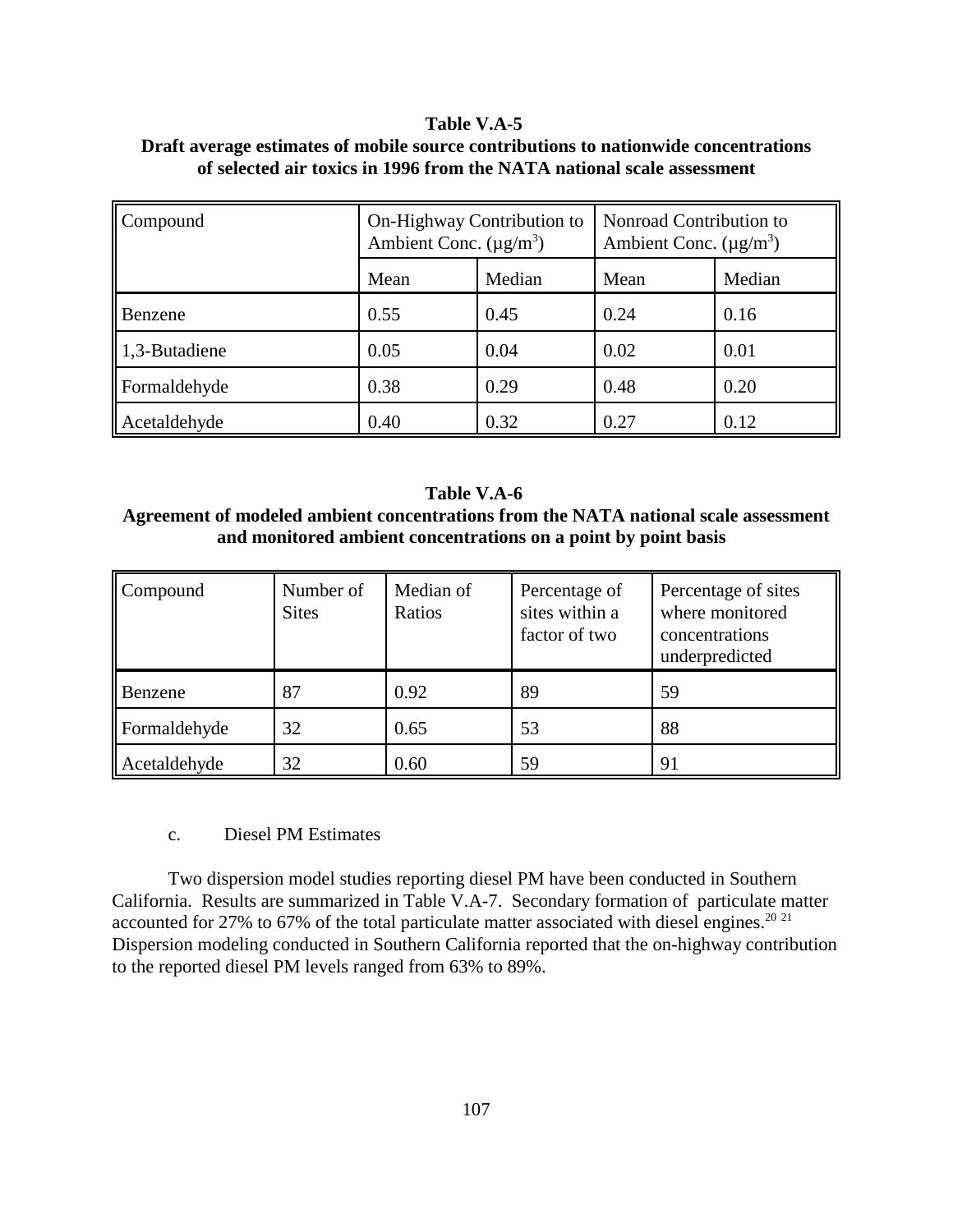# **Table V.A-7 Annual average diesel particulate matter concentrations predicted from dispersion modeling**

| Location                              | Year of Sampling | Diesel PM <sub>25</sub><br>$\mu$ g/m <sup>3</sup><br>(mean) | Diesel<br>$PM_2$ , % of<br>Total $PM_{2.5}$ |
|---------------------------------------|------------------|-------------------------------------------------------------|---------------------------------------------|
| Azusa, CA                             | 1982, annual     | $1.4**$                                                     | 5%                                          |
| Pasadena, CA<br>Anaheim, CA           | 1982, annual     | $2.0**$                                                     | 7%                                          |
| Long Beach, CA                        | 1982, annual     | $2.7**$                                                     | 12%                                         |
| Downtown LA, CA<br>Lennox, CA         | 1982, annual     | $3.5**$                                                     | 13%                                         |
| West LA, $CA^{22}$                    | 1982, annual     | $3.5**$                                                     | 11%                                         |
|                                       | 1982, annual     | $3.8**$                                                     | 13%                                         |
|                                       | 1982, annual     | $3.8**$                                                     | 16%                                         |
| Claremont, $CA^{23}$                  | 18-19 Aug 1987   | $2.4**$                                                     | 8%                                          |
| Long Beach, CA                        | 24 Sept 96       | 1.9                                                         | 8%                                          |
| Fullerton, CA<br>Riverside, $CA^{24}$ | 24 Sept 96       | 2.4                                                         | 9%                                          |
|                                       | 25 Sept 96       | 4.4                                                         | 12%                                         |

+Value in parenthesis includes secondary diesel PM (nitrate, ammonium, sulfate and hydrocarbons) due to atmospheric reactions of primary diesel emissions of  $NOx$ ,  $SO<sub>2</sub>$  and hydrocarbons. \*\*On-highway diesel vehicles only

#### **B. Modeled Inhalation Exposures**

As part of the National Air Toxics Assessment (NATA) national scale assessment, 1996 inhalation exposure estimates are being developed to assess the exposure concentrations attributable to on-highway and nonroad mobile sources. As mentioned previously, this effort uses a dispersion model, ASPEN, to model ambient concentrations of air toxics at the county level. These data will then be used as input into version 4 of the Hazardous Air Pollutant Exposure Model (HAPEM4). A report with exposure and risk characterization results using HAPEM4 will be submitted to the Agency's Science Advisory Board for review later this year, and final results should be publicly available subsequently in 2001. HAPEM4 estimates inhalation exposures to air toxics from outdoor sources. It predicts inhalation exposure through a series of calculation routines. The model makes use of census data, human activity patterns, ambient air quality levels, climate data, and microenvironmental factors (indoor/outdoor concentration relationships) to estimate an expected range of inhalation exposure concentrations for groups of individuals. The microenvironmental factors are based on empirical field data, which is better for some pollutants than for others. Although this model is not designed to estimate individual exposures, it can provide exposure distribution estimates for the general population as well as for various subpopulations of interest (e.g., children aged 0-17 years).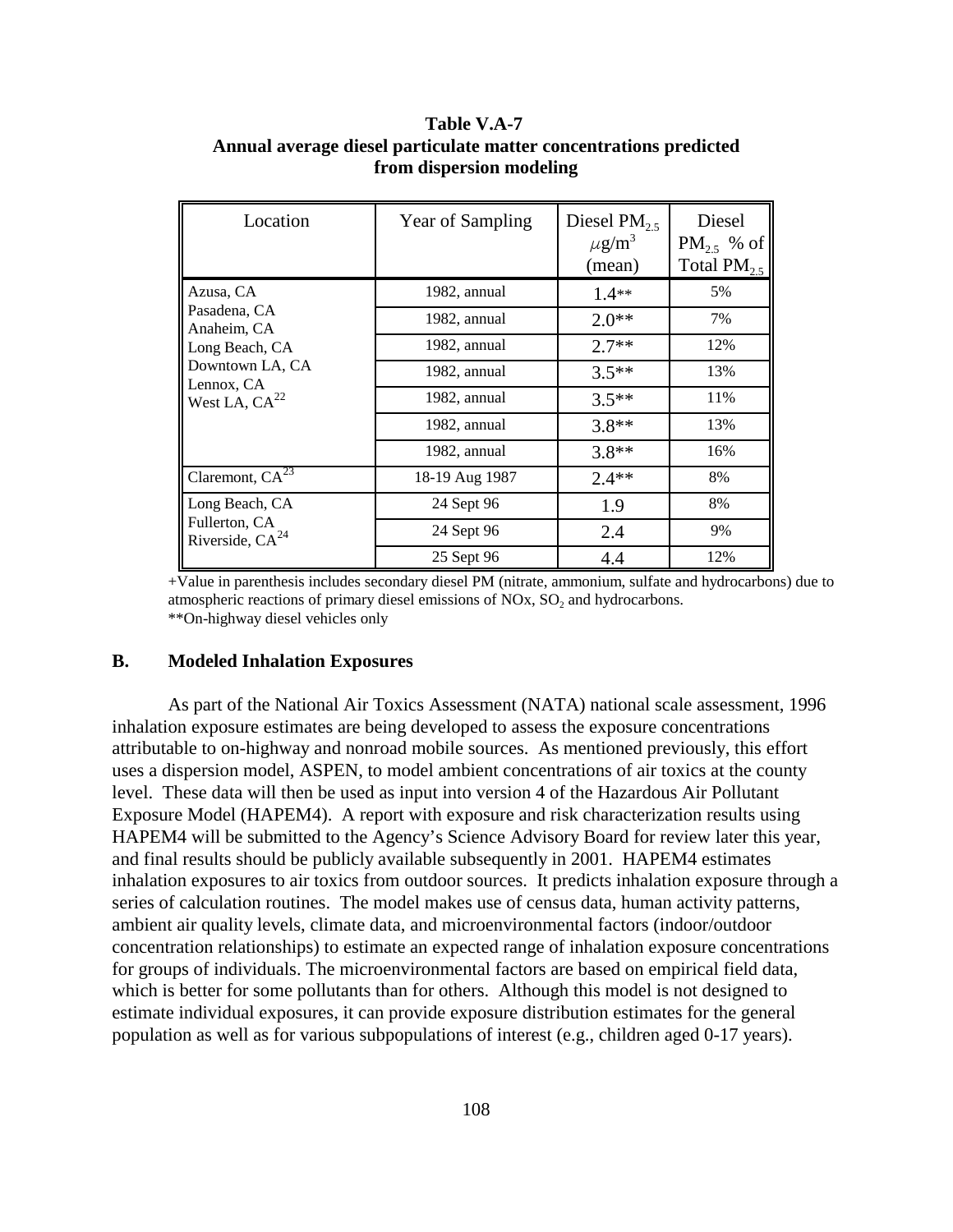## **Table V.B-1**

| California annual average diesel PM exposure estimates for all      |  |
|---------------------------------------------------------------------|--|
| mobile sources from the California Population Indoor Exposure Model |  |

| Year | California Exposure Estimates (On-Highway & Nonroad) in<br>$\mu$ g/m <sup>3</sup> |     |
|------|-----------------------------------------------------------------------------------|-----|
| 1990 | California Annual Average                                                         | 1.5 |
| 2007 | Projected California Annual Average                                               | 1.3 |
| າດາດ | Projected California Annual Average                                               |     |

Source: CARB. Proposed Identification of Diesel Exhaust as a Toxic Air Contaminant Appendix III Part A: Exposure Assessment.

Exposure estimates for diesel PM from on-highway and nonroad sources were recently modeled by CARB using the California Population Indoor Exposure Model (CPIEM). Results from this model are presented in Table V.B-1 below and described in more detail in CARB's "Proposed Identification of Diesel Exhaust as a Toxic Air Contaminant Appendix III Part A: Exposure Assessment"<sup>25</sup> Other than these two efforts, the only available estimates of inhalation exposure to motor vehicle related air toxics from ambient sources were developed using the Hazardous Air Pollutant Exposure Model for Mobile Sources, version 3 (HAPEM-MS3).<sup>26, 27, 28</sup> This model uses CO as a tracer for air toxics exposure, rather than using modeled ambient concentrations of toxics as inputs like HAPEM4. Also, this version of the model is designed to address exposure attributable to on-highway vehicle emissions, whereas HAPEM4 addresses exposures attributable to all source categories. Methods used to develop exposure estimates using this model are discussed below.

## **1. Methodology for Modeling Inhalation Exposures to Benzene, Formaldehyde, Acetaldehyde, 1,3-Butadiene and Diesel PM: HAPEM-MS3**

Estimates of exposure for gaseous air toxics using a previous version of the HAPEM-MS model were published in the 1993 Motor Vehicle-Related Air Toxics Study.<sup>29</sup> Based on peer review comments, a number of improvements were made to the model, principally by EPA's Office of Research and Development, resulting in HAPEM-MS3. These improvements include:

- 1980 census and CO monitoring data were replaced with 1990 data for base-year modeling;
- 32 additional micro-environments were added to the 5 micro-environments in the original model (20 of these micro-environments were indoors);
- Activity data from three cities were used, rather than data from one city as in the original model; and
- More detail on seasonal and regional exposures was retained.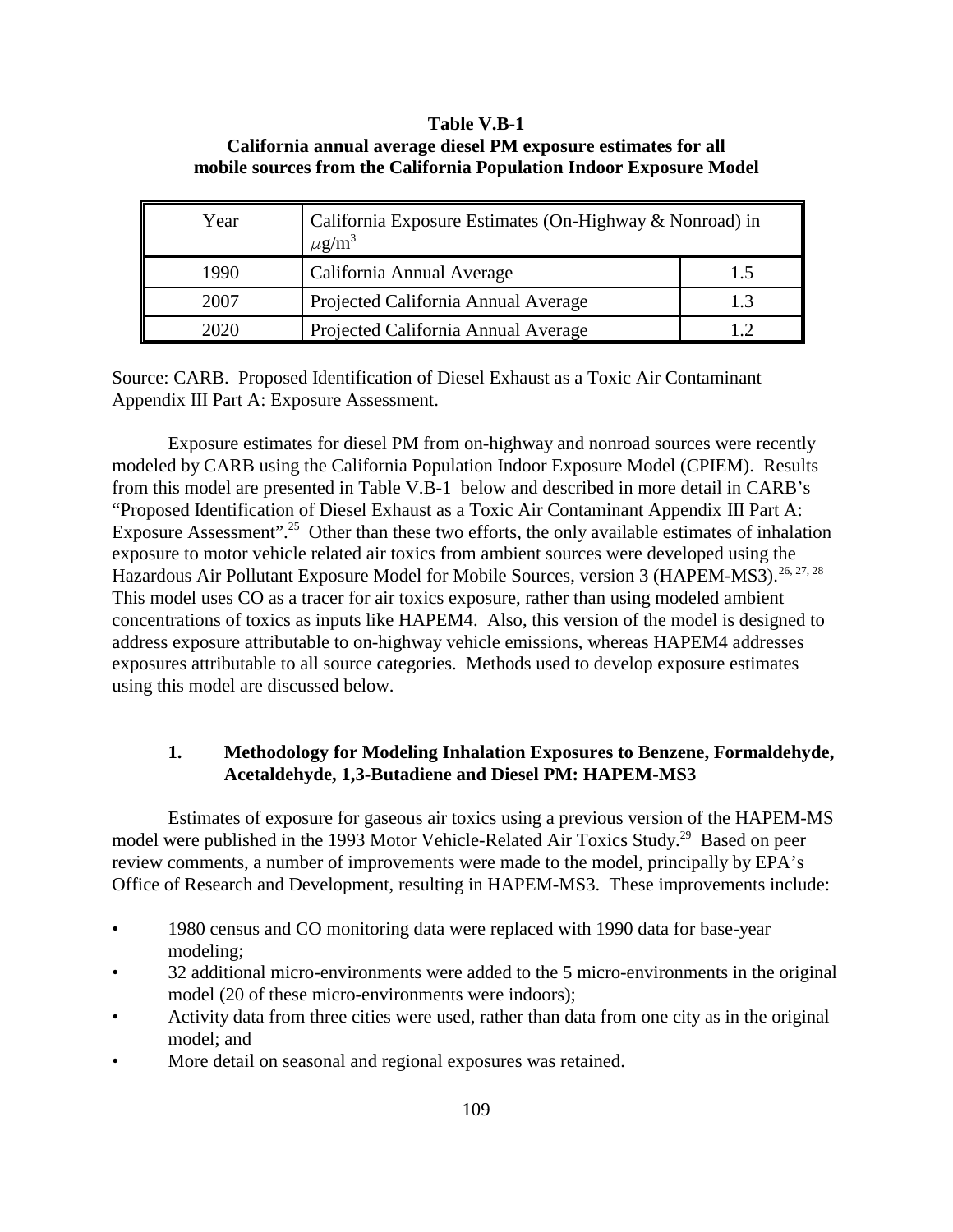Exposure modeling projections considering currently planned controls and using HAPEM-MS3 are presented in the next section. This section focuses on methods used to develop these estimates, limitations and uncertainties, and an evaluation of the reasonableness of the baseline estimates for 1990 and 1996, based on a comparison to other data sources.

#### **a. Modeling Approach**

Exposure modeling was done for 1990. Data from 10 urban areas were used. These areas were Atlanta, GA, Chicago, IL, Denver, CO, Houston, TX, Minneapolis, MN, New York, NY, Philadelphia, PA, Phoenix, AZ, Spokane, WA, and St. Louis, MO. As mentioned previously, HAPEM-MS3 uses CO as a tracer for toxics. Thus, these areas were selected because a large percentage of the population lived within reasonable proximity to CO monitors, and also to represent good geographic coverage of the U.S. Since most ambient CO comes from cars and light trucks, we believe CO exposure is a reasonable surrogate for exposure to other motor vehicle emissions, including toxics emissions. The HAPEM model links human activity patterns with ambient CO concentration to arrive at average exposure estimates for 22 different demographic groups (e.g., outdoor workers, children 0 to 17, working men 18 to 44, women 65+) and for the total population. The model simulates the movement of individuals between home and work and through a number of different micro-environments. The CO concentration in each micro-environment is determined by multiplying ambient concentration by a microenvironmental factor derived from regression analysis of ambient and personal monitor data. Each micro-environmental factor has a multiplicative term, which represents ambient exposure, and an additive term, which represents exposure to emissions originating within microenvironments. These factors were derived by IT Corporation based on the results of regression analyses using paired ambient and personal exposure monitor measurements from CO studies in Denver and Washington.<sup>30, 31</sup> In our modeling, we set the additive term to zero, to eliminate nonambient sources of  $CO$ , such as gas stoves.<sup>169</sup> The multiplicative term has a component that represents penetration from the ambient air into the micro-environment, and a factor that represents the proximity of the micro-environment to monitors. Thus, even though a compound may have a penetration rate of close to one, the microenvironmental factor could be significantly less than one if the microenvironment is typically found a significant distance from where CO monitors are located. HAPEM-MS3 micro-environmental factors are given in Appendix 2.

With the 1990 CO exposure estimates generated by the HAPEM-MS3 model for each urban area, EPA determined the fraction of exposure attributable to on-highway vehicle emissions. This calculation was accomplished by scaling the exposure estimates (which reflect exposure to total ambient CO) by the fraction of the 1990 CO emissions inventory from onhighway motor vehicles, determined from the EPA Emission Trends database.<sup>32, 33</sup> This scaling

<sup>&</sup>lt;sup>169</sup>It should be noted that in some microenvironments, there are large additive terms attributable to motor vehicles, such as at service stations and in garages. HAPEM-MS3 does not account for these non-ambient sources of exposure to motor vehicle emissions.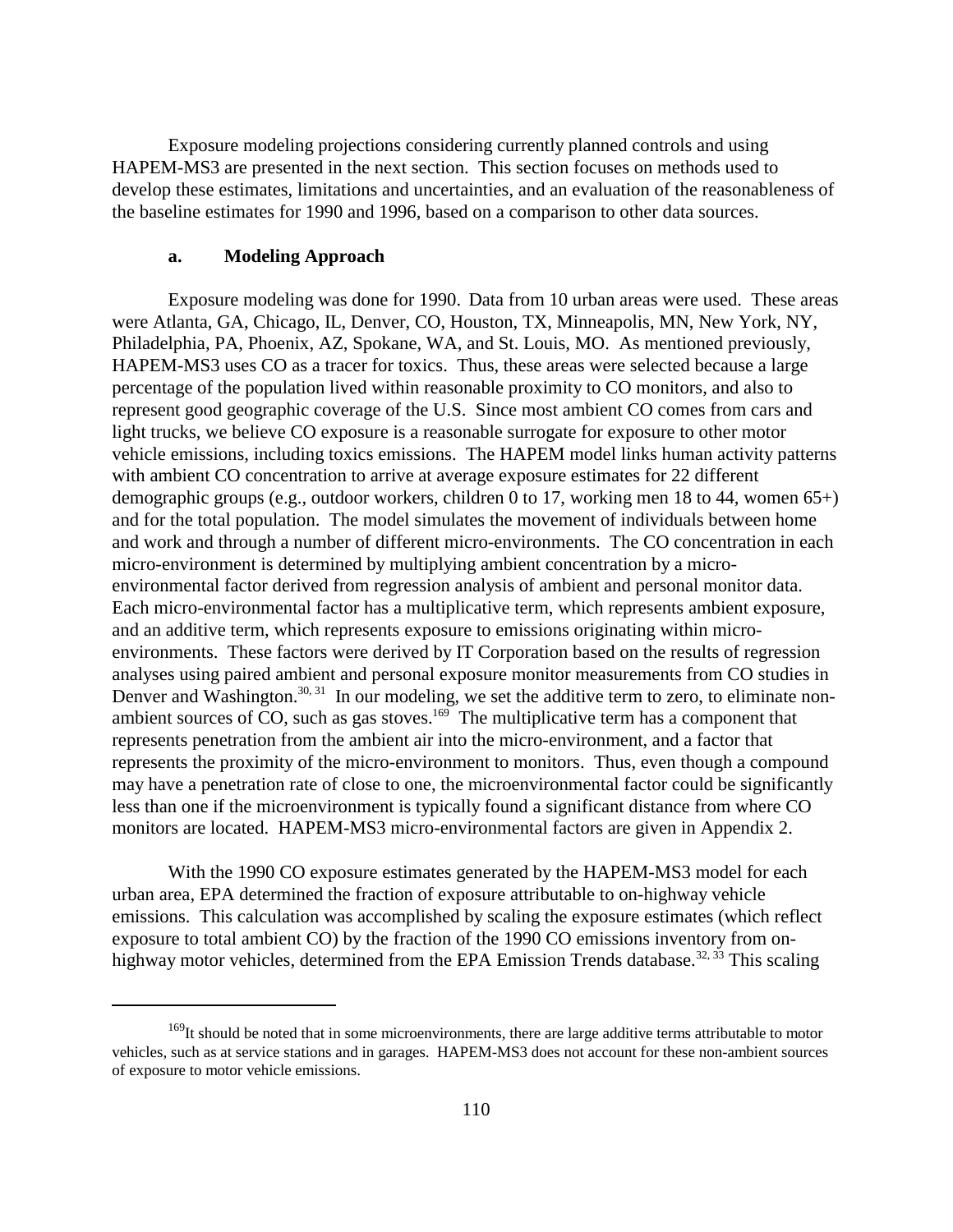takes into account the contribution of background CO to the inventory. Nationwide urban CO exposure attributable to on-highway vehicle emissions was estimated by first calculating a population-weighted average CO exposure for the ten modeled areas. This number was adjusted by applying a ratio of population-weighted annual average CO ambient concentrations for urban areas in the entire country versus average ambient CO concentration for the modeled areas. To estimate rural exposure, the urban estimate was scaled downward using rough estimates of urban versus rural exposure from the 1993 *Motor Vehicle-Related Air Toxics Study* (EPA 1993a). The scaling factor was 0.56, based on an average CO concentration in rural areas of 470  $\mu$ g/m<sup>3</sup> and a concentration in urban areas of 842  $\mu$ g/m<sup>3</sup>.

Modeled CO exposure attributable to on-highway vehicle emissions for 1990 was divided by 1990 CO grams per mile emission estimates to create a conversion factor. The conversion factor was applied to modeled toxic emission estimates (in grams per mile) to determine exposure to on-highway vehicle toxic emissions, as shown in Equation 6:

$$
TOX_{\text{Exposure}(\mu\text{g/m3})} = [CO_{\text{Exposure}(\mu\text{g/m3})}/CO_{\text{EF}(\text{g/mi})}]_{1990} \times TOX_{\text{EF}(\text{g/mi})}
$$
(6)

where:

 $TOX_{\text{Exposure}(\mu g/m3)} =$  exposure to on-highway vehicle toxic emissions  $CO_{\text{Exposure}(\mu\alpha) = \text{exposure}}$  to on-highway vehicle CO emissions  $CO<sub>EF(g/mi)</sub> = CO emission factor$  $TOX_{EF(\sigma/mi)} =$  toxic emission factor

 The exposure estimates for calendar years 1996, 2007, and 2020 were adjusted for VMT growth relative to 1990. We also included in the model various assumptions regarding transformation of the toxics. For example, benzene was treated as inert, but 1,3-butadiene exposure was adjusted to account for its atmospheric transformation into other species. The multiplicative factors used to adjust for this transformation were 0.44 for summer, 0.70 for spring and fall, and 0.96 for winter.<sup>34</sup> These factors account for the difference in reactivity between relatively inert CO, which is being used as the tracer for toxics exposure, and the more reactive 1,3-butadiene. In contrast, estimated exposures to formaldehyde and acetaldehyde were based on direct emissions. For these pollutants, removal of direct emissions in the afternoon was assumed to be offset by secondary formation. Limitations and problems with this assumption are discussed in the following section. Annual average exposure estimates to the gaseous air toxics for the entire population in 1990 and 1996 are presented in Tables V.B-2 and V.B-3. Annual average inhalation exposure to diesel PM was estimated to be 0.82  $\mu$ g/m<sup>3</sup> in 1990 and 0.73  $\mu$ g/m<sup>3</sup> in 1996. Estimates were also developed for outdoor workers, and children 0 - 17 years of age. Exposure among outdoor workers was higher than for the entire population, and among children it was slightly lower.

As discussed in Chapter 4, gaseous toxic and diesel PM emission estimates for heavy duty gasoline and diesel vehicles in 1996, 2007, and 2020 were revised for the 2007 heavy-duty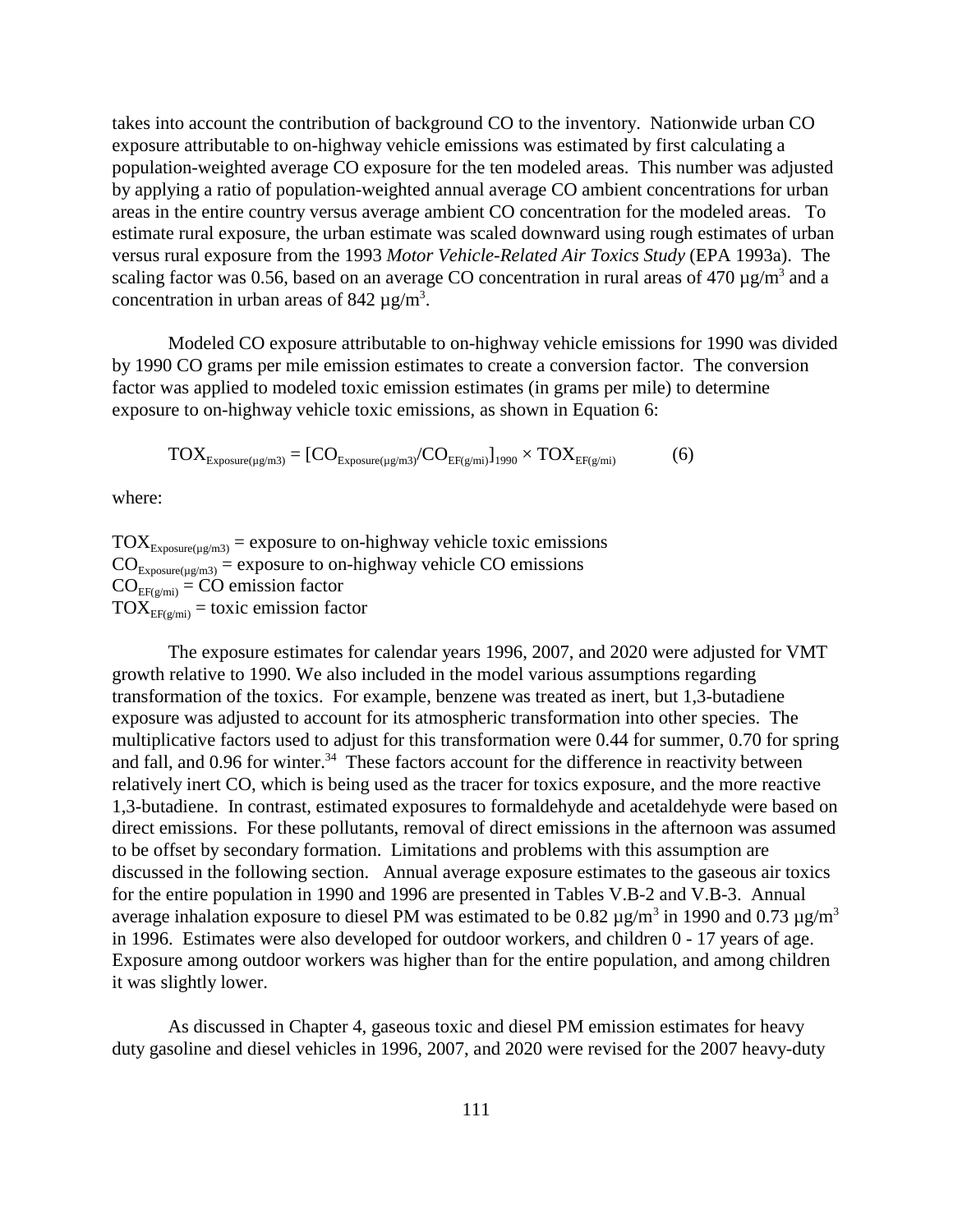engine proposed rule. Thus, exposure estimates for these years were adjusted upward to account for the discrepancy.

#### **b. Limitations and Uncertainties**

Use of the HAPEM-MS3 model to estimate exposure to toxic emissions from motor vehicles introduces several notable sources of uncertainty. First, the model may underestimate CO exposures of the maximally exposed population. Although a validation study of HAPEM-MS3 has not been done, such an analysis has been done for the pNEM/CO Model (NAAQS Exposure Model for CO), which uses an approach similar to that used in HAPEM-MS3 as well as much of the same data.<sup>35</sup> Generally speaking, pNEM/CO's estimates of CO exposures for the population in the 5<sup>th</sup> percentile were overestimated by about 33%, and those in the 98<sup>th</sup> percentile were underestimated by about 30%. This result suggests that pNEM/CO underestimates CO exposures of the maximally exposed population. These results would likely also hold for HAPEM-MS3 estimates of toxics exposure as well, and suggest that the model is probably best suited for estimating average exposures.

Second, the data used to derive micro-environmental factors are limited. As described earlier, the data are obtained from only two cities. Thus, the regression equations used to derive the micro-environmental factors are subject to substantial error. Moreover, activity data are very limited for some demographic groups. For instance, there was very little activity data for African Americans or Hispanic Americans in the database.

Third, because we set the additive terms of the micro-environmental factors to zero, the HAPEM-MS3 results do not account for exposures to emissions originating within microenvironments. For instance, the model does not account for indoor exposure to evaporative benzene emissions from vehicles parked in attached garages. The potential impact of these additional sources of emissions within micro-environments is discussed in Section V.C.

Fourth, the modeling done in this assessment assumes that the on-highway fleet emissions ratio of CO to diesel PM can be used as an adjustment factor to convert estimated CO personal exposures to diesel PM exposures. However, most CO emitted from on-highway vehicles is emitted by gasoline vehicles, while most on-highway diesel PM is emitted from heavy-duty diesel engines. Even though gasoline- and diesel-fueled on-highway vehicles travel the same roadways, temporal and spatial patterns for diesel vehicle operation are different than gasoline-fueled vehicles. This could result in underestimates of diesel PM exposure, for instance, in areas where the proportion of heavy-duty diesel vehicle traffic is significantly greater than average relative to light-duty gasoline vehicle traffic. Conversely, overestimates of commuting exposures could occur where there is very little heavy-duty diesel vehicle traffic.

Similarly, the model also does not take into account the fact that spatial and temporal allocation of benzene evaporative emissions are different than CO emissions. However, in modern technology vehicles, with evaporative emission controls, benzene emissions are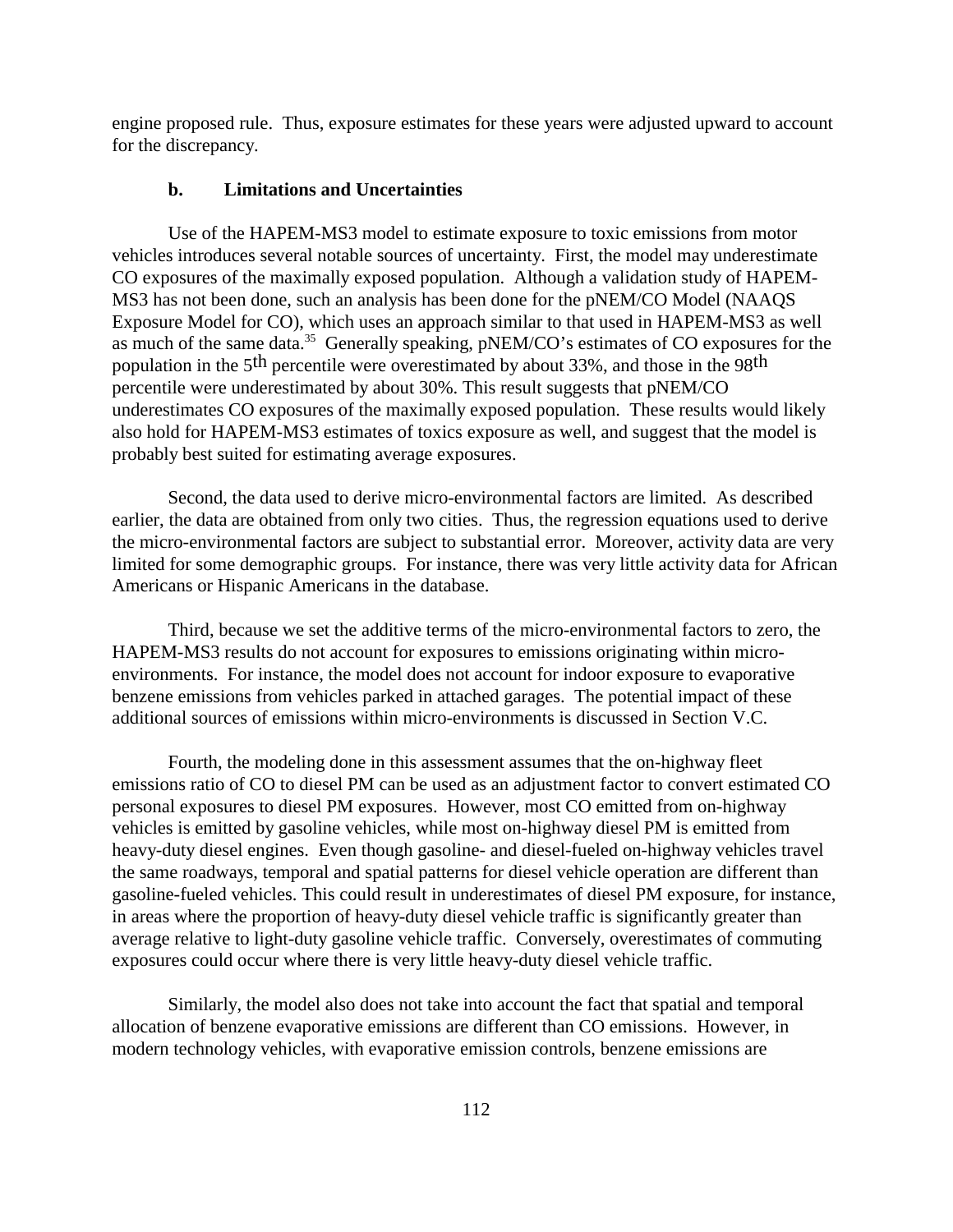dominated by the exhaust component. The modeling approach also assumes that emissions of toxics vary linearly with CO as a function of ambient temperature. Also, although we know that emissions of CO as well as the toxic compounds modeled are all higher at lower temperatures, we do not know if the relationship is linear. Moreover, the assumption that exposure increases proportionally to VMT does not account for urban spreading or building of new roadways within an urban area.

Finally, as mentioned previously, we assumed that estimated exposure to formaldehyde and acetaldehyde was based on direct emissions. As will be discussed in Section V.C.4 below, we believe this assumption results in an underestimate of acetaldehyde exposure by about a factor of three. Thus, HAPEM-MS3 based estimates of acetaldehyde exposure must be adjusted to account for this underestimate.

#### **c. Improvements to HAPEM**

As mentioned previously, a new version of HAPEM (HAPEM4) has been developed for use in the National Air Toxics Assessment. This new version has a number of major modifications and improvements including the capability to model inhalation exposure for all outdoor sources. Thus a separate version of HAPEM for motor vehicles is no longer needed. The model has been revised to accept monitored or modeled toxics concentrations directly as input, rather than using CO as a surrogate for toxics. The model also now incorporates a new timeactivity database derived from the CHAD (Consolidated Human Activity Database), developed by EPA's Office of Research and Development. It should be noted that HAPEM4 still has limitations. It estimates only inhalation exposures to air toxics from outdoor sources, and cannot estimate maximum exposures, only population exposures. Moreover, the microenvironmental factors in the model are better for some pollutants than for others.

## **2. Comparison of Exposure Modeling Results to Modeled Ambient Concentrations**

In this section, we compare HAPEM-MS3 exposure modeling results to modeled ambient concentrations from the Cumulative Exposure Project and NATA national scale assessment.<sup>170</sup> It should be noted that average ambient concentrations do not represent average inhalation exposures because they do not take into account human activity patterns, intrusion of ambient air toxics into specific micro-environments, or emissions of air toxics from micro-environmental sources. Nonetheless, we expect them to be within the same order of magnitude, and in the absence of other exposure estimates, these data represent the best surrogate source of information with which to evaluate the reasonableness of HAPEM-MS3 results.

A number of other limitations and uncertainties make it difficult to directly compare

 $170$  Comparisons to monitor data were not made, due to the difficulty in estimating mobile source contributions with accuracy.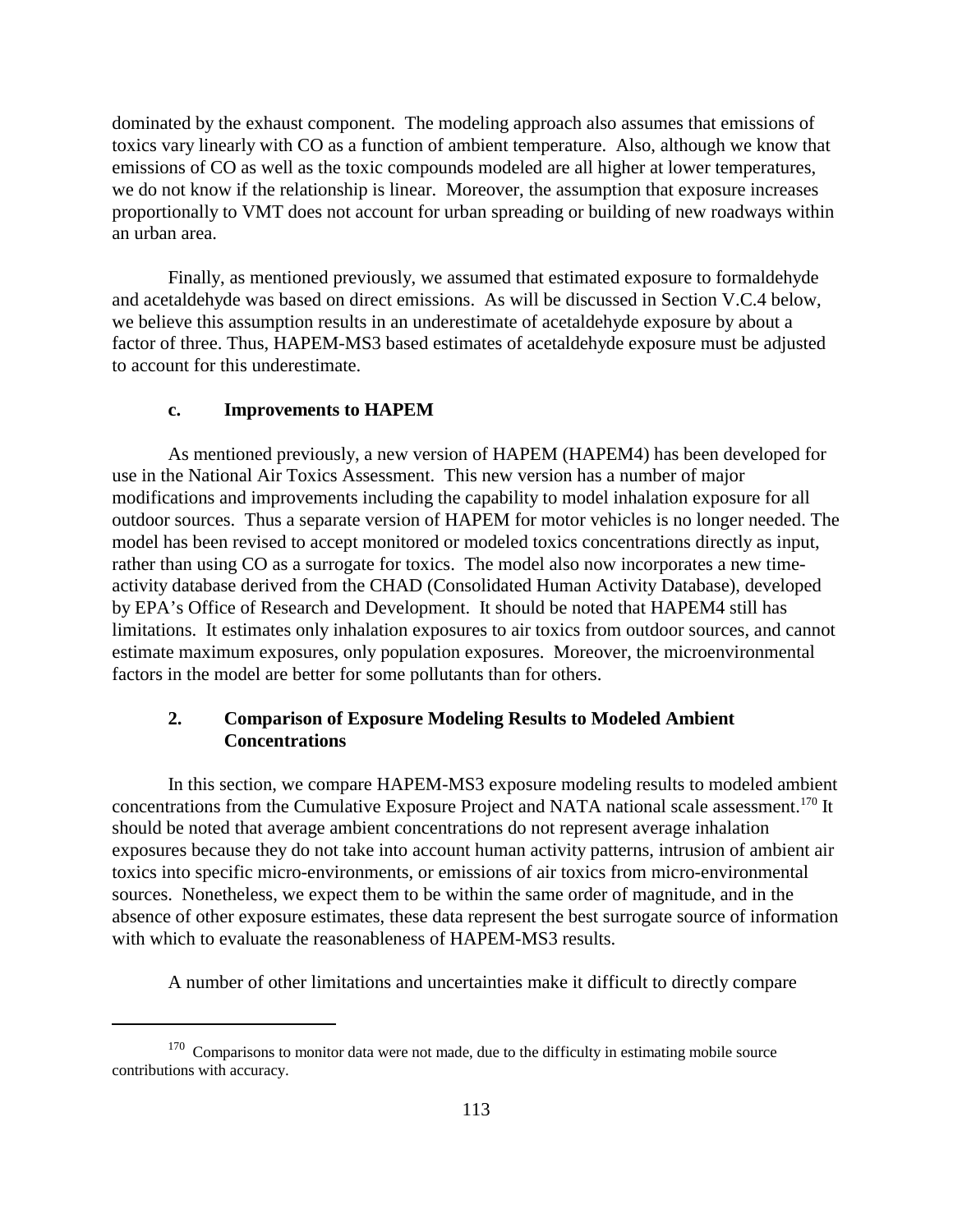modeled ambient concentration estimates to exposure estimates. First, uncertainties result from the surrogates (e.g., roadway miles and population density) used to allocate emissions from the county to census tract level for use in dispersion modeling. Also, the ASPEN dispersion model does not include a terrain component, and relies on long-term climate summary data.

We first compared HAPEM-MS3 average 1990 nationwide exposure estimates for onhighway vehicles for the entire U.S. population to 1990 CEP ambient concentration estimates for on-highway vehicles. Results are presented in Table V.B-2. These results indicate close correspondence except for acetaldehyde, where CEP results are about 70% higher.

We also compared HAPEM-MS3's 1996 average nationwide estimates of gaseous toxic exposure from on-highway vehicle emissions to estimates of the on-highway vehicle contribution to ambient concentrations from the draft NATA national scale analysis. Results are presented in Table V.B-3. Overall, average modeled ambient concentrations from the national scale analysis are within the same order of magnitude of the average HAPEM-MS3 exposure results.

Agreement is fairly close for benzene,1,3-butadiene, and formaldehyde, while HAPEM-MS3 estimates for acetaldehyde are low compared to ambient concentration estimates from the NATA national scale analysis. HAPEM-MS3 exposure estimates for formaldehyde and acetaldehyde do not account for photochemistry, and removal of primary emissions are assumed to be offset by secondary formation. ASPEN, on the other hand, accounts for aldehyde photochemistry. It assumes that about 68% of formaldehyde is primary but only about 20% of acetaldehyde is assumed to be primary. Since most ambient acetaldehyde is secondary, the HAPEM-MS3 exposure estimate based on direct emissions will underestimate acetaldehyde exposure. Thus, we have adjusted HAPEM-MS3-based estimates of acetaldehyde exposure by a factor of 3 to be consistent with NATA modeled ambient concentrations. Subsequent estimates of acetaldehyde exposure will include this adjustment.

Given the limitations inherent in making comparisons, the results available at this time suggest that the HAPEM-MS3 approach provides reasonable estimates of inhalation exposure with the exception of acetaldehyde, which we are adjusting to account for the model's inherent **limitations**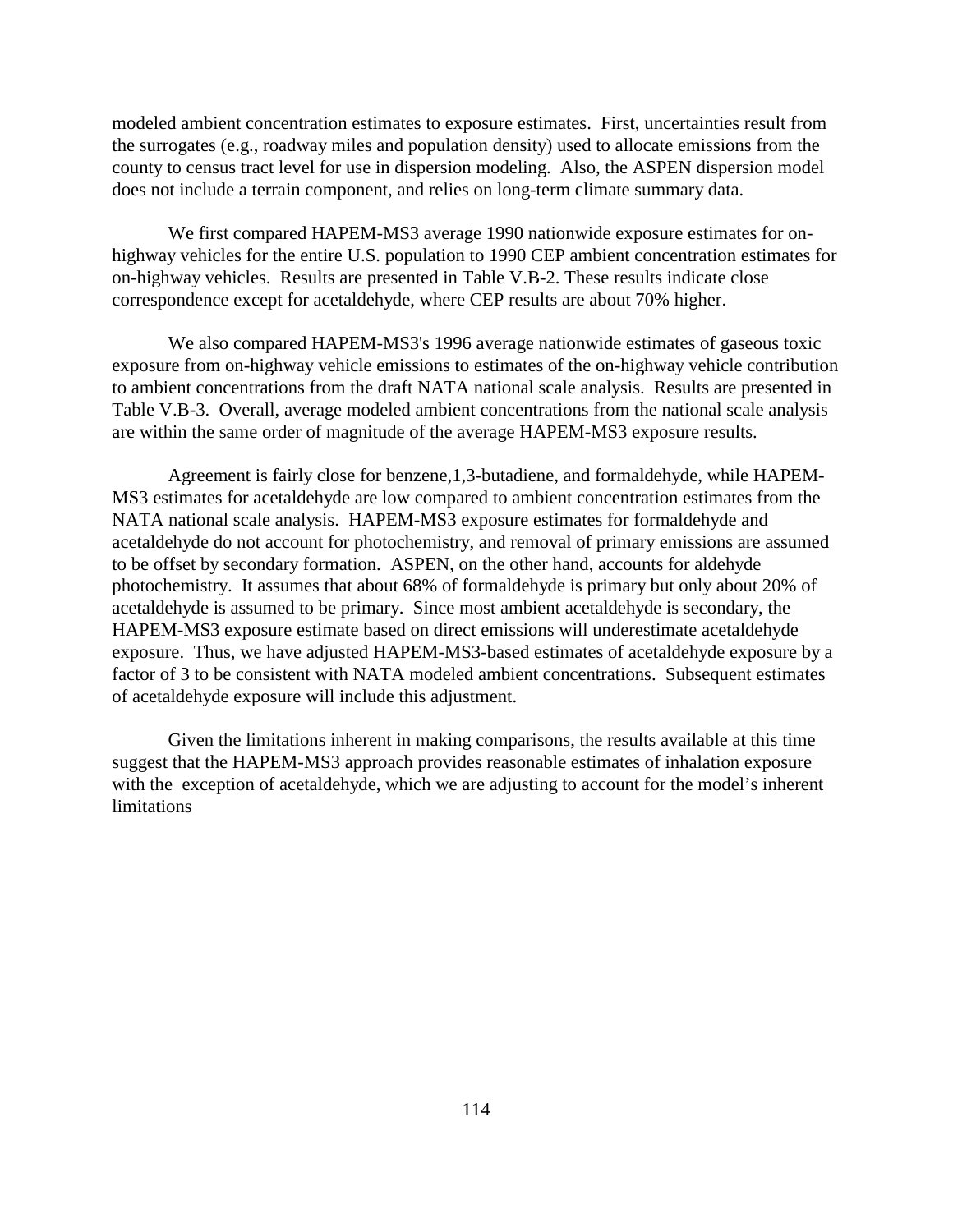## **Table V.B-2 Comparison of 1990 average exposure attributable to on-highway vehicle emissions (HAPEM-MS3) to 1990 ambient concentration estimates attributable to on-highway vehicle emissions (CEP)**

| Compound      | HAPEM-MS3 Based<br>Exposure $(\mu g/m^3)$ | CEP Ambient Conc. $(\mu g/m^3)$ |
|---------------|-------------------------------------------|---------------------------------|
| Benzene       | 1.07                                      | 0.87                            |
| 1,3-Butadiene | 0.11                                      | 0.08                            |
| Formaldehyde  | 0.57                                      | 0.50                            |
| Acetaldehyde  | $0.17*$                                   | 0.29                            |

\*Unadjusted estimate based on direct emissions – adjusted level which includes secondary formation is  $0.51 \mu g/m^3$ .

## **Table V.B-3 Comparison of 1996 annual average exposures attributable to on-highway vehicles (HAPEM-MS3) and the on-highway vehicle portion of 1996 modeled ambient concentrations (National Scale Assessment)**

| Compound      | <b>HAPEM-MS3 On-</b><br><b>Highway Vehicle</b><br>Exposure $(\mu g/m^3)$ | <b>NATA On-Highway</b><br><b>Vehicle Mean Ambient</b><br>Concentration $(\mu g/m^3)$ |
|---------------|--------------------------------------------------------------------------|--------------------------------------------------------------------------------------|
| Benzene       | 0.71                                                                     | 0.55                                                                                 |
| 1,3-Butadiene | 0.08                                                                     | 0.05                                                                                 |
| Formaldehyde  | 0.37                                                                     | 0.38                                                                                 |
| Acetaldehyde  | $0.13*$                                                                  | 0.40                                                                                 |

\*Unadjusted estimate based on direct emissions – adjusted level which includes secondary formation is 0.38  $\mu$ g/m<sup>3</sup>.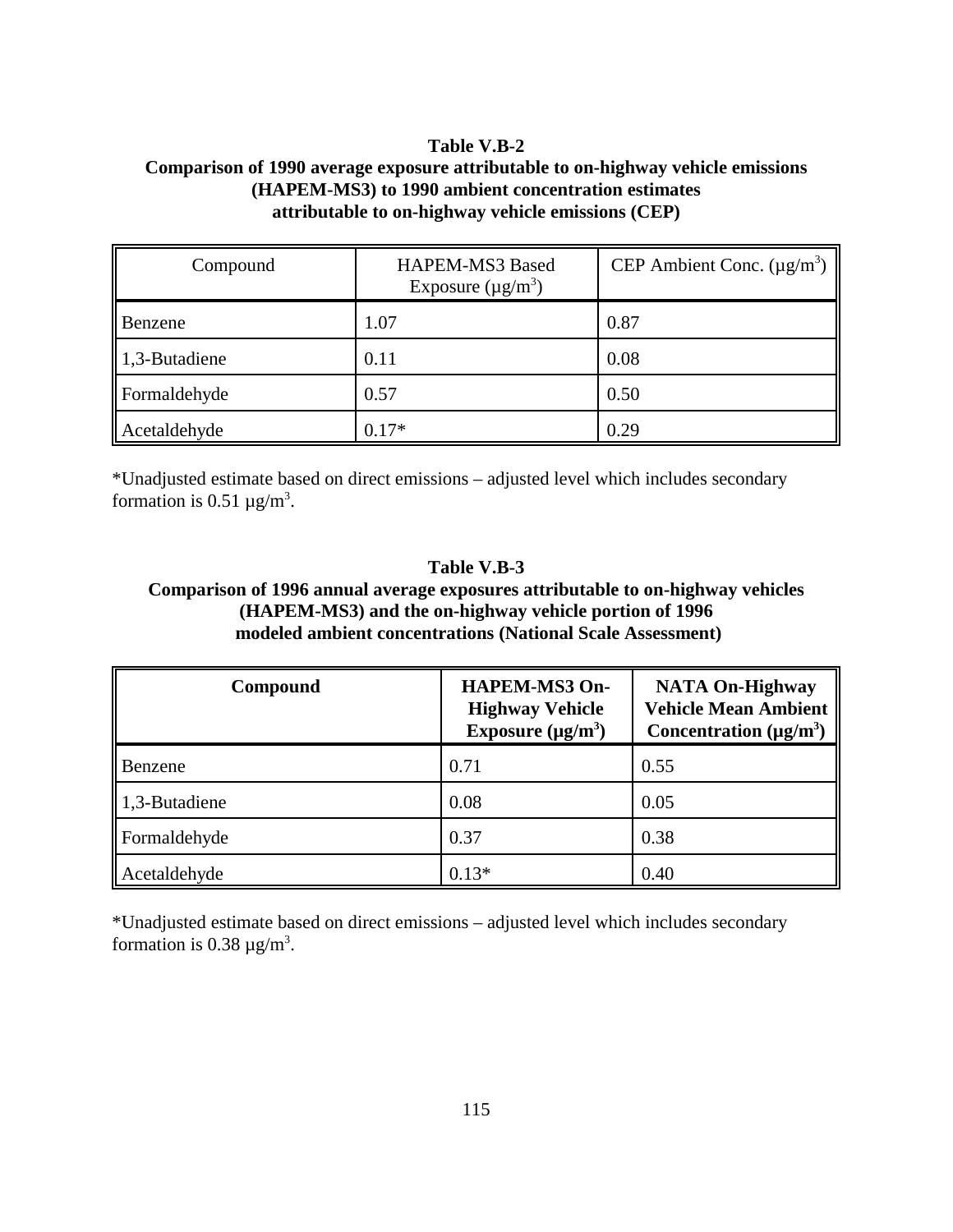## **3. Variance in Exposures**

## **a. Distribution of Exposures**

HAPEM-MS3 reports average annual and seasonal CO exposures by demographic group, as well as the distribution of exposures around the mean. These distributions for CO exposure can be used to estimate distributions of toxics exposure. As mentioned previously, we believe that HAPEM-MS3 overestimates low-end exposures and underestimates high-end exposures (by about 30% for the  $98<sup>th</sup>$  percentile). Figure V.B-1 presents the on-highway vehicle portion of both average annual and the 95<sup>th</sup> percentile annual benzene exposures for the general population in New York City. Exposures for the  $95<sup>th</sup>$  percentile of the entire population are about 50% higher than the average. Results are presented for children 0 to 17 and outdoor workers as well. The distribution of exposures for children and outdoor workers are not as broad as the distribution for the entire population. This could be due to the smaller database for these demographic groups as well as less variability in activity patterns.

Differences in the amount of time individuals spend in various micro-environments contributes significantly to the overall distribution in annual exposures. For instance, individuals spending the greatest percentage of time in high-exposure micro-environments have annual CO exposures about 30% higher than average. Conversely, individuals spending the greatest amount of time in low-exposure micro-environments have annual CO exposures about 5% lower than average.



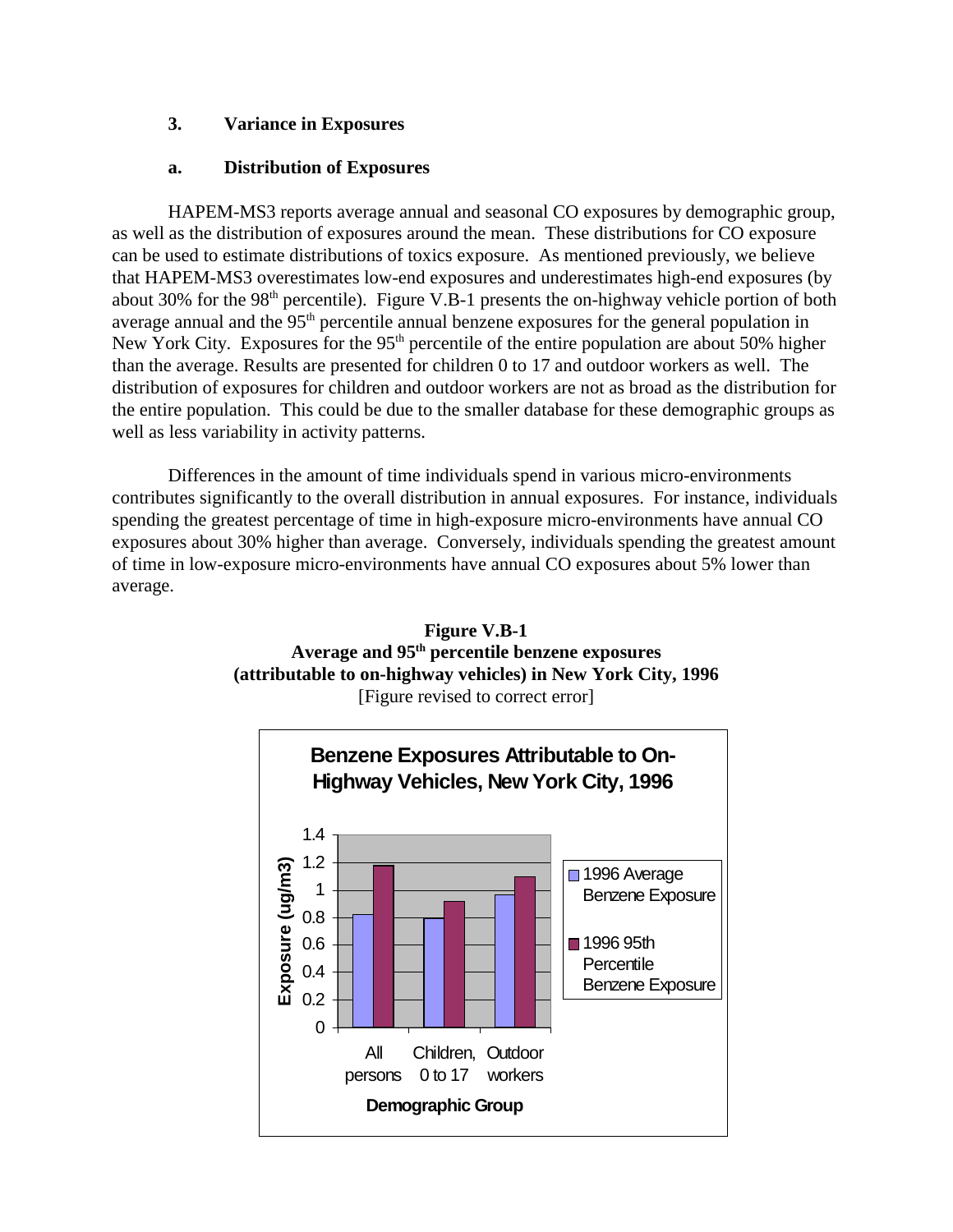### **b. Variance among demographic groups**

We have analyzed average inhalation exposures for three demographic groups -- the overall population, outdoor workers, and children 0 to 17. Since inhalation exposures to air toxics from outdoor sources are typically lower indoors than outdoors, exposures for outdoor workers are somewhat higher than the general population. Exposures for children are similar to the general population, although slightly lower since children spend a little more time indoors than most other demographic groups. Nationwide average inhalation exposures for the three demographic groups in 1996 are presented in Table V.B-4.

## **Table V.B-4 Highway vehicle portion of nationwide average inhalation exposures to benzene, 1,3-butadiene, formaldehyde, acetaldehyde, and diesel PM for three demographic groups in 1996, based on HAPEM-MS3**

| Pollutant     | <b>Overall Population</b><br>Exposure $(\mu g/m^3)$ | <b>Outdoor Worker</b><br>Exposure $(\mu g/m^3)$ | Children's Exposure<br>$(\mu g/m^3)$ |
|---------------|-----------------------------------------------------|-------------------------------------------------|--------------------------------------|
| Benzene       | 0.71                                                | 0.82                                            | 0.68                                 |
| 1,3-Butadiene | 0.08                                                | 0.09                                            | 0.08                                 |
| Formaldehyde  | 0.37                                                | 0.46                                            | 0.37                                 |
| Acetaldehyde  | 0.38                                                | 0.45                                            | 0.38                                 |
| Diesel PM     | 0.76                                                | 0.88                                            | 0.73                                 |

#### **c. Geographic variation**

HAPEM-MS3 modeling results indicate that average inhalation exposures vary significantly between geographic locations. Toxics exposures are impacted by ambient temperatures, local fuel properties, age of the in-use fleet, I/M programs, traffic density, demographics, and many other factors. To illustrate, Table V.B-5 presents the on-highway portion of the1996 average annual benzene inhalation exposure estimates for the 10 areas modeled in the EPA 1999 Study, as well as the estimates for urban areas and rural areas nationwide. Among the urban areas modeled, Phoenix had the highest level of annual onhighway vehicle contribution to benzene exposure in 1996. Phoenix had a high level of CO exposure attributable to highway vehicles in 1996 (484  $\mu$ g/m<sup>3</sup>) combined with an average fuel benzene level of 1.07% in summer and 1.40% in winter (based on AAMA fuel surveys). Average benzene exposure in Phoenix is expected to drop substantially by 2007 due to the adoption of California reformulated gasoline and as a result of more stringent Federal emission standards and fleet turnover. Minneapolis also has high benzene exposure levels relative to other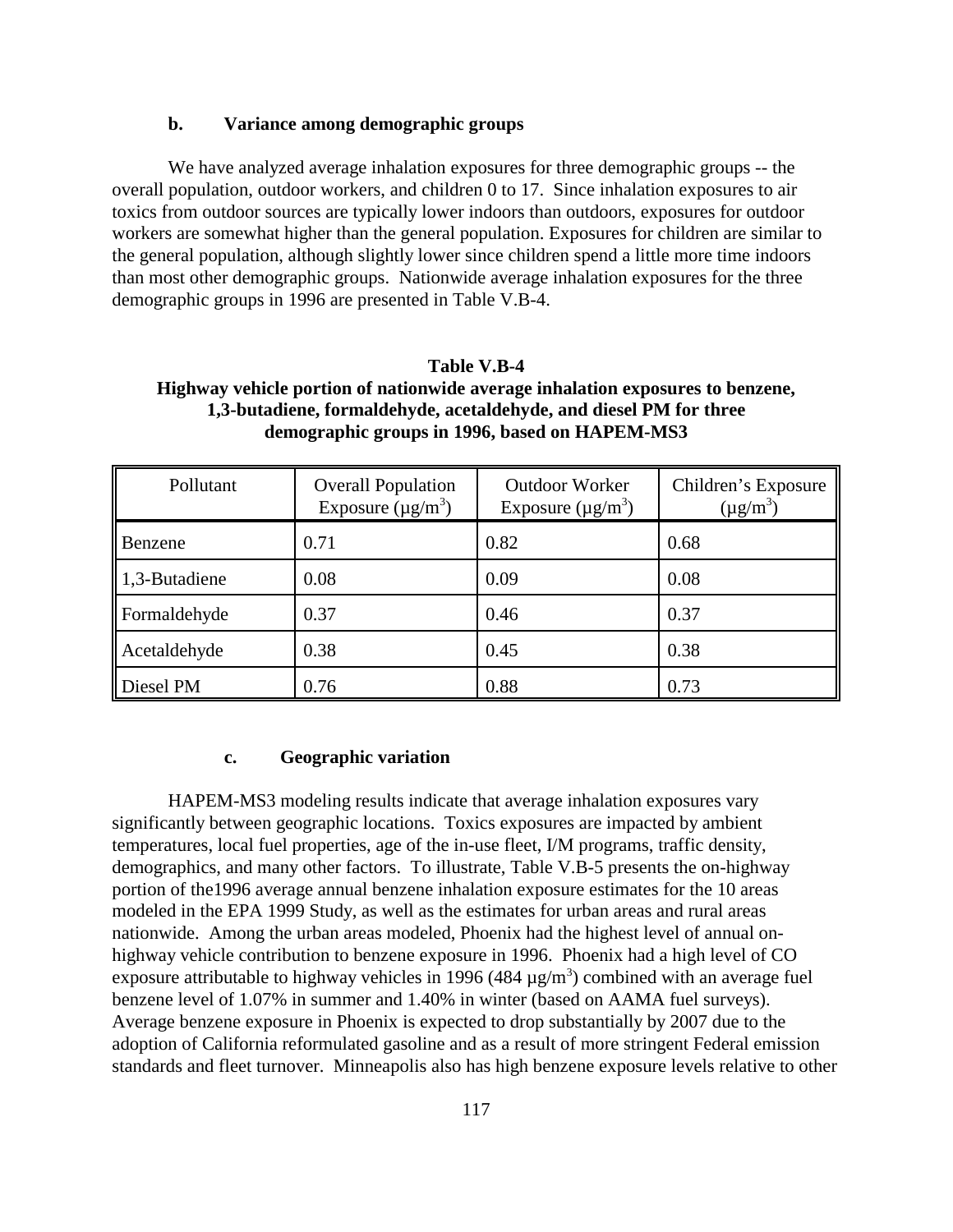modeled areas in 1996; this is due to significantly higher than average fuel benzene levels of 1.81% in summer and 1.65% in winter (based on AAMA fuel survey data).

Not surprisingly, individuals in rural areas, which have lower population and traffic density than urban areas, are expected to experience lower benzene-related exposures than individuals in urban areas (Table V.B-5). Moreover, data from the 14 cities modeled in Glen and Shadwick (1998) demonstrate that average CO levels increase proportionally with population density (Table V.B-6). HAPEM-MS3 toxics exposure estimates will follow the same trend, since CO is used as a surrogate for toxics.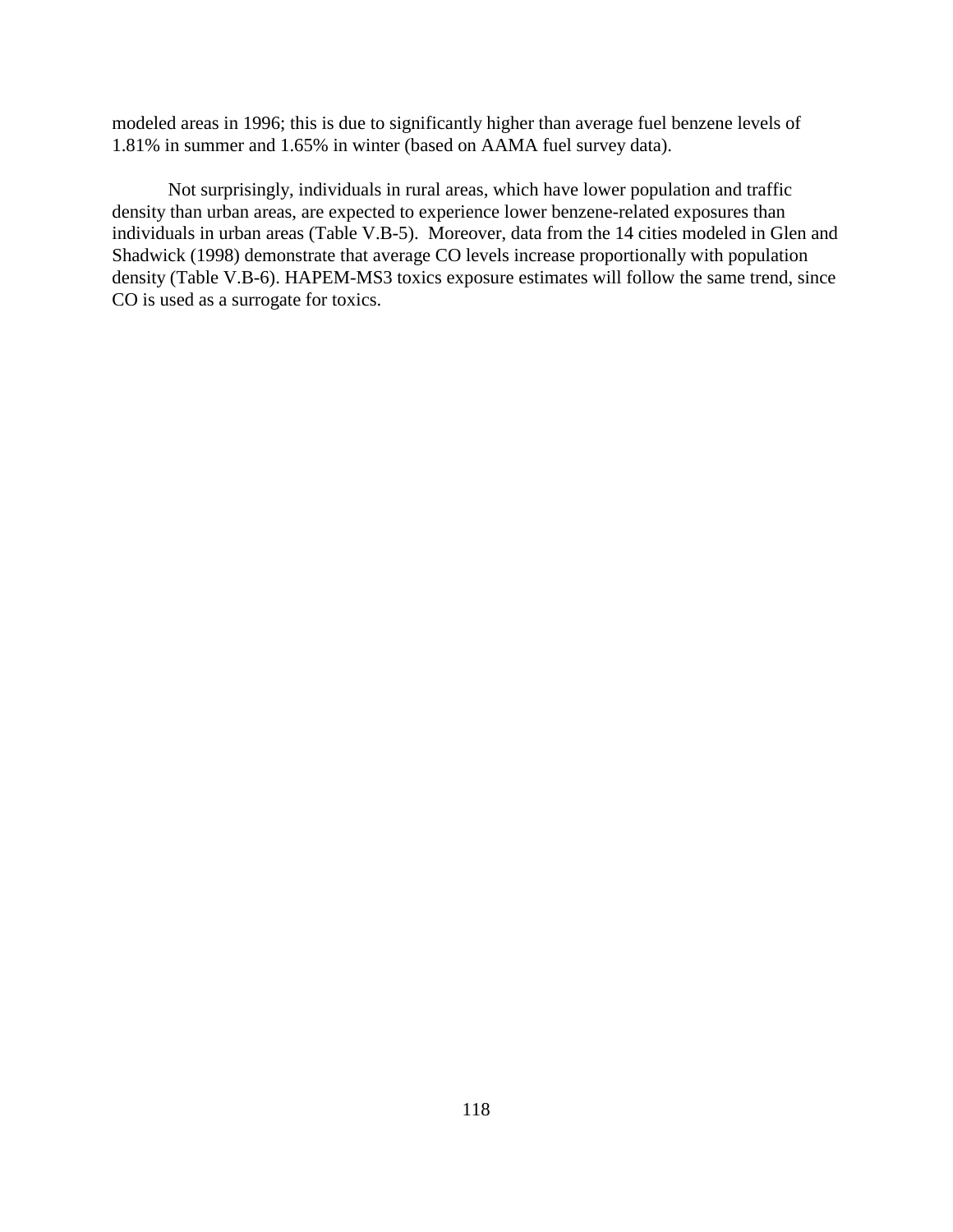## **Table V.B-5**

## **On-Highway vehicle portion of 1996 benzene exposure estimates for 10 urban areas, and urban and rural areas nationwide, based on HAPEM-MS3 exposure modeling**

| Urban Area         | Average Highway Vehicle<br><b>Benzene Concentration</b><br>$(\mu g/m^3)$ in 1996 |
|--------------------|----------------------------------------------------------------------------------|
| Atlanta            | 0.87                                                                             |
| Chicago            | 0.50                                                                             |
| Denver             | 0.74                                                                             |
| Houston            | 0.55                                                                             |
| Minneapolis        | 1.15                                                                             |
| New York           | 0.82                                                                             |
| Philadelphia       | 0.53                                                                             |
| Phoenix            | 1.31                                                                             |
| Spokane            | 0.95                                                                             |
| St. Louis          | 0.49                                                                             |
| Urban Area Average | 0.77                                                                             |
| Rural Area Average | 0.45                                                                             |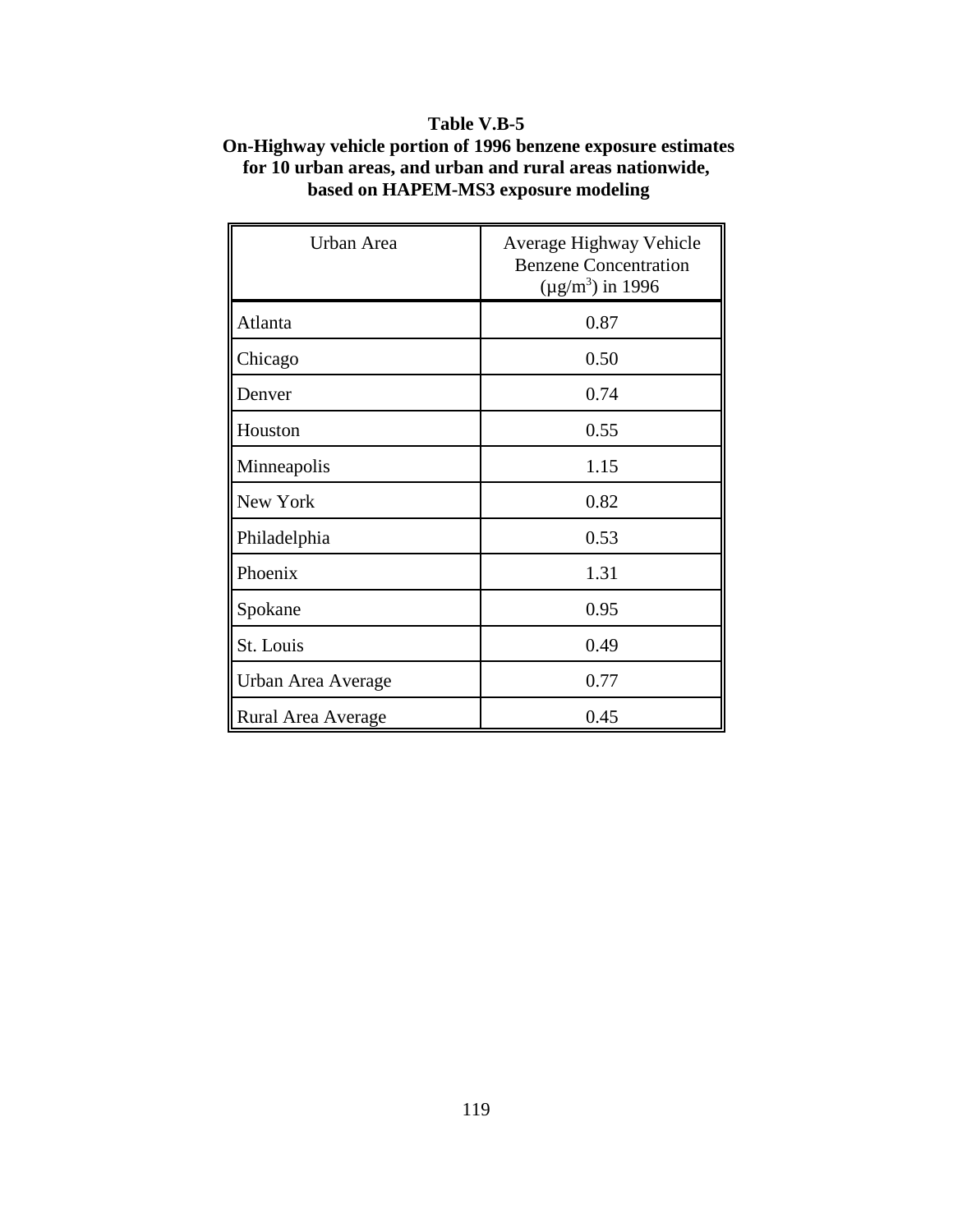| Population Density at<br>Monitor (residents per square<br>mile) | Average CO Levels, 1990<br>(ppm) |
|-----------------------------------------------------------------|----------------------------------|
| $<$ 300                                                         | 1.10                             |
| $300 - 1,000$                                                   | 1.01                             |
| $1,000 - 2,000$                                                 | 1.19                             |
| $2,000 - 5,000$                                                 | 1.35                             |
| $5,000 - 10,000$                                                | 1.41                             |
| > 10,000                                                        | 1.97                             |
| <b>Overall Average</b>                                          | 1.32                             |

## **Table V.B-6 Annual Average Ambient CO Levels as a Function of Population Density, 14 Cities**

## **d. Seasonal variation**

Average nationwide exposures to on-highway vehicle air toxics are much higher in winter than in summer (Table V.B-7). This is primarily due to higher cold start emissions in winter.

**Table V.B-7 Seasonal Average Nationwide Exposures (µg/m3 ) Attributable to On-Highway Vehicle Emissions, for the General Population, 1996**

| Pollutant                 | Winter | Spring | Summer | Fall |
|---------------------------|--------|--------|--------|------|
| <b>Benzene</b>            | 0.90   | 0.64   | 0.55   | 0.74 |
| Acetaldehyde              | 0.55   | 0.35   | 0.29   | 0.42 |
| Formaldehyde              | 0.53   | 0.35   | 0.30   | 0.40 |
| $\parallel$ 1,3-Butadiene | 0.13   | 0.06   | 0.03   | 0.08 |
| Diesel PM                 | 0.88   | 0.74   | 0.65   | 0.76 |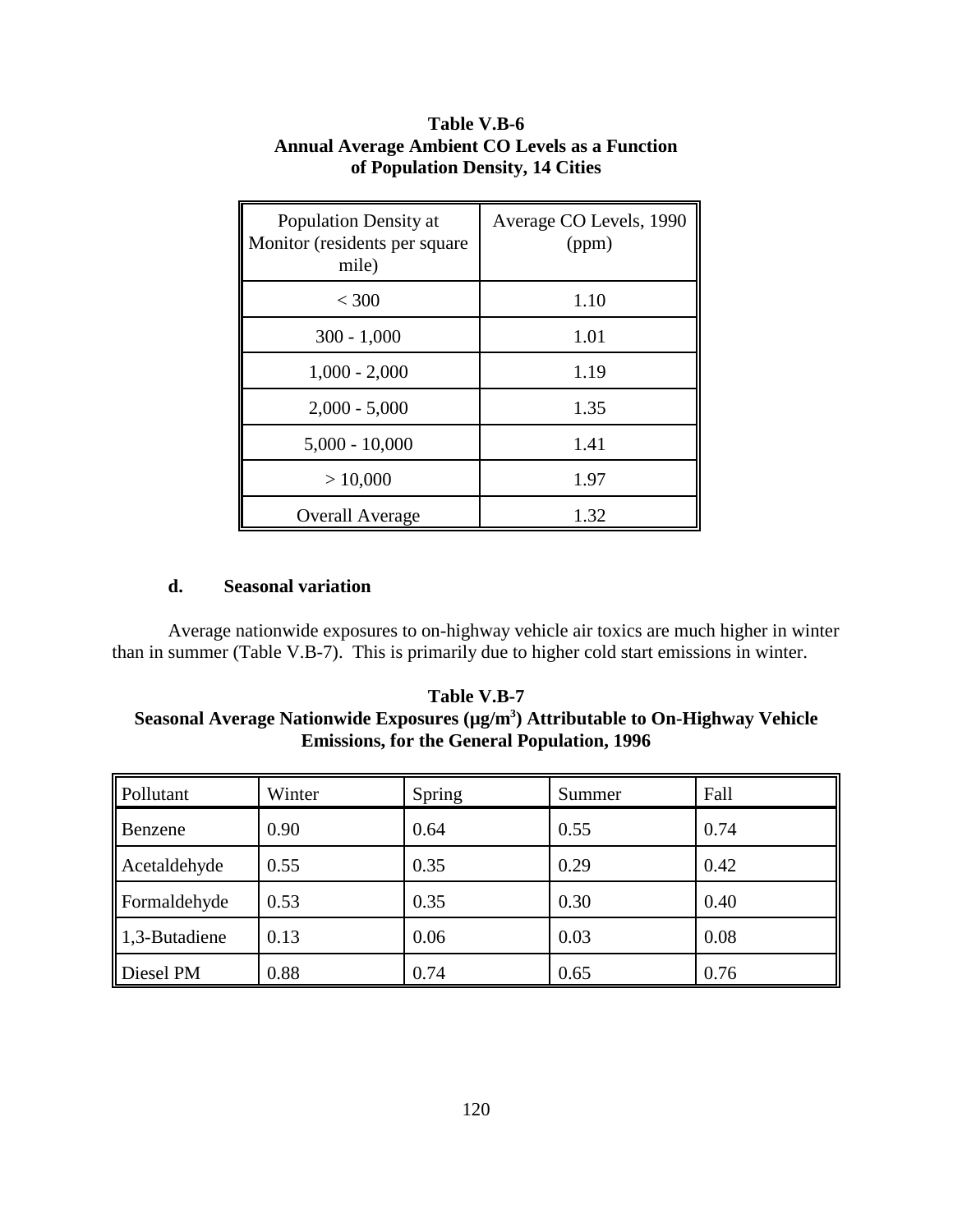## **4. Impact of Current On-Highway Vehicle Control Programs on Toxics Exposure**

Projected emissions reductions resulting from programs currently in place will result in proportional reductions in inhalation exposure levels attributable to on-highway vehicles. Figure V.B-2 presents exposure estimates for benzene, formaldehyde, acetaldehyde,1,3-butadiene, and diesel PM in 1990, 1996, 2007, and 2020, using the methodology described in Section V.B.1. These estimates assume implementation of Phase II reformulated gasoline, the National Low Emission Vehicle (NLEV) program, Tier 2 emissions standards with 30 ppm sulfur gasoline, 2004 heavy-duty standards, and proposed 2007 heavy duty standards. With these controls, by 2020 we expect that inhalation exposure to benzene attributable to on-highway vehicles will decrease from 1990 levels by 74 percent, exposure to formaldehyde by 75 percent, exposure to acetaldehyde by 65 percent, exposure to 1,3-butadiene by 73 percent, and exposure to diesel PM by 93 percent.

## **5. Sensitivity Analyses**

 Below is a discussion of the key sources of uncertainty and variability in the models and data affecting exposure. The Agency has conducted some sensitivity analyses to address these issues. However, additional aspects of sensitivity and uncertainty must be explored before we are ready to release results.

- *1) Representativeness of, and Variability in, Measured Ambient Carbon Monoxide Levels.* Toxics exposure estimates are based on measured ambient CO concentrations averaged over 10 selected urban areas. Important limitations of these data relate to variations in CO levels both within and among urban areas, and to the spatial variations in CO levels relative to exposure locations for particular potential highly exposed or sensitive groups (e.g., children, the elderly, ethnic minorities).
- *2) Estimates of Present and Future HAPs Emissions.* The MOBTOX5b and PART5 models include data sets related to vehicle and fleet characteristics, VMT accumulation, climatic conditions, and fuel characteristics. These input data relate to the estimated characteristics of both "current" (1990) and "future" (1996, 2007, and 2020) vehicle fleets.
- *3) Appropriateness of CO as a Proxy for Estimating Toxics Exposures.* Aside from the uncertainties associated with the ambient CO measurements themselves, the inhalation exposure estimates assume that ambient CO concentrations are an appropriate starting point for estimating toxics exposures. This assumption is only valid if (1) the average contributions of mobile sources to ambient CO and toxics exposures levels are similar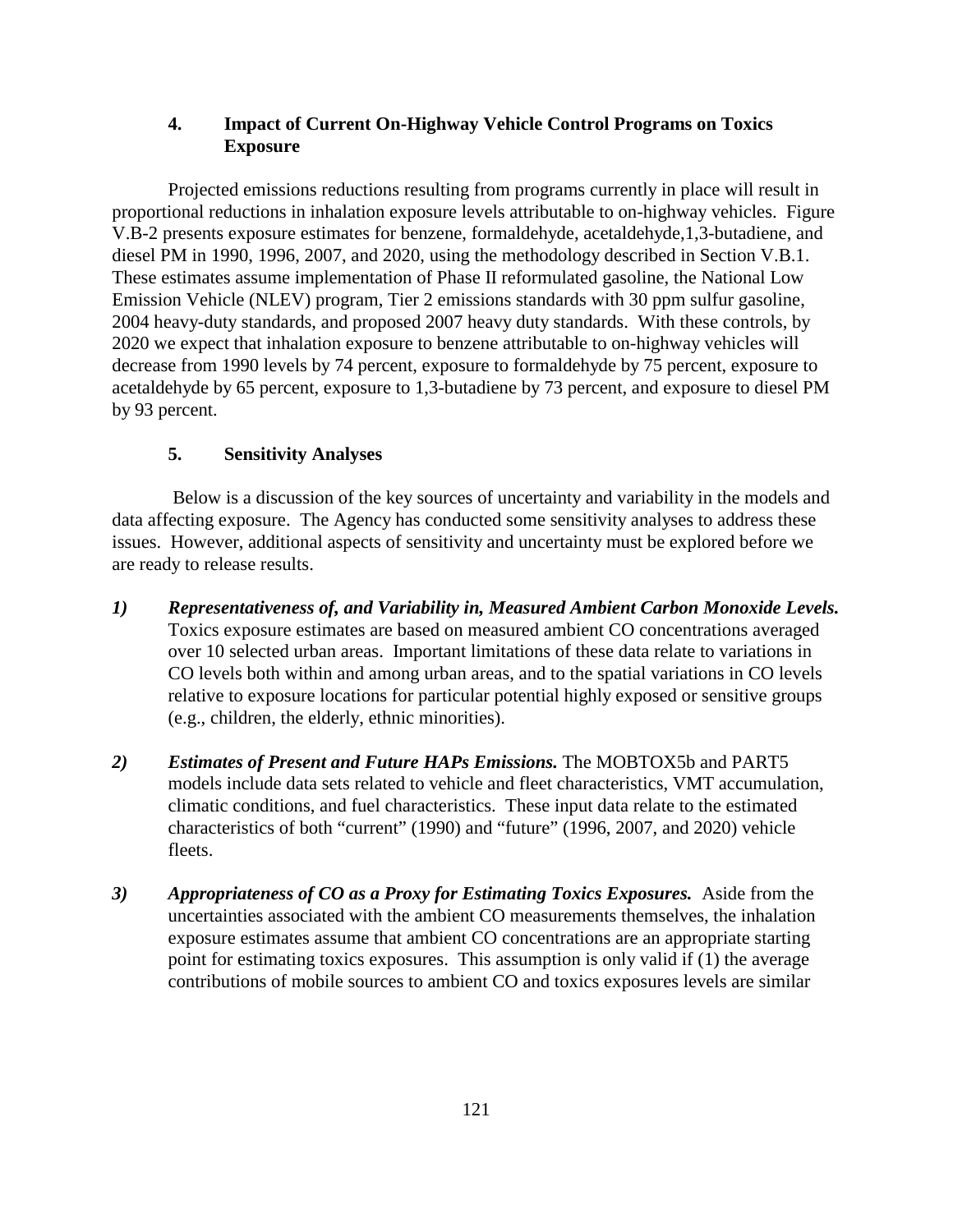**Figure V.B-2 Exposure levels for four gaseous toxics and diesel PM under currently planned controls and with 2007 Standards for Heavy Duty Engines (ug/m3 )**



across exposure areas, and (2) degradation or secondary generation of toxics due to photochemical and other reactions can be neglected or accurately modeled. Also, HAPEM-MS3 accounts only for exposures to ambient air toxics. Micro-environmental sources of exposure are not accounted for. If the generation patterns or atmospheric fate and transport characteristics of the toxics differ significantly from those of CO, or if there are significant sources of toxics emissions that are not addressed in the current exposure assessment methodology, the toxics exposure estimates may underestimate true exposure.

- 4) *Micro-environmental Factors and Time-Activity Patterns.* The revised ME factors and time use patterns supporting EPA's exposure assessment have been criticized as substantially underestimating exposures to certain potentially sensitive populations and highly exposed demographic groups, and failing to capture important inter-individual variability in behavior and exposure patterns within demographic groups.<sup>36</sup>
- 5) Methods Used to Extrapolate National Urban and Rural Exposures. To estimate urban exposures, we developed CO and HAPs emission estimates for urban counties, and scaled them to the estimated average exposure for the 10 modeled urban areas. National average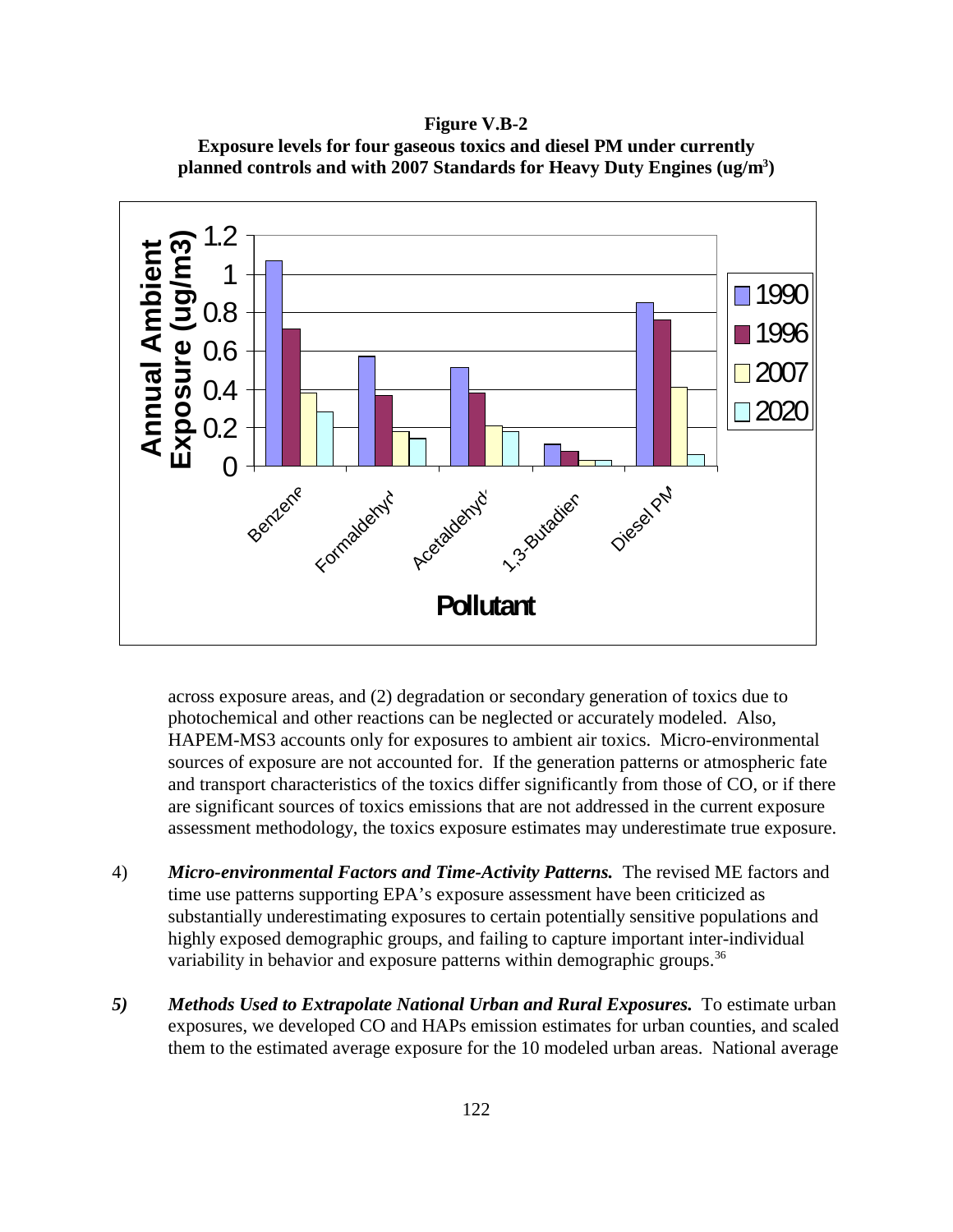rural exposures were calculated by assuming that rural HAPs exposures were, on average, a constant fraction of the average urban exposures, scaled to the estimated CO and HAPs emissions in the individual counties. Both of these procedures have some uncertainties.

## **C. Exposures in Micro-environments**

Exposures to air toxics result not only from intrusion of ambient air into microenvironments, but also from emissions of air toxics originating within micro-environments. If the contribution to long-term exposure from mobile sources within micro-environments is large, the above estimates of exposures to ambient concentrations could significantly underestimate the actual risk from exposure to motor vehicle air toxics. Among the most significant microenvironments where such exposures might occur are in vehicles, at service stations during refueling, inside homes with attached garages, and near roadways. Unfortunately, measurements of toxics concentrations within specific micro-environments is very limited, and much of it is dated. We are addressing some of these limitations in the technical analysis plan. This section briefly summarizes what we know about micro-environmental exposures for diesel PM, benzene, 1,3-butadiene, formaldehyde, and acetaldehyde. It should be noted that the information presented here addresses only level of exposure, not the amount of exposure.

## **1. Diesel PM**

Micro-environmental levels of diesel PM can be estimated using elemental carbon as a surrogate. This approach provides some estimates of diesel PM in micro-environments such as in-vehicle concentrations (2.8-36.6  $\mu$ g/m<sup>3</sup>), near roadways with diesel traffic (diesel PM concentrations are calculated to be 0.7-7.5  $\mu$ g/m<sup>3</sup> higher than background), and in schools (0.9-5.5  $\mu$ g/m<sup>3</sup>).

Recently, elemental carbon measurements were reported for enclosed vehicles driving on Los Angeles roadways.<sup>37</sup> Applying a ratio of diesel PM mass to elemental carbon mass, diesel PM concentrations in the vehicle ranged from approximately 2.8  $\mu$ g/m<sup>3</sup> to 36.6  $\mu$ g/m<sup>3</sup> depending on the type of vehicle being followed; higher concentrations were observed when the vehicle followed heavy-duty diesel vehicles. CARB also collected elemental carbon near the Long Beach Freeway for four days in May, 1993, and for three days in December, 1993.<sup>38</sup> Using emission estimates from their EMFAC7G model, and elemental/organic carbon composition profiles for diesel and gasoline exhaust, tire wear and road dust, CARB estimated the contribution of the freeway traffic to diesel PM concentrations. For the two days of sampling in December 1993, diesel exhaust from vehicles on the nearby freeway were estimated to contribute average concentrations ranging from 0.7  $\mu$ g/m<sup>3</sup> to 4.0  $\mu$ g/m<sup>3</sup> excess diesel PM above background concentrations with a maximum 24 hour measurement of 7.5  $\mu$ g/m<sup>3</sup>.

In a study designed to investigate relationships between diesel exhaust exposure and respiratory health of children in the Netherlands, elemental carbon measurements were collected in 24 schools located from 47 to 377 meters from a freeway.<sup>39</sup> Thirty-two samples were collected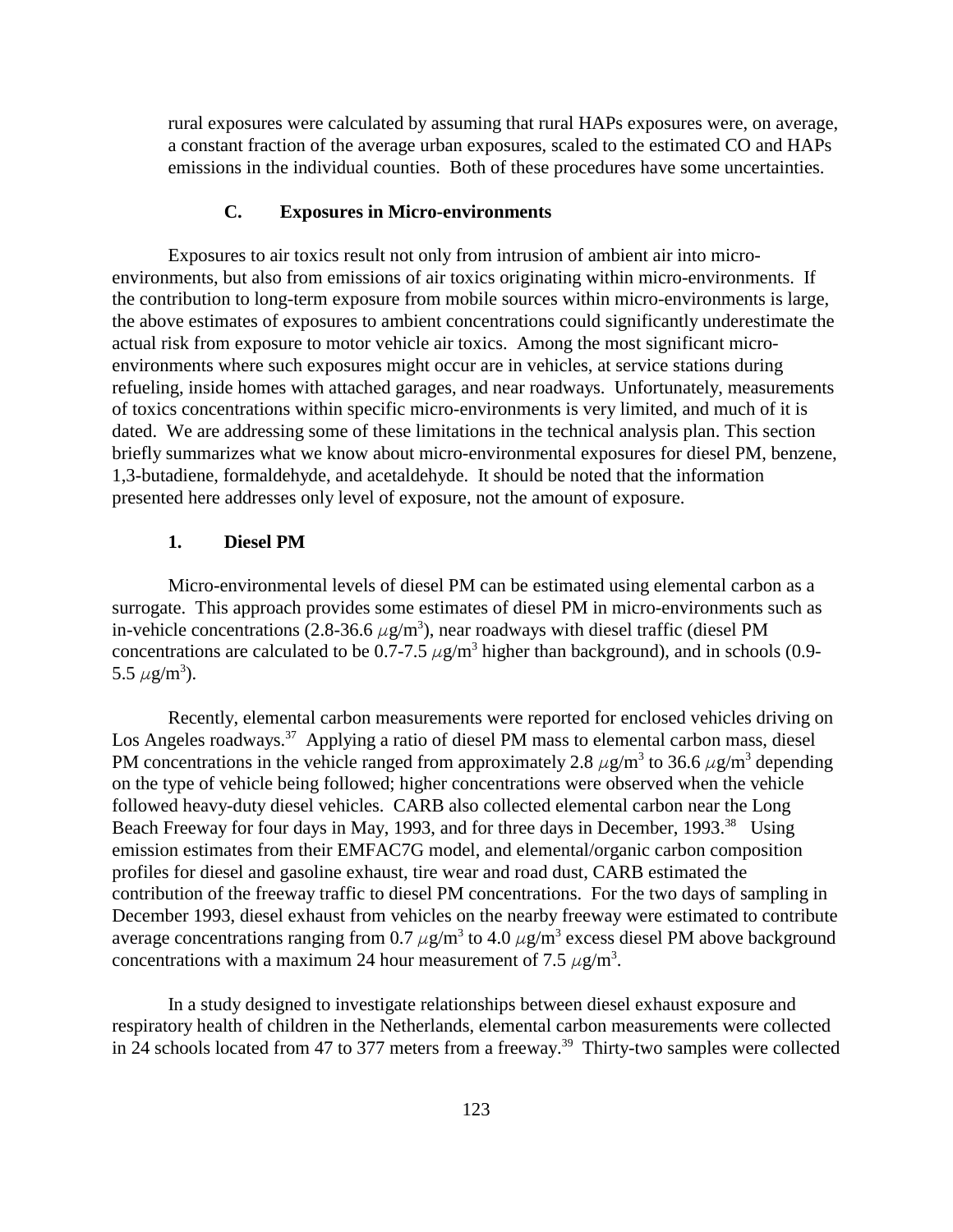inside schools and 46 samples were collected outside the schools. Preliminary estimates of elemental carbon concentrations indoors and outdoors ranged from 1  $\mu$ g/m<sup>3</sup> to 6  $\mu$ g/m<sup>3</sup>, with an average between 3 and 4  $\mu$ g/m<sup>3</sup>. These results correspond to diesel PM concentrations ranging from 0.9  $\mu$ g/m<sup>3</sup> to 5.5  $\mu$ g/m<sup>3</sup> with a mean of approximately 2.7-3.7  $\mu$ g/m<sup>3</sup>. Total PM2.5 concentrations inside the schools averaged 23.0  $\mu$ g/m<sup>3</sup> while PM2.5 outside was only slightly higher (24.8  $\mu$ g/m<sup>3</sup>), suggesting extensive intrusion of outdoor air into the school environment.

### **2. Benzene**

The information contained in Table V.C-1 summarizes data from several studies that have measured micro-environmental exposures to benzene. These studies are the EPA's Total Exposure Assessment Methodology (TEAM) Study,<sup>40</sup> Commuter's Exposure to Volatile Organic Compounds, Ozone, Carbon Monoxide, and Nitrogen Dioxide,<sup>41</sup> In-Vehicle Air Toxics Characterization Study in the South Coast Air Basin,<sup>42</sup> Air Toxics Micro-environment Exposure and Monitoring Study,<sup>43</sup> a 1998 California EPA study of in-vehicle concentrations (California EPA, 1998), a 2000 study of commuter exposures in Detroit, MI,<sup>44</sup> and a 1993 NIOSH study of concentrations at service stations.45

The TEAM Study was planned in 1979 and completed in 1985. The goals of this study were: 1) to develop methods to measure individual total exposure (exposure through air, food and water) and resulting body burden to toxic and carcinogenic chemicals, and 2) to apply these methods with a probability-based sampling framework to estimate the exposures and body burdens of urban populations in several U.S. cities. This was achieved through the use of small personal samplers, a specially designed spirometer (used to measure the chemicals in exhaled breath), and a survey designed to insure the inclusion of potentially highly exposed groups.

The study, Commuter's Exposure to Volatile Organic Compounds, Ozone, Carbon Monoxide, and Nitrogen Dioxide (Chan et al., 1989), focused on the driver's exposure to VOC's in the Raleigh, NC area. The primary objective of this study was to measure driver's exposure to all possible VOC and some combustion gases during one rush-hour driving period (18 sampling days, two trips per day). Factors that could influence drivers' exposure, such as different roadways, car models, vehicle ventilation modes and times of driving were also tested. Car exterior samples were also collected from the exterior of the moving vehicles by setting sampling probes on the middle of the car roof. Another objective was to find the relationships between fixed-site measurements and drivers' exposure (one fixed-site monitor matched per trip). Lastly, the pedestrian's exposure to VOC in urban walking was evaluated with six walking samples.

The study by the South Coast Air Quality Management District (SCAQMD), In-Vehicle Air Toxics Characterization Study in the South Coast Air Basin (Shikiya et al., 1989), was conducted to refine the assessment of health risk due to exposure to toxic air pollutants. This study examined the relative contribution of in-vehicle exposure to airborne toxics to an individual's total exposure by measuring concentrations within vehicle interiors during home-towork commutes. Other objectives of this study were to develop statistical and concentration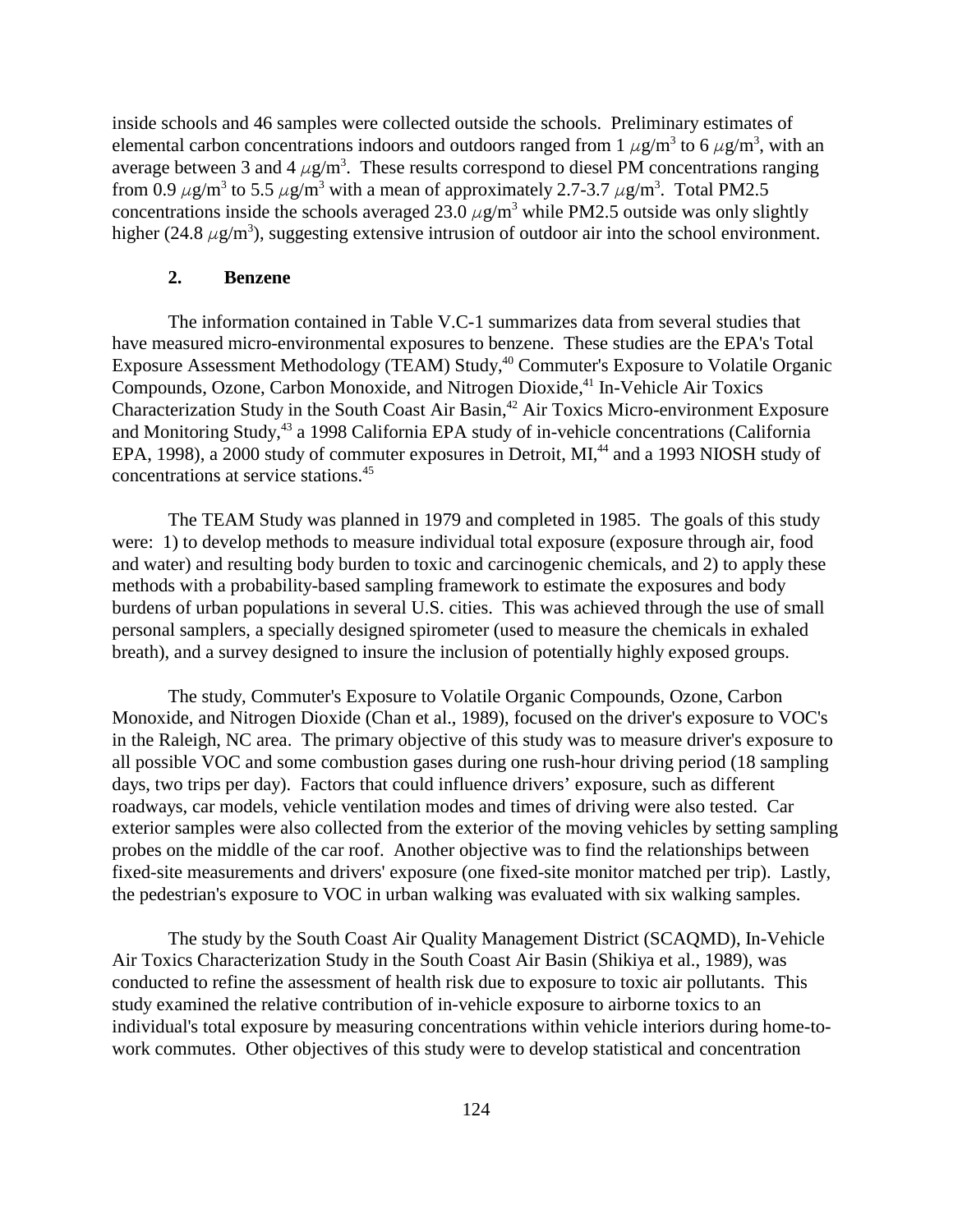Scenarios **In-Vehicle Service Station Parking Garage School** Office Building Mean | Max. | Mean | Max. | Mean | Max. | Mean | Max. TEAM Study (EPA, 1987b) --  $\begin{vmatrix} 40.60^a & -1 & 3000^b & -1 & -1 & -1 & -1 \\ 0 & -1 & 0 & 0 & -1 & -1 \end{vmatrix}$ Raleigh, NC Study<sup>c</sup> (Chan et al., 1989) 10.9 | 42.8 | -- | -- | -- | -- | -- | -- | --SCAQMD Study<sup>d</sup> (Shikiya et al., 1989) 42.5 | 267.1 | -- | -- | -- | -- | -- | -- | --SCAQMD Studye (Wilson et al., 1991)  $\begin{vmatrix} -1 & -1 & -1 \\ -1 & -1 & -1 \end{vmatrix}$   $\begin{vmatrix} -288 & -1 & -1 \\ -1 & -1 & 67.1 \end{vmatrix}$   $\begin{vmatrix} -1 & -1 & 16.0 \\ -1 & -1 & -1 \end{vmatrix}$ Los Angeles, CA (Cal. EPA, 1998) 10-22 -- -- -- -- -- -- -- Sacramento, CA (Cal. EPA, 1998) 3-15 -- -- -- -- -- -- -- Detroit, MI<sup>f</sup> (Batterman, et. al., 2000)  $5.3$  --NIOSH(Hartle, 1993) -- 1 -- 195 - 1 -- 1 -- 1 -- 1 --

**Table V.C-1Micro-environmental concentrations of benzene (µg/m3)**

<sup>a</sup>Maximum benzene concentrations could not be reliably determined because exposures were averaged over a 12-hour period; however, maximum concentrations of 3 to 4 times normal exposures were calculated.

<sup>b</sup>This concentration was estimated, rather than measured directly.

<sup>c</sup>A one-hour measurement was taken for each experimental trip.

dThe estimated sampling time period was 1.5 hours/round-trip.

eThe measurements from this study are five-minute levels.

fMeasurements taken from interiors of urban buses.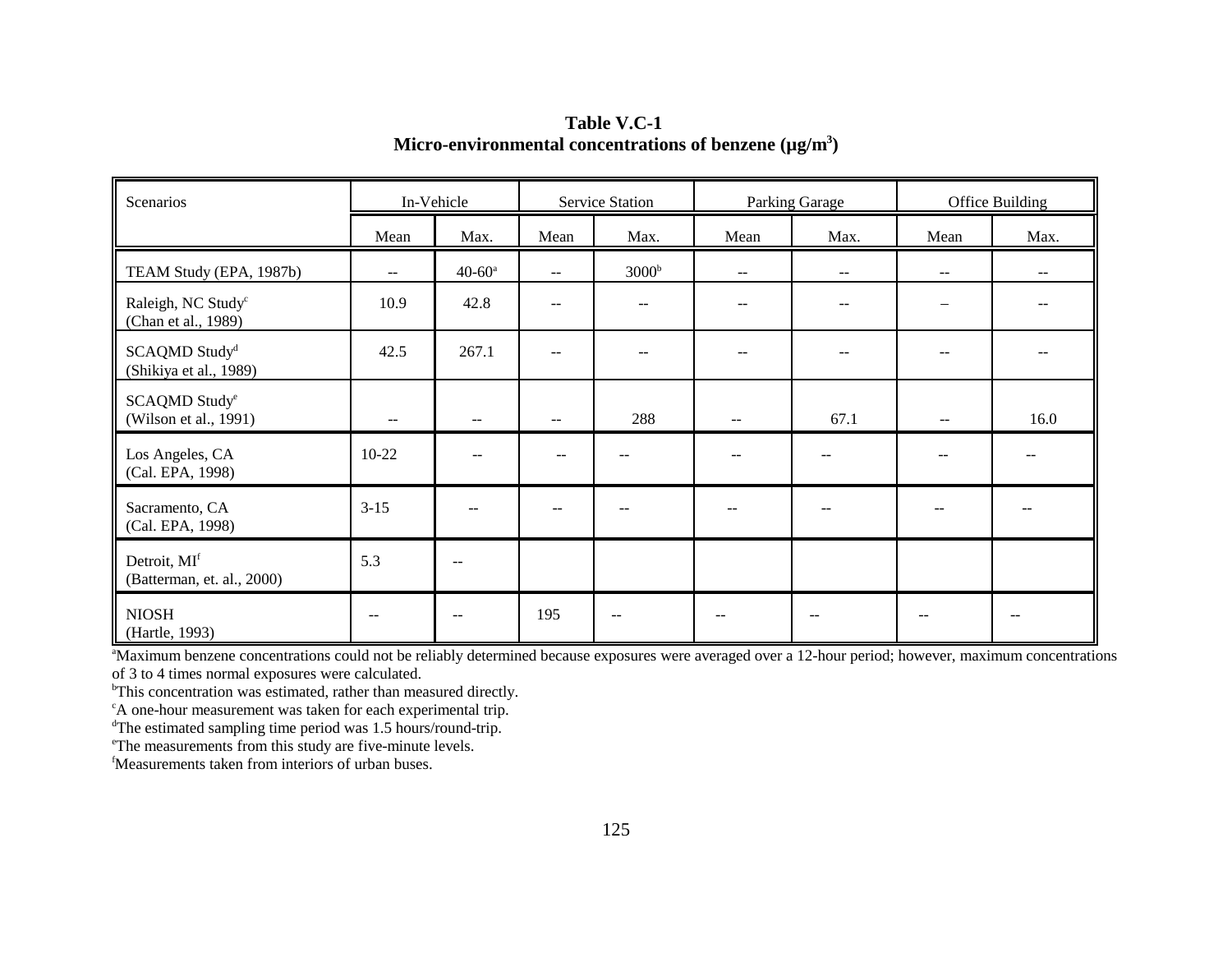measurement methods for a vehicular survey and to identify measures which might reduce commuters' exposure to toxic air pollutants. Vehicles of home-to-work commuters from a nonindustrial park were sampled for in-vehicle concentrations of 14 toxic air pollutants, carbon monoxide, and lead.

The second study by SCAQMD, Air Toxics Micro-environment Exposure and Monitoring Study (Wilson et al., 1991), attempted to monitor exposures to motor vehicle emissions in micro-environments other than in-vehicle. The study randomly sampled 100 selfservice filling stations and took samples at 10 parking garages and 10 offices nears the garages in Los Angeles, Orange, Riverside, and San Bernadino Counties of Southern California. The study took five-minute samples of 13 motor vehicle air pollutants in each micro-environment and in the ambient environment.

The 1998 California EPA study characterized the concentration of several pollutants inside vehicles during commutes in Sacramento and Los Angeles. A variety of scenarios were assessed, based on such variables as roadway type, traffic congestion, ventilation setting, and vehicle type.

Another recent study conducted in Detroit characterized concentrations of benzene and a number of other compounds inside urban buses and compared them to ambient samples collected on the outside of passenger cars, and to ambient monitor values. The study found that concentrations inside buses were representative of concentrations in the ambient air collected along bus routes. The concentrations inside buses were three to five times higher than concentrations at fixed site monitors in Detroit.

The 1993 NIOSH study assessed benzene and MTBE concentrations and service station attendant exposures at service stations with and without Stage II vapor recovery. The study found that Stage II vapor recovery did not significantly reduce exposure to benzene during refueling. However, the efficiency of Stage II vapor recovery has improved over the years. NESCAUM has suggested that Stage II vapor recovery systems are greater than 90% effective at capturing MTBE and benzene vapors during refueling.46 These systems would therefore be expected to reduce exposure beyond that shown in this initial exposure assessment.

In general, these micro-environmental exposures are short in duration, and thus are of greater relevance to potential short-term risks rather than potential chronic risks. One microenvironmental source of exposure which could be more significant is inside homes with attached garages. Results of sensitivity analyses on HAPEM-MS3 enable us to estimate how significant exposures from this micro-environmental source might be.<sup>47</sup> HAPEM-MS3 was run with alternative sets of micro-environmental factors. The only factors that differed were those for residential garages and homes with attached garages. The second set of factors were designed to account for evaporative benzene emissions in these micro-environments and were used to adjust CO concentrations upward. However, these factors were developed using data collected before vehicles had evaporative emission controls (circa 1980).<sup>48</sup> Since MOBILE data indicate that in conventional fuel areas with no I/M, evaporative emissions have declined 60% between 1980 and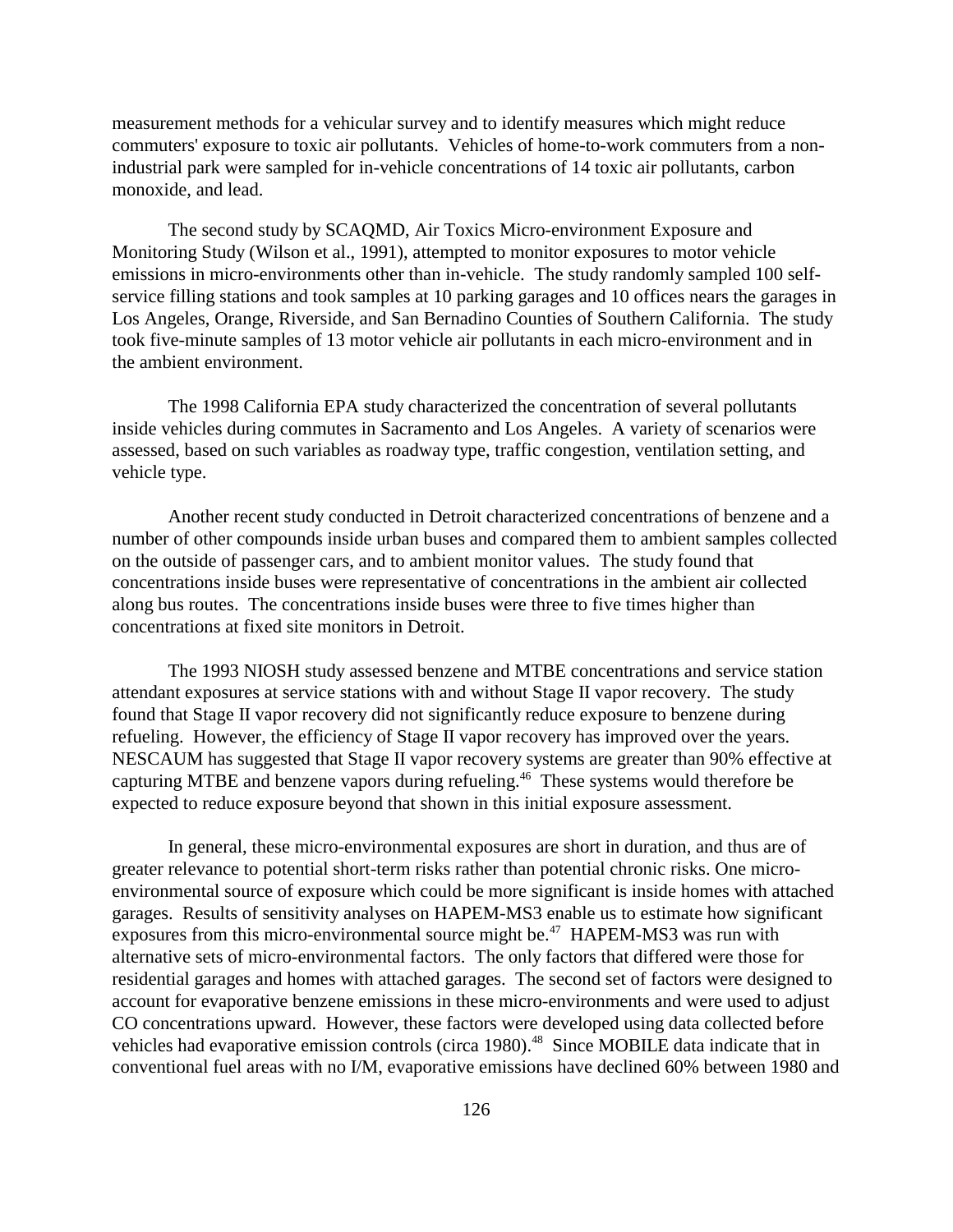1990, we scaled the CO concentrations to account for the reduction. The result is average exposure concentrations that are 90% higher than the estimates in Figure V.B-2. Such an estimate assumes all evaporative benzene emissions originating in attached garages are from vehicles, with none from gasoline cans, lawnmowers, snowblowers, solvents, and so on. Thus, this estimate of 90% higher exposure to motor vehicle benzene emissions should be viewed as an upper bound.

## **3. Acetaldehyde**

The only data on micro-environmental exposures to acetaldehyde from motor vehicles are from the In-Vehicle Air Toxics Characterization Study in the South Coast Air Basin (Shikiya et al., 1989), which focused on the driver's exposure to VOC's in the southern California area. The in-vehicle exposure level of acetaldehyde was determined in this study to have a mean of 13.7  $\mu$ g/m $^3$  and a maximum measured level of 66.7  $\mu$ g/m $^3$ .

### **4. Formaldehyde**

The information contained in Table V.C-2 is excerpted from three studies that have measured micro-environment exposures to formaldehyde. These two studies are the In-Vehicle Air Toxics Characterization Study in the South Coast Air Basin (Shikiya et al., 1989), Air Toxics Micro-environment Exposure and Monitoring Study (Wilson et al., 1991), and the 1998 California EPA Study of in-vehicle concentrations (California EPA, 1998).

Maximum micro-environment exposure levels of formaldehyde related to motor vehicles were determined in these studies to range from  $4.9 \,\mu g/m^3$  for exhaust exposure at a service station to 41.8  $\mu$ g/m<sup>3</sup> for exhaust exposure at a parking garage.

#### **5. 1,3-Butadiene**

There are very few data on micro-environmental exposures to 1,3-butadiene. Some invehicle measurements were taken as part of the Commuter's Exposure to Volatile Organic Compounds, Ozone, Carbon Monoxide, and Nitrogen Dioxide (Chan et al., 1989). The invehicle exposure level of 1,3-butadiene was determined in this study to have a mean of 3.0  $\mu$ g/m<sup>3</sup> and a maximum measured level of 17.2  $\mu$ g/m<sup>3</sup>. Exterior to the vehicle, the mean was determined to also be 3.0  $\mu$ g/m<sup>3</sup> with a maximum level of 6.9  $\mu$ g/m<sup>3</sup>. The 1998 California EPA study of invehicle concentrations (California EPA, 1998) also included 1,3-butadiene measurements. Invehicle concentrations of 1,3-butadiene ranged from 1 to 4  $\mu$ g/m<sup>3</sup> in Sacramento, and 2 to 6  $\mu$ g/m<sup>3</sup> in Los Angeles.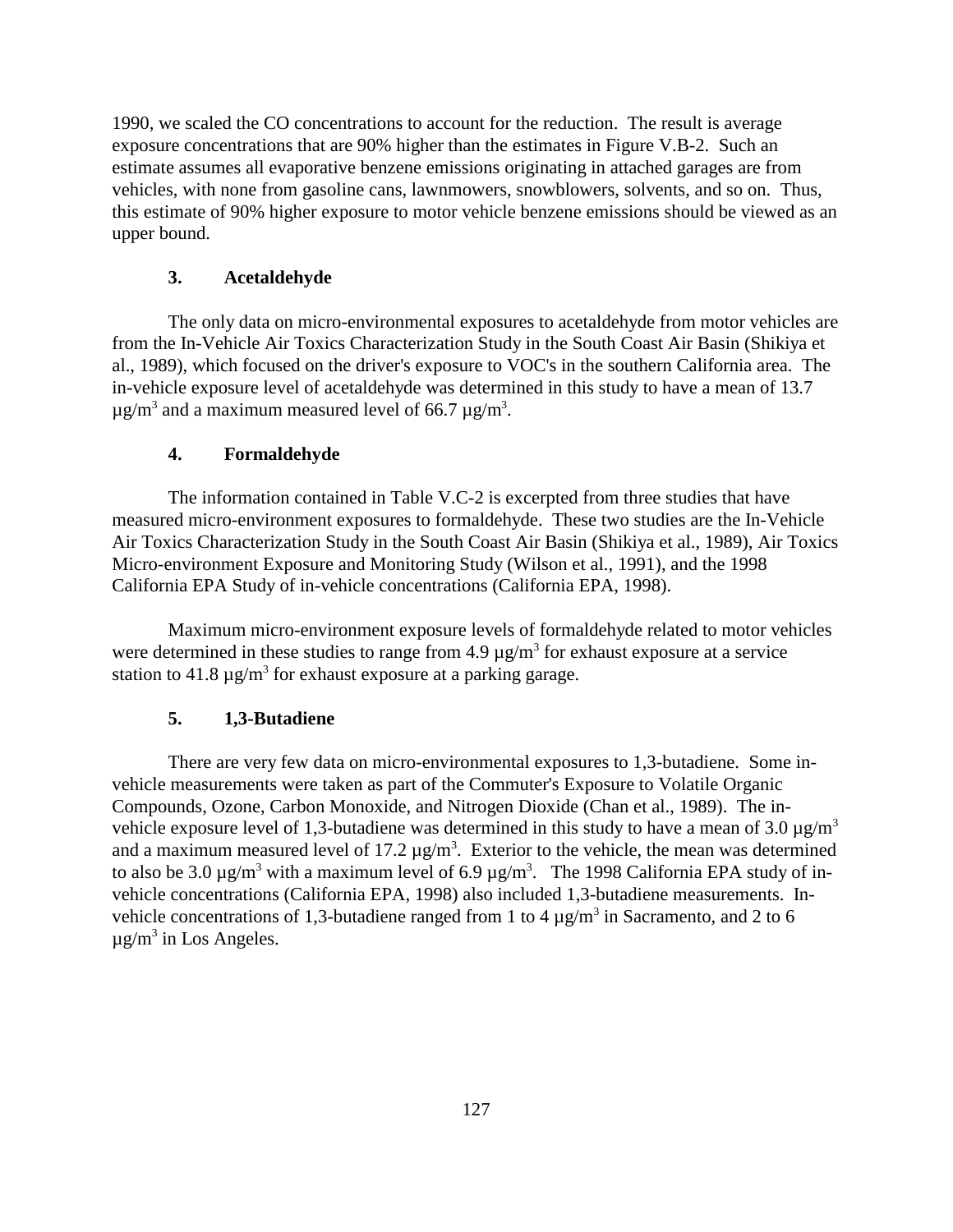| Scenarios                                              | In-Vehicle                 |      |      | Service<br><b>Station</b> |      | Parking<br>Garage |      | Office<br><b>Building</b> |
|--------------------------------------------------------|----------------------------|------|------|---------------------------|------|-------------------|------|---------------------------|
|                                                        | Mean                       | Max  | Mean | Max.                      | Mean | Max.              | Mean | Max.                      |
| SCAQMD Study <sup>a</sup><br>(Shikiya et al.,<br>1989) | 15.4                       | 35.4 |      |                           |      |                   |      |                           |
| SCAQMD Study <sup>b</sup><br>(Wilson et al.,<br>1991)  |                            |      |      | 4.9                       |      | 41.8              |      | 44.2                      |
| Los Angeles, CA<br>(Cal. EPA, 1998)                    | $\langle MQL^c$<br>to $22$ |      |      |                           |      |                   |      |                           |
| Sacramento, CA<br>(Cal. EPA, 1998)                     | $5 - 14$                   |      |      |                           |      |                   |      |                           |

**Table V.C-2 Micro-environmental exposure to formaldehyde (µg/m3 )**

a The estimated sampling time period was 1.5 hours/round-trip.

<sup>b</sup>The measurements from this study are five-minute levels.

c <MQL - below method quantification limit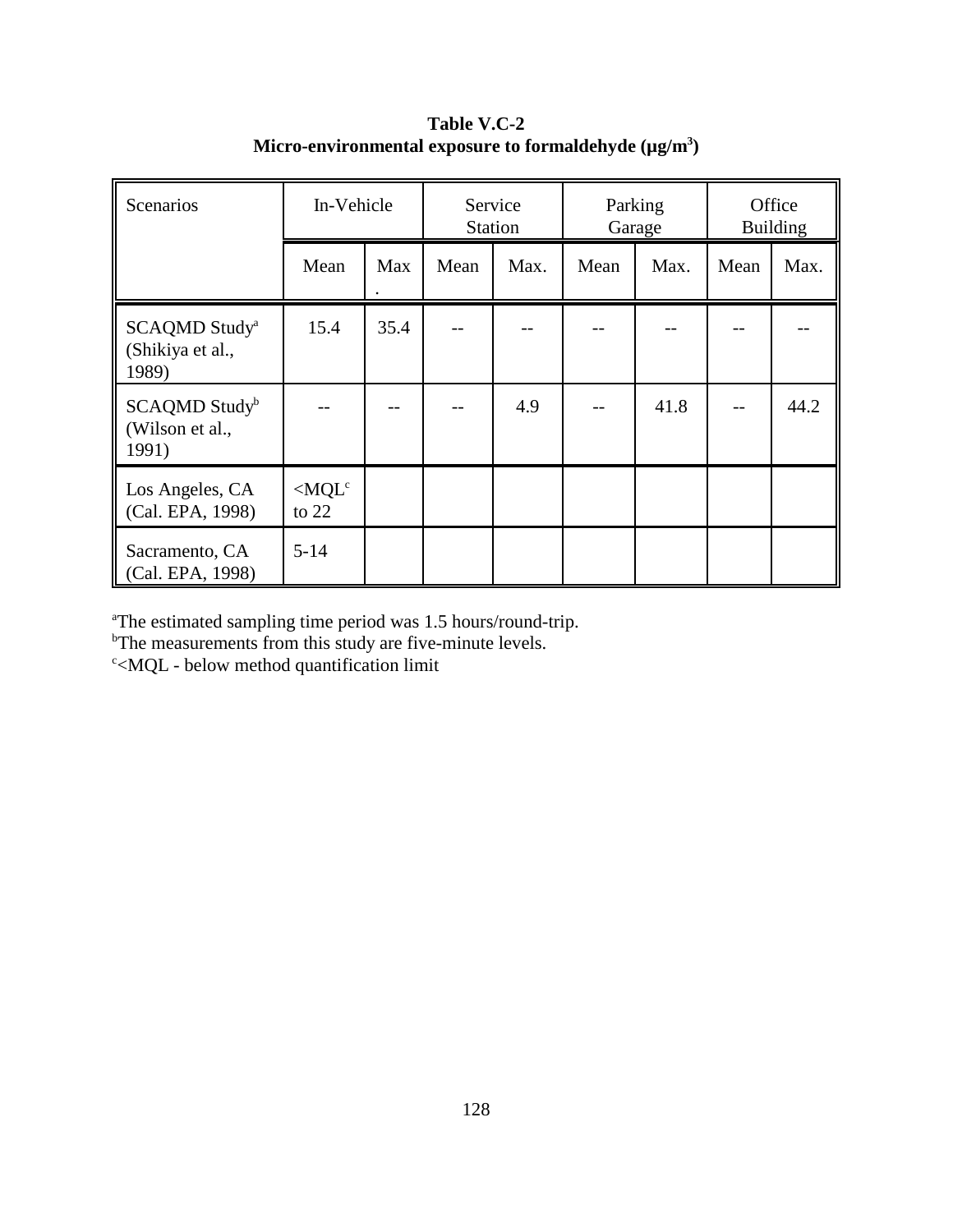|                            | Mean Ambient Conc. $(\mu g/m^3)$        |                                         |           |  |
|----------------------------|-----------------------------------------|-----------------------------------------|-----------|--|
| Pollutant                  | Highway<br>Contribution<br>(% of Total) | Nonroad<br>Contribution<br>(% of Total) | Total     |  |
| 1,3-Butadiene              | 0.05(63)                                | 0.02(25)                                | 0.08      |  |
| Acetaldehyde               | 0.40(54)                                | 0.27(36)                                | 0.74      |  |
| Acrolein                   | 0.05(45)                                | 0.04(36)                                | 0.11      |  |
| Arsenic Compounds          | $6.5E-07(0.4)$                          | $7.7E-06(4.8)$                          | 1.6E-04   |  |
| Benzene                    | 0.55(39)                                | 0.24(17)                                | 1.39      |  |
| <b>Chromium Compounds</b>  | $4.2E-05(1.3)$                          | $1.4E-04(4.2)$                          | 3.3E-03   |  |
| Dioxins/Furans             | $2.9E-10$                               | $2.0E-10$                               | N.A.      |  |
| Ethylbenzene               | 0.32                                    | 0.11                                    | N.A.      |  |
| Formaldehyde               | 0.38(30)                                | 0.48(38)                                | 1.28      |  |
| <b>Lead Compounds</b>      | 5.9E-05                                 | 3.4E-03                                 | $N.A.*$   |  |
| <b>Manganese Compounds</b> | $1.7E-05(0.4)$                          | $1.4E-04(3.3)$                          | 4.3E-03   |  |
| <b>MTBE</b>                | 0.44                                    | 0.29                                    | N.A.      |  |
| n-Hexane                   | 0.24                                    | 0.08                                    | N.A.      |  |
| Nickel Compounds           | 3.3E-05                                 | 3.2E-04                                 | N.A.      |  |
| POM (as sum of 7-PAH)      | $1.2E-04(10)$                           | $2.6E-05(2.2)$                          | $1.2E-03$ |  |
| Styrene                    | 0.04                                    | 0.005                                   | N.A.      |  |
| Toluene                    | 2.18                                    | 0.43                                    | N.A.      |  |
| Xylenes                    | 1.20                                    | 0.40                                    | N.A.      |  |

| Appendix 1: Mean Highway and Nonroad Contributions to Nationwide Concentrations of |  |
|------------------------------------------------------------------------------------|--|
| Mobile Source Air Toxics in 1996, from ASPEN Modeling Using the 1996 NTI           |  |

\*Included in the National Scale Analysis, but nationwide concentrations from all sources not yet available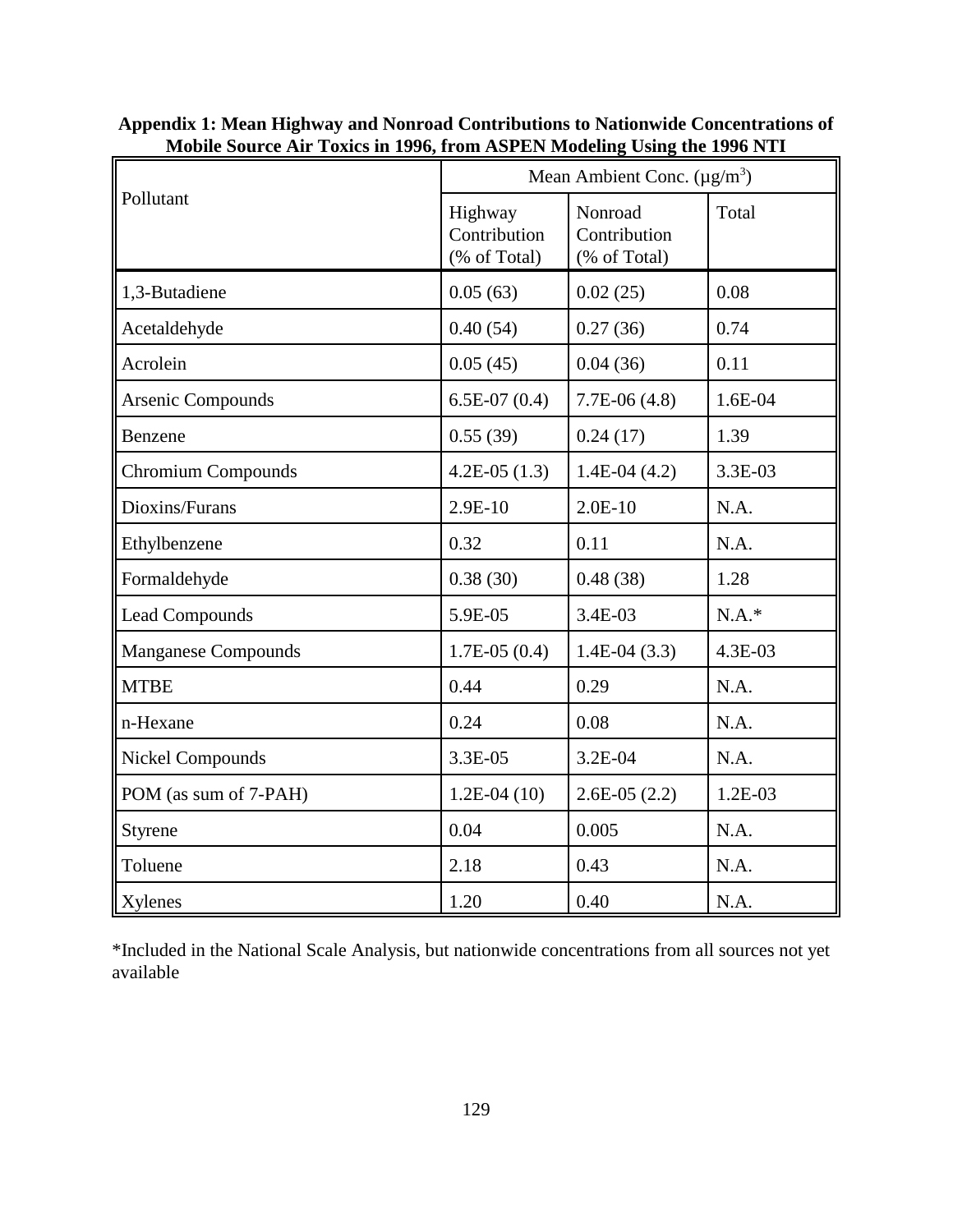## **Appendix 2: HAPEM-MS3 Microenvironmental Factors**

Lag=0 indicates current ambient value used,

Lag=-1 indicates previous hour's ambient value used.

All additive terms are set to zero.

| Micro-environment             | <b>Multiplicative Factor</b> | Lag            |
|-------------------------------|------------------------------|----------------|
| In transit, car               | 0.960                        | $\overline{0}$ |
| In transit, bus               | 1.650                        | $\overline{0}$ |
| In transit, truck             | 1.140                        | $\overline{0}$ |
| In transit, van               | 0.960                        | $\theta$       |
| Indoors, public garage        | 0.590                        | $-1$           |
| Outdoors, in a parking lot    | 0.570                        | $\theta$       |
| Outdoors, along a roadway     | 0.850                        | $\overline{0}$ |
| In transit, motorcycle        | 1.030                        | $\overline{0}$ |
| Indoors, service station      | 0.870                        | $-1$           |
| Outdoors, service station     | 0.000                        | $\theta$       |
| Indoors, residential garage   | 0.780                        | $-1$           |
| Indoors, in a repair shop     | 1.320                        | $\overline{0}$ |
| Indoors, home                 | 0.380                        | $-1$           |
| Indoors, office               | 0.380                        | $-1$           |
| Indoors, store                | 0.410                        | $-1$           |
| Indoors, restaurant           | 0.710                        | $-1$           |
| Indoors, mfg. facility        | 0.470                        | $-1$           |
| Indoors, school               | 0.450                        | $-1$           |
| Indoors, church               | 0.280                        | $-1$           |
| Indoors, shopping mall        | 2.110                        | $-1$           |
| Indoors, auditorium           | 0.120                        | $-1$           |
| Indoors, health care facility | 0.310                        | $-1$           |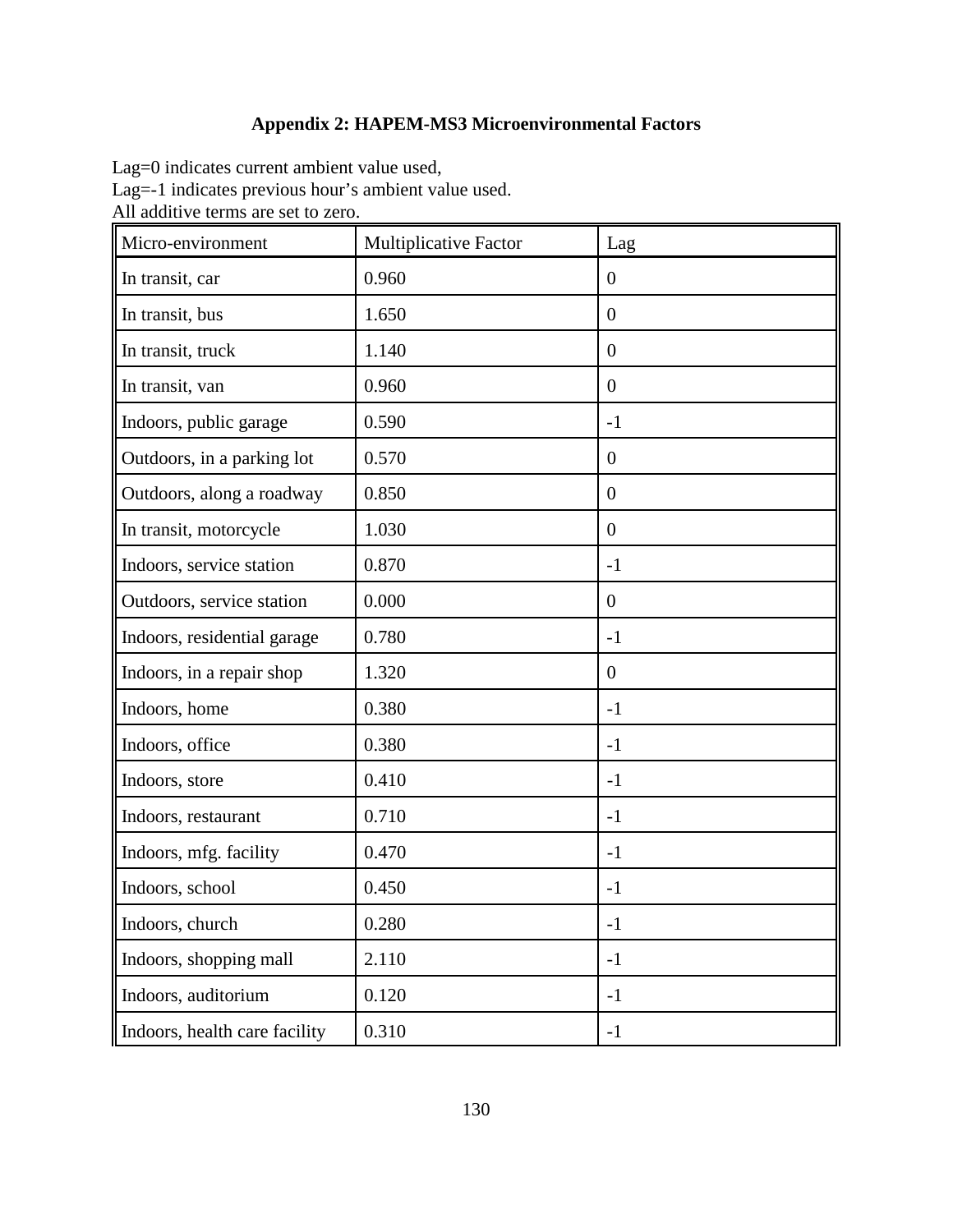| Micro-environment             | <b>Multiplicative Factor</b> | Lag            |
|-------------------------------|------------------------------|----------------|
| Indoors, public building      | 0.350                        | $-1$           |
| Indoors, other location       | 0.790                        | $-1$           |
| Indoors, not specified        | 0.790                        | $-1$           |
| Outdoors, construction        | 0.960                        | $\Omega$       |
| Outdoors, residential grounds | 0.550                        | $\theta$       |
| Outdoors, school grounds      | 0.960                        | $\theta$       |
| Outdoors, sports arena        | 0.280                        | $\overline{0}$ |
| Outdoors, park/golf course    | 0.280                        | $\overline{0}$ |
| Outdoors, other location      | 0.600                        | $\overline{0}$ |
| Outdoors, not specified       | 0.960                        | $\overline{0}$ |
| In transit, train             | 0.960                        | $\theta$       |
| In transit, airplane          | 0.000                        | $\Omega$       |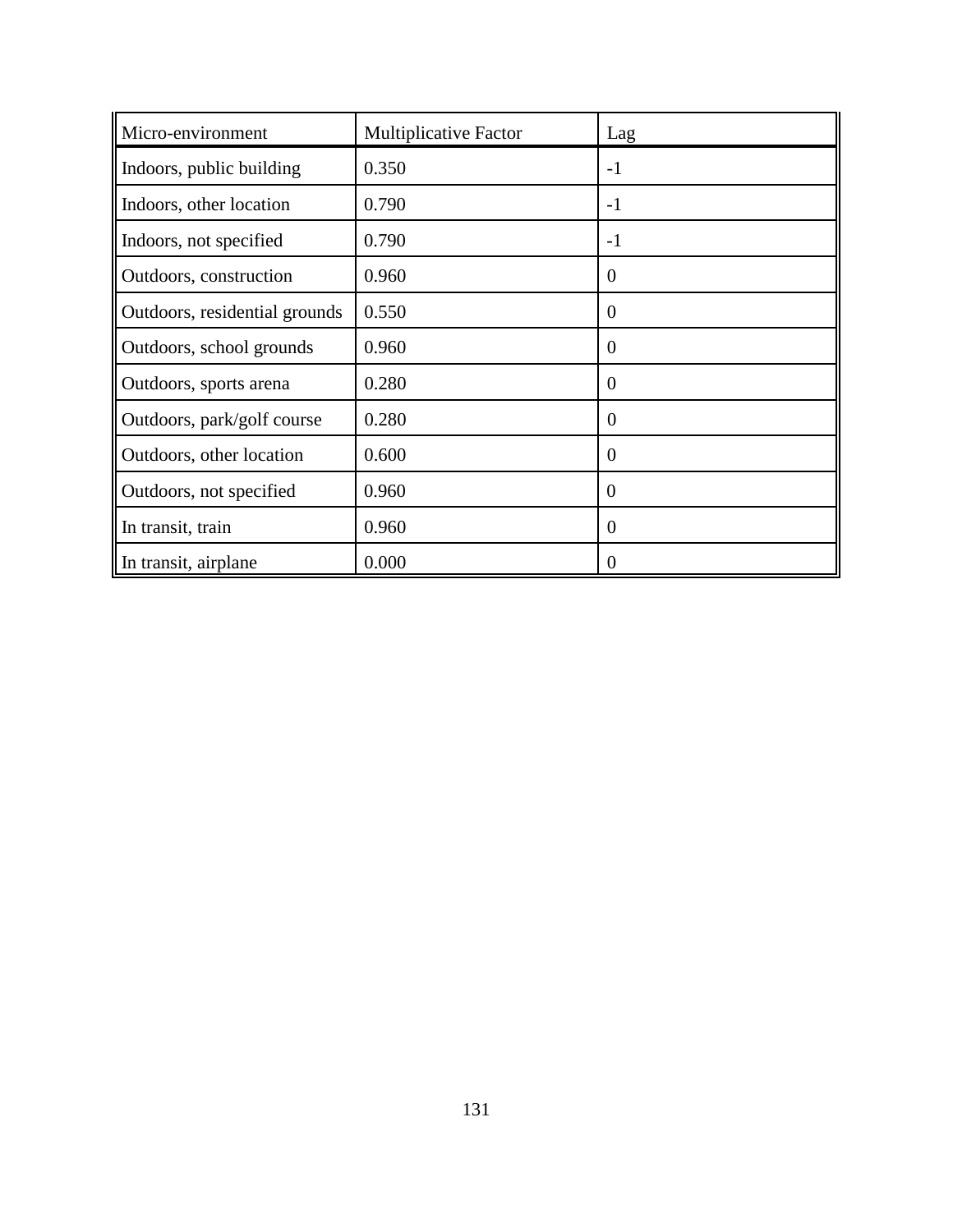#### References

- 1. EPA. 2000. National Air Quality and Emissions Trends Report, 1998. Report No. EPA 454-R-00-003.
- 3. South Coast Air Quality Management District. 1999. Multiple Air Toxics Exposure Study in the South Coast Air Basin – MATES-II.
- 4. Minnesota Pollution Control Agency. 1999. MPCA Staff Paper on Air Toxics.
- 5. Zaebst, D.D., Clapp D.E., Blake L.M., Marlow D.A., Steenland K., Hornung R.W., Scheutzle D. and J. Butler. 1991. Quantitative Determination of Trucking Industry Workers Exposures to Diesel Exhaust Particles. *Am. Ind. Hyg. Assoc. J*., 52:529-541.
- 6. Graboski, M. S., McCormick, R.L., Yanowitz, J., and L.B.A. Ryan. 1998. Heavy-Duty Diesel Testing for the Northern Front Range Air Quality Study. Colorado Institute for Fuels and Engine Research.
- 7. Pierson, W. R.; Brachazek, W. W. 1983. Particulate Matter Associated with Vehicles on the Road. *Aerosol Sci. & Tech.* 2:1-40.
- 8. Warner-Selph, M. A., Dietzmann, H.E. 1984. Characterization of Heavy-Duty Motor Vehicle Emissions Under Transient Driving Conditions. Southwest Research Institute. EPA-600/3-84-104.
- 9. U.S. EPA. 2000. Health Assessment Document for Diesel Exhaust: SAB Review Draft. EPA/600/8-90/057E Office of Research and Development, Washington, D.C. The document is available electronically at www.epa.gov/ncea/dieselexh.htm.
- 10. Systems Applications International. 1998. Modeling Cumulative Outdoor Concentrations of Hazardous Air Pollutants. Report No. SYSAPP 98-96/33, Prepared for U. S. EPA, Office of Policy, Planning and Evaluation, February, 1998.
- 11. Schauer, J.J., Rogge, W.F., Hildemann, L.M., Mazureik, M.A., Cass, G.R., and B.R.T. Simoneit. 1996. Source Apportionment of Airborne Particulate Matter Using Organic Compounds as Tracers. *Atmos. Environ*. 30(22):3837-3855.
- 12. Chow, J.C., Watson, J.G., Richards, L.W., Haase, D.L., McDade, C., Dietrich, D.L., Moon, D., and C. Sloane. 1991. The 1989-1990 Phoenix PM10 Study. Volume II: Source Apportionment. Final Report. DRI Document No. 8931.6F1, prepared for Arizona Department of Environmental Air Quality, Phoenix, AZ, by Desert Research Institute, Reno, NV.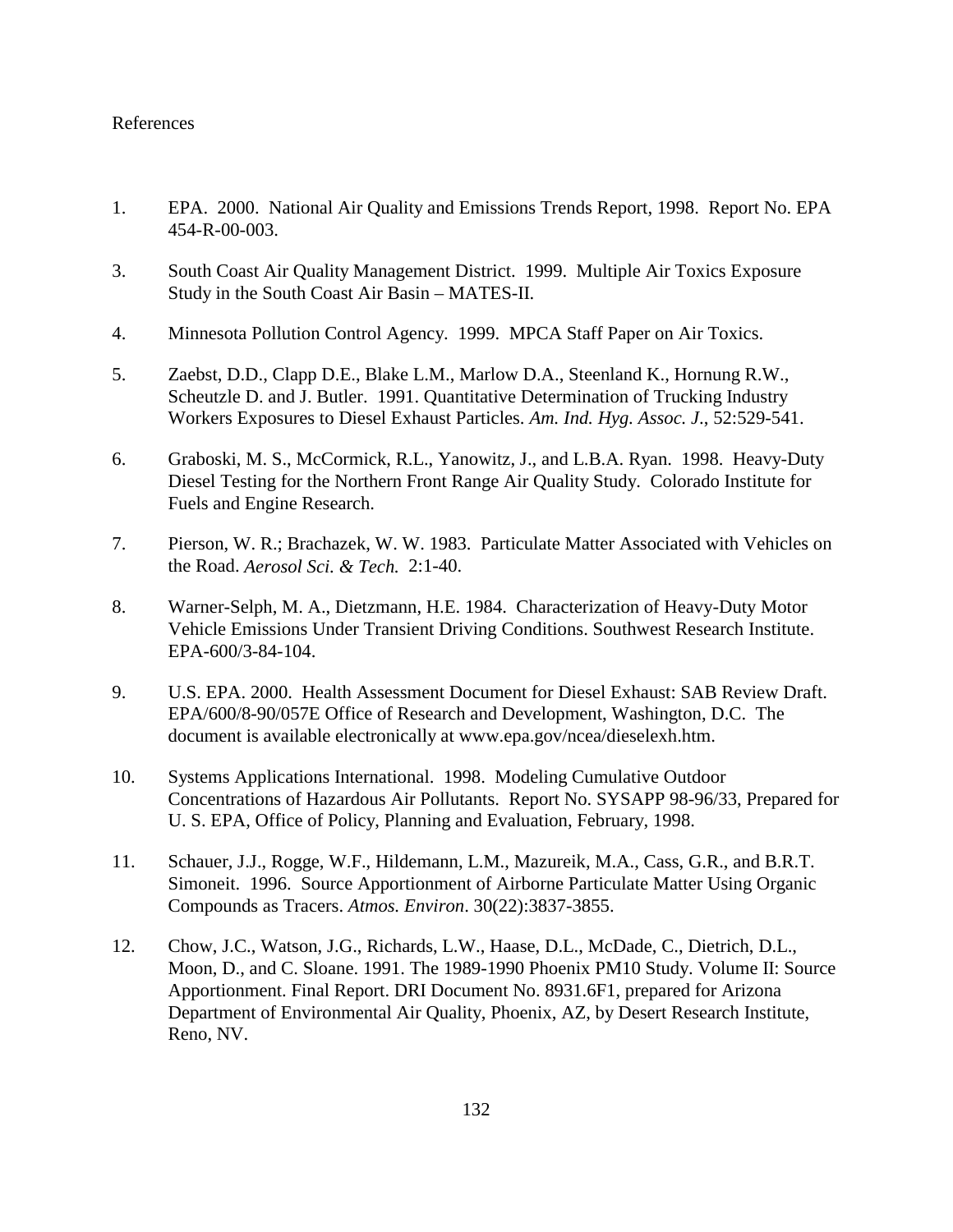- 13. Maricopa Association of Governments. The 1999 Brown Cloud Project for the Maricopa Association of Governments Area, Revised Draft Report, November 1999.
- 14. California Environmental Protection Agency. 1998. Report to the Air Resources Board on the Proposed Identification of Diesel Exhaust as a Toxic Air Contaminant. Appendix III, Part A: Exposure Assessment. April 1998.
- 15. Wittorff, D.N., Gertler, A.W., Chow, J.C., Barnard, W.R., Jongedyk, H.A. The Impact of Diesel Particulate Emissions on Ambient Particulate Loadings. Air & Waste Management Association 87<sup>th</sup> Annual Meeting, Cincinnati, OH, June 19-24, 1994.
- 16. Fujita, E., Watson, J.G., Chow, J.C., Robinson, N.F., Richards, L.W., Kumar, N. 1998. The Northern Front Rage Air Quality Study Final Report Volume C: Source Apportionment and Simulation Methods and Evaluation. http://nfraqs.cira.colostate.edu/
- 17. Salmon, L.G., Cass, G.R., Pedersen, D.U., Durant, J.L., Gibb, R., Lunts, A., and M. Utell 1997. Determination of fine particle concentration and chemical composition in the northeastern United States, 1995. Progress Report to Northeast States for Coordinated Air Use Management (NESCAUM), September, 1999.
- 18. Sisler, J.F. 1996. Spatial and Seasonal Patterns and Long Term Variability of the Composition of the Haze in the United States: An Analysis of Data from the IMPROVE Network. Cooperative Institute for Research in the Atmosphere. Colorado State University . ISSN: 0737-5352-32.
- 19. EPA. 2000. Letter from Madeleine Strum, Air Quality Modeling Group, Office of Air Quality Planning and Standards to Rich Cook, Office of Transportation and Air Quality, May 31, 2000.
- 20. Kleeman, M.J., Cass, G.R. 1999. Identifying the Effect of Individual Emissions Sources on Particulate Air Quality Within a Photochemical Aerosol Processes Trajectory Model. Atmos. Eviron. 33:4597-4613.
- 21. Kleeman, M.J., Hughes, L.S., Allen, J.O., Cass, G.R. 1999. Source Contributions to the Size and Composition Distribution of Atmospheric Particles: Southern California in September 1996. Environ. Sci. Technol. 33:4331-4341.
- 22. Cass, G.R. and H.A. Gray. 1995. Regional Emissions and Atmospheric Concentrations of Diesel Engine Particulate Matter: Los Angeles as a Case Study. In: *Diesel Exhaust: A Critical Analysis of Emissions, Exposure, and Health Effects*. A Special Report of the Institute's Diesel Working Group. Health Effects Institute, Cambridge, MA, pp. 125- 137.
- 23. Kleeman, M.J., Cass, G.R. 1999. Identifying the Effect of Individual Emissions Sources on Particulate Air Quality Within a Photochemical Aerosol Processes Trajectory Model.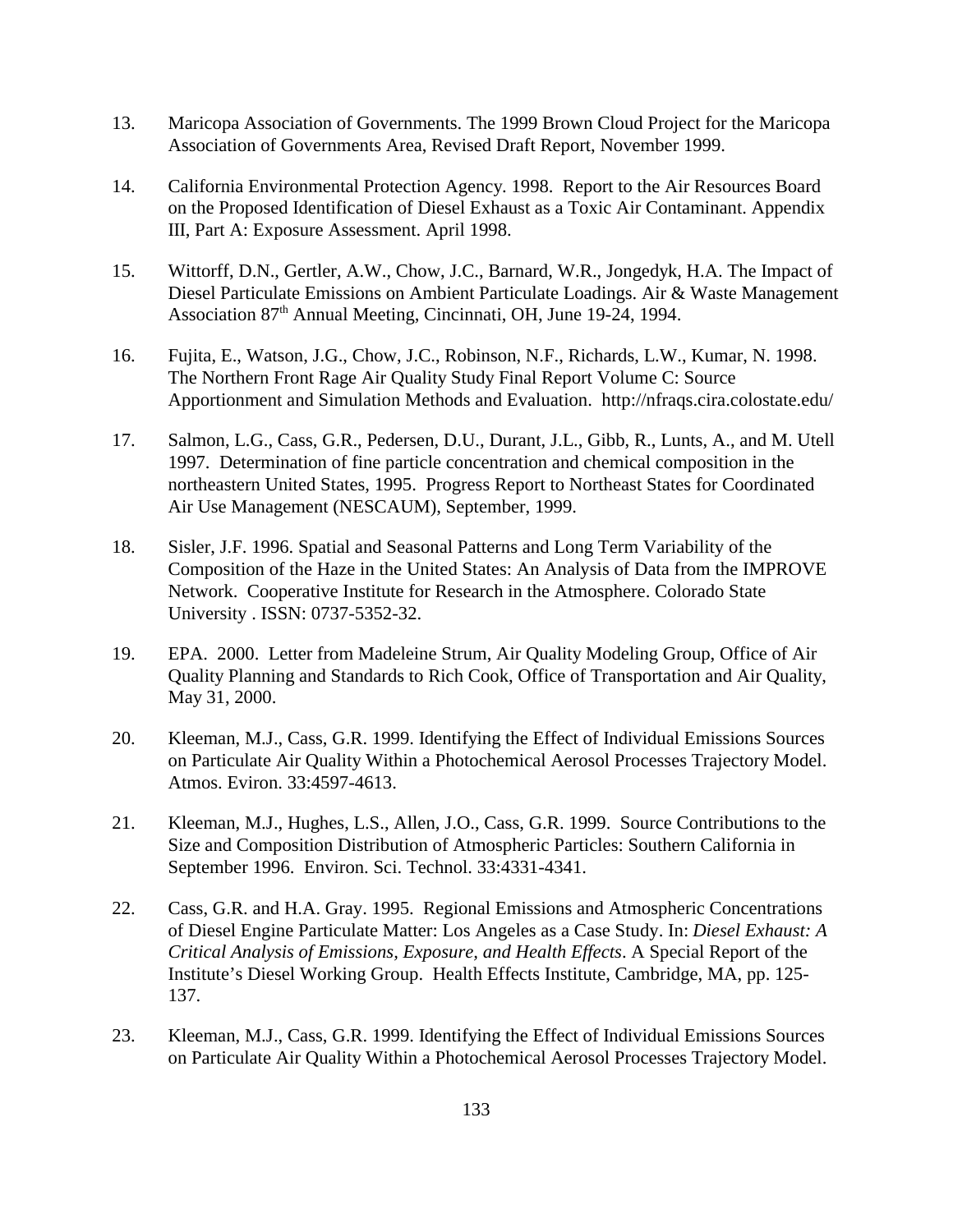Atmos. Eviron. 33:4597-4613.

- 24. Kleeman, M.J., Hughes, L.S., Allen, J.O., Cass, G.R. 1999. Source Contributions to the Size and Composition Distribution of Atmospheric Particles: Southern California in September 1996. Environ. Sci. Technol. 33:4331-4341.
- 25. California EPA. 1998. Proposed Identification of Diesel Exhaust as a Toxic Air Contaminant Appendix III Part A: Exposure Assessment. California Environmental Protection Agency. California Air Resources Board April 22, 1998. Available at http://www.arb.ca.gov/toxics/diesel/diesel.htm.
- 26. EPA. 1999b. Analysis of the Impacts of Control Programs on Motor Vehicle Toxics Emissions and Exposure in Urban Areas and Nationwide. Prepared for U. S. EPA, Office of Transportation and Air Quality, by Sierra Research, Inc., and Radian International Corporation/Eastern Research Group. Report No. EPA 420 –R-99-029/030.
- 27. Glen, G. and Shadwick, D., "Final Technical Report on the Analysis of Carbon Monoxide Exposure for Fourteen Cities Using HAPEM-MS3," Prepared by Mantech Environmental Technology, Inc. for the U.S. Environmental Protection Agency, March 1998.
- 28. Glen, G. and Shadwick, D. 1999. HAPEM-MS3 Exposure Modeling data for Atlanta. Prepared by Mantech Environmental Technology, Inc. for the U.S. Environmental Protection Agency.
- 29. EPA. 1993. Motor Vehicle-Related Air Toxics Study. Office of Mobile Sources, Ann Arbor, MI. Report No. EPA 420-R-93-005.
- 30. Johnson, T., M. McCoy and J. E. Capel. 1993. Enhancements to the Hazardous Air Pollutant Exposure Model (HAPEM) as Applied to Mobile Source Pollutants. Prepared for U. S. EPA, Office of Air Quality Planning and Standards and Office of Research and Development by International Technology Corporation, September, 1993.
- 31. Palma, T., M. Riley, and J. Capel. 1996. Development and Evaluation of Enhancements to the Hazardous Air Pollutant Exposure Model (HAPEM-MS3). Prepared for U. S. EPA, Office of Air Quality Planning and Standards and Office of Research and Development by International Technology Corporation, September, 1996.
- 32. E. H. Pechan and Associates, Inc. 1997. Determination of Annual Average CO Inventories and the Mobile Source Contribution in Selected Areas Using the 1990 OAQPS Trends Database. Prepared for U. S. EPA, Office of Mobile Sources, Assessment and Modeling Division, September, 1997.
- 33. E. H. Pechan and Associates, Inc. 1999. CO Inventories and Mobile Source Contribution for Atlanta. Prepared for U. S. EPA, Office of Mobile Sources, Assessment and Modeling Division.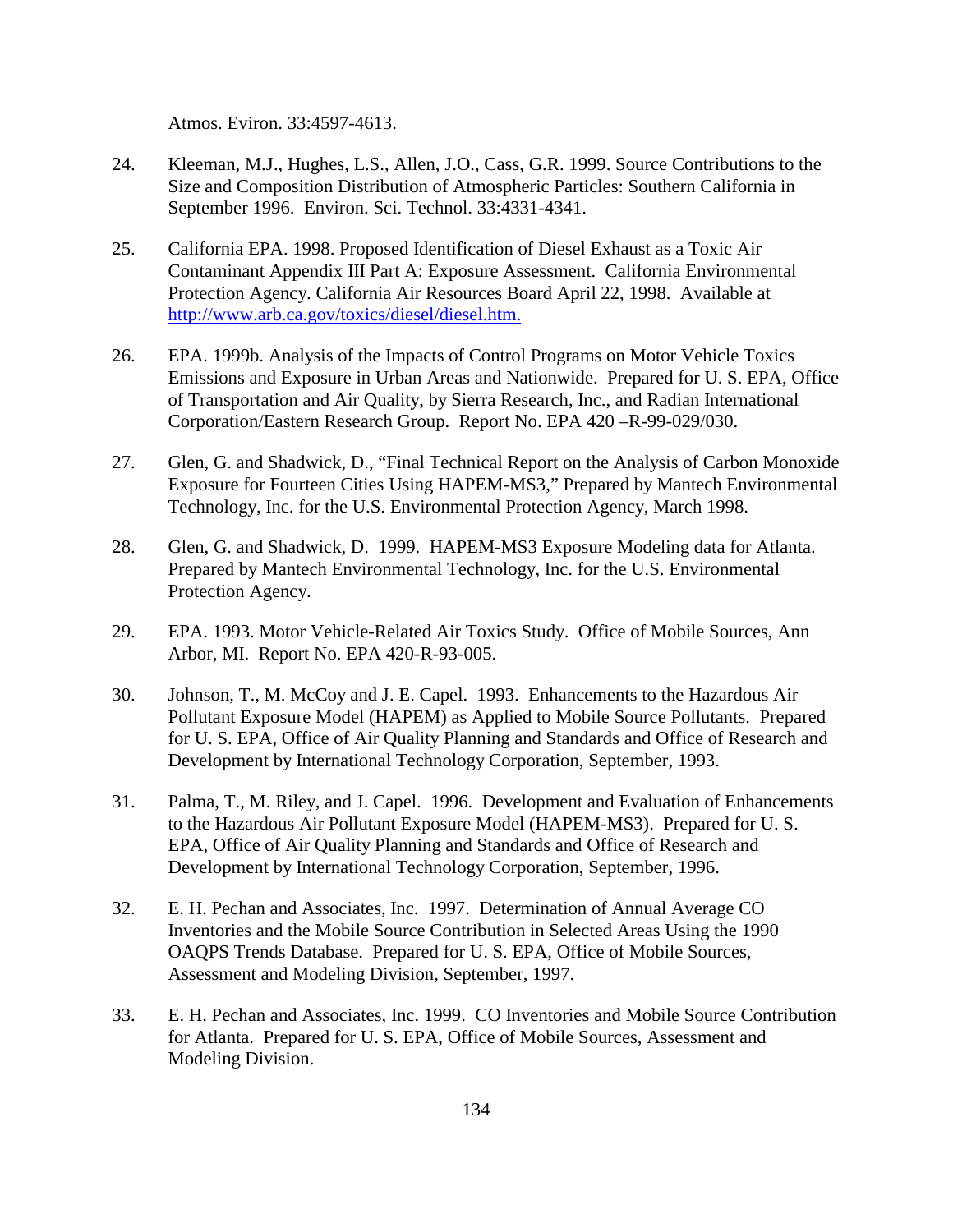- 34. Systems Applications International. 1994. Projected Emission Trends and Exposure Issues for 1,3-Butadiene. Prepared for the American Automobile Manufacturers Association, March, 1994.
- 34. Law, P. L., P. J. Lioy, M. P. Zelenka, A. H. Huber, and T. R. McCurdy. 1997. Evaluation of a probabilistic exposure model applied to carbon monoxide (pNEM/CO) using Denver personal exposure monitoring data. Journal Air and Waste Manage. Assoc. 47:491-500.
- 36. Northeast States for Coordinated Air Use Management. Peer review of U.S. EPA's Draft *Estimation of Motor Vehicle Emissions and Exposure in Selected Urban Areas*.
- 37. California Environmental Protection Agency (1998b) Measuring Concentrations of Selected Air Pollutants Inside California Vehicles. Final Report.
- 38. California Environmental Protection Agency (1998a) Report to the Air Resources Board on the Proposed Identification of Diesel Exhaust as a Toxic Air Contaminant. Appendix III, Part A: Exposure Assessment. April 1998.
- 39. Brunekreef, B. (1999) Environmental Diesel Exhaust Exposure and Respiratory Health of Children in the Netherlands. Presented at the Health Effects Institute Diesel Workshop: Building a Research Strategy to Improve Risk Assessment, Stone Mountain, GA, March 7-9, 1999.
- 40. EPA. 1987. The Total Exposure Assessment Methodology (TEAM) Study: Summary and Analysis: Volume I. Office of Research and Development, Washington, D.C. June 1987. EPA Report No. EPA/600/6-87/002a.
- 41. Chan, C.C., H. Ozkaynak, J.D. Spengler, L. Sheldon, W. Nelson, and L. Wallace. 1989. Commuter's exposure to volatile organic compounds, ozone, carbon monoxide, and nitrogen dioxide. Prepared for the Air and Waste Management Association. AWMA Paper 89-34A.4.
- 42. Shikiya, D.C., C.S. Liu, M.I. Kahn, J. Juarros, and W. Barcikowski. 1989. In-vehicle air toxics characterization study in the south coast air basin. South Coast Air Quality Management District, El Monte, CA. May, 1989.
- 43. Wilson, A. et al. 1991. Air toxics micro-environment exposure and monitoring study. South Coast Air Quality Management District, El Monte, CA.
- 44. Batterman, S. A., J. Braun, C. Peng, P. Warner, and E. Butrym. 2000. Exposure to Urban Air Toxics During Commuting: A Field Study in the Motor City. Air & Waste Management Association 93<sup>rd</sup> Annual Meeting, Salt Lake City, UT, June 19-22, 2000.
- 45. Hartle, R. Exposure to Methyl tert-Butyl Ether and Benzene among Service Station Attendants and operators. *Environmental Health Perspectives*, Supplements: 101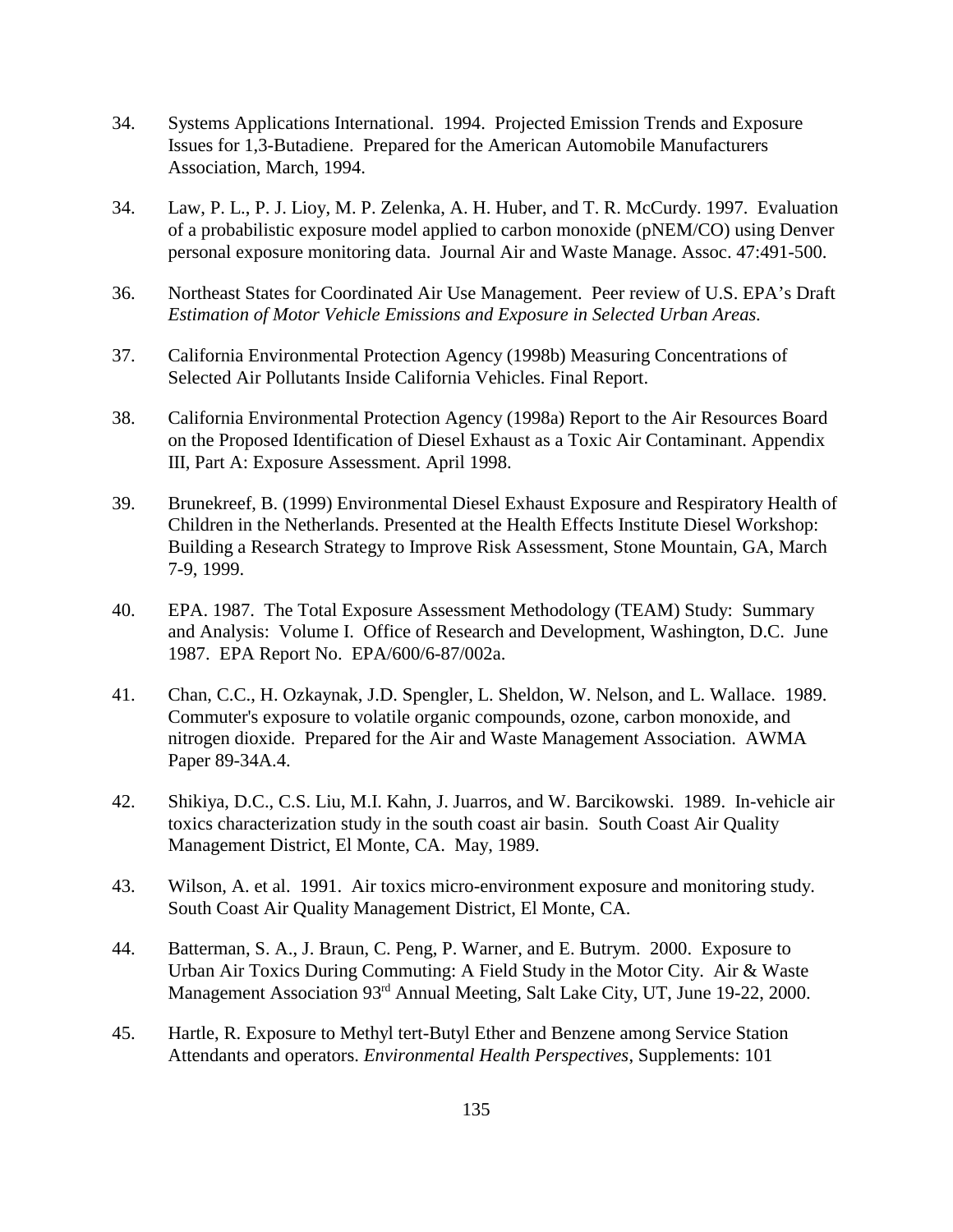(Suppl. 6): 23-26, 1993.

- 46. NESCAUM. 1999. RFG/MTBE Findings and Recommendations. August, 1999.
- 47. Glen, G. and D. Shadwick. 1998. Sensitivity Analysis Report: Analysis of Carbon Monoxide Exposure for Fourteen Cities Using HAPEM-MS3. Prepared for National Exposure Research Laboratory, U.S. EPA by Mantech Environmental Technology, Inc.
- 48. Palma, T., M. Riley, and J. E. Capel. 1996. Development and Evaluation of Enhancements to the Hazardous Air Pollutant Exposure Model (HAPEM-MS3). Prepared for U.S. EPA by International Technology Corporation, September, 1996.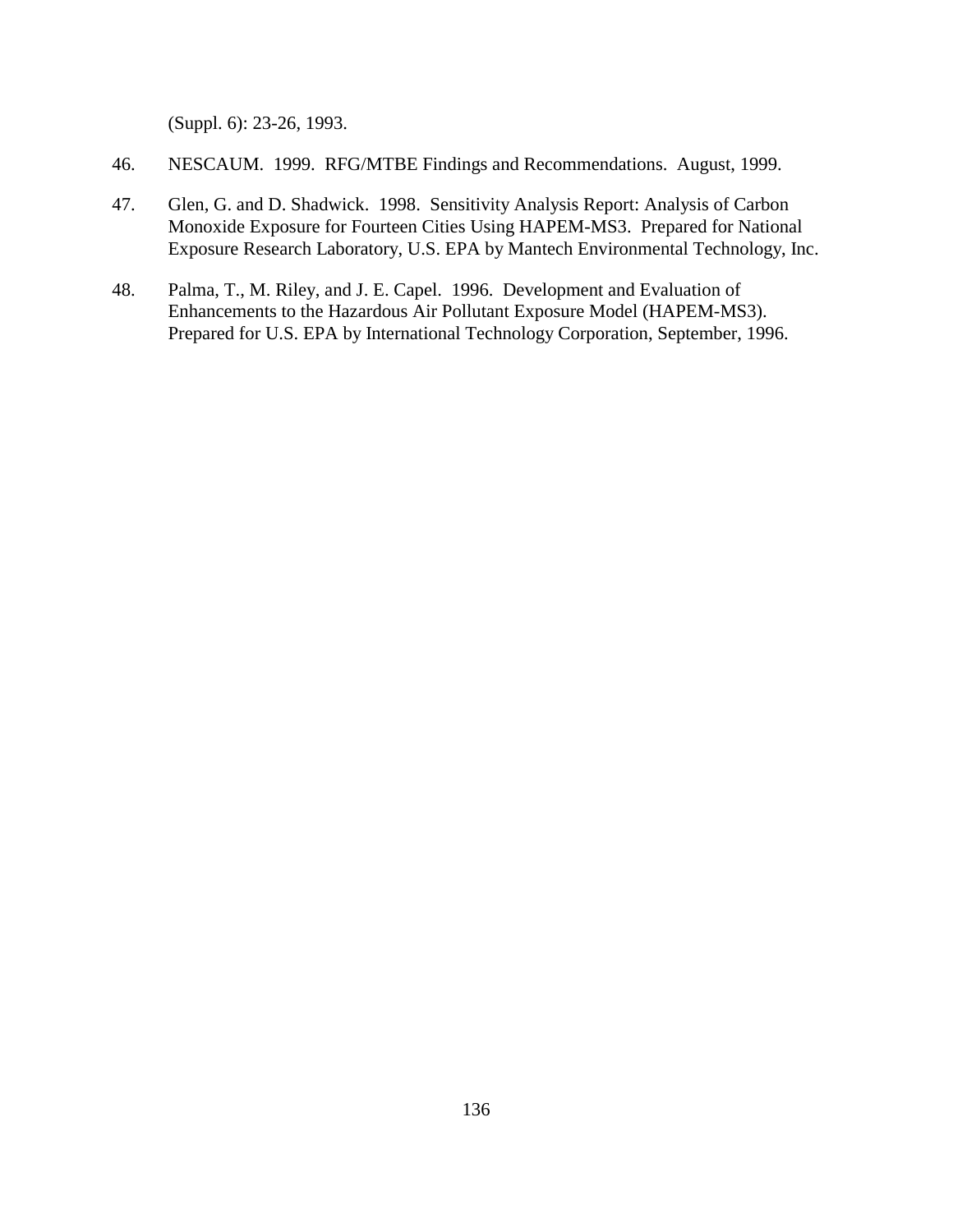# **Chapter 6: Motor Vehicle-Based Controls of Mobile Source Air Toxics**

#### **Introduction**

The Chapters 4 and 5 discussed the reductions in toxics emissions and exposure that have already resulted from the Agency's mobile source volatile organic compound (VOC) and diesel particulate matter (PM)) control programs. This chapter presents the rationale for our determination that additional motor vehicle-based controls (beyond those already adopted) not be established at this time under §202(l)(2). This is based on considerations of the technical feasibility and cost of further controls at this time. The first section presents an overview of vehicle-based emission control technologies and their role in reducing air toxics. The second section reviews the Agency's most recent actions to further reduce VOC and PM emissions from on-highway vehicles and engines.

#### **A. Vehicle-Based Technologies that Control Air Toxics**

To better understand the nature of mobile source air toxics (MSAT) and their control it is helpful to categorize the MSAT into three groups: gaseous organic toxics, DPM + DEOG (as measured by diesel PM), and metals. For each group, the following sections present an overview of these toxics and the impact of emission control technology on these toxics. It is well documented that the Agency's effort to control criteria pollutants and their precursors through motor vehicle based controls has dramatically reduced VOC emissions. As discussed below and in Chapter 4, these VOC controls have contributed to large reductions in gaseous MSATs. Similarly, other EPA controls have had major impacts on the non-gaseous MSATs as well.

#### **1. Gaseous Organic Toxics**

Fifteen of the 21 MSATs are gaseous organics. These 15 gaseous toxics can be further categorized depending on whether they are fuel components or combustion products. Those that are gasoline fuel components may be found in both evaporative and exhaust emissions, while the non-fuel components that are combustion products are found only in exhaust emissions (see Table IV-A.1).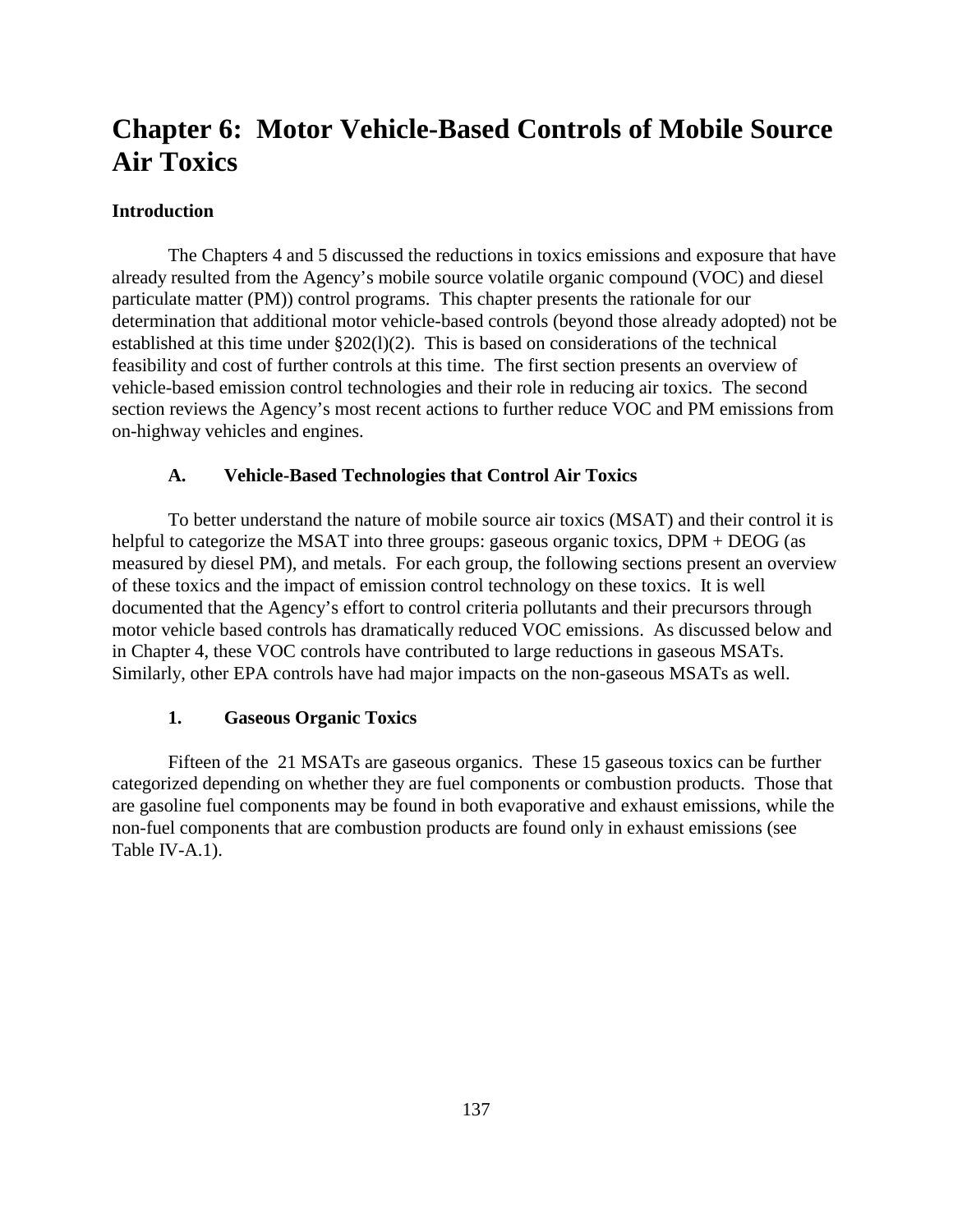| <b>Gaseous Organic</b><br><b>Toxics</b> | <b>Fuel Component</b> | <b>Exhaust Component</b> |
|-----------------------------------------|-----------------------|--------------------------|
| Acetaldehyde                            |                       | <b>YES</b>               |
| Acrolein                                |                       | <b>YES</b>               |
| Benzene                                 | <b>YES</b>            | <b>YES</b>               |
| 1,3-Butadiene                           |                       | <b>YES</b>               |
| Dioxin/Furans                           |                       | <b>YES</b>               |
| Ethylbenzene                            | <b>YES</b>            | <b>YES</b>               |
| Formaldehyde                            |                       | <b>YES</b>               |
| n-Hexane                                | <b>YES</b>            | <b>YES</b>               |
| <b>MTBE</b>                             | <b>YES</b>            | <b>YES</b>               |
| Naphthalene                             | <b>YES</b>            | <b>YES</b>               |
| <b>POM</b>                              | <b>YES</b>            | <b>YES</b>               |
| <b>Styrene</b>                          |                       | <b>YES</b>               |
| Toluene                                 | <b>YES</b>            | <b>YES</b>               |
| Xylene                                  | <b>YES</b>            | <b>YES</b>               |

**Table VI.A-1 Gaseous MSATs**

Vehicle-based controls are effective in reducing all 15 of the gaseous air toxics. The toxics that are fuel components may result in vehicle exhaust emissions and evaporative emissions (depending on the volatility of the compound), and can be reduced through exhaust and evaporative emission control as well by controlling the fuel composition directly. For those compounds that are formed during the combustion process, control strategies rely on exhaust emission control technology and changes to fuel composition.

#### **a. Exhaust Controls**

This section describes our requirements for vehicle controls that result in the control of exhaust VOC emissions in general. The Agency is not aware of any exhaust emission controls that selectively work only on the gaseous toxics listed in Table VI.A-1. All of the control technologies of which we are aware control other VOCs as well. It is worth noting that since almost all of the compounds listed in Table VI.A-1 contain either oxygen functional groups or unsaturated carbon bonds, the VOC controls that are described here are generally slightly more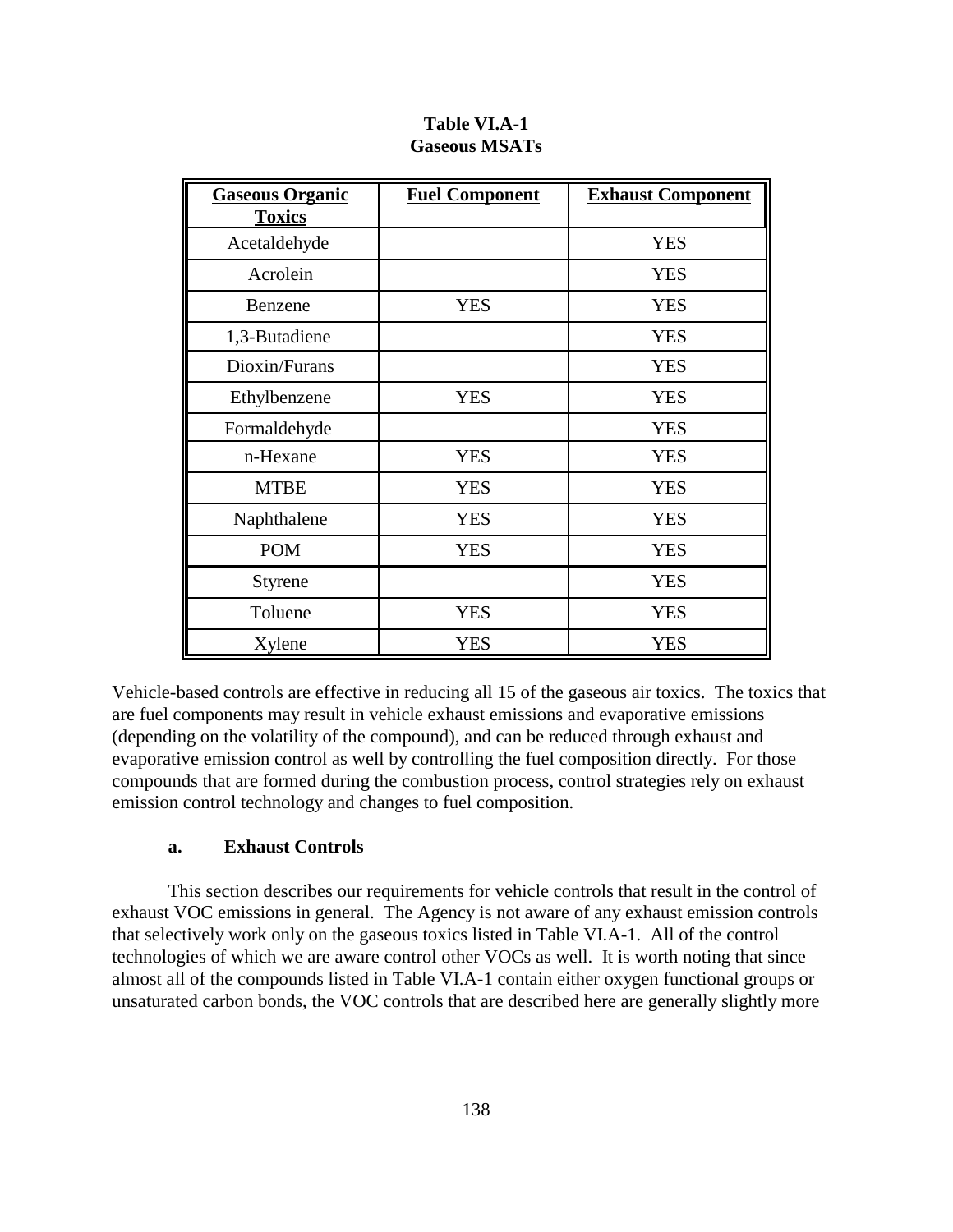effective at oxidizing these toxics than many other exhaust VOCs.171 Table VI.A-2 shows typical exhaust fractions of MSATs for a gasoline-fueled vehicle operating with a typical fuel. (Note: actual in-use emissions can vary significantly for different vehicles and different fuels.) As is true for this typical case, MSATs can comprise one-quarter of all exhaust VOC emissions from a gasoline-fueled vehicle.

| <b>Toxic</b>               | <b>Exhaust Fraction of VOC</b> <sup>172</sup> |
|----------------------------|-----------------------------------------------|
| Acetaldehyde               | $0.5\%$                                       |
| 1,3-Butadiene              | $0.5\%$                                       |
| Formaldehyde               | $1\%$                                         |
| Benzene                    | 4 %                                           |
| Toluene                    | 10 %                                          |
| <b>Other Gaseous MSATs</b> | 9%                                            |
|                            |                                               |
| Total                      | 25%                                           |

**Table VI.A-2 Gaseous MSATs in Typical Gasoline-Fueled Vehicle Exhaust**

VOCs are the result of incomplete combustion occurring in a vehicle's engine. Some VOC emissions are unburned fuel and engine oil, some are combustion byproducts from partially-burned fuel and engine oil. This is true for both gasoline-fueled vehicles and diesel vehicles. To reduce both types of VOC emissions from gasoline-fueled vehicles, manufacturers have designed their engines to achieve virtually complete combustion and have installed catalytic converters in the exhaust system. As discussed later in this section, a similar approach can be used with diesel engines. In order for these controls to work well for gasoline-fueled vehicles, it is necessary to maintain the mixture of air and fuel at a nearly stoichiometric ratio (that is, just enough air to completely burn the fuel). Poor air-fuel mixture can result in significantly higher emissions of incompletely combusted fuel. Current generation highway vehicles are able to maintain stoichiometry by using closed-loop electronic feedback control of the fuel systems. As part of these systems, technologies have been developed to closely meter the amount of fuel entering the combustion chamber to promote complete combustion. Sequential multi-point fuel injection delivers a more precise amount of fuel to each cylinder independently and at the appropriate time increasing engine efficiency and fuel economy. Electronic throttle control offers a faster response to engine operational changes than mechanical throttle control can

<sup>&</sup>lt;sup>171</sup> Siegl, W.O., et al., A Comparison of Conversion Efficiencies of Individual Hydrocarbon Species Across Pd- and Pt-Based Catalysts as a Function of Fuel-Air Ratio, SAE 982549.

<sup>172</sup> EPA Speciate Database http://www.epa.gov/ttnchie1/spec/index.html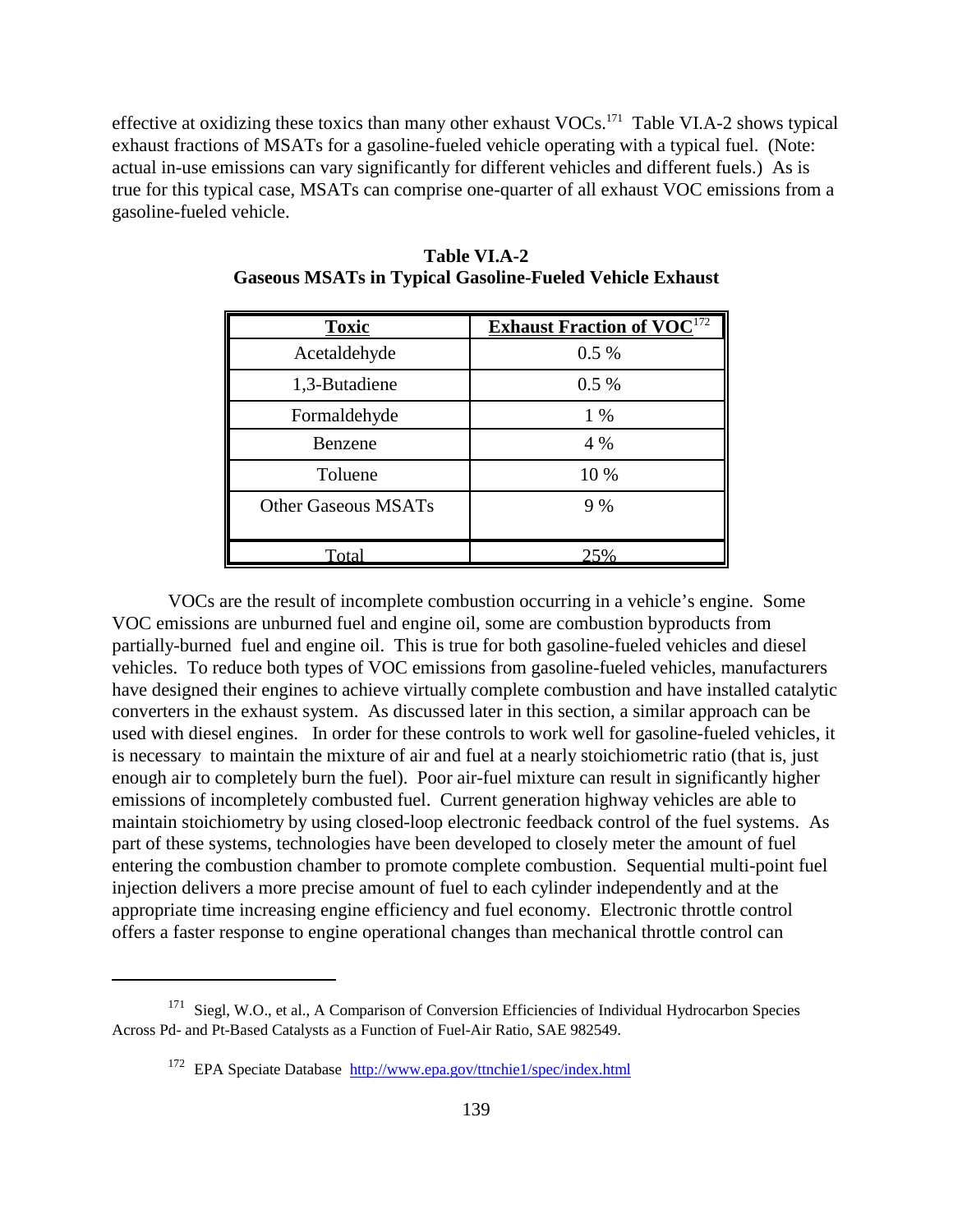achieve, but it is currently considered expensive and only used on some higher-price vehicles. The greatest gains in fuel control can be made through engine calibrations -- the algorithms contained in the powertrain control module (PCM) software that control the operation of various engine and emission control components/systems. As microprocessor speed becomes faster, it is possible to perform quicker calculations and to increase response times for controlling engine parameters such as fuel rate and spark timing. Other advances in engine design have also been used to reduce engine-out emissions of VOCs, including: the reduction of crevice volumes in the combustion chamber to prevent trapping of unburned fuel; "fast burn" combustion chamber designs that promote swirl and flame propagation; and multiple valves with variable-valve timing to reduce pumping losses and improve efficiency. Improvements in the overall efficiency of the vehicle can also reduce emissions by reducing the amount of fuel that is consumed. These technologies are discussed in more detail in the RIA for the Tier 2 FRM.<sup>173</sup>

As noted above, manufacturers are also using aftertreatment control devices to oxidize VOCs emitted by the engine. The primary approach is to use a three-way catalyst (TWC) that simultaneously controls VOCs, CO, and NOx. New three-way catalysts are so effective that once a TWC reaches its operating temperature, VOC emissions are virtually undetectable (0.01 gpm or less).174 Manufacturers are now working to improve the durability of the TWC and to reduce light-off time (that is, the amount of time necessary after starting the engine before the catalyst reaches its operating temperature and is effectively controlling VOCs and other pollutants). EPA expects that manufacturers will be able to design their catalyst systems so that they light off within less than thirty seconds of engine starting. Other potential exhaust aftertreatment systems that could further reduce cold-start emissions are thermally insulated catalysts, electrically heated catalysts, and HC adsorbers (or traps). Each of these technologies, which are discussed below, offer the potential for VOC reductions in the future. There are technological, implementation, and cost issues that still need to be addressed, and at this time, it appears that these technologies would not be a cost-effective means of reducing toxic emissions on a nationwide basis. However, the cost-effectiveness of these technologies for reducing toxic emissions would depend on the technology costs and emission reductions of these technologies, which remain somewhat uncertain, as well as the costs of traditional exhaust emission control technologies.<sup>175</sup> The costeffectiveness would also be dependent on the manner in which these costs are apportioned with respect to the other exhaust pollutants (i.e., VOC, NOx, and CO).

Thermally insulated catalysts maintain sufficiently high catalyst temperatures by surrounding the catalyst with an insulating vacuum. Prototypes of this technology have

<sup>173</sup> http://www.epa.gov/otaq/tr2home.htm#Documents. EPA 420-R-99-023

<sup>174</sup> McDonald, J., L. Jones, Demonstration of Tier 2 Emission Levels for Heavy Light-Duty Trucks, SAE 2000-01-1957.

<sup>&</sup>lt;sup>175</sup> "Analysis of Cold-Start Emission Controls", November 15, 2000, Docket #A-2000-IV-B-6.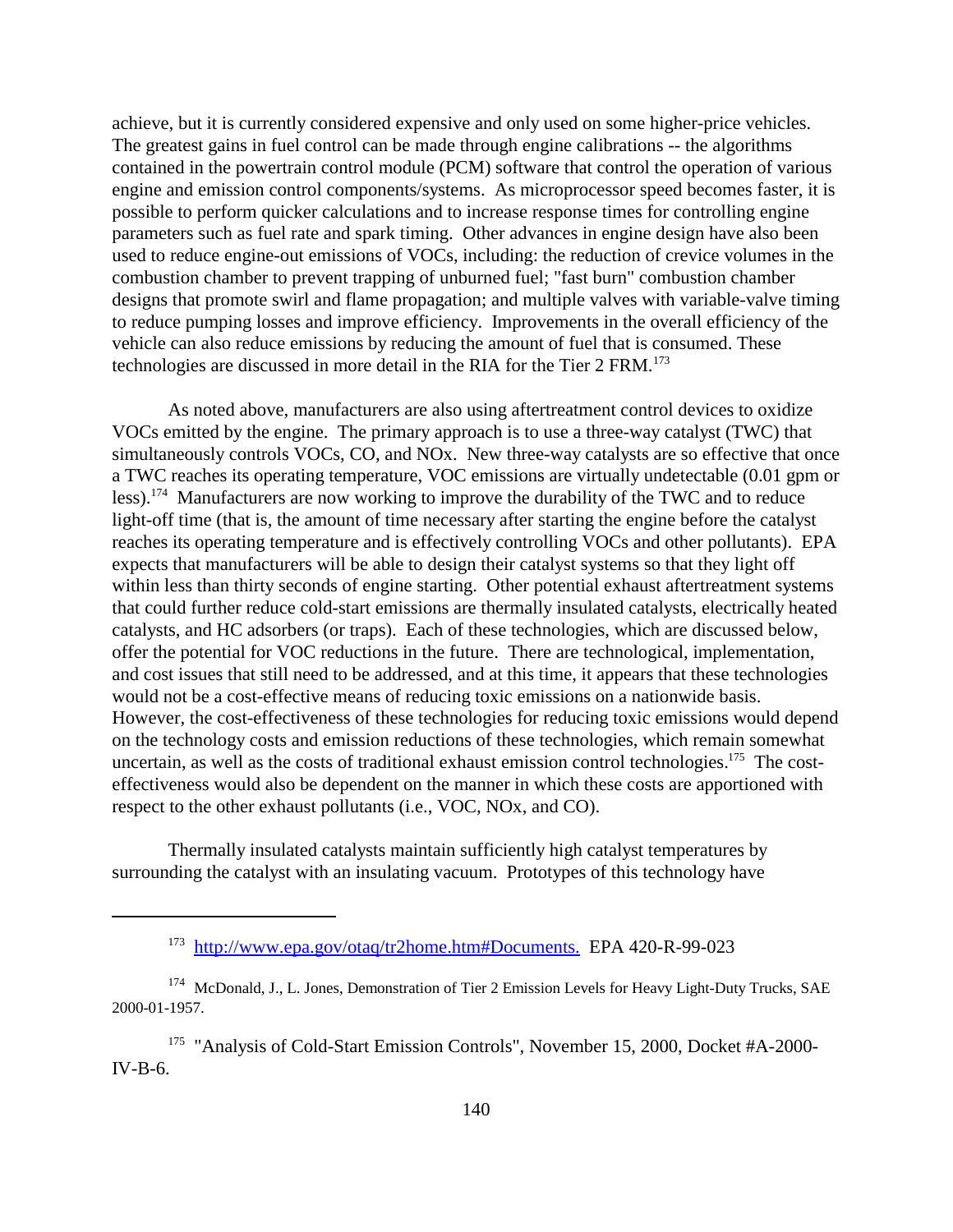demonstrated the ability to store heat for more than 12 hours.<sup>176</sup> Since ordinary catalysts typically cool down below their light-off temperature in less than one hour, this technology could reduce in-use emissions for vehicles that have multiple cold-starts in a single day. However, this technology would have less impact on emissions from vehicles that have only one or two coldstarts per day.

Electrically-heated catalysts reduce cold-start emissions by applying an electric current to the catalyst before the engine is started to get the catalyst up to its operating temperature more quickly.<sup>177</sup> These systems require a modified catalyst, as well as an upgraded battery and charging system. These can greatly reduce cold-start emissions, but could require the driver to wait until the catalyst is heated before the engine would start to achieve optimum performance.

Hydrocarbon adsorbers are designed to trap VOCs while the catalyst is cold and unable to sufficiently convert them. They accomplish this by utilizing an adsorbing material which holds onto the VOC molecules. Once the catalyst is warmed up, the trapped VOCs are automatically released from the adsorption material and are converted by the fully functioning downstream three-way catalyst. There are three principal methods for incorporating an adsorber into the exhaust system. The first is to coat the adsorber directly on the catalyst substrate. The advantage is that there are no changes to the exhaust system required, but the desorption process cannot be easily controlled and usually occurs before the catalyst has reached light-off temperature. The second method locates the adsorber in another exhaust pipe parallel with the main exhaust pipe, but in front of the catalyst and includes a series of valves that route the exhaust through the adsorber in the first few seconds after cold start, switching exhaust flow through the catalyst thereafter. Under this system, mechanisms to purge the adsorber are also required. The third method places the trap at the end of the exhaust system, in another exhaust pipe parallel to the muffler, because of the low thermal tolerance of adsorber material. Again a purging mechanism is required to purge the adsorbed VOCs back into the catalyst, but adsorber overheating is avoided. One manufacturer who incorporates a zeolite hydrocarbon adsorber in its California SULEV vehicle found that an electrically heated catalyst was necessary after the adsorber because the zeolite acts as a heat sink and nearly negates the cold start advantage of the adsorber. This approach has been demonstrated to effectively reduce cold start emissions.

Historically, control of VOC emissions from diesel engines has relied primarily on technologies that improve combustion. Because diesel engines are designed to operate with very high air/fuel ratios (that is, with excess oxygen), they have inherently lower VOC emissions than gasoline-fueled engines. Nevertheless, since combustion is not always complete, diesels do have significant VOC emissions. Recent efforts to lower PM emissions have led to much more

<sup>176</sup> Burch, S.D., and J.P. Biel, SULEV and "Off-Cycle" Emissions Benefits of a Vacuum-Insulated Catalytic Convert, SAE 1999-01-0461.

<sup>&</sup>lt;sup>177</sup> Laing, P.M., Development of an Alternator-Powered Electrically-Heated Catalyst System, SAE 941042.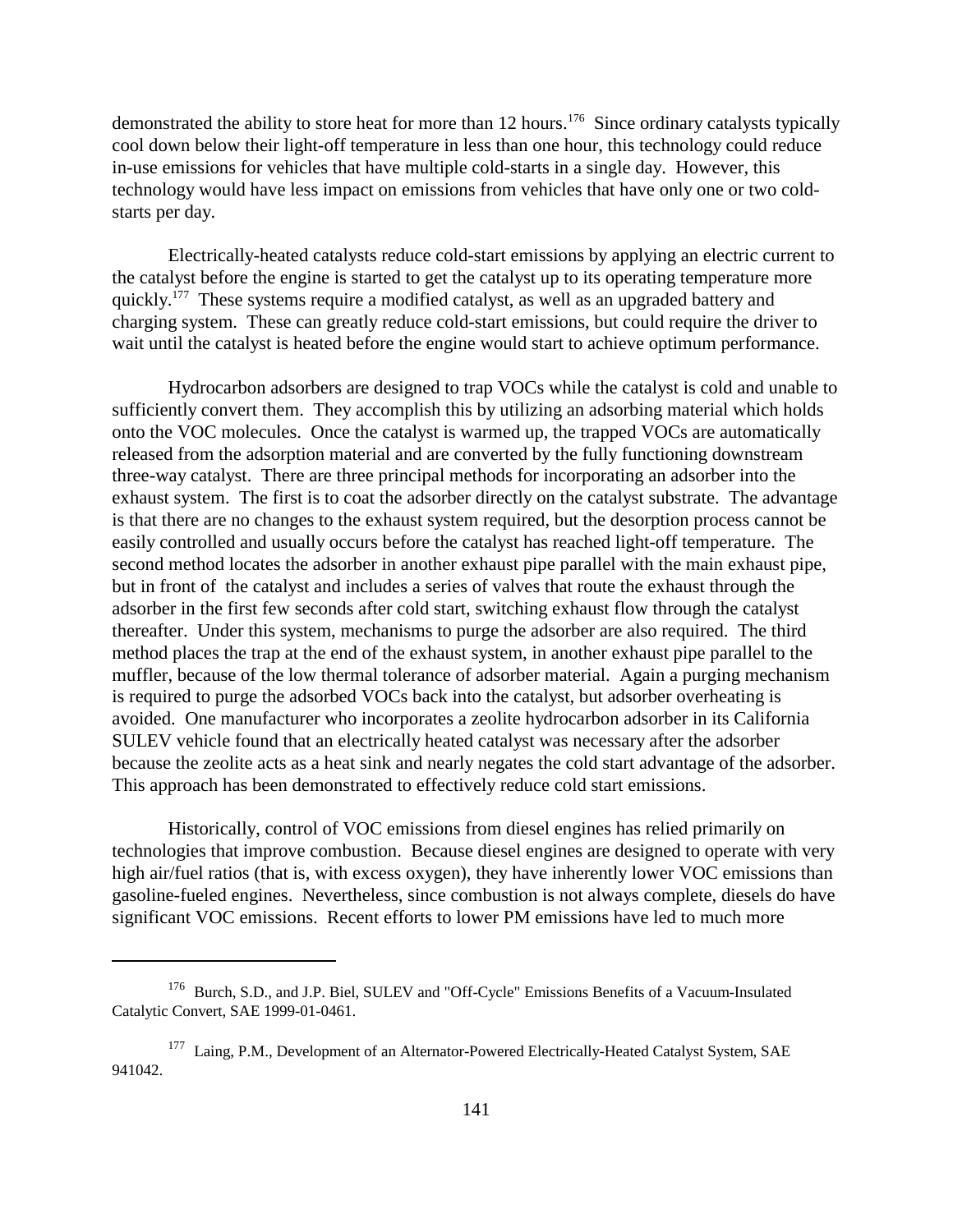complete combustion for diesel engines being produced today. This has resulted in VOC emissions from diesel engines being about 0.2-0.3 g/bhp-hr. It is possible to achieve even lower VOC emission levels by incorporating an oxidation catalyst in the exhaust. Since these catalysts are generally used to control PM, they are discussed in more detail in that section.

### **b. Evaporative Controls**

Evaporative emissions occur when fuel evaporates and is vented to the atmosphere. They can occur during refueling, while the vehicle is operating, or while it is parked. This section describes the control of evaporative VOC emissions from on-highway gasoline vehicles. Diesel vehicles do not have significant evaporative emissions because diesel fuel has such a high boiling point (over 300°F). Table VI.A-3 shows typical evaporative fractions of MSATs for a gasolinefueled vehicle operating with a typical fuel. MSATs can comprise one-tenth of all evaporative VOC emissions from a gasoline-fueled vehicle.

| <b>Toxic</b>  | <b>Evaporative Fraction of VOC</b> <sup>178</sup> |
|---------------|---------------------------------------------------|
| Acetaldehyde  | $0\%$                                             |
| 1,3-Butadiene | $0\%$                                             |
| Formaldehyde  | 0%                                                |
| Benzene       | 2 %                                               |
| Toluene       | 4 %                                               |
| Other MSATs   | 5 %                                               |
|               |                                                   |
| Total         | 1%                                                |

**Table VI.A-3 Gaseous MSATs in Typical Gasoline-Fueled Evaporative Emissions**

In general, evaporative emission control is accomplished by sealing the fuel system, and forcing all vented vapors to go through a charcoal canister, which adsorbs any fuel vapors present. If the canister is sufficiently large, evaporative emissions from venting can be virtually eliminated for normal operating conditions. The canister is occasionally flushed with fresh air which "purges" the fuel vapors from the canister. These purged gases are then routed into the engine air intake system so that they can be combusted in the engine. Since using the purge gases for intake air instead of fresh air changes the air/fuel ratio, it must be coordinated with the fueling control to ensure that the engine does not run rich. However, with modern electronic controls, this is relatively straightforward.

<sup>178</sup> EPA Speciate Database http://www.epa.gov/ttnchie1/spec/index.html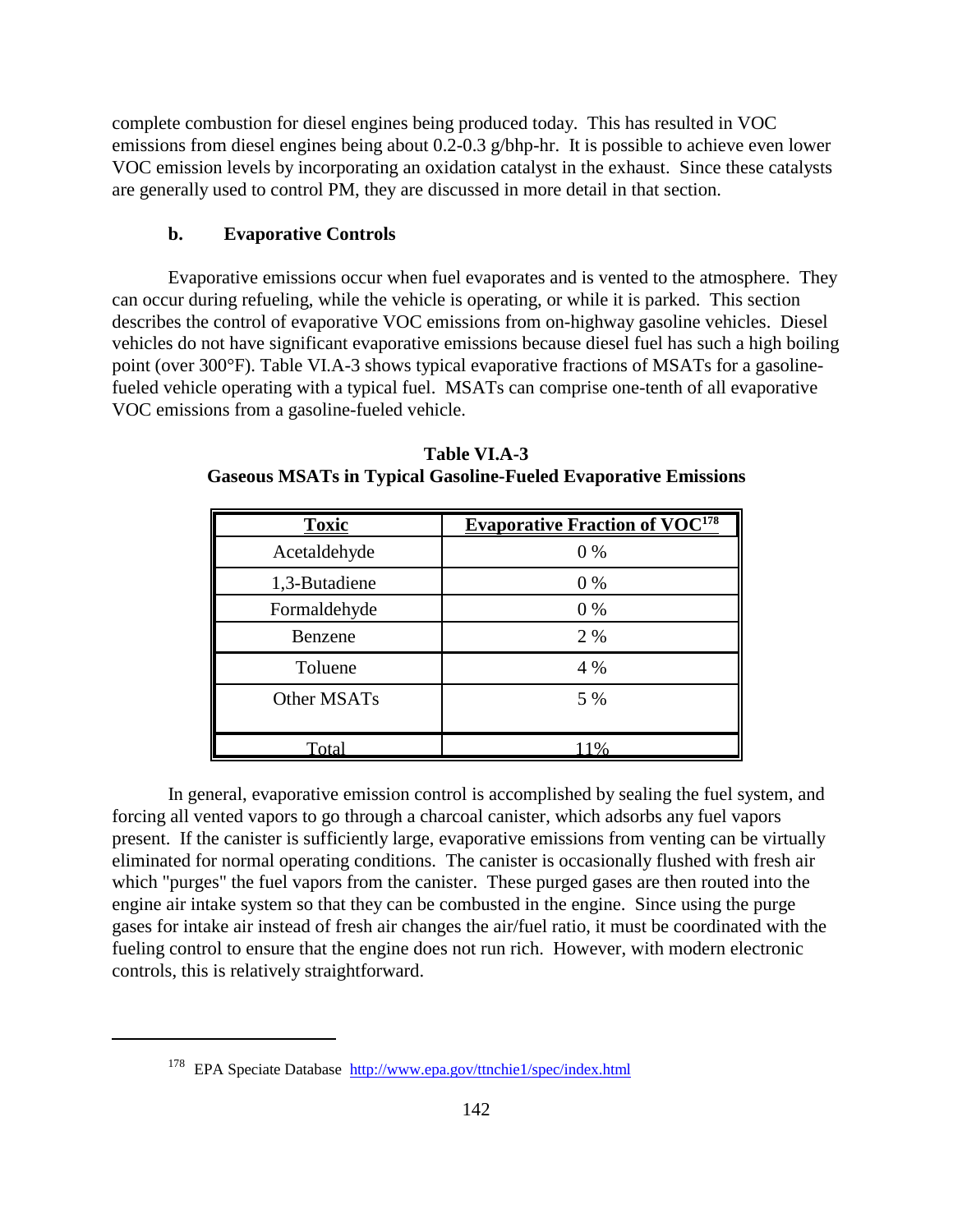Other sources of evaporative emissions are fuel vapor venting, fuel spit-back, and postfill drip during refueling; fuel permeation through the fuel tank and fuel lines; and leaking connections. The refueling emissions can be controlled by optimizing the nozzle-vehicle interface, including the fill neck design, and capturing the vapors with a charcoal cannister. These systems are called onboard refueling vapor recovery (ORVR) systems. For design efficiency, ORVR systems are integrated with the evaporative systems. The refueling vapors are vented to the same cannister that is used for other evaporative emissions and are purged into the engine along with the other vapors. The primary physical difference between an evaporative control system and an ORVR system is the fillneck seal. In most cases, the fillneck seal is achieved using a liquid seal. The liquid seal can be as simple as incorporating a "J-tube" into the fillneck, much like the trap in a sink drain. ORVR systems also include anti-spitback valves to control fuel spillage during refueling.

Permeation and leaks can be greatly reduced by reducing the number of hoses, fittings and connections, and by using less permeable hoses and lower loss fittings and connections. Fluoropolymer materials can be added as liners to hose and component materials to yield large reductions in permeability over such conventional materials as monowall nylon. In addition, fluoropolymer materials can greatly reduce the adverse impact of alcohols in gasoline on permeability of evaporative components, hoses and seals. Manufacturers are also beginning to incorporate "returnless" fuel injection systems. These systems use more precise fuel pumping and metering to eliminate the return of heated fuel from the injectors, which is a significant source of fuel tank heat and vapor generation. The elimination of return lines also reduces the total length of hose on the vehicle and also reduces the number of fittings and connections that can leak.

The test procedures and requirements associated with EPA's evaporative and refueling emission standards essentially require manufacturers to design for zero emission levels. Upgrades to evaporative emission requirements and expansion of the refueling standard coverage as part of recent and proposed EPA rules (see Section B) have gone even further towards the goal of eliminating gasoline evaporation as a potential source of MSATs. More information on evaporative control technologies is contained in the RIAs for the 1994 "Refueling Emissions Regulations for Light-duty Vehicles and Trucks and Heavy-duty Vehicles" and the recent Tier 2 Rulemaking.

## **2. Diesel Particulate Matter and Diesel Exhaust Organic Gases**

Diesel exhaust is a complex mixture of carbon particles and associated organics and inorganics, and it is not known what fraction or combination of fractions cause the health effects discussed in Chapter 3 that have been observed with exposure to diesel exhaust. Gaseous components of diesel exhaust include benzene, formaldehyde, acetaldehyde, 1,3-butadiene, acrolein, and semi-volatile organic compounds, some of which are nitrated. Diesel PM has historically been divided into three primary constituents: unburned elemental carbon particles (or "soot"), which make up the largest portion of the total PM; the soluble organic fraction (SOF),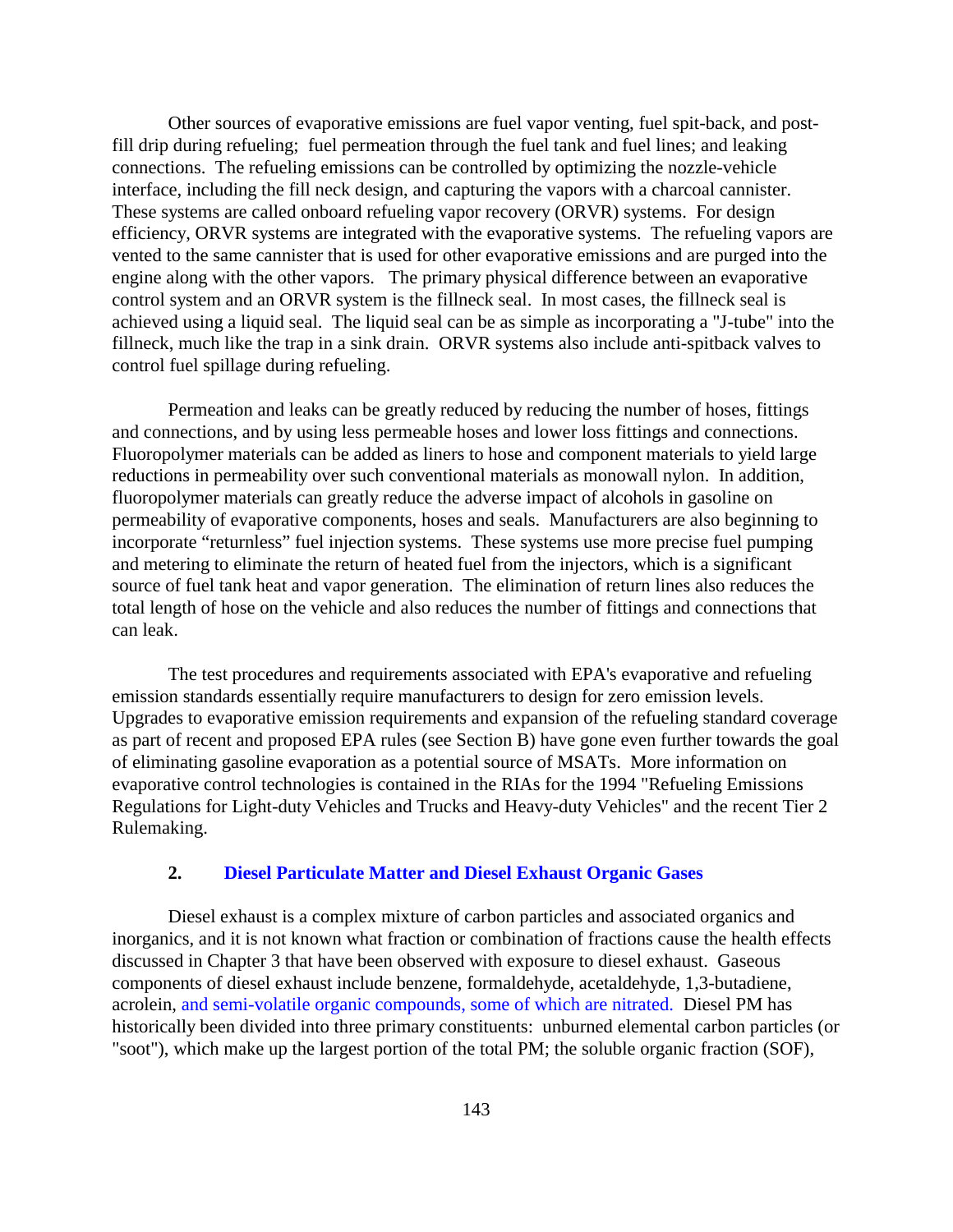which consists of unburned hydrocarbons (including polycyclic organic matter and dioxins) that have condensed into liquid droplets or have condensed onto unburned carbon particles; and sulfates, which result from oxidation of fuel-borne sulfur in the engine's exhaust. Diesel exhaust also includes metals, which are discussed in the next section. EPA and engine manufacturers have historically focused on control of PM emissions rather than gas-phase organics for two reasons. First, PM-reducing technologies generally also reduce gas-phase organic emissions. Second, controlling PM emissions has proven to be significantly more challenging than controlling gas phase organic emissions from diesel engines. Thus, the remainder of this section describes PM emission controls. The extent to which diesel exhaust organic gas emissions are controlled by VOC or other hydrocarbon controls is discussed above in section 6.A.1.

Diesel engines have made great progress in lowering engine out emissions from uncontrolled levels between 0.8 and 1.0 g/bhp-hr PM to 0.1 g/bhp-hr PM for current engines. These reductions came initially with improvements to combustion and fuel systems. Several exhaust aftertreatment devices have also been developed to control PM. They generally fall into two categories: diesel oxidation catalysts (DOCs) and particulate filters (or traps). DOCs have been shown to be durable in-use, but they control only a relatively small fraction of the total PM mass (mostly the soluble fraction, which is typically less than 30 percent of the total). Nevertheless, DOCs have been shown to significantly reduce the emissions of toxic organics from diesel engines.<sup>179, 180</sup>

PM traps work by passing the exhaust through a ceramic or metallic filter to collect the PM. The collected PM must then be burned off the filter before the filter becomes plugged. This burning off of collected PM is referred to as "regeneration," and can occur either: on a periodic basis by using base metal catalysts or an active regeneration system such as an electrical heater, a fuel burner, or a microwave heater; or, on a continuous basis by using precious metal catalysts. Uncatalyzed diesel particulate traps demonstrated high PM trapping efficiencies many years ago, but the regeneration characteristics were not dependable. As a result, some systems employed electrical heaters or fuel burners to improve upon regeneration, but these complicated the system design and still did not provide the durability and dependability required for HD diesel applications.

Catalyzed diesel particulate traps have the potential to provide the same reductions in diesel PM emissions and provide the durability and dependability required for diesel applications. They have lower average backpressure than other traps and they need no extra burners or heaters. Most importantly, however, they are highly efficient at trapping all forms of diesel PM and are reliably regenerated under normal operating conditions typical of a diesel

<sup>&</sup>lt;sup>179</sup> McClure, B'T', et al., The Influence of an Oxidation Catalytic Converter and Fuel Composition on the Chemical and Biological Characteristics of Diesel Exhaust Emissions, SAE 920854.

<sup>&</sup>lt;sup>180</sup> Pataky, G.M., et al., Effects of an Oxidation Catalytic Converter on Regulated and Unregulated Diesel Emissions, SAE 940243.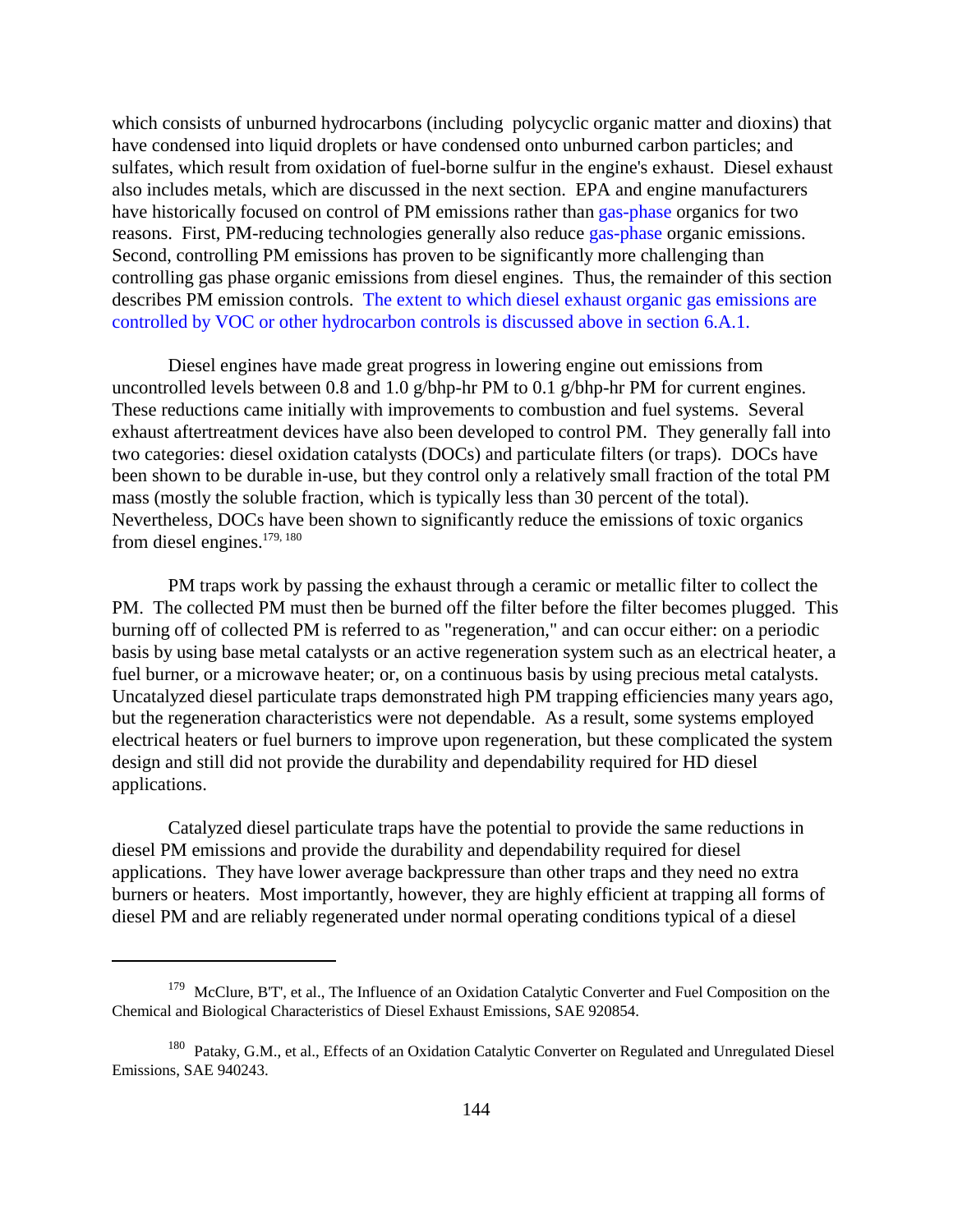engine. These catalyzed PM traps are able to provide in excess of 90 percent control of diesel PM. More than one aftertreatment manufacturer is developing these precious metal catalyzed, passively regenerating PM traps. In field trials, they have demonstrated highly efficient PM control and promising durability. A recent publication documents results from a sample of these field test engines after years of use in real world applications. The sampled filters had on average four years of use covering more than 225,000 miles in applications ranging from city buses to garbage trucks to intercity trains. When tested on the U.S. Heavy-Duty Federal Test Procedure (HD FTP), these in-use engines demonstrated PM reductions in excess of 90 percent.<sup>181</sup> It should be noted, however, these catalyzed traps work well only with diesel fuel with very low sulfur content.

Modern catalyzed PM traps have been shown to be very effective at reducing not only PM mass, but overall number of particles emitted. Hawker, et. al., found that a modern catalyzed PM trap reduced the particle count by over 95 percent, including ultrafine particles (< 50 nm), at most tested operating conditions.<sup>182</sup> Particles smaller than 1,000 nanometers (nm) comprise more than 90 percent of PM mass. Of these particles, approximately half of the mass is from particles smaller than 100 to 200 nm. PM traps have very high particle capture efficiencies. Smaller particles (<200 to 300 nm) are captured primarily by diffusional deposition to surfaces within the trap walls. Capture efficiency of primary PM by diffusion actually increases for decreasing particle size. Larger particles are captured primarily by inertial impaction on surfaces due to the tortuous path of the exhaust gases as they pass through the porous trap walls. Capture efficiencies for the elemental carbon fraction (soot) of diesel PM nearing 100 percent are possible with PM traps, with the only remaining PM downstream of the trap being sulfate and a small amount of organic material.

#### **3. Metals**

Mobile source toxics include compounds of six metals: arsenic, chromium, lead, manganese, mercury, and nickel. The source of these toxic emissions are trace amounts of these compounds in engine oil or fuel that come from additives, impurities, and products of engine wear. From a vehicle or engine perspective, the primary methods of reducing emission of toxic metals would be to reduce engine wear and oil consumption. (Metal products of engine wear collect in the engine oil, and can be emitted if the oil is burned in the cylinder or otherwise enters the exhaust stream.) Manufacturers already have a strong incentive to reduce both engine wear and oil consumption due to consumer demand. Moreover, manufacturers must limit oil consumption to very low levels in order to comply with the existing PM standards.

<sup>&</sup>lt;sup>181</sup> Allansson, et al, European Experience of High Mileage Durability of Continuously Regenerating Diesel Particulate Filter Technology. SAE 2000-01-0480.

<sup>&</sup>lt;sup>182</sup> Kleeman, M.J., Schauer, J.J., Cass, G. R., 2000, Size and Composition Distribution of Fine Particulate Matter Emitted From Motor Vehicles, Environmental Science and Technology, Vol. 34, No. 7.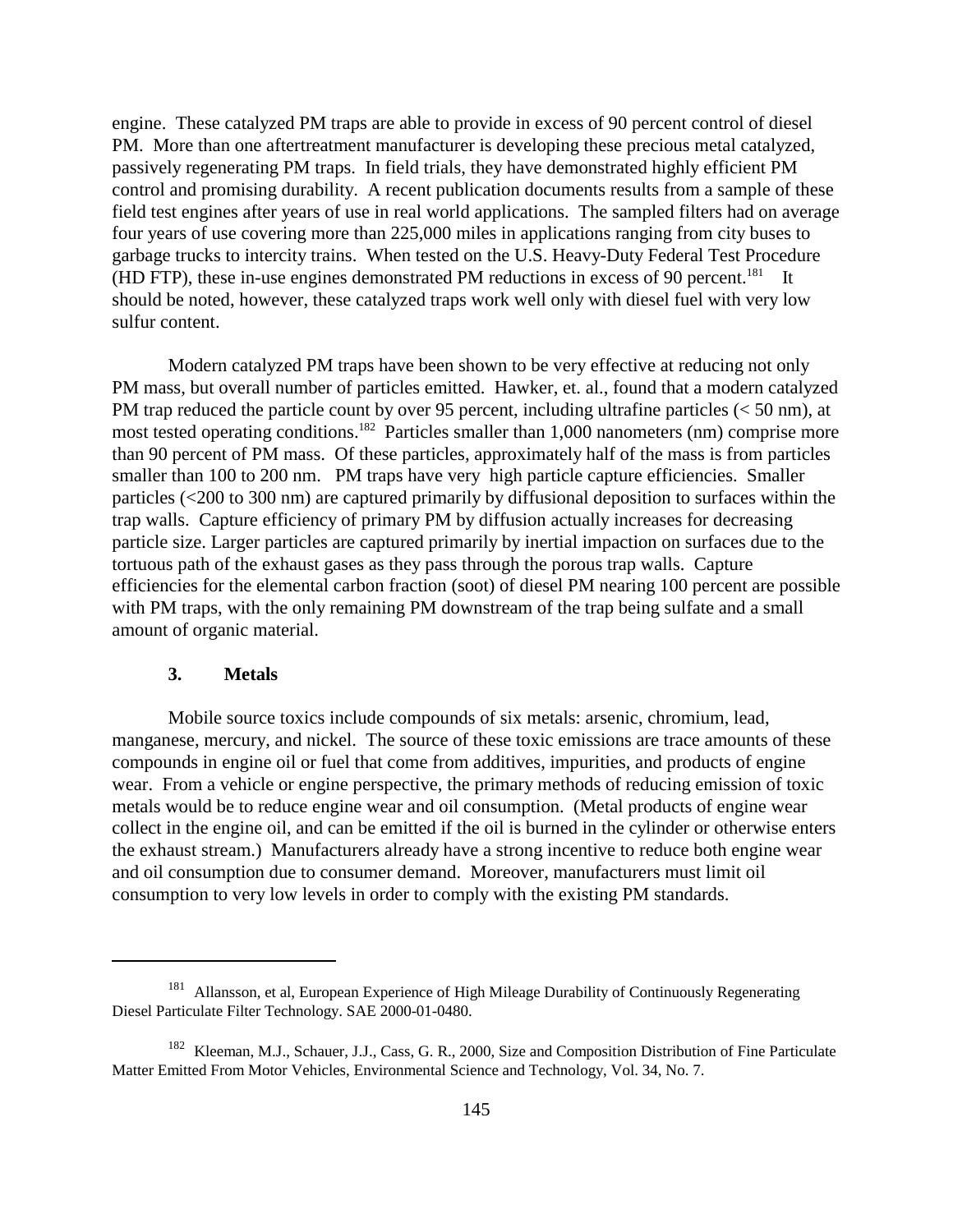It is also worth noting that some engines are equipped with devices that intentionally introduce small amounts of used crankcase oil into the fuel system as a means of disposing of the used oil and capturing its energy content. The effects of using this type of system are essentially the same as the effects of ordinary oil consumption. To the extent that there are toxic metals in the oil, they would be emitted in the exhaust (generally associated with the PM emissions). We currently require that these systems be certified to ensure that they do not cause noncompliance with our standards. The very low heavy-duty on-highway engine PM standards that have been proposed for 2007 may effectively preclude the use of these devices.

#### **B. Emission Control Requirements**

The previous section described the emission control technologies that are currently being used as well as others that are projected to be used in the near future. This section describes regulatory requirements that will force the introduction of these projected technologies in future model years, and the impacts that these requirements will have on toxic emissions.

#### **1. Tier 2 Standards for Light-Duty Vehicles**

On February 10, 2000, EPA published new "Tier 2" emissions standards for all passenger vehicles, including sport utility vehicles (SUVs), minivans, vans and pick-up trucks. The new standards will ensure that exhaust VOC emissions be reduced to less than 0.1 g/mi on average over the fleet, and that evaporative emissions be reduced by at least 50 percent. ORVR requirements were also extended to medium-duty passenger vehicles. By 2020, these standards will reduce VOC emissions from light-duty vehicles by more than 25 percent of the projected baseline inventory. (See Chapter 4 for a more detailed discussion of the impact of the Tier 2 FRM on VOC inventories.) To achieve these reductions, manufacturers will need to incorporate nearly all available emission controls, including: larger and improved close-coupled catalysts, optimized spark timing and fuel control, improved exhaust systems, and improved evaporative controls. However, the Tier 2 standards will be achievable without using HC traps or electrically heated catalysts. In the Tier 2 rulemaking, EPA determined that these technologies were not likely to be cost-effective in time to meet the standards.

The Tier 2 FRM also included the first federal formaldehyde emission standards for lightduty vehicles. However, it is actually the VOC controls that are expected to provide the toxic emission reduction. According to the Tier 2 RIA, these controls will reduce benzene emissions by more 20,000 tons per year, acetaldehyde by 2,000 tons per year, formaldehyde by 4,000 tons per year, and 1,3-butadiene by more than 2,000 tons per year. Although not calculated for that rule, the standards will also significantly reduce emission of the other gaseous toxics since it will require reductions of exhaust and evaporative VOC emissions in general.

#### **2. Heavy-Duty Engines and Vehicles**

EPA recently set new emission standards that will significantly reduce VOC emissions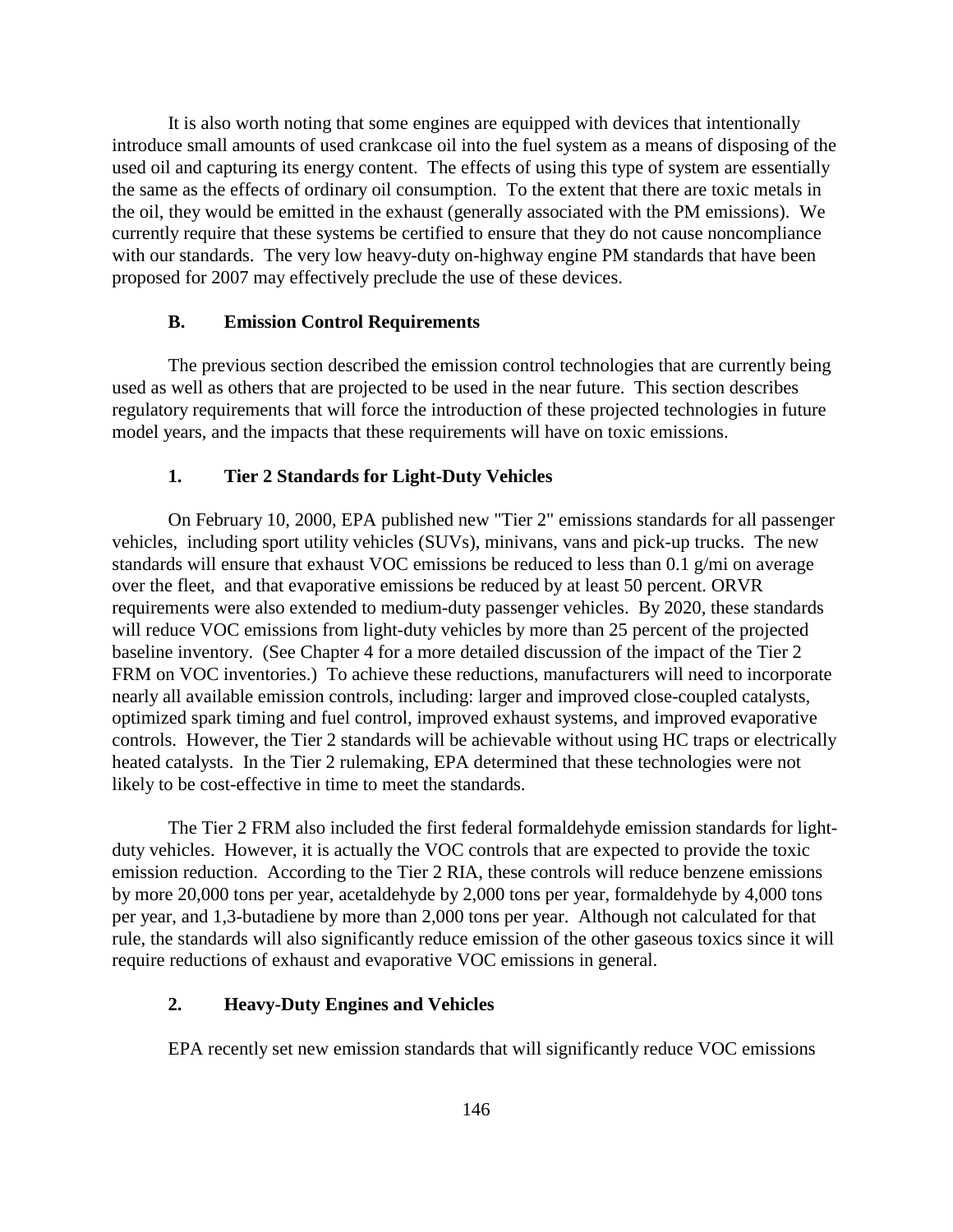from heavy-duty vehicles (65 FR 59896, October 6, 2000), and proposed to set more agressive standards (65 Federal Register 35430, June 2, 2000**)**. In the first rulemaking, we set new standards for 2005 and later heavy-duty gasoline vehicles that are projected to reduce exhaust VOC emissions by two-thirds or more. To comply with these 2005 standards, manufacturers are expected to optimize existing emission controls, but are not expected to need to use the more sophisticated controls projected for Tier 2 vehicles. The October 6, 2000 FRM will require all complete vehicles under 10,000 pounds GVWR to comply with the ORVR requirements.

The other rulemaking includes new emission standards that would begin to take effect in 2007, and would apply to all heavy-duty highway engines and vehicles. These proposed standards would require the use of high-efficiency catalytic aftertreatment devices as well as advanced engine technologies. For diesel engines, manufacturers are expected to incorporate catalyzed PM traps that could virtually eliminate both organic PM (elemental carbon and SOF) and VOC emissions from diesel engines during normal operation. However, the engines will still emit some sulfate PM, and can also emit some VOCs during start-up operation where the catalysts are below minimum functional temperature. Fortunately, since diesels are used mostly in commercial applications, almost all operation will occur with a warm catalyst. For gasoline engines manufacturers are expected to incorporate the technologies similar to those that will be used to comply with the Tier 2 light-duty standards. This will include improved fuel injection, fast electronic throttle controls, reduction of crevice volumes, "fast burn" combustion chamber, and improved three-way catalysts. The heavy-duty standards that we proposed are projected to reduce PM emissions by 83,000 tons and VOC emissions by 230,000 tons.

### **C. Potential for Further Reductions from New Vehicle Standards**

Given the technology-forcing nature of the recently finalized Tier 2 emission standards for light-duty vehicles and the new emission standards for heavy-duty vehicles and engines, it is not feasible that manufacturers would be able to further reduce toxic emissions significantly at this time. For both gasoline and diesel vehicles, these standards will result in near-zero exhaust VOC emissions for all operation other than engine starting. Since the only significant exhaust emissions will occur within the first minute after engine starting, further reductions would require manufacturers to develop technologies specifically for this very short window. While start-up controls such as HC traps and electrically-heated catalysts exist, the issues of technological feasibility and cost are significant enough that EPA does not believe it would be appropriate at this time to promulgate more stringent standards based on these technologies.<sup>183</sup> For diesels, carbonaceous PM emissions are expected to be near-zero for all operation, including engine starting. The only PM that is expected to occur in significant amounts will be in the form of sulfate, which cannot be reduced by vehicle-based controls.

Similarly, for evaporative emissions, manufacturers are already required to design their

<sup>&</sup>lt;sup>183</sup> "Analysis of Cold-Start Emission Controls", November 15, 2000, Docket #A-2000-IV-B-6.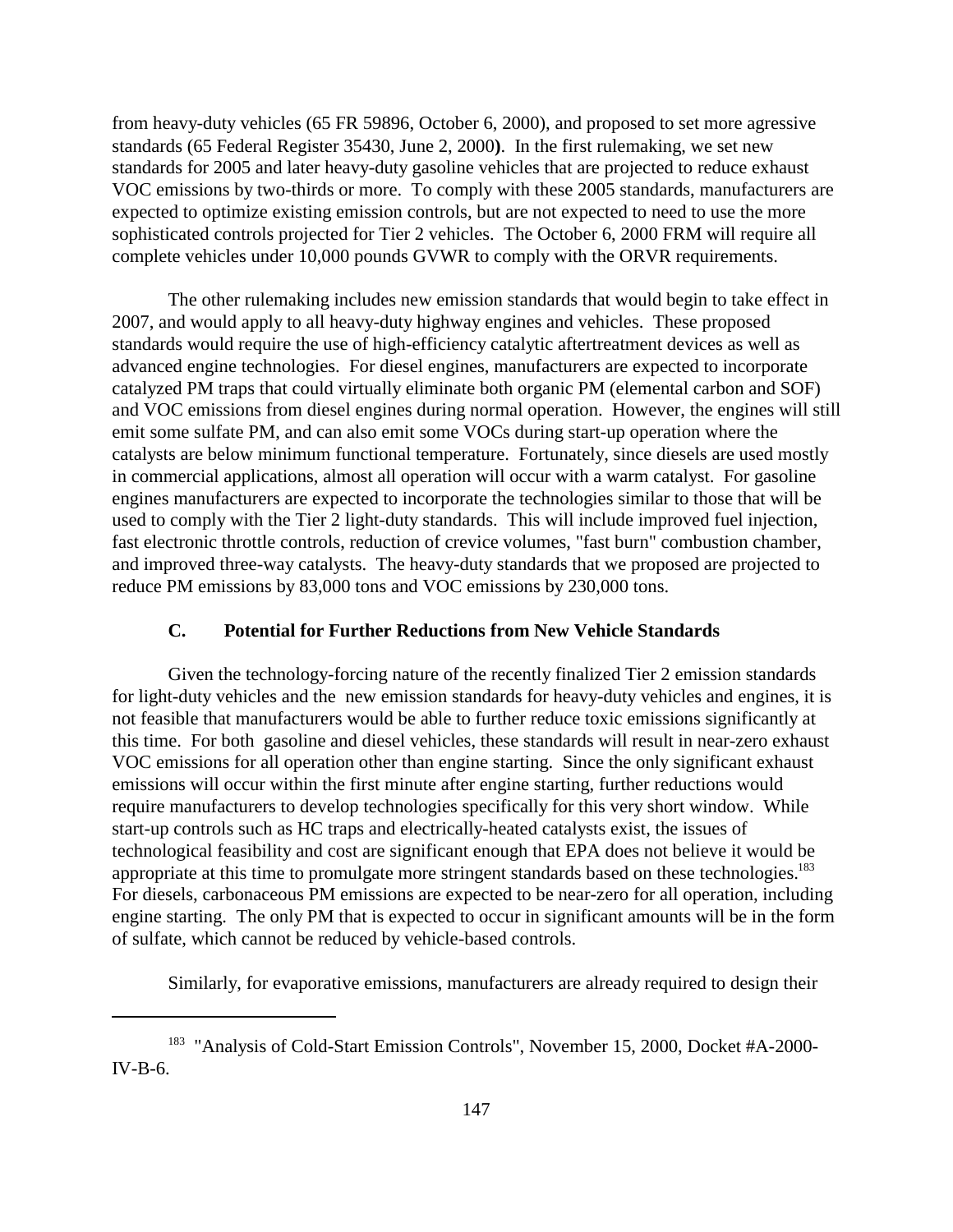Tier 2 vehicles to have very low evaporative emissions, and must also account for the effect of alcohol in the fuel on fuel line permeability and in-use performance. For an in-use Tier 2 vehicle, the primary evaporative emissions that are expected to occur would be the result of an occasional leaking connection in the fuel or evaporative control system, or abnormal vehicle operation (e.g. vehicles parked for several days without being driven). While manufacturers are expected to minimize the number of fuel connections used in the vehicle and to use designs that are not prone to leaking, some leaks are still likely to occur in use.

Since metal emissions are primarily the result of the combination of engine wear and oil consumption, manufacturers already have a very strong incentive to minimize metal emissions. Those metal emissions that are not a result of engine wear and oil consumption are caused by contaminants or additives in the fuel, and are thus beyond a vehicle or engine manufacturer's control. An EPA standard for metals set at a level that is feasible for manufacturers would only enforce existing engine designs. Such a standard would not justify the administrative and testing burden that it would cause. As discussed earlier, EPA is addressing in the 2007 heavy-duty rulemaking the issue of blending used oil into diesel fuel.

#### **D. Potential for Further Reductions from In-Use Vehicles**

As described in the Response to Comment document, we are not pursuing in-use controls in this rulemaking. Nevertheless, they could be an important part of our future attempts to achieve further reductions in toxic emissions. With the new standards that are coming into effect, manufacturers will be designing and building their vehicles and engines to have very low toxic emissions. However, this does not guarantee that all of these vehicles and engines will have low toxic emissions in use. Malmaintenance of and/or tampering with the emission controls could result in increased toxic emissions. EPA is continually working to improve in-use maintenance and enforce the tampering prohibition. To address the malmaintenance issue, EPA has established onboard diagnostic (OBD) requirements for manufacturers.<sup>184</sup> These OBD provisions require that vehicle manufacturers install dashboard indicators that alert drivers to the need for emission-related maintenance, and electronic monitors that store codes in the vehicle's computer to assist mechanics in the diagnosis and repair of the malfunction. To address both the malmaintenance and tampering issues, EPA is working with states to develop and optimize inspection and maintenance (I/M) programs that monitor the emission performance of in-use vehicles. Historically, these programs have relied on tailpipe testing to identify high-emitting vehicles. However, these programs have begun to rely more on the OBD systems to identify the high-emitting vehicles, as well as the cause of the emission problem.

For heavy-duty vehicles, I/M is more difficult because it is not as easy to test the larger vehicles. However, we recently established new OBD requirements for heavy-duty gasoline vehicles under 14,000 pounds GVWR, and expect to propose similar requirements for all other heavy-duty vehicles in the near future. As these heavy-duty OBD programs take effect, it will be

<sup>184 58</sup> FR 9467, February 19, 1993.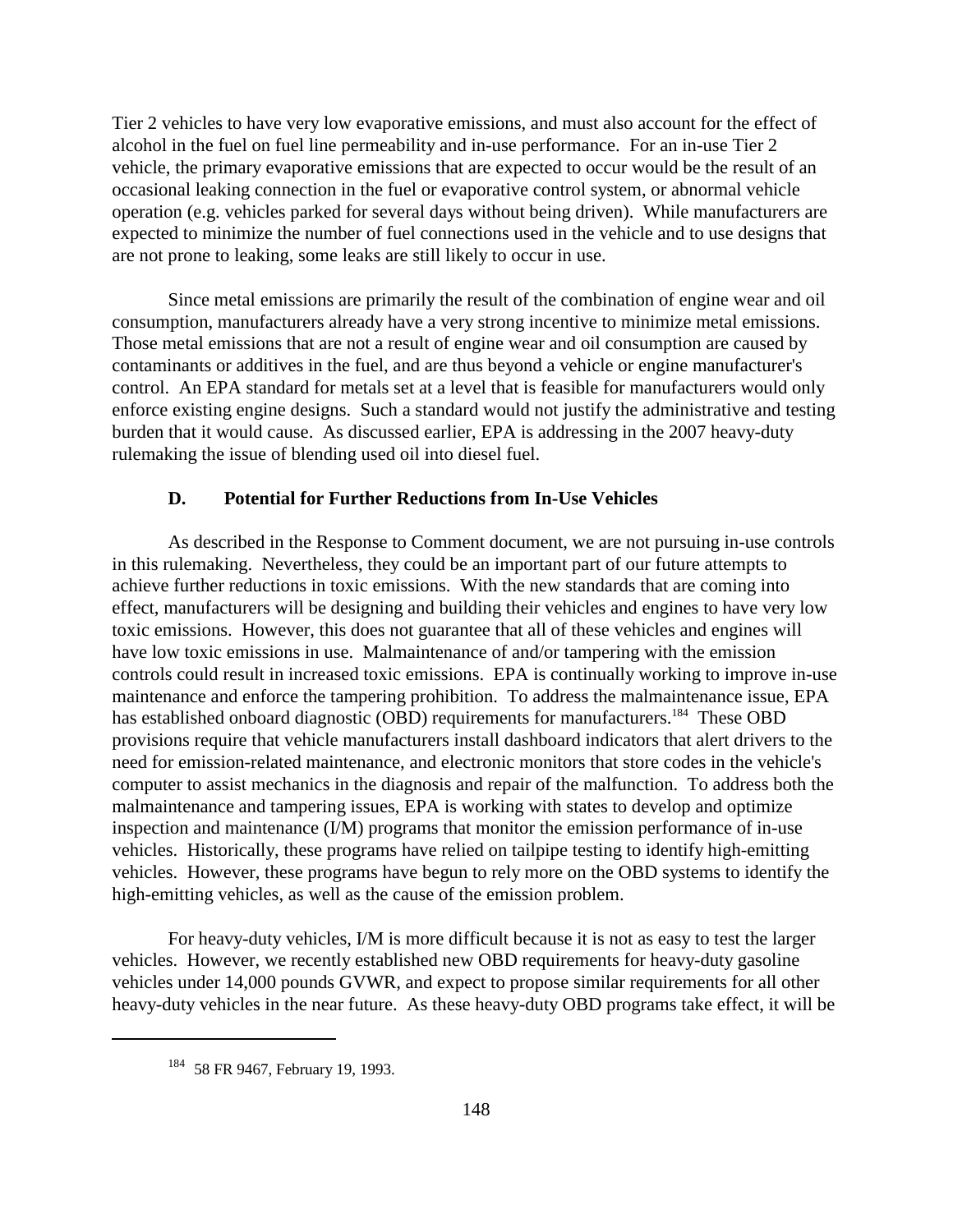much more practical to develop heavy-duty I/M programs that will achieve real emission reductions, especially for PM.

Another potential approach that could reduce emissions from existing vehicles is to retrofit these vehicles with improved emission control devices. This could be especially beneficial with heavy-duty vehicles, which can have very long useful lives. A heavy-duty retrofit program is thus appealing because the slow turnover of the diesel fleet makes it difficult to achieve near-term air quality goals through new vehicle standards alone. Some of the exhaust aftertreatment technologies being considered in the recent heavy-duty diesel rule are especially appealing for use in retrofits because they can be fitted to an existing vehicle as add-on devices without major engine modifications, although some of the more sophisticated systems that require careful control of engine parameters may be more challenging. We believe that large diesel PM emission benefits from the existing fleet could be realized as a result of retrofits. However, these technologies will require changes to the fuel. Therefore, we think that where we can consider future fuel and technology changes it is reasonable to defer our analysis on the longterm feasibility of these controls until a later action.

Finally, MSATs can be reduced through Transportation Control Measures (TCMs), which have been in use for several decades to control traffic congestion on major streets and highways. TCMs include a wide variety of measures used to reduce motor vehicle emissions, primarily by reducing the total amount of vehicle miles of travel in an area. A few examples of TCMs include mass transit improvements, ridesharing arrangements, telecommuting and work schedule changes, parking management, and roadway tolls. As noted earlier, most emissions from cars occur just after starting, when the emissions control devices are not fully warmed up. Therefore, transportation control strategies that reduce short trips have the most emissions benefits. Although we have no rules or regulations requiring that states or cities implement TCMs, we are developing guidance that will help more areas implement such programs that should reduce MSAT emissions.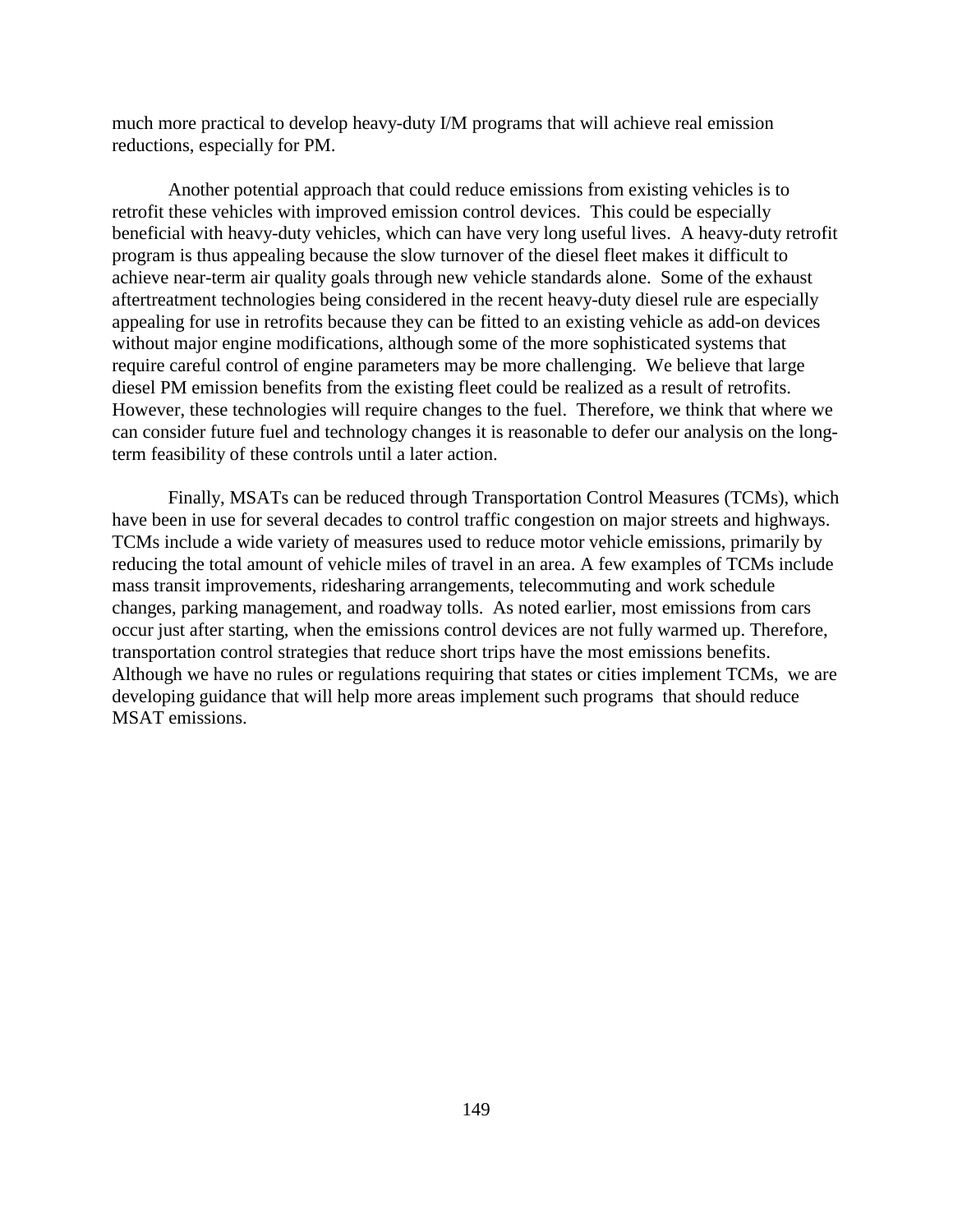# **Chapter 7: Fuel Controls**

This Chapter contains background information and analyses supporting our antibacksliding program. We first summarize the refining industry's current gasoline production and the reasons for the current overcompliance with the reformulated gasoline and anti-dumping requirements. We then discuss the means through which we expect the industry to comply with our anti-backsliding requirement. A description of the costs and emission benefits of our program follow, and we end with a discussion of incremental volumes, compliance margins, and the reasons we have excluded California gasoline from our anti-backsliding requirements.

#### **A. Industry and product characterization**

### **1. Description of entities subject to the toxics anti-backsliding requirements**

Our toxics anti-backsliding program will apply to every domestic refinery that produces gasoline, every importer of gasoline to the U.S., and every foreign refiner of gasoline that exports to the U.S. There are no new standards applicable to parties who buy, sell, and/or trade gasoline downstream of refineries.

#### **a. Domestic refiners**

Approximately 146 domestic refineries collectively produced approximately 2.9 billion barrels of gasoline in 1998 (however, not all refineries produce gasoline). This amounts to approximately 7.9 million barrels per calendar day on average<sup>185</sup>. Refineries are often identified by the Petroleum Administration for Defense District (PADD) in which they reside. PADDs are shown in Figure VII.A-1, while the number of refineries in each PADD, along with gasoline production and consumption in that PADD, are shown in Table VII.A-1. Although a refinery may be located in a particular PADD, the gasoline produced at that refinery may not necessarily be distributed in that same PADD. For example, most of the gasoline consumed in PADD I is produced by PADD III refineries.

<sup>185</sup> *Petroleum Supply Annual 1998*, Energy Information Administration, June 1999. Table 2.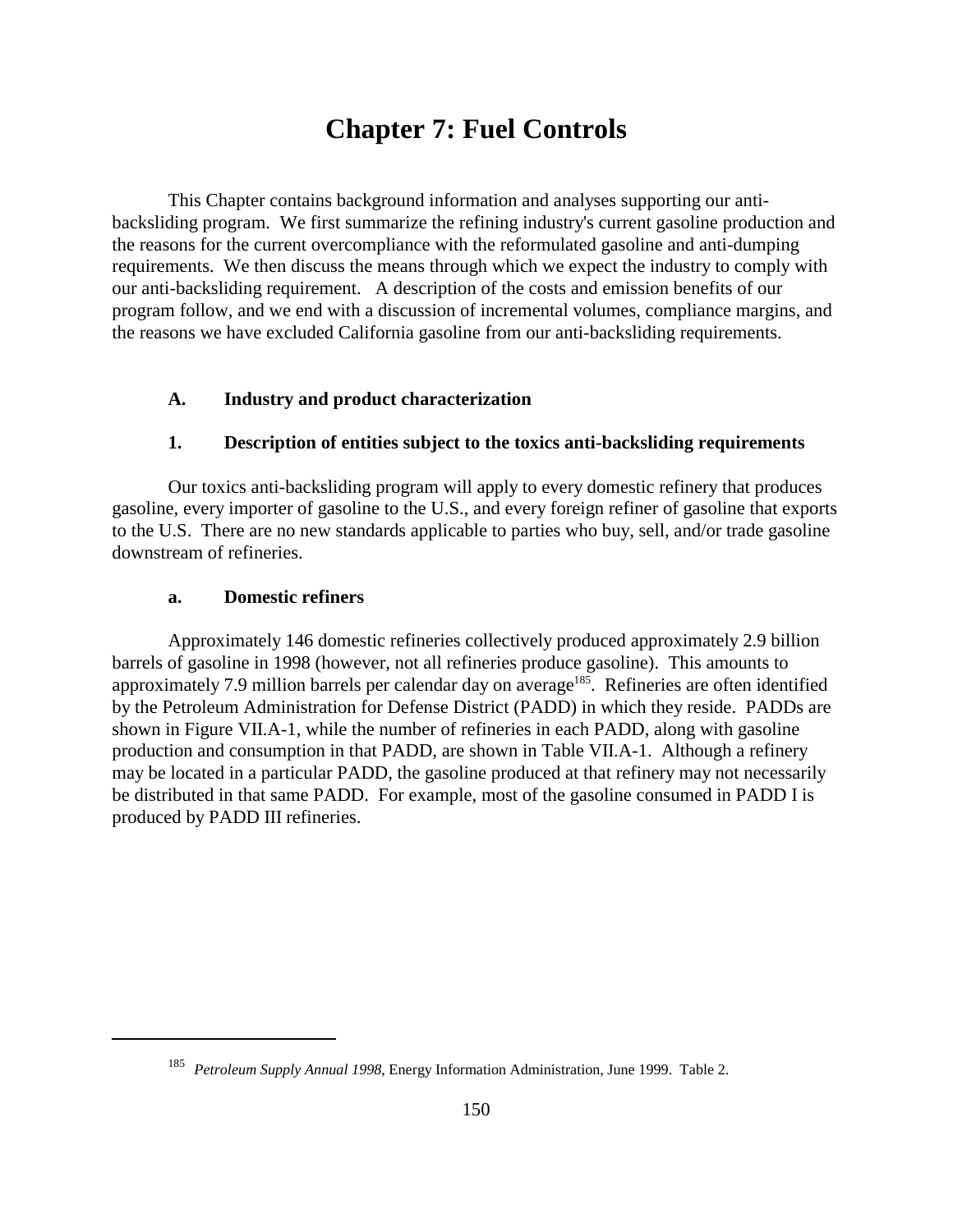**Figure VII.A-1 Location of PADDs in the Contiguous U.S.**



**Table VII.A-1 Refinery Count and 1998 Gasoline Volumes by PADD**

| <b>PADD</b> | Number of<br>operating<br>refineries as<br>of $1/1/2000$ | Gasoline<br>production<br>(million<br>$barrels)$ <sup>186</sup> | Gasoline<br>consumption<br>(million<br>barrels) <sup>187</sup> |
|-------------|----------------------------------------------------------|-----------------------------------------------------------------|----------------------------------------------------------------|
|             | 14                                                       | 354                                                             | 1092                                                           |
| Π           | 30                                                       | 673                                                             | 886                                                            |
| Ш           | 59                                                       | 1270                                                            | 418                                                            |
| IV          | 15                                                       | 94                                                              | 96                                                             |
|             | 28                                                       | 490                                                             | 521                                                            |

<sup>186</sup> *Petroleum Supply Annual 1998, Volume 1*, Energy Information Administration, June 1999.

<sup>187</sup> *Petroleum Marketing Annual 1998,* Energy Information Administration, May 1999.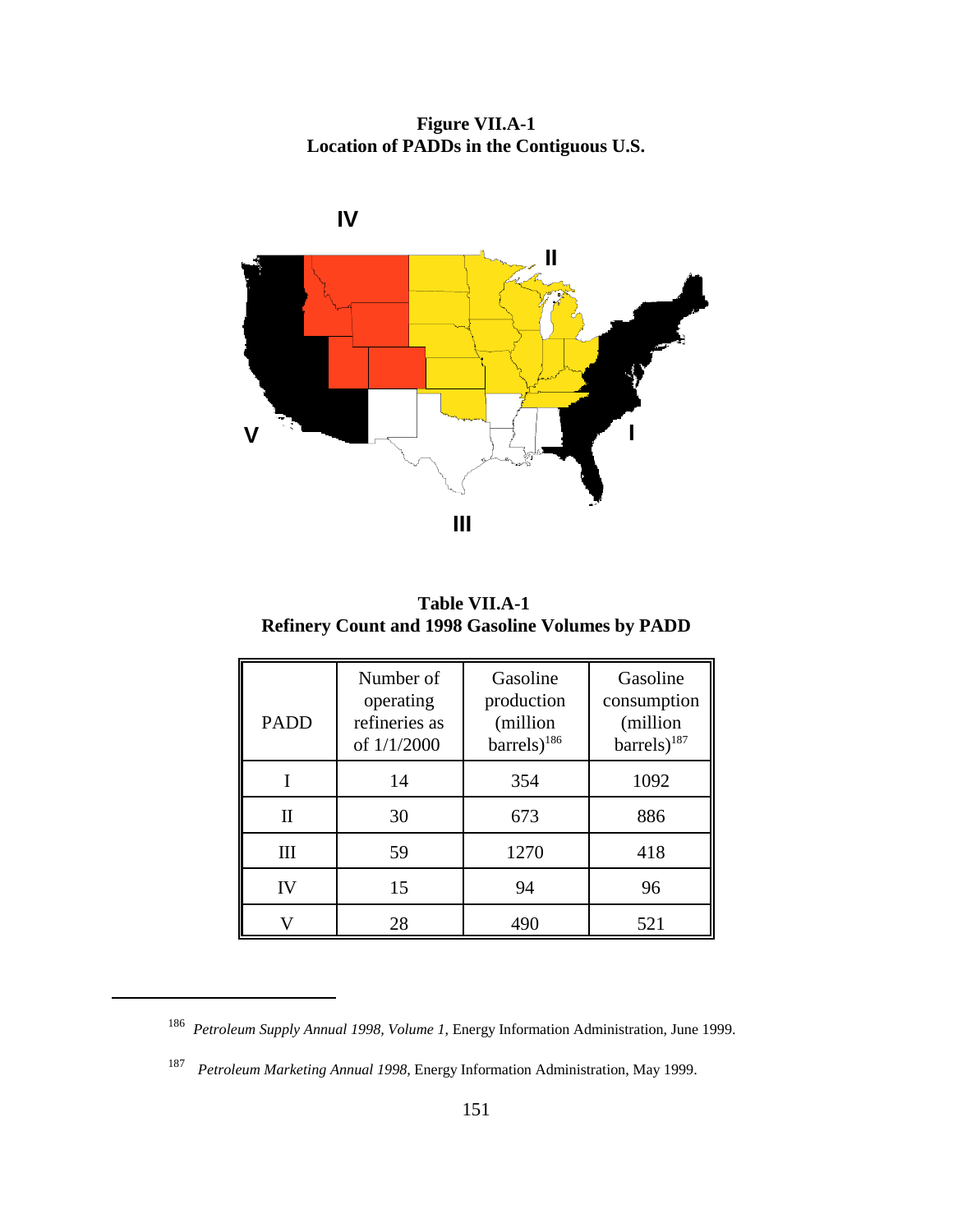### **b. Gasoline importers**

In 1998, approximately 113 million barrels of gasoline were imported into the U.S. <sup>188</sup> Gasoline is imported into each coast, as well as into Alaska and Hawaii. Gasoline imports by PADD are shown in Table VII.A-2.

|                | Millions of barrels |
|----------------|---------------------|
| PADD I         | 104                 |
| PADD II        |                     |
| PADD III       |                     |
| <b>PADD IV</b> | 0.2                 |
| PADD V         |                     |

**Table VII.A-2 1998 Imported Gasoline**

### **c. Foreign refiners**

Only a few foreign refineries have approved individual anti-dumping baselines. We approved some of these baselines in 1999, and some in 2000. Shipments of gasoline (conventional only) subject to the individual baselines began late in 1999.

# **2. Toxics emissions variations**

# **a. Differences in 1997-99 data**

Our analysis of refiner reports submitted for the years 1997 through 1999 showed little difference in fuel benzene levels between the years, or for either type of gasoline, RFG or conventional. The lack of variation between these years suggests that the results for even one of these years would be representative of all years. Table VII.A-3 shows the results of our analysis.

<sup>188</sup> *Petroleum Supply Annual 1998, Volume 1*, Energy Information Administration, June 1999.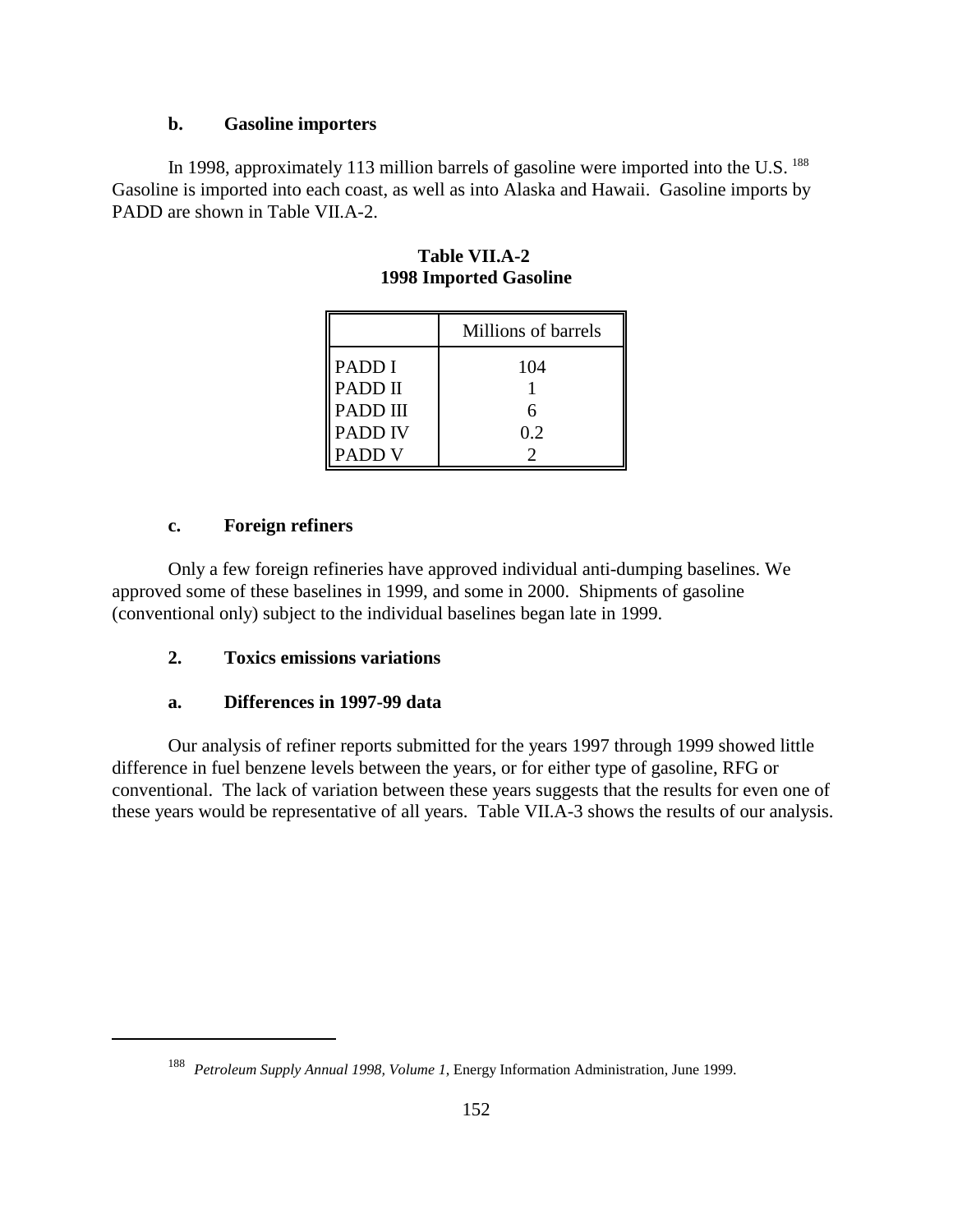| I          | 1997            | 1998 | 1999 |
|------------|-----------------|------|------|
| <b>RFG</b> | 0.64            | 0.65 | 0.67 |
| $\ $ CG    | $\overline{12}$ |      | .10  |

**Table VII.A-3 Annual Average Refinery Fuel Benzene Content (vol%)**

Accurate data on annual average toxics performance was not available for years other than 1998, so year-to-year variations in toxics performance could not be directly evaluated. However, since fuel benzene content has such a large effect on toxics emissions (up to 70 percent), we believe that the values in Table VII.A-3 suggests that toxics performance levels also varied little between 1997 and 1999.

### **b. Default anti-backsliding baseline**

Under our anti-backsliding program, each refinery and importer will be subject to a toxics performance baseline which is based on their annual average production of RFG and CG over the 1998 - 2000 baseline period. Under some conditions, described more fully in the preamble, a refinery or importer will not be able to establish a toxics performance baseline that is specific to their facility. In this case there must be a default baseline available.

We have calculated the default anti-backsliding toxics performance baseline using 1998 - 1999 batch report data submitted to EPA by refiners under the RFG and anti-dumping programs. We are unable at this time to develop a default baseline using data for the full baseline period of 1998 - 2000 because year 2000 production data is not yet available. However, given the yearly consistency exhibited in toxics emissions in Table VII.A-3, we believe that a default baseline which is based on 1998 - 1999 data will be very close to one that is based on 1998 - 2000 data. Once complete year 2000 data becomes available, we will re-evaluate our default baseline and will publish a revised version. .

Though 1998 and 1999 were Phase I RFG years, we have used the Phase II version of the Complex Model to develop our default baseline. This is consistent with the manner in which toxics performance requirements for every refinery and importer will be established, since compliance with the anti-backsliding program will be determined using the Phase II version of the Complex Model. Thus, the 1998-1999 refinery information was evaluated using the Phase II Complex Model, and volume-weighted to determine the values listed in Table VII.A-4 below. We have also added a compliance margin to assure that refiners need go no further than their 1998 - 2000 production in terms of toxics performance levels. Compliance margins are discussed more fully in Section VII.E below.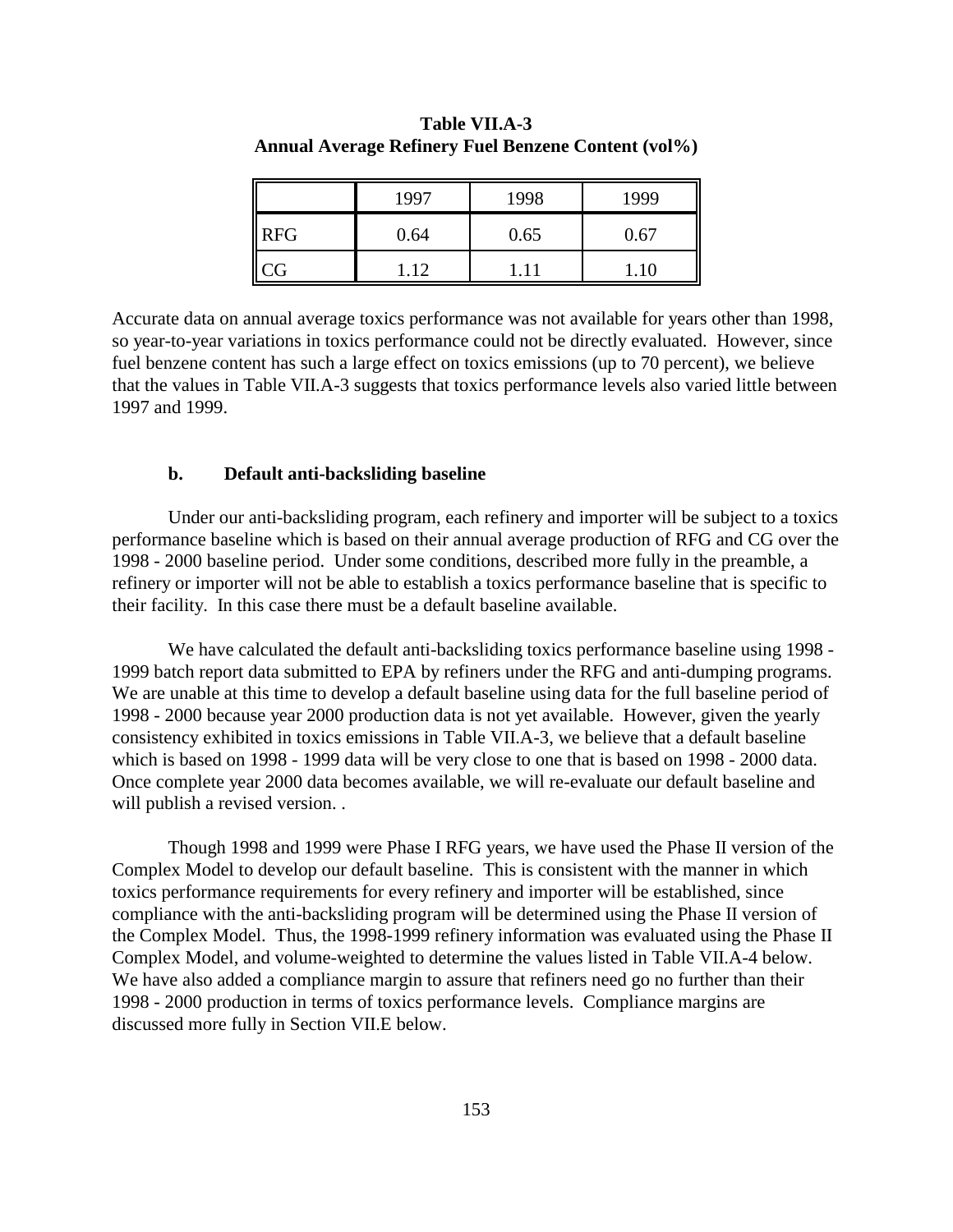| Type of gasoline                    | Reformulated                           | Conventional    |  |
|-------------------------------------|----------------------------------------|-----------------|--|
| Form of toxic emissions             | Total                                  | Exhaust         |  |
| <b>Units</b>                        | % reduction form statutory<br>baseline | mg/mile         |  |
| $\parallel$ 1998-1999 average value | 26.01 % reduction                      | $92.14$ mg/mile |  |
| Compliance margin                   | 0.7 % reduction                        | $2.5$ mg/mile   |  |
| Default baseline                    | 26.71 %                                | $94.64$ mg/mile |  |

### **Table VII.A-4 Toxics Anti-backsliding Default Baseline**

### **3. Refinery Production of Benzene**

Though we are finalizing toxics anti-backsliding performance requirement, and not a benzene content requirement as proposed, the impacts of the petrochemical benzene market and the associated refiner actions are still critical to a toxics overcompliance discussion because benzene emissions constitute 70 percent of toxics emissions on a mass basis, and fuel benzene content is the fuel parameter with the largest effect on benzene emissions. Therefore, our discussion of current overcompliance with the current RFG and anti-dumping requirements must begin with a presentation of chemical-grade benzene production at refineries at demand for benzene in the petrochemicals industry.

To better understand the market forces that have lead to the significant fuel benzene content reductions we have seen in the last several years, EPA oversaw a study conducted by ICF Consulting to evaluate the benzene industry<sup>189</sup>. Specifically, the study considered the technical and economic factors associated with benzene production and disposition. The work assignment was designed to provide information on the following:

- 1) Technologies and economics for benzene reduction at refineries
- 2) Benzene use in petrochemical complexes
- 3) Benzene market (production, use transportation, costs)
- 4) Locations of refineries and petrochemical complexes
- 5) Technical and economic inputs on benzene reductions in small refineries

<sup>&</sup>lt;sup>189</sup> "Economic Reasons for U.S. Refineries Overcompliance with Current Benzene Fuel Content in Reformulated and Conventional Gasoline, and Toxic Emissions Performance Standards," ICF Consulting, prepared for U.S. EPA under Contract 68-C-98-170. December, 2000.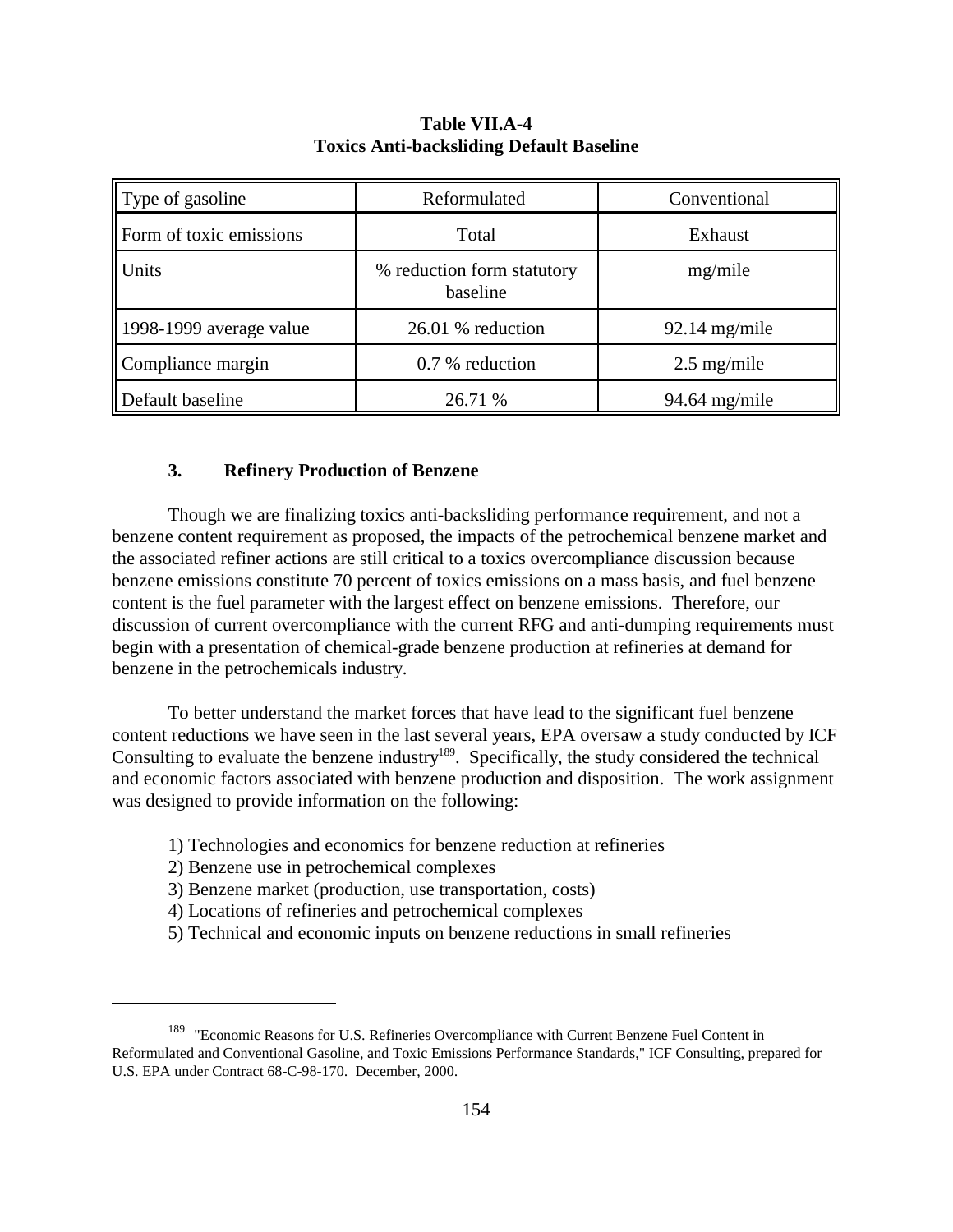As discussed in the study, the factors that determine whether a refinery sells benzene in the petrochemical market or includes it in its gasoline are based on the relative economic benefits of the petrochemical market for benzene versus the incremental processing costs associated with continuing to allow benzene to be included in gasoline which meets all applicable gasoline composition requirements. The report states that, currently, refineries which extract benzene for the purposes of selling it to the petrochemicals industry do so because it appears more profitable to extract benzene than to include it in gasoline. This situation appears to be motivated largely by regulatory benzene content limits. As stated in the report:

*The incremental cost to extract more benzene in a refinery is insignificant compared to the base cost to extract benzene down to the RFG limit. Therefore, once the investment in benzene extraction is made, the decision on whether to sell benzene to the petrochemical market is made by comparison of the petrochemical feedstock net-back value to the octane-barrels gasoline blending value.*

**Benzene Consumption (Demand)** Demand for styrene, which is the primary petrochemical product that uses benzene as a feed, is expected to increase at 4.5 percent annually. World consumption of benzene is expected to increase by 2-4 percent annually. In the U.S., benzene consumption is predicted to increase by about 1-3 percent annually. Future forecasts from both Dewitt & Company, Inc. and Honeywell Hi-Spec Solutions show continued increases for the next several years. See Figure VII.A-2<sup>190</sup>. Also, the U.S. is a net importer of benzene, and no change is expected in this status.

<sup>190</sup> Based on an analysis from Honeywell Hi-Spec Solutions (formerly Bonner & Moore), based on 1999 NPRA Petrochemical Survey for benzene. See EPA Air Docket A-2000-12, "Bonner & Moore Associates U.S. Benzene Supply/Demand."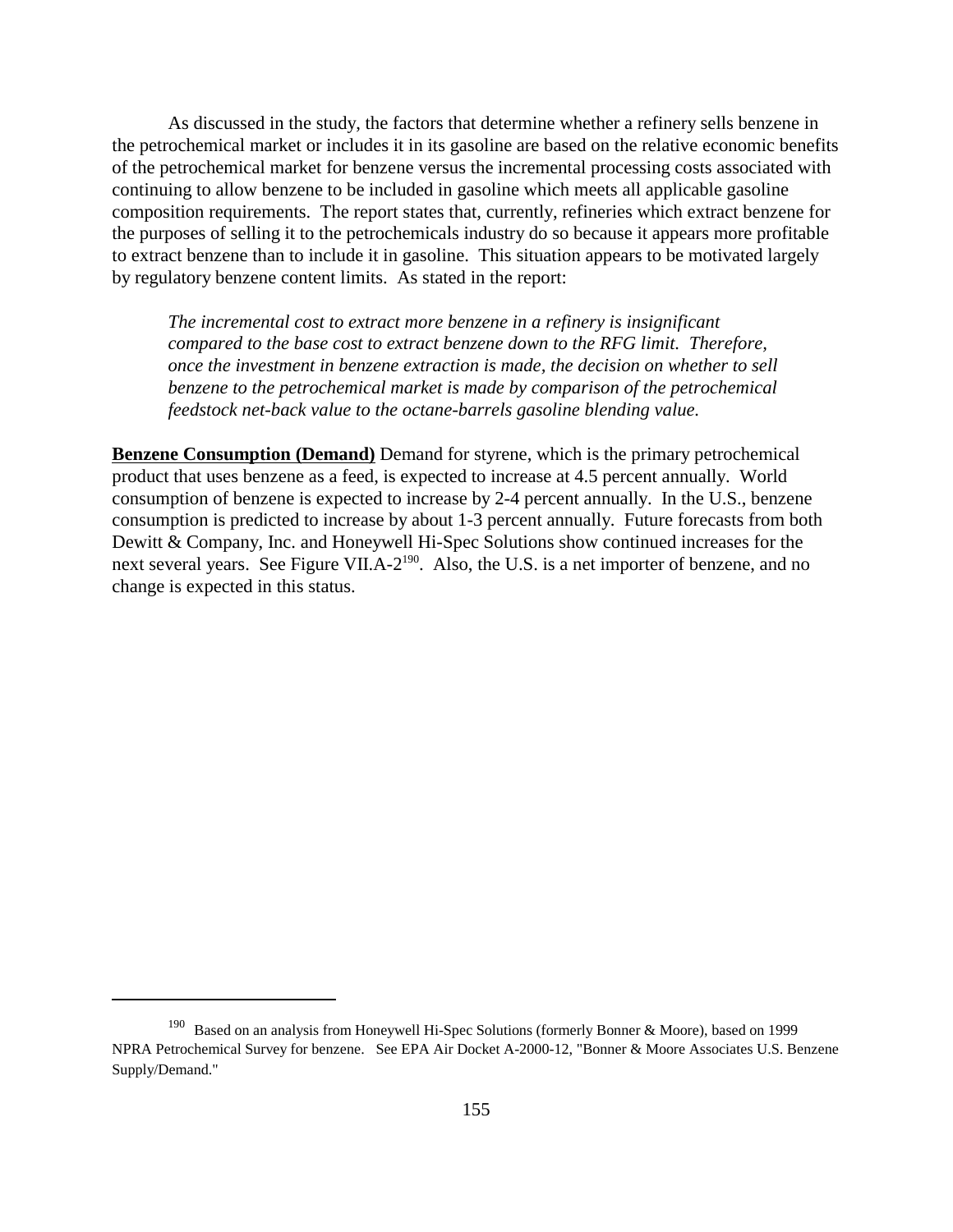**Figure VII.A-2 Chemical Benzene Demand in the U.S. (Honeywell Hi-Spec Solutions forecast)**



**Benzene production(supply)** The petrochemical industry obtains benzene from a number of sources, depending on company location, transport issues and supply-demand characteristics. These sources include:

- 1) A refinery owned by the same company as the petrochemical facility
- 2) Another refining company
- 3) Benzene extraction units of the petrochemical company
- 4) Benzene imports

Within a refinery, chemical-grade benzene can be produced from a number of sources. Table VII.A-5 shows a typical refinery benzene supply pattern.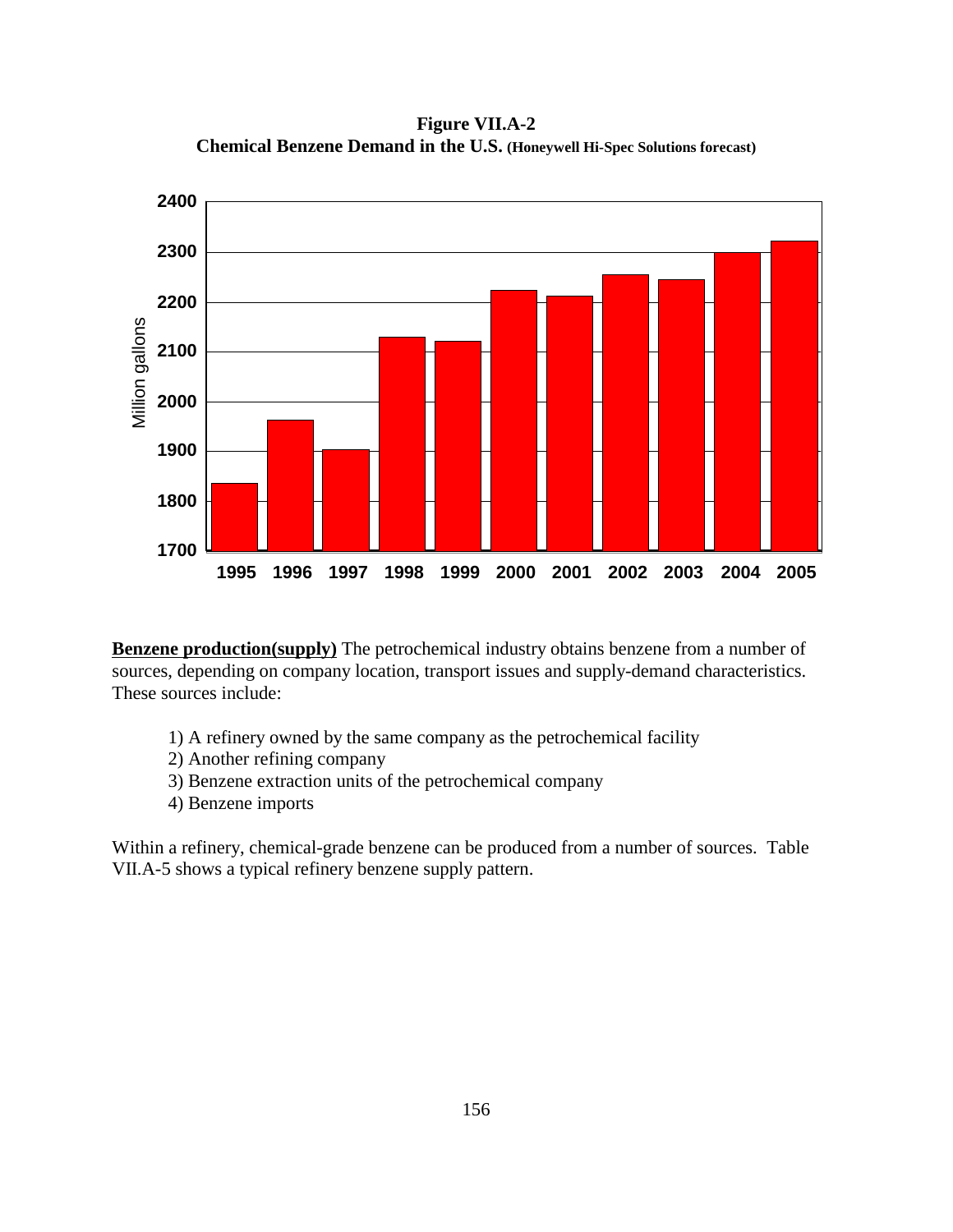| <b>Refinery Process Unit</b>             | Source of Benzene<br>Supply, vol% |
|------------------------------------------|-----------------------------------|
| Reformer/Straight Run Gasoline           | 33                                |
| Ethylene Unit/Pyrolysis Gasoline         | 39                                |
| <b>TDA/TDP</b>                           | 22                                |
| FC Gasoline/Hydrocrackate/Coker Gasoline |                                   |

### **Table VII.A-5 Typical Refinery Benzene Supply Pattern**

**Benzene Price** Benzene price has ranged from \$0.70 to \$2.25 per gallon since 1981. Currently benzene is selling for about \$1.50 per gallon.

**Benzene Transportation** Benzene can be transported by pipeline, barge, rail and tank truck. Benzene freezes at a relatively high temperature, thus pipeline transport is typically between a refinery and a nearby petrochemical plant. Long distance pipeline transport is precluded because of the high potential for freezing en route. Rail transport is increasingly the travel mode of choice for benzene because of lower cost per volume and because inventories can be reduced due to the availability of nearby rail access. Tank truck is not a favorable mode due to hazardous materials (HAZMAT) restrictions. Barge is favored only if waterway transport is convenient. The ICF report notes that:

*...margins on benzene sales are not high enough to justify significant transportation costs ....transportation is optimized to minimize cost.*

The report states that economists have predicted that the transportation infrastructure may significantly influence the benzene market in the future, providing an edge to companies with the best transportation "logistics". Thus benzene production is likely to be most favorable in situations where transportation between a production source and the point of consumption is shortest.

### **B. Toxics inventory and overcompliance**

In this Section we present a brief discussion of the toxics emission inventories and the reductions in those inventories that have resulted from overcompliance with the RFG and antidumping requirements. We are finalizing a toxics performance requirement which covers the five toxics identified in the Clean Air Act's RFG and anti-dumping provisions. These include benzene, 1,3-butadiene, formaldehyde, acetaldehyde, and polycyclic organic matter (POM).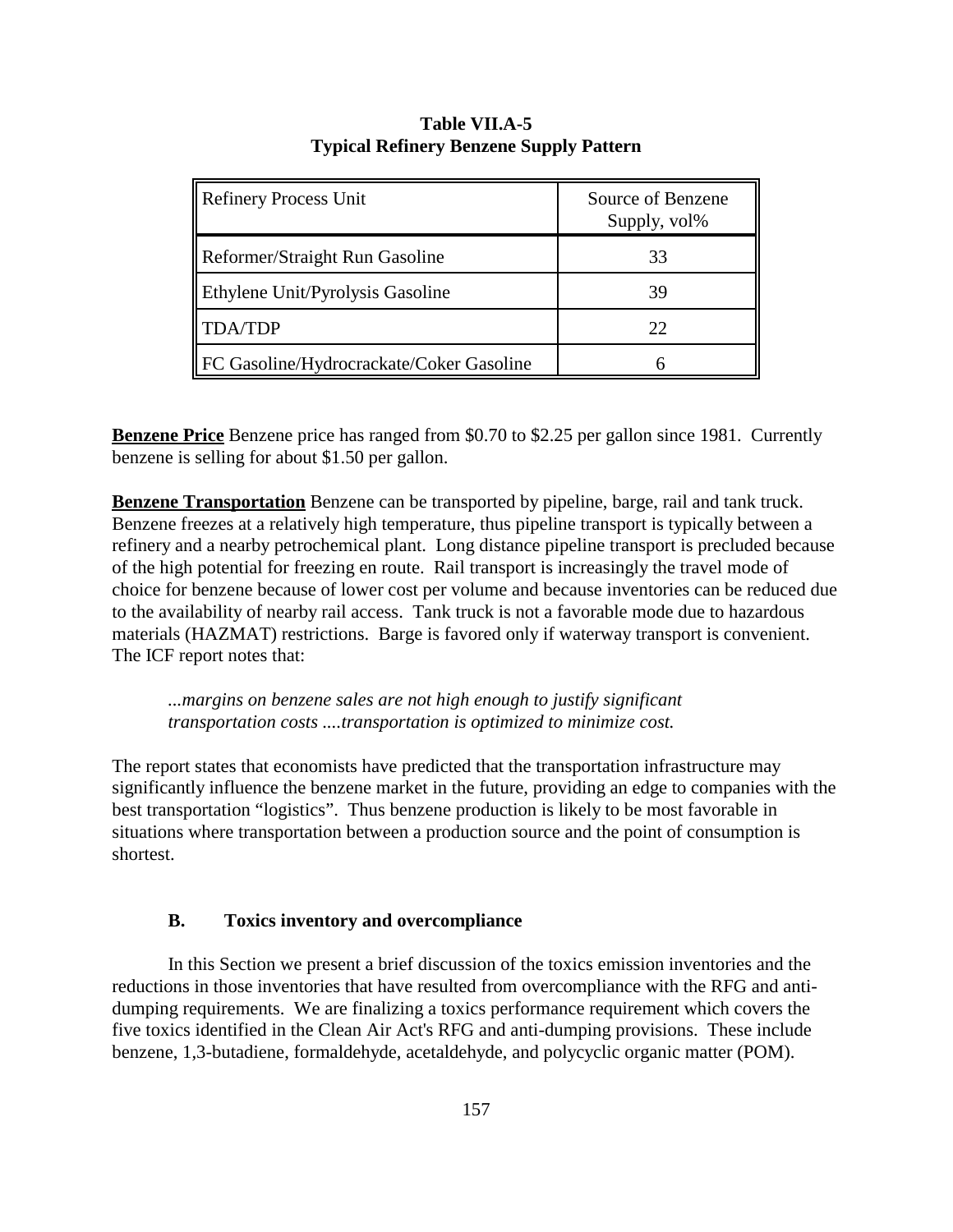Chapter IV presented our estimates for toxics inventories for selected years. For toxics compounds which are included in the RFG and anti-dumping programs, these inventories represent current gasoline production including all overcompliance with the RFG and antidumping requirements. In order to determine the effect that this overcompliance has had on toxics inventories, it was necessary for us to estimate a hypothetical case in which there was no overcompliance (i.e. RFG and conventional gasoline (CG) exactly meet the applicable toxics emission requirements). To do this, we relied on estimates of gasoline fuel properties and of toxics emissions as predicted by the Complex Model.

The Complex Model was created to permit users to estimate the percent change in emissions that would result from changes in various gasoline fuel properties. The Complex Model also predicts emissions in mg/mi for a given fuel formulation to permit calculation of percent change effects for the sum of all toxics. As a result, it is possible to use the Complex Model to determine how the mg/mi values for total toxics emissions would change if the fuel exactly met the requirements of the RFG and anti-dumping programs. The change in mg/mi values can then be correlated with the inventories presented in Chapter IV to determine the net reduction in toxics inventories that has resulted from overcompliance with the RFG and antidumping requirements.

In order to estimate the change in mg/mi emissions as predicted by the Complex Model that results from overcompliance, we must first have fuel property data on actual RFG and CG produced and sold in recent years to establish "baseline" mg/mi levels with the Complex Model. EPA collects batch reports from all refiners to ensure compliance with the RFG and antidumping regulations. The most recent database that was available for use in our analysis was for calender year 1998. This database includes volumes and measured properties for all Complex Model inputs. Using this database, we volume-weighted all values to determine the annual average fuel properties for CG and RFG for both summer and winter. The one exception to this was for oxygen content. The dataset for oxygenates used in CG appeared to have contained blendstock and/or RBOB (Reformulated gasoline Blendstock for Oxygenate Blending) data, and was therefore deemed unsuitable. Therefore, we based the CG oxygen levels on the 1996 API/NPRA survey.191 The 1998 average fuel properties are shown in Table VII.B-1.

<sup>&</sup>lt;sup>191</sup> "1996 American Petroleum Institute/National Petroleum refiners Association Survey of Refining Operations and Product Quality," Final report, July 1997.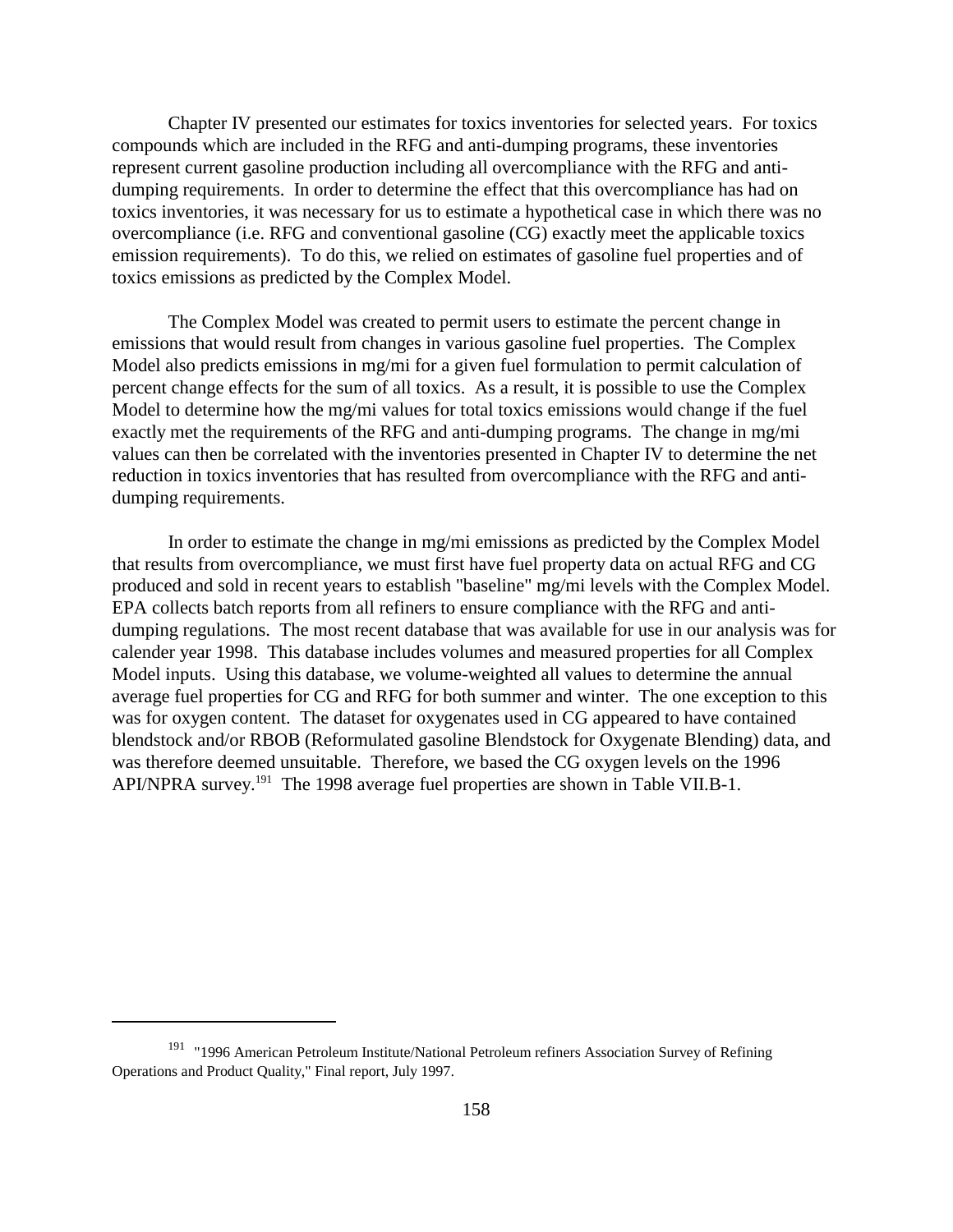|                          |        | Conventional gasoline | Reformulated gasoline |        |  |
|--------------------------|--------|-----------------------|-----------------------|--------|--|
|                          | Summer | Winter                | Summer                | Winter |  |
| Oxygen, wt% <sup>a</sup> | 0.20   | 0.20                  | 2.17                  | 2.28   |  |
| Sulfur, ppm              | 306    | 299                   | 203                   | 200    |  |
| RVP, psi                 | 8.31   | 12.17                 | 7.69                  | 12.72  |  |
| E200, vol%               | 44.65  | 50.07                 | 48.97                 | 56.07  |  |
| $E300, vol\%$            | 80.89  | 83.22                 | 82.46                 | 84.77  |  |
| Aromatics, vol%          | 27.30  | 24.49                 | 22.58                 | 19.58  |  |
| Olefins, vol%            | 11.75  | 11.51                 | 11.73                 | 11.91  |  |
| Benzene, vol%            | 1.13   | 1.09                  | 0.67                  | 0.63   |  |
| Volume fraction          | 0.324  | 0.386                 | 0.133                 | 0.157  |  |

**Table VII.B-1 Average fuel properties from 1998 annual reports**

<sup>a</sup> Oxygen was composed of approximately 70% MTBE, 30% ethanol.

The most recent inventory is for 1996. Ideally, then, we would also have annual average fuel properties for 1996. However, 1998 is the most recent year for which we have accurate fuel property data. As shown in Table VII.A-3, we believe that fuel properties did not, on average, vary significantly from year to year. Therefore, we considered the values in Table VII.B-1 to be representative of gasoline produced in 1996. However, it may also be instructive to have a set of representative fuel properties which represent gasoline production in 2007. Therefore we adjusted the values in Table VII.B-1 to take into account the introduction of Phase II RFG in 2000 and low sulfur gasoline in 2004. First, we made use of the presumed fuel properties for summer-grade Phase II RFG developed by the Phase II RFG Implementation Team in 1997 (winter-grade Phase II RFG was expected to be substantially similar to winter-grade Phase I RFG).<sup>192</sup> Second, we changed the sulfur levels of all gasoline to 30 ppm to reflect compliance with the low sulfur requirements. For this analysis we have assumed that corresponding changes in other fuel properties are negligible. Since we are doing a comparative and not an absolute analysis as described more fully below, we do not believe that this assumption substantively affects the results. Note that actual production and/or batch data on gasoline produced in year 2000 was not available at the time of this analysis. The resulting set of representative 2007 fuel properties are given in Table VII.B-2.

<sup>&</sup>lt;sup>192</sup> "Phase II RFG Report on Performance Testing," April 5, 1999. U.S. EPA, Office of Transportation and Air Quality. See EPA Air Docket A-2000-12.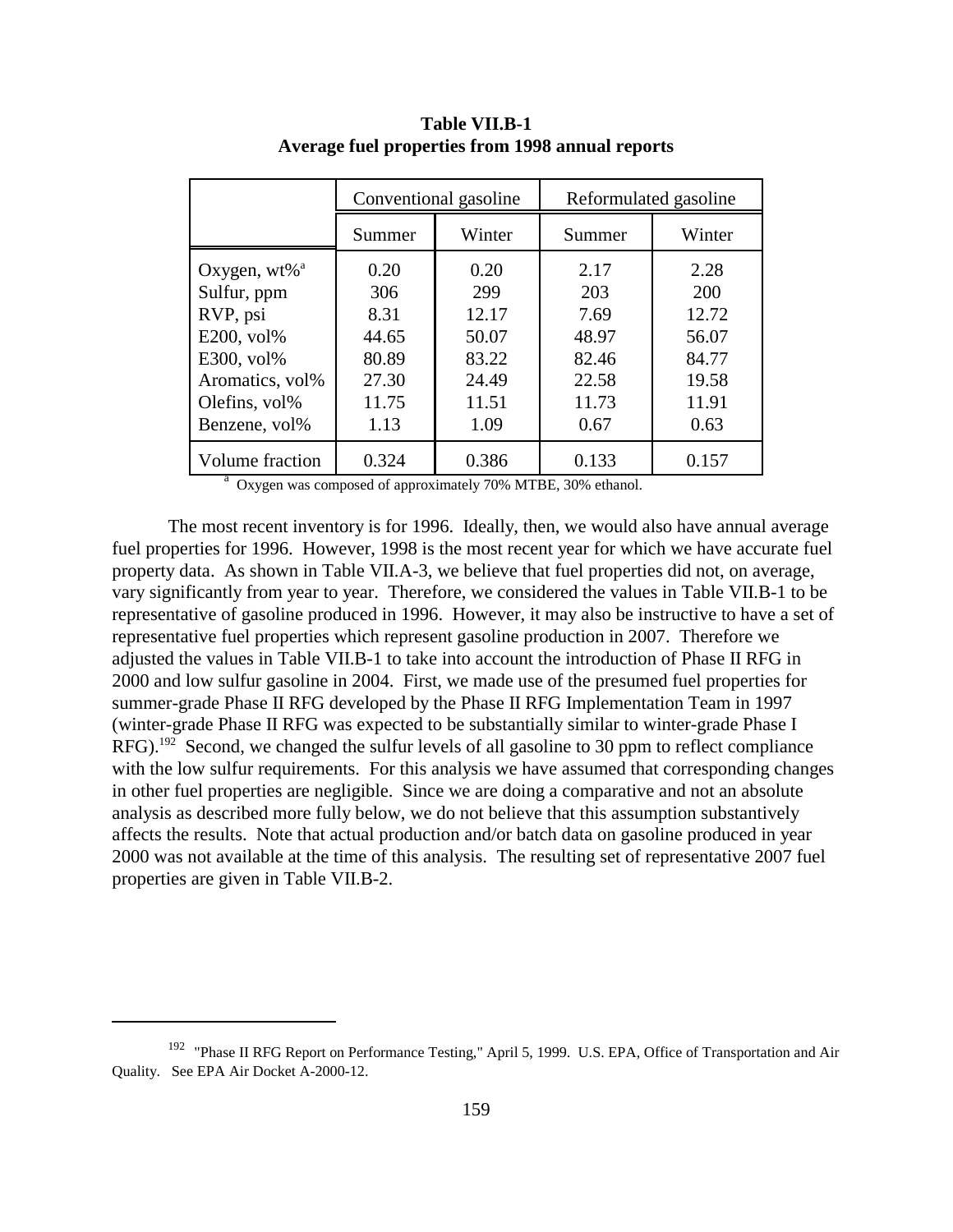|                             |        | Conventional gasoline | Reformulated gasoline |        |  |
|-----------------------------|--------|-----------------------|-----------------------|--------|--|
|                             | Summer | Winter                | Summer                | Winter |  |
| Oxygen, $wt\%$ <sup>a</sup> | 0.20   | 0.20                  | 2.17                  | 2.28   |  |
| Sulfur, ppm                 | 30     | 30                    | 30                    | 30     |  |
| RVP, psi                    | 8.31   | 12.17                 | 6.80                  | 12.72  |  |
| E200, vol%                  | 44.65  | 50.07                 | 52.00                 | 56.07  |  |
| E300, vol%                  | 80.89  | 83.22                 | 84.00                 | 84.77  |  |
| Aromatics, vol%             | 27.30  | 24.49                 | 22.58                 | 19.58  |  |
| Olefins, vol%               | 11.75  | 11.51                 | 11.50                 | 11.91  |  |
| Benzene, vol%               | 1.13   | 1.09                  | 0.67                  | 0.63   |  |
| Volume fraction             | 0.324  | 0.386                 | 0.133                 | 0.157  |  |

**Table VII.B-2 Representative 2007 Fuel Properties**

<sup>a</sup> For calculation purposes, all oxygen was assumed to be MTBE.

The fuel properties from Tables VII.B-1 and VII.B-2 were then used as inputs into the Complex Model to estimate total toxics emissions in terms of mg/mi. These emission estimates are the per-vehicle equivalents of the inventories presented in Chapter IV, and are shown in Table VII.B-3. Note that the 1996 values were derived from the Phase I version of the Complex Model, which predicts significantly lower emissions than the Phase II version of the Complex Model used to estimate the values for 2007.

**Table VII.B-3 Baseline Toxics Emission Estimates From the Complex Model (mg/mi)**

|              | Conventional gasoline |                | Reformulated gasoline |                | Weighted       |
|--------------|-----------------------|----------------|-----------------------|----------------|----------------|
|              | Summer                | Winter         | Summer                | Winter         |                |
| 1996<br>2007 | 39.96<br>68.67        | 51.97<br>98.96 | 30.71<br>55.87        | 42.73<br>83.78 | 43.80<br>81.03 |

In order to determine the effect of overcompliance on toxics emissions, we then estimated the mg/mi emissions that would result if both RFG and CG exactly met their respective standards with respect to toxics. For RFG, this simply entailed applying the toxics standard given in 40 CFR §80.41 to the annual average statutory baseline for toxics to generate a "no overcompliance" estimate of toxics emissions. For CG, we first calculated the average fuel properties for all individual refinery 1990 baselines which are used as the foundation of compliance with antidumping, and then calculated the associated mg/mi values with the Complex Model. The results are shown in Table VII.B-4.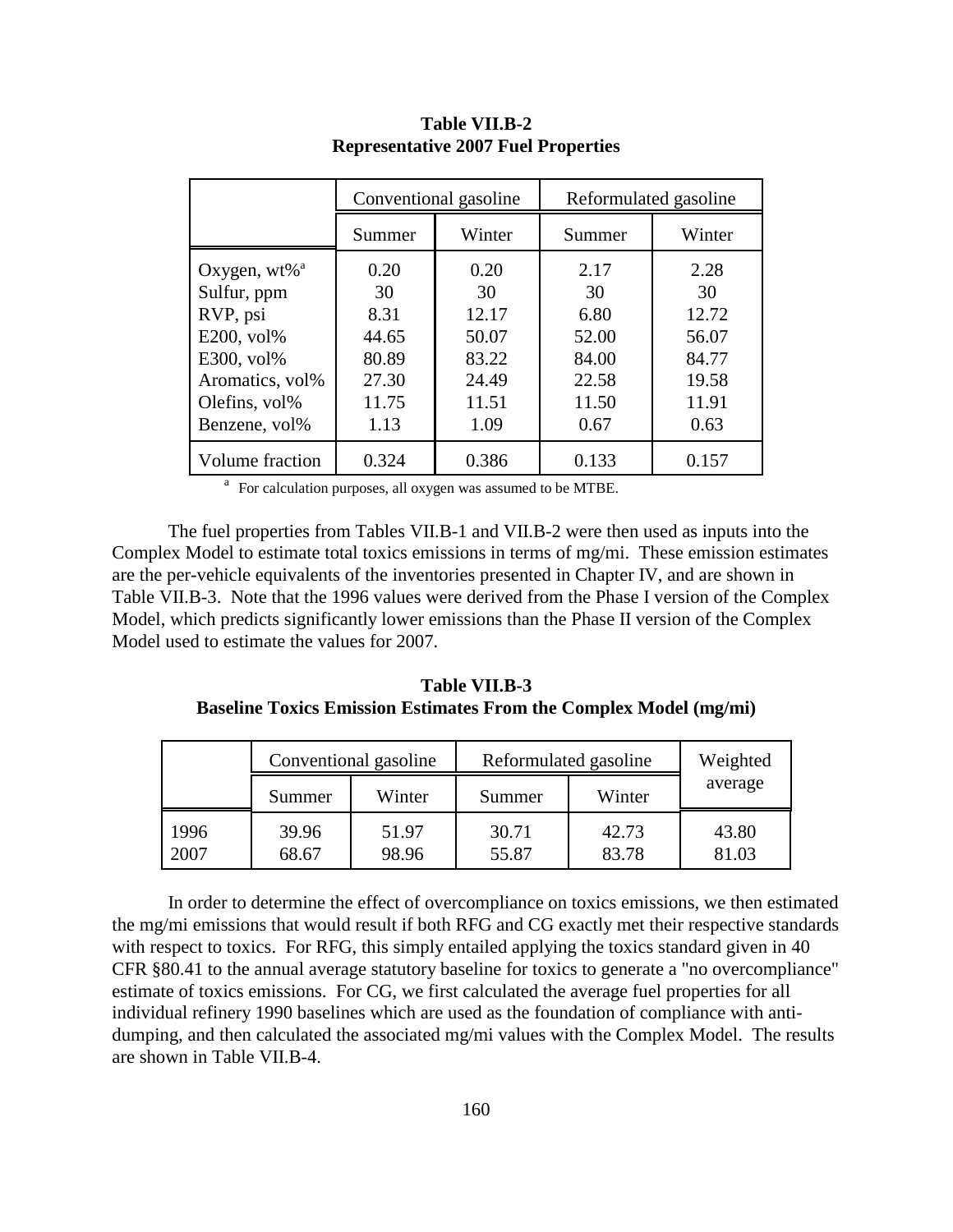|      | With Overcompliance | Without Overcompliance | Ratio |
|------|---------------------|------------------------|-------|
| 1996 | 43.80               | 49 77                  | 1.136 |
| 2007 | 31.03               | 95.84                  | 1.183 |

**Table VII.B-4 Total Toxics Emissions With and Without Overcompliance (mg/mi)**

Since the mg/mi values in Table VII.B-4 are the per-vehicle equivalents of the inventory estimates given in Chapter IV for gasoline-powered highway vehicles, the fractional increase in mg/mi values due to removing the overcompliance should be the same as the fractional increase in the inventories due to removing overcompliance. In other words, by applying the ratios given in Table VII.B-4 to the inventories in Chapter IV, we can estimate the toxics inventories that would have been produced had there been no overcompliance with the RFG and anti-dumping requirements.

The estimated toxics inventories given in Table IV.B-3 include emissions from both gasoline and diesel highway vehicles. Since the issue of overcompliance is limited to RFG and CG, we used only the estimated tons for gasoline-powered vehicles from Sierra Research, Inc.<sup>193</sup> These values are shown in Table VII.B-5, including our estimate of the effect of current overcompliance on these inventories. Note that the study conducted by Sierra Research, Inc. did not model POM. Therefore, the 1996 POM values in Table VII.B-5 were taken instead from the 1996 National Toxics Inventory, shown in Table IV.A-1. The reduction in the toxics inventories between 1996 and 2007 is due to continuing reductions in the VOC inventory that result from the compounding effects of existing control programs.

<sup>&</sup>lt;sup>193</sup> "Analysis of the impacts of control programs on motor vehicle toxics emissions and exposure in urban areas and nationwide," U.S. EPA report number EPA420-R-99-030, November 1999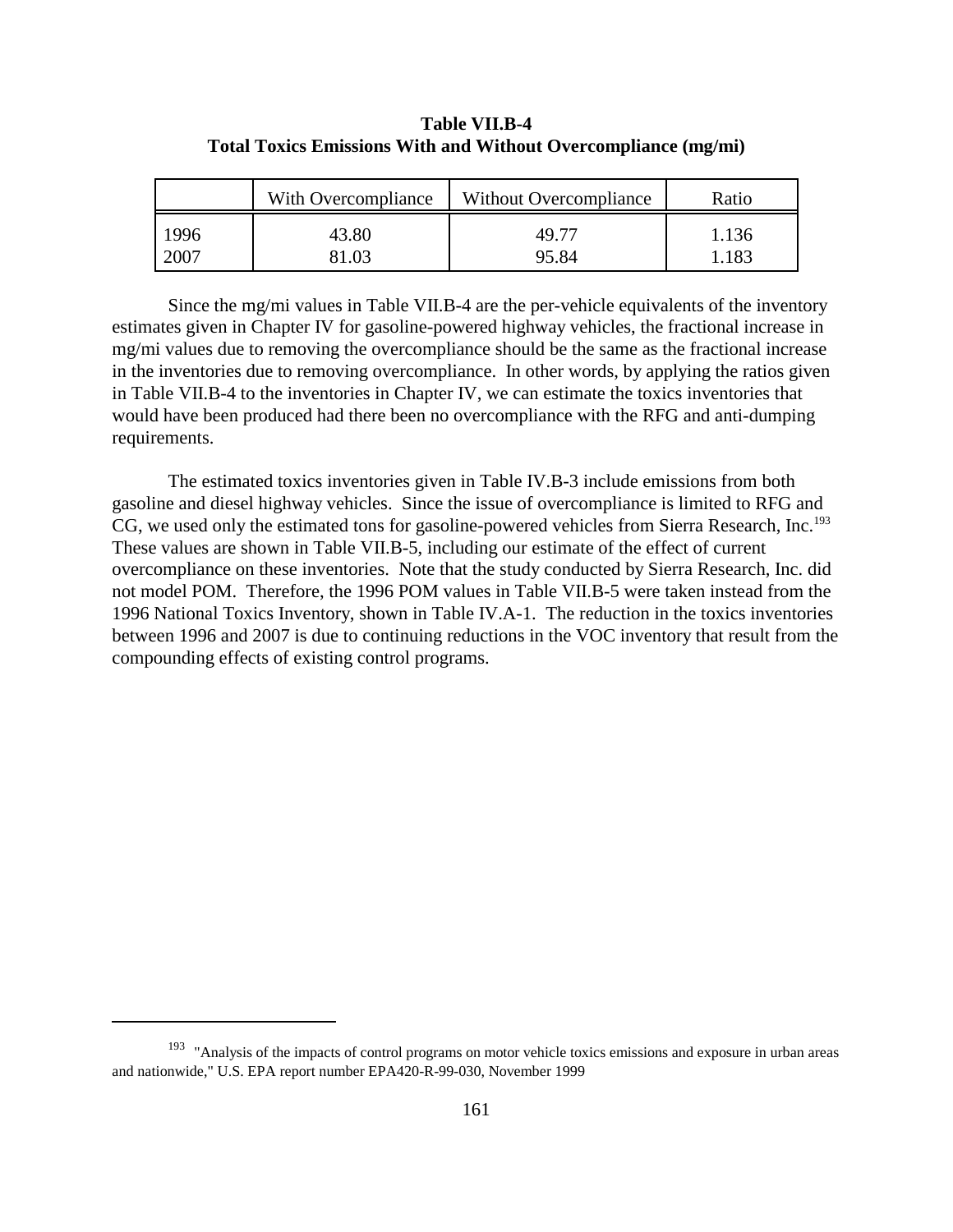# **Table VII.B-5 Annual Emissions Inventory for Complex Model Toxics for the Total U.S. Gasoline On-Highway Vehicles Only (thousand short tons per year)**

|               | 1996 Emissions |                                |           | 2007 Emissions |                                |                |
|---------------|----------------|--------------------------------|-----------|----------------|--------------------------------|----------------|
| Compound      | Actual         | Without<br>over-<br>compliance | Reduction | Actual         | Without<br>over-<br>compliance | Reduction      |
| Benzene       | 168            | 191                            | 23        | 87             | 103                            | 16             |
| Acetaldehyde  | 21             | 24                             | 3         | 9              | 11                             | $\overline{2}$ |
| Formaldehyde  | 66             | 75                             | 9         | 22             | 26                             | $\overline{4}$ |
| 1,3-Butadiene | 22             | 25                             | 3         | 10             | 12                             | $\overline{2}$ |
| <b>POM</b>    | 0.04           | 0.05                           | 0.01      | 0.02           | 0.02                           | 0.00           |
| Total         | 277            | 315                            | 38        | 128            | 151                            | 23             |

Thus we estimate that, as a result of overcompliance with the RFG and anti-dumping requirements, the on-highway toxics inventories are approximately 38,000 and 23,000 tons lower than would otherwise be the case for the 1996 and 2007 inventories, respectively.

We do not have an accurate means for estimating the effects of overcompliance on toxics emissions from nonroad engines. However, since a significant amount of toxics emissions arise from nonroad engines, it nevertheless seems appropriate to calculate a rough estimate of the effects of overcompliance on nonroad toxics inventories. In lieu of an emissions model specific to nonroad engines, we applied the ratios from Table VII.B-4 to the nonroad inventories for gasoline-powered vehicles. The nonroad inventories given in Table VIII.B-1 include both gasoline and diesel sources of toxics emissions, so it was necessary to draw directly from the 1996 NTI study. Values for 2007 were adjusted on the basis of VOC inventories for nonroad in 1996 and 2007, consistent with the approach taken in developing the values in Table VIII.B-1. As before, the absent POM values were taken from Table IV.A-1. The results are shown in Table VII.B-6.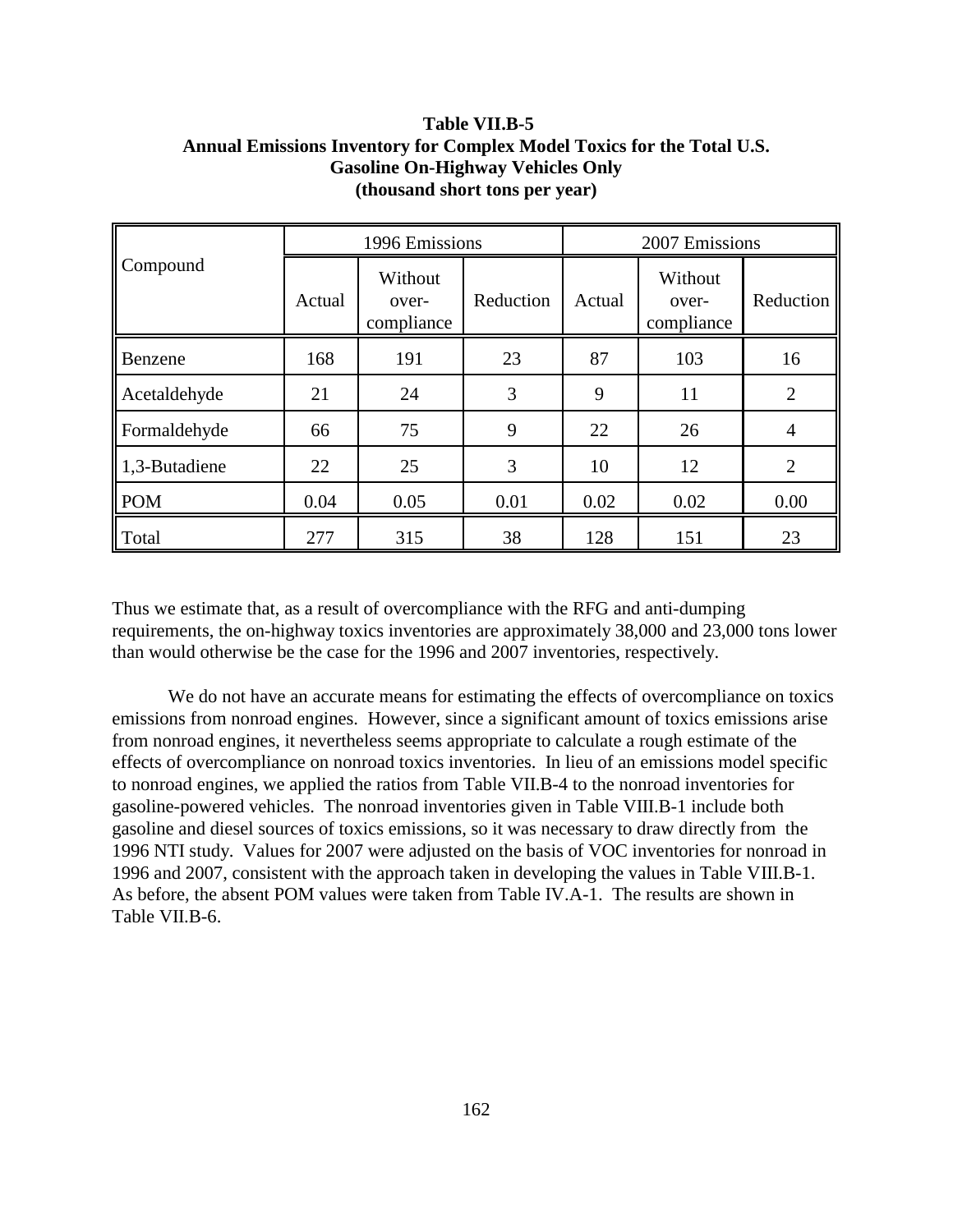# **Table VII.B-6 Annual Emissions Inventory for Complex Model Toxics for the Total U.S. Gasoline Nonroad Vehicles Only (thousand short tons per year)**

|               | 1996 Emissions |                                |                | 2007 Emissions |                                |                |
|---------------|----------------|--------------------------------|----------------|----------------|--------------------------------|----------------|
| Compound      | Actual         | Without<br>over-<br>compliance | Reduction      | Actual         | Without<br>over-<br>compliance | Reduction      |
| Benzene       | 176            | 200                            | 24             | 70             | 83                             | 13             |
| Acetaldehyde  | 13             | 15                             | $\overline{2}$ | 5              | 6                              |                |
| Formaldehyde  | 28             | 32                             | 4              | 11             | 13                             | $\overline{2}$ |
| 1,3-Butadiene | 20             | 23                             | 3              | 8              | 9                              |                |
| <b>POM</b>    | 0.02           | 0.02                           | 0.00           | 0.02           | 0.02                           | 0.00           |
| Total         | 237            | 269                            | 32             | 94             | 111                            | 17             |

Our estimate of the total tons reduced as a result of overcompliance with the RFG and anti-dumping requirements is shown in Table VII.B-7.

|               | 1996 Inventory Reductions |                |       | 2007 Inventory Reductions |         |       |
|---------------|---------------------------|----------------|-------|---------------------------|---------|-------|
| Compound      | Highway                   | Nonroad        | Total | Highway                   | Nonroad | Total |
| Benzene       | 23                        | 24             | 47    | 16                        | 13      | 29    |
| Acetaldehyde  | 3                         | $\overline{2}$ |       | $\overline{2}$            |         | 3     |
| Formaldehyde  | 9                         | 4              | 13    | 4                         | 2       | 6     |
| 1,3-Butadiene | 3                         | 3              | 6     | 2                         |         | 3     |
| <b>POM</b>    | 0.01                      | 0.00           | 0.01  | 0.00                      | 0.00    | 0.00  |
| Total         | 38                        | 32             | 70    | 23                        | 17      | 40    |

# **Table VII.B-7 Total Tons Reduced Due to Overcompliance (thousand tons)**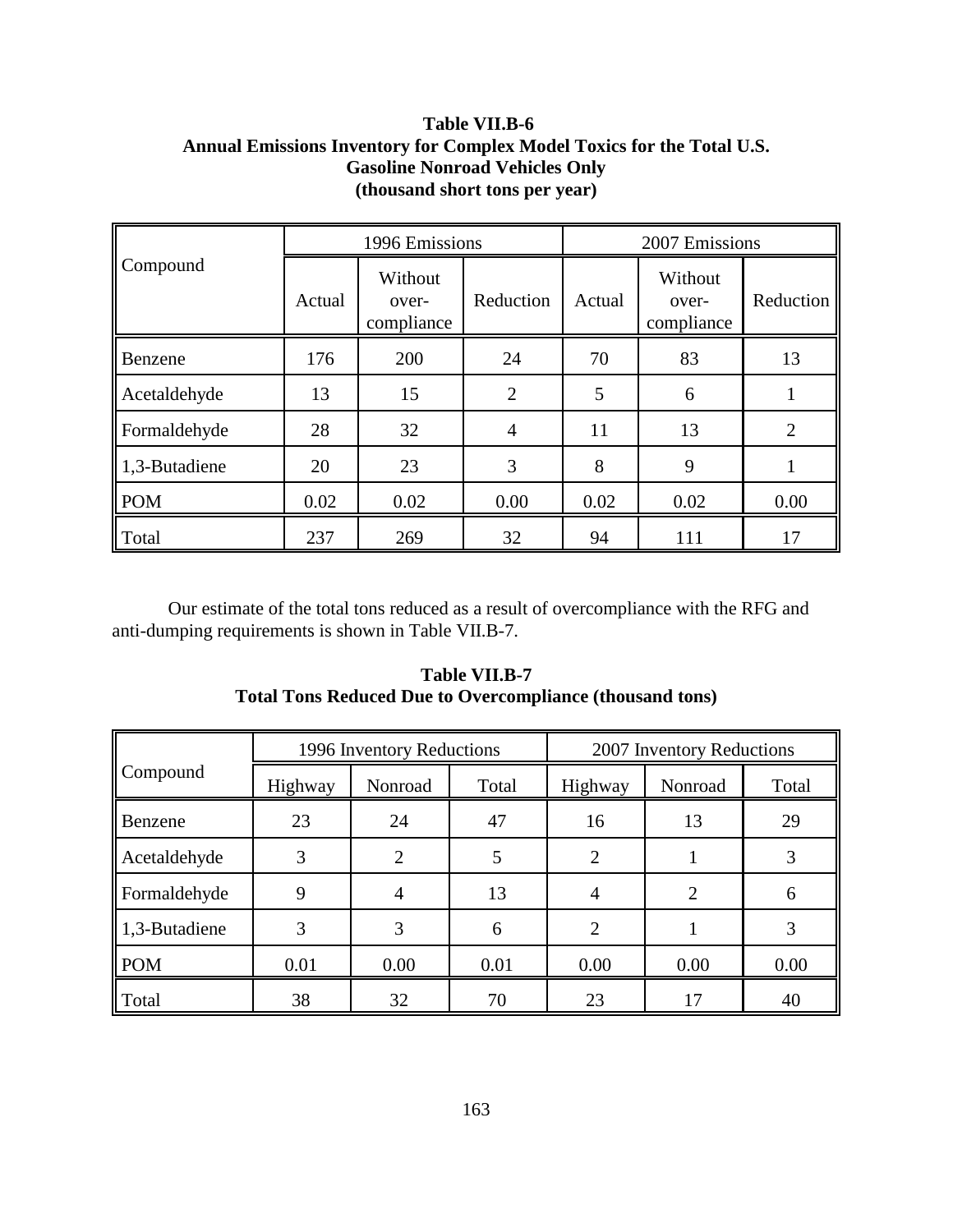Note that the derivation of the ratios in Table VII.B-4 and their application to the toxics inventories was necessarily based on total toxics emissions, not emissions of the individual pollutants benzene, acetaldehyde, formaldehyde, 1,3-butadiene, and POM. This is due to the fact that compliance with the RFG and anti-dumping requirements is done on the basis of the sum of toxics. As a result, we can place confidence only in the total tons reduced as given in Table VII.B-7, not the tons reduced for the individual pollutants. We have provided estimates of tons reduced for individual pollutants only to illustrate the relative reductions in each that we believe are most likely. In fact the distribution of tons reduced for the individual pollutants could be different in reality even though the totals remain the same. The analyses of the refinery modeling has given us a solid indication of what the trends will be for fuel quality in the future as a result of the RFG Phase II program, Tier 2 gasoline sulfur program and the ultra low sulfur diesel program.

### **C. Costs and Benefits of the Program**

### **1. Technological Feasibility**

### **a. Toxics Performance of RFG Program**

The 1990 Clean Air Act Amendments directed EPA to issue regulations that require gasoline to be "reformulated" to significantly reduce vehicle emissions of ozone-forming and toxic air pollutants. This cleaner burning gasoline is called reformulated gasoline (RFG). RFG contains the same components as conventional gasoline, but is blended to reduce air pollution. RFG is required to be used in the ten major metropolitan areas of the U.S. with the worst ozone air pollution problems. Other areas with ozone levels exceeding the public health standard have voluntarily chosen to use RFG. Phase I of the RFG program began in January of 1995 and Phase II began in January 1, 2000. RFG has significantly reduced toxic emissions, including benzene. Analysis of fuel data submitted to EPA by industry for compliance purposes shows that emission reductions from the RFG program have been more than the program requires each year since the program's introduction in 1995. Table VII.C-1 gives a comparison of the average toxics emission reductions standards of RFG Phase I and Phase II, summarised from the standards given in 40 CFR §80.41.

|                                   | RFG Phase I | <b>RFG</b> Phase II |
|-----------------------------------|-------------|---------------------|
| <b>Volatile Organic Compounds</b> | 17%         | 27%                 |
| Nitrogen Oxides                   | 2%          | $7\%$ <sup>a</sup>  |
| <b>Foxics</b>                     | 70/         |                     |

**Table VII.C-1 Comparison of Average Emission Reductions Standards of RFG Phase I and RFG Phase II**

a. Summertime only.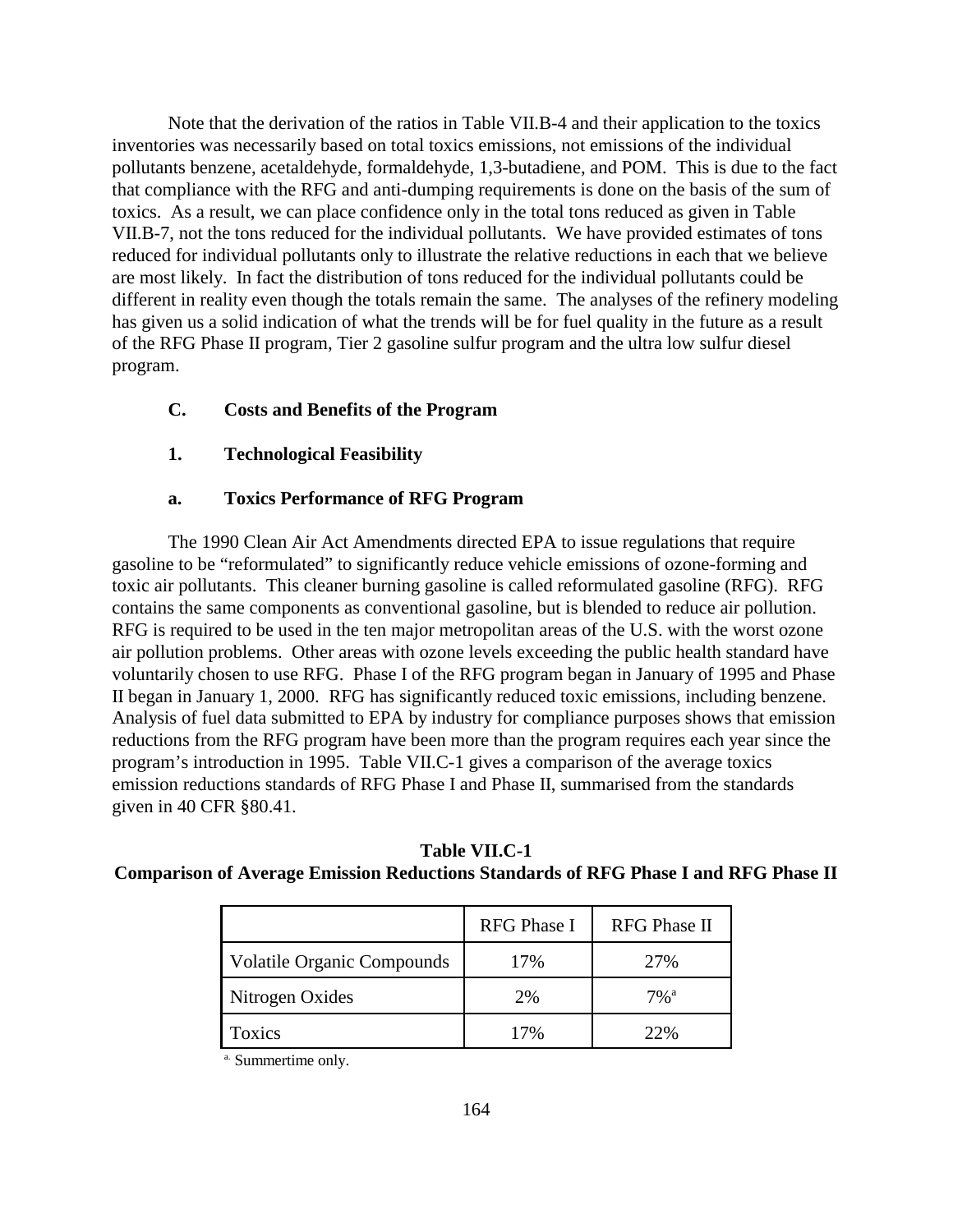The CAA also requires EPA to establish anti-dumping standards applicable to conventional gasoline used in the rest of the country. The Administrator signed the final RFG and anti-dumping regulations on December 15, 1993<sup>194</sup> and these regulations became effective in January 1995.

### **b. What is expected to happen with Air Toxics Performance due to RFG Phase II Implementation?**

Phase II RFG requirements began on January 1, 2000. However, since the compliance period (the full calender year) has not been completed at the time of this writing, we do not yet have complete information about the means refiners are using to comply with the new requirements. Even so, we have information from refiners' compliance with the Phase I requirements and their own voiced expectations regarding Phase II compliance that lead us to gauge the means for complinace with the Phase II requirements. For instance, refiners are expected meet the more stringent Phase II RFG VOC requirements by lowering the RVP of Phase II RFG. To accomplish a lower RVP in Phase II RFG, one cost-effective option that refiners may use is to blend less butane in Phase II RFG gasoline than Phase I RFG. The reduction in butane will affect the toxics content of gasoline because butane dilutes toxics components such as benzene, aromatics and olefins. In addition, blending less butane in gasoline typically results in lower octane. To make up for the lost octane, refiners may rely on increased reformate, which contains aromatics and benzene.

To check the assumption that fuel benzene properties are likely to increase as a result of compliance with Phase II RFG's more stringent VOC standards, EPA performed a preliminary analysis of second quarter benzene properties for 1998, 1999 and 2000 for those refineries in three PADDs with available 2000 data. This analysis found that, contrary to EPA expectations, that benzene content declined slightly from Phase I to Phase II RFG.<sup>195</sup>

Oxygenates are added to RFG in order to meet the oxygen mandate of 2.0 weight percent oxygen as mandated for RFG by the Clean Air Act. Methyl Tertiary Butyl Ether (MTBE) is the most common oxygenate used in RFG to meet the oxygen mandate. Ethanol is the second most common oxygenate used in RFG to meet the oxygen mandate. MTBE's blending RVP is 8 psi,

<sup>&</sup>lt;sup>194</sup> "Regulation of Fuels and Fuel Additives: Standards for Reformulated and Conventional Gasoline - Final Rule," 59 FR 7812 (February 16, 1994). See 40 CFR part 80 subparts D, E, and F.

<sup>&</sup>lt;sup>195</sup> "Negligible Cost Justification for Total Toxics Anti-Backsliding Program During the Phase II RFG Program," Memo to the Docket (A-2000-12) by Joe Sopata (USEPA), November 17, 2000.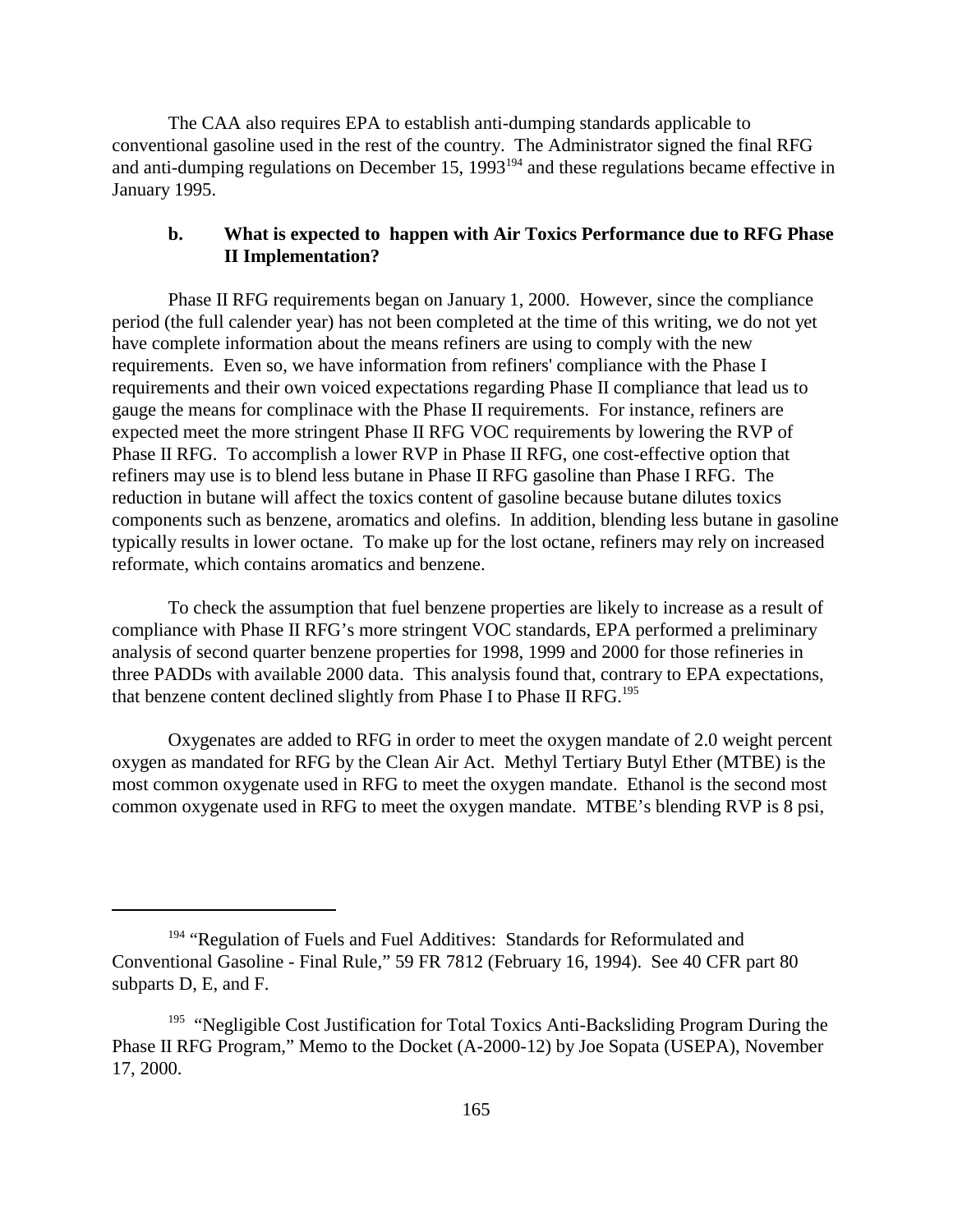whereas Ethanol's blending RVP is 18 psi.<sup>196</sup> Ethanol's higher blending RVP requires that more light-end hydrocarbons like butane and pentane be removed from the base gasoline blend stock in the manufacturing of RFG, whereas, MTBE's lower blending RVP may only require the removal of some butanes in the manufacturing of RFG.

### **c. Tier 2 Gasoline Sulfur Program**

Recently, EPA issued regulations establishing lower sulfur content requirements for all gasoline<sup>197</sup> and establishing stricter tailpipe emissions standards for all passenger vehicles, including sport utility vehicles (SUVs), minivans, vans and pick-up trucks (the "Tier 2" rule). The low sulfur program will be phased-in beginning in 2004, and, in general, refiners must meet a refinery average sulfur standard of 30 ppm beginning in 2005 and a per gallon cap standard of 80 ppm beginning in 2006 (with the exception of challenged refiners, and gasoline sold in certain western states subject to geographic phase-in). Since less sulfur will be in gasoline as a result of the Tier 2 gasoline sulfur rule, the vehicle emission control system will work more efficiently, thus providing reductions in toxic pollutants.198 Some refiners will be generating credits early under this program which will result in a decrease in toxic pollutants before 2004.

### **d. Summary of Refinery Modeling**

In the Notice of Proposed Rulemaking, we proposed a benzene content requirement in order to capture the significant amount of overcompliance above and beyond the requirements of the federal reformulated gasoline and anti-dumping programs. The Agency asked for comment on two other forms of the today's rule: benzene emissions performance and toxics emissions performance.

In response to these comments, and based on refinery modeling performed for this rule, the Agency finalized a toxics performance requirement instead of a benzene content requirement. The Agency's general rationale is twofold: a toxics performance requirement captures a larger amount of the overcompliance with the existing standards while imposing less costs on the refining industry than the proposed benzene content requirement.

<sup>&</sup>lt;sup>196</sup> U.S. Petroleum Refining, Assuring the Adequacy and Affordability of Cleaner Fuels, National Petroleum Council, Committee on Refining, Lee R. Raymond, Chair, June 2000

<sup>&</sup>lt;sup>197</sup> "Control of Air Pollution from New Motor Vehicles: Tier 2 Motor Vehicles Emissions Standards and Gasoline Sulfur Control Requirements - Final Rule," 65 FR 6698 (February 10, 2000). See also 40 CFR part 80 subpart H for regulations applicable to gasoline sulfur.

Regulatory Impact Analysis - Control of Air Pollution from New Motor Vehicles: Tier 2 Motor Vehicle Emission Standards and Gasoline Sulfur Control Requirements, EPA420-R-99- 023, December 1999.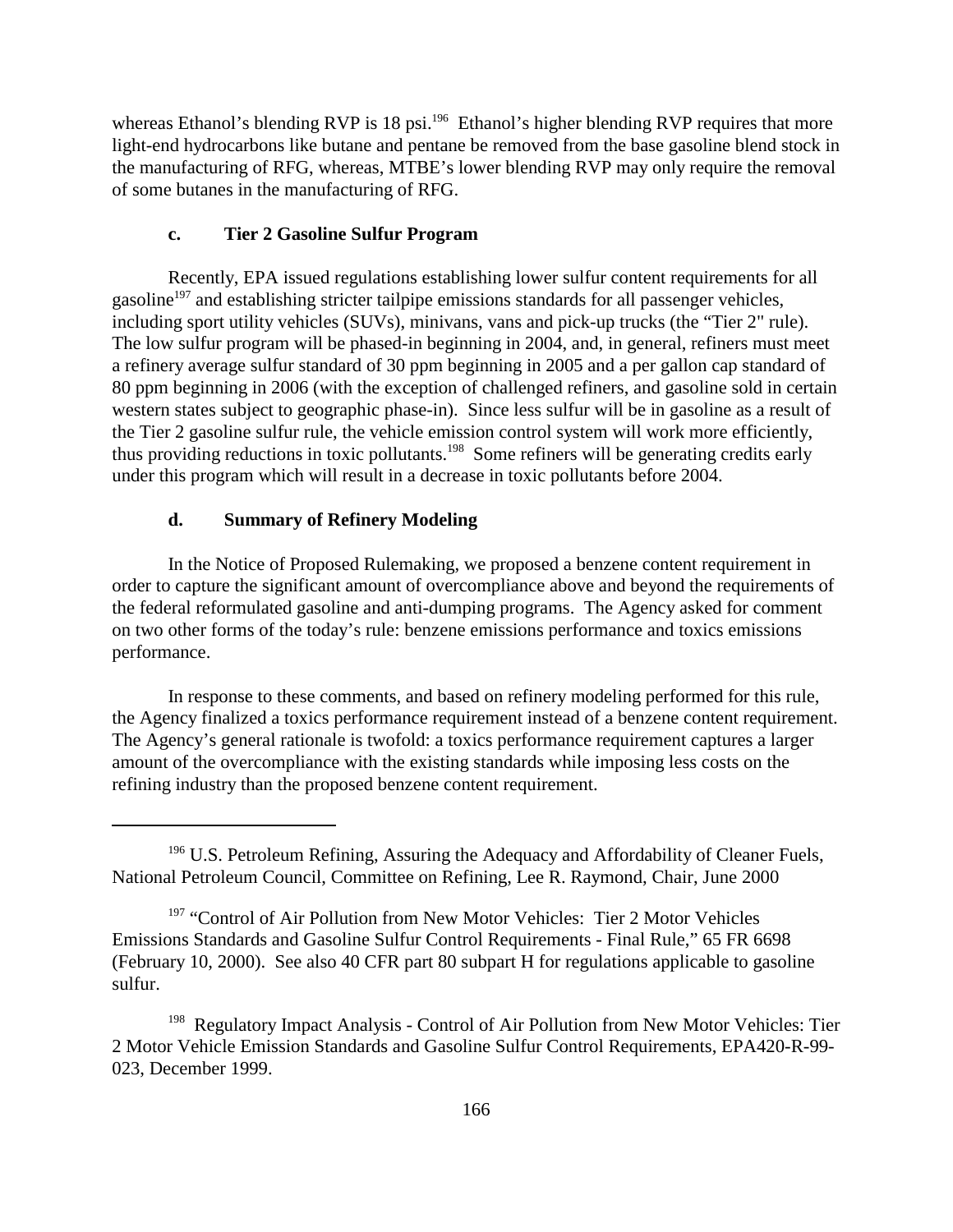As described in the preamble, the new toxic emissions performance requirement will require, beginning with calendar year 2002, that a refinery's or importer's annual average total toxics emissions performance for its reformulated gasoline (RFG) not exceed its 1998-2000 baseline RFG total toxics emissions performance. Likewise for conventional gasoline (CG), this rule will require that the exhaust toxics emissions performance of a refinery's or importer's CG not exceed its 1998-2000 baseline exhaust toxics emissions performance for CG. Incremental volumes of either RFG or CG will be excluded from these requirements.

The 1998-2000 baseline RFG or CG toxics emissions performance value is the average performance of the gasoline produced at the refinery (or imported) over the three year period 1998 through 2000. Emission values are determined using the Complex Model<sup>199</sup>, and compliance with the program is determined separately for RFG and CG. Though this program does not require new capital investments or changes in refinery operations, and thus should pose no additional burden on refiners, we have included a number of compliance flexibilities, such as deficit and credit carryforward, and a compliance margin, to offset unexpected or unusual variances in the gasoline quality of a refinery (or importer).

The refinery modeling costs analysis is provided below.

#### **Estimated Costs of Compliance with Toxics Emissions Performance Requirement**

The Agency oversaw refinery modeling to investigate what impact the RFG Phase II program, the Tier 2 sulfur gasoline program, and the proposed ultra low sulfur diesel fuel program would have on the complex model fuel qualities for both conventional gasoline and reformulated gasoline. We chose 1999 to represent the base case because it is the most recent year to which we could calibrate the refinery model, and because it was the middle year of our finalize baseline period (1998-2000). The modeling then compared the base case with what's known as a "reference case" to account for expected changes in fuel properties due to Phase II RFG, Tier 2 low sulfur gasoline, and 15 ppm low sulfur diesel fuel (based on the proposed heavy-duty 2007 rule ). Changes to diesel fuel quality will not directly affect gasoline quality, but the increased hydrogen demand could put pressure to operate the reformer unit harder to provide that needed hydrogen. Operating the reformer harder results in more benzene and other aromatics in the gasoline.

<sup>&</sup>lt;sup>199</sup> The Complex Model is a regulatory tool for estimating emissions for the reformulated gasoline and anti-dumping programs. The Complex Model inputs are eight specified fuel parameters: benzene, oxygen content (by oxygenate type), sulfur, Reid Vapor Pressure, aromatics, olefins and the percents evaporated at 200°F and 300°F (E200 and E300). Complex Model outputs are the estimated emissions (VOC, toxics, NOx) resulting from the fuel parameters specified. The Complex Model also calculates percent reductions of the input slate of fuel parameters and resulting emissions compared to a base set of fuel parameters and resulting base emissions.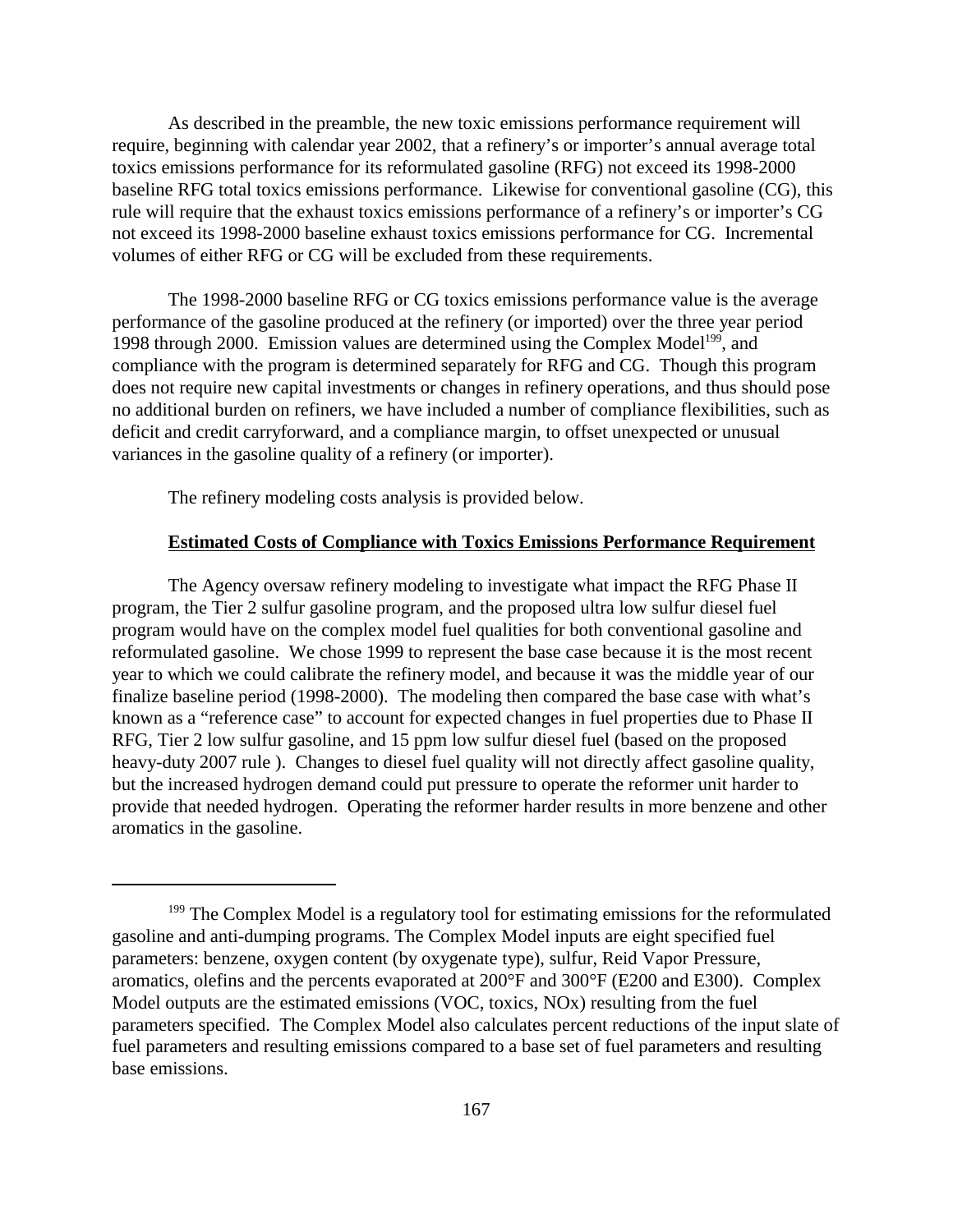Table VII-C.2 lists 1999 baseline summer and winter conventional gasoline fuel quality parameters and the volume fractions for PADDs I, II and III. Table VII-C.3 lists 1999 baseline summer and winter RFG fuel quality parameters and the volume fractions for PADDs I, II and III. Table VII-C.4 lists the projected 2005 summer and winter conventional gasoline fuel quality parameters and the volume fractions for PADDs I, II and III. Table VII-C.5 lists the projected 2005 summer and winter RFG fuel quality parameters and the volume fractions for PADDs I, II and III. The projected fuel quality parameters and volume fractions in 2005 account for the implementation of the Phase II RFG program, the Tier 2 sulfur gasoline program and the proposed ultra low sulfur diesel fuel program. Although PADD IV refiners and refiners outside of California in PADD V were not modeled, these results would be expected to carry through for these refiners because the effect of meeting the Tier 2 gasoline sulfur program should be the same in these PADDs as they would be for PADDs I, II, and III.

**Table VII.C-2 Baseline (1999) conventional gasoline (summer & winter) fuel quality parameters and volume fraction in PADDs I, II and III.**

| Complex Model<br>Parameter | Summer<br>CG<br>PADD I | Winter<br>CG<br>PADD I | Summer<br>CG<br>PADD II | Winter<br>CG<br>PADD II | Summer<br>CG<br>PADD III | Winter<br>CG<br><b>PADD III</b> |
|----------------------------|------------------------|------------------------|-------------------------|-------------------------|--------------------------|---------------------------------|
| MTBE (wt% oxygen)          | $\overline{0}$         | $\Omega$               | $\mathbf{0}$            | $\Omega$                | $\theta$                 | $\Omega$                        |
| Ethanol (wt% oxygen)       | $\theta$               | $\Omega$               | 0.4                     | 0.4                     | $\mathbf{0}$             | $\Omega$                        |
| Sulfur (ppm)               | 333                    | 288                    | 175.5                   | 162.9                   | 316                      | 278                             |
| $RVP$ (psi)                | 8.5                    | 12.5                   | 8.0                     | 12.9                    | 7.3                      | 11.7                            |
| E200(%)                    | 40                     | 45                     | 47.1                    | 52.3                    | 40                       | 46                              |
| E300(%)                    | 76                     | 77                     | 81.3                    | 82.2                    | 74                       | 76                              |
| Aromatics (vol%)           | 35.4                   | 30.0                   | 25.9                    | 25.8                    | 30.6                     | 28.4                            |
| Olefins (vol%)             | 18.8                   | 15.5                   | 9.7                     | 9.8                     | 14.2                     | 12.1                            |
| Benzene (vol%)             | 0.90                   | 1.4                    | 1.4                     | 1.3                     | 0.90                     | 1.1                             |
| <b>Volume Fraction</b>     | 0.4913                 | 0.5087                 | 0.5076                  | 0.4924                  | 0.5048                   | 0.4952                          |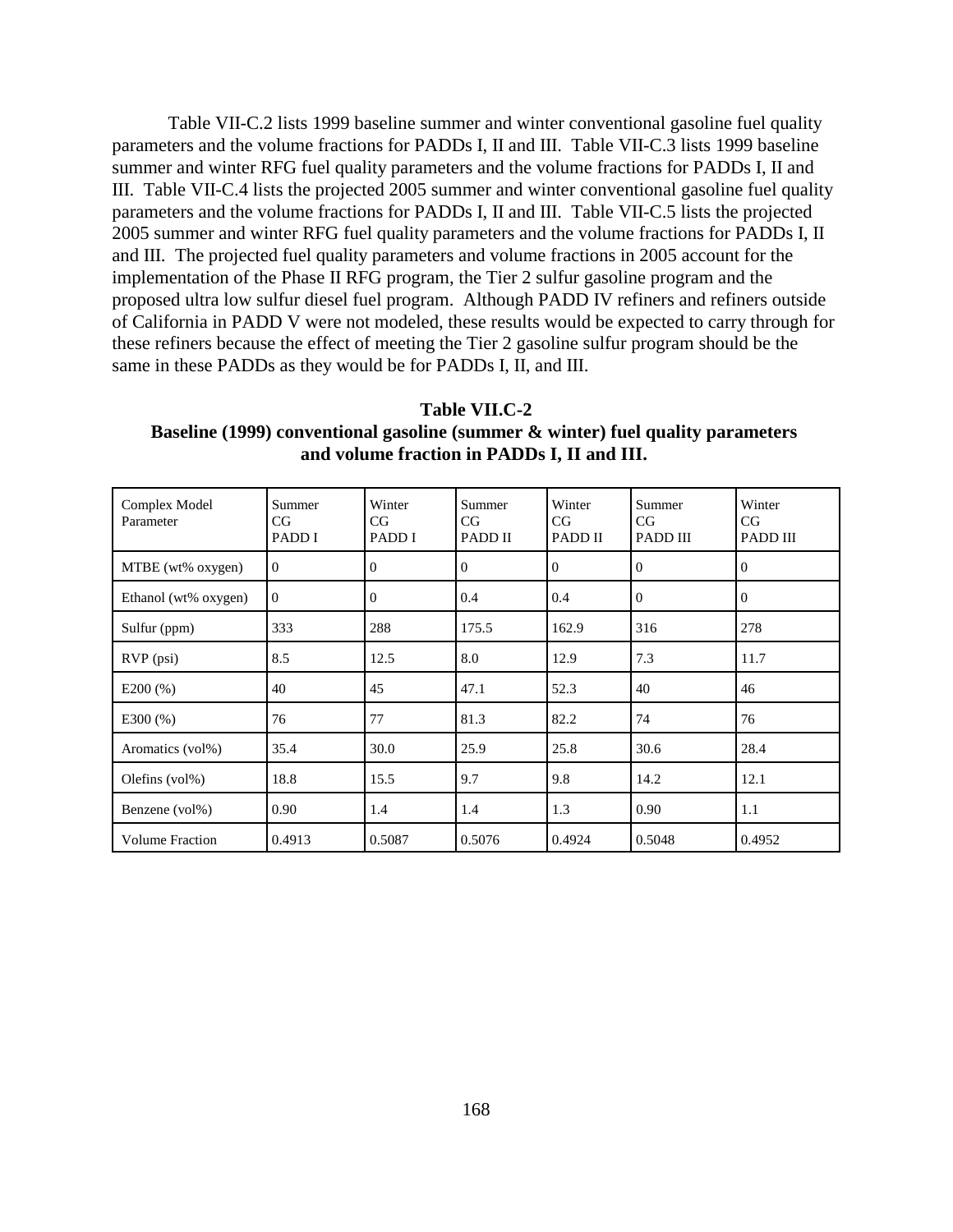| Complex Model<br>Parameter       | Summer<br><b>RFG</b><br>PADD I | Winter<br><b>RFG</b><br>PADD I | Summer<br><b>RFG</b><br>PADD II | Winter<br><b>RFG</b><br>PADD II | Summer<br><b>RFG</b><br><b>PADD III</b> | Winter<br><b>RFG</b><br>PADD III |
|----------------------------------|--------------------------------|--------------------------------|---------------------------------|---------------------------------|-----------------------------------------|----------------------------------|
| MTBE (wt% oxygen)                | 2.1                            | 2.1                            | $\Omega$                        | $\theta$                        | 2.1                                     | 2.1                              |
| Ethanol (wt% oxygen)<br>$\theta$ |                                | $\Omega$                       | 2.2                             | 2.4                             | $\Omega$                                | $\theta$                         |
| Sulfur (ppm)                     | 200                            | 164                            | 209.1                           | 244.5                           | 117                                     | 282                              |
| $RVP$ (psi)                      | 7.9                            | 12.5                           | 7.8                             | 12.9                            | 6.9                                     | 11.7                             |
| E200(%)                          | 51                             | 57                             | 43.6                            | 48.4                            | 59                                      | 60                               |
| E300(%)                          | 80                             | 83                             | 77.1                            | 80.5                            | 89                                      | 88                               |
| Aromatics (vol%)                 | 24.4                           | 21.5                           | 32.0                            | 23.6                            | 16.7                                    | 13.6                             |
| Olefins $(vol\%)$                | 10.0                           | 8.6                            | 14.6                            | 11.5                            | 1.7                                     | 11.8                             |
| 0.7<br>Benzene (vol%)            |                                | 0.8                            | 1.0                             | 1.0                             | 0.5                                     | 0.4                              |
| 0.4984<br><b>Volume Fraction</b> |                                | 0.5016                         | 0.5092                          | 0.4908                          | 0.5167                                  | 0.4833                           |

# **Table VII.C-3 Baseline (1999) RFG (summer & winter) fuel quality parameters and volume fraction in PADDs I, II and III.**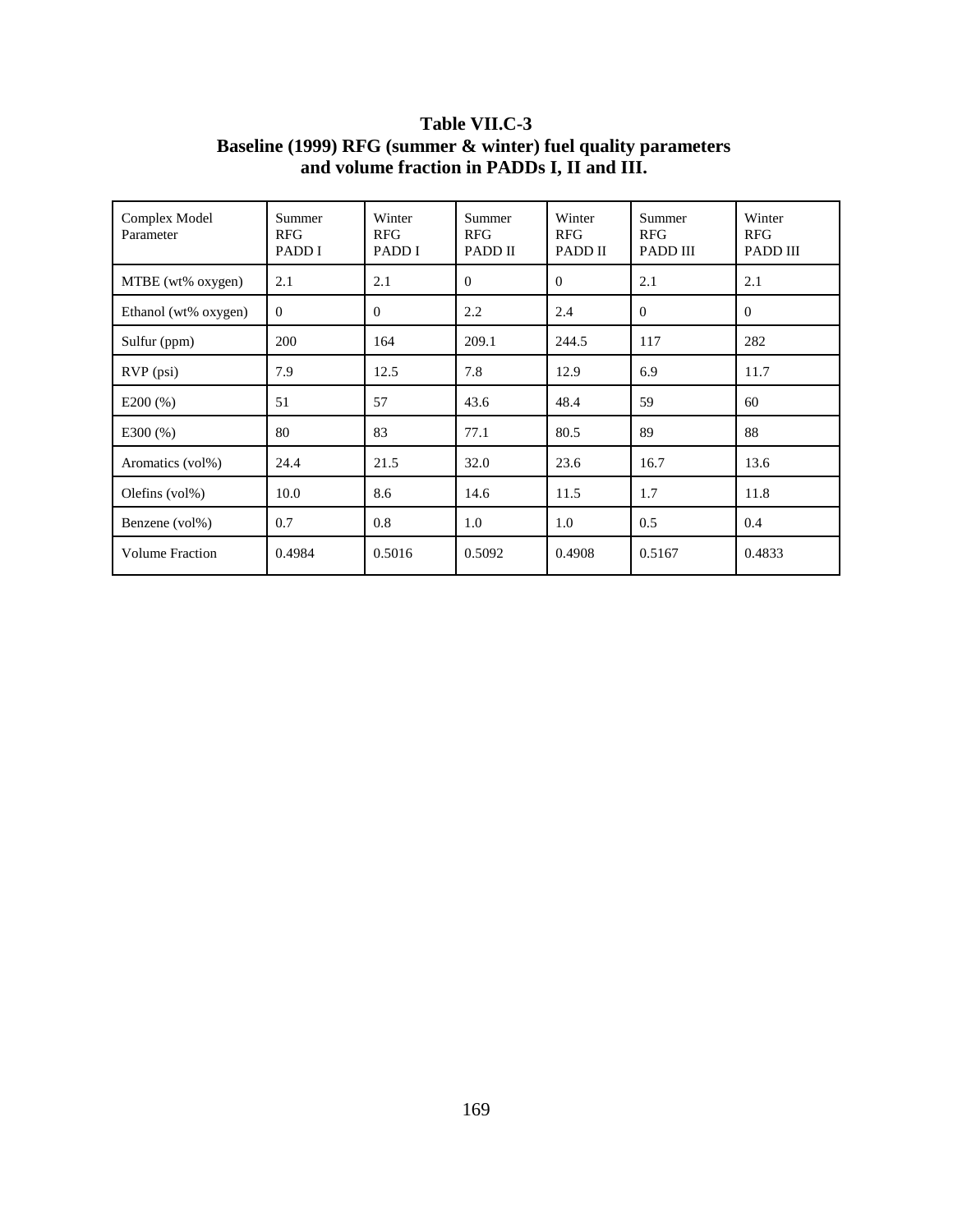### **Table VII.C-4**

# **Projected (2005) conventional gasoline (summer & winter) fuel quality parameters and volume fraction accounting for Phase II RFG, Tier 2 Sulfur Gasoline and Ultra-Low Sulfur Diesel in PADDs I, II and III.**

| Complex Model<br>Parameter | Summer<br>CG<br>PADD I | Winter<br>CG<br>PADD I | Summer<br>CG<br>PADD II | Winter<br>CG<br>PADD II | Summer<br>CG<br>PADD III | Winter<br>CG<br>PADD III |
|----------------------------|------------------------|------------------------|-------------------------|-------------------------|--------------------------|--------------------------|
| MTBE (wt% oxygen)          | $\mathbf{0}$           | $\mathbf{0}$           | $\overline{0}$          | $\mathbf{0}$            | $\theta$                 | $\mathbf{0}$             |
| Ethanol (wt% oxygen)       | $\overline{0}$         | $\Omega$               | 0.4                     | 0.4                     | $\mathbf{0}$             | $\Omega$                 |
| Sulfur (ppm)               | 40                     | 29                     | 32.1                    | 26.7                    | 38                       | 25                       |
| RVP (psi)                  | 8.5                    | 12.5                   | 8.0                     | 12.9                    | 7.3                      | 11.7                     |
| $E200$ (%)                 | 43                     | 49                     | 42.8                    | 51                      | 40                       | 47                       |
| E300(%)                    | 76                     | 80                     | 76.5                    | 81                      | 74                       | 77                       |
| Aromatics (vol%)           | 32.6                   | 31.3                   | 33.0                    | 28.6                    | 33.7                     | 30.0                     |
| Olefins $(vol\%)$          | 11.4                   | 6.6                    | 6.6                     | 3.8                     | 11.5                     | 6.1                      |
| Benzene (vol%)             | 2.0                    | 1.6                    | 1.6                     | 1.3                     | 1.4                      | 1.1                      |
| <b>Volume Fraction</b>     | 0.4498                 | 0.5502                 | 0.5118                  | 0.4882                  | 0.5048                   | 0.4952                   |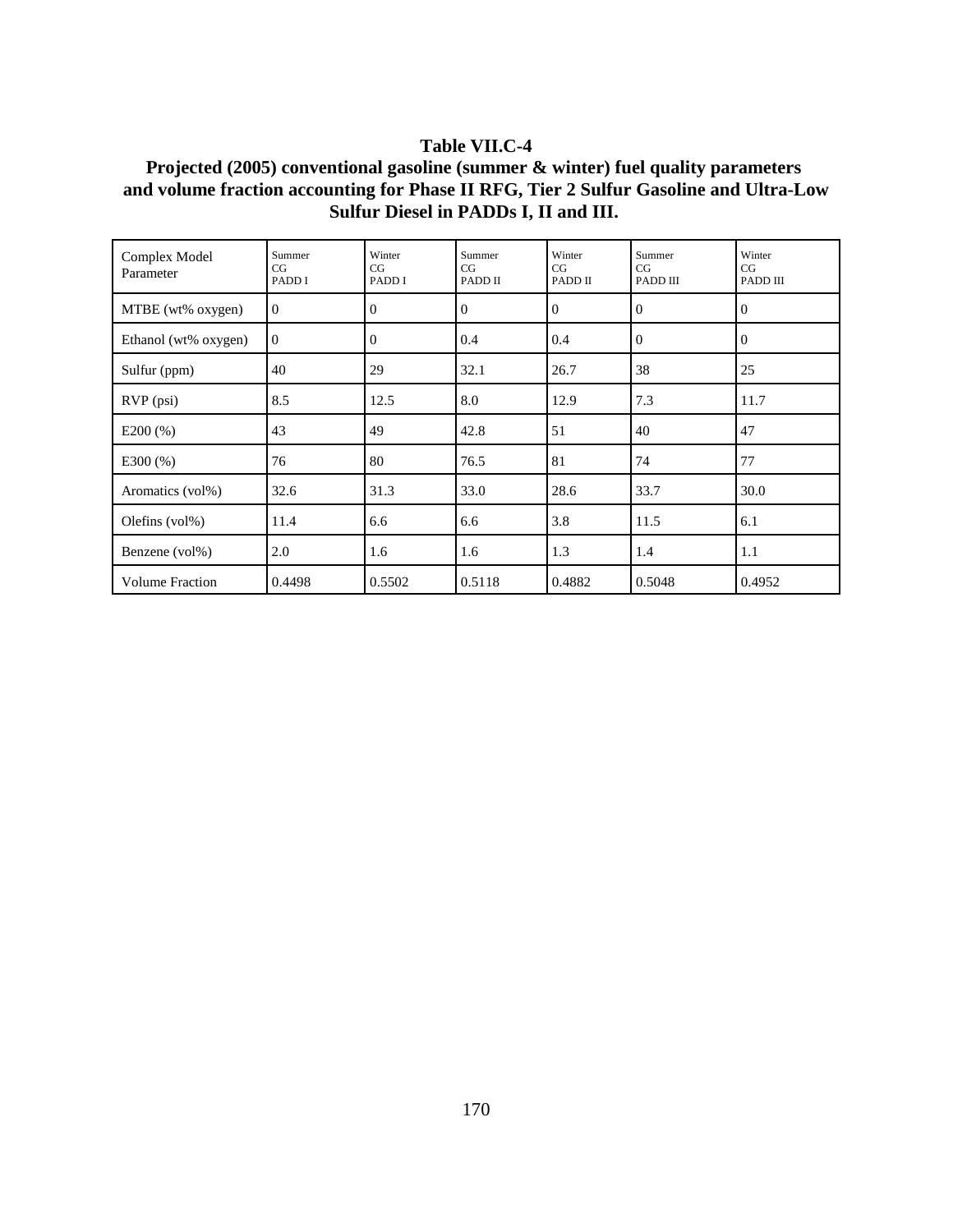### **Table VII.C-5**

**Projected (2005) RFG (summer & winter) fuel quality parameters and volume fraction accounting for Phase II RFG, Tier 2 Sulfur Gasoline and Ultra-Low Sulfur Diesel in PADDs I, II and III.**

| Complex Model<br>Parameter | Summer<br><b>RFG</b><br>PADD I | Winter<br><b>RFG</b><br>PADD I | Summer<br><b>RFG</b><br>PADD II | Winter<br><b>RFG</b><br>PADD II | Summer<br><b>RFG</b><br><b>PADD III</b> | Winter<br><b>RFG</b><br>PADD III |
|----------------------------|--------------------------------|--------------------------------|---------------------------------|---------------------------------|-----------------------------------------|----------------------------------|
| MTBE (wt% oxygen)          | 1.8                            | 2.4                            | 0.52                            | 0.54                            | 2.1                                     | 2.1                              |
| Ethanol (wt% oxygen)       | $\theta$                       | $\Omega$                       | 1.38                            | 1.77                            | $\theta$                                | $\Omega$                         |
| Sulfur (ppm)               | 37                             | 28                             | 40                              | 24.8                            | 32                                      | 11                               |
| $RVP$ (psi)                | 6.8                            | 12.5                           | 6.7                             | 12.9                            | 6.7                                     | 11.7                             |
| E200(%)                    | 50                             | 58                             | 57.5                            | 56.3                            | 62                                      | 62                               |
| $E300\,(%)$                | 80                             | 82                             | 93.4                            | 86.7                            | 94                                      | 93                               |
| Aromatics (vol%)           | 24.1                           | 19.3                           | 7.4                             | 17.5                            | 4.8                                     | 6.8                              |
| Olefins $(vol\%)$          | 11.2                           | 5.4                            | 2.5                             | 5.4                             | 4.1                                     | 3.6                              |
| Benzene (vol%)             | 0.9                            | 0.8                            | 0.4                             | 0.70                            | 0.3                                     | 0.4                              |
| <b>Volume Fraction</b>     | 0.5128                         | 0.4872                         | 0.5086                          | 0.4914                          | 0.5167                                  | 0.4833                           |

Even though the ultra low-sulfur diesel fuel requirements were not proposed to begin until 2006, we have assumed that they began in 2005 for the purposes of modeling.

In order to determine the impact of the RFG Phase II program, the Tier 2 gasoline sulfur program and the ultra low sulfur diesel program on exhaust and total toxic emissions, the fuel quality parameters listed above were entered into the complex model for the 1999 baseline and the projected year 2005 case separately for conventional gasoline and RFG. Table VII.C-6 lists the results of the analysis for conventional gasoline on a PADD basis for exhaust toxic emissions. Table VII.C-7 lists the results of the analysis for RFG on a PADD basis for total toxic emissions.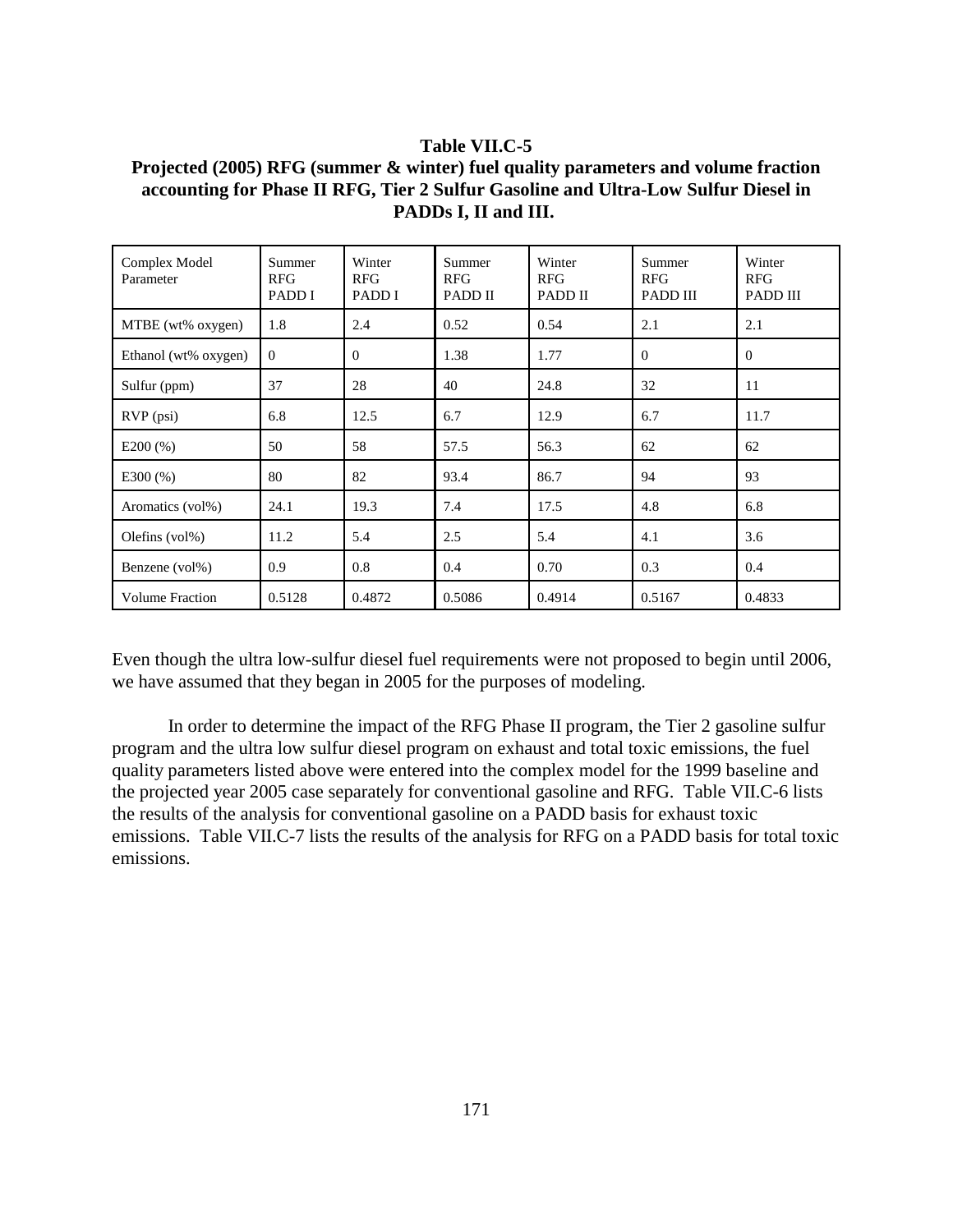**Table VII.C-6 Conventional gasoline (CG) exhaust toxic emissions performance for the 1999 base case and projected year 2005 case on a PADD basis**

| CG<br>Case | PADD I, Exhaust<br><b>Toxic Emissions</b><br>(mg/mi) | PADD II, Exhaust<br><b>Toxic Emissions</b><br>(mg/mi) | PADD III, Exhaust<br><b>Toxic Emissions</b><br>(mg/mi) |
|------------|------------------------------------------------------|-------------------------------------------------------|--------------------------------------------------------|
| Base       | 100.27                                               | 86.70                                                 | 93.28                                                  |
| Reference  | 100.23                                               | 87.85                                                 | 88.52                                                  |

For conventional gasoline (Table VII.C-6), the complex model analysis of predicted fuel properties for PADDs I, II and III demonstrated that toxic emissions are likely to remain at or below 1999 levels despite significant changes necessary to comply with future fuel regulations. The refinery modeling predicted a slight increase in toxic emissions in PADD II due to compliance with future fuel regulations, but that increase is only 1.15 mg/mi, or about 1.3 percent above the 1999 base. The compliance margin established for conventional gasoline is 2.5 mg/mi, and thus the predicted increase is well within the compliance margin. Although PADD IV refiners and refiners outside of California in PADD V were not modeled, these results would be expected to carry through for these refiners because the effect of meeting the Tier 2 gasoline sulfur program should be the same in these PADDs as they would be for PADDs I, II, and III.

The model did not include any limits on the type of desulfurization technology to be used. In implementing the Tier 2 gasoline sulfur requirements, we believe that refiners may choose desulfurization technologies such as Mobil Octgain or Scanfining which has the ability to both recover lost octane and reduce olefins, at the same time that sulfur is being removed from FCC Naptha. This type of technology would actually result in lower exhaust toxic emissions for PADD II than predicted by the model on average. Even though the refinery modeling did not assume these more advanced technologies, based on the refinery modeling and complex model analysis presented here, today's rule is expected to impose only negligible costs on the refining industry.

**Table VII.C-7 RFG exhaust toxic emissions performance for the 1999 base case and projected year 2005 case on a PADD basis**

| <b>RFG</b> | PADD I, Total          | PADD II, Total         | PADD III, Total        |
|------------|------------------------|------------------------|------------------------|
| Case       | <b>Toxic Emissions</b> | <b>Toxic Emissions</b> | <b>Toxic Emissions</b> |
|            | (mg/mi)                | (mg/mi)                | (mg/mi)                |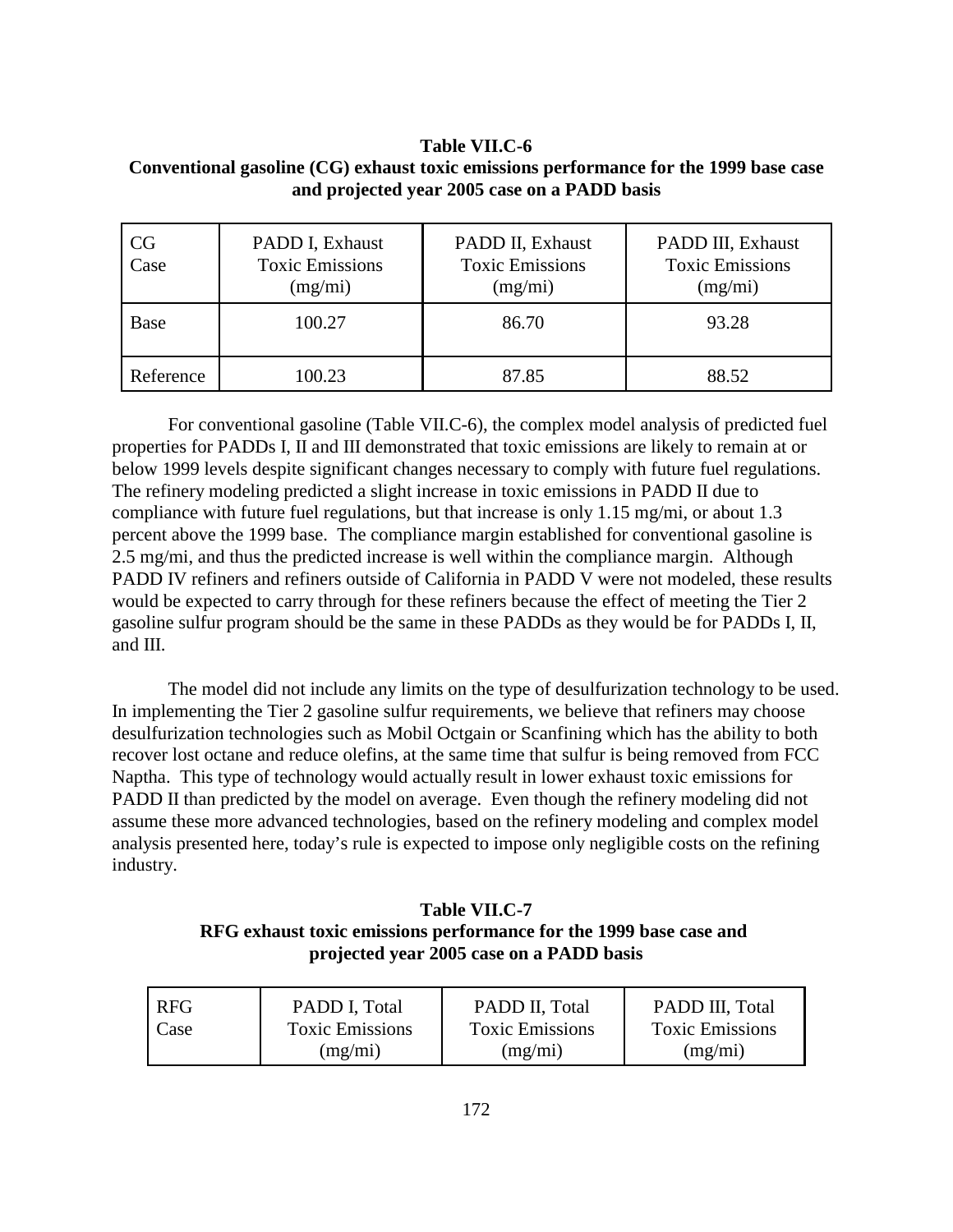| Base      | ---  | 86.74 | $\Lambda$<br>┱∠ |
|-----------|------|-------|-----------------|
| Reference | 1.89 | 66.82 | 00.22           |

For RFG, the estimated emissions resulting from base and future fuel properties predicted by the refinery modeling show that refineries are likely to be able to meet or exceed the new baseline requirements even after implementing changes to comply with future fuel regulations. Table VII.C-7 lists the results of the analysis for RFG on a PADD basis for total toxic emissions. Based on the refinery modeling and analysis presented here, we expect that the new toxic emissions performance requirement finalized in today's action will impose only negligible costs on the refining industry for RFG and for conventional gasoline.

These fuel quality trends are averaged over PADD I, PADD II and PADD III separately for RFG and conventional gasoline. Because we did not model PADD IV and PADD V and also because we are not able to predict what each individual refiner will do to meet the fuels programs in the year 2005, to help ensure that this toxic emissions anti-backsliding program will be a negligible cost program for refiners we are also implementing several flexibilities for refiners. These flexibilities are a deficit and credit carry forward flexibility, a compliance margin flexibility and an expanded baseline period flexibility.

### **Estimated Cost of Proposed Benzene Fuel Content Requirement**

The Agency oversaw refinery modeling to investigate the costs of the proposed benzene fuel content requirement, where benzene levels were not allowed to above a 1998-99 baseline for an average refinery in PADDs I, II and III. This analysis was similar to the analysis performed for the toxic emissions performance requirement.

# **Table VII.C-8 Annual Aggregate Cost Increase and Cent per Gallon Cost of a Benzene Anti-backsliding Program for PADDs I, II and III and Nationally**

|                        | <b>Annual Aggregate Cost</b><br>Increase (including amortized<br>capital and all the operating<br>costs) \$MM | Cost<br>(Cents/Gallon) |
|------------------------|---------------------------------------------------------------------------------------------------------------|------------------------|
| PADD I                 | 0.9                                                                                                           | 0.01                   |
| PADD II                | 32                                                                                                            | 0.10                   |
| PADD III               | 41                                                                                                            | 0.07                   |
| <b>Aggregate Costs</b> | 74                                                                                                            | 0.07 (volume-weighted) |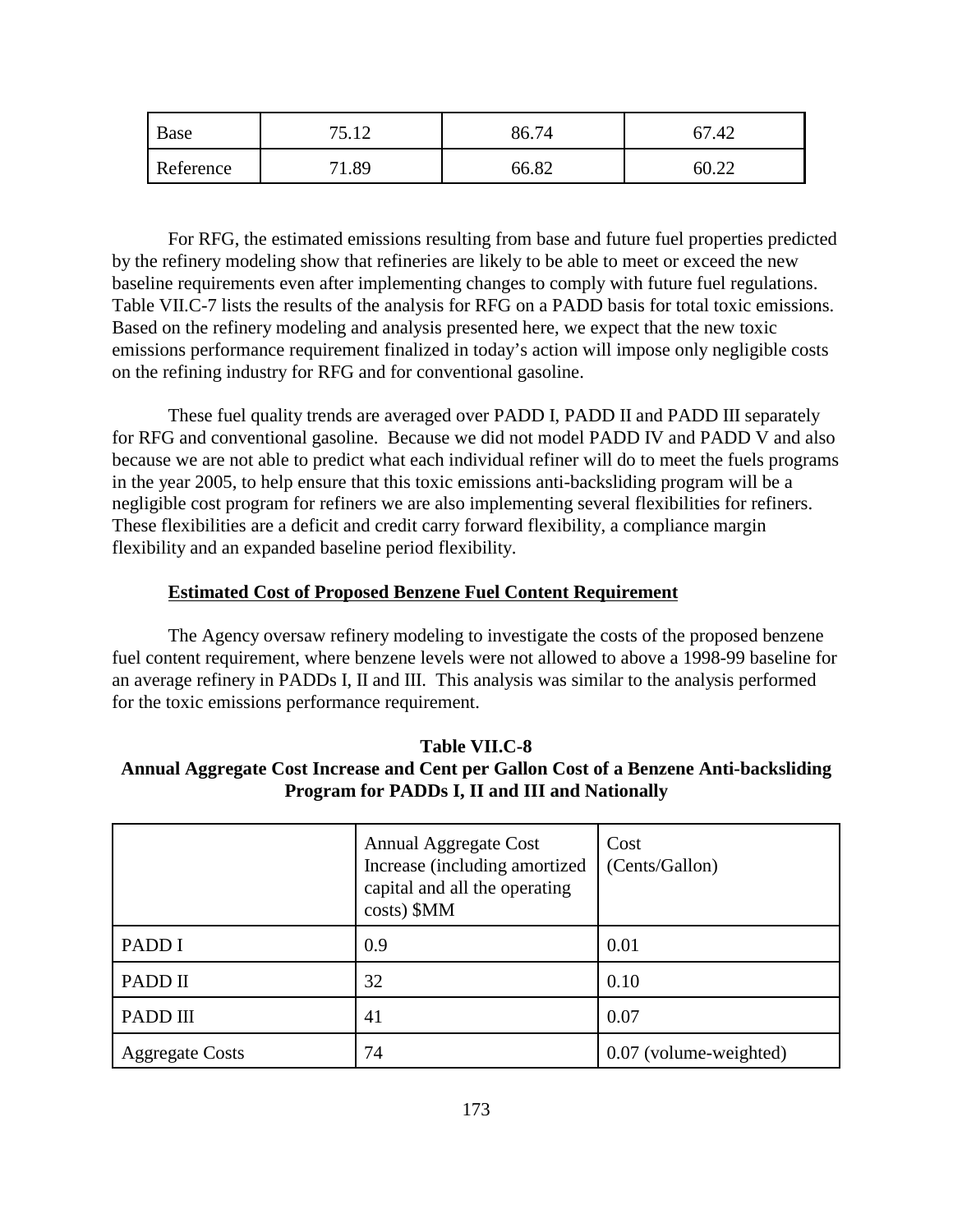Table VII-C.8 lists the annual aggregate cost increase (including amortized capital and all the operating costs), and the cents per gallons cost of a benzene fuel content requirement for PADDs I, II, and III. According to 1999 Energy Information Administration (EIA) data on refinery motor gasoline volumes, PADDs I, II and III represent approximately 91 percent of the gasoline produced in the United States, excluding California gasoline. PADD IV and refiners outside of California in PADD V represent approximately 9 percent of the gasoline produced in the Unites States. National gasoline domestic production in 1999 was estimated by EIA at 99 billion gallons. Since the aggregate costs in Table VII.C-8 represents about 91 percent of the national gasoline supply, if these costs are extrapolated out to the rest of the United States, excluding California, the national annualized aggregate cost increase would be \$81 million.

### **D. Treatment of Incremental Volumes**

There are several situations in which a refinery's production of gasoline could increase above the annual average volumes of RFG and CG for that refinery in the 1998 - 2000 baseline period. Incremental volumes are defined here as those volumes of RFG or CG that exceed the volumes produced 0Examples of these situations include entering the RFG market when heretofore the refinery has produced no RFG, shifting the balance from RFG to CG production or vice-versa due to changes in the geographic applicability of the RFG program, or increasing production volumes simply to keep up with growing demand.

In the NPRM we raised the question of whether the "incremental volumes" of RFG would be likely to contain higher concentrations of benzene than the baseline volumes. Higher benzene concentrations could theoretically arise if refineries producing greater volumes of gasoline did so by converting a larger portion of their crude oil into gasoline instead of simply processing more crude oil. In converting a larger portion of their crude into gasoline, they would be processing that portion of crude oil which tends to be incrementally heavier and more aromatic than the portion of crude oil used to produce gasoline up to their 1998 - 2000 baseline volume. As a result, the benzene concentration of gasoline could increase.

At the time of the NPRM, we did not have any data or modeling that suggested higher benzene concentrations would occur for incremental volumes of RFG. But the potential for higher benzene concentrations in incremental volumes was theoretically great enough to warrant taking comment on the issue. However, the comments we received in response to the NPRM provided essentially no data on this subject, though most of the regulated community did agree with the need to exclude incremental volumes from the anti-backsliding program.

In response to the need for a more quantitative analysis on this subject, we reviewed historical data on RFG production volumes and benzene concentrations to determine if there was a correlation between the two. By-refinery annual average volumes and benzene concentrations were culled from EPA's batch report database for 1997, 1998, and 1999 for RFG. For any case in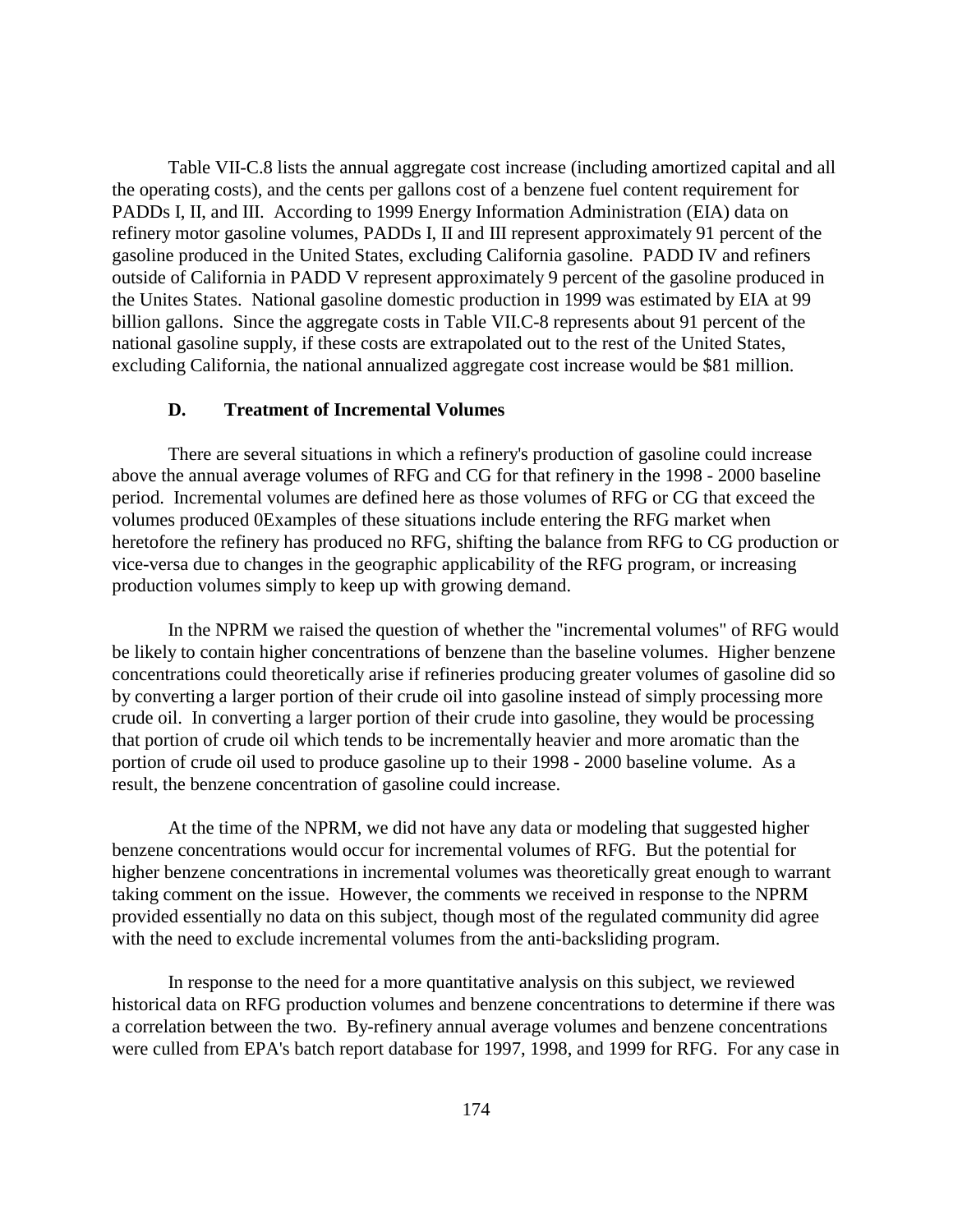which total production volumes increased from 1997 to 1998, or from 1998 to 1999, the ratio of the change in benzene concentration to the percent increase in gasoline volume was calculated. A distribution of these values for can be seen in Figures VII.D-1.



**Figure VII.D-1 Effect of Incremental Volumes on Benzene for Reformulated Gasoline**

The majority of observations indicate that fuel benzene content did in fact increase when total volume increased, though the reasons (processing more crude, greater use of FCC or reformer units) are unclear. In addition, there was a statistically significant (at the 95 percent confidence level) average increase in benzene concentration when total RFG production volume increased. Although the average increase was small, 0.003 vol% benzene for a one percent increase in gasoline volume, these results do suggest that, at least in the past, increases in RFG production volume were in fact accompanied by increases in benzene content.

We also repeated the analysis for CG. The results are shown in Figure VII.D-2. Even though a majority of the observations were above zero, and there was no statistically significant average effect.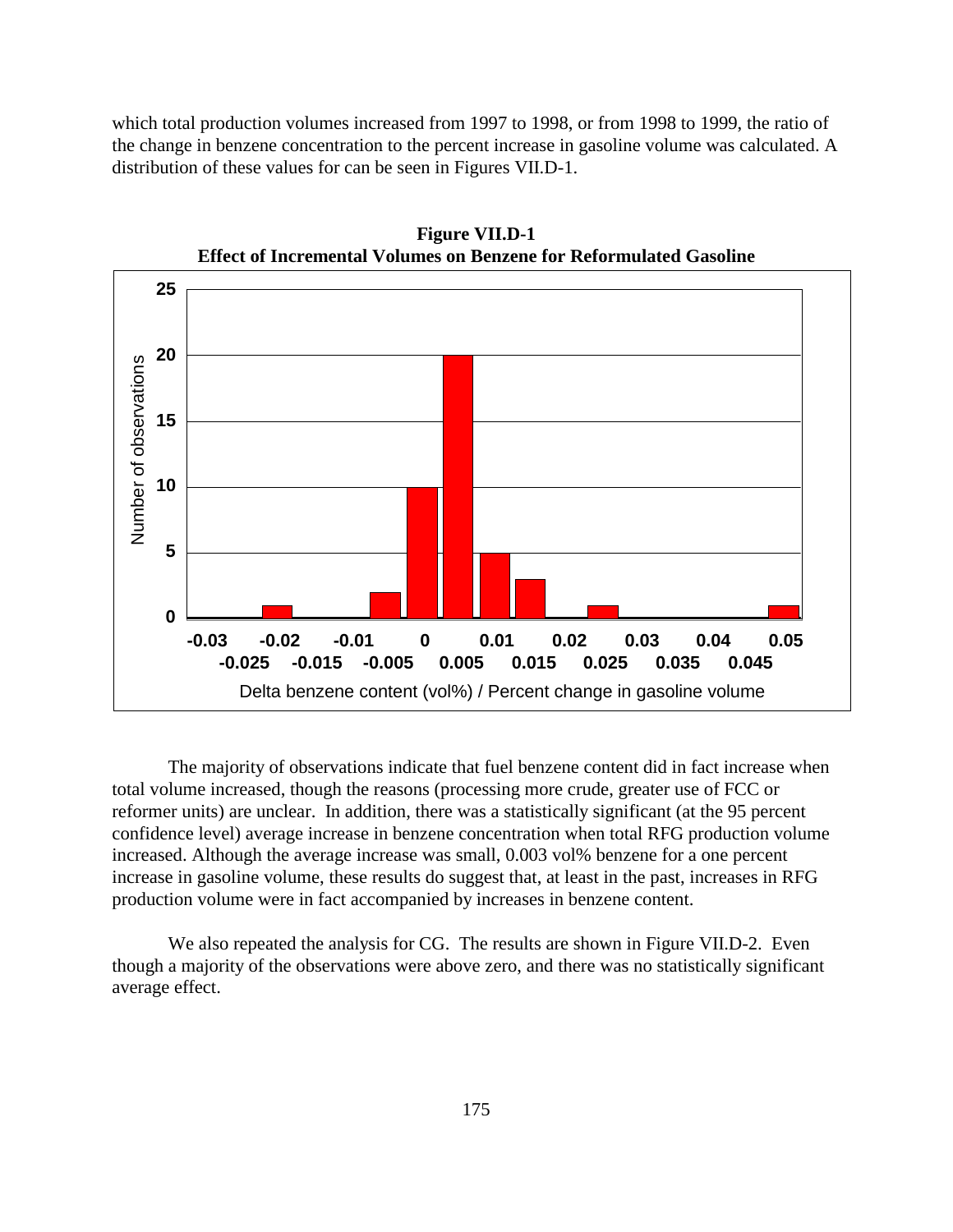

**Figure VII.D-2 Effect of Incremental Volumes on Benzene for Conventional Gasoline**

Since we are finalizing a toxics performance requirement instead of the benzene content standard we proposed in the NPRM, it seemed prudent to determine how potential increases in RFG benzene content for incremental volumes might impact toxics emissions. To do this we used the RFG fuel properties from Table VII.B-1 as representative of the average refinery baseline, and increased both benzene content and total aromatics content by an amount equal to the average expected increase in RFG benzene content derived above. The increase in benzene content was calculated for a total RFG pool volume increase of approximately 14 percent, which represents the expected growth in RFG demand between the baseline period and 2008. Calender year 2008 was chosen because by this time the Tier 2 low sulfur standard will be phased-in. However, other years could also have served to illustrate how potential increases in benzene content due to increasing pool volumes might affect total toxics emissions. The resulting increase in benzene content was approximately 0.04 vol%. When this benzene content increase was added to the baseline RFG and the results evaluated with the Complex Model, the result was that total toxics emissions in terms of percent change from the statutory baseline increased by 0.5 percent. Given that the compliance margin, as described more fully in Section VII.E below, is only 0.7 percent, it would appear that potential future increases in RFG benzene content which are associated with incremental volumes may in fact erode the cushion that the compliance margin is intended to establish.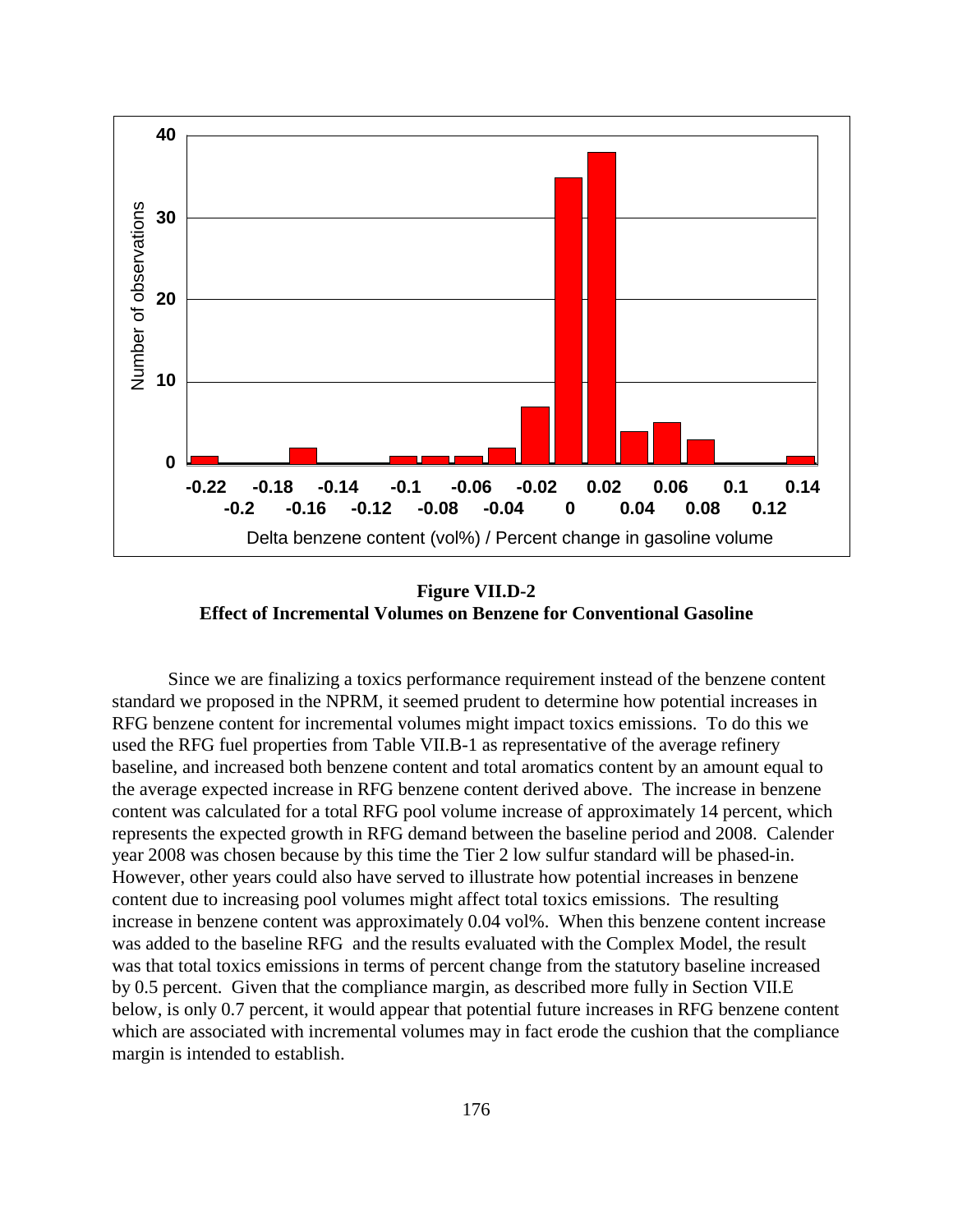Our analysis focused only on fuel benzene content. There is some reason to believe that other changes in fuel properties which are associated with incremental volumes may also contribute to toxics emissions. As described in the preamble, these could include greater volumes of imports from foreign refiners to satisfy growing demand for gasoline, or greater use of existing domestic reformer and FCC units. In addition to increases in aromatic and benzene content, the increased use of these units may also lead to increases in sulfur or olefin content which can also increase toxics emissions. The impact that these incremental volumes could have on fuel properties and, thus, toxics emissions may be just as likely for CG as for RFG, since incremental volumes are a function primarily of growth in demand for gasoline which affects both CG and RFG.

Requiring refiners, however, to meet a more stringent toxics standard for these incremental volumes could require additional capital investment and thereby impose a constraint on incremental gasoline production. As a result, we have decided to exclude incremental volumes from our anti-backsliding program for both RFG and CG.

Exclusion of incremental volumes from the compliance calculations is not straightforward, because the incremental volumes are not specific gallons produced during the last few weeks of the year, but instead arise as increased production volume throughout the year. As a result it is impossible to identify the specific gallons, and their associated fuel properties, that can be labeled as incremental volumes and thus excluded from the compliance calculations. Instead, it was necessary to adjust the compliance calculations in such a way that incremental volumes have no impact on a refinery's compliance with its 1998 - 2000 toxics performance baseline.

In determining compliance, a refinery must compare its annual average toxics performance for any given year to its baseline toxics performance. If the annual average toxics performance exceeds the baseline toxics performance, the refinery is out of compliance (credit carryovers and other flexibilities in our final rule notwithstanding). , Consistent with the approach described above, the baseline must be adjusted so that incremental volumes, as part of a refinery's total annual volume, are compared only to the existing RFG or anti-dumping toxics standards. Using this approach, incremental volumes remain as part of the calculation of annual average toxics performance according to the following equation:

$$
T_{a} = \frac{\sum_{i=1}^{n} (V_{i} \times T_{i})}{\sum_{i=1}^{n} V_{i}}
$$
 (1)

Where:

 $T_a$  = The refinery or importer annual average toxics value, as applicable. Units are mg/mi for CG and percent reduction from statutory baseline for RFG.  $V_i$  = The volume of applicable gasoline produced or imported in batch i.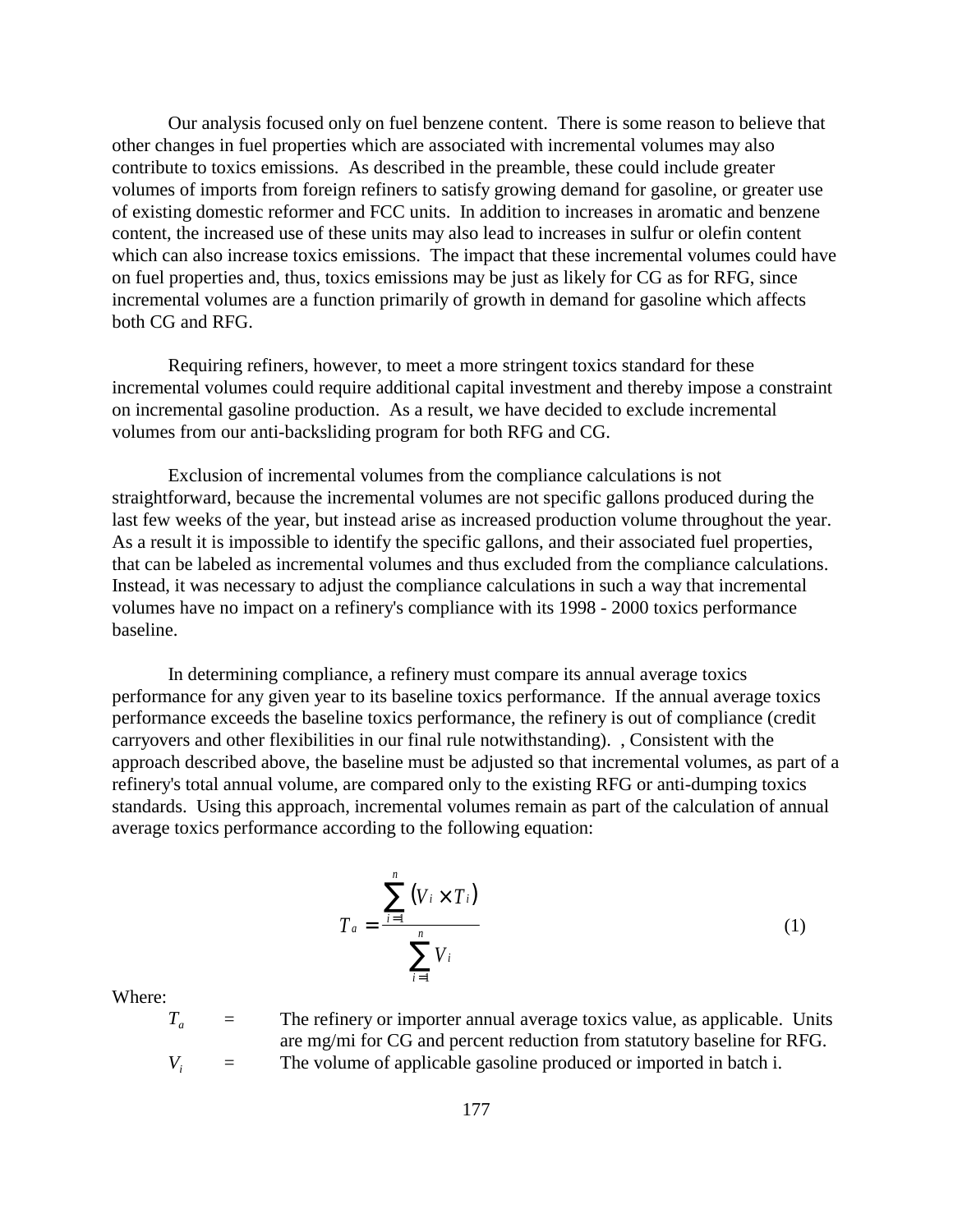- $T_i$  = The toxics value of batch i. Units are mg/mi for CG and percent reduction from statutory baseline for RFG.
- *n* = The total number of batches of applicable gasoline produced or imported during the averaging period.
- $i =$  Individual batch of gasoline produced or imported during the averaging period.

However, even though incremental volumes remain as part of the calculation of annual average toxics performance, the baseline to which the annual average is compared is adjusted to eliminate the effect of the incremental volumes. To do this we developed a "compliance baseline" which combines a refinery's 1998 - 2000 toxics baseline and the applicable RFG or CG toxics standard:

$$
T_{CBase} = \frac{T_{Base} \times V_{Base} + T_{Exist} \times V_{inc}}{V_{Base} + V_{inc}}
$$
(2)

where

| $T_{\tiny{CBase}}$ =              | Compliance baseline toxics value. Units are mg/mi for CG and percent        |
|-----------------------------------|-----------------------------------------------------------------------------|
|                                   | reduction from statutory baseline for RFG.                                  |
| $T_{\mathit{Base}}$ =             | Baseline toxics value for the refinery or importer. Units are mg/mi for CG  |
|                                   | and percent reduction from statutory baseline for RFG.                      |
| $V_{\text{Base}}$ =               | Baseline volume, equal to the annual average volume of gasoline produced    |
|                                   | or imported during January 1, 1998 through December 31, 2000.               |
| $T_{\scriptscriptstyle{Exist}}$ = | Existing toxics standard. For RFG, this value is 21.5 percent. For CG, this |
|                                   | value is equal to the refinery's or importer's CG standard in mg/mi.        |
| $V_{inc}$                         | Volume of gasoline produced over and above $V_{\text{Base}}$                |
|                                   |                                                                             |

If a refinery's gasoline production for either RFG or CG does not exceed its 1998 - 2000 annual average production, then  $V_{inc}$  in equation (2) is zero and the compliance baseline reverts to the refinery's 1998 - 2000 toxics baseline.  $T_{Base}$  is a refinery's 1998 - 2000 toxics baseline calculated from: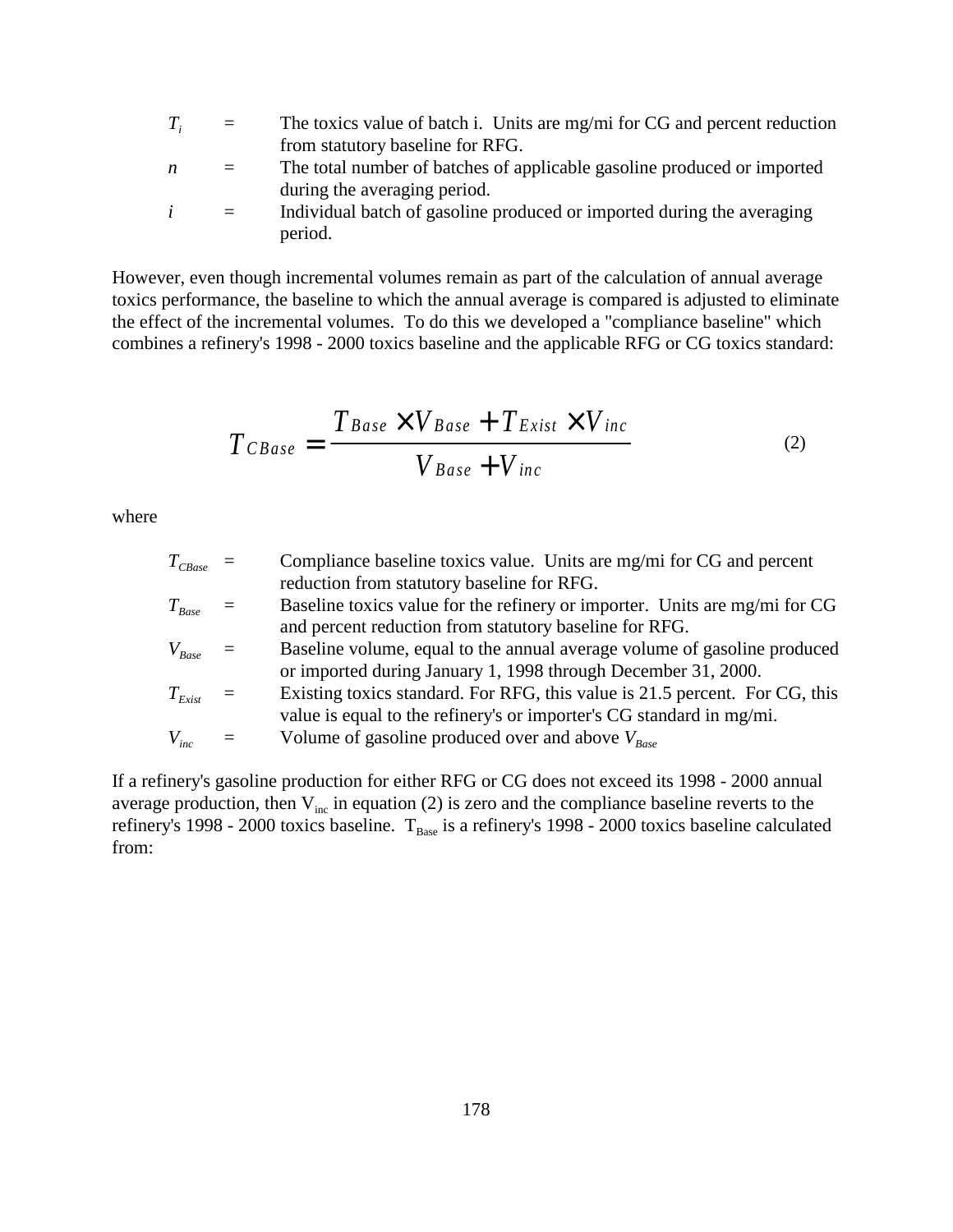$$
T_{Base} = \frac{\sum_{i=1}^{n} (V_i \times T_i)}{\sum_{i=1}^{n} V_i} + M
$$
 (3)

Where:

| $T_{\scriptscriptstyle\it Base}$ |     | Baseline toxics value. Units are mg/mi for CG and percent reduction from |
|----------------------------------|-----|--------------------------------------------------------------------------|
|                                  |     | statutory baseline for RFG.                                              |
| $V_{i}$                          |     | Volume of gasoline batch i produced or imported during January 1, 1998   |
|                                  |     | through December 31, 2000.                                               |
| $T_i$                            |     | Toxics value of gasoline batch i produced or imported during January 1,  |
|                                  |     | 1998 through December 31, 2000. Units are mg/mi for CG and percent       |
|                                  |     | reduction from statutory baseline for RFG.                               |
| $\boldsymbol{n}$                 |     | Total number of batches of gasoline produced or imported during January  |
|                                  |     | 1, 1998 through December 31, 2000.                                       |
| $\dot{i}$                        | $=$ | Individual batch of gasoline produced or imported during January 1, 1998 |
|                                  |     | through December 31, 1999.                                               |
| $\boldsymbol{M}$                 |     | Compliance margin, described in Section VII.E below                      |
|                                  |     |                                                                          |

To determine compliance, a refinery or importer will calculate its annual average toxics performance according to equation (1) for either RFG or CG, and will compare the result to the compliance baseline calculated according to equation (2). Any incremental volumes will, in the course of the comparison, be held only to the existing RFG or CG toxics standards, while all production volumes up to the refinery's baseline volume will be held to that refinery's 1998 - 2000 annual average toxics performance.

### **E. Compliance Margins**

Whenever gasoline is required by regulation to meet a standard for either individual fuel properties or an emission performance standard such as those administered via the Complex Model, the refiner plans its operations in such as way as to provide reasonable assurance that the standard will never be breeched. In practical terms, the refiner aims for some level below the standard so that it can assure compliance even though fuel properties often vary due to imprecise test methods, blending tolerances, commingling and other factors. The difference between the standard and the level that the refiner actually targets to assure compliance is termed the compliance margin.

In today's action we are finalizing an anti-backsliding program which is intended to indefinitely preserve the benefits of the overcompliance exhibited by gasoline in the 1998 - 2000 timeframe. Our program is not intended to produce additional emission benefits. However, if we set the anti-backsliding requirements for toxics emissions at exactly the annual average levels exhibited in 1998 - 2000, refiners would actually target toxics emissions below those 1998 - 2000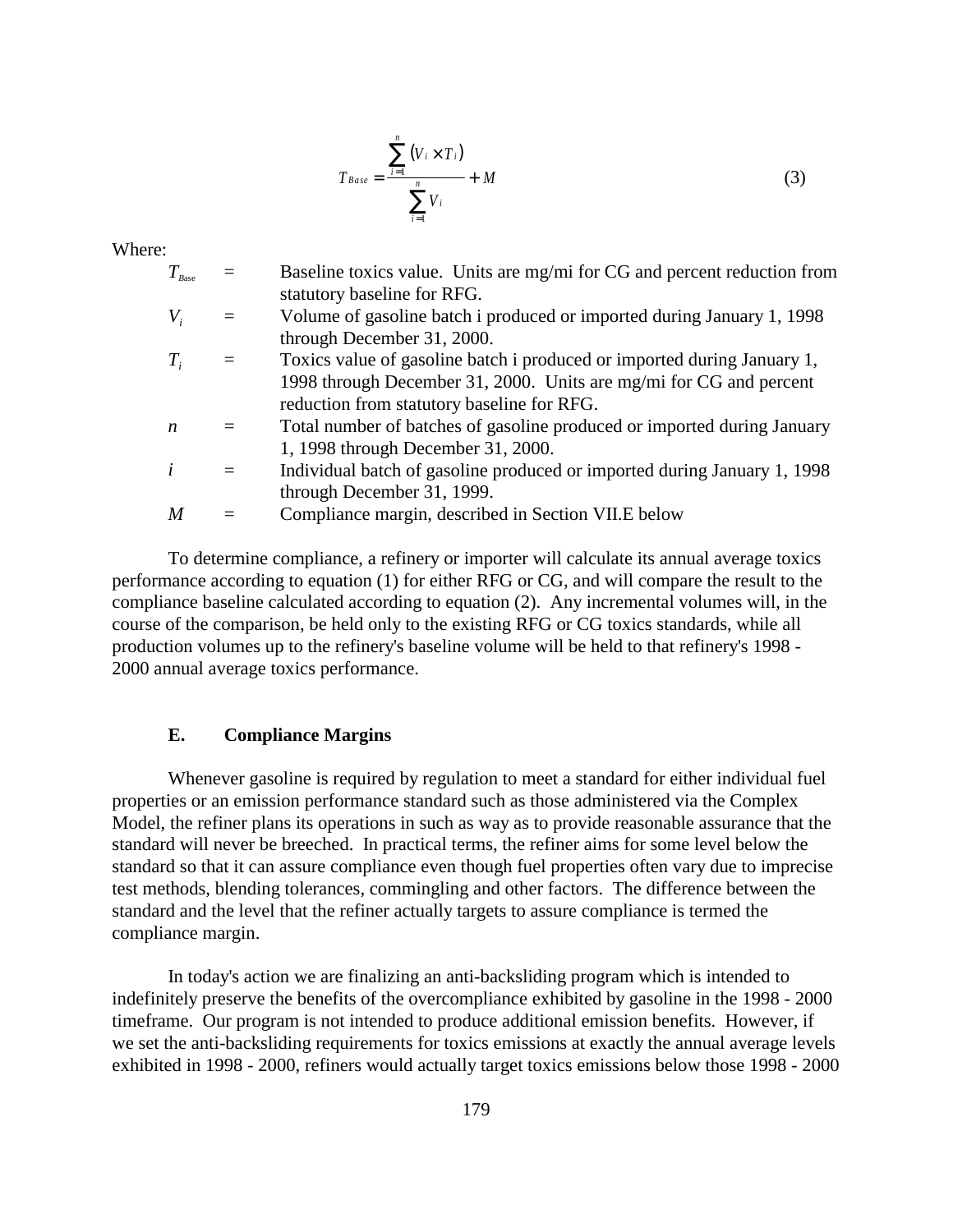levels and would therefore be generating additional emission benefits, potentially at some nonnegligible cost. To avoid this, we have determined that it is appropriate to add a compliance margin to the toxics performance requirement applicable to RFG and CG at every refinery.

The overcompliance with the RFG and anti-dumping toxics standards that occurred in the 1998 - 2000 timeframe far exceeded what might be expected from typical compliance margins. Refiners were clearly producing gasoline with lower than necessary toxics emissions for reasons other than simply applying a compliance margin to their applicable standard, as described more fully in Section VII.A.3 above. Therefore, we could not directly assess from historical data the magnitude of an appropriate compliance margin to apply to the toxics performance requirements that will be applicable to individual refineries under our anti-backsliding program. Instead, it was necessary for us to conduct a statistical analysis of the distribution of toxic performance values to estimate the value of an appropriate compliance margin.

Under the RFG and anti-dumping programs, refiners are required to report to EPA the fuel properties and associated toxics emission levels, as estimated by the Complex Model, for every batch of gasoline they produce. To date our most complete and accurate set of batch reports is from 1998. Beginning with this set of over 40,000 batch reports, we separated the data on the basis of whether a refinery produced only CG, only RFG, or produced both CG and RFG. We then randomly selected ten refineries in each of these three categories of refineries and collected all of their applicable 1998 batch reports to produce a selection of refineries which varied in terms of annual gasoline volume, geographic location, and whether it produced CG only or CG and RFG. For each selected refinery we then calculated the compliance margin that would result if the refinery in question intended to meet an anti-backsliding standard equal to the average toxics performance for its 1998 gasoline production. To do this, we used a one-tailed ttest at the 95 percent confidence level. This approach allowed us to determine the buffer that would need to be added to a refinery's 1998 average toxics performance to assure that its future average toxics performance fell below the anti-backsliding requirement. In mathematical terms this calculation was:

Compliance margin =  $t \cdot STDS \div \sqrt{OBSERVATIONS}$ 

**Where** 

|                     |                           | Critical value of t for a 95% confidence level |
|---------------------|---------------------------|------------------------------------------------|
| <b>STDS</b>         | $=$ $-$                   | Sample standard deviation                      |
| <b>OBSERVATIONS</b> | $\mathbf{r} = \mathbf{r}$ | Number of observations (batch reports)         |

The results of this calculation are given in Table VII.E-1. The CG data represented a total of 1141 batch reports, while the RFG data represented 686 batch reports. The calculated compliance margins could not be correlated with the annual average toxics levels for 1998 - 2000. Therefore, we have calculated the average compliance margins for the refineries we randomly selected for the analysis. The average compliance margins of 2.5 mg/mi for CG and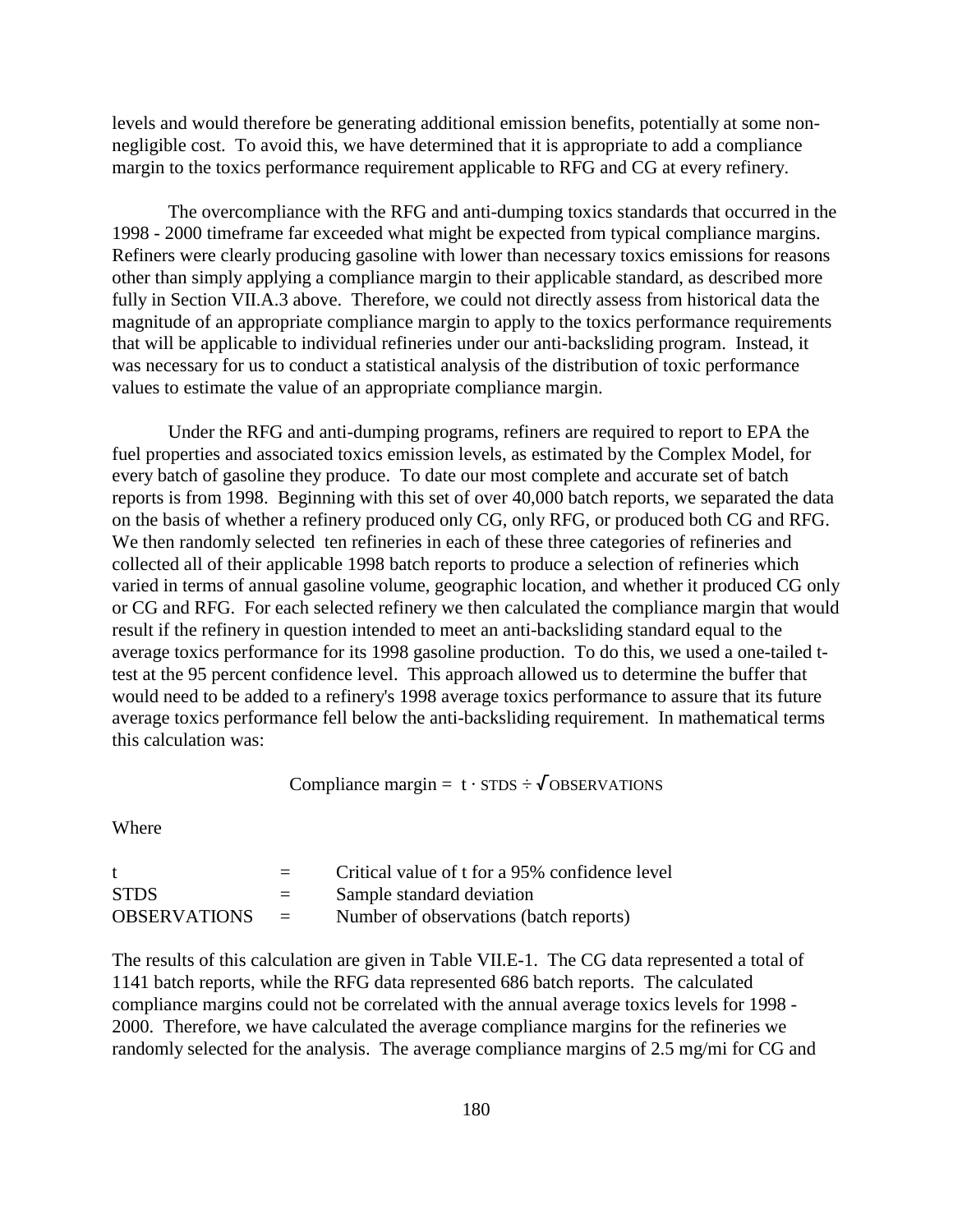0.7 percent for RFG will be added to the anti-backsliding baselines approved by the EPA for every refinery and importer in the U.S.

| Refinery      | <b>Exhaust toxics</b><br>for $CG (mg/mi)$ | Total toxics for RFG (% change)<br>from statutory baseline) |
|---------------|-------------------------------------------|-------------------------------------------------------------|
| A             | 1.76                                      | 0.91                                                        |
| B             | 1.37                                      | n/a                                                         |
| $\mathcal{C}$ | 2.75                                      | n/a                                                         |
| D             | 1.04                                      | n/a                                                         |
| E             | 4.57                                      | n/a                                                         |
| F             | n/a                                       | 0.79                                                        |
| G             | 5.53                                      | n/a                                                         |
| H             | 2.10                                      | 0.49                                                        |
|               | 0.74                                      | n/a                                                         |
|               | n/a                                       | 0.61                                                        |
| Average       | 2.5                                       | 0.7                                                         |

# **Table VII.E-1 Compliance Margins for Selected Refineries**

### **F. Exclusion of California gasoline**

We are not requiring gasoline intended for use in California to be included in a refiner's or importer's compliance determination under the toxics anti-backsliding rule. This action is consistent with other Agency actions on similar fuel issues - California gasoline is exempt from the recently promulgated federal gasoline sulfur requirements [65 FR 6698, February 10, 2000], and while subject to the RFG and anti-dumping provisions, California refineries have been exempted from several of the enforcement and compliance mechanisms of those programs.

Most of the gasoline used in California is produced by California refineries which are subject to the California Cleaner Burning Gasoline (CBG) requirements. The current set of Phase 2 CBG requirements began in 1996 and run through 2002; beginning in 2003, the California Phase 3 gasoline requirements take effect. The sulfur, benzene, aromatics and olefins standards for Phase 2 and Phase 3 are shown in Table VII.F-1. The Flat Limits in Table VII.F-1 are equivalent to per-gallon caps.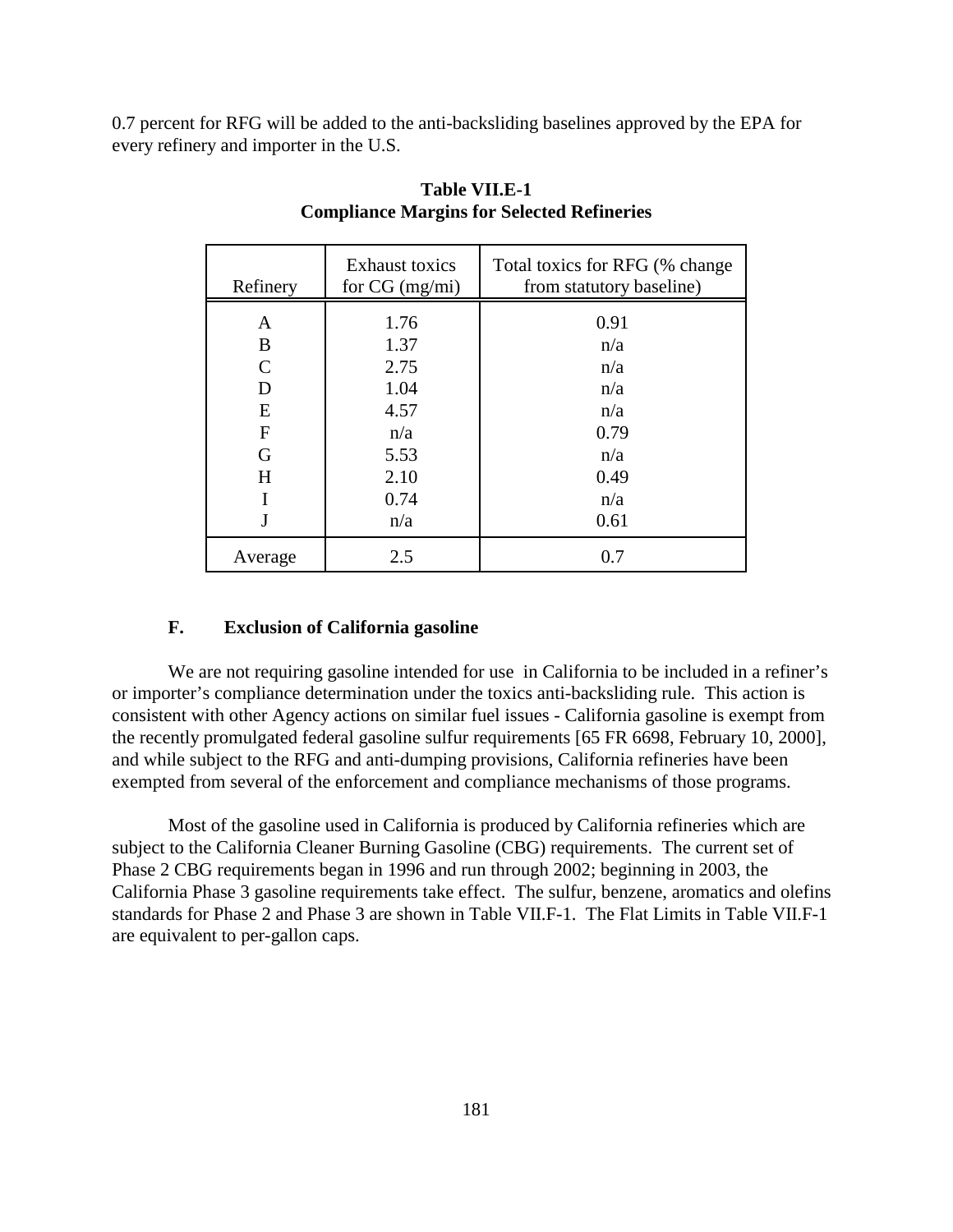| Property                                    | <b>Flat Limit</b> |         |         | <b>Averaging Limit</b> |         | Cap Limit |  |
|---------------------------------------------|-------------------|---------|---------|------------------------|---------|-----------|--|
|                                             | Phase 2           | Phase 3 | Phase 2 | Phase 3                | Phase 2 | Phase 3   |  |
| Sulfur<br>(ppm)                             | 40                | 20      | 30      | 15                     | 80      | 60/30     |  |
| Benzene<br>$\left(\mathrm{vol}\% \right)$   | 1.0               | 0.8     | 0.8     | 0.7                    | 1.2     | 1.1       |  |
| Aromatics<br>$\left(\mathrm{vol}\% \right)$ | 25.0              | 25.0    | 22.0    | 22.0                   | 30.0    | 35.0      |  |
| Olefins<br>$(vol\%)$                        | 6.0               | 6.0     | 4.0     | 4.0                    | 10.0    | 10.0      |  |

**Table VII.F-1 Select California Phase 2 and Phase 3 Gasoline Standards**

In 1998, under the 0.8 vol% Phase 2 benzene standard, California refineries averaged 0.57 vol%. Because of this overcompliance, and the upcoming more stringent Phase 3 standards on all the other fuel parameters, it is likely that toxics emissions under Phase 3 will not be greater than toxics emissions under Phase 2. Thus, we do not expect California refineries, on average, to backslide relative to their 1998-2000 average toxic emission level. Additionally, given the compliance margin we are including in today's rule, it is highly unlikely that any backsliding would exceed the combination of the actual 1998-2000 baseline plus the compliance margin.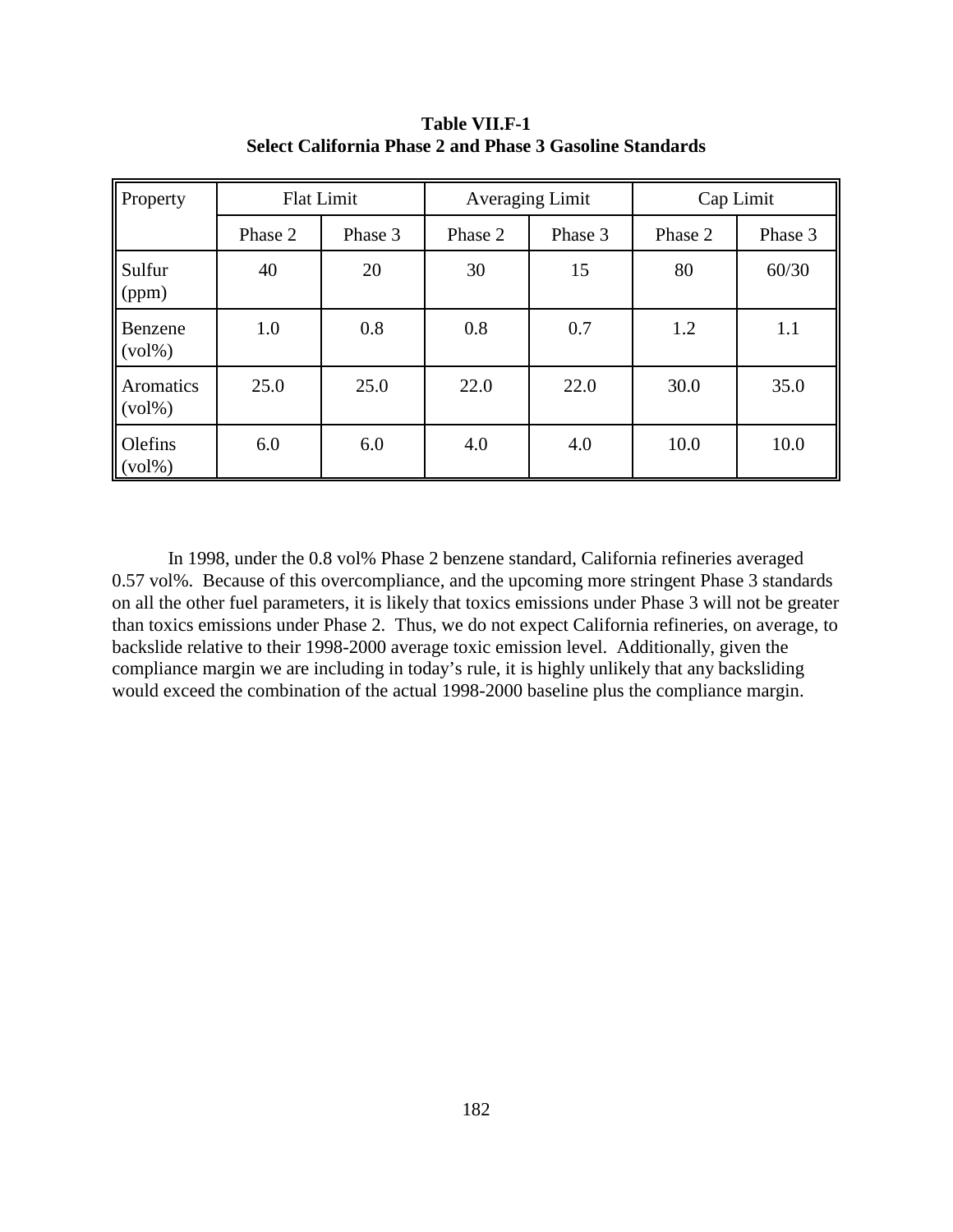# **Chapter 8: Nonroad Mobile Source Air Toxics**

In this chapter we first describe our current nonroad engine emission control programs and then present our estimates of the impacts of these programs on future air toxics inventories. We are looking at nonroad MSATs emissions separately from motor vehicle emissions of MSATs primarily because our understanding of nonroad MSAT emissions is much more limited than that of motor vehicle MSAT emissions. Therefore, this chapter ends with a discussion of the significant uncertainty and data gaps that exist with respect to toxics emissions from nonroad engines. We will need to fill these gaps in our data before we can assess the need for, and appropriateness of, programs intended to further reduce nonroad MSATs. Under our Technical Analysis Plan, described in Section VII of the preamble for this rule, we will seek to gather this information by 2003. We intend to evaluate potential strategies relating to hazardous air pollutants from nonroad engines and vehicles.

#### **A. Overview of Current Nonroad Engine Emission Control Programs**

The 1990 Clean Air Act Amendments specifically directed us to study the contribution of nonroad engines to air pollution which may reasonably be anticipated to endanger public health or welfare, and regulate them if warranted. "Nonroad" is a term that covers a diverse collection of engines, equipment, and vehicles. Also referred to as "off-road" or "off-highway," the nonroad category includes outdoor power equipment, recreational equipment, farm equipment, construction equipment, lawn and garden equipment, and marine vessels. Though dealt with separately in the Clean Air Act, locomotives and aircraft can also be considered categories of nonroad engines. Except for aircraft, we did not regulate emissions from nonroad engines prior to the mid-1990s.

In 1991, we released a study documenting emission levels across a broad spectrum of nonroad equipment that were higher than expected.<sup>200</sup> The study showed that emissions from nonroad engines are a significant source of oxides of nitrogen (NOx), volatile organic compound (VOC), and particulate matter (PM) emissions. In some areas of the country, emissions from nonroad engines represent a third of the total mobile source NOx and VOC inventory and over two-thirds of the mobile source PM inventory. Based on the results of this study, referred to as NEVES, we determined that emissions of NOx, HC,<sup>201</sup> and CO from nonroad engines and equipment contribute significantly to ozone and CO concentrations in more than one nonattainment area.<sup>202</sup> Thus, we initiated regulatory programs for several categories of nonroad engines as required by section 213(a)(3) of the Clean Air Act.

<sup>200 &</sup>quot;Nonroad Engine and Vehicle Study - Report and Appendices," EPA-21A-201, November 1991 (available in Air Docket A-96-40).

<sup>&</sup>lt;sup>201</sup> HC stands for hydrocarbon. HC and VOC are very similar and are generally used interchangeably.

 $202$  59 FR 31306, June 17, 1994.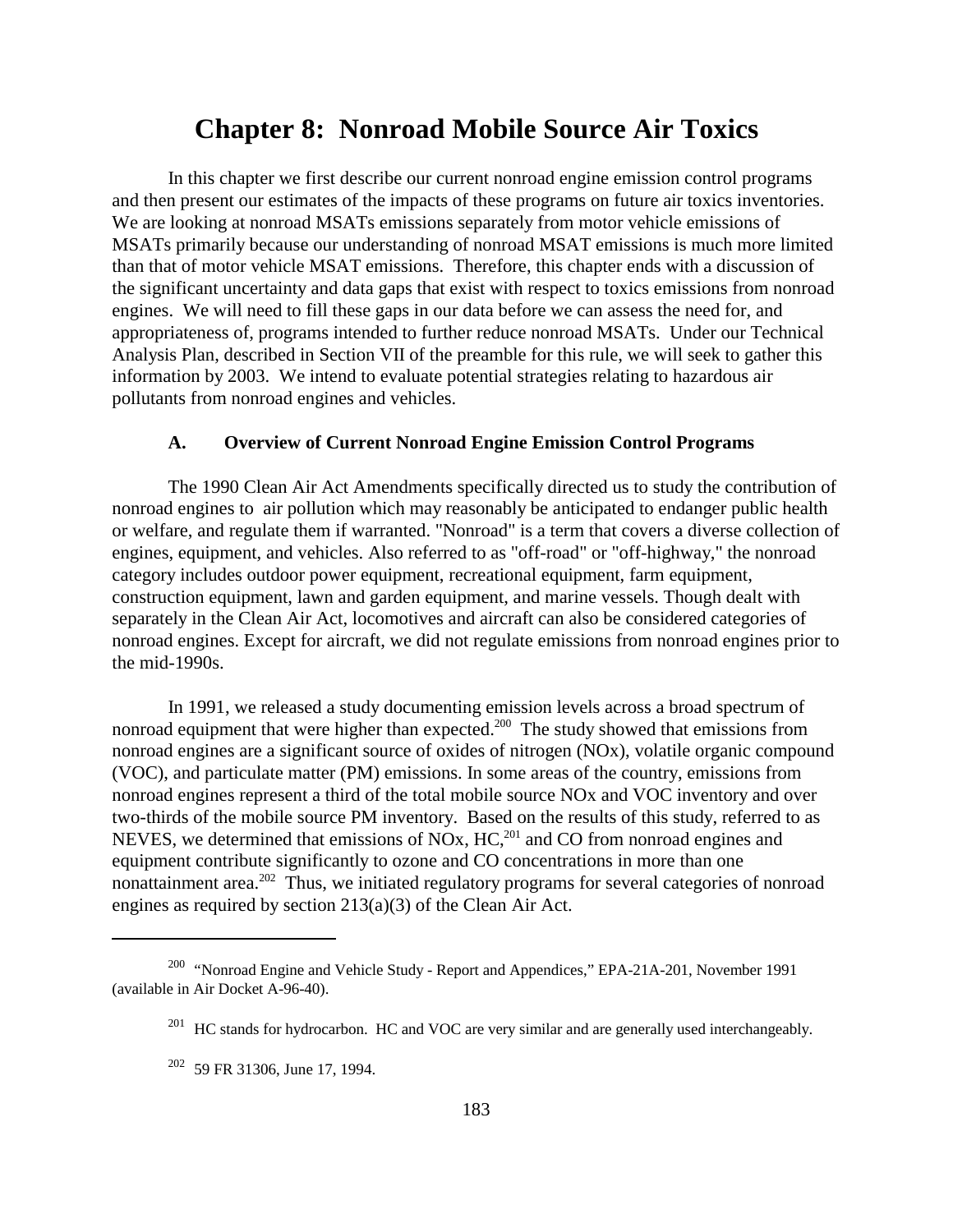In addition to the determination of significance for NOx, HC, and CO emissions just discussed, we made a determination, under section 213(a)(4) of the Clean Air Act, that smoke and PM emissions from nonroad engines and equipment significantly contribute to air pollution that may be reasonably anticipated to endanger public health or welfare.<sup>203</sup> Under this determination we are authorized to establish smoke and PM emission standards for nonroad engines and equipment. While we have established smoke and PM regulations for many categories of nonroad engines and equipment, our efforts to date have been more focused on achieving NOx reductions from diesel nonroad engines, and HC and CO reductions from gasoline nonroad engines.

The broad category of nonroad equipment encompasses a large variety of equipment types, from hand-held lawn and garden equipment to locomotives and large marine vessels. The engines used in nonroad equipment also vary dramatically, from very small two-stroke sparkignited (SI) gasoline engines to very large two-, and four-stroke diesel engines. Many of these engines are designed and manufactured specifically for their nonroad applications. Others are adaptations of on-highway engine designs, or even other nonroad engines. For example, most land-based nonroad diesel engines are based on on-highway engines, with modifications as necessary for nonroad application. Likewise, most small and medium size diesel marine engines are modified land-based nonroad engines.

Even though many nonroad engines are derived from on-highway engines, the technologies applied to on-highway engines to reduce emissions are often not readily transferrable to nonroad engines, or are transferrable to different nonroad applications in different degrees. The physical limitations of nonroad equipment, as well as different operating environments and duty cycles, sometimes limit the application of on-highway emission reduction technologies. For example, charge air cooling is widely used as a NOx reduction technique for large diesel truck engines. With the aftercooler mounted on the front of the truck, the ram air available as a truck travels down the road can afford a large degree of cooling. However, with land-based nonroad equipment the available cooling tends to be significantly lower, both because of the physical limitations of the equipment in terms of mounting the aftercooler, as well as the typically slower speeds at which such equipment tends to operate. Conversely, there is a large amount of cooling available in marine applications through the use of the surrounding water to cool the charge air.

Due to the variety of nonroad engine and equipment types and sizes, combustion processes, uses, and potential for emissions reductions, we placed nonroad engines into several categories for regulatory purposes. These categories include land-based diesel engines (e.g., farm and construction equipment), small land-based spark-ignition (SI) engines (e.g., lawn and garden equipment), large land-based SI engines (e.g., forklifts, airport ground service equipment), marine engines (including diesel and SI, propulsion and auxiliary, commercial and recreational),

<sup>203 59</sup> FR 31306, June 17, 1994.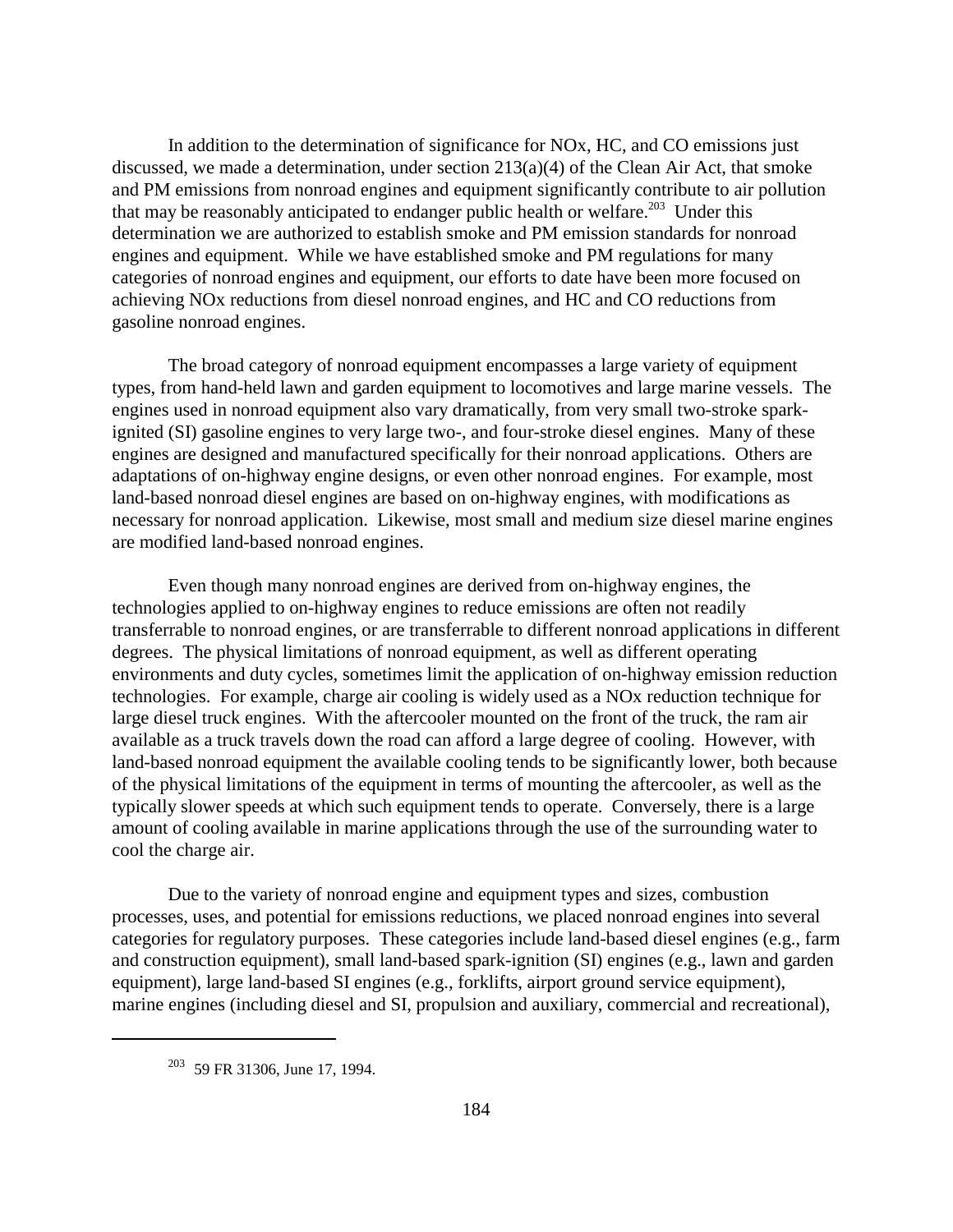locomotives, aircraft, and recreational vehicles (e.g., large land-based SI engines used in off-road motorcycles, all-terrain vehicles and snowmobiles). Summaries of our current or anticipated programs for these nonroad categories follow. The information presented for these programs is, in many cases, taken directly from the preambles and supporting documents of the final rules. Following the discussion of the specific nonroad control programs, we present a general overview of the nonroad fuels issue.

### **1. Land-Based Nonroad Diesel Engines**

Nonroad diesel (also referred to as compression-ignition) engines dominate the large nonroad engine market and comprise approximately 25 percent of the current mobile source NOx emissions inventory and 40 percent of the current mobile source PM emissions inventory. Examples of applications falling into this category include agricultural equipment such as tractors, construction equipment such as backhoes, material handling equipment such as heavy forklifts, and utility equipment such as generators and pumps.

Under our regulations, diesel engines greater than 50 horsepower (hp) must comply with Tier 1 emissions standards that are being phased in between 1996 and 2000, depending on the size of the engine.<sup>204</sup> Under the Tier 1 standards, we project that NO<sub>x</sub> emissions from new diesel nonroad equipment will be reduced by over 30 percent from uncontrolled levels. The Tier 1 standards do not apply to engines used in underground mining equipment, locomotives, and marine vessels.<sup>205</sup>

In August 1998, we adopted more stringent emission standards for NOx, HC, and PM for new nonroad diesel engines, to be phased in over several years beginning in 1999.<sup>206</sup> Engines used in underground mining equipment, locomotives, and marine engines over 50 hp are not included. This comprehensive new program includes the first set of standards for nonroad diesel engines less than 50 hp. Standards for these small engines will be phased in from 1999 to 2000. The rule also phases in more stringent Tier 2 standards for all engine sizes from 2001 to 2006, and yet more stringent Tier 3 standards for engines over 50 hp from 2006 to 2008. Finally, the new program includes a voluntary program to encourage the production of advanced, very-low emitting engines. Under these new standards, we project that emissions from new nonroad diesel equipment will be further reduced by 60 percent for NOx and 40 percent for PM compared to the emission levels of engines meeting the Tier 1 standards. We are currently working on the Nonroad Tier 3 technology review for 2001. We intend to consider the control of sulfur in nonroad diesel fuel as part of our Tier 3 technology review. This could potentially allow more

<sup>204 59</sup> FR 31306, June 17, 1994.

<sup>&</sup>lt;sup>205</sup> The Mine Safety and Health Administration is responsible for setting requirements for underground mining equipment. Locomotives and marine vessels are covered by separate EPA programs.

<sup>206 63</sup> FR 56968, October 23, 1998.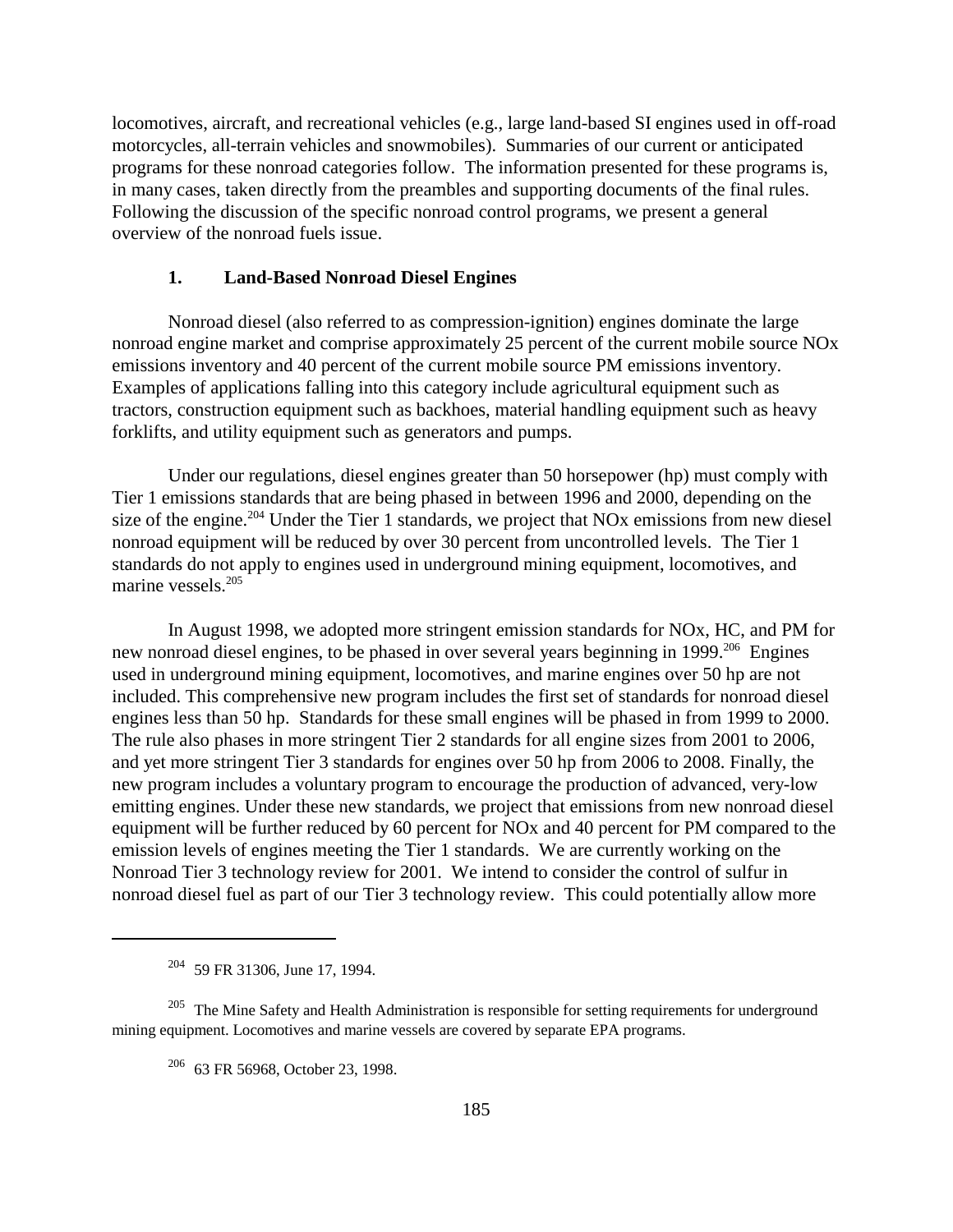effective diesel PM control technologies such as catalysts to be applied to nonroad engines and vehicles.

# **2. Small Land-Based SI Engines**

Small spark-ignition (SI) engines (e.g., engines operating on gasoline, natural gas, propane, or methanol) at or below 25 hp comprise about 9 percent of the mobile source VOC inventory. These small engines are used primarily in lawn and garden equipment, such as lawn-mowers, string trimmers, edgers, chain saws, commercial turf equipment, and lawn and garden tractors.

Under Phase 1 of our nonroad small SI engine regulations, new small SI engines must comply with emission standards for HC, CO, and NOx beginning in 1997. <sup>207</sup> The Phase 1 standards apply to all SI engines at or below 25 hp, except for those used in aircraft, marine vessels, and recreational equipment. We expect that these Phase 1 standards will result in a 32 percent reduction in HC emissions from small SI engines (approximately 340,000 tons from uncontrolled levels).

We finalized Phase 2 nonroad small SI engine regulations in March 1999 for nonhandheld engines, and in March 2000 for handheld engines.<sup>208</sup> The Phase 2 programs include more stringent emission levels and new provisions to ensure low in-use emissions. We expect the Phase 2 program for nonhandheld engines, when fully phased in, to achieve approximately 350,000 tons of HC + NOx emission reductions, and the program for handheld engines to achieve approximately 450,00 tons of reduction in  $HC + NOx$  emissions. These reductions represent reductions in HC+NOX beyond the Phase 1 levels of 60 percent for nonhandheld engines and 70 percent for handheld engines.

### **3. Large Land-Based Spark-Ignition Engines**

We do not currently have emission standards in place for spark-ignition engines above 25 hp used in commercial applications. These engines are used in a variety of industrial equipment, including forklifts, airport ground-service equipment, generators, and compressors. We are currently developing an emission control program for these engines (65 FR 76797, December 7, 2000).

### **4. Marine Engines**

Like land-based nonroad engines, marine engines serve a wide variety of applications. The smallest marine engines, virtually all of which use gasoline, are used in recreational

<sup>207 60</sup> FR 34582, July 3, 1995.

<sup>208 64</sup> FR 15208, March 30, 1999 and 65 FR 24267, April 25, 2000.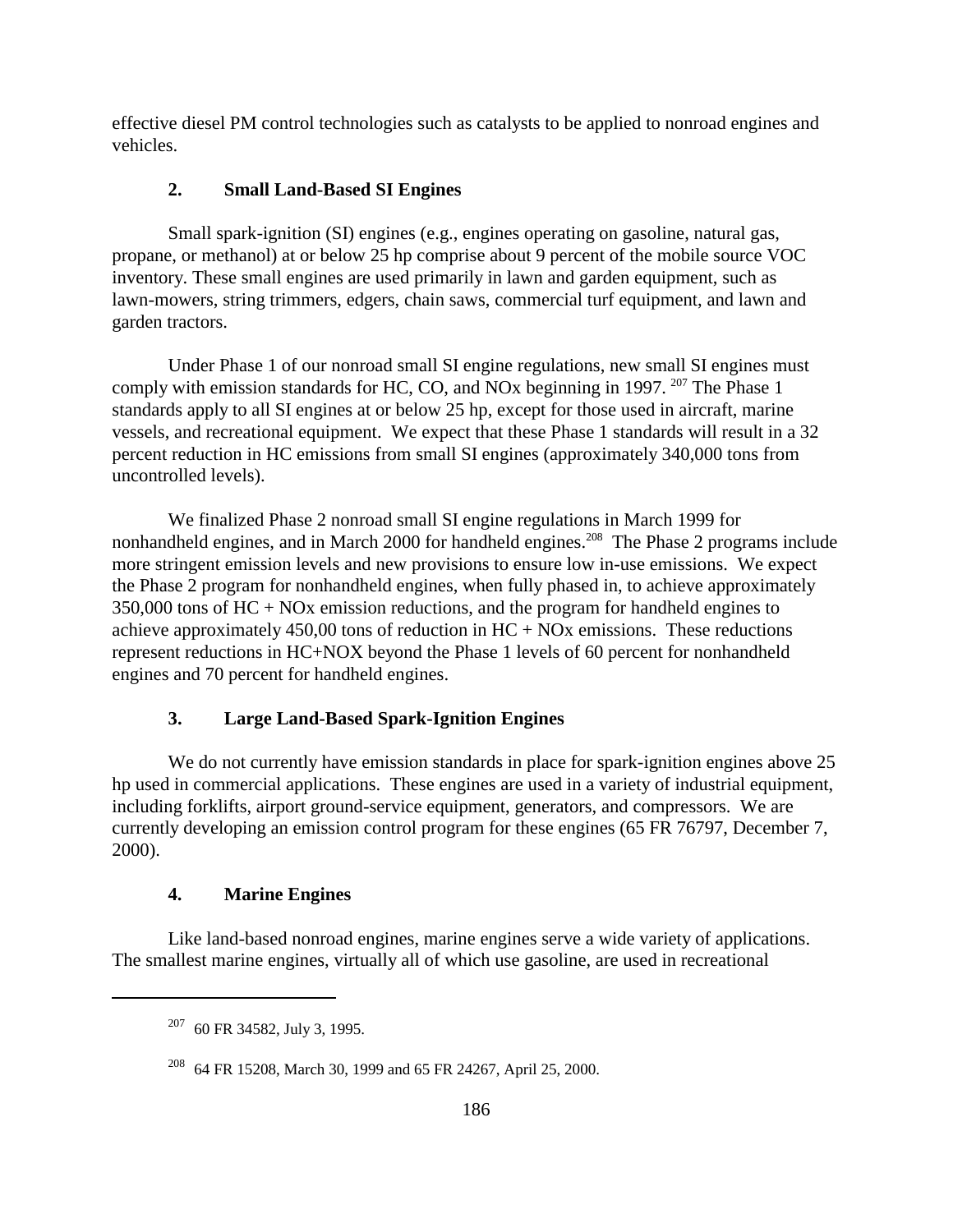outboards and personal watercraft. Small gasoline or diesel marine engines provide auxiliary power on many vessels. Larger marine engines provide propulsion for both recreational and commercial applications. Recreational sterndrive and inboard engines tend to be gasoline, though diesel engines are making inroads into that market. Commercial engines, virtually all diesel, power vessels such as tugs, ferries, and crew/supply boats. These engines also provide auxiliary power on larger vessels. The largest marine diesel engines, sometimes exceeding 60,000 hp, propel ocean-going vessels. We group engines under three control programs reflecting their application and, to some extent, the fuel they use.

#### **a. Gasoline Outboards and Personal Watercraft Marine Engines**

Gasoline outboards and personal watercraft contribute about 5 percent of the national mobile source VOC inventory. However, in areas with large boat populations, the contribution of these recreational marine engines may exceed 10 percent of the regional mobile source VOC inventory. These engines typically employ 2-stroke technology, which has changed very little over the last 50 years. Regulations to control exhaust emissions from new outboards and personal watercraft went into effect beginning with the 1998 model year.209 The emission controls for these engines involve increasingly stringent standards over the course of a nine-year phase-in period beginning in model year 1998. By the end of the phase-in, each manufacturer must meet an emission standard, on a corporate-average basis, that represents a 75-percent reduction (on the order of 500,000 tons) in HC compared to unregulated levels. The gradually decreasing emission standard allows manufacturers to determine the best approach to achieving the targeted reductions over time. Manufacturers are able to phase in the types of control technologies in the most sensible way, while minimizing the cost impact to the consumer.

#### **b. Commercial Diesel Marine Engines**

Commercial diesel marine engines contribute about 8 percent of the national mobile source NOx inventory, and about 1 percent of the national mobile source PM inventory. In areas with large commercial ports or near busy shipping lanes, the contribution of diesel marine engines to the local mobile source NOx and PM inventory may be much higher. We published regulations for the control of exhaust emissions from new marine diesel engines in December 1999.<sup>210</sup> The emission limits, which vary depending on the size of the engine, are similar to emission limits for corresponding land-based nonroad or locomotive engines. These limits apply beginning with engines manufactured in 2004, and will result in 13-percent VOC and 26-percent diesel PM reductions from uncontrolled levels. The emission limits for very large commercial marine diesel engines are the same as those contained in Annex VI of the International Convention on the Prevention of Pollution from Ships (MARPOL). Consistent with MARPOL Annex VI, these limits will apply to engines installed on ships constructed on or after January 1, 2000.

<sup>209 61</sup> FR 52088, October 4, 1996.

 $210$  64 FR 73300, December 29, 1999.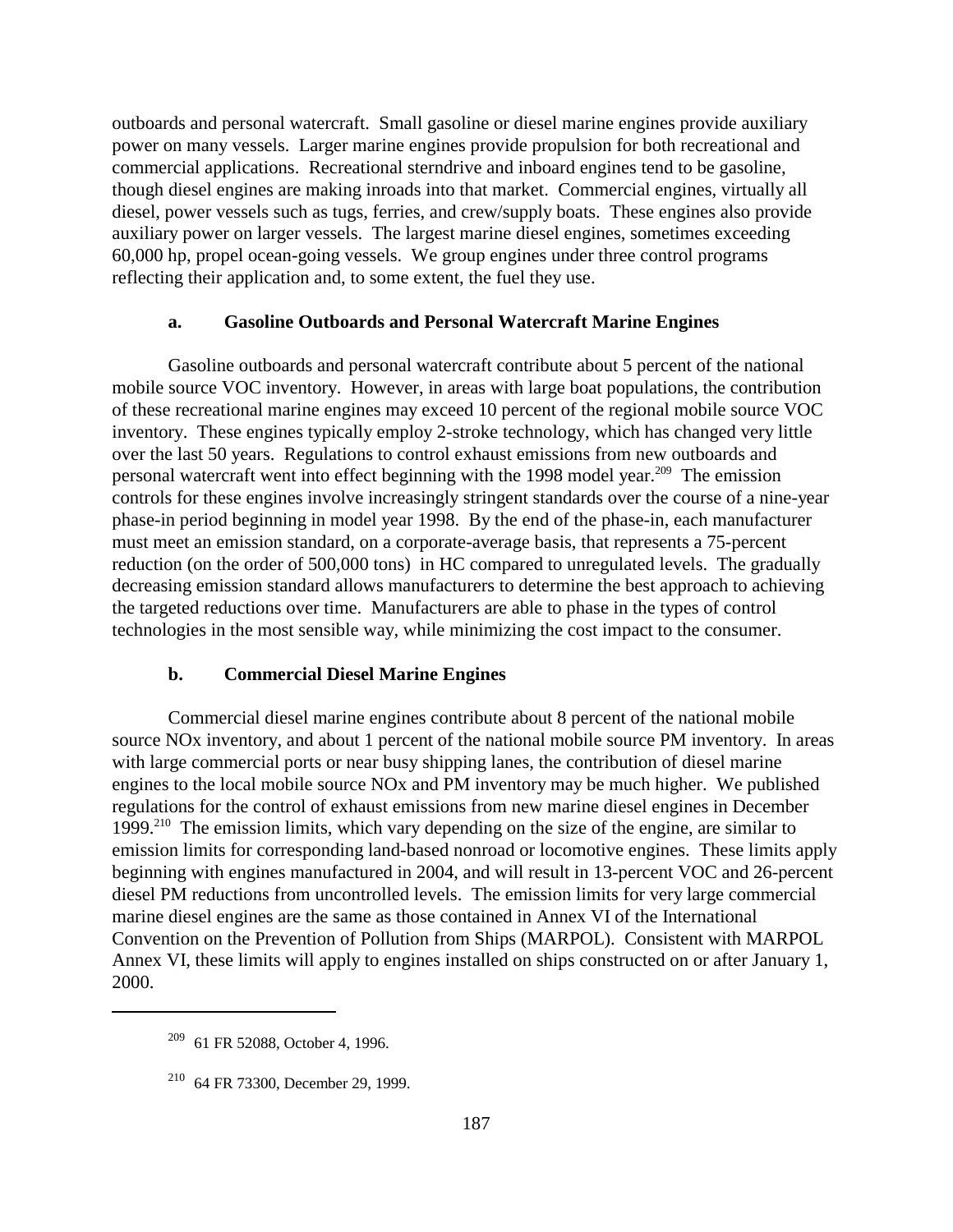### **c. Recreational Sterndrive and Inboard Engines**

Recreational sterndrive and inboard engines can be either gasoline or diesel engines. While their contribution to national mobile VOC and NOx levels is smaller than the other two marine engine categories, their emissions are expected to increase due to the growing number of recreational vessels. We did not finalize emission limits for gasoline sterndrive and inboard engines as part of the 1996 marine rule. Likewise, we did not propose limits for recreational diesel engines in the commercial diesel engine rule. We do not currently have emission regulations in place for this category of marine engine, but have begun developing them (65 FR 76797, December 7, 2000).

### **5. Locomotives**

Locomotives are estimated to contribute about 9 percent of the nationwide mobile source NOx emissions inventory. These engines are generally larger and last longer than any land-based nonroad diesel engines. In April 1998, we published emission standards for NOx, HC, CO, PM, and smoke for locomotives.<sup>211</sup> The new standards are ultimately expected to reduce NOx emissions by two-thirds, while HC and PM emissions from these engines will be decreased by 50 percent.

A unique feature of the locomotive program is that it includes emission standards for remanufactured engines, including all those that were originally built since 1973.<sup>212</sup> Regulation of the remanufacturing process is critical because locomotives are generally remanufactured 5 to 10 times during their total service lives, which is typically 40 years or more.

Three separate sets of emission standards have been adopted, with applicability of the standards dependent on the date a locomotive is first manufactured. The first set of standards (Tier 0) applies to locomotives and locomotive engines originally manufactured from 1973 through 2001, any time they are manufactured or remanufactured. The second set of standards (Tier 1) applies to locomotives and locomotive engines originally manufactured from 2002 through 2004. These locomotives and locomotive engines will be required to meet the Tier 1 standards at the time of original manufacture and at each subsequent remanufacture. The final set of standards (Tier 2) applies to locomotives and locomotive engines originally manufactured in 2005 and later. Tier 2 locomotives and locomotive engines will be required to meet the applicable standards at the time of original manufacture and at each subsequent remanufacture. Electric locomotives, historic steam-powered locomotives, and locomotives originally manufactured before 1973 do not contribute significantly to the emissions problem and, thus, are not subject to the locomotive regulations.

<sup>211 63</sup> FR 18978, April 16, 1998.

<sup>212</sup> Locomotives are typically overhauled to "as new" condition every four to eight years in a process known as remanufacturing.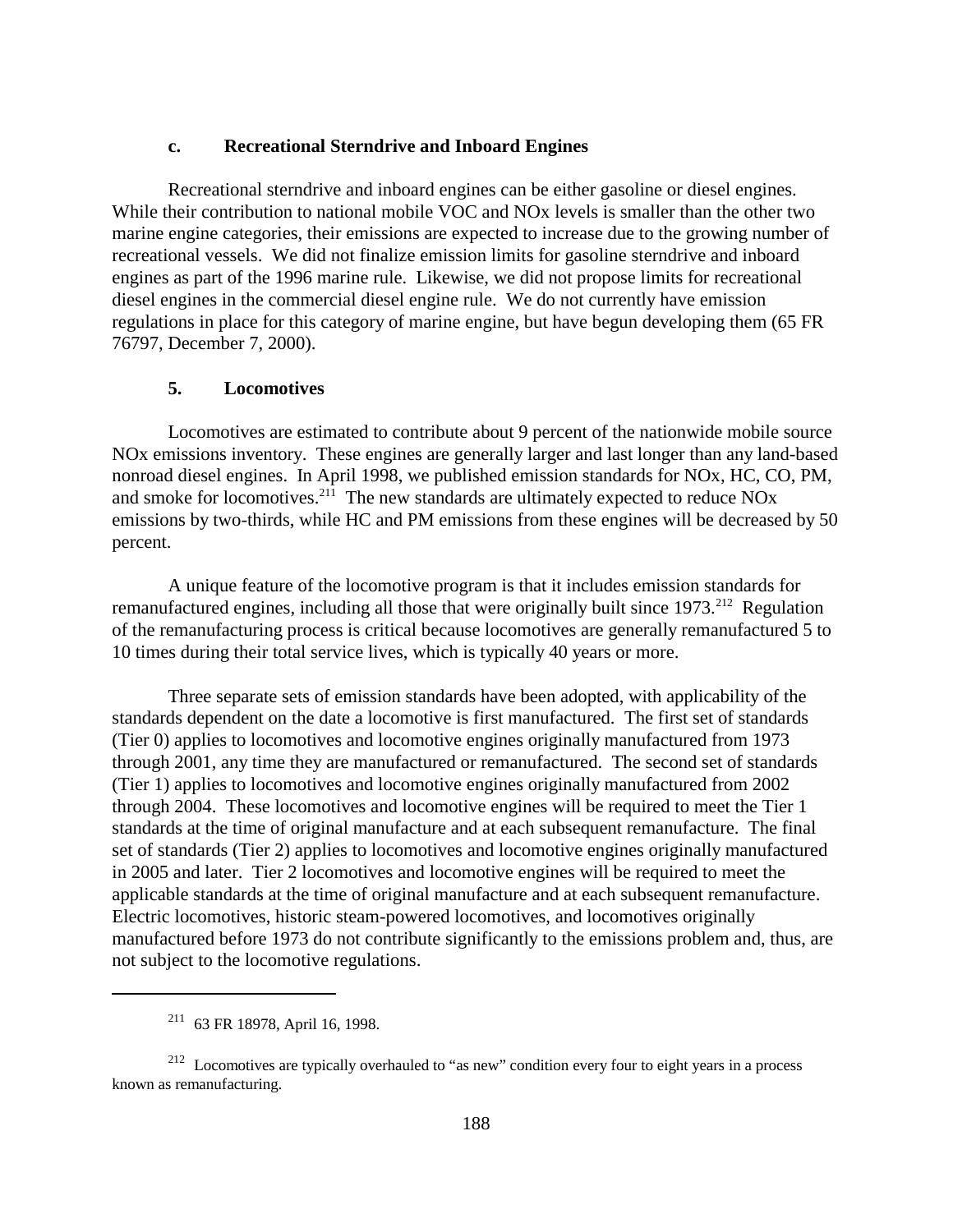While the Tier 0 and Tier 1 regulations are primarily intended to reduce NO<sub>x</sub> emissions, the Tier 2 regulations will result in 50 percent reductions in VOC and diesel PM from unregulated levels, as well as additional NOx reductions beyond the Tier 0 and Tier 1 regulations. As a result, almost half of the NOx reductions we ultimately expect will be achieved by 2005. In contrast, the VOC and diesel PM reductions are achieved more slowly, due to the very slow fleet turnover. By 2040 we expect VOC reductions of about 18,000 tons per year and diesel PM reductions of about 12,000 tons per year. About one third of these VOC and diesel PM reductions will be realized by 2010.

### **6. Aircraft**

Aircraft emissions comprise less than 2 percent of the mobile source NOx emissions inventory, but they are significant contributors to the NOx inventory in some cities. In addition, commercial aircraft emissions are a fast growing segment of the transportation emissions inventory. Aircraft emissions are potentially important contributors to global climate change and may also contribute to the depletion of the stratospheric ozone layer.

Emission standards for gas turbine engines that power civil aircraft have been in place for about 20 years. Such engines are used in virtually all commercial aircraft, including both passenger and freight airlines. The standards do not apply to military or general aviation aircraft. Controls on engine smoke and prohibitions on fuel venting were instituted in 1974 and have been revised several times since then. Beginning in 1984, limits were placed on the amount of unburned HC gas turbine engines can emit per landing and takeoff cycle.

In April 1997, we adopted the existing International Civil Aviation Organization (ICAO) NOx and CO emission standards for gas turbine engines.<sup>213</sup> ICAO, a specialized agency of the United Nations, is the most appropriate forum for first establishing commercial aircraft engine emission standards due to the international nature of the aviation industry.

None of the actions just discussed have resulted in significant emissions reductions, but rather have largely served to prevent increases in aircraft emissions. We are also exploring other ways to reduce the environmental effects associated with air travel throughout the nation. We are working with the Federal Aviation Administration (FAA) to encourage continuing progress in reducing emissions from airport ground service equipment and aircraft auxiliary power units. We sponsored compilation of technical data and emission inventory methods, which the FAA will use to develop an Advisory Circular for airlines and airport authorities interested in reducing emissions from these sources.

Some municipalities are taking an interest in toxic air pollution from airports and are

<sup>213</sup> International Civil Aviation Organization (ICAO) Annex 16, Volume II, Environmental Protection, Aircraft Engine Emissions.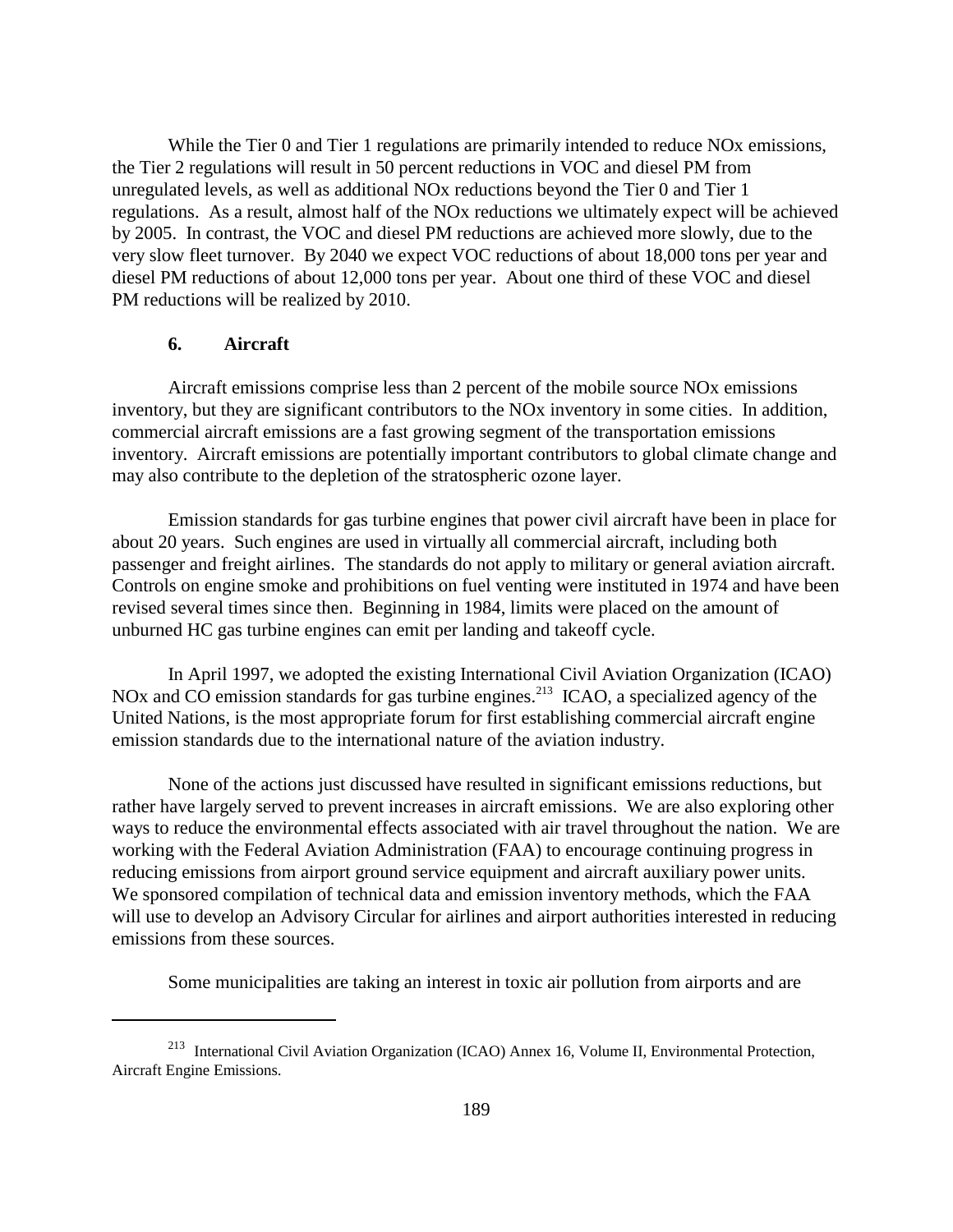undertaking their own studies. An example is a study being undertaken by the City of Park Ridge, Illinois concerning O'Hare International Airport.<sup>214</sup>

# **7. Recreational Vehicles**

We do not have standards in place for large land-based SI engines used in recreational vehicles, such as off-road motorcycles, all-terrain vehicles, and snowmobiles. However, we are currently developing emission regulations for recreational vehicles. As part of this regulatory process, we intend to consider toxics emissions from these vehicles (65 FR 76797, December 7, 2000).

### **8. Fuels**

In addition to the above engine technology-based emission control programs, fuel controls will also reduce emissions of air toxics from nonroad engines. For example, gasoline formulation (the removal of lead, limits on gasoline volatility and reformulated gasoline) will reduce nonroad MSATs because most gasoline-fueled nonroad vehicles are fueled with the same gasoline used in on-highway motor vehicles. An exception to this is lead in aviation gasoline. Aviation gasoline is a high octane fuel used in a relatively small number of aircraft (those with piston engines). Such aircraft are generally used for personal transportation, sightseeing, crop dusting, and similar activities.

As just discussed, most of our fuel controls aimed at gasoline cover both on-highway and nonroad vehicle fuel. The same is not true for diesel fuel. We have regulations in place which will dramatically reduce the sulfur levels in on-highway diesel fuel. These controls do not apply to nonroad diesel fuel, and prior to these controls there was no distinction between on-highway and nonroad diesel fuel. We intend to consider the control of sulfur in nonroad diesel fuel as part of our Tier 3 technology review. This could potentially allow more effective diesel PM control technologies such as catalysts to be applied to nonroad engines and vehicles.

### **B. Impacts of Nonroad Control Programs on Air Toxics**

As a whole, our nonroad programs significantly reduce the impact of nonroad equipment on the nation's air quality. As with motor vehicle controls, while we've focused our controls on achieving reductions in criteria pollutants (NOx, HC, and PM), our control programs have also been effective in reducing emissions of air toxics.

As is the case with motor vehicle emissions, we expect nonroad emissions of gaseous toxics to decrease over the next 20 years under our current control programs. By 2020, we

<sup>&</sup>lt;sup>214</sup> "Preliminary Study and Analysis of Toxic Air Pollutant Emissions from O'Hare International Airport and the Resulting Health Risks Created by these Toxic Emissions in Surrounding Residential Communities," City of Park Ridge, IL, August, 2000.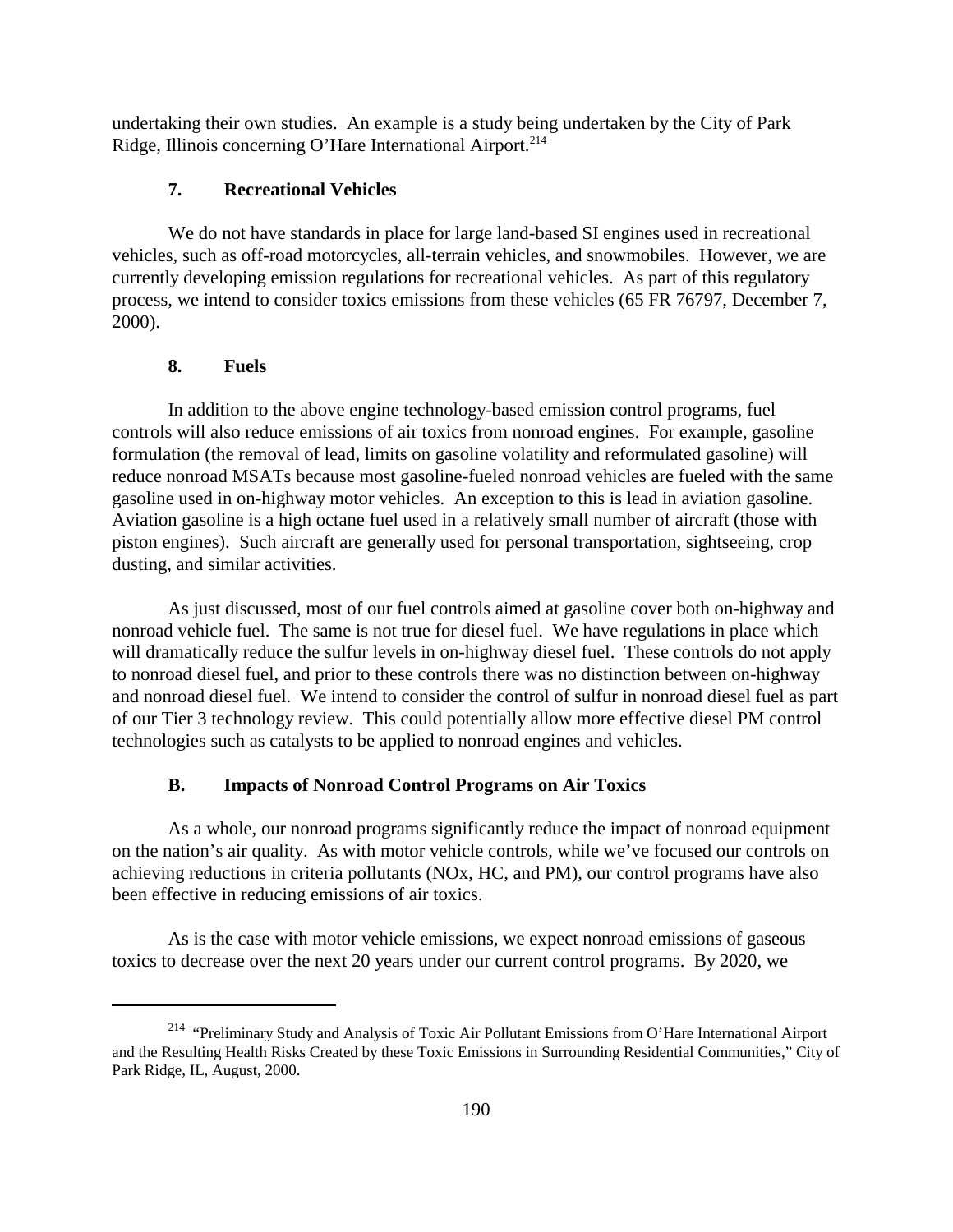estimate that benzene emissions will decrease by 31 percent (over 31,000 tons) and formaldehyde emissions will decrease by 49 percent (over 38,000 tons), as compared with 1990 levels. However, nonroad emissions of diesel PM are not decreasing dramatically. We estimate that by 2020, nonroad engines will emit more that 310,000 tons per year of diesel PM emissions, as compared with 346,000 tons in 1996, a 10-percent decrease. Our land-based nonroad Tier 3 technology review will examine nonroad engine diesel PM emissions. Although we are not required to address nonroad MSATs under §202(l) of the Act, as part of our Technical Analysis Plan, described in the preamble to the regulation, we also intend to evaluate potential strategies relating to hazardous air pollutants from nonroad engines and vehicles.

### **1. Nonroad MSAT Baseline Inventories**

We previously presented the 1996 baseline inventories for several key nonroad MSATs in Table IV.A-1. This nonroad MSAT data was taken from the 1996 National Toxics Inventory (NTI). In general, the data shows that nonroad vehicles tend to be significant contributors of those MSATs for which motor vehicles are also significant contributors. Nonroad vehicles contribute as much as 39 percent of the national inventory of some MSATs, such as acetaldehyde and MTBE, and contribute significantly to the national inventories of several others, including 1,3-butadiene, acrolein, benzene, formaldehyde, lead compounds, n-hexane, toluene and xylene.

### **2. Emission Reductions from Current Programs**

The programs summarized in Section A of this chapter are expected to result in reductions of national inventories of the MSATs. This section summarizes our estimates of nonroad MSAT inventories into the future, based on the nonroad emission control programs we currently have in place. The discussion in this section consists of three parts. First, we discuss the inventories of four MSATs: benzene, formaldehyde, acetaldehyde and 1,3-butadiene. Second, we discuss nonroad VOC emissions inventories as a surrogate for the other nonroad gaseous MSATs. Finally, we discuss the trend of nonroad diesel PM emissions. We focused on these pollutants for nonroad mobile sources primarily to allow comparisons with the on-highway analyses presented in earlier chapters. The inventories presented here are based only on regulations that we have completed. As previously discussed, we are developing the first national regulations applicable to recreational vehicles and recreational marine sterndrive and inboard engines (65 FR 76797, December 7, 2000). We are also conducting a technology review through regulation for land-based nonroad diesel engines. As part of this review, we intend to consider whether additional VOC (and, thus, gaseous MSAT) reductions would be appropriate. We intend to consider the control of sulfur in nonroad diesel fuel as part of our Tier 3 technology review. This could potentially allow more effective diesel PM control technologies such as catalysts to be applied to nonroad engines and vehicles.

We are not reporting inventory trends for the metals on our list of MSATs (arsenic compounds, chromium compounds, mercury compounds, nickel compounds, manganese compounds, and lead compounds) or for dioxin/furans. Metals in mobile source exhaust can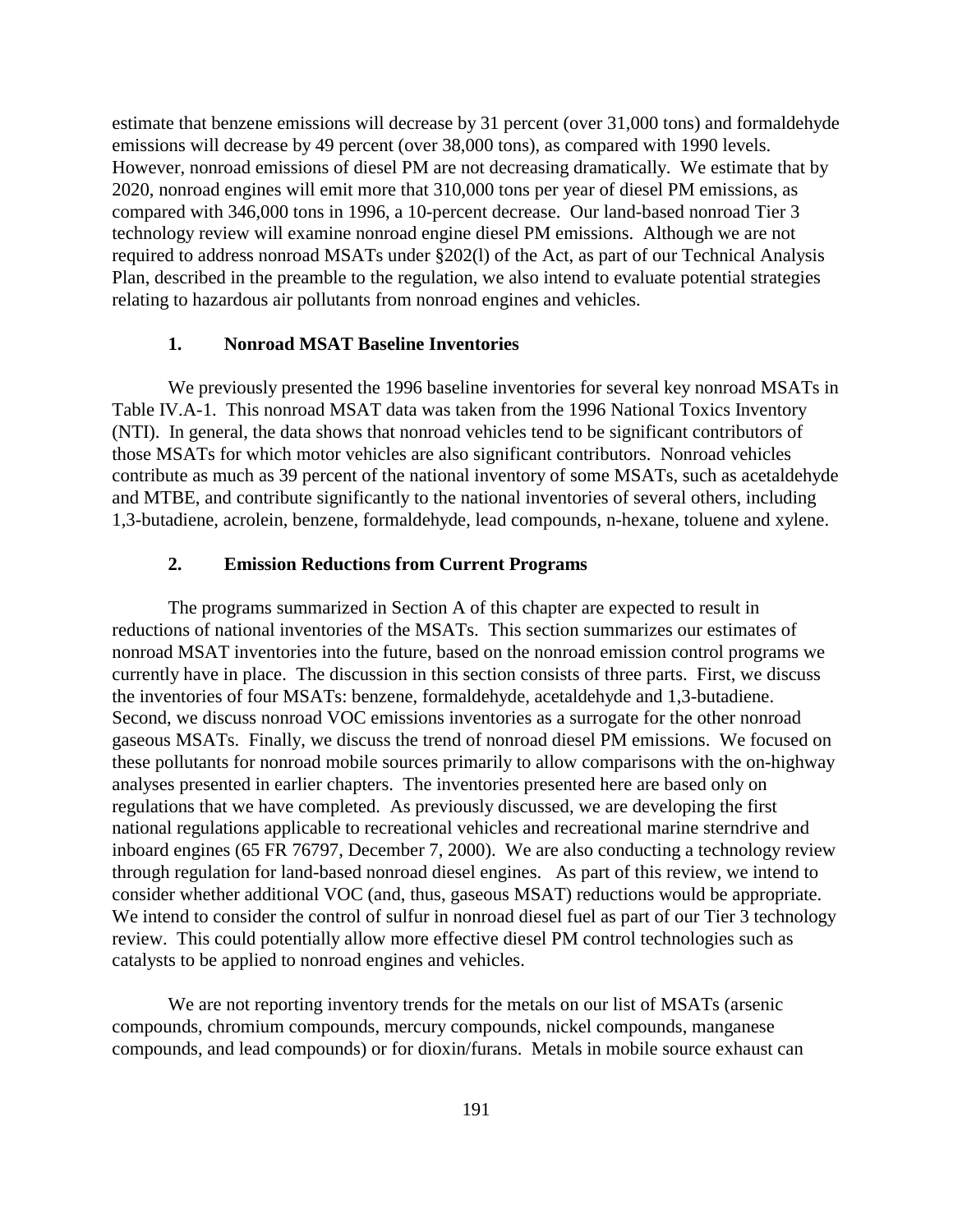come from fuel, fuel additives, engine oil, engine oil additives, or engine wear. Formation of dioxin and furans requires a source of chlorine. Thus, while metal emissions and dioxins/furans emissions are associated with particles and it is possible that these compounds track PM emissions to some extent, there are a number of other factors that contribute to emission levels and we do not have good data on these relationships.

### **a. Benzene, Acetaldehyde, Formaldehyde, and 1,3-Butadiene**

Table VIII.B-1 shows our estimates of the nonroad emissions of these four gaseous MSATs . These estimates were based on the 1996 inventories contained in the 1996 NTI study. The 1990 estimates were derived by applying a ratio of nationwide 1990 to 1996 VOC inventories from the draft NONROAD model to the 1996 NTI numbers.<sup>215</sup> Toxic fractions represent the fraction of total VOC that a given MSAT makes up. The toxic fractions were derived from speciated emissions data on different engines and come from a variety of studies which are discussed in Chapter 2. By knowing the total VOC inventory and the toxic fraction for a given MSAT, we can estimate the inventory of that specific MSAT indirectly. The 2007 and 2020 estimates were also derived from the draft NONROAD model, with the toxic fractions applied to the VOC results. The draft NONROAD model does not include locomotives, commercial diesel marine engines, or aircraft. We do not have enough information to estimate the inventories of the four gaseous MSATs for these three nonroad vehicle categories. Thus, they are not included in the 1990, 2007 and 2020 estimates. For consistency's sake, we have excluded these categories from the 1996 NTI numbers as well. Thus, the 1996 estimates shown here differ slightly from those shown in Table IV.A-2. However, these three nonroad categories only represent about three percent of the total nonroad VOC. Using VOC as a surrogate for gaseous toxics, as discussed in the next section, we conclude that the exclusion of locomotives, commercial diesel marine engines, and aircraft from our estimates of gaseous MSATs does not have a significant impact on those estimates.

<sup>&</sup>lt;sup>215</sup> The draft NONROAD model is a model we are developing which is used to project emissions inventories from nonroad mobile sources. Because this is a draft model and subject to future revisions, the inventories derived from the draft NONROAD model and presented here are subject to change.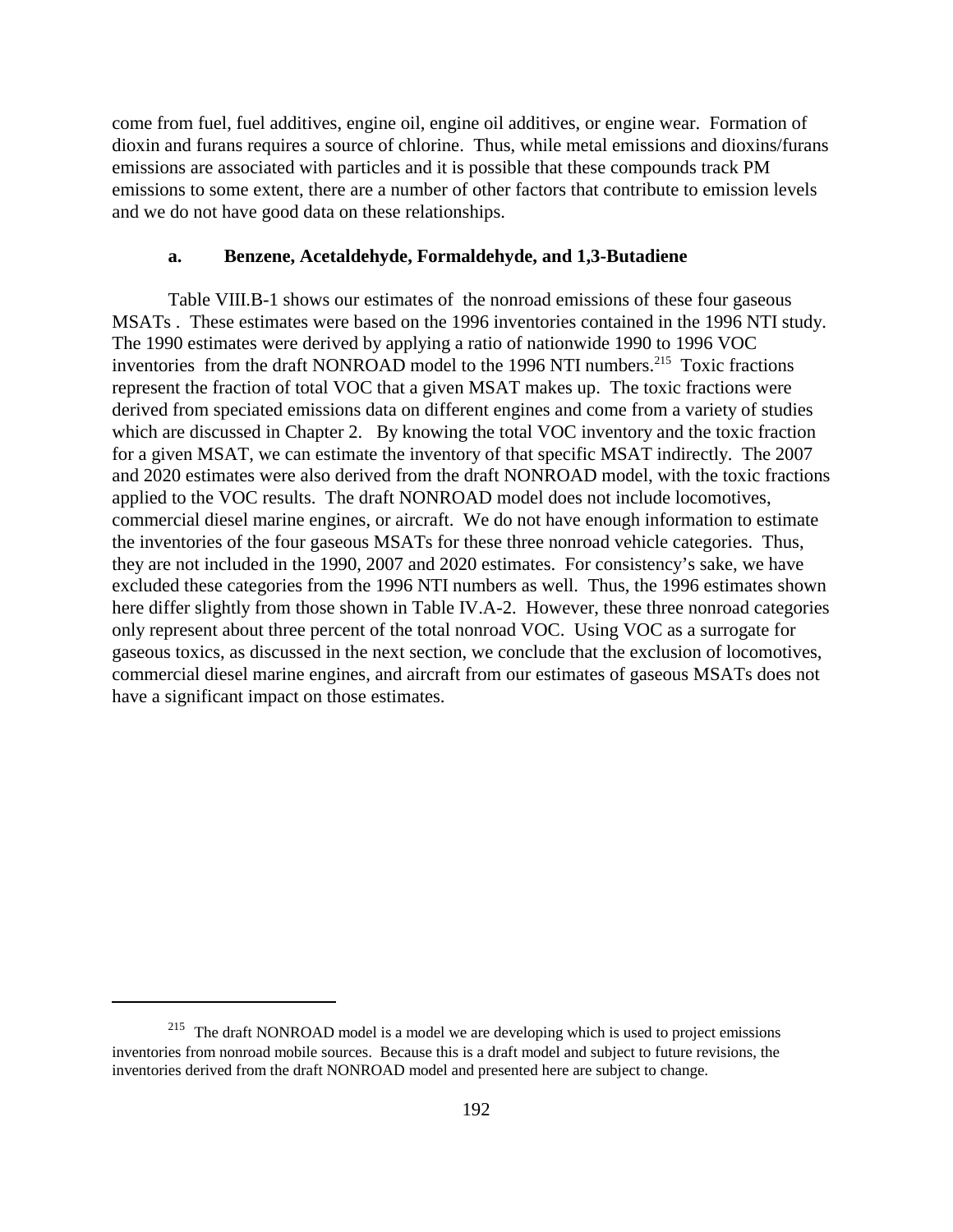**Table VIII.B-1 Annual Emissions for Benzene, Acetaldehyde, Formaldehyde, and 1,3-Butadiene from Nonroad Sources (thousand short tons per year)**

| Compound      | 1990 Emissions | 1996 Emissions | 2007 Emissions | 2020 Emissions |
|---------------|----------------|----------------|----------------|----------------|
| Benzene       | 100.2          | 98.7           | 75.4           | 69             |
| Acetaldehyde  | 37.7           | 40.8           | 26.3           | 20             |
| Formaldehyde  | 79.2           | 86.4           | 53.8           | 40.7           |
| 1,3-Butadiene | 9.4            | 9.9            | 8.8            | 7.8            |

Table VIII.B-2 summarizes the percent reductions in 2007 and 2020 from 1990 and 1996 levels represented by the inventories in Table VIII.B-1. This table shows that the reductions expected from our existing nonroad control programs are significant, although not as substantial as the reductions of these pollutants for on-highway motor vehicles presented in Chapter 4.

**Table VIII.B-2 Emission Reductions for Benzene, Acetaldehyde, Formaldehyde, and 1,3-Butadiene from Nonroad Sources**

|               | Reduction in 2007 |           | Reduction in 2020 |           |  |
|---------------|-------------------|-----------|-------------------|-----------|--|
| Compound      | From 1990         | From 1996 | From 1990         | From 1996 |  |
| Benzene       | 25%               | 24%       | 31%               | 30%       |  |
| Acetaldehyde  | 30%               | 36%       | 47%               | 51%       |  |
| Formaldehyde  | 32%               | 38%       | 49%               | 53%       |  |
| 1,3-Butadiene | 7%                | 11%       | 18%               | 21%       |  |

#### **b. VOCs**

With the exception of the four MSATs shown in Table VIII.B-1, we cannot estimate emissions from nonroad mobile sources for the other gaseous MSATs because we do not have toxic fraction information for the other gaseous MSAT emissions. Therefore, to estimate projected inventory impacts from our current nonroad mobile source emission control programs, we use VOC inventories. We believe this is appropriate because the gaseous MSATs are constituents of total VOC emissions. By using VOC emissions as a surrogate, we are assuming that MSAT emissions track VOC reductions. In reality, however, as can be seen from Table VIII.B-2, some gaseous MSATs may not decrease at the same rate as VOCs overall. Without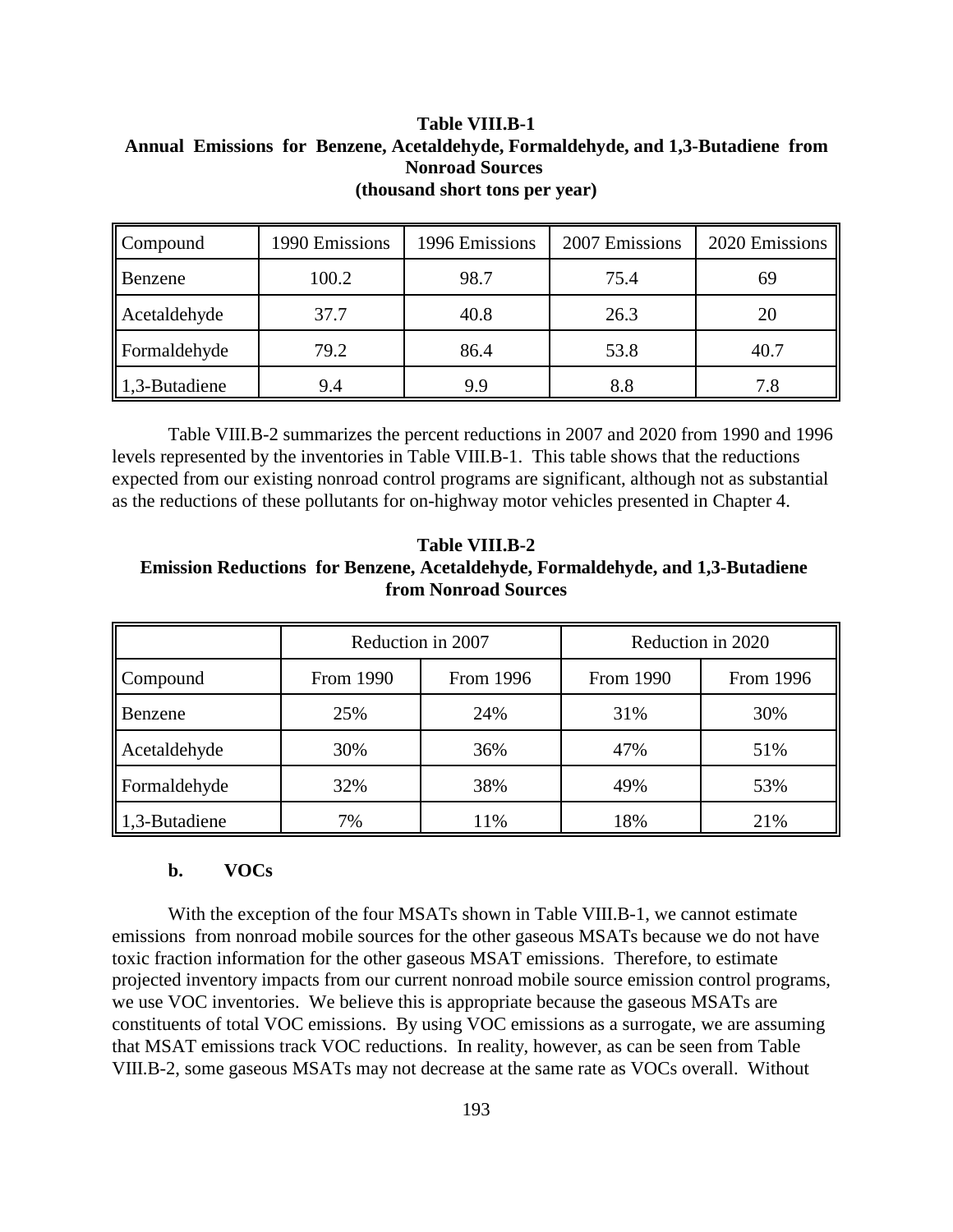having more detailed emission data for each of the MSATs, however, we are unable to offer any insights on how those rates may differ. This is one of the issues we intend to address as part of the Technical Analysis Plan described in the preamble to the regulation.

Our VOC emission inventories were developed using the draft NONROAD model. Because the draft NONROAD model does not include locomotives, commercial marine diesel engines, or aircraft we supplemented the draft NONROAD model inventories with locomotive and diesel marine inventories developed in support of our regulations for those categories, and with aircraft emission inventories from the National Air Pollutant Emissions Trends, 1900-1996 report.216 The results of this analysis shows that VOC inventories are projected to decrease approximately 44 percent between 1996 and 2020 due to existing nonroad mobile source emission control programs. This analysis, however, shows that our existing nonroad emission control programs will nonetheless result in significant gaseous MSAT reductions (assuming, as previously discussed, that gaseous MSATs emissions track VOC reductions).

# **Table VIII.B-3 Annual VOC Emissions From Nonroad Sources**

| <b>Year</b>                  | 1996 | 2007 | 2020 |
|------------------------------|------|------|------|
| Million short tons per year  | 3.6  |      |      |
| Cumulative Percent Reduction | ***  | 39%  | 44%  |

### **c. Diesel PM**

We estimated the nonroad diesel PM inventories using the draft NONROAD model. We are using diesel PM as a surrogate for diesel PM and diesel exhaust organic gases. As noted above, because the draft NONROAD model does not include locomotives, commercial marine diesel engines, or aircraft we supplemented the draft NONROAD model inventories with locomotive and diesel marine inventories developed in support of our regulations for those categories, and with aircraft emission inventories from the National Air Pollutant Emissions Trends, 1900-1996 report. Table VIII.B-4 shows our estimates of nonroad diesel PM emissions inventories. As can be seen, we expect nonroad diesel PM emissions to begin to drop with the implementation of some of our nonroad regulations. However, in the absence of additional controls, we expect that nonroad diesel PM emission inventories will begin to increase due to expected growth in the populations of nonroad vehicles and equipment.

<sup>216 &</sup>quot;National Air Pollutant Emission Trends, 1900-1996," EPA-454/R-97-011, December, 1997.